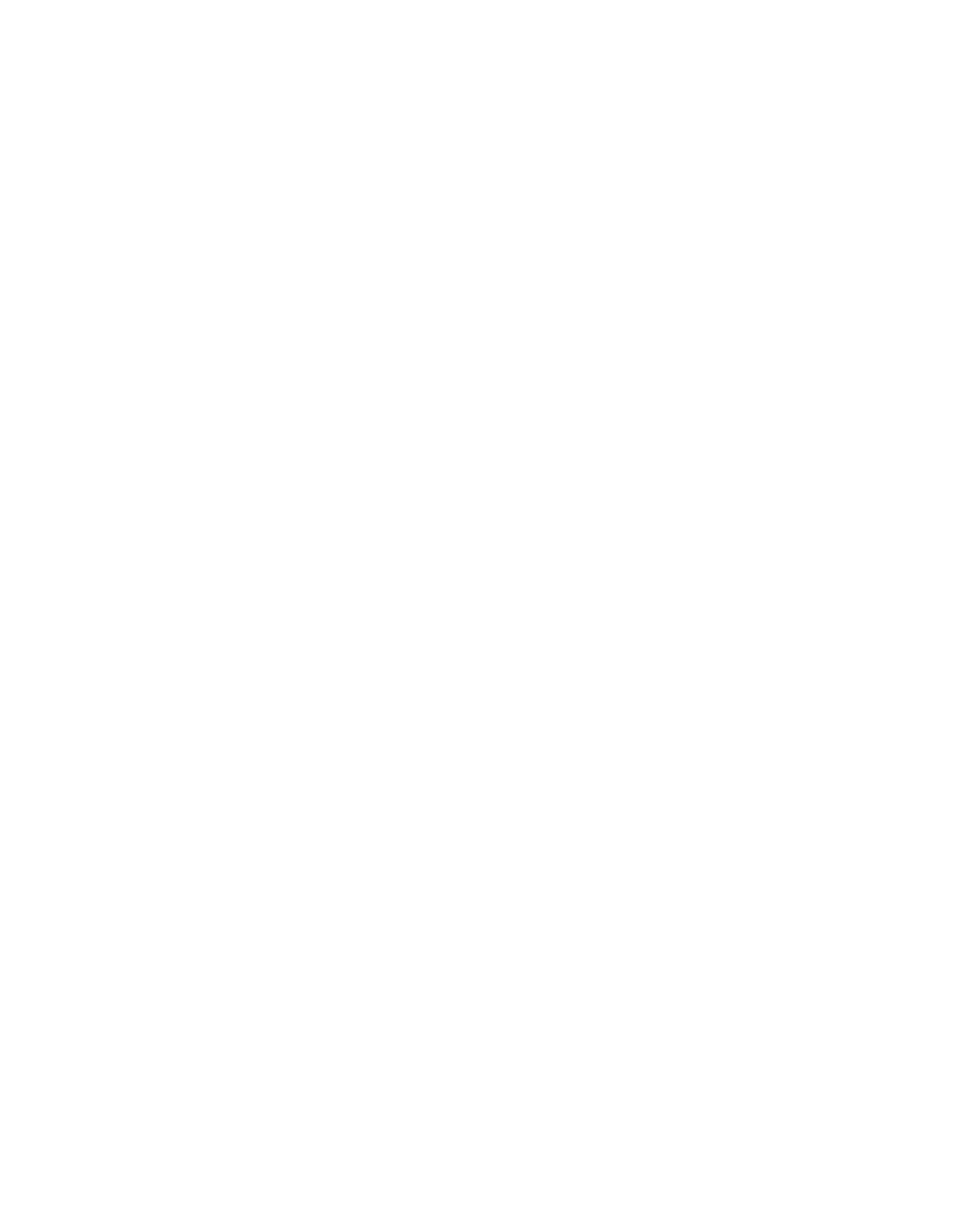# **Scappoose Bay Watershed Assessment**

*Prepared for:* 

Scappoose Bay Watershed Council 33126 SW Callahan Road Scappoose, Oregon 97056

*Prepared by:* 

DAVID EVANS AND ASSOCIATES, INC. 2828 SW Corbett Avenue Portland, Oregon 97201

**January 2000**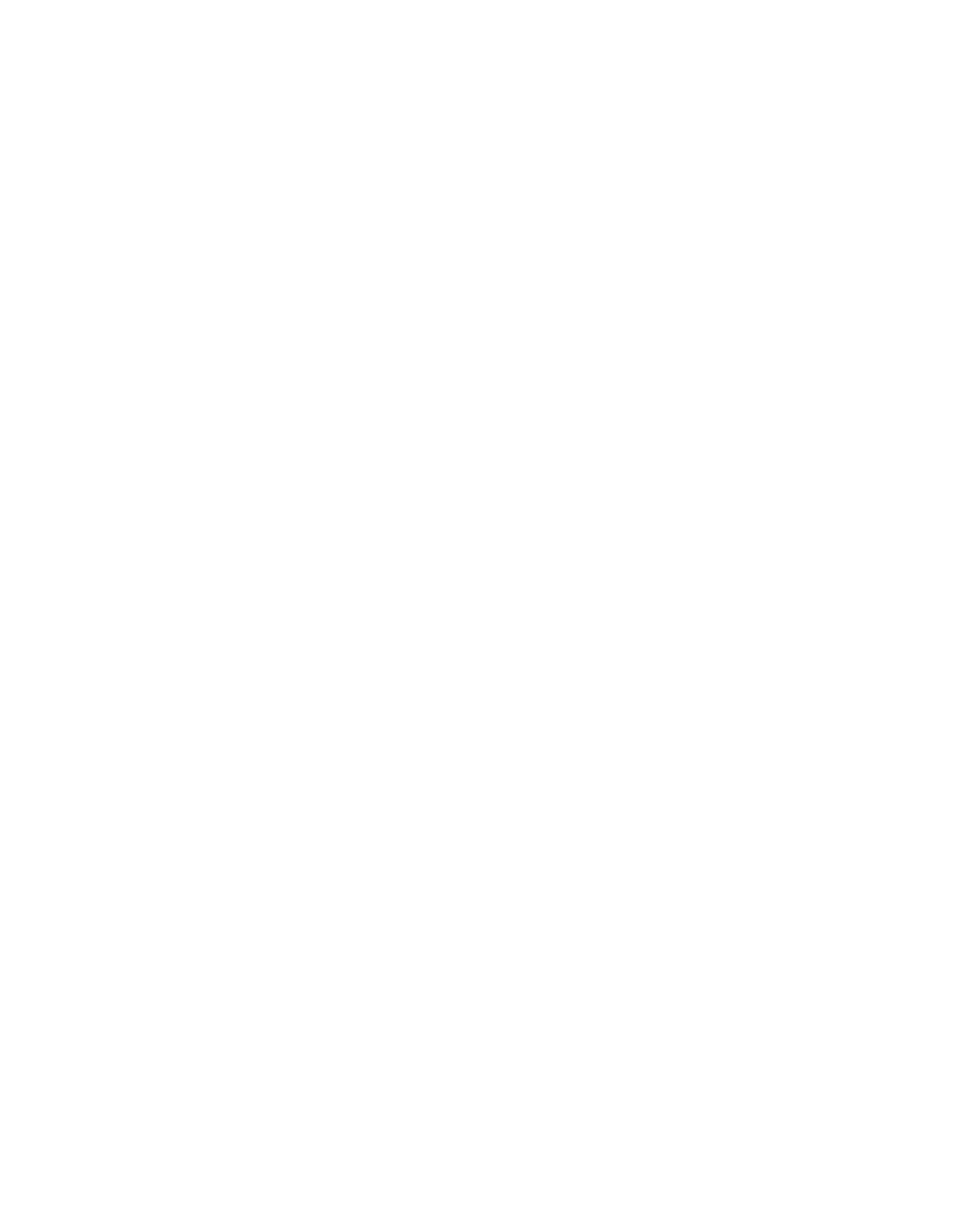## **CONTRIBUTORS AND ACKNOWLEDGMENTS**

#### **CONTRIBUTORS**

The Scappoose Bay Watershed Assessment was conducted by David Evans and Associates, Inc. (DEA). Watershed Assessment team members were:

| Dan Heagerty, Director of Natural Resources Discipline | Principal-in-Charge                  |
|--------------------------------------------------------|--------------------------------------|
| Peter Bahls, Fish Biologist and Aquatic Ecologist      | Project Manager and principal author |
| Jeanne Fromm, Geologist                                | Sediment sources author              |
| Beverly Bruesch, Senior Environmental Planner          | Editor                               |
| Kevin O'Hara, Senior Ecologist                         | Quality control, editor              |
| Jennifer Horn, Ecologist                               | Wetland review                       |
| Ethan Rosenthal, Natural Resources Specialist          | Research                             |
| Dr. Patrick Kennelly, Senior GIS Analyst               | GIS principal author                 |
| Eric Brody, GIS Analyst                                | GIS analyst                          |
| Agnes Lut, GIS Analyst                                 | GIS analyst                          |
| Pete McHugh, Subconsultant                             | Community outreach                   |
| David Sahagian, Subconsultant                          | Community outreach                   |
| Sharon Johnson, Administrative Assistant               | Word processing, editor              |
| Diana Burke, Desktop Publisher                         | Graphics                             |

#### **ACKNOWLEDGEMENTS**

The work of the DEA team has been much improved by the excellent review provided by members of the Scappoose Bay Watershed Council. In particular, we would like to thank the members of the Watershed Assessment Advisory Committee (WAAC) for their careful and caring review of the report:

| Madelynne Sheehan, WAAC coordinator | Jeffrey Kee    |
|-------------------------------------|----------------|
| Allison Charbonneau                 | Stephen Miller |
| <b>Eddie Huckins</b>                | David Powers   |

We would also like to thank private citizens and public agency representatives, too numerous to name, who were very helpful in providing historical information and available data on the watershed.

The Scappoose Bay Watershed Assessment was financed primarily by a grant from the Governor's Watershed Enhancement Board. Additional funding was provided by the US Bureau of Land Management. Chapter 11, Refugia, was made possible by funding from Oregon Trout.

#### **PUBLICATION CITATION**

This document should be referenced as David Evans and Associates, Inc. 2000. *Scappoose Bay Watershed Assessment*. Prepared for the Scappoose Bay Watershed Council. Scappoose, Oregon.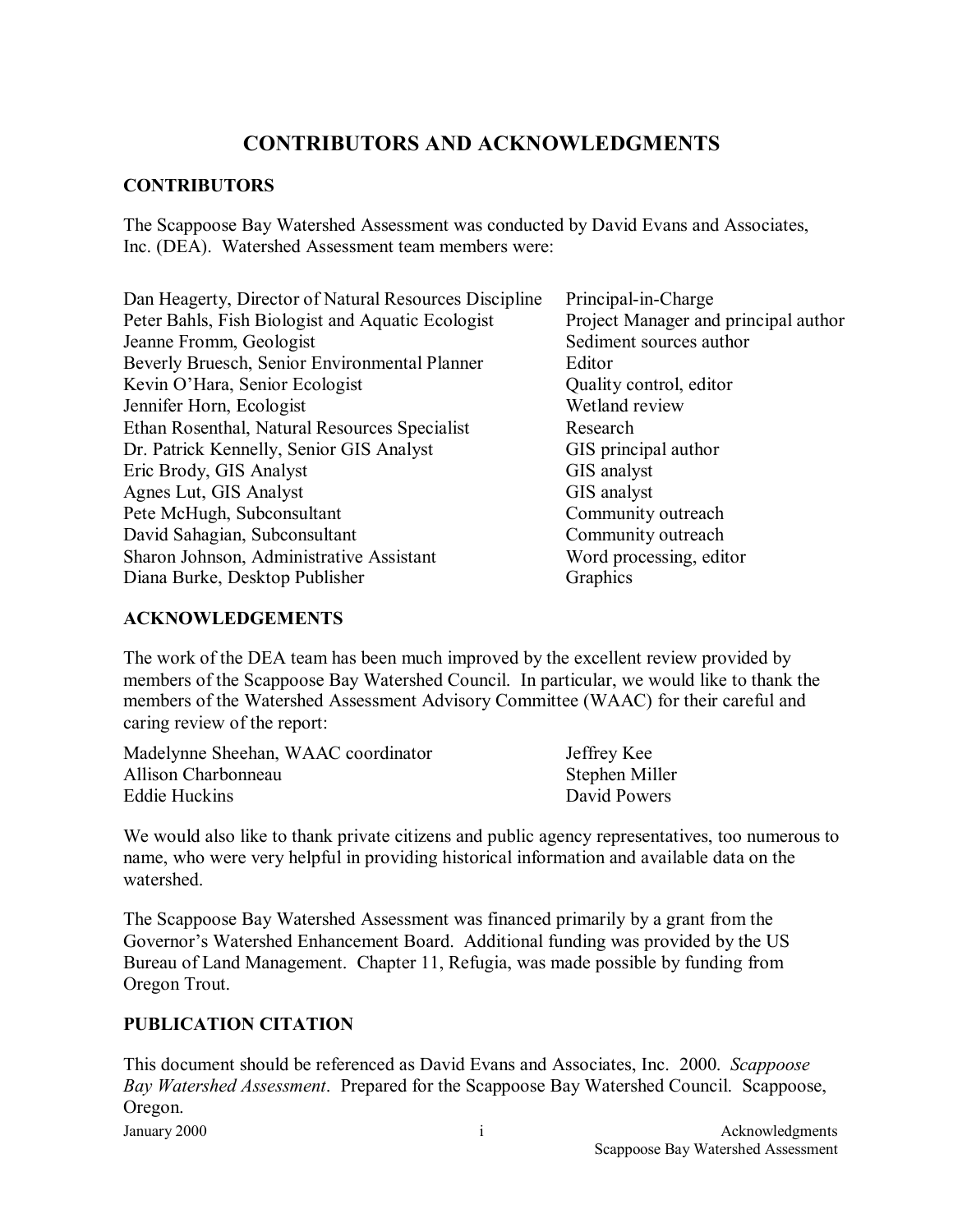## **EXECUTIVE SUMMARY**

The purpose of this report is to provide a broad foundation for effective restoration of native fish species and their aquatic habitat in the Scappoose Bay watershed. The report follows the guidelines of the Oregon Watershed Enhancement Manual (WPN 1999). The Scappoose Bay Watershed Assessment presents the existing baseline information on watershed conditions (based on available reports and data) and oral history interviews. A Geographic Information System (GIS) was built to display, analyze and store much of the data. Habitat factors for the decline of salmonids are compared, and major protection and restoration opportunities are identified and prioritized. This Phase I assessment does not generally provide the detailed field reconnaissance and comprehensive field studies that are necessary for proceeding with specific protection and restoration projects. Rather, this assessment lays out the groundwork for a second phase of assessment that bridges the gap between identifying major areas for action and conducting specific projects.

Although relatively small in size (85,000 acres), the Scappoose Bay watershed historically supported four of six species of salmon found in the Pacific Northwest. It contained a broad diversity of habitats, ranging from small, steep mountain streams to extended low-gradient stream valleys to the lowland floodplain of the Columbia River estuary. Over the past 150 years, the watershed has been impacted by a broad range of uses: agriculture, forestry, surface mining, and residential and industrial development. The dramatic decline in all species of salmonids in the watershed is not due to one or even several independent habitat-impacting activities, but rather to a complex interplay of activities that have degraded specific habitats used at particular times in the life histories of the fish. Included in this complex scenario is the effect of introduced hatchery fish and fishery management policies, as well as the shift to poor ocean conditions along the Oregon and Washington coasts throughout the 1980s.

#### **CHAPTER SUMMARIES**

The Scappoose Bay Watershed Assessment focuses on habitat conditions for salmonids (salmon, steelhead and trout) in the watershed. The following provides a brief summary of the findings in each chapter of the assessment.

**Chapter 1, Preliminary Analysis of Existing Data,** summarizes the process used by the assessment team to gather and organize all readily available data. Data sources included Geographic Information System (GIS) data, written reports, and interviews with agency representatives and local citizens. An annotated bibliography database, including all reports obtained, was developed as a tool for long term use by the Scappoose Bay Watershed Council and other groups and individuals working on watershed-related issues.

**Chapter 2, GIS Base Map and Baseline Information,** provides four distinct base maps and associated data for use in the assessment: 1) large scale (1:24,000) topographic map, 2) large scale (1:24,000) orthophoto map (black and white aerial photo coverage), 3) summary base map at  $11^{\circ}x17^{\circ}$  for use in the report, and 4) summary base map with five sub-watersheds shown. The watershed encompasses 85,000 acres, with a total of 276 stream miles identified.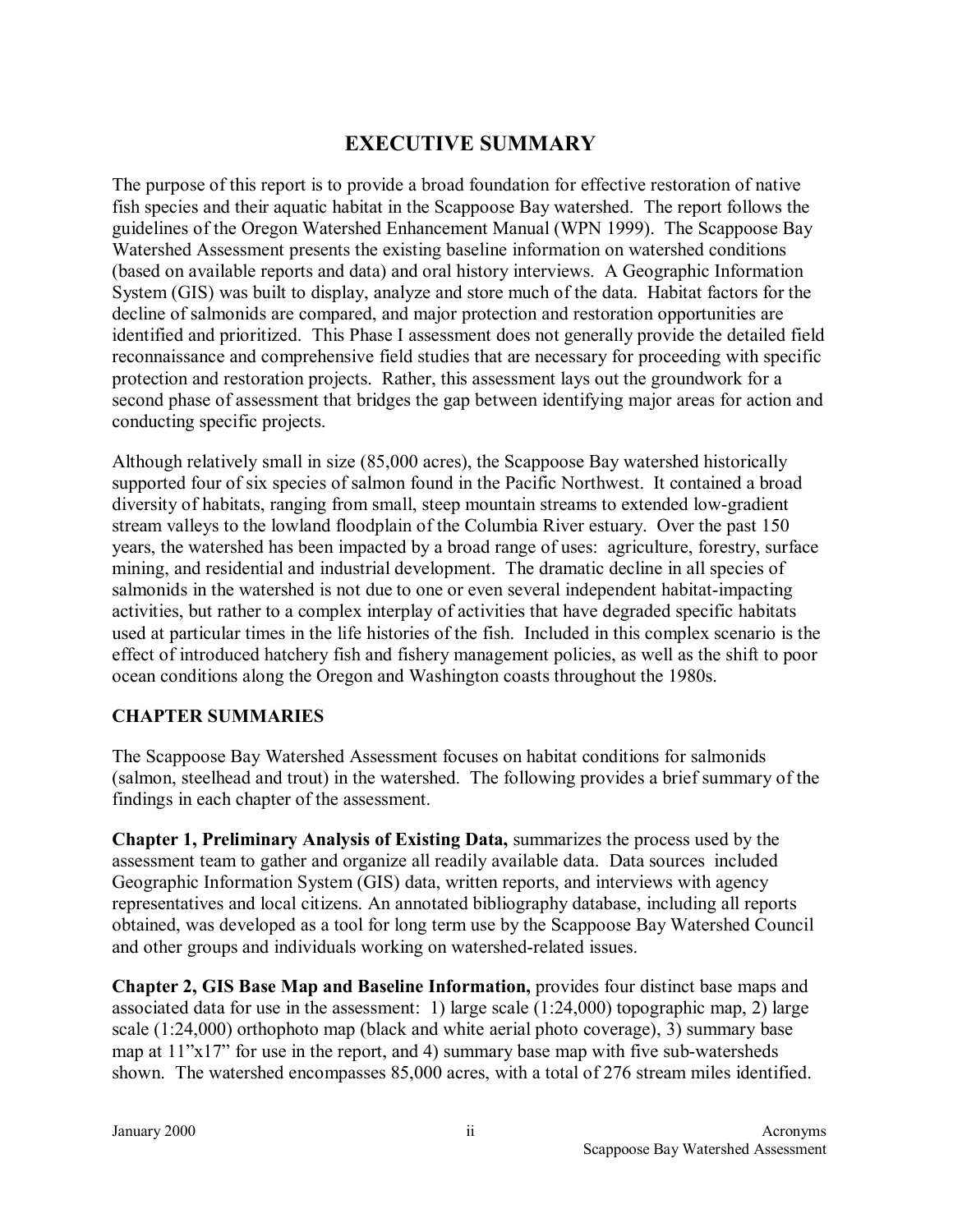**Chapter 3, Historic Habitat Conditions,** summarizes the environmental history of the watershed based an analysis of 1853 General Land Office surveys, reports, and oral history interviews conducted by the assessment team.Three major ecological communities occurred in the watershed historically: lowland floodplain in the lower watershed (east of Highway 30), old growth forest in the hills of the upper watershed, and prairie on the gravel plain between the hills and the floodplain. These communities have all been drastically altered—the lowland floodplain by flood control measures, surface mining, and farming, the prairie by farming and residential and commercial development, and the forested hills by logging.

Archeological evidence indicates that Native Americans lived in the watershed for thousands of years, with extensive village sites located in the lowland floodplain**.** Euro-American activities in the watershed included fur trapping, logging, gravel mining, dairy and small farming, residential and commercial development, water withdrawal, introduction of exotic species (such as carp), and major flood control projects.

**Chapter 4, Channel Habitat Typing,** classifies channels based on gradient, confinement, size, and estuarine influence. Stream segments are grouped that are expected to function in a similar manner. Twelve of 24 potential channel type combinations occur, and the watershed is dominated by 9 of these channel types. The upper watershed hills are dominated by high gradient, confined and small streams. The mainstem reaches of the major streams in the valleys are generally low gradient and unconfined, with some confined reaches. The lower watershed of the lowland floodplain is dominated by low gradient, unconfined estuarine channels.

**Chapter 5, Fisheries Resource and Habitat Assessment,** uses available information to summarize the status, distribution and trend in abundance for coho, steelhead, chinook, chum and cutthroat trout. Limited habitat survey data from Oregon Department of Fish and Wildlife (ODFW) indicates that instream habitat conditions are highly variable, ranging from low (inadequate) to high (adequate). In addition, the assessment team transferred Oregon Department of Forestry (ODF) Water Classification maps and associated field survey forms to GIS. Numerous artificial and natural barriers were mapped based on available information from ODFW, ODF, and other sources.

**Chapter 6, Channel Modifications,** summarizes the extensive channelization of streams and floodplains in the lowland floodplain (dikelands) of the watershed and discusses the splash dams and log drives that occurred on Milton Creek, and probably Scappoose Creek, from the mid 1800s to the early 1900s. The single largest channel modification in the watershed appears to be the routing of Jackson Creek into Joy Creek with a diversion dam, eliminating flow to the lower five miles of Jackson Creek.

**Chapter 7, Sediment Sources,** identifies potential surface erosion and mass wasting areas in the watershed based on a GIS-based analysis of soil survey and landform data, such as percent slope. Roads and surface mines are also evaluated as sediment sources.Findings indicate that most of the watershed contains slopes with a moderate or high potential for surface erosion when disturbed. A small percentage of the watershed contains slopes rated as moderate or high hazard for mass wasting. A high road density in the watershed and quarries in the upper watershed also are potential sources of surface erosion that need field evaluation.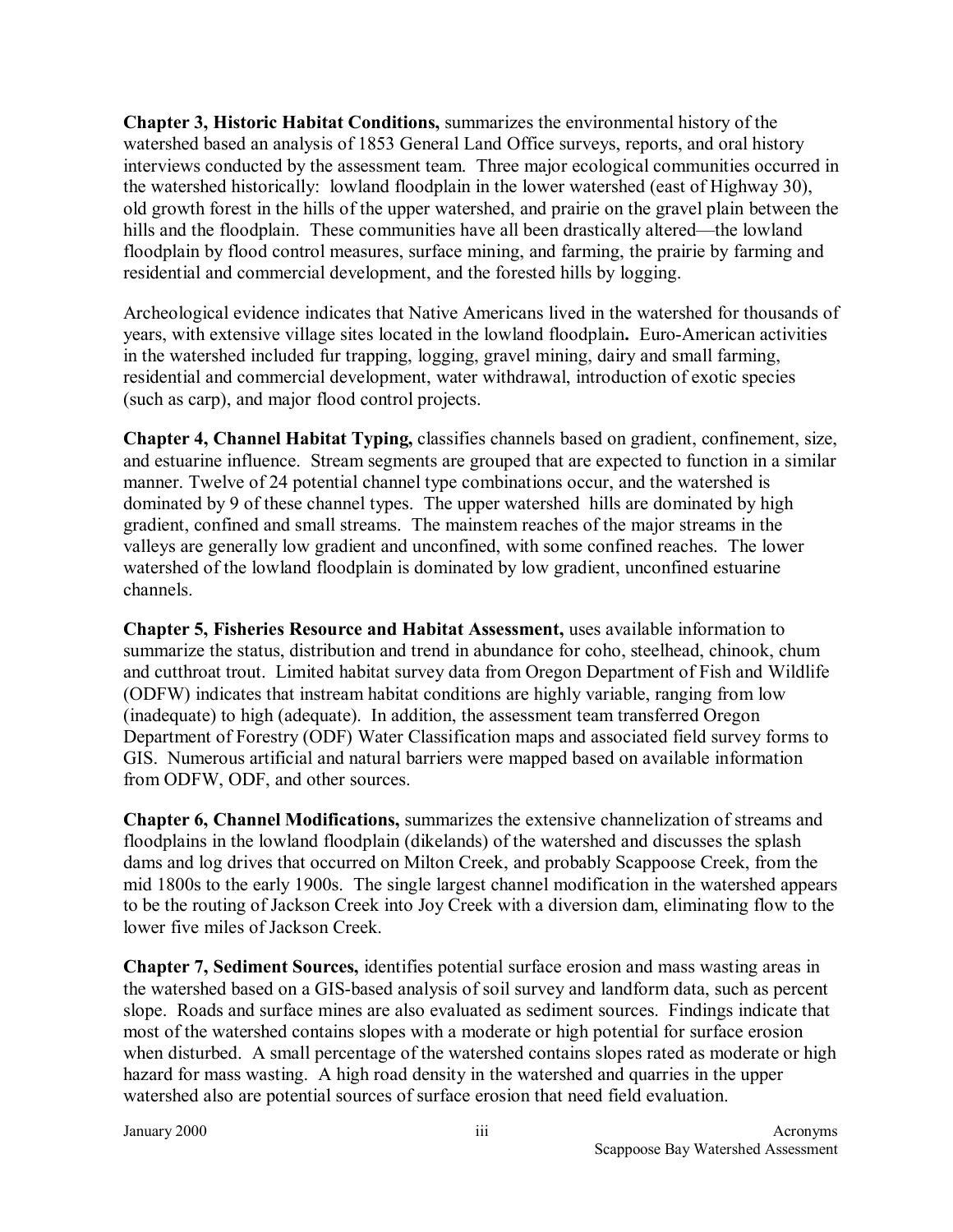**Chapter 8, Riparian and Wetland Conditions,** evaluates riparian condition based on an aerial photo analysis of vegetation types conducted by the assessment team. A National Wetland Inventory map for the area is provided, and available survey data is evaluated. Findings indicate that most riparian zones are in poor condition. Oregon Department of Fish and Wildlife survey data indicates that amounts large woody debris levels are inadequate for fish habitat in most areas surveyed.

**Chapter 9, Water Quality,** summarizes the limited water quality data available for the watershed. 1998 monitoring results show high summer stream temperatures in the lower mainstems of Milton and Scappoose Creeks that exceed state temperature standards. Lower Columbia River Bi-State Program shows that Scappoose Bay samples exceeded recommended threshold levels for PCBs, heavy metals, fecal coliform, temperature and other parameters.

**Chapter 10, Water Use and Hydrology,** identifies surface and groundwater rights in the watershed and floodplain areas. A large number of surface water withdrawals occur in the watershed for residential, agricultural, and municipal purposes. These withdrawals are probably having a damaging effect on fish during the summer low flow period. However, little instream flow information exists to determine the severity of the impact. FEMA floodplain maps show that most of the area east of Highway 30 and the main stream valleys are within the 100-year floodplain.

**Chapter 11, Refugia,** identifies, classifies, and prioritizes potential refugia, or strongholds, for salmonids that remain in the watershed. Twenty-five potential refugia were identified. Scappoose Creek and Milton Creek were identified as key sub-watersheds. The next highest priority refugia, in order of priority, were identified as Scappoose estuary, South Scappoose Creek headwaters, Gourlay Creek, and the headwaters of North Scappoose creeks.

**Chapter 12, Watershed Condition,** synthesizes historic and current habitat conditions for four major stream habitat types found in the watershed. The analysis then relates the general habitat changes to the potential loss of fish use by life stage for each species.Loss of potential productivity of fish habitat was highest for all species and life stages in the valley floodplain stream type, which occurs mainly in the agricultural valleys of the mainstems of Scappoose and Milton Creeks.

**Chapter 13, Data Gaps,** identifies and prioritizes major areas which need further study in order to plan effective restoration projects. Of 16 major data gaps identified, four comprehensive field projects were recommended as top priorities: 1) a survey of juvenile and adult salmonid distribution and abundance, 2) a fish passage barrier survey, 3) an instream flow and water use monitoring survey, and 4) an aquatic habitat survey.

**Chapter 14, Significant Legal and Public Issues,** evaluates the effectiveness of the existing government regulatory system in protecting fish habitat, based on existing studies and the best professional judgement of the assessment team. The teamís findings suggest that current regulations do not adequately provide for the protection or restoration of fish habitat from the potential impacts of forestry, agriculture, surface mining, residential/commercial development, and industrial development.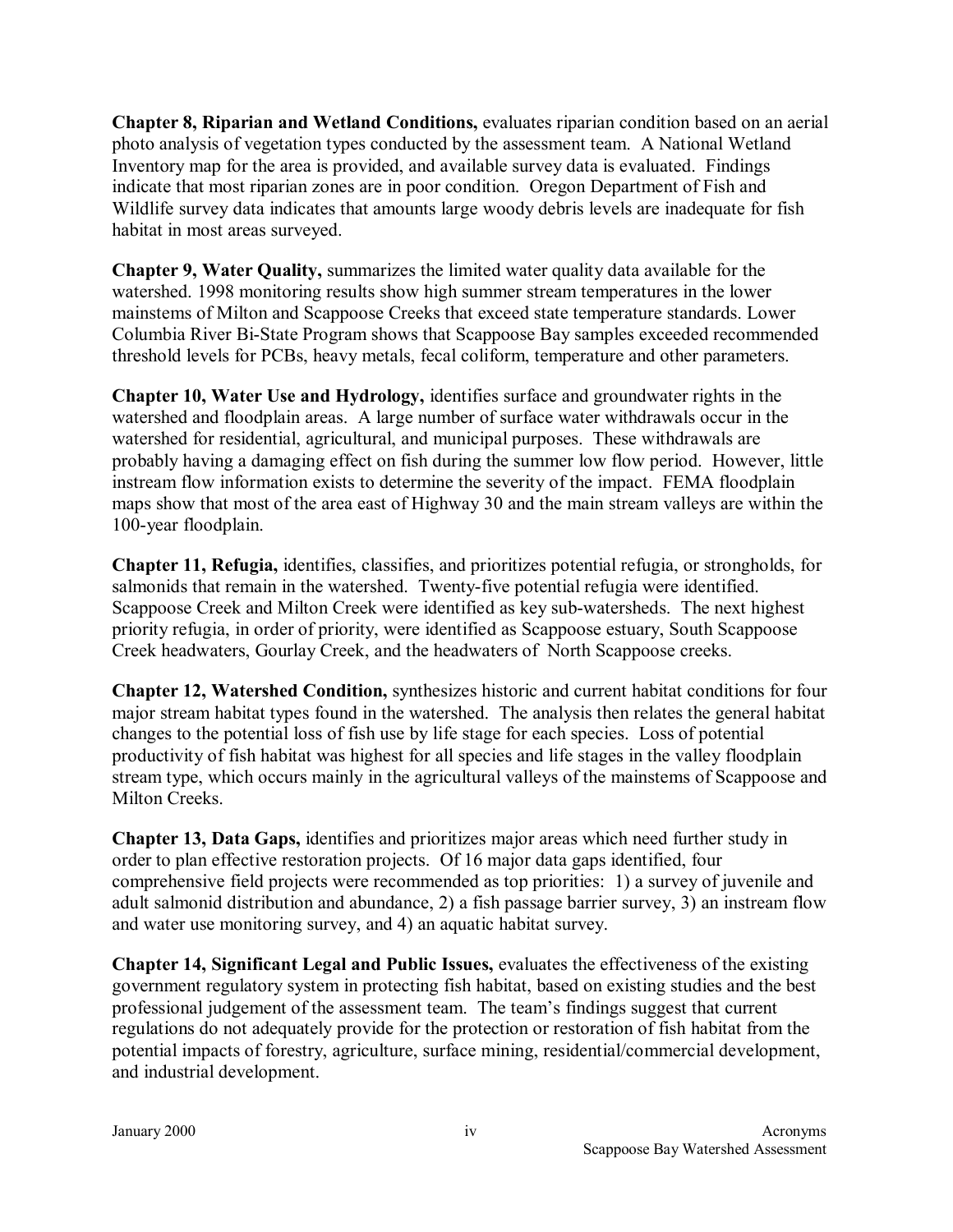**Chapter 15, Prioritized Preservation and Restoration Opportunities,** recommends that protection projects be considered of higher priority than restoration projects. Specific types of projects are then prioritized based on selected criteria. Refugia were evaluated for the purpose of identifying the highest priority areas for protection through land acquisition or conservation easement from willing land owners. Protection is recommended for the four biologically highest priority refugia areas: Scappoose Estuary, the headwaters of North and South Scappoose creeks, and Gourlay Creek. The next highest priority recommended is to address the five most urgent data gaps. The third highest priority is to conduct a range of restoration projects, including fish passage barrier correction, road maintenance/removal projects, riparian planting, large woody debris placement, and floodplain restoration. In many cases, data gaps must be filled to effectively identify and plan specific restoration projects.

**Chapter 16, GIS Metadata,** provides detailed descriptions of the data as reference to the GIS coverages used in the watershed assessment.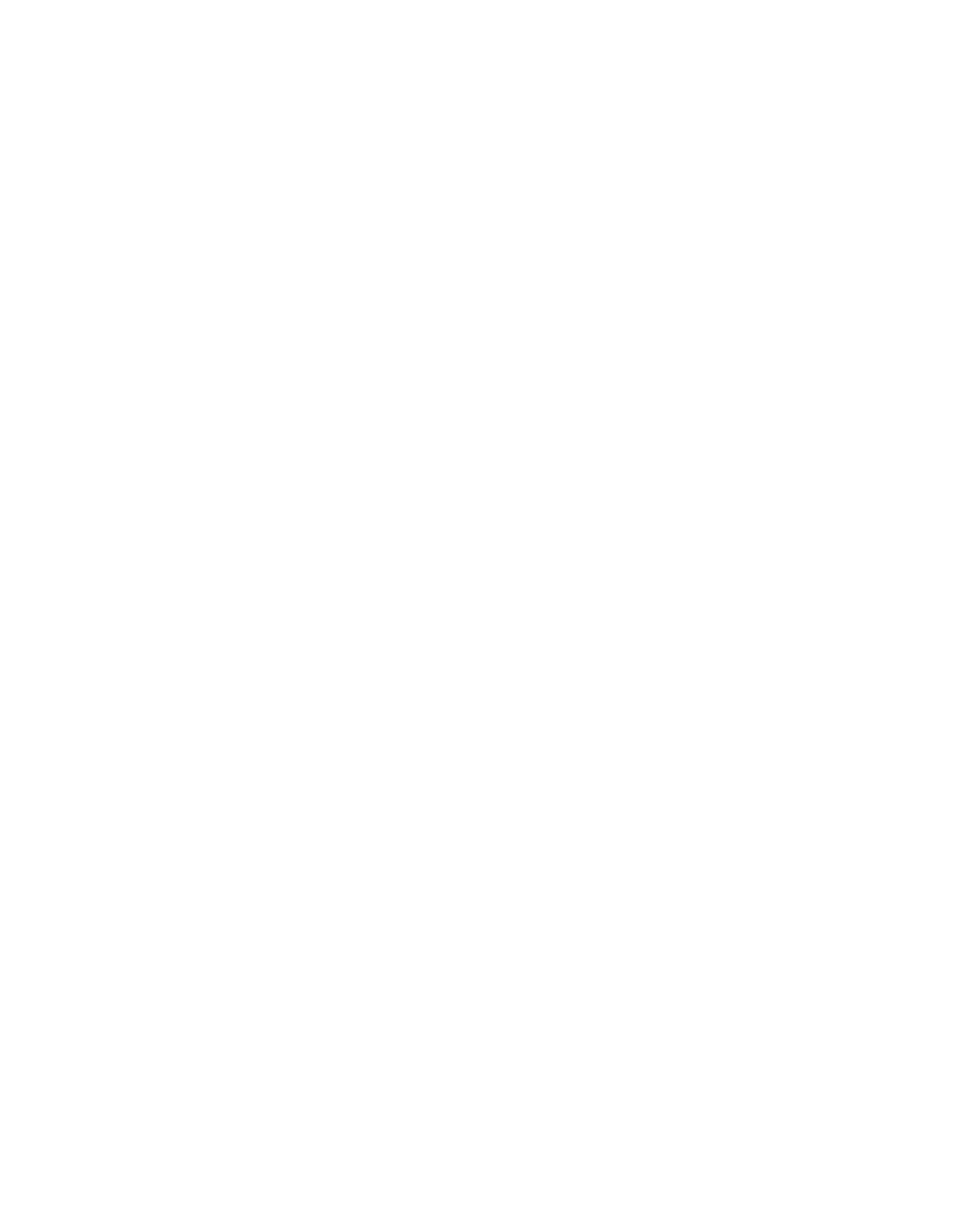## **TABLE OF CONTENTS**

| CHAPTER 1. PRELIMINARY ANALYSIS OF EXISTING DATA 1          |
|-------------------------------------------------------------|
|                                                             |
|                                                             |
|                                                             |
| CHAPTER 5. FISHERIES RESOURCE AND HABITAT ASSESSMENT 37     |
|                                                             |
|                                                             |
|                                                             |
|                                                             |
|                                                             |
|                                                             |
|                                                             |
| <b>CHAPTER 13. DATA GAPS</b><br>159                         |
|                                                             |
| <b>CHAPTER 15. PRIORITIZED PRESERVATION AND RESTORATION</b> |
|                                                             |
|                                                             |
|                                                             |
|                                                             |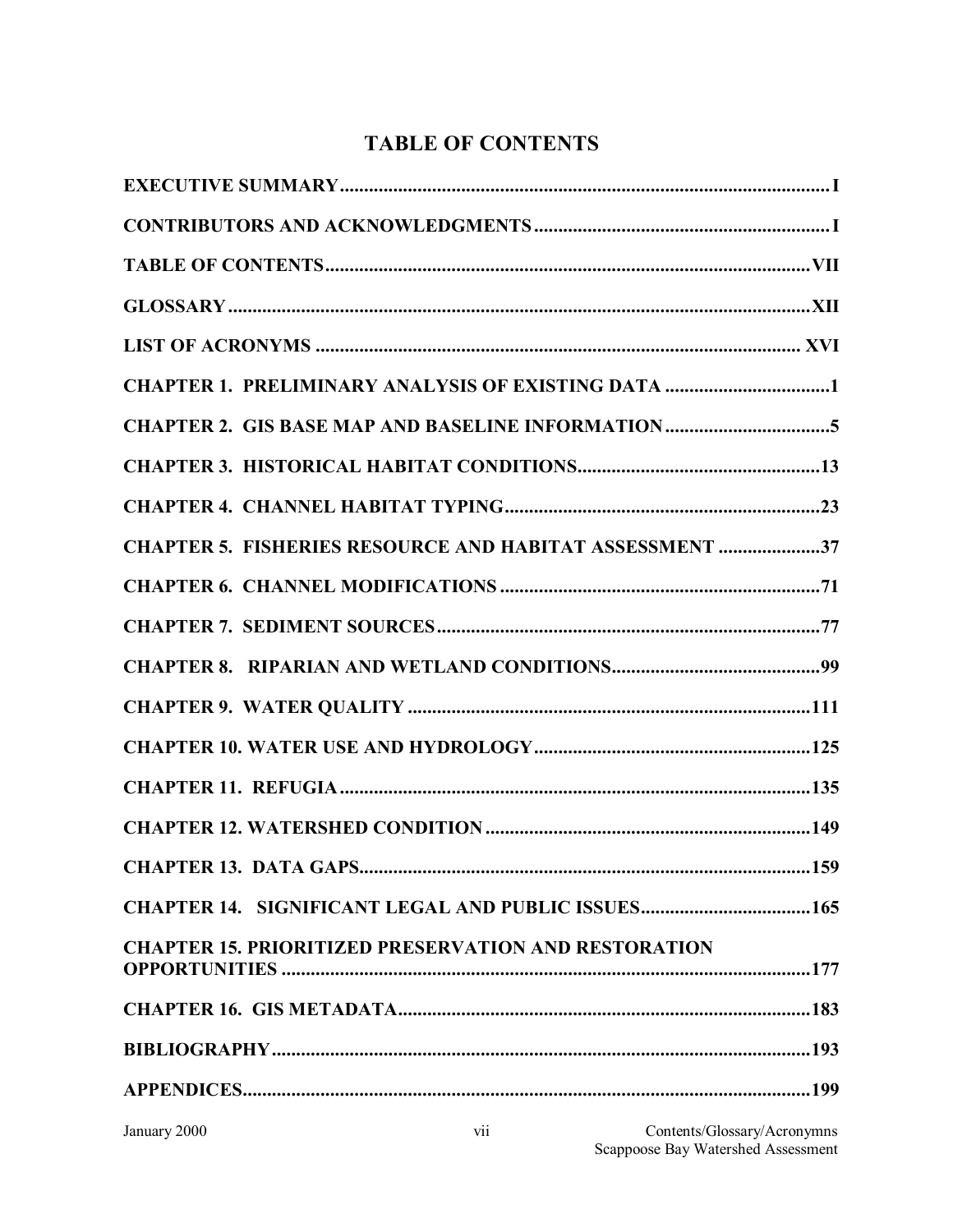#### **APPENDICES**

APPENDIX A - Chapter 1, Preliminary Analysis of Existing Data Data collection contacts (Dave Sahagian) Summary of contacts (Pete McHugh)

APPENDIX B - Chapter 3, Historical Habitat Conditions Historical data-gathering forms for interviewed persons Township Summary Notes and Township Range Boundary Notes Section Line Survey Notes Selected photographs from Army Corps of Engineers 1929-1996

APPENDIX C - Chapter 5, Fisheries Resource and Habitat Assessment 1998/1999 Summary Report, Bonnie Falls Fish Monitoring Project

APPENDIX E - Chapter 12, Watershed Condition Summary Answers to OWEB Watershed Assessment critical questions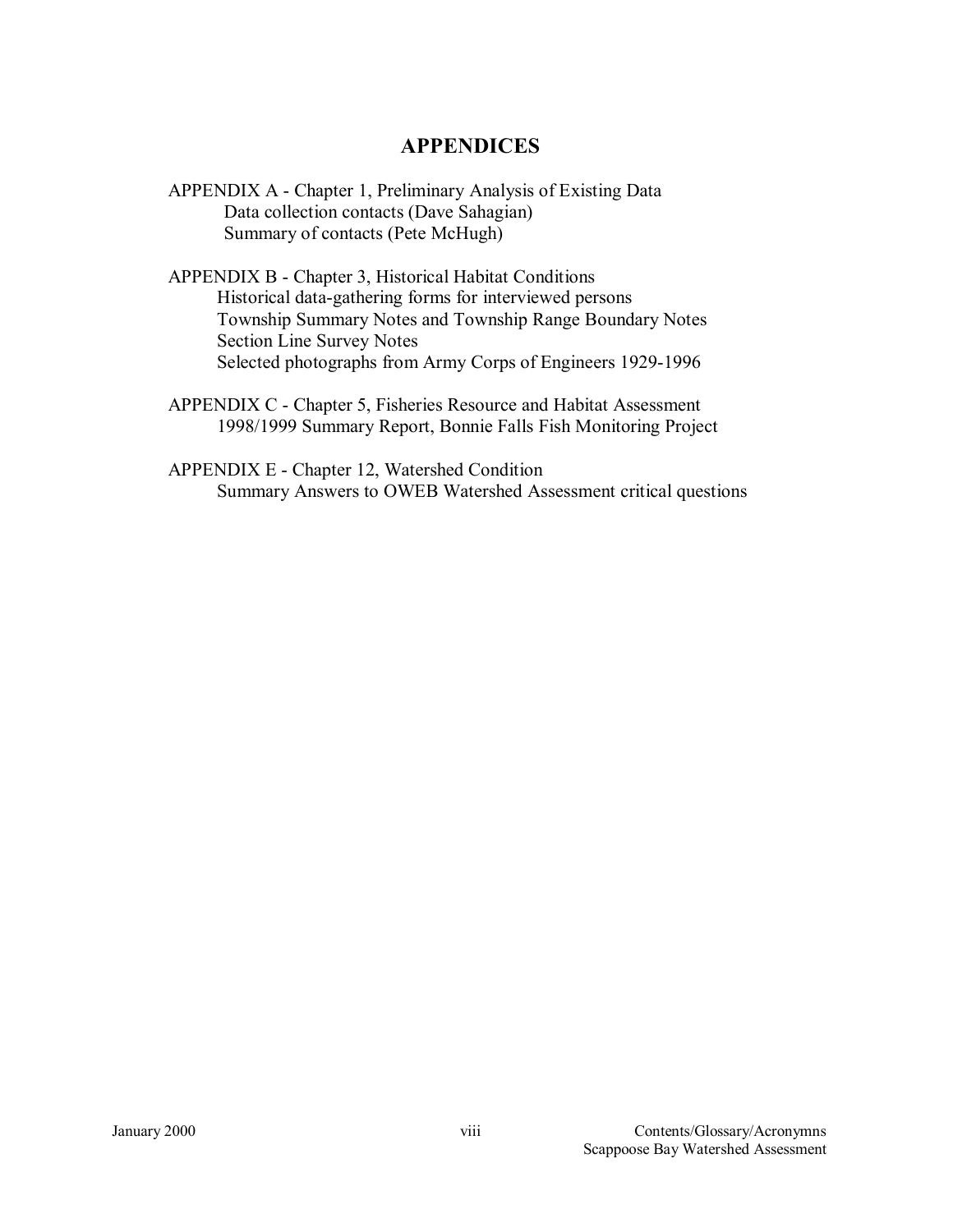## **LIST OF FIGURES**

| Figure 1-4 - Dwayne Meissner presents at a summer twilight tour in the watershed4                |  |
|--------------------------------------------------------------------------------------------------|--|
|                                                                                                  |  |
|                                                                                                  |  |
|                                                                                                  |  |
| Figure 3-2 - Historic Floodplain Habitat Zone of Lower Scappoose Bay Watershed (circa            |  |
|                                                                                                  |  |
| Figure 3-3 – Historic Prairie Habitat Zone in Scappoose Bay Watershed (circa 1920) 17            |  |
| Figure 3-4 – Historic Old Growth Forest Habitat Zone of Upper Scappoose Bay Watershed            |  |
|                                                                                                  |  |
|                                                                                                  |  |
|                                                                                                  |  |
|                                                                                                  |  |
|                                                                                                  |  |
|                                                                                                  |  |
|                                                                                                  |  |
|                                                                                                  |  |
|                                                                                                  |  |
|                                                                                                  |  |
|                                                                                                  |  |
|                                                                                                  |  |
|                                                                                                  |  |
|                                                                                                  |  |
|                                                                                                  |  |
|                                                                                                  |  |
| Figure 5-11 – Stream reach, S. Scappoose Creek, low in large woody debris and pool habitat. 51   |  |
| Figure 5-12 - Stream reach, Scappoose Creek, with large woody debris and pool habitat51          |  |
|                                                                                                  |  |
|                                                                                                  |  |
| Figure 6-3 – Surface water supply dam owned by the City of Scappoose; fish ladder                |  |
|                                                                                                  |  |
|                                                                                                  |  |
|                                                                                                  |  |
|                                                                                                  |  |
| Figure 7-5 – Gravel Pit Owned by Scappoose Sand and Gravel, Bordering Scappoose Creek. 89        |  |
| Figure 7-6 – Gravel Pit Owned by Scappoose Sand and Gravel, near Milton Creek  91                |  |
|                                                                                                  |  |
|                                                                                                  |  |
|                                                                                                  |  |
| Figure 8-4 – "Grass/forb" riparian vegetation type, inc. recently clear-cut riparian zones.  103 |  |
| Figure 8-5 – "Shrub/forest" riparian vegetation type in agricultural valley.  103                |  |
|                                                                                                  |  |
| Figure 8-7 - "Forest" riparian vegetation type, forest on each side of the stream 104            |  |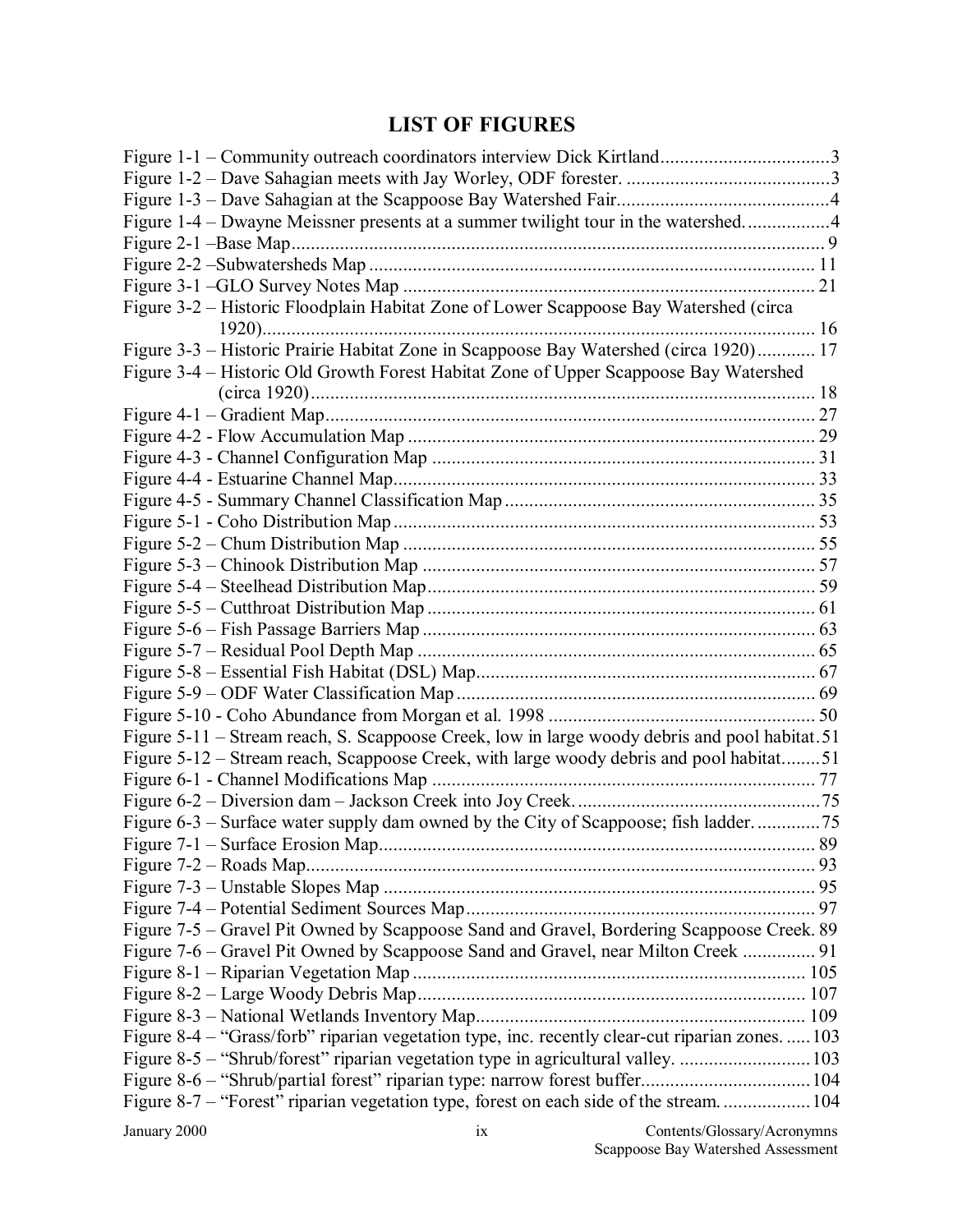## **LIST OF FIGURES (continued)**

| Figures 9-3 and 9-4 - Dissolved Oxygen and Biochemical Oxygen Demand Measured by            |       |
|---------------------------------------------------------------------------------------------|-------|
| DEQ at River Miles One (Upper) and Two (Lower) in Scappoose Bay Between                     |       |
|                                                                                             |       |
| Figure 9-5 – Riparian vegetation and stream shading reduced by residential and commercial   |       |
|                                                                                             | 119   |
| Figure 9-6 - Paper mill in St. Helens on Multnomah Channel; entrance to Scappoose Bay119    |       |
|                                                                                             |       |
| Figure 10-2 – Water Rights (In-stream Use and Diversion Points) Map 131                     |       |
|                                                                                             |       |
|                                                                                             |       |
|                                                                                             |       |
| Figure 11-3 - Aerial view of South Scappoose Bay wetlands, the highest priority refugium143 |       |
| Figure 11-4 – Ground view of South Scappoose Bay wetlands, with wapato plants143            |       |
| Figure 11-5 - Headwaters of North Scappoose Creek, a secondary focal watershed. 144         |       |
|                                                                                             |       |
|                                                                                             |       |
| Figure 12-2 - "Minor tributary": high gradient, headwater stream affected by logging. 155   |       |
|                                                                                             |       |
| Figure 12-4 – "Confined trib/mainstem" with fish trap for sampling purposes156              |       |
| Figure 12-5 – "Estuarine" stream, mostly converted to agricultural uses156                  |       |
|                                                                                             |       |
| Figure 14-2 - Typical riparian buffer on a fish-bearing stream under current state forest   |       |
| 173                                                                                         |       |
| Figure 14-3 – Typical floodplain and riparian vegetation conditions in agricultural areas   |       |
|                                                                                             |       |
| Figure 14-4 – Scappoose Sand and Gravel Mine and North Scappoose Creek. 174                 |       |
| Figure 14-5 – Encroachment of commercial and residential development on the floodplain      |       |
|                                                                                             | . 174 |
| Figure 15-1 – South Scappoose Bay estuarine wetlands, recommended as the top priority       |       |
|                                                                                             |       |
| Figure 15-2 - Jerry Belcher conducting surveys of Milton Creek for juvenile salmonids.  181 |       |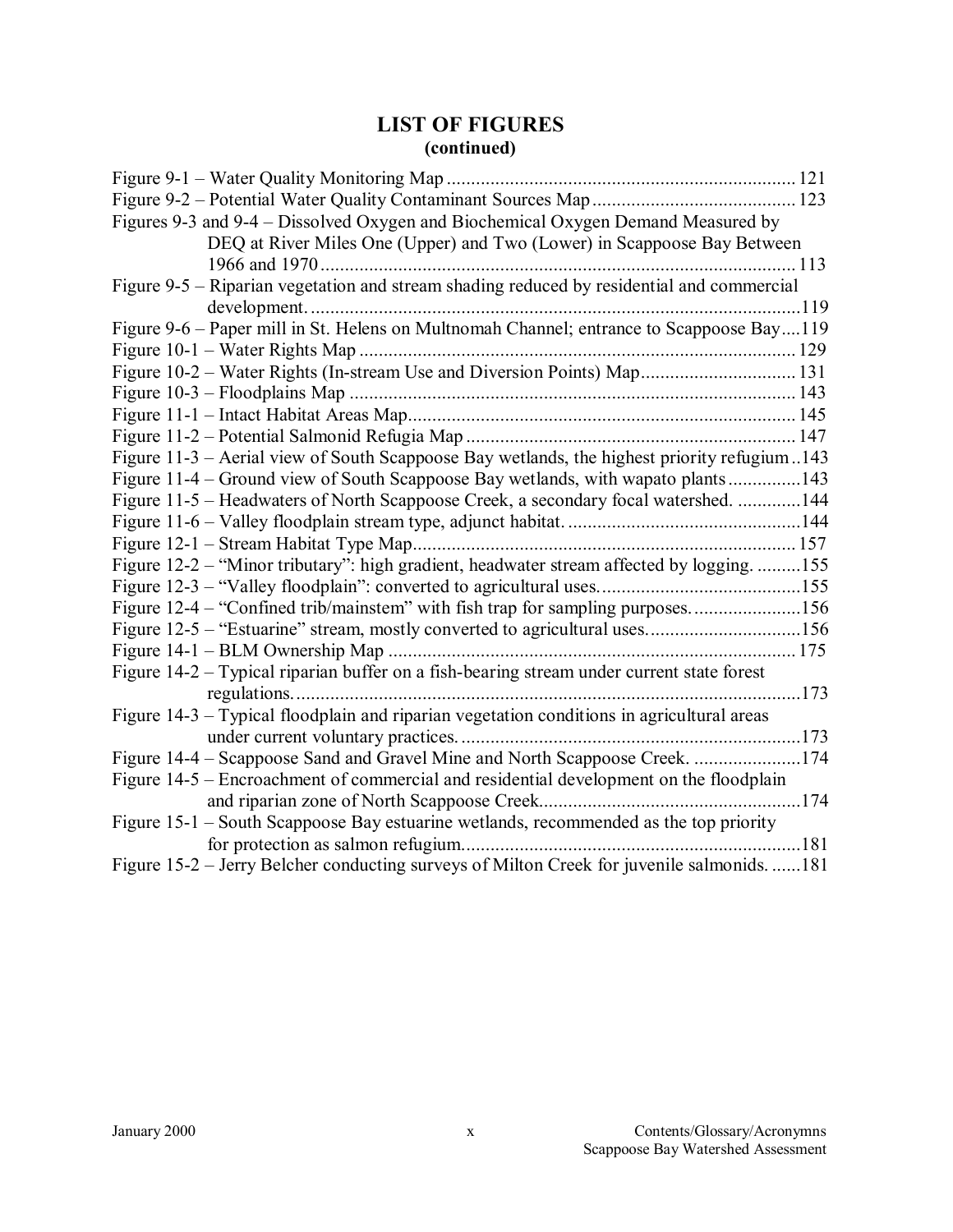## **LIST OF TABLES**

| Table 1-1 - Acreage and Stream Miles Within Each Sub-Basin of Scappoose Bay Watershed 7     |
|---------------------------------------------------------------------------------------------|
|                                                                                             |
| Table 4-1 - Stream Miles and Percent of Total Stream Miles for Each Channel Classification  |
| .24                                                                                         |
| Table 4-2 - Stream Miles and Percent of Total Stream Miles for Each Channel Type            |
| (All Combinations of Four Channel Classifications) in the Scappoose Bay                     |
| .25<br>Watershed                                                                            |
| Table 5-1 - Status of Salmonid Species and Their Habitat that Occur in Scappoose Bay<br>.40 |
| Table 5-2 - Historic and Existing Salmonid Stocks Observed in Streams of the Scappoose      |
|                                                                                             |
| Table 5-3 - Summary of Hatchery Stocking History in the Scappoose Bay Watershed 42          |
| Table 5-4 - County and State Road Culverts Identified as Fish Passage Barriers by Oregon    |
| Department of Fish and Wildlife for the Scappoose Bay Watershed 44                          |
| Table 5-5 - Dams, Culverts and Other Potential Fish Passage Barriers Identified by Oregon   |
|                                                                                             |
| Table 5-6 - In-Stream Habitat Parameters and Condition Ratings for Stream Reaches           |
| Surveyed by Oregon Department of Fish and Wildlife in the Scappoose Bay                     |
| .46                                                                                         |
| Table 7-1 - Soil Types in the Scappoose Bay Watershed and Associated Surface Erosion        |
|                                                                                             |
|                                                                                             |
| Table 8-1 - Physical Habitat Condition Ratings for Selected Riparian and LWD Habitat        |
| Parameters Surveyed By Oregon Department of Fish and Wildlife101                            |
| Table 9-1 - Water Temperature Measurements Recorded by DEQ at Two Sampling Stations         |
|                                                                                             |
| Table 11-1 - Categories of Habitat Refugia Described in This Report 138                     |
|                                                                                             |
| Table 12-1 - Four Major Stream Habitat Types and Their Channel Characteristics 149          |
| Table 12-2 - An Assessment of the Amount of Change from Historic to Existing Conditions     |
| for Selected Habitat Parameters for Each Stream Habitat Type150                             |
| Table 12-3 - An Assessment of the Change in Relative Habitat Productivity from Historic     |
| to Existing Conditions (Historic Productivity/Current Productivity) for Each                |
|                                                                                             |
| Table 14-1 - Regulatory Agencies and Policies that Attempt to Protect Fish Habitat under    |
|                                                                                             |
| Table 14-2 - Evaluation of Habitat Parameters Protected (Y) or Not Protected (N) under      |
|                                                                                             |
| Table 15-1 - Prioritized List of Protection and Restoration Opportunities                   |
|                                                                                             |
| Table 16-1 - Lambert Projection Metadata Used for Scappoose Bay Watershed  185              |
| Table 16-2 – Geographic Projection Metadata Used for Scappoose Bay Watershed                |
|                                                                                             |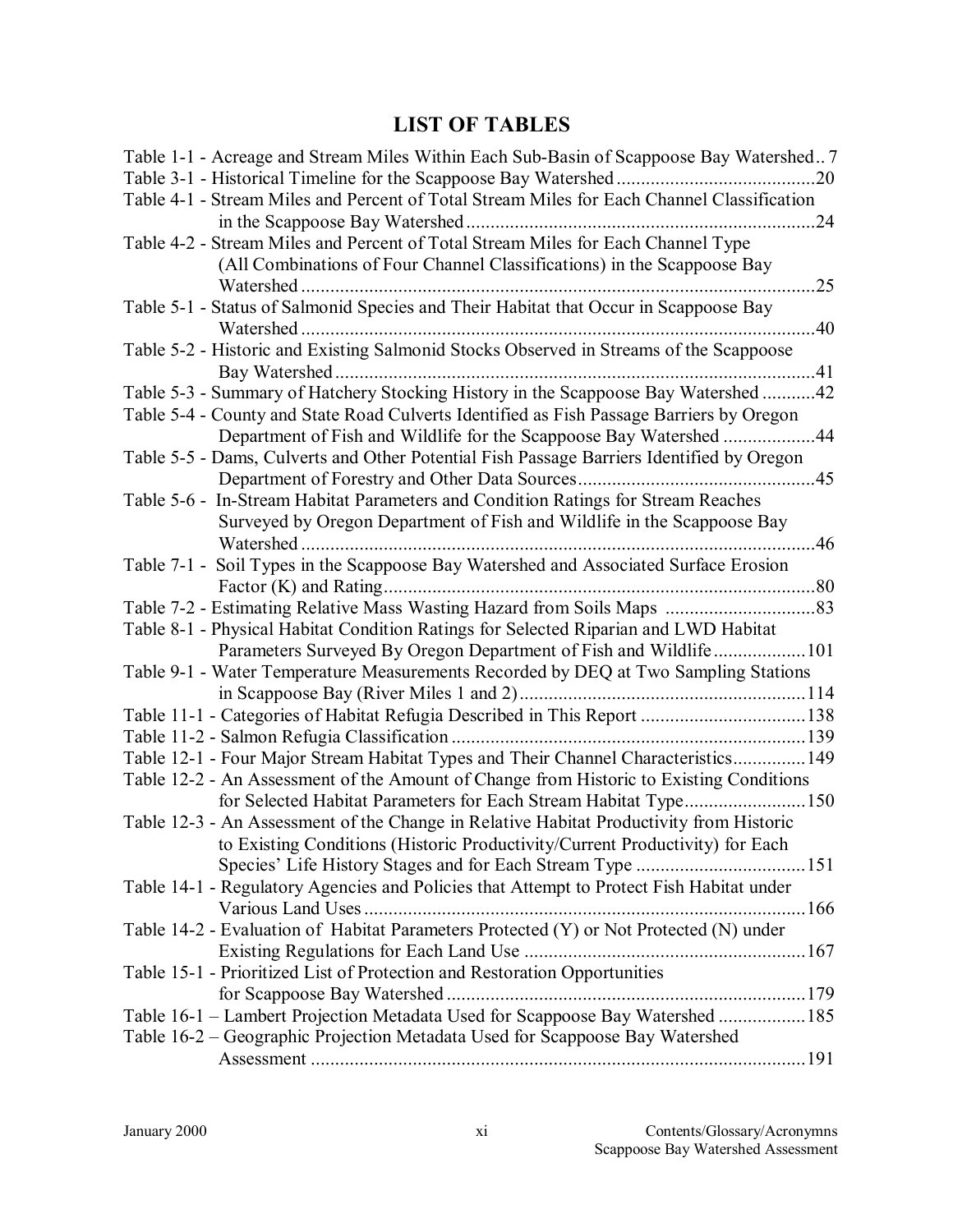#### **GLOSSARY**

**adjunct habitat** – type of salmonid refugium; degraded stream reaches adjacent to focal watersheds and nodal habitats.

**alluvial** – pertaining to sand, mud or other sediment deposited by flowing water.

**anadromous**- migrating from saltwater to spawn in freshwater. All salmon exhibit this behavior.

**ARC/INFO** – widely used computer mapping and database program for spatial data.

 $a$ **spect** – surface or side of the hill facing a certain direction.

**bed scour** – removal of stream bottom material by high flows.

**correlation**- mutual relationship of two or more things.

**critical contributing area** – area with strong topographic or hydrologic links to nodal habitat, such as unstable slopes. This area is critical for maintaining the integrity of adjacent nodal habitat, but does not itself contain fish habitat.

**culvert** – metal or concrete pipe crossing under a road and providing drainage for a stream or runoff.

**Date of Appropriation** – date at which a right to use water was exercised.

**digital orthophoto** – aerial photographs that have been converted to be used in computerized applications.

**digitized** – data transferred from hardcopy maps to computerized maps.

**effluent** – sewage or other liquid waste discharged into a body of water.

**estuary** – the area where the stream or lower river's current meets the sea's tide. In the Scappoose Bay watershed, this is generally below 20 feet (6 meters) in ground elevation.

**fecal coliform** – a bacteria used as an indicator of water pollution from human or animal waste.

**field assessment** – evaluation or appraisal of a situation conducted in the field.

**field verification** – field study necessary to establish the accuracy of information previously collected.

**filtration swale** – shallow, vegetated drainage ditch designed to trap and filter out pollutants, such as nutrients, metals, and oils, contained in stormwater runoff.

**fingerling** – small salmon or trout, about one to three inches  $(2.5 \text{ to } 8 \text{ centimeters})$  long.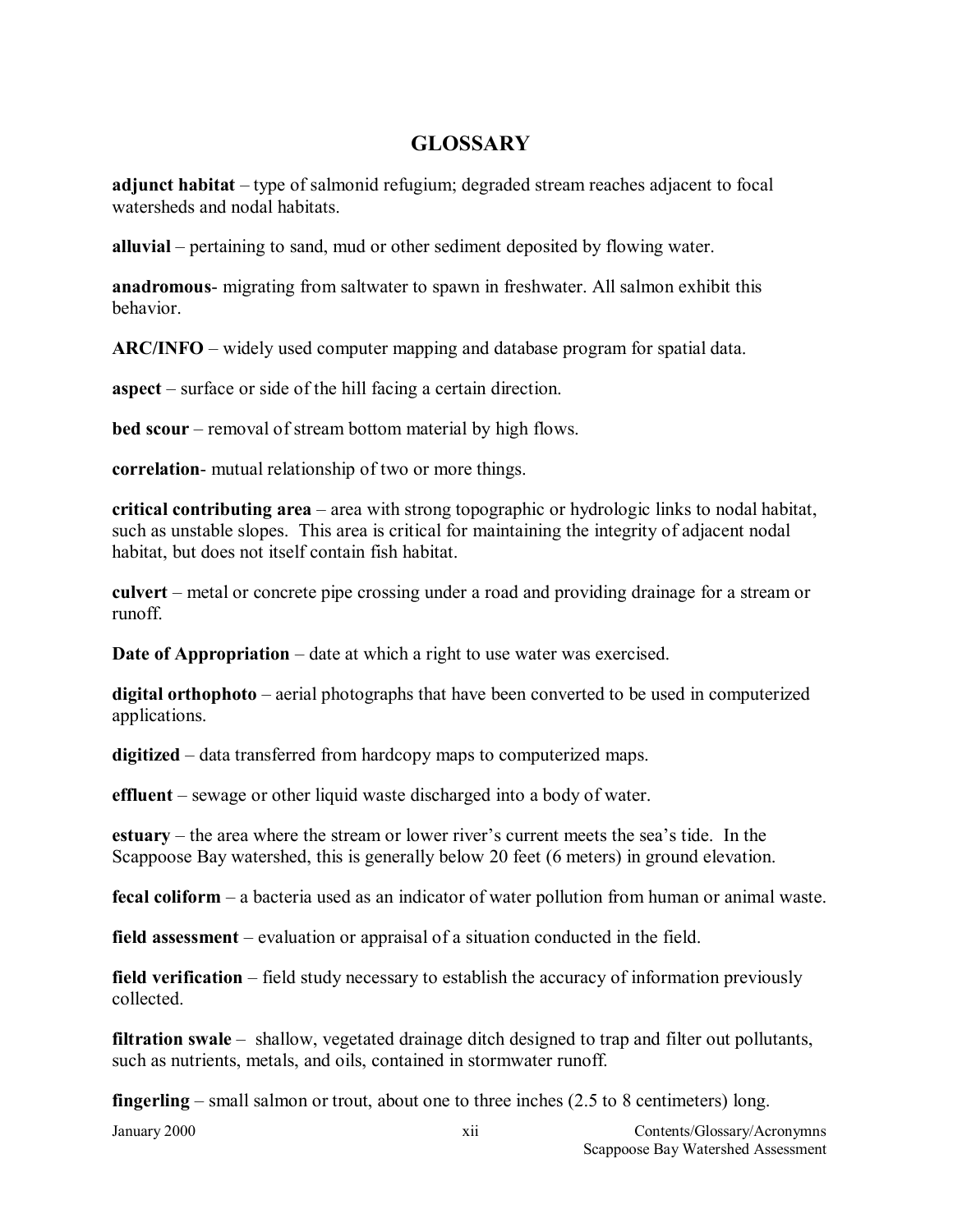**Fish Commission of Oregon** – the early version of the Oregon Department of Fish and Wildlife, prior to merging of the Department of Fisheries and Department of Wildlife.

**floodplain** – area adjacent to stream or river channels that historically flooded during large flow events.

**focal watershed** – type of salmon refugium; headwater drainage that contains a high percent of intact habitat areas and is known to contain salmon. This area is more resilient to catastrophic events and is expected to provide a stronghold for remnant salmonid populations.

**forb** – flowering plant whose stem does not become woody and that is not grass-like.

**fry** – small salmonid fish, usually recently emerged from the gravel and less than about one inch (2.5 centimeters) long.

**geomorphic/geomorphology** – pertaining to the shape or form of land surfaces/the study of the origins and characteristics of landforms.

**habitat parameter** – factor or characteristic of habitat that is useful for assessing general stream habitat conditions.

**impervious surface** – surface that has very low or no capacity to absorb rainwater, such as roads and building roofs.

**intact habitat area** – area of approximately 40 acres (16 hectares) or larger that contains either forest greater than 30 years old or wetlands that have not been drained or channelized.

**key sub-watershed** – major drainage area that currently produces most of the fish and contains the highest diversity of salmonids in a larger watershed.

**line data** – GIS spatial data that is displayed in linear format, such as stream segments.

**lowland floodplain** – in this report, the area of the Scappoose Bay watershed that is east of Highway 30 and less than 20 feet (6.1 meters) in elevation. Historically, this area was flooded annually by the Columbia River.

**mass wasting** – downhill movement of soil and rock fragments, as in a landslide.

 $\text{metadata} - \text{text that describes the GIS spatial data.}$ 

**mitigation** – taking action to make another action less environmentally damaging.

**National Wetland Inventory** – federal wetland classification maps based on aerial photographic interpretation.

**nodal habitat** – type of salmonid refugium; an intact patch of stream habitat along the valley floor that is expected to be disproportionately important for salmon production due to the high quality of the riparian habitat, occurrence of springs, or connection to intact floodplain or wetland.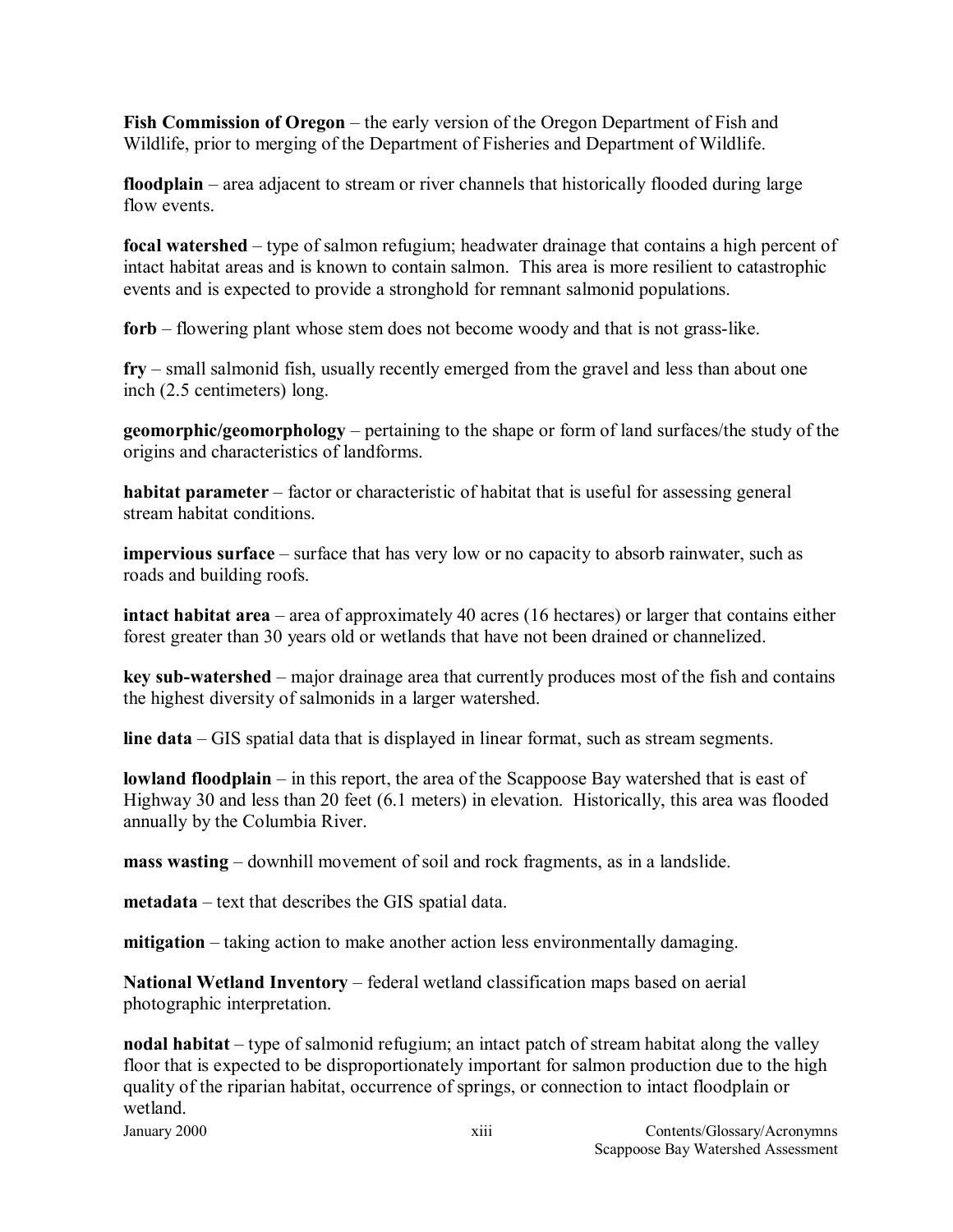**Oregon Lambert Projection** – specific display orientation for GIS spatial data.

**parent material** – underlying rock type.

**physical habitat** – non-living components of the habitat, such as stream channel shape, large woody debris, and spawning substrates.

**point data** – GIS spatial data that is displayed as points, such as point locations of fish passage barriers.

**potential focal watershed** – type of salmonid refugium; same habitat considerations as for focal watersheds, but these areas are blocked to fish by artificial barriers, such as dams or culverts.

**Refugium** (plural, **refugia**) – area where special environmental circumstances have allowed species to survive after extinction or near extinction in surrounding areas.

**riparian** – pertaining to the banks of a stream or river.

**riparian types (grass/forb, shrub/partial forest, forest)** – stream bank vegetation types as defined in Chapter 8, Riparian and Wetland Conditions, of this report.

**salmonid** – fish belong to the Salmonidae family, including all trout, steelhead, and salmon.

**secondary focal watershed** – type of salmonid refugium; more degraded than focal watersheds, with a lower percent of intact habitat. However, this area is considered disproportionately important for salmonid production due to its size and location (tributary to the mainstem), underlying geomorphology, and history of salmonid use.

**sediment** – general term for silt, sand, and gravels.

**seven-day running average maximum temperature** – seven-day moving mean of daily maximum stream temperatures. It is the basis of the Oregon Department of Environmental Quality water quality standard for temperature.

**smolt** – salmonid that is outmigrating from freshwater to saltwater.

**splash dam** – temporary log dam built to store water for sudden release to float logs downstream.

**stream clean-out** – historic removal of large wood from streams conducted by early Euro-American settlers, and by Oregon Department of Fish and Wildlife and other organizations.

**stream reach** – section of a stream with consistent habitat characteristics, such as stream gradient throughout the length of section.

**tidegate** – gate in a dike or levee that opens outward to allow stream flow to exit, but restricts tidal movement upstream.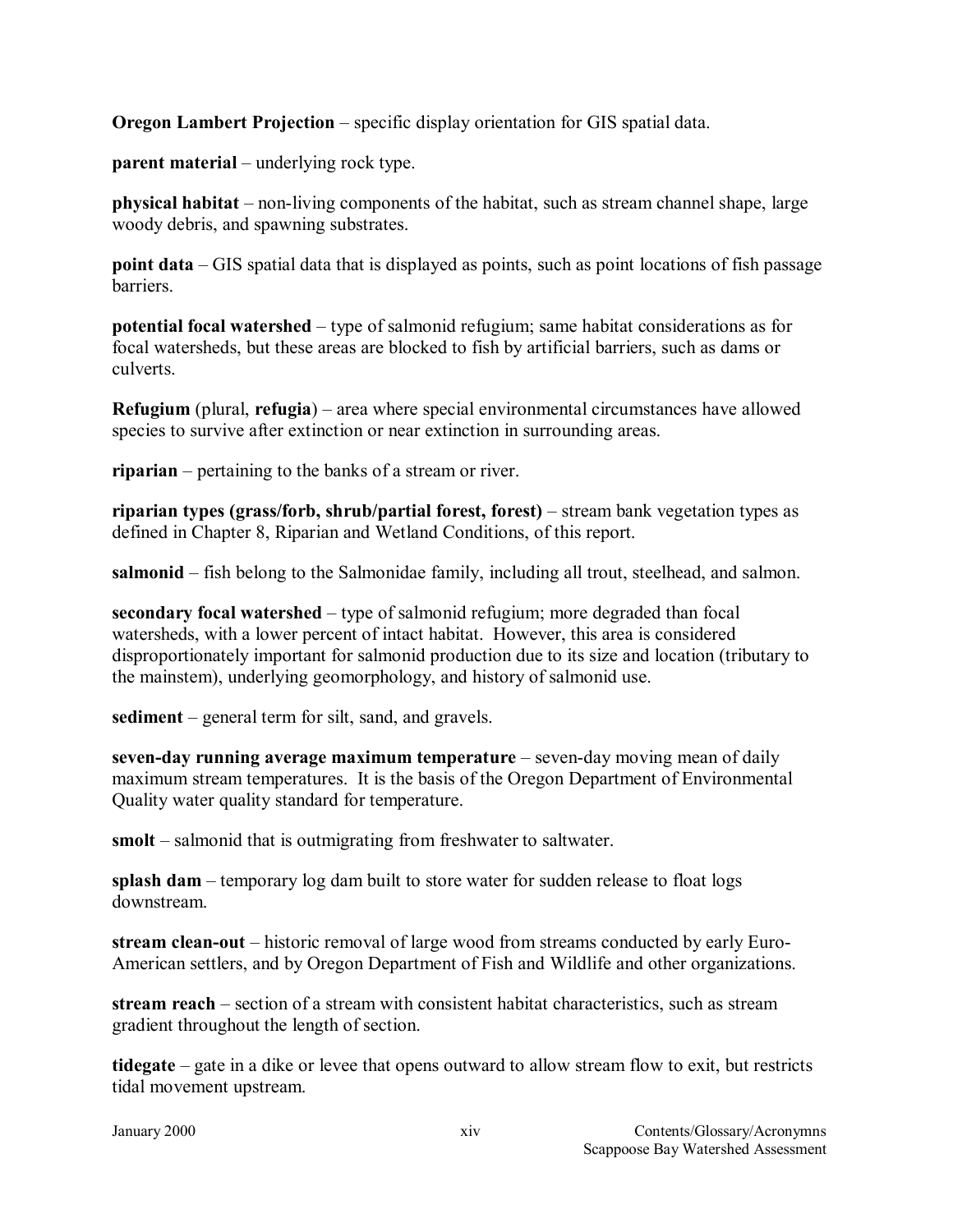**township/range/section** – map grid coordinates used in US public land surveys. Each township/range is six miles square (approximately 15 square kilometers). Each township/range square is divided into 36 one square-mile (2.59 square-kilometer) sections.

water right – right to make use of water from a particular stream, lake, irrigation canal, or groundwater source.

water table – underground surface beneath which earth and rock are saturated with water.

watershed – region or area drained by a river, or stream; the drainage area.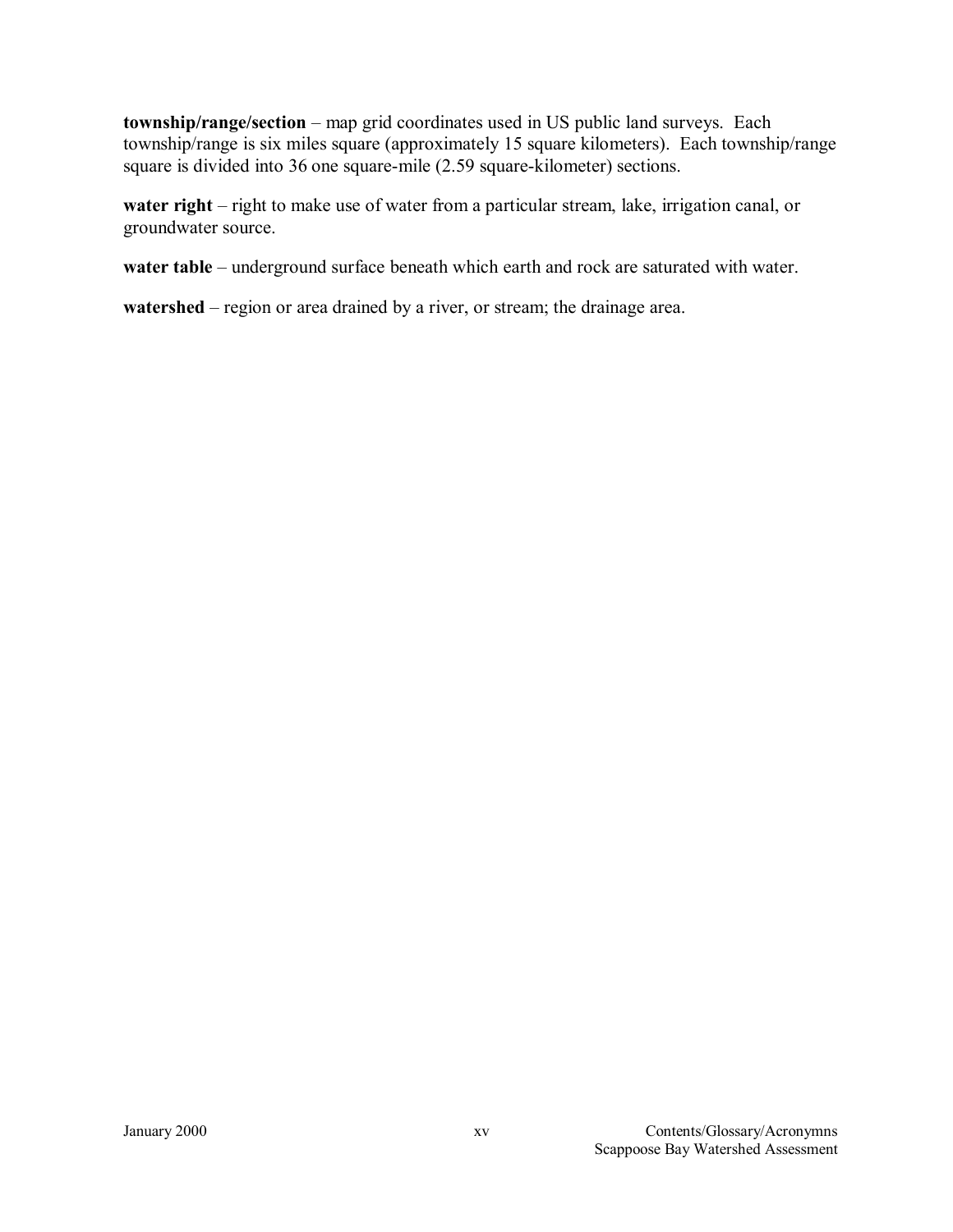## **LIST OF ACRONYMS**

| <b>BLM</b>    | <b>US Bureau of Land Management</b>                      |
|---------------|----------------------------------------------------------|
| <b>DEA</b>    | David Evans and Associates, Inc.                         |
| <b>DEM</b>    | USGS digital elevation model                             |
| <b>DEQ</b>    | Oregon Department of Environmental Quality               |
| <b>DLG</b>    | <b>USGS</b> Digital Line Graphs                          |
| <b>DOGAMI</b> | Oregon Department of Geology and Mineral Industries      |
| <b>DOQ</b>    | <b>USGS Digital Ortho Quadrangles</b>                    |
| <b>DRG</b>    | <b>Digital Raster Graphics</b>                           |
| <b>DSL</b>    | Oregon Department of State Lands                         |
| <b>EPA</b>    | <b>US Environmental Protection Agency</b>                |
| <b>ESA</b>    | <b>Endangered Species Act</b>                            |
| <b>FEMA</b>   | Federal Emergency Management Agency                      |
| <b>FEMAT</b>  | Federal Ecosystem Management Team                        |
| <b>GIS</b>    | Geographic Information System                            |
| <b>GLO</b>    | General Land Office                                      |
| <b>GPS</b>    | <b>Global Positioning System</b>                         |
| <b>IAC</b>    | Washington Inter-Agency Committee for Outdoor Recreation |
| <b>IMST</b>   | <b>Independent Multidisciplinary Science Team</b>        |
| <b>LCDC</b>   | Oregon Land Conservation and Development Commission      |
| <b>LWD</b>    | Large woody debris                                       |
| <b>NMFS</b>   | National Marine Fisheries Service                        |
| <b>NPDES</b>  | National Pollution Discharge Elimination System          |
|               |                                                          |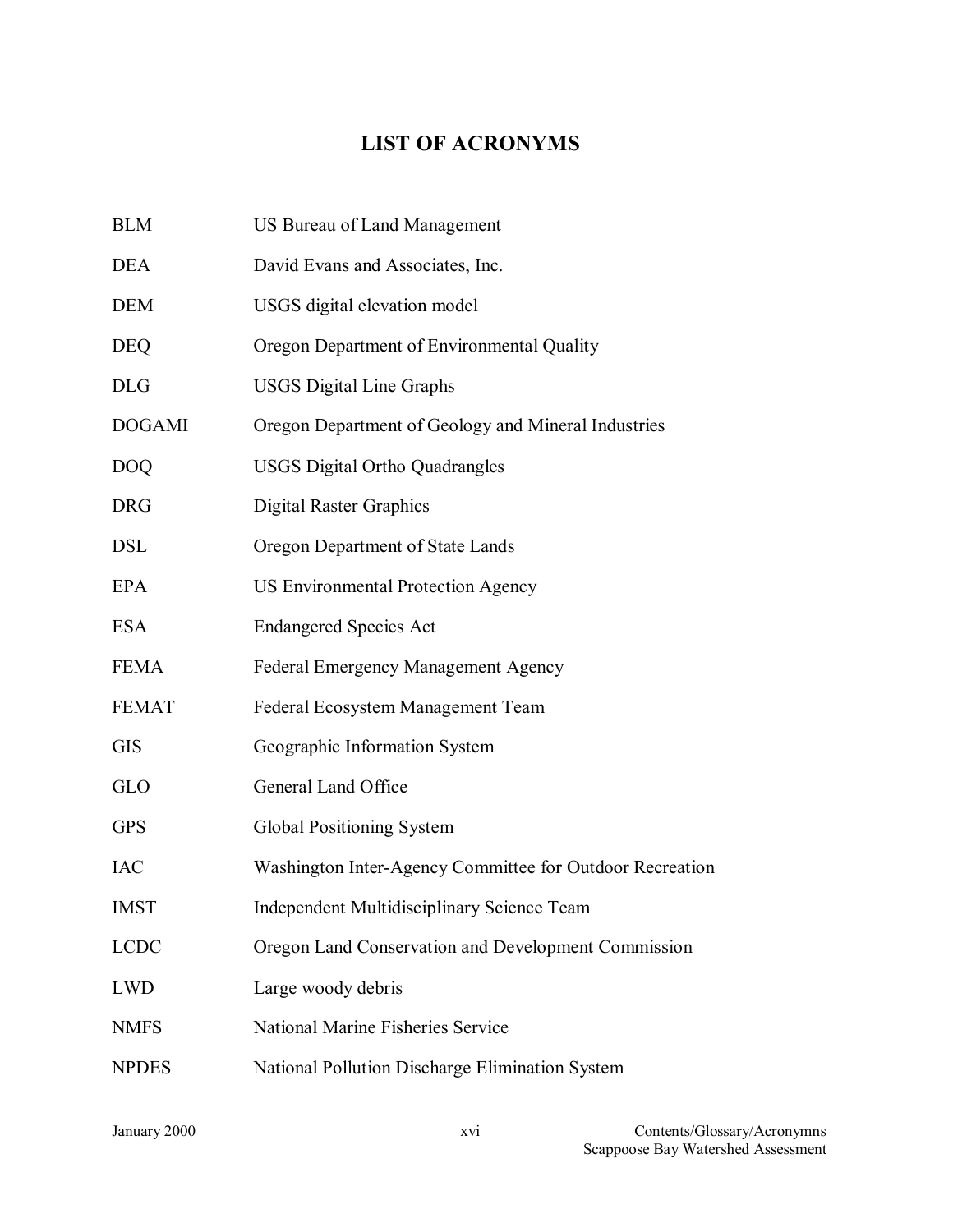| <b>NRCS</b>     | <b>Natural Resources Conservation Service</b> |  |
|-----------------|-----------------------------------------------|--|
| <b>NWI</b>      | National Wetlands Inventory                   |  |
| <b>ODA</b>      | Oregon Department of Agriculture              |  |
| <b>ODF</b>      | Oregon Department of Forestry                 |  |
| <b>ODFW</b>     | Oregon Department of Fish and Wildlife        |  |
| <b>ONHP</b>     | Oregon Natural Heritage Program               |  |
| <b>ODOT</b>     | Oregon Department of Transportation           |  |
| <b>OWEB</b>     | Oregon Watershed Enhancement Board            |  |
| <b>OWRD</b>     | Oregon Water Resources Department             |  |
| <b>PCBs</b>     | polychlorinated biphenols                     |  |
| <b>PLSS</b>     | <b>Public Land Survey System</b>              |  |
| <b>SSCGIS</b>   | Oregon State Service Center GIS               |  |
| <b>STEP</b>     | Salmon Trout Enhancement Program              |  |
| <b>UNIGROUP</b> | Oregon Prison CAD/CAM shop                    |  |
| <b>USCOE</b>    | US Army Corps of Engineers                    |  |
| <b>USDA</b>     | US Department of Agriculture                  |  |
| <b>USFS</b>     | <b>US Forest Service</b>                      |  |
| <b>USFWS</b>    | US Fish and Wildlife Service                  |  |
| <b>USGS</b>     | <b>US Geological Survey</b>                   |  |
| <b>WAAC</b>     | Watershed Assessment Advisory Committee       |  |
| WPN             | Watershed Professionals Network               |  |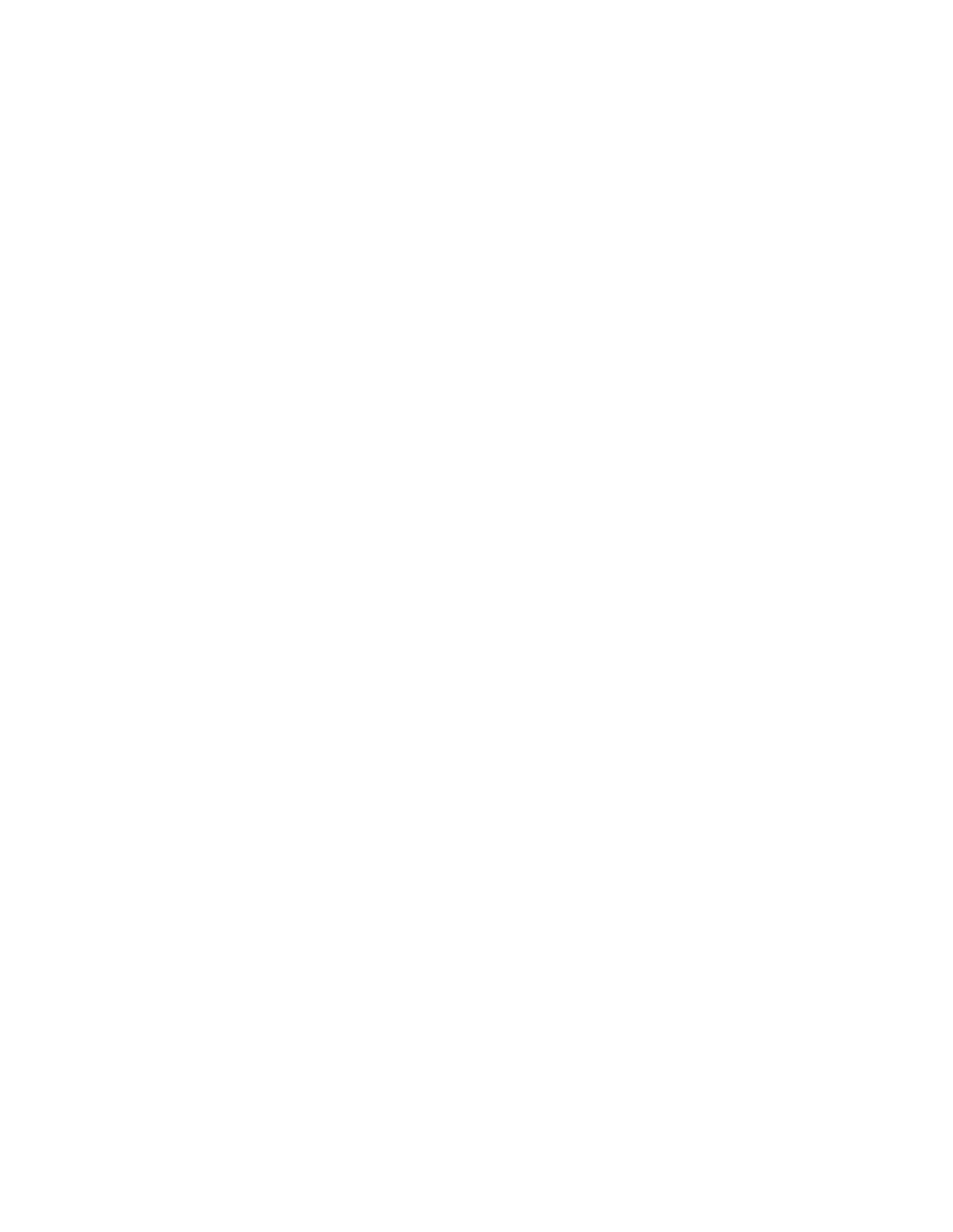## **CHAPTER 1. PRELIMINARY ANALYSIS OF EXISTING DATA**

#### **INTRODUCTION**

This chapter summarizes the work required to gather and organize all readily available data, including Geographic Information System (GIS) data layers and written reports necessary to conduct the watershed assessment. A database of annotated bibliographies, including source, title, author, contents, summary, and judgement of quality for each piece of data, was also developed. The database is intended to be a tool for long-term use by the assessment team and by the Scappoose Bay Watershed Council (the Watershed Council) for storing and retrieving watershed information.

#### **METHODS**

Prior to beginning the assessment, the Watershed Council collected a substantial number of written reports. The Watershed Council gave David Evans and Associates, Inc. (DEA) the reports and a list of individuals to contact to obtain additional information. The DEA community outreach team interviewed numerous people and agencies to obtain as much applicable data as possible, including written reports and GIS map layers. DEA project manager and the GIS team obtained additional GIS information.

All applicable data was then entered into a computer database program called ProCite, which was purchased specifically for the watershed assessment and for the Watershed Council. This database uses a Windows 98/95/NT 4 operating system on an IBM computer. It was customized by DEA to make it easy to enter new records and search the database to retrieve specific types of information.

#### **RESULTS**

People interviewed and data obtained by the community outreach team are listed in Appendix A. Written reports needed to complete the tasks outlined in the scope of work were collected. Some data, such as the local wetlands inventory completed by the City of Scappoose, was not available in GIS format. Other GIS data, such as the wetlands inventory conducted for the City of St. Helens, was not in a suitable format for use in the assessment (data was not georeferenced or ortho-rectified).

Report citations and summaries were then entered into the ProCite database. Citations for additional GIS map layers and reports generated by DEA were also added. Four categories of key words were added as "terms" in the database for use in conducting searches for specific types of data. These four categories are:

- Value of report (very useful, useful $\ldots$ )
- Type of report (published report, non-GIS map, GIS map...)
- Geographic area (Scappoose Creek, Milton Creek...)
- Subject (Task 1. Preliminary data analysis, Task 2. Historical habitat conditions  $\ldots$ )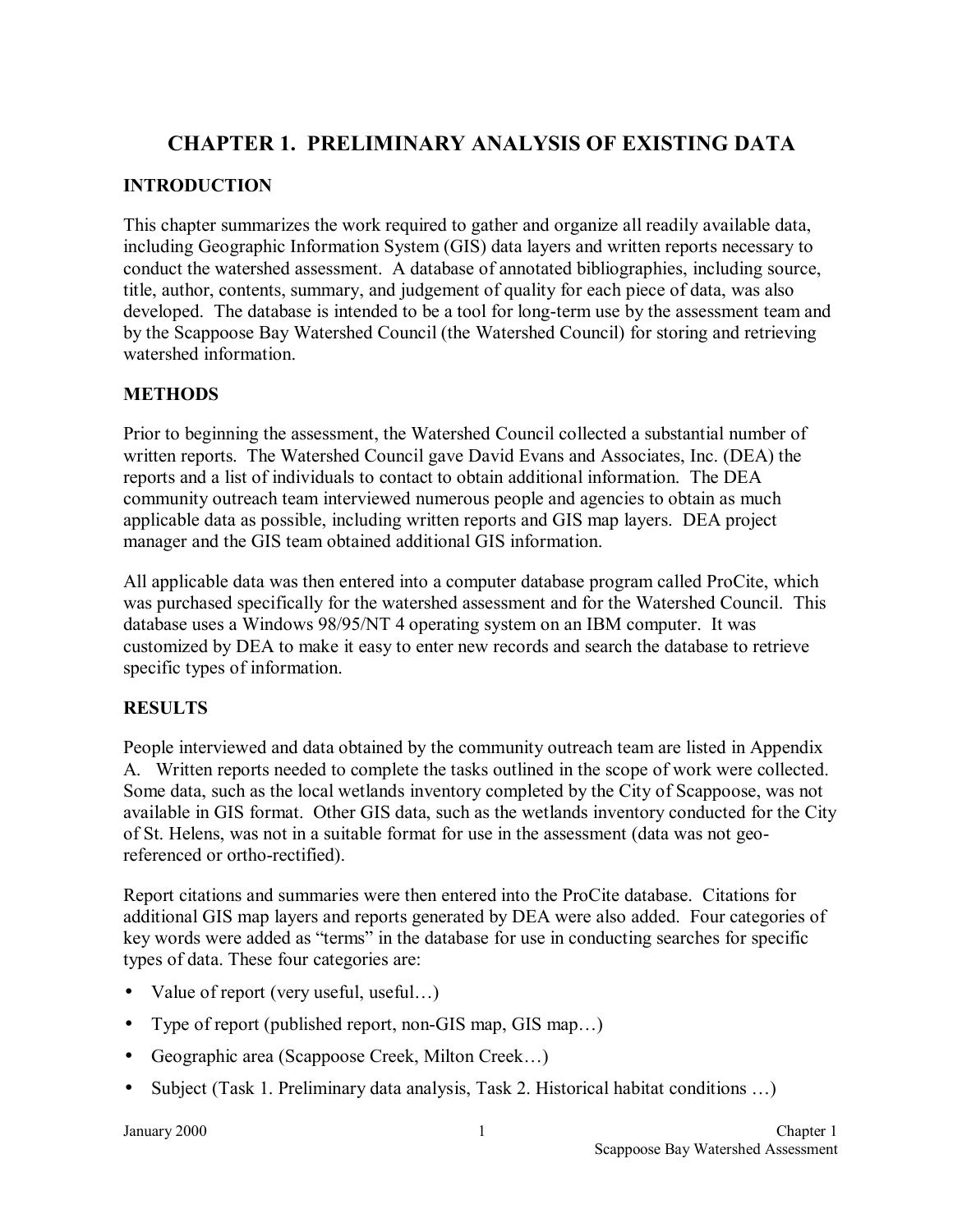All reports and maps available were provided to the Watershed Council upon completion of the project. Paper copies of most of the reports cited are stored alphabetically by author's last name. Reports that are less than one-half inch thick are stored in hanging files in a file box. Larger reports are stored in a second file box.

#### **DISCUSSION/CONCLUSIONS**

Reports needed to complete the assessment were obtained and references were collected and entered into the ProCite database. GIS data sources were investigated and entered into the database as chapters were completed. However, some of the data needed to complete tasks outlined in the scope of work is not in a suitable GIS format for use in the assessment or covers only a portion of the watershed. Some data, such as oral histories and agency interviews, varied in quality. Where feasible, the information was digitized by DEA as described in the scope of work. A summary of data gaps is included in Chapter 13 of the assessment.

The ProCite database has a number of useful features. New records data entry is simple, and a custom data entry form was made for the Scappoose Bay watershed assessment. Searching and retrieving specific types of records is also simple. Records can also be marked as distinct groups for later reference or for printing out marked records in citation format. Basic operation of the database can be learned in about one hour by studying the manual. At the Watershed Council meeting in June, 1999, the DEA team demonstrated the use of the database.

*Watershed Assessment Confidence Evaluation:* High due to professional assessor and two outreach coordinators conducting the data search. Also, the Watershed Council has collected substantial information on the watershed.

#### **RECOMMENDATIONS**

Upon completion of this assessment report, the ProCite database program and Scappoose watershed assessment database will be transferred to the Watershed Council. DEA recommends that:

- 1. One person at the Watershed Council take responsibility for managing the ProCite database and keeping it updated with new information.
- 2. One person at the Watershed Council take responsibility for maintaining a reference library of paper copies of the reports and maps that are cited in the database.
- 3. One person at the Watershed Council manage the project GIS and keep it updated with new information.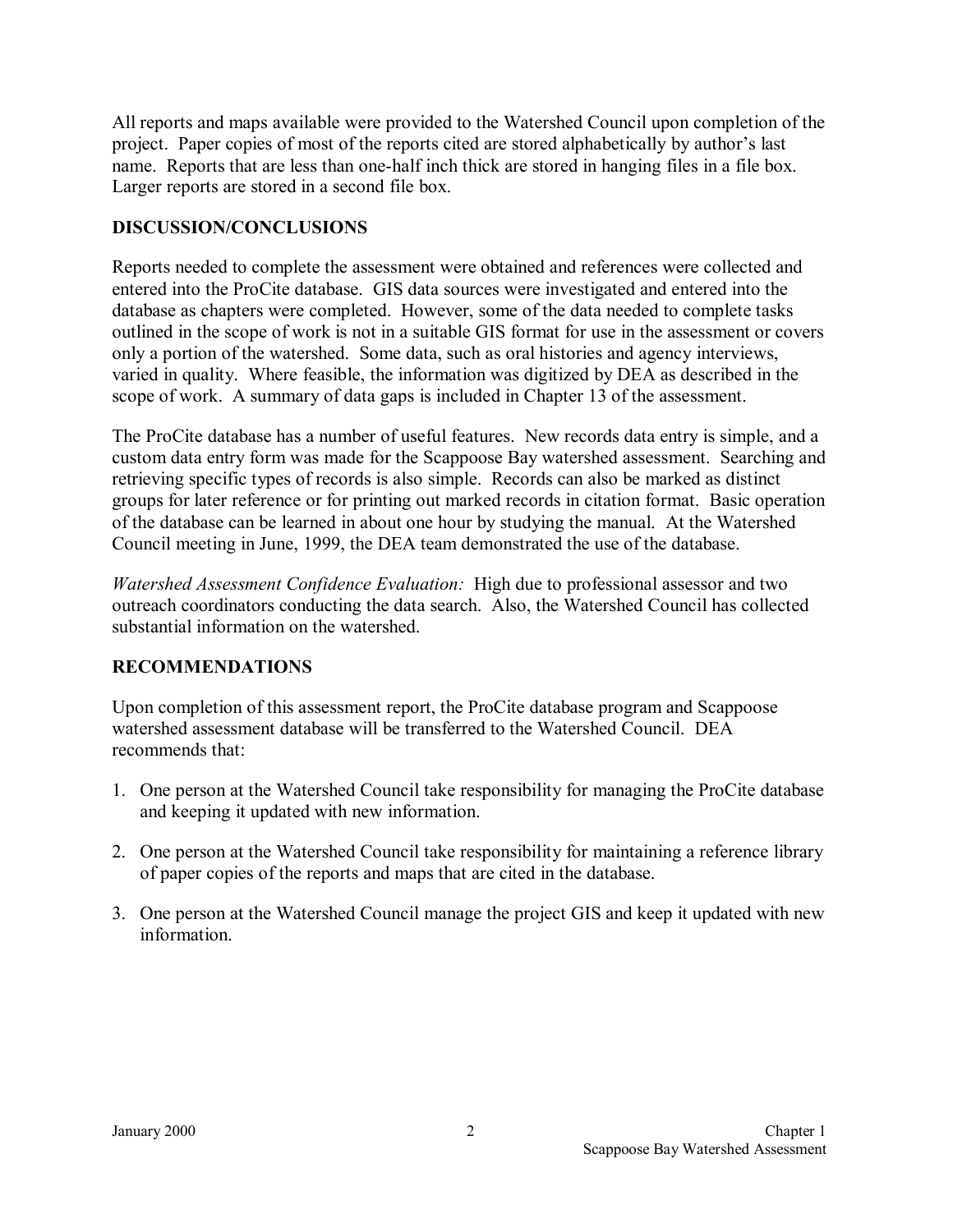Figures 1-1 and 1-2 - Photographs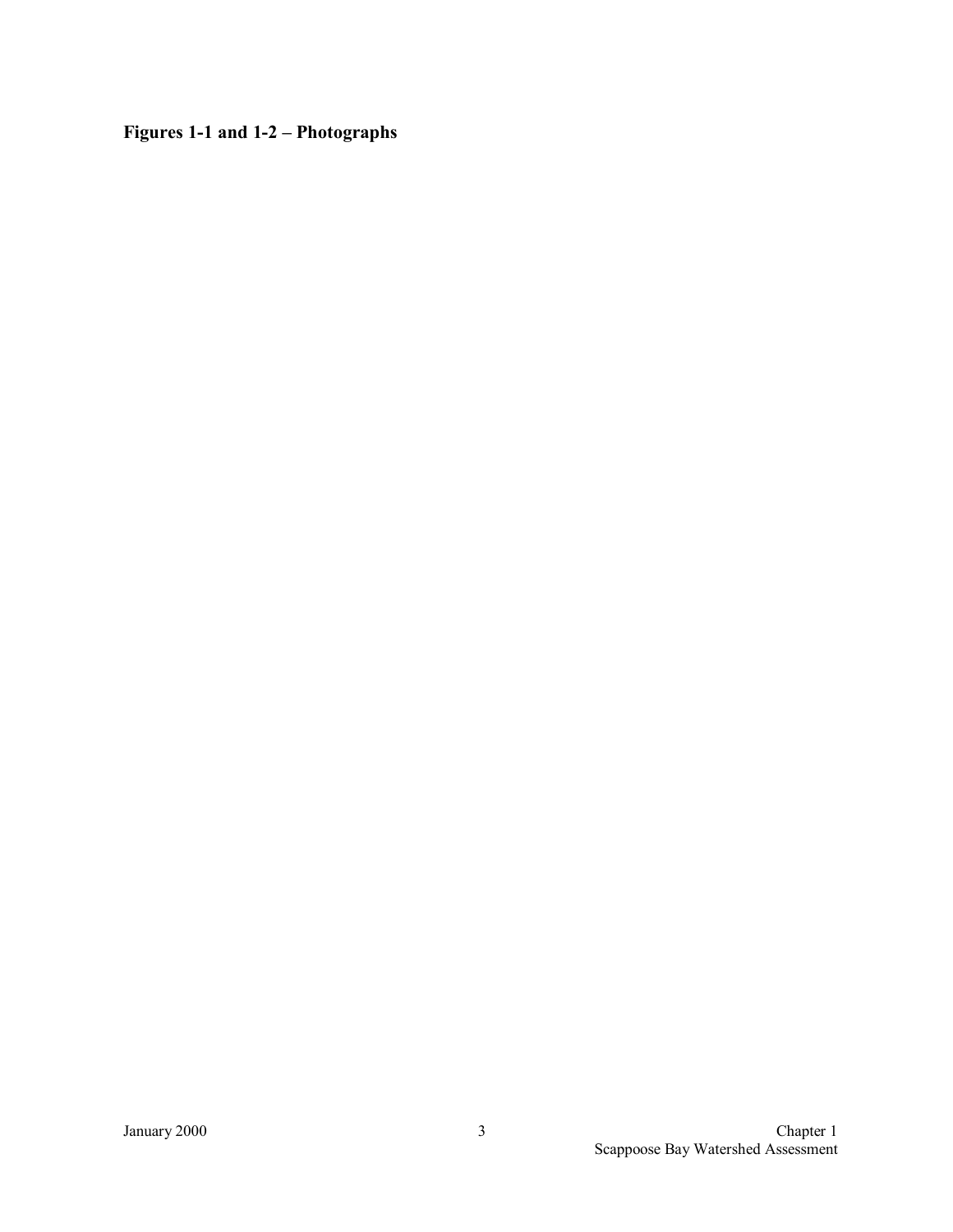Figures 1-3 and 1-4 – Photographs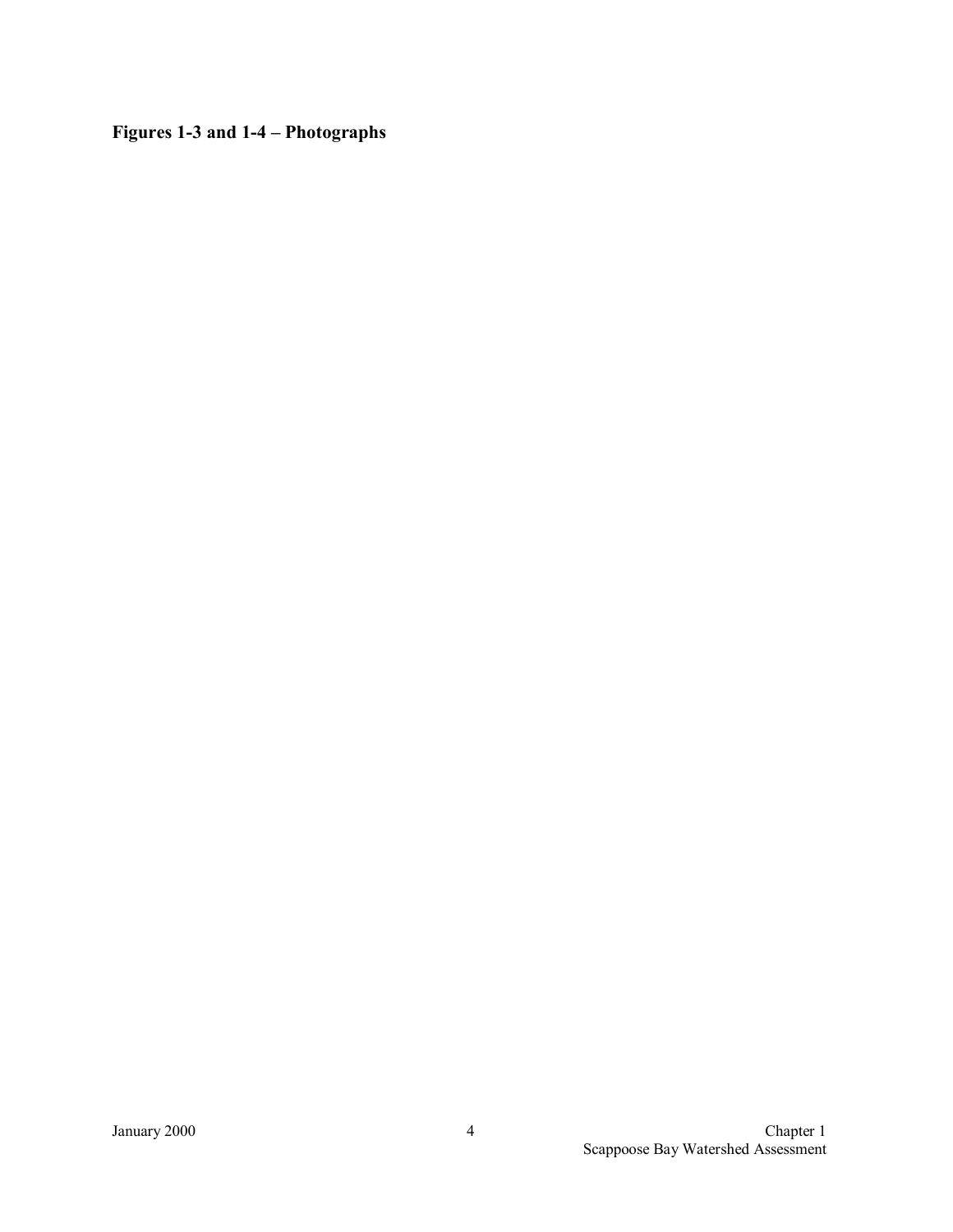### **CHAPTER 2. GIS BASE MAP AND BASELINE INFORMATION**

#### **INTRODUCTION**

This chapter summarizes the work required to produce a GIS base map and baseline information for use in the assessment. The GIS base map includes the following features:

- Watershed boundaries and major sub-basins for the watershed based on analysis of digital elevation maps
- Stream mapping based on existing US Geological Survey (USGS) 1:24,000 scale GIS map data
- Relief topography based on 1:24,000 digital elevation maps
- Broad vegetation types as shown on the digital-orthophoto
- City and county GIS reference points
- City, county, US Bureau of Land Management (BLM) and state forest road and bridge
- Federal Emergency Management Agency (FEMA) floodplain data if available

#### **METHODS**

The following GIS data was used to construct base maps:

Topography

USGS digital elevation model (DEM) 30 meter resolution. Scale: 1:24,000

#### **Streams**

USGS Digital Line Graphs (DLG). Linework selected by DEA to reflect natural stream network Multiple fields added by DEA to classify channels (e.g., gradient, confinement, flow accumulation) Scale: 1:24,000

#### City Limits

Oregon State Service Center GIS (SSCGIS) coverage Original source: digitized by Oregon Department of Transportation (ODOT) from USGS 7.5<sup>'</sup> quads Scale: 1:24,000

7.5<sup>'</sup> USGS quadrangle boundaries USGS DLG Scale: 1:24,000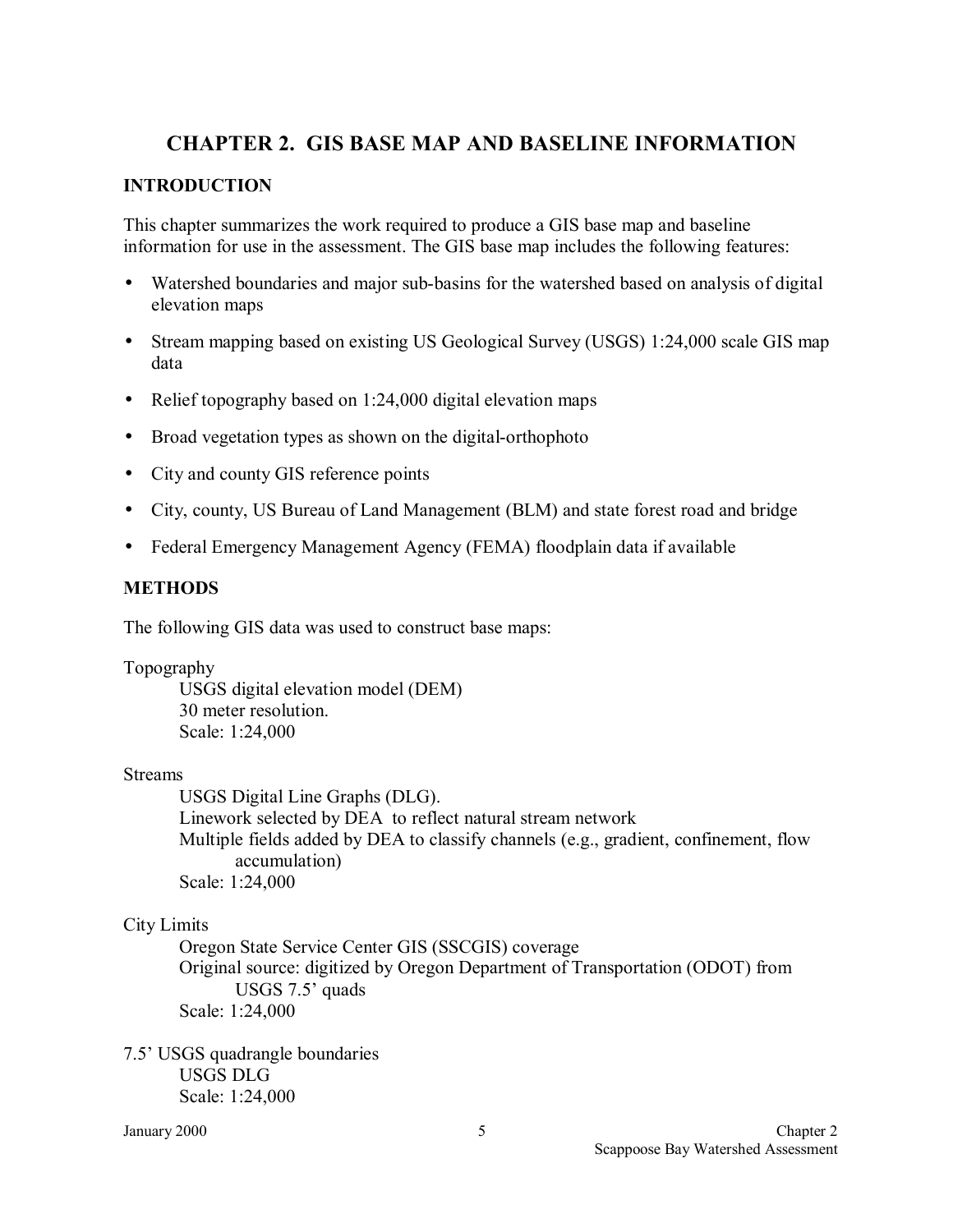| <b>County Lines</b><br>Oregon SSCGIS coverage<br>Original source: USGS<br>Scale: 1:500,000                                                                                          |
|-------------------------------------------------------------------------------------------------------------------------------------------------------------------------------------|
| Highways<br>ODOT 1997 coverage                                                                                                                                                      |
| Watershed boundary<br>Digitized on-screen from USGS 7.5' quadrangles (Digital Raster Graphics [DRG])<br>Scale: 1:24,000                                                             |
| Sub-watershed boundaries<br>Digitized on-screen from USGS 7.5' quadrangles (DRG))<br>Scale: 1:24,000                                                                                |
| Public Land Survey System (PLSS)<br>Oregon SSCGIS coverage<br>Original source: digitized by Oregon Water Resources Department (OWRD) from<br>USGS 7.5' quads<br>Scale: 1:100,000    |
| Public Land Survey System without Donation Land Claims<br>Oregon SSCGIS coverage<br>Original source: derived from PLSS by UNIGROUP (Oregon Prison CAD/CAM shop)<br>Scale: 1:100,000 |
| Township/Range<br>Oregon SSCGIS coverage<br>Digitized from USGS maps<br>Scale: 1:2,000,000                                                                                          |
| Digital Orthophotographs (21 files)<br>USGS Digital Ortho Quadrangles (DOQ)<br>1994 photo date<br>Black and white photographs<br>1 meter resolution                                 |
| Digital USGS 7.5' quadrangle files (9 files)<br>Scale: 1:24,000                                                                                                                     |
| Some GIS data specified in the scope of work was not used in the base maps. City and county                                                                                         |

GIS reference points were not included because of the minor value to the assessment. Major roads were added, but a BLM GIS layer showing a dense network of minor roads was not added to the base map to maintain clarity of the maps. The BLM road data is presented in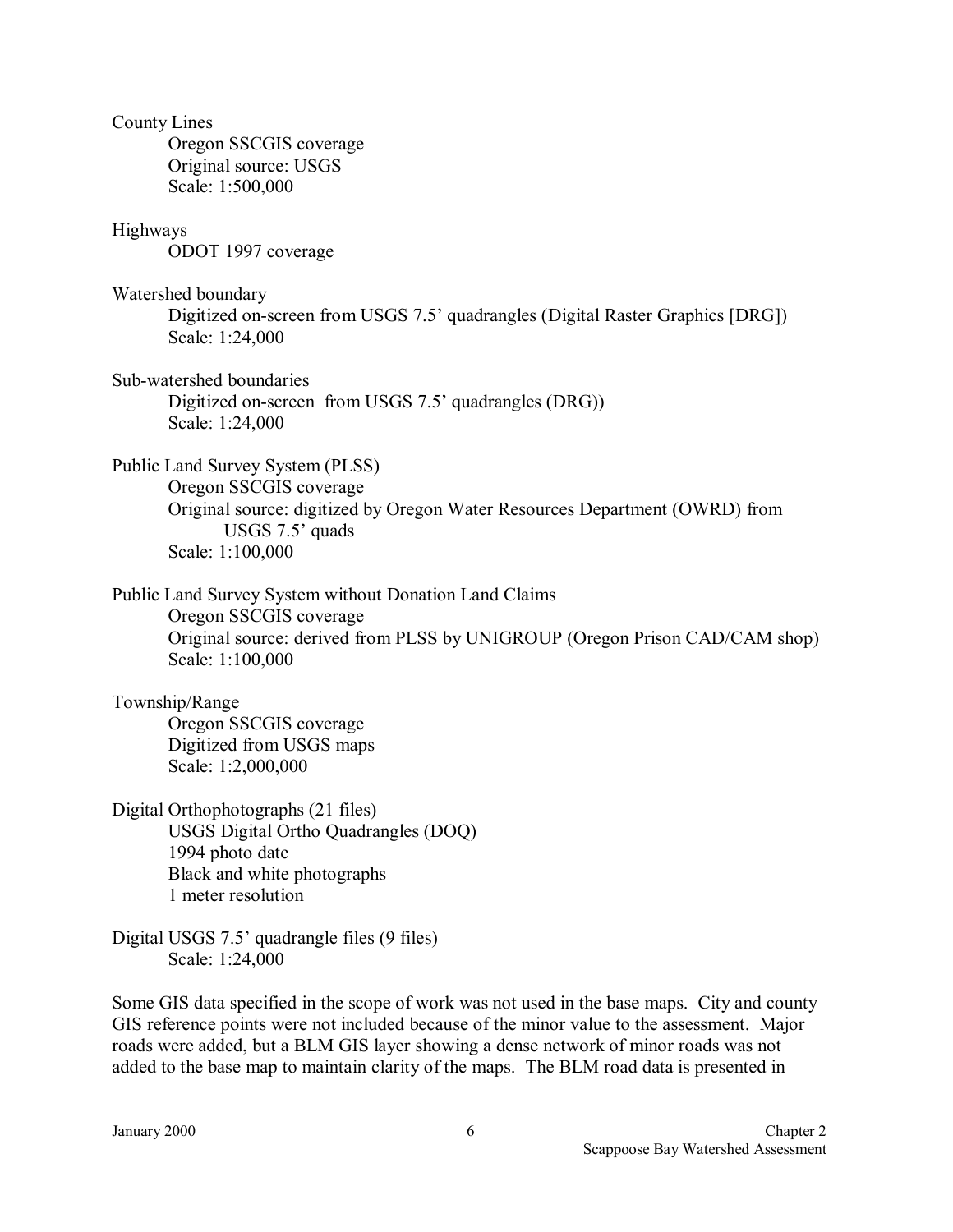Chapter 7, Sediment Sources. FEMA data is presented in Chapter 10, Water Use and Hydrology. A summary table of data was developed by query of the GIS map layers.

#### **RESULTS**

Four distinct base maps were constructed:

- 1. Working topographic base map combination of USGS topographic quad maps with watershed boundary added.
- 2. Working orthophoto map  $-\tilde{\text{com}}$  combination of orthophotos showing broad vegetation types and with streams, roads and watershed boundary added.
- 3. Summary base map  $-11$ <sup>n</sup>x17<sup>*n*</sup> color map showing topography as shaded relief and elevation, major roads, and streams (Figure  $2-1$  – Base Map).
- 4. Summary base map with sub-basins same as  $#3$ , but with sub-basins added (Figure 2-2 Subwatersheds Map).

Table 1-1 summarizes pertinent baseline information for the watershed and each sub-watershed, including total acreage and stream miles.

| <b>Sub-Basin</b>     | <b>Acres</b> | Percent | <b>Stream</b><br><b>Miles</b> | Percent |
|----------------------|--------------|---------|-------------------------------|---------|
| <b>Milton Creek</b>  | 21,561       | 25      | 60                            | 22      |
| <b>McNulty Creek</b> | 7,695        | 9       | 20                            |         |
| Honeyman Creek       | 4,573        | 5       | 12                            | 5       |
| Scappoose Creek      | 40,663       | 48      | 141                           | 51      |
| Jackson Creek        | 10,592       | 13      | 43                            | 15      |
| <b>TOTAL</b>         | 85,084       | 100     | 276                           | 100     |

**Table 1-1 - Acreage and Stream Miles Within Each Sub-Basin of Scappoose Bay Watershed**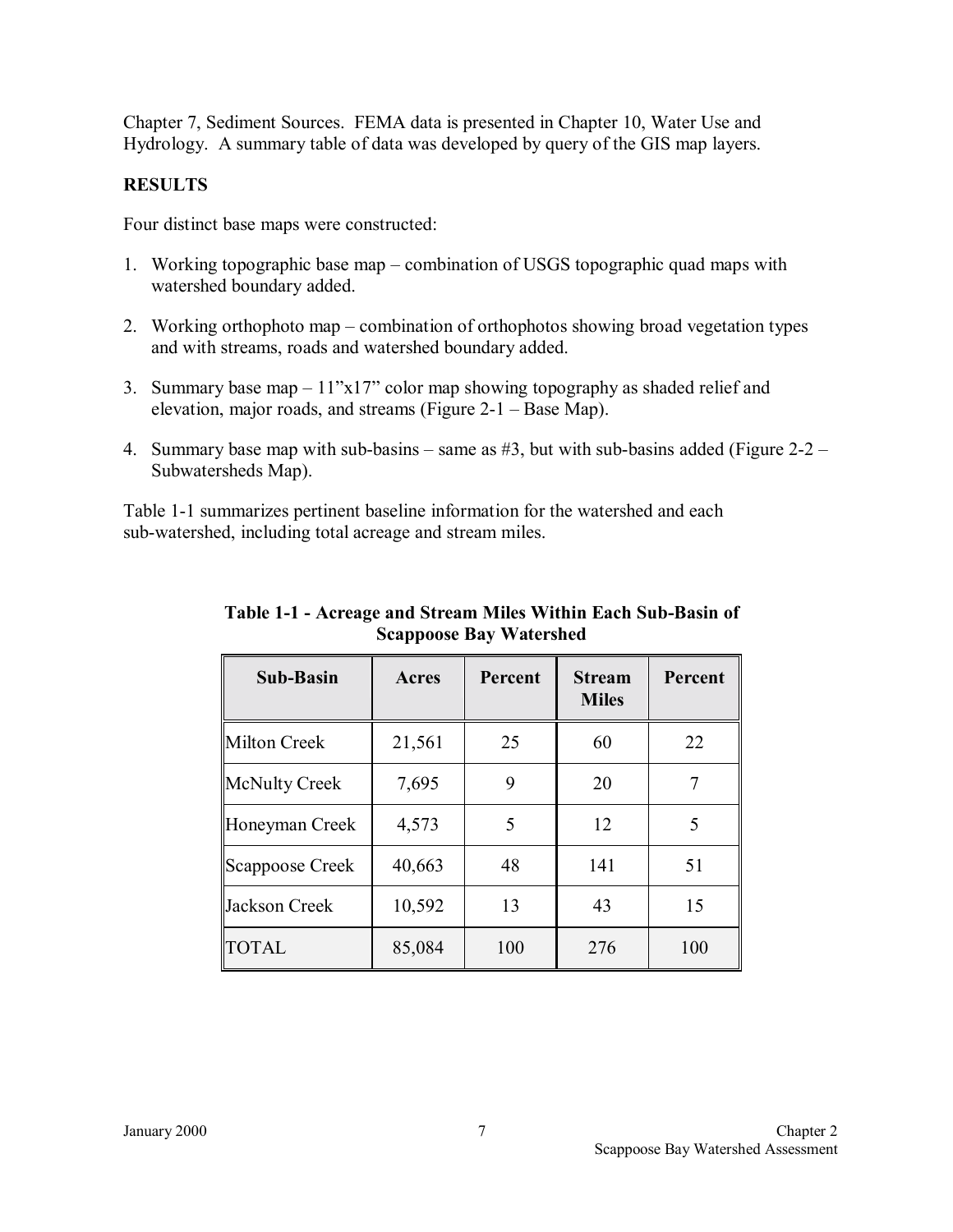#### **DISCUSSION/CONCLUSIONS**

The summary table indicates that the watershed area encompasses approximately 85,000 acres, instead of the 50,000 acres originally estimated by the Watershed Council in the scope of work for the project. This area includes the Jones Creek and Joy Creek areas at the south end of the watershed. BLM's Tillamook District office requested that these areas be added to the assessment, and DEA received a formal commitment by BLM to join as a partner in funding the additional work.

Several qualifications need to be made regarding the base maps. Streams mapped do not include numerous smaller streams that are not shown on the USGS quads. Likewise, many smaller roads that are not mapped on the USGS quads are not mapped on the base maps. However, the data shown on the base maps is considered the best data available.

The two working base maps (topographic and orthophoto maps) provided a means for team members gathering data in the watershed to reference their data to specific locations. The summary maps are useful for presenting the results of each chapter. Fortunately, GIS data included complete coverage of the watershed to an accuracy and resolution that provided a solid foundation for building the assessment.

*Watershed Assessment Confidence Evaluation:* High due to a professional GIS analyst preparing the base map and obtaining complete data coverages.

#### **RECOMMENDATIONS**

Base map information was adequate to complete the assessment, but could be improved by purchase of ortho-rectified color aerial photos and associated planimetric features layer that show all roads and streams and elevations at finer resolution than the USGS data. The estimated cost of purchasing these additional data layers is approximately \$20,000.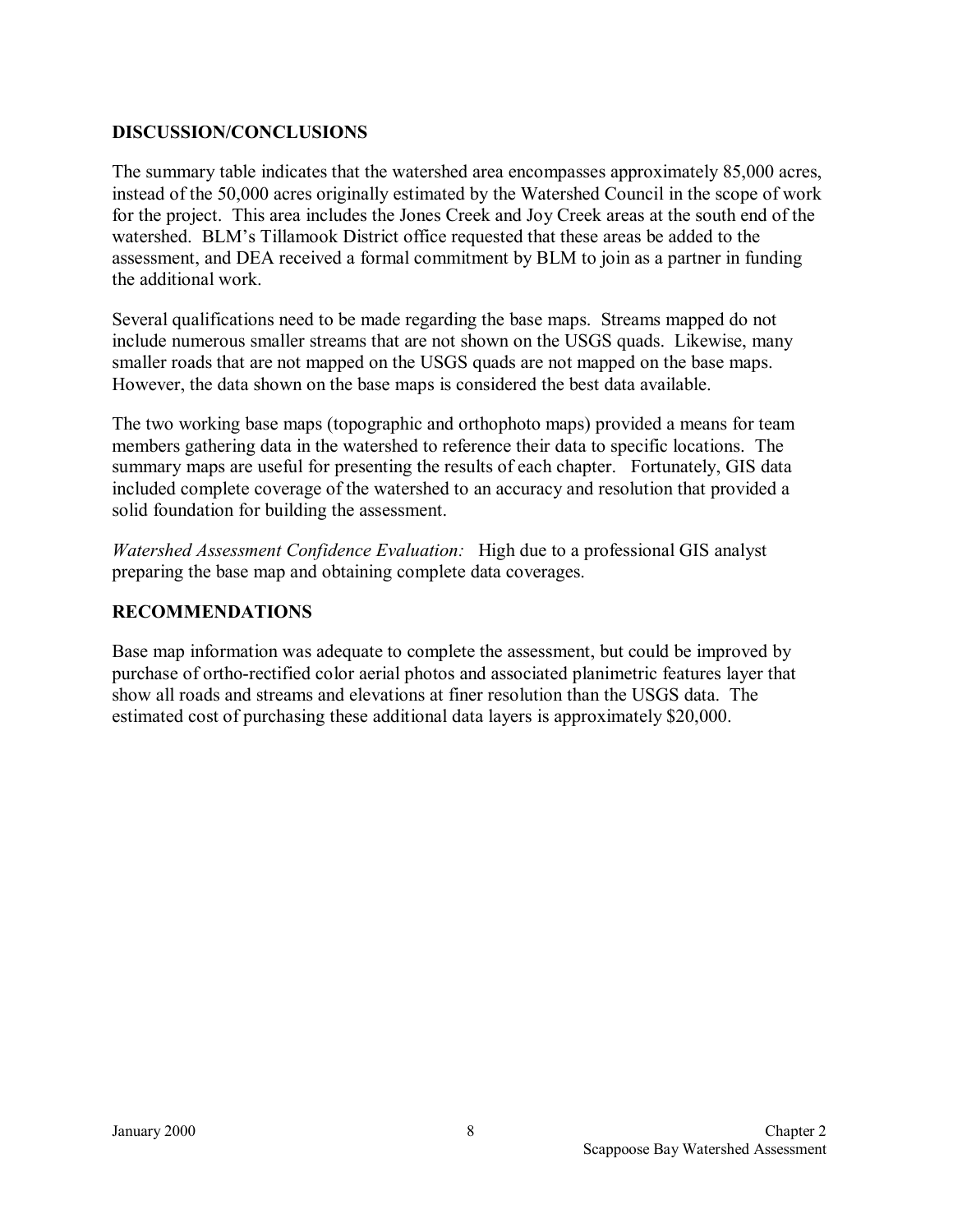Figure 2-1 – Base Map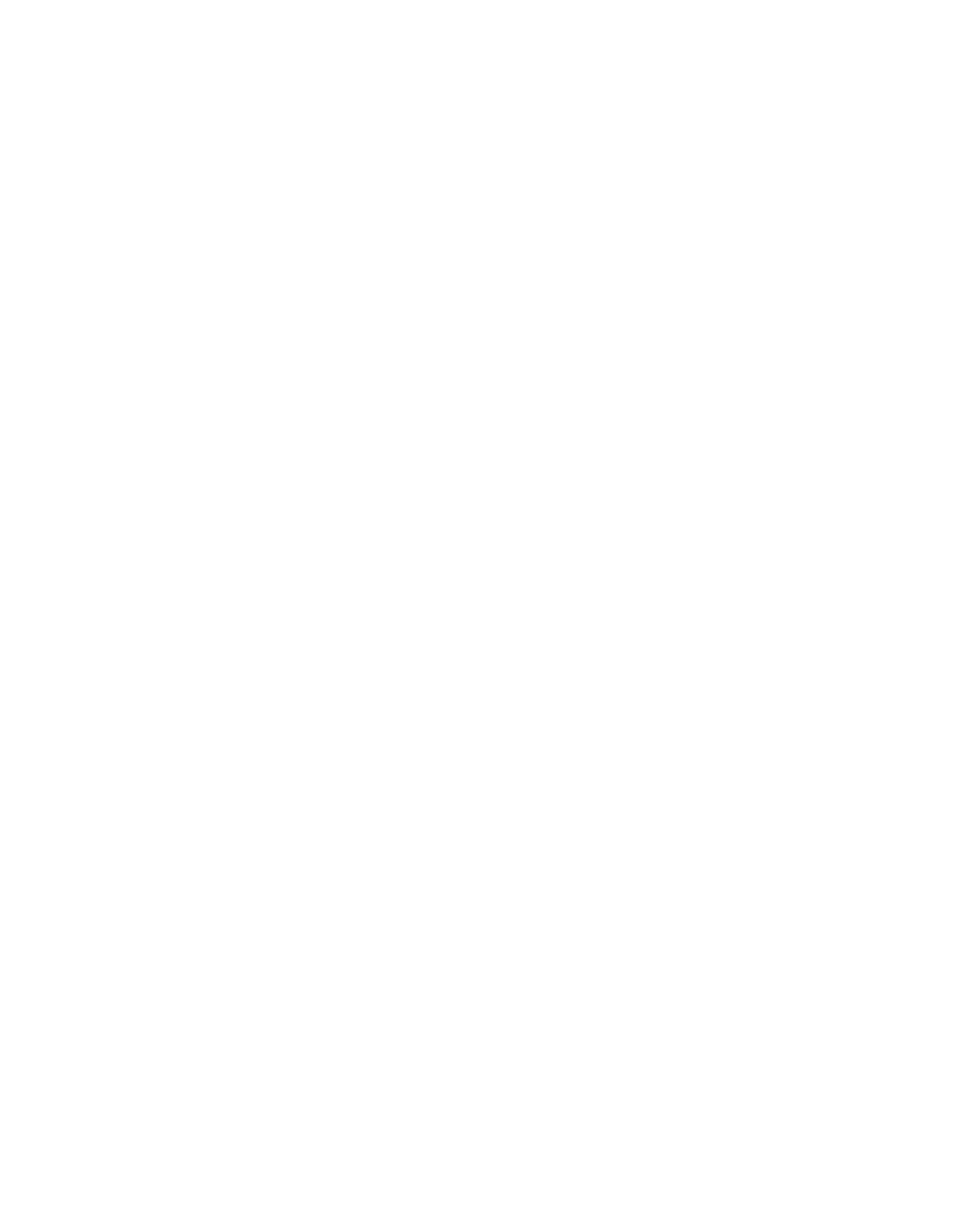**Figure 2-2 – Subwatersheds Map**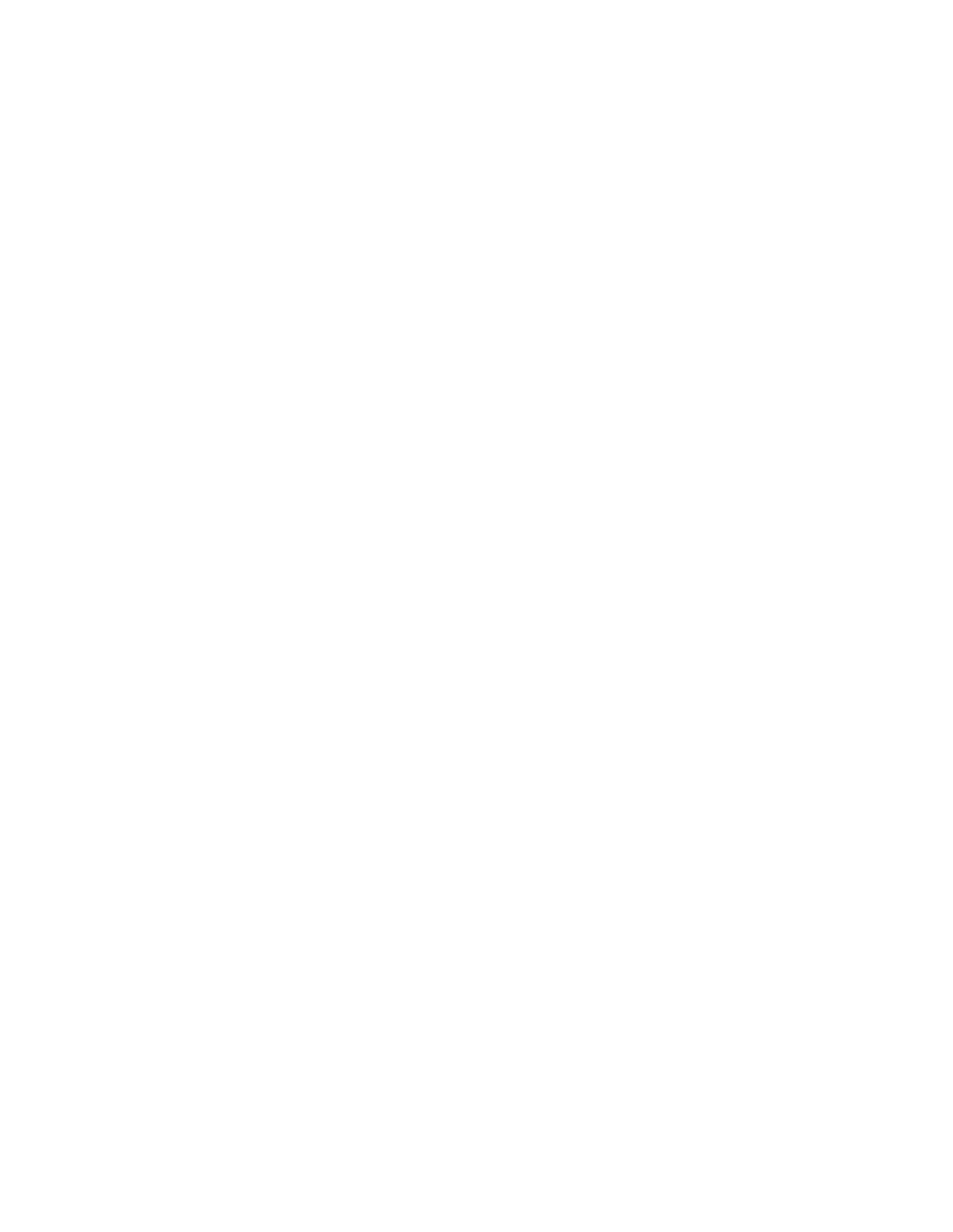## **CHAPTER 3. HISTORICAL HABITAT CONDITIONS**

#### **INTRODUCTION**

This chapter summarizes the work required to produce a qualitative description of historical watershed and stream habitat conditions based on an analysis and synthesis of the following information as available:

- General Land Office (GLO) survey notes and maps
- Oregon Natural Heritage Program (ONHP) GIS data of Columbia County
- Oral histories from long time residents
- Historical photographs and maps
- Historical written accounts, such as may be found in the Columbia County Historical Museum and Historical Society

#### **METHODS**

#### **GLO Survey notes and maps**

These 1853 notes and maps were purchased from the Portland Office of BLM. DEA transcribed the handwritten survey notes to tabular form for selected section lines. DEA also transcribed summary township notes where available. Transcribed survey notes were referenced to the base map. GLO townships, township/range lines, and section lines were digitized on-screen to provide reference for use with the notes.

#### **Oral histories from long-time residents**

Oral histories were obtained through taped interviews with six long-time residents, conducted by community outreach team and Watershed Council members. A list of interview topics focusing on fish and fish habitat and land use changes was developed (Appendix B). A data form based on this list was used to guide the interviewer and summarize the information.

#### **ONHP GIS data for Columbia County**

This program has a map of historical vegetation types based on the Oregon Biodiversity project data. This data is very coarse resolution, containing only a few vegetation types (Douglas fir, wetland, oak) and is not considered useful for the assessment. However, a finer resolution map of the Scappoose Watershed based on GLO surveys, should be completed by Spring 2000.

#### **Historical photographs and maps**

These photographs and maps were gathered from the Columbia County Historical Society, Scappoose Bay Drainage District, Oregon Historical Society, US Army Corps of Engineers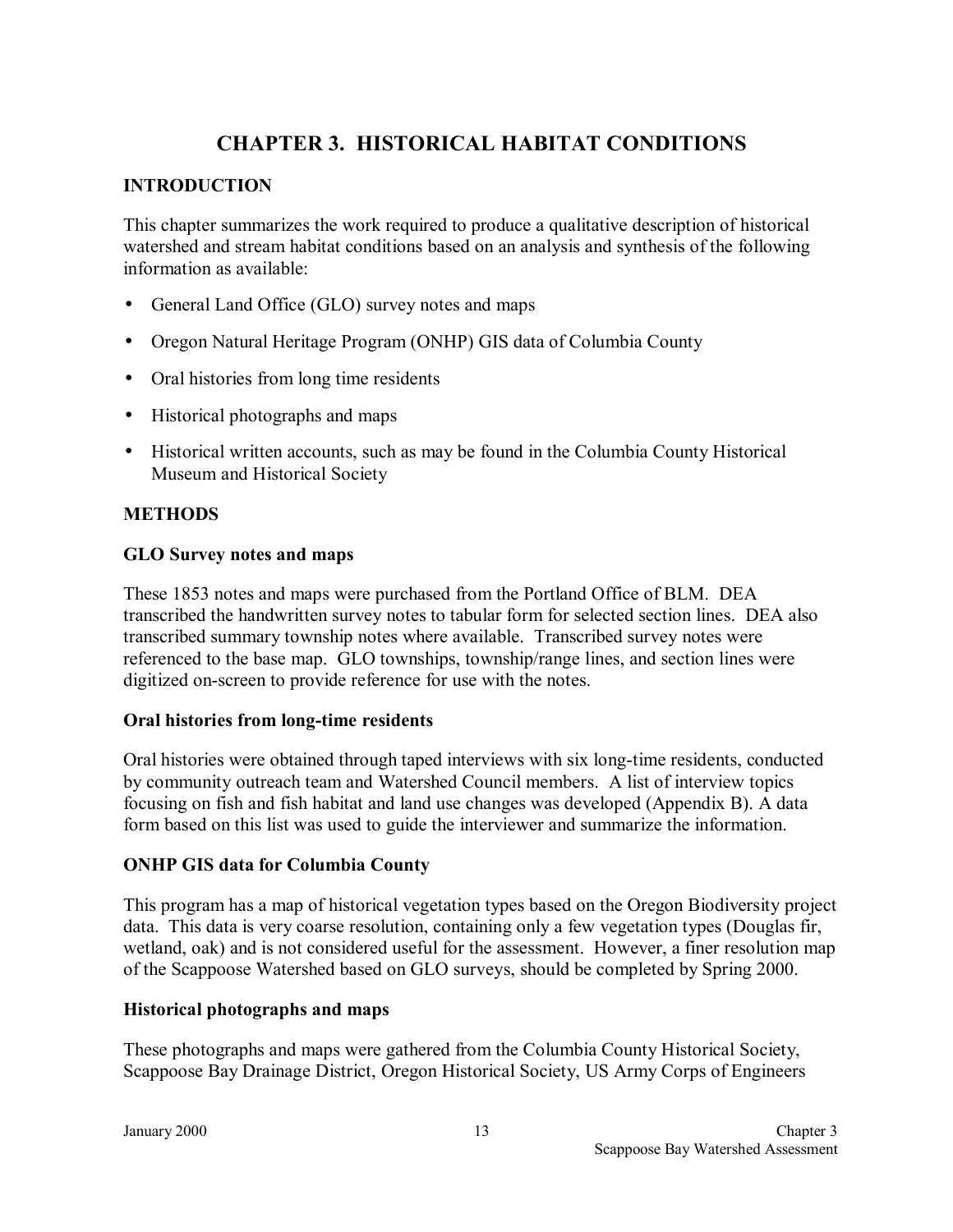(USCOE), residents of the watershed, and other sources. Many of these photos were scanned and saved in digital form.

#### **Historical written accounts**

Historical written reports were obtained from the Columbia County Historical Museum and Historical Society and from residents of the watershed.

#### **RESULTS**

#### **GLO survey notes and maps**

The locations of township and section line surveys selected for transcription are shown on the "GLO Survey Notes" GIS map (Figure  $3-1 -$  GLO Survey Notes Map). The actual transcriptions are also included in Appendix B. Township summary notes from 1853 were helpful in identifying general habitat types within the watershed during the mid-1800s. Section line survey notes generally were not detailed enough to provide useful information.

Summary notes for townships and boundary lines of townships indicate three distinct ecological communities in the Scappoose Bay watershed: the lowland floodplain, the Scappoose prairie, and the hills covered in old growth forests and burns. Township summary notes for Township 3 north, 1 west describe the lowland floodplain (now referred to as the "dikelands") as follows (GLO 1853):

All of this Township, except a part of sections 6 and 7, an oak ridge in sections 21 and 28, and a fir ridge in section 31, is low rich alluvial bottoms intersected with numerous lakes, ponds, marshes, and sloughs and subject to an annual inundation by the rise of the Columbia River in the months of May, June, and July. The land consists of strips and patches of prairie with willow swamps and swales and brushy ridges. The banks of the Columbia River and Willamette Slough are shored with ash, and crabapple with a thick undergrowth of briars, hardhack, and weeds. The lakes in this Township at the lowest stage of water are shoal and muddy and can be forded in many places. They are affected some by the tide which ebbs and flows with a very strong current through the Gilbert River their principal culvert. All the land in this township east of the Columbia River is claimed by the Hudson Bay Company.

Summary notes for the north boundary of this transect are also informative:

The land along the eastern five miles of this boundary is a low bottom intersected with numerous lakes, ponds, and sloughs. It's timbered with ash, crabapple, etc. There is a low prairie covered with rank growth. It is all subject to inundation from 1 to 12 feet in the months of June and July.

#### **Oral histories from long-time residents**

As noted above, taped interviews were conducted with six long-time residents of the watershed. Summaries of the interviews are included in Appendix B.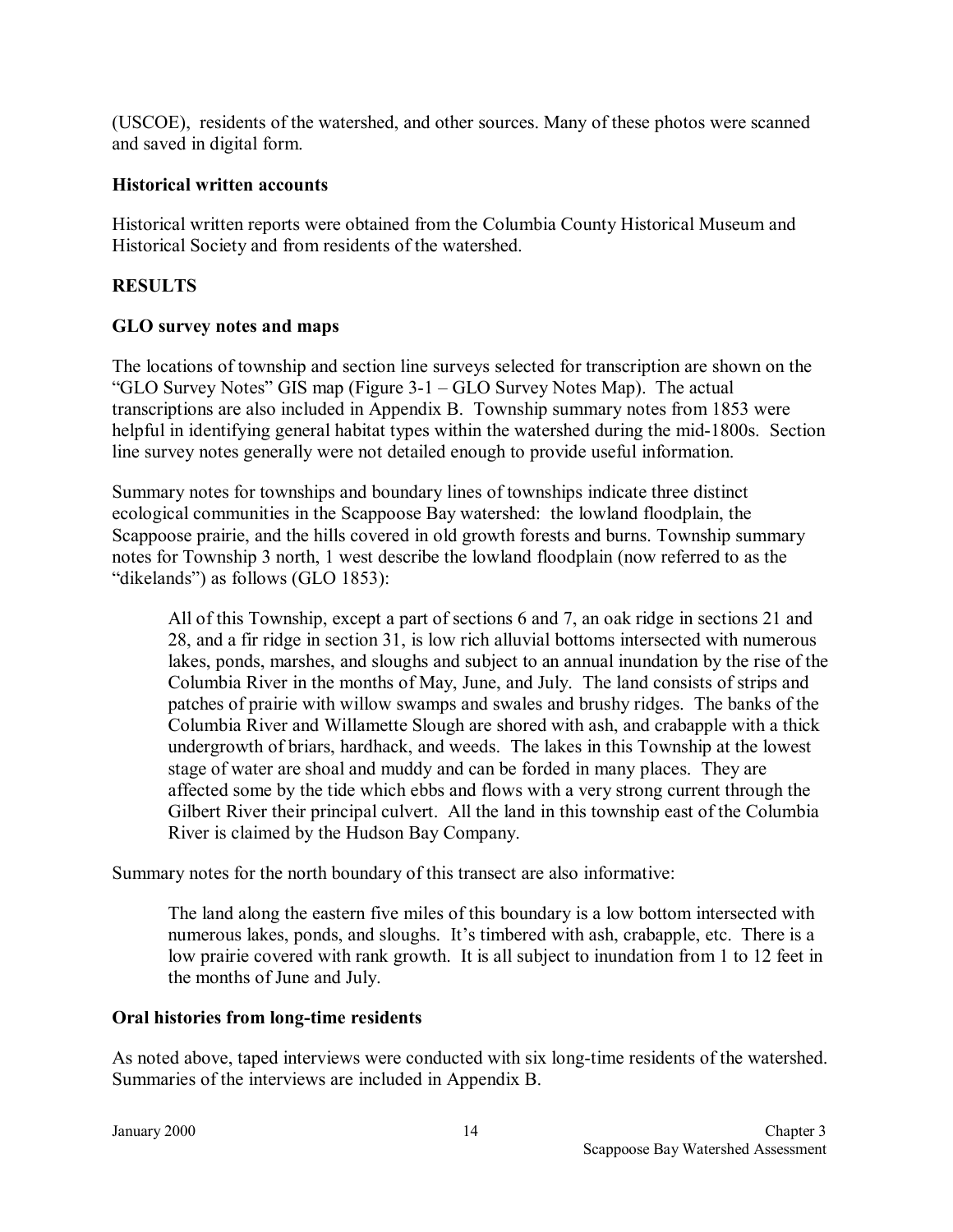All of the residents interviewed believed that the abundance of salmon, steelhead, and cutthroat trout in the watershed has declined dramatically in recent years. Several of the residents believed that extensive clear-cut logging and silting of pool habitat was a primary cause. They also stated that the streams had much less large wood in them than they remember in past decades. Residents also provided site-specific data that has been useful in later stages of this analysis.

#### **Historical photographs and maps**

Three historical photos give a better idea of the three major ecological communities that occurred in the watershed. The ponds and sloughs of the lowland floodplain are shown in a photo from about 1920, prior to construction of the dikes (Figure 3-2). The Scappoose prairie is shown in a second photo from about 1920 (Figure 3-3). Old growth forest of the uplands is shown in a third photo of loggers near Milton Creek (Figure 3-4).

Thirteen aerial photographs from 1929, 1938, 1948, and 1996 were obtained from the USCOE. These photos provide a sampling of the extensive historical photo record available at USCOE for the eastern portion of the watershed bordering Multnomah Channel and extending into the foothills of Scappoose. The photographs provide a better understanding of historical conditions in the lower watershed prior to extensive diking and during more recent floods in 1948 and 1996 (Appendix B).

#### **Historical written accounts**

The region has surprisingly good written historical information, probably because of its location at the confluence of the Willamette and Columbia rivers and heavy use by Native Americans, early explorers, and settlers. *The History of Scappoose*, by James Loring Watts (1984), provides an excellent overview of the environmental history of the watershed. He writes that when pioneers first entered the area:

Waterfowl was plentiful. The bottom land lakes were covered with ducks, geese, and swan most of the year. Deer were plentiful and herds of elk would come down the Scappoose Creek canyons several times a year to browse on the bottom land grass. In fact, Hudson's Bay men called Scappoose their favorite elk hunting grounds. The Scappoose creeks, with their virgin timber watershed and lack of diversions, were much larger in early days. They contained many native trout, sea going trout, steelhead, and chub [*sic*] salmon in season. Also the uncontaminated Multnomah Channel had heavy runs of salmon both in the spring and the fall.

*Wapato Indians*, by Roy Franklin Jones (1972), is an excellent source of information on Native Americans of the Lower Columbia region. There are seven archaeological sites in the watershed. These sites strongly indicate that there was a large permanent settlement of Chinook Indians (sometimes called "Wapato") living in the present dikelands surrounding Scappoose Bay. "Wapato" is also the name of a tuber that grew in the lakes of the lowlands and was a primary food of the Native Americans of the area.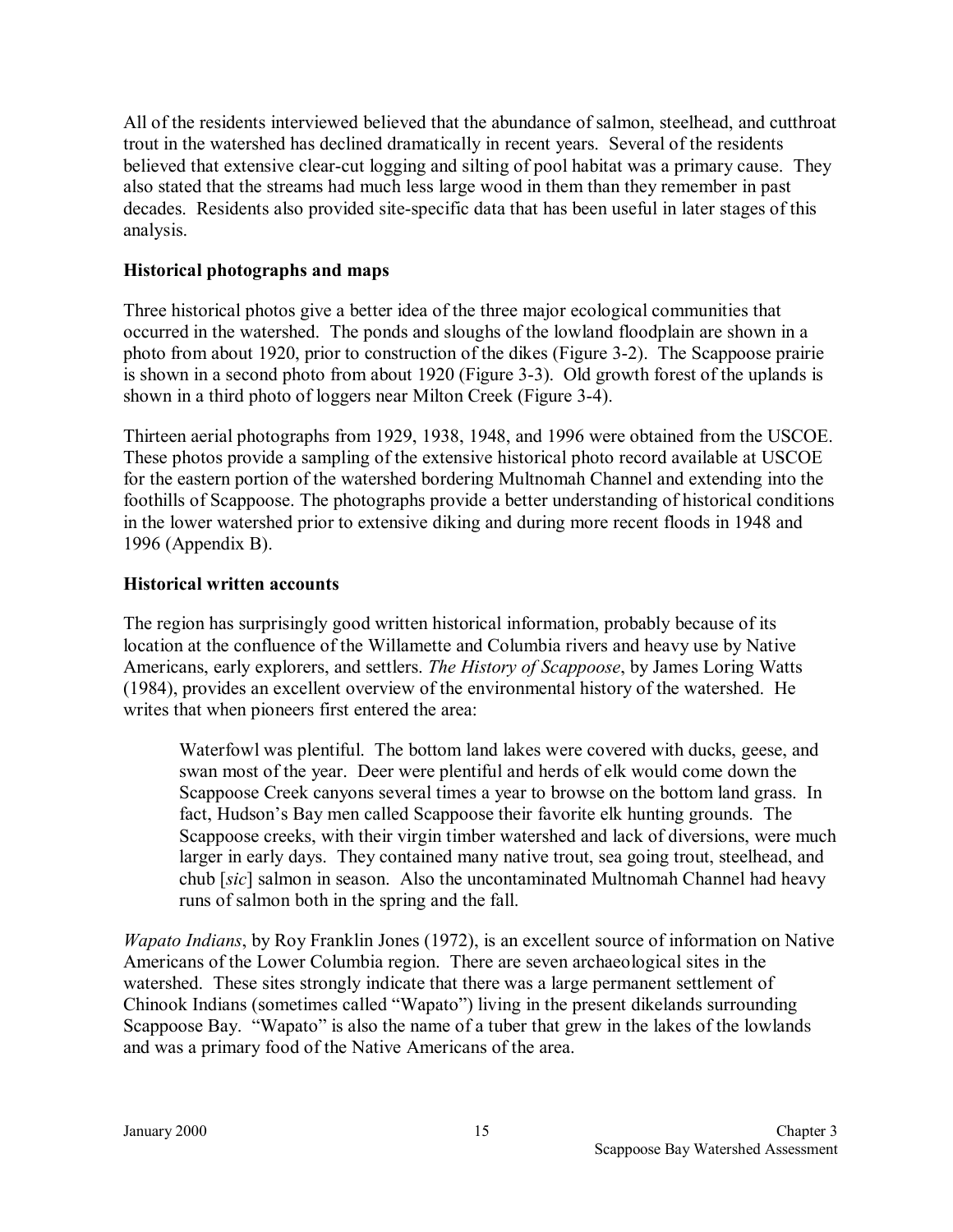Figure 3-2 – Historic Floodplain Habitat Zone of Lower Scappoose Bay Watershed (circa **1920)**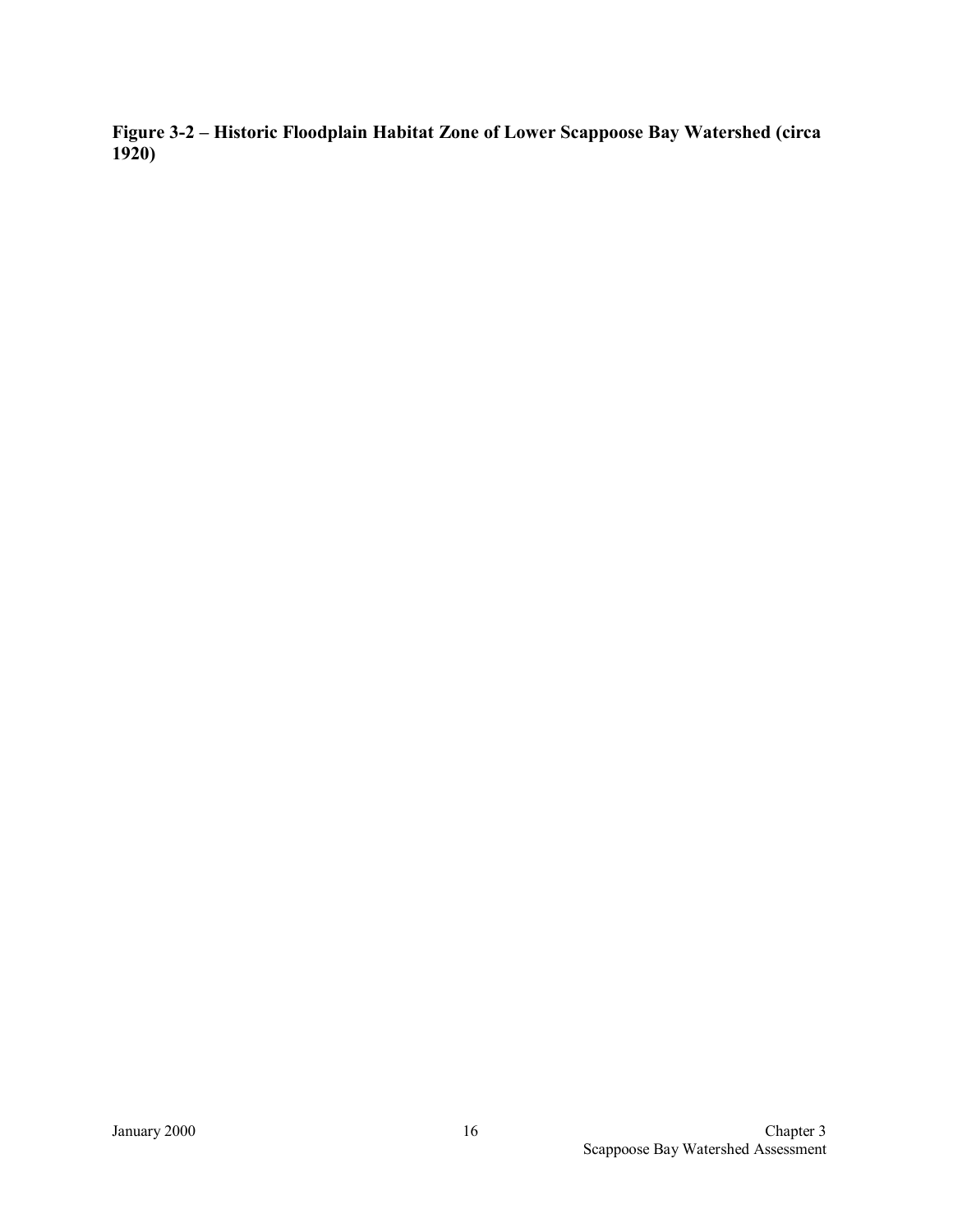Figure 3-3 – Historic Prairie Habitat Zone in Scappoose Bay Watershed (circa 1920)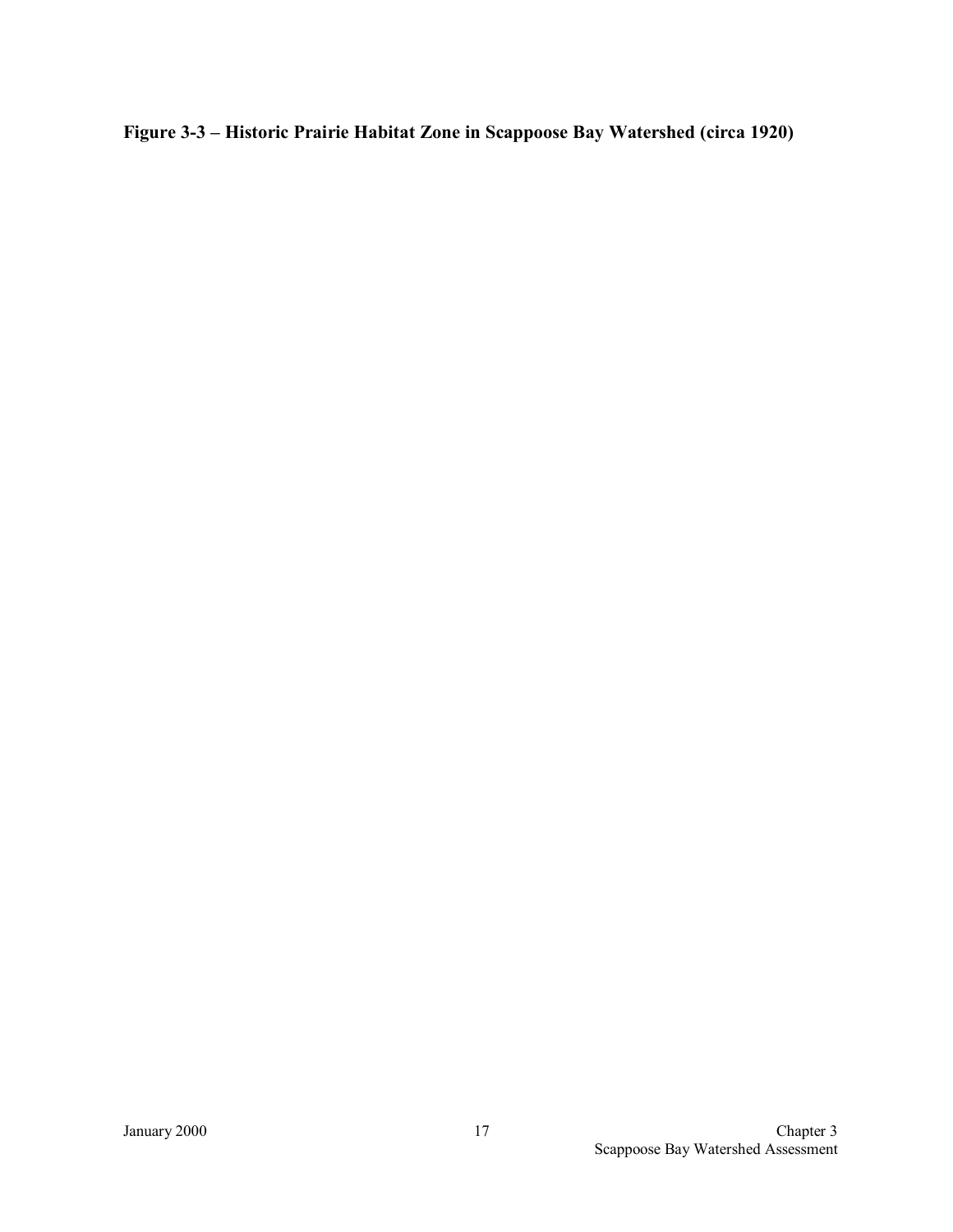Figure 3-4 – Historic Old Growth Forest Habitat Zone of Upper Scappoose Bay **Watershed (circa 1920)**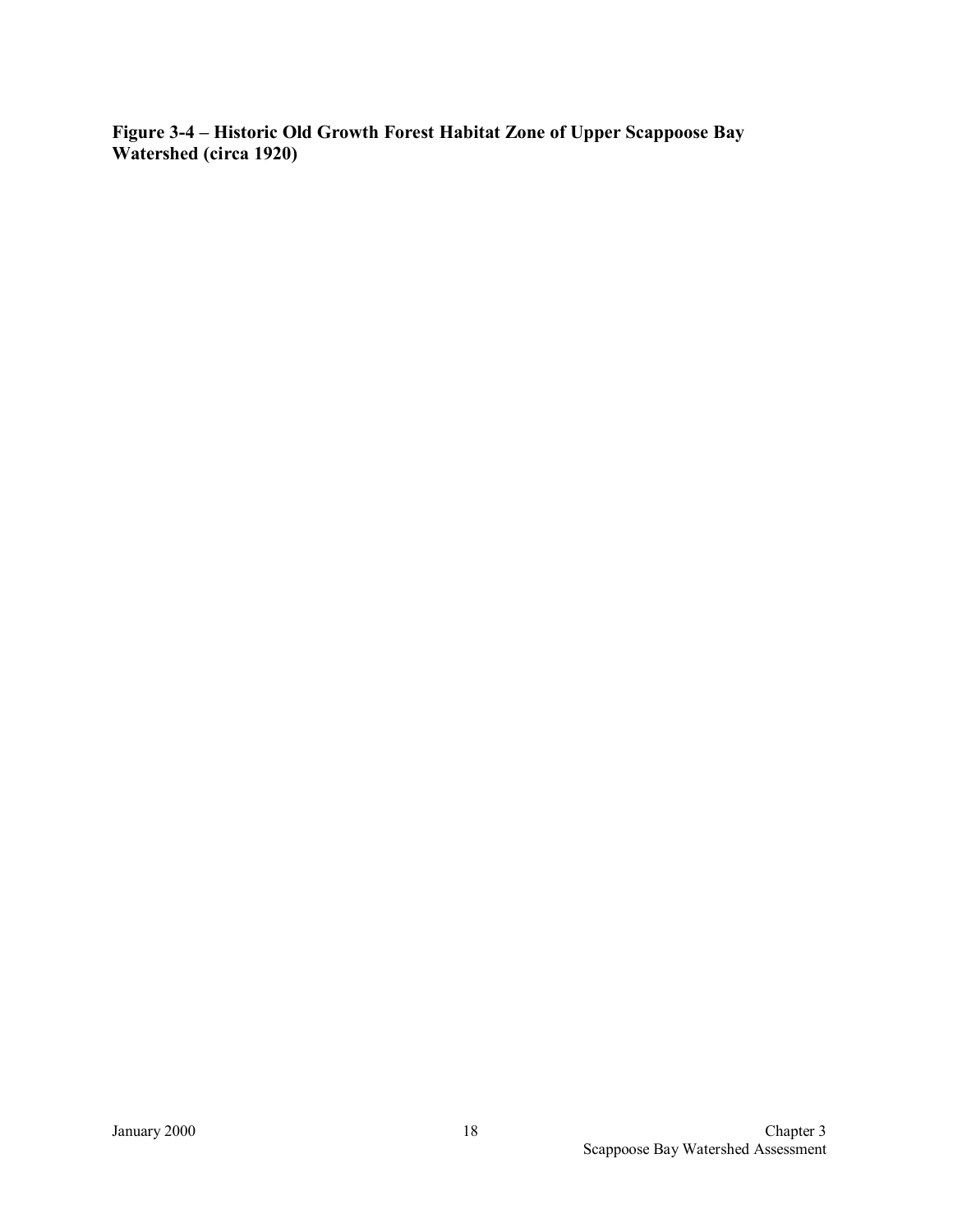*The Clatskanie River Navigability Study*, by James E. Farnell (1980), provides an excellent investigation of historical log drives and splash dams on Milton Creek. Findings of the report are discussed in Chapter 6, Channel Modifications.

#### **DISCUSSION/CONCLUSIONS**

The environmental history of the watershed is summarized in the historical timeline shown in Table 3-1. European settlement and exploitation of the watershed over the past 150 years has included fur trapping, logging, gravel mining, dairy and small farming, residential and commercial development, water withdrawal, introduction of exotic species (such as carp), and major flood control efforts. These changes have drastically altered historical habitats in the watershed for fish and wildlife. These land use changes are at least partially responsible for the noticeable decline in salmon and trout discussed by long-time watershed residents.

Three major ecological communities occurred in the watershed historically: lowland floodplain in the lower watershed, old growth forest in the hills of the upper watershed, and prairie on the gravel plain between the hills and the floodplain. These ecological communities have all been drastically altered – the lowland floodplain by flood control measures, surface mining, and farming, the prairie by farming and residential development, and the forested hills by logging.

*Watershed Assessment Confidence Evaluation:* Moderate-high due to a professional assessor obtaining information from a broad diversity of information sources.

#### **RECOMMENDATIONS**

DEA recommends that the Watershed Council obtain the historical vegetation types map (based on GLO surveys) from the ONHP when it becomes available in 2000.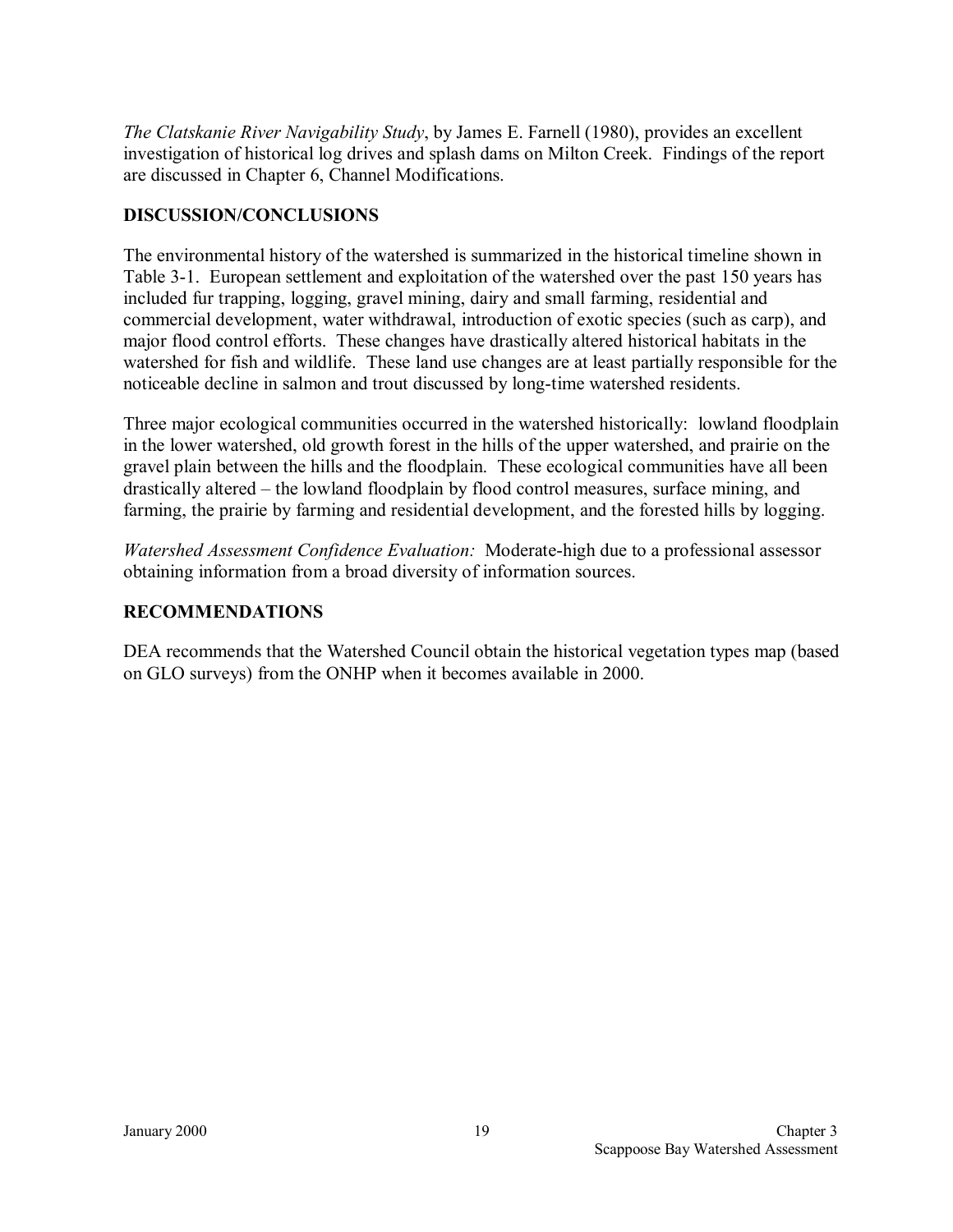|          | Table 3-1 - Historical Timeline for the Scappoose Bay Watershed                                                                                                                                                                                                                                                                                                                                                                                                                                                                                                                                                  |
|----------|------------------------------------------------------------------------------------------------------------------------------------------------------------------------------------------------------------------------------------------------------------------------------------------------------------------------------------------------------------------------------------------------------------------------------------------------------------------------------------------------------------------------------------------------------------------------------------------------------------------|
| Pre-1804 | Prior to 1804 only Native Americans occupied the Scappoose Bay watershed. Recent<br>archaeological data indicates that a large, permanent settlement of Chinook Indians was<br>located on the Dikelands around Scappoose Bay. This settlement had between 1,200 and<br>4,000 inhabitants. The area was also a popular rendezvous and trading site. Portland<br>State University has over 12,000 artifacts collected from the area. Three major<br>excavation sites are located within the watershed: Powell site, near Milton Creek;<br>Decker Site, south Scappoose Bay area, and Ede Site, near Honeyman Road. |
| 1804     | Lewis and Clark Expedition.                                                                                                                                                                                                                                                                                                                                                                                                                                                                                                                                                                                      |
| 1828     | Hudson Bay Company establishes a horse ranch in the "Scappoose Plains" near the<br>present-day airport.                                                                                                                                                                                                                                                                                                                                                                                                                                                                                                          |
| 1828-30  | Disease kills the majority of the Native American population.                                                                                                                                                                                                                                                                                                                                                                                                                                                                                                                                                    |
| 1843     | Westward migration begins.                                                                                                                                                                                                                                                                                                                                                                                                                                                                                                                                                                                       |
| 1846     | Splash dams and log drives begin to float millions of board feet of logs down streams<br>during winter peak flows                                                                                                                                                                                                                                                                                                                                                                                                                                                                                                |
| 1850     | First U.S. Government land claims issued.                                                                                                                                                                                                                                                                                                                                                                                                                                                                                                                                                                        |
| 1852     | Large waterwheel built at the junction of North and South Scappoose creeks.                                                                                                                                                                                                                                                                                                                                                                                                                                                                                                                                      |
| 1854     | Columbia County formed.                                                                                                                                                                                                                                                                                                                                                                                                                                                                                                                                                                                          |
| 1856     | First dam built upstream from waterwheel (west of Maple Street) on South Scappoose<br>Creek.                                                                                                                                                                                                                                                                                                                                                                                                                                                                                                                     |
| 1863     | Land issued through the Homestead Act. Agricultural enterprises begin.                                                                                                                                                                                                                                                                                                                                                                                                                                                                                                                                           |
| 1894     | Record-setting flood.                                                                                                                                                                                                                                                                                                                                                                                                                                                                                                                                                                                            |
| 1906     | Large-scale logging begins. Railroad to Chapman constructed. (The railroad was<br>removed in 1945.)                                                                                                                                                                                                                                                                                                                                                                                                                                                                                                              |
| 1916     | Railroad transport replaces splash damming and log driving on Milton Creek.                                                                                                                                                                                                                                                                                                                                                                                                                                                                                                                                      |
| 1920     | City of St. Helens constructs dam on Salmonberry Creek for water supply.                                                                                                                                                                                                                                                                                                                                                                                                                                                                                                                                         |
| 1922     | City of Scappoose builds dam on Gourlay Creek for municipal water supply.                                                                                                                                                                                                                                                                                                                                                                                                                                                                                                                                        |
| 1922     | Drainage District formed                                                                                                                                                                                                                                                                                                                                                                                                                                                                                                                                                                                         |
| 1925-28  | Dike built along Multnomah Channel to control flooding of lowland floodplain.                                                                                                                                                                                                                                                                                                                                                                                                                                                                                                                                    |
| 1930-50  | Most of remaining old growth timber logged.                                                                                                                                                                                                                                                                                                                                                                                                                                                                                                                                                                      |
| 1944     | Truck logging replaces railway logging on North Scappoose Creek.                                                                                                                                                                                                                                                                                                                                                                                                                                                                                                                                                 |
| 1951     | Bonnie Falls fish ladder constructed.                                                                                                                                                                                                                                                                                                                                                                                                                                                                                                                                                                            |
| 1955     | City of Scappoose builds dam and water intake on South Scappoose Creek.                                                                                                                                                                                                                                                                                                                                                                                                                                                                                                                                          |
| 1956     | City of St. Helens begins using wells for municipal water supply.                                                                                                                                                                                                                                                                                                                                                                                                                                                                                                                                                |
| 1956     | Fish kills documented in Scappoose Bay due to pollution of Multnomah Channel.                                                                                                                                                                                                                                                                                                                                                                                                                                                                                                                                    |
| 1962     | City of Scappoose builds Lacey Creek dam and water intake.                                                                                                                                                                                                                                                                                                                                                                                                                                                                                                                                                       |
| 1970s    | Noticeable declines in salmonid populations.                                                                                                                                                                                                                                                                                                                                                                                                                                                                                                                                                                     |
| 1985-91  | Local Salmon Trout Enhancement Program (STEP) volunteers operate hatchboxes and<br>begin stream restoration projects on North and South Scappoose creeks and Milton<br>Creek.                                                                                                                                                                                                                                                                                                                                                                                                                                    |
| 1997     | Scappoose Bay Watershed Council formed.                                                                                                                                                                                                                                                                                                                                                                                                                                                                                                                                                                          |
| 1998     | Water quality monitoring begins by the Watershed Council.                                                                                                                                                                                                                                                                                                                                                                                                                                                                                                                                                        |
| 1999     | Adult salmonid and smolt traps placed on North Scappoose Creek; watershed assessment<br>begins.                                                                                                                                                                                                                                                                                                                                                                                                                                                                                                                  |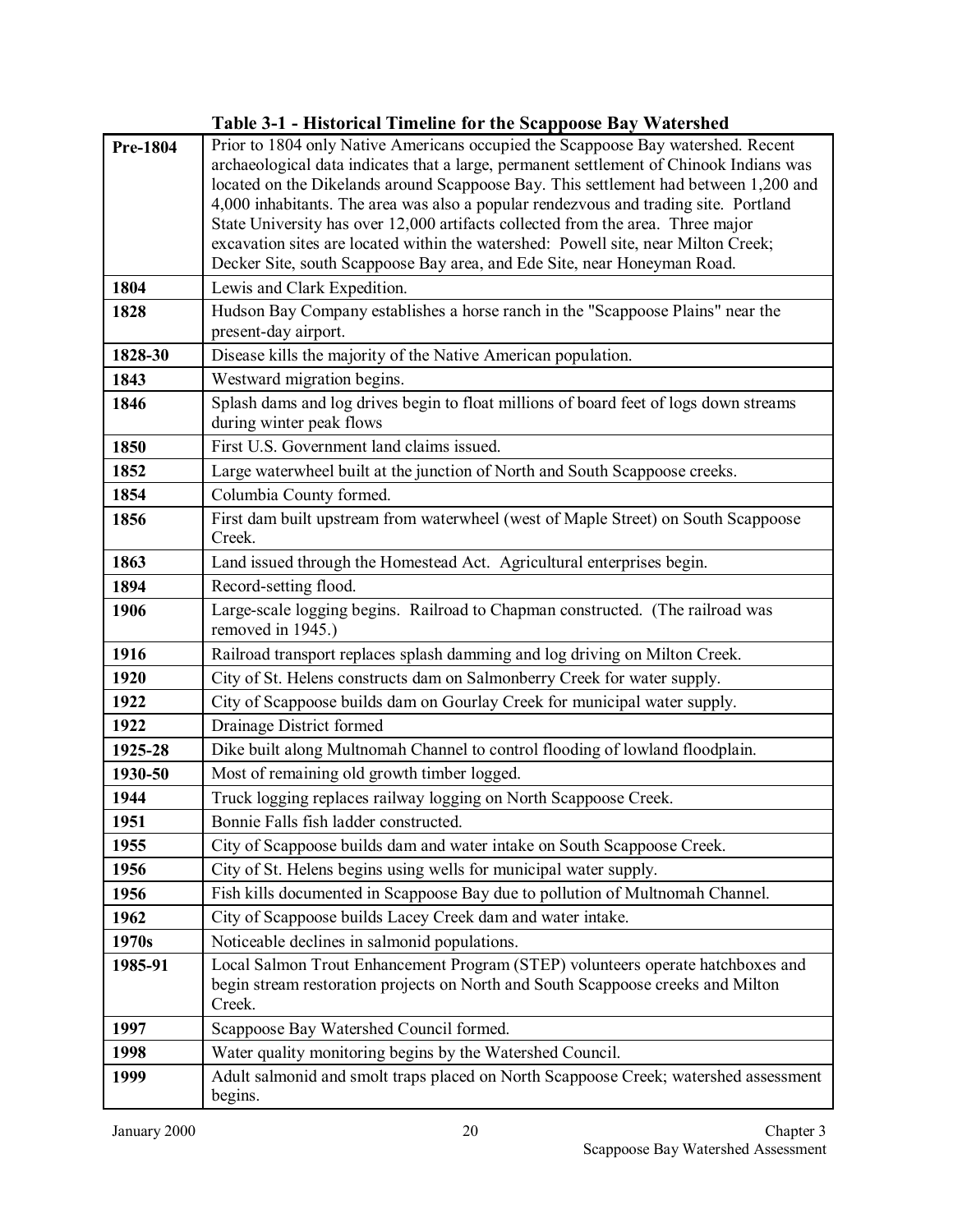**Figure 3-1 - GLO Survey Notes Map**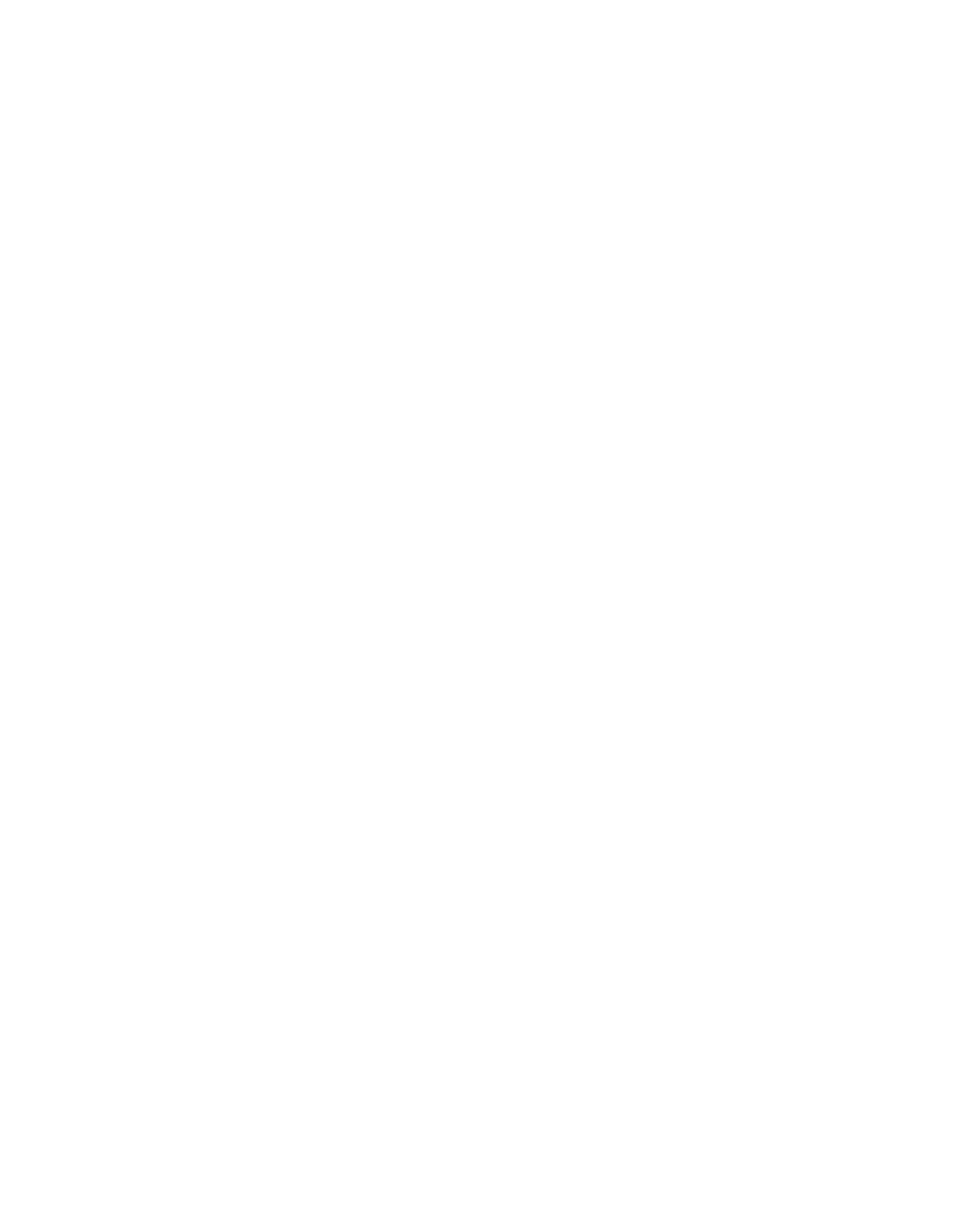# **CHAPTER 4. CHANNEL HABITAT TYPING**

## **INTRODUCTION**

Stream channels with similar geomorphic features, such as stream gradient, size, and floodplain width, generally respond in similar ways to watershed inputs of wood, water, and sediment (Watershed Professionals Network [WPN] 1999.) The purpose of channel habitat typing is to enable analysts to evaluate physical channel processes and fish habitats that would be expected based on channel types. This chapter summarizes the work required to produce a GIS channel habitat typing map that is a geomorphic classification of channel types using features such as stream gradient, stream flow size, channel confinement, and estuarine influence.

#### **METHODS**

The following methods were used to construct the GIS channel type maps:

## **Stream gradient map**

Using the GIS system, all streams were segmented into 100-meter sections. Percent gradient was calculated for each section. Gradients were then grouped into the six gradient classes recommended in the Oregon Watershed Enhancement Manual (WPN 1999). For the summary classification, streams were grouped into three classes of gradient (low = less than 4 percent; moderate  $= 4$  to 16 percent; high  $=$  greater than 16 percent).

#### **Stream flow accumulation map**

To obtain a quantitative estimate of relative stream size, the upstream contributing drainage area of each stream section was calculated using the digital elevation map. A stream section was first classified as having low, moderate or high flow, where the drainage area contributing flow to that stream section was calculated as less than 667 acres, between 667 and 2,224 acres, or greater than 2,224 acres. For the summary classification, streams were grouped into two classes: low (less than 667) and moderate-high (greater than 667).

#### **Channel confinement**

Using the topographic working base map, stream sections were manually identified as one of three classes of confinement, where floodplain width is greater than 4 x bankfull width (unconfined), 2 to 4 x bankfull width (moderately confined), or less than 2 x bankfull width (confined). The confinement classes were then digitized from the topographic maps for use in GIS. For the summary classification, channels were grouped into two classes of confinement (unconfined and moderately confined channels were combined as one class).

#### **Estuarine channel**

The major geomorphic distinction between channel types is between estuarine and nonestuarine channels. Estuarine channels occur in the lower watershed adjacent to Multnomah Channel. They are influenced by tidal action and floodplain soils. Stream substrates are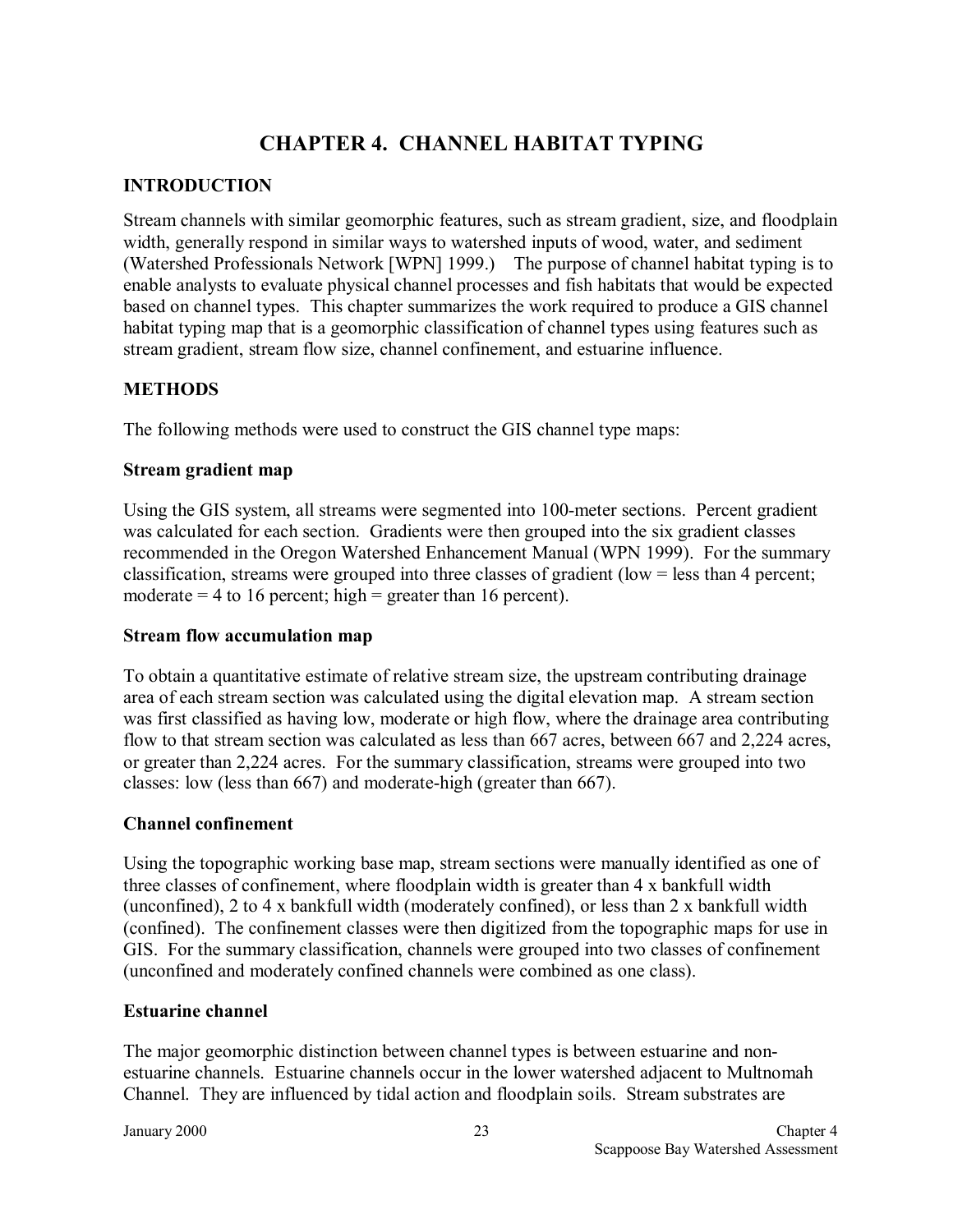usually mud. Estuarine channels were identified using the GIS system as all channels below 20 feet in elevation. The summary channel classification uses both estuarine and non-estuarine channel types.

### **Summary channel classification**

The summary classification was obtained by combining the four channel types described above. Each channel type was condensed into two to three classes to reduce the total potential channel types to 24 combinations.

# **RESULTS**

Five distinct maps were constructed as discussed in methods, above:

- 1. Stream gradient map (Figure  $4-1$  Gradient Map)
- 2. Stream flow accumulation map (Figure  $4-2$  Flow Accumulation Map)
- 3. Channel confinement map (Figure  $4-3$  Channel Confinement Map)
- 4. Estuarine channel map (Figure  $4-4$  Estuary Channel Map)
- 5. Summary channel classification map (Figure  $4-5$  Summary Channel Classification Map)

Table 4-1 summarizes the approximate stream miles and percent of total stream miles included in each channel type. Table 4-2 summarizes the stream miles and percent of total stream miles in each summary channel type.

| Table 4-1 – Stream Miles and Percent of Total Stream Miles for Each Channel |
|-----------------------------------------------------------------------------|
| <b>Classification in the Scappoose Bay Watershed</b>                        |

| <b>Channel</b>                                | Criteria               | <b>Stream</b> | Percent |
|-----------------------------------------------|------------------------|---------------|---------|
| <b>Classification</b>                         |                        | <b>Miles</b>  |         |
| <b>Flow accumulation</b> (contributing acres) |                        |               |         |
|                                               | low $(667)$            | 189           | 68      |
|                                               | moderate (667-2224)    | 53            | 19      |
|                                               | high $(>2224)$         | 35            | 13      |
| <b>Channel confinement</b>                    |                        |               |         |
|                                               | confined               | 157           | 57      |
|                                               | unconfined             | 91            | 33      |
|                                               | moderately confined    | 28            | 10      |
| Channel gradient (percent gradient)           |                        |               |         |
|                                               | $<$ 1                  | 91            | 33      |
|                                               | $1 - 2$                | 35            | 13      |
|                                               | $2 - 4$                | 31            | 11      |
|                                               | $4 - 8$                | 54            | 20      |
|                                               | $8 - 16$               | 48            | 17      |
|                                               | $>=16$                 | 16            | 6       |
| <b>Estuarine</b> (elevation)                  |                        |               |         |
|                                               | $Yes - 20$ feet elev.  | 48            | 18      |
|                                               | $No - > 20$ feet elev. | 228           | 82      |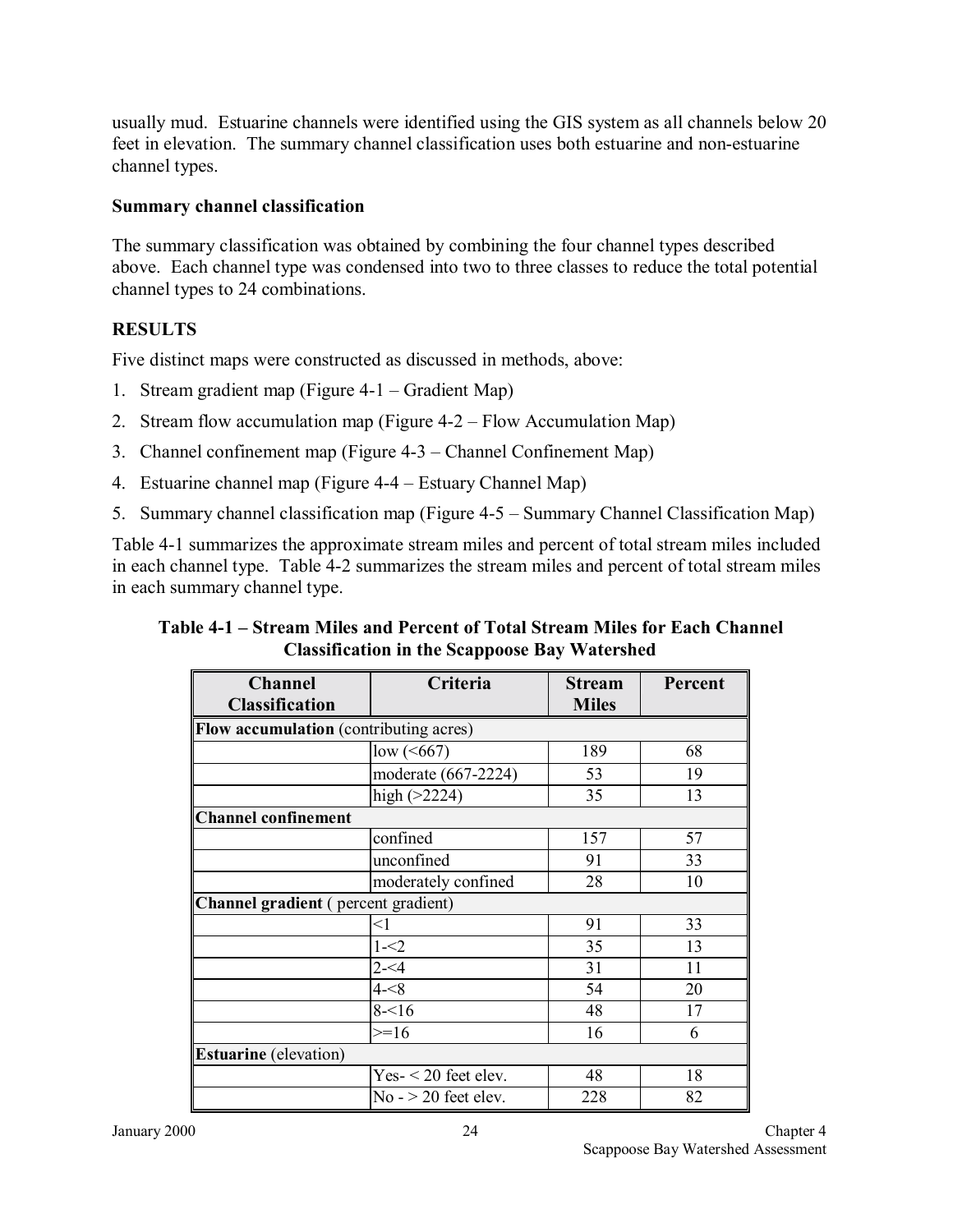## **Table 4-2 - Stream Miles and Percent of Total Stream Miles for Each Summary Channel Type (All Possible Combinations of Four Channel Classifications) in the Scappoose Bay Watershed**

|          | <b>Channel Types</b> <sup>1</sup> |             |                | No. of                  |                  |
|----------|-----------------------------------|-------------|----------------|-------------------------|------------------|
|          | Flow                              | Channel     | Estuarine      | <b>Stream</b>           |                  |
| Gradient | Accumulation                      | Confinement | Channel        | <b>Miles</b>            | Percent          |
| lowg     | lowa                              | con         | Yes            | $\boldsymbol{0}$        | $\boldsymbol{0}$ |
| lowg     | hma                               | con         | Yes            | $\overline{0}$          | $\theta$         |
| lowg     | lowa                              | umc         | Yes            | 40                      | 15               |
| lowg     | hma                               | umc         | Yes            | 8                       | $\overline{3}$   |
| lowg     | lowa                              | con         | N <sub>0</sub> | 33                      | 12               |
| lowg     | hma                               | con         | N <sub>0</sub> | 14                      | 5                |
| lowg     | lowa                              | umc         | N <sub>o</sub> | 11                      | $\overline{4}$   |
| lowg     | hma                               | umc         | N <sub>0</sub> | 51                      | 19               |
| modg     | lowa                              | con         | Yes            | $\boldsymbol{0}$        | $\boldsymbol{0}$ |
| modg     | hma                               | con         | Yes            | $\mathbf{0}$            | $\boldsymbol{0}$ |
| modg     | lowa                              | umc         | Yes            | $\boldsymbol{0}$        | $\boldsymbol{0}$ |
| modg     | hma                               | umc         | Yes            | $\boldsymbol{0}$        | $\boldsymbol{0}$ |
| modg     | lowa                              | con         | N <sub>o</sub> | 84                      | 30               |
| modg     | hma                               | con         | N <sub>0</sub> | 10                      | $\overline{4}$   |
| modg     | lowa                              | umc         | N <sub>0</sub> | $\overline{5}$          | $\overline{2}$   |
| modg     | hma                               | umc         | N <sub>0</sub> | $\overline{\mathbf{3}}$ | $\mathbf{1}$     |
| hig      | lowa                              | con         | Yes            | $\boldsymbol{0}$        | $\boldsymbol{0}$ |
| hig      | hma                               | con         | Yes            | $\boldsymbol{0}$        | $\boldsymbol{0}$ |
| hig      | lowa                              | umc         | Yes            | $\boldsymbol{0}$        | $\boldsymbol{0}$ |
| hig      | hma                               | umc         | Yes            | $\mathbf{0}$            | $\boldsymbol{0}$ |
| hig      | lowa                              | con         | N <sub>0</sub> | $\overline{15}$         | 5                |
| hig      | hma                               | con         | N <sub>0</sub> | $\mathbf{1}$            | $\boldsymbol{0}$ |
| hig      | lowa                              | umc         | N <sub>0</sub> | $\boldsymbol{0}$        | $\boldsymbol{0}$ |
| hig      | hma                               | umc         | No             | $\boldsymbol{0}$        | $\boldsymbol{0}$ |

1 =  $\qquad \qquad$  **gradient** – lowg = 0-<4 percent, modg = 4-<16 percent, hig = >16 percent **flow accumulation**  $-$  lowa = <667 acres, hma= >667 acres **channel confinement** – umc = unconfined or moderately confined, con = confined **estuarine channel** – Y=yes, <20 feet elevation, N=no, >20 feet elevation

#### **DISCUSSION/CONCLUSIONS**

Channels are classified into group segments of the stream that are expected to function in a similar manner. Streams in the same channel type are expected to respond in similar ways to watershed inputs and in providing habitat for certain species. The Scappoose Bay watershed has a broad range of channel types in terms of size (flow accumulation), confinement, gradient, and estuarine influence (Table 4-1). Twelve of the 24 potential channel type combinations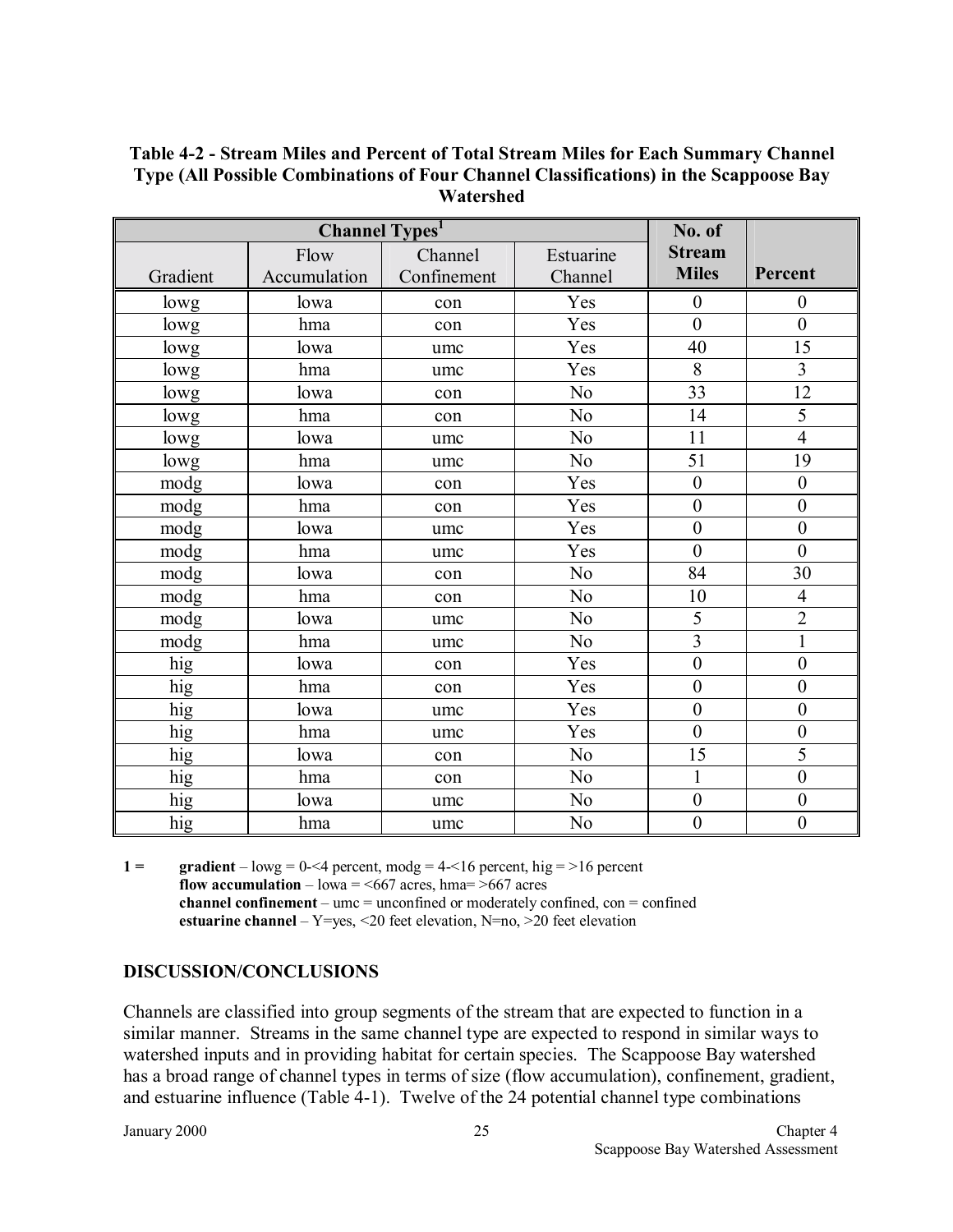occur (Table 4-2). As shown on the summary map, the watershed is dominated by nine of these types (Figure  $4-5$  – Summary Classification Map).

The upper watershed hills are dominated by high gradient, confined, and small streams. These are sediment source and transport reaches. They usually have only limited fish habitat due to the high gradient. The streams are sensitive to the loss of large wood that fills in the channel and is important for storing sediment behind step pools.

The mainstem reaches of the major streams in the valleys are generally low gradient and unconfined, but with some confined reaches. These reaches are generally sediment transport and deposition channels that provide the bulk of the fish spawning and rearing habitat for most species. These channels are generally very sensitive to changes in watershed inputs of wood, flow, and sediment (WPN 1999).

The lower watershed is dominated by low gradient, unconfined estuarine channels of various sizes. Many of these smaller estuarine streams are channelized. These streams can serve as sediment deposition reaches, although tidal action and flooding can act as sediment transport mechanisms in these low gradient channels. These channels generally provide rearing habitat for coho, cutthroat, chum, and chinook.

Several qualifications need to be made regarding channel habitat typing. Channel habitat types are approximations. Channel gradient is based on 30-meter resolution digital elevation maps. Some local changes in elevation may be a result of the mapping resolution. Channel confinement was estimated from topographic maps. More precise estimates would require extensive fieldwork.

*Watershed Assessment Confidence Evaluation:* Moderate-high due to a professional GIS analyst and assessor making channel typing classifications based primarily on GIS mapping data, with little field verification conducted.

#### **RECOMMENDATIONS**

Channel habitat typing is a general descriptive tool for understanding conditions in the watershed. Prior to use of the channel typing on a site-specific project level, the channel type should be field verified.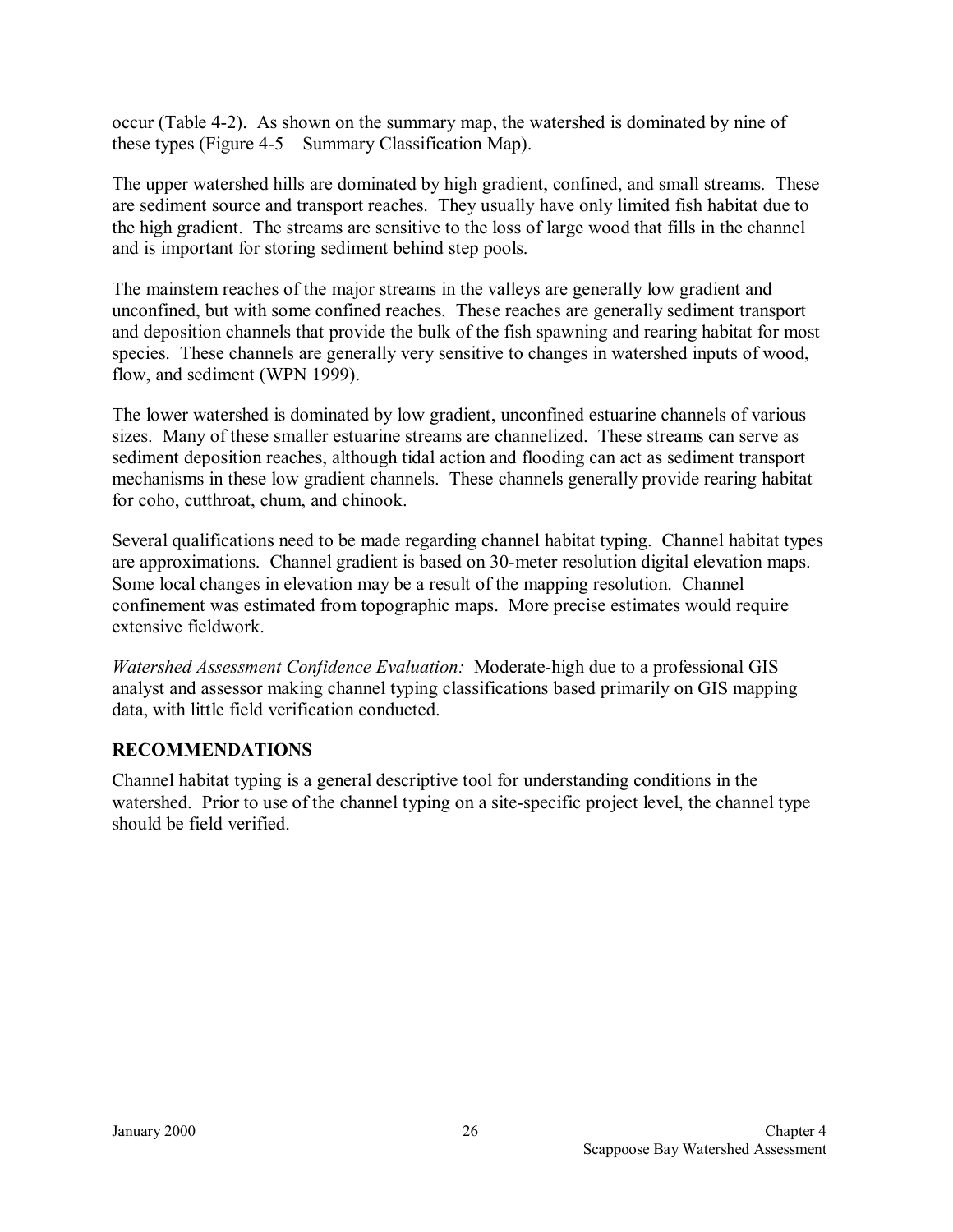**Figure 4-1 – Gradient Map**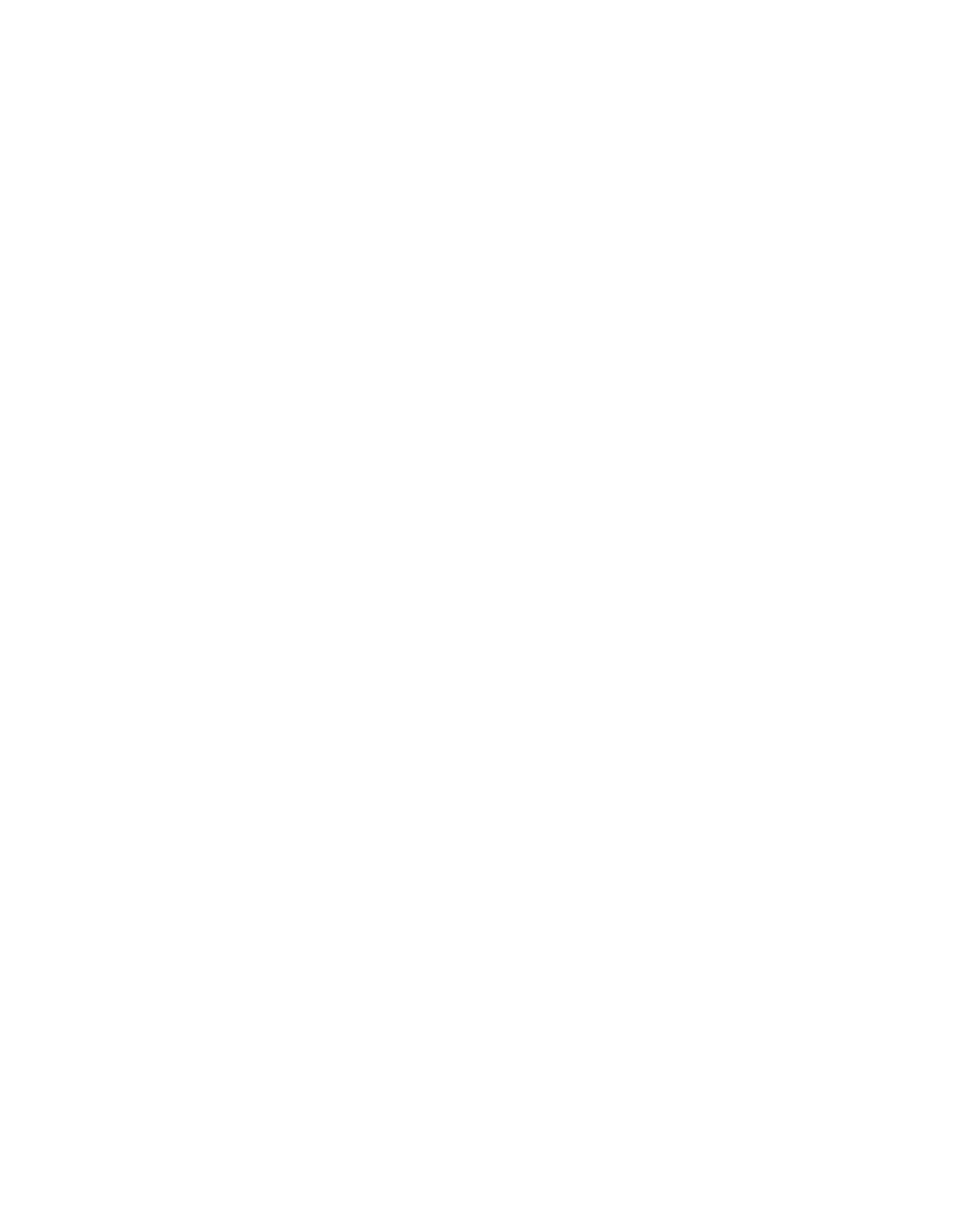**Figure 4-2 - Flow Accumulation Map**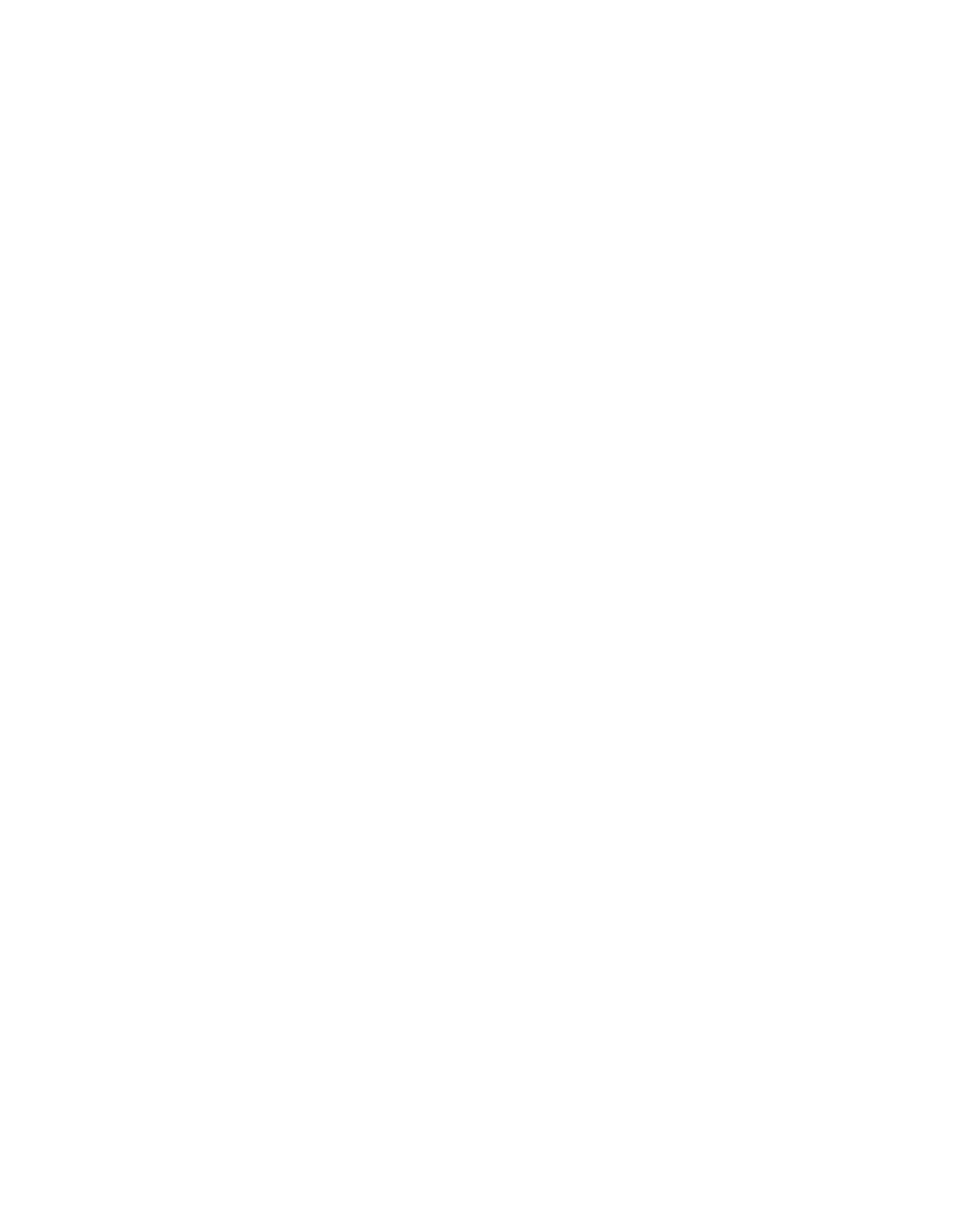**Figure 4-3 - Channel Confinement Map**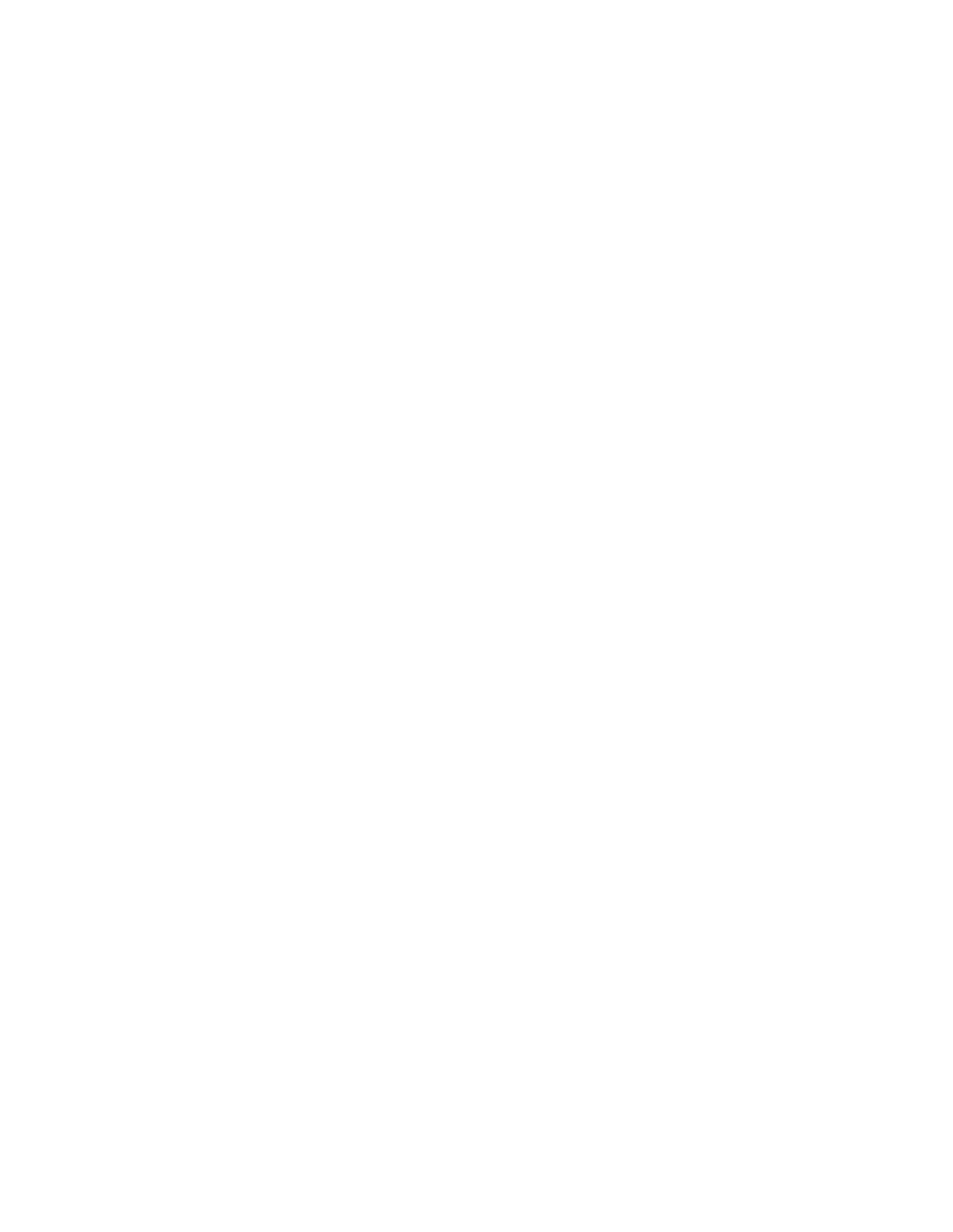**Figure 4-4 - Estuarine Channel Map**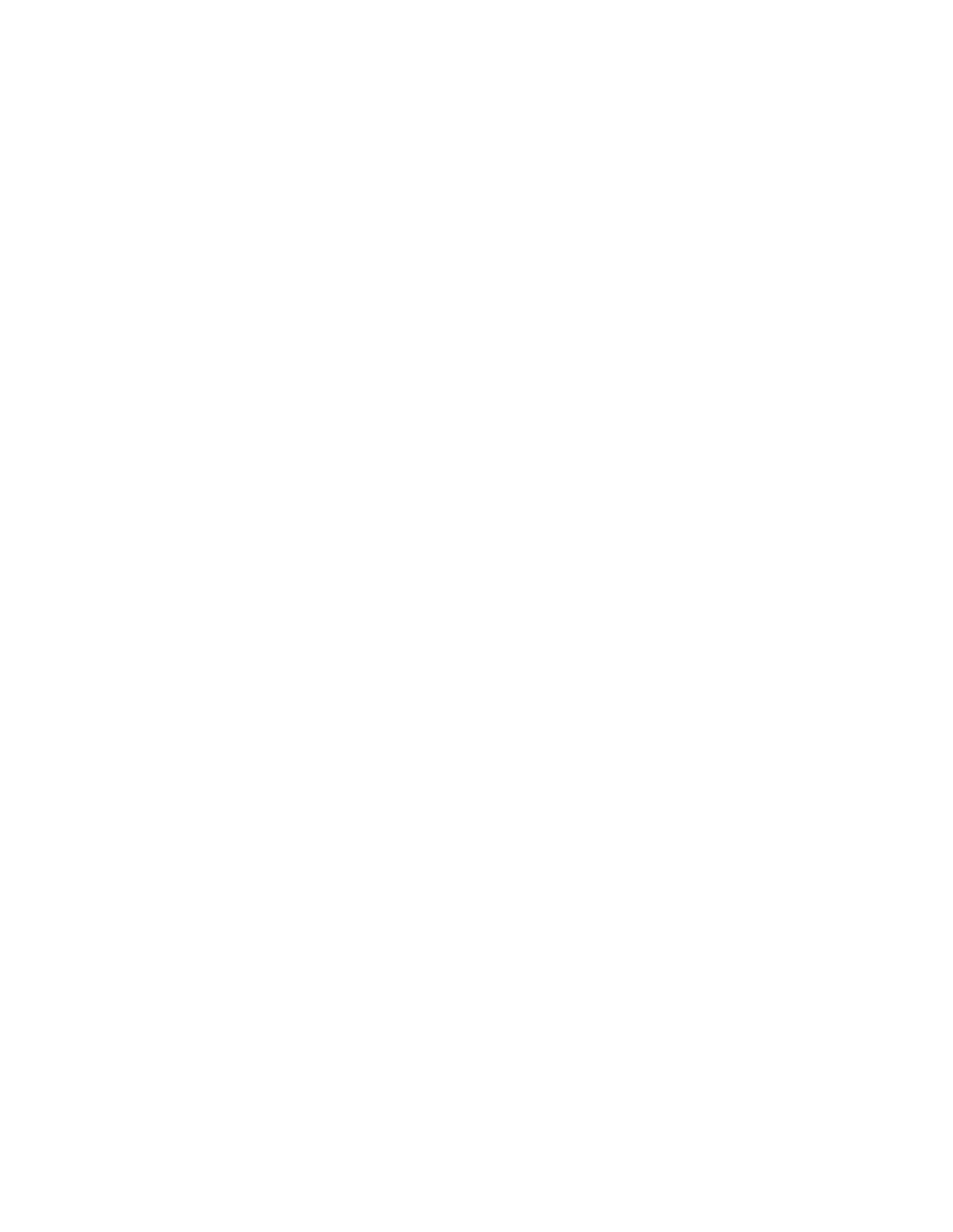# **Figure 4-5 - Summary Channel Classification Map**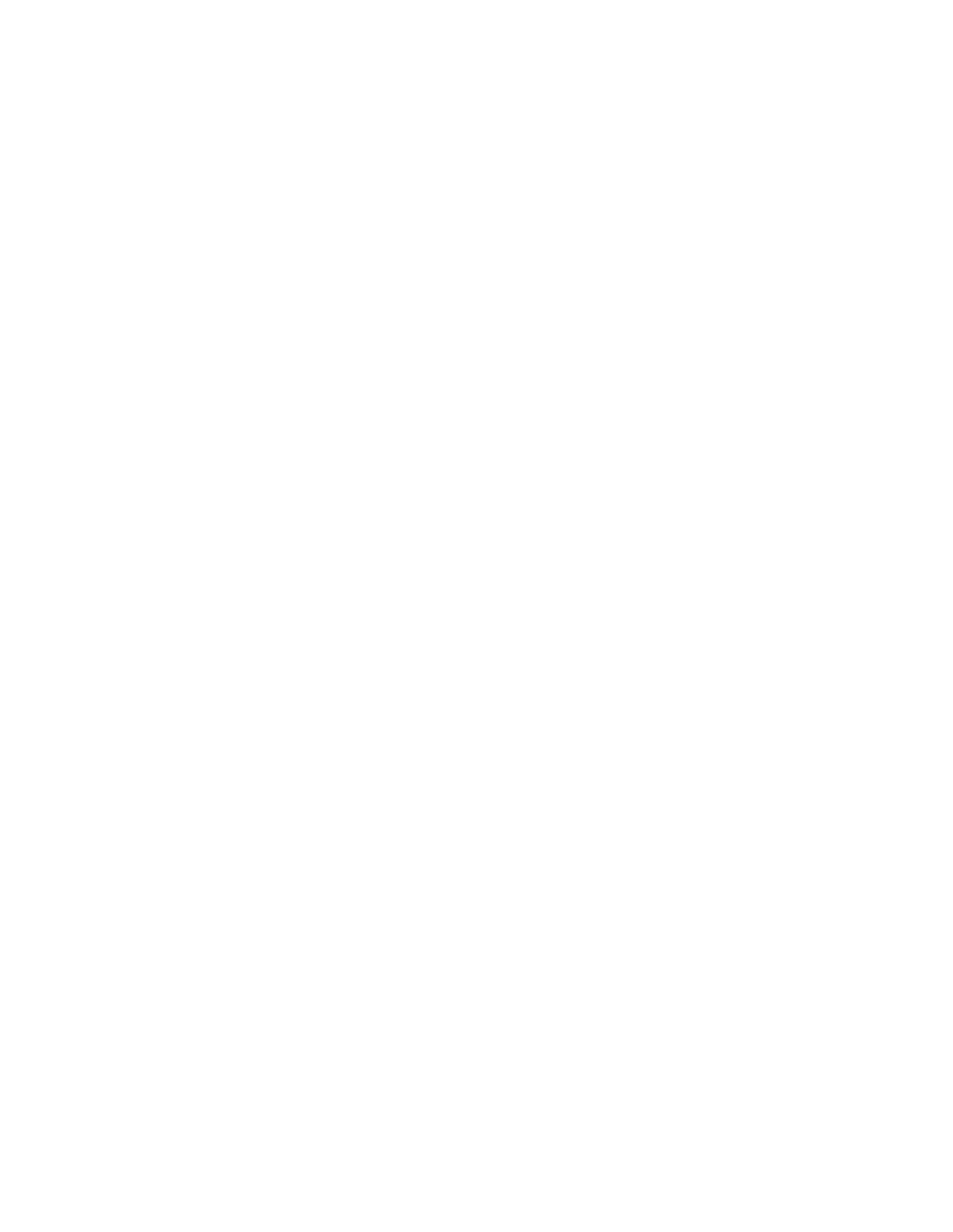# **CHAPTER 5. FISHERIES RESOURCE AND HABITAT ASSESSMENT**

### **INTRODUCTION**

This chapter summarizes the work required to produce GIS fish and fish habitat assessment maps that include the following features:

- Current distribution and abundance of steelhead, coho, chinook, chum, and cutthroat trout based on Oregon Department of Fish and Wildlife (ODFW) GIS data layers and other available stream survey data
- Historic distribution and abundance, referenced to the base map, of steelhead, coho, chinook, chum, and cutthroat trout based on interviews conducted by the community outreach team with ODFW biologists and local residents
- Potential distribution (addition to historic distribution) of each native salmon and trout species based on species requirements and stream gradient and natural barrier information
- Artificial barriers (road culverts, dams, and tidegates) identified in the databases of ODOT, Columbia County, relevant municipalities, and ODFW's fish passage and habitat survey databases. If data from any timber industry or other private landowner was in a compatible format and made available for use in this project, it was also included.

#### **METHODS**

The following methods were used to construct the GIS maps.

#### **Current species distribution**

The distribution of each salmonid species in the watershed was mapped based on ODFW and BLM data layers. These data layers were incorporated into the stream database. The BLM data layers were "completed" to show species occurrence in areas directly downstream of mapped species occurrences. ODFW survey data was mapped for coho salmon distribution for several stream reaches where data was available. Oregon Department of Forestry (ODF) Water Classification maps provide information on general fish distribution in the watershed, based on data provided by field surveys and other methods. The ODF classification map was digitized by DEA and included in the streams database. The essential fish habitat map produced by the Oregon Division of State Lands (DSL) was also digitized on-screen by DEA and included in the streams database.

#### **Historic fish distribution**

Information on the historic distribution of each species was limited, but suggests the same distribution as shown for current fish species. The one exception is fall chum salmon, which apparently occurred in Milton Creek and was suspected to have occurred in other streams also. Historic fall chum distribution that was mapped based on limited information, in Willis et al. (1960), does not indicate the upstream extent of the chum distribution.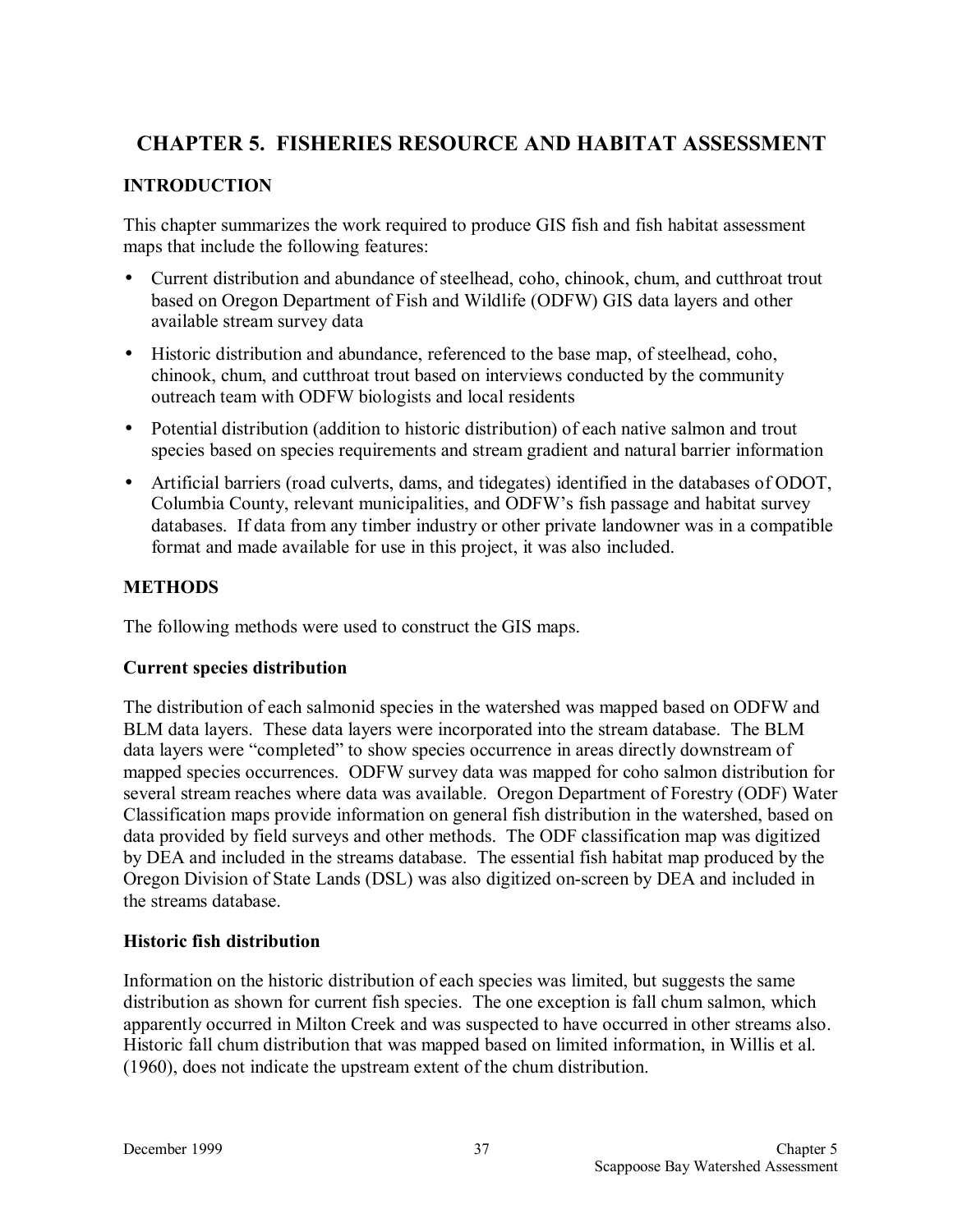#### **Current and historic fish abundance**

Trends in fish abundance were evaluated based on available reports, oral history, interviews, and 1998-99 monitoring of juvenile and adult salmonids at the fish trap at Bonnie Falls on North Scappoose Creek.

#### **Potential fish distribution**

The potential distribution of each salmonid species was mapped as an addition to the current fish distribution map. Potential distribution was based on general knowledge of each species<sup>7</sup> use of stream habitat based on stream size and gradient as follows:

Steelhead  $-$  less than 20 percent gradient Chinook  $-$  less than 4 percent gradient  $Coho - less than 4 percent gradient$  Chum  $- less than 1.2 percent gradient$ Cutthroat  $-$  less than 20 percent gradient

The potential distribution map does not account for potential stream gradient barriers that may prevent access to an upstream area of low gradient.

#### **Artificial barriers**

The ODFW fish passage barrier database was used to map artificial barriers caused by county and state roads. The database contained only imited information on some barriers. Barriers with little information were distinguished by color coding on the map. Additional artificial barriers, such as water supply dams, mentioned in Willis et al. (1960) and in interviews, were digitized on-screen based on location descriptions. Finally, ODF data on culvert and other artificial barriers was obtained from ODF Water Classification maps and digitized on-screen.

#### **Potential natural barriers:**

Stream gradient greater than 20 percent was mapped to show areas of potential barriers, such as waterfalls.

#### **In-stream habitat conditions**

ODFW has conducted physical habitat surveys for several streams in the watershed. Habitat condition was rated for each stream reach by applying ODFW habitat benchmarks to selected habitat parameters (WPN 1999). An example of the condition ratings for one habitat parameter "pool frequency" was mapped on GIS.

#### **RESULTS**

The following GIS maps were produced:

- 1. Current fish distribution maps one for each species (Figures 5-1 through 5-5)
- 2. Historic fish distribution maps  $-$  same as shown on current fish distribution maps
- 3. Potential fish distribution maps  $-\text{included}$  as layers on current fish distribution maps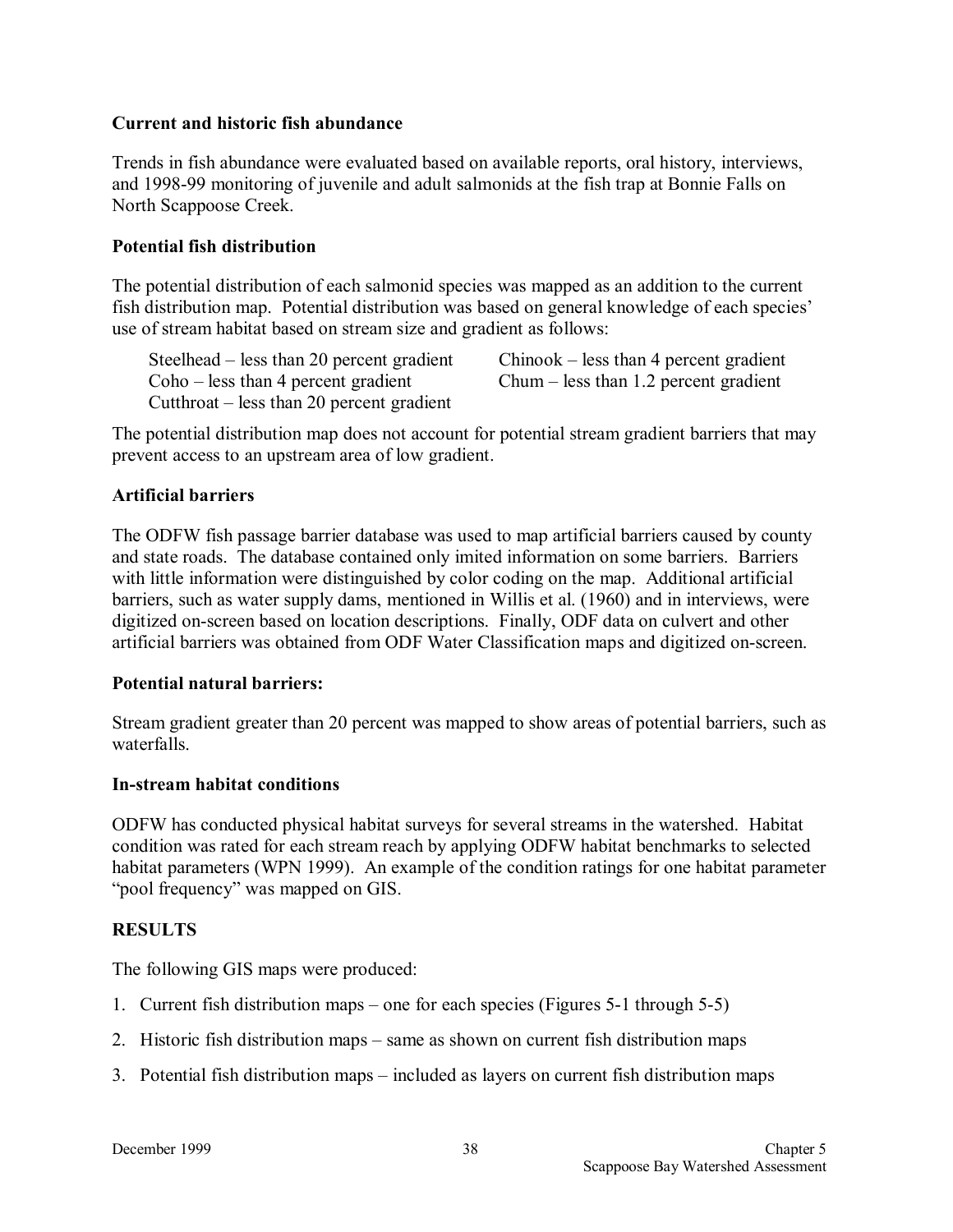- 4. Artificial barriers includes state and county road barriers, dams, and other barriers (Figure 5-6 – Fish Passage Barriers Map)
- 5. Potential natural barriers locations included on artificial barrier map (Figure  $5-6$  Fish Passage Barriers Map)
- 6. In-stream habitat condition map (residual pool depth) for ODFW surveyed stream reaches (Figure  $5-7$  – Residual Pool Depth Map)
- 7. Essential fish habitat as defined by DSL (Figure 5-8 Essential Fish Habitat [DSL] Map)
- 8. Water classifications map, per ODF (Figure  $5-9 -$ ODF Water Classification Map)

The status of each salmonid species under the Endangered Species Act (ESA) is summarized in Table 5-1. Historical changes in species distributions in each sub-watershed, based on interviews and other historical information, are given in Table 5-2. A summary of hatchery stocking records is provided in Table 5-3. Artificial barriers identified by ODFW and other sources are described in Tables 5-4 and 5-5, respectively. Table 5-6 presents in-stream habitat data and ratings for ODFW-surveyed reaches in the watershed.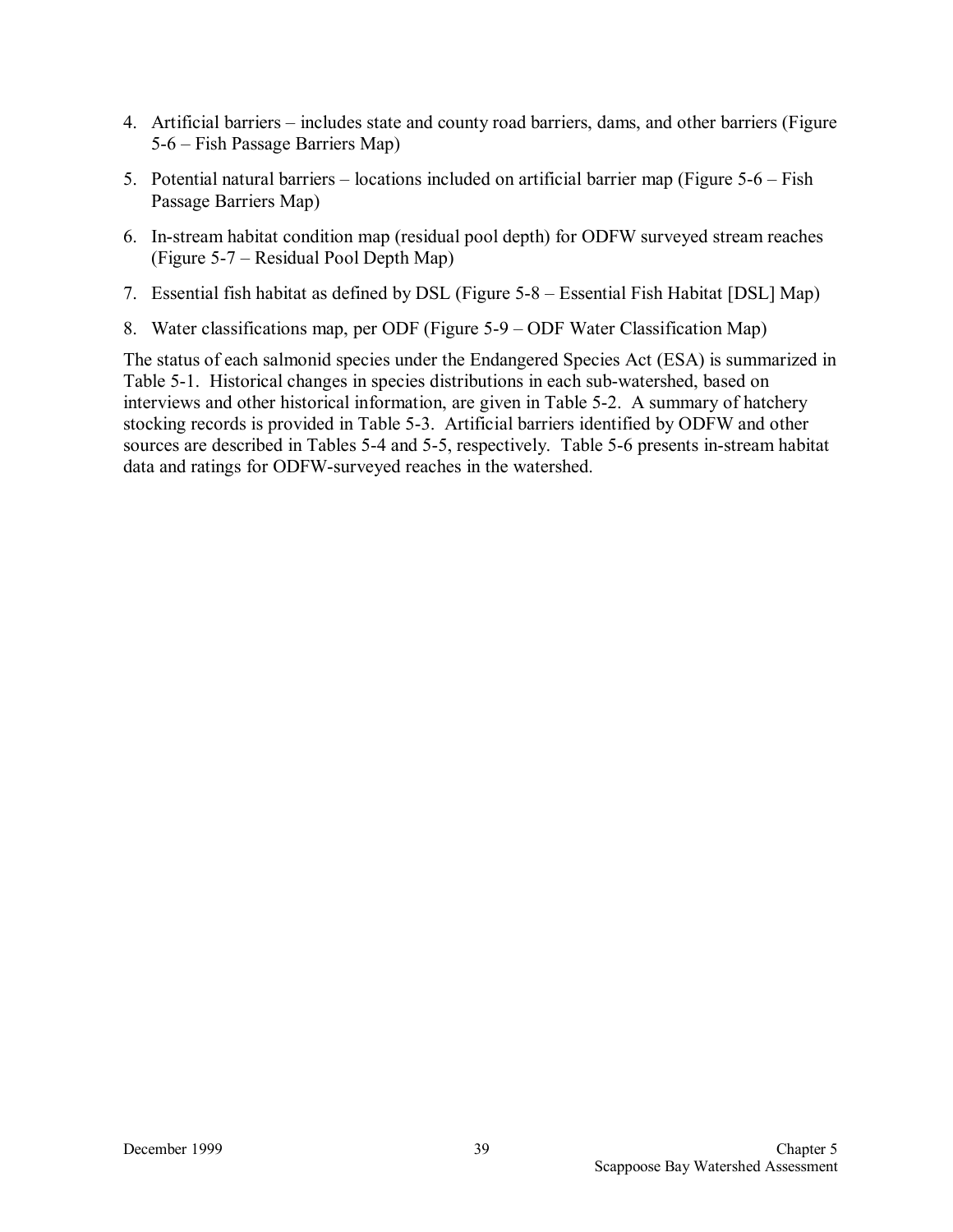| <b>Species</b>       | ESU*                                                   | <b>Status</b><br>ESA   | Date Of<br>Listing | Habitat<br>Critical<br><b>Status</b> | <b>Habitat Description</b>                                                                                                              | Date Of<br>Listing      |
|----------------------|--------------------------------------------------------|------------------------|--------------------|--------------------------------------|-----------------------------------------------------------------------------------------------------------------------------------------|-------------------------|
| Chinook              | Columbia<br>Lower<br><b>River</b>                      | Threatened             | March 24,<br>1999  | Proposed                             | All accessible rivers, estuarine areas                                                                                                  | March 9,<br>1998        |
| Chum                 | Columbia<br>River                                      | Threatened             | March 25,<br>1999  | Proposed                             | excluding Oregon tributaries upstream<br>downstream of Bonneville Dam, but<br>All accessible rivers, estuarine areas<br>of Milton Creek | March 10,<br>1998       |
| Coho                 | Washington<br>Southwest<br>Columbia<br>River/<br>Lower | Candidate              | July 25,<br>1995   | n/a                                  | $\mathbf{n}/\mathbf{a}$                                                                                                                 | n/a                     |
| Steelhead            | Columbia<br>Lower<br>River                             | Threatened             | March 19,<br>1999  | Proposed                             | All accessible rivers, estuarine areas<br>including Willamette River                                                                    | February 5,<br>1999     |
| Cutthroat<br>Coastal | Southwestern<br>Washington/<br>Columbia<br>River       | Threatened<br>Proposed | April 5,<br>1999   | proposed<br>None                     | n/a                                                                                                                                     | $\mathbf{n}/\mathbf{a}$ |

Table 5-1. Status of Salmonid Species and Their Critical Habitat That Occur in Scappoose Bay Watershed **Table 5-1. Status of Salmonid Species and Their Critical Habitat That Occur in Scappoose Bay Watershed** 

\* Evolutionarily Significant Unit \* Evolutionarily Significant Unit

Chapter 5<br>Scappoose Bay Watershed Assessment January 20000 Chapter 5 Scappoose Bay Watershed Assessment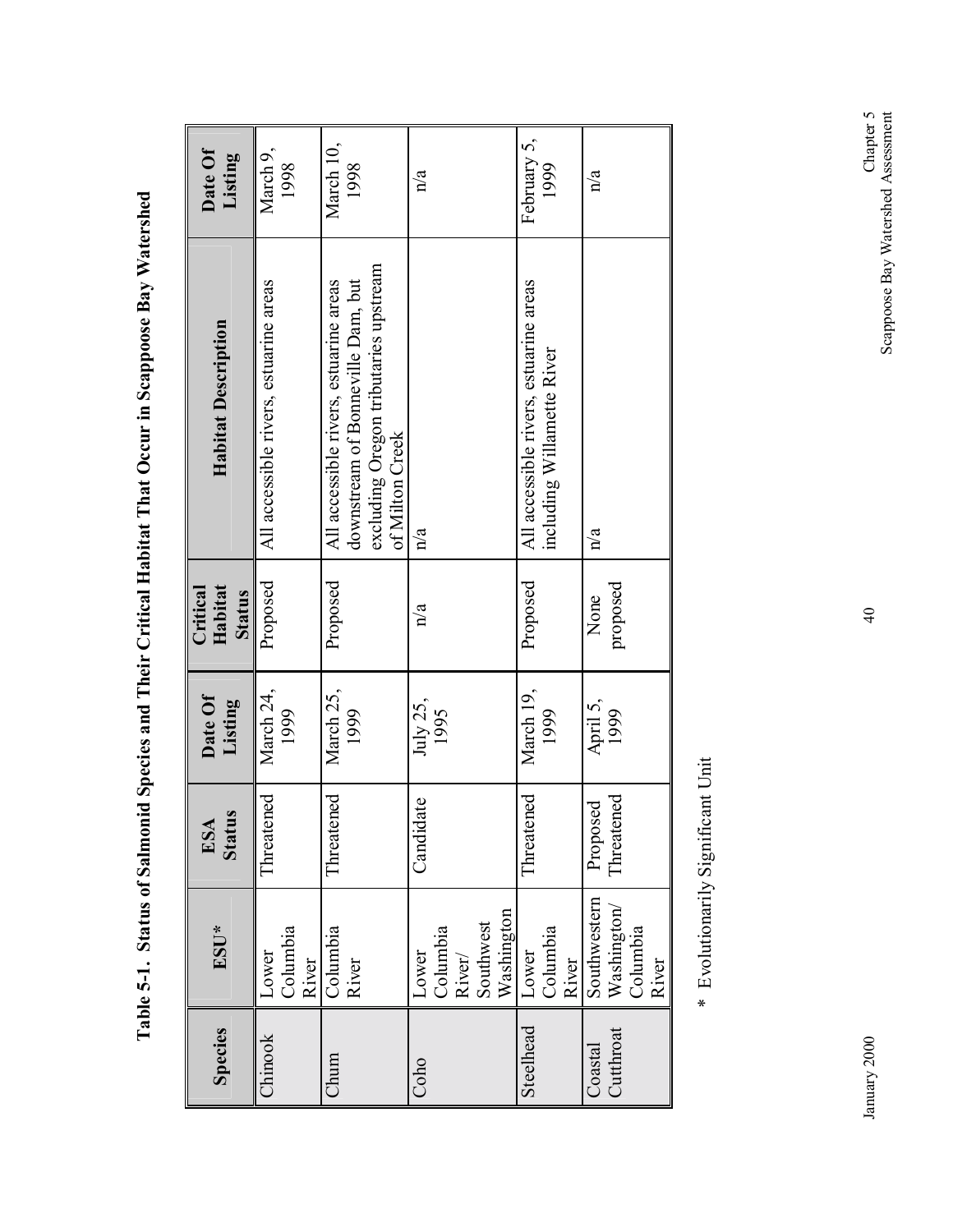|   | Source                    |              |              |                    | ς            | $\mathfrak{c}$ | $\widetilde{\phantom{a}}$ | 3, 4, 8           | $\overline{3}$ | 3,5,6          | 3,5,6        | 2,3,6,7           |           | 2,3,6,7,8         | 2,3,6,7,9         |
|---|---------------------------|--------------|--------------|--------------------|--------------|----------------|---------------------------|-------------------|----------------|----------------|--------------|-------------------|-----------|-------------------|-------------------|
|   | Cutthroat                 | X            | $\mathsf{X}$ | $\mathsf{X}$       | $\mathsf{X}$ | $\mathsf{X}$   | $\mathsf{X}$              | X                 | $\mathsf{X}$   | $\overline{X}$ | $\mathsf{X}$ | $\bm{\times}$     |           | $\bm{\mathsf{X}}$ | $\mathsf{X}$      |
|   | Steelhead<br>Winter       | $\mathsf{X}$ |              | $\mathsf{X}% _{T}$ |              | X              |                           | $\times$          | X              | $\mathsf{X}$   | $\mathsf{X}$ | $\Join$           |           | X                 | X                 |
|   | Steelhead<br>Summer       |              |              |                    |              |                |                           |                   |                |                |              |                   |           | $\bm{\mathsf{X}}$ | X                 |
|   | Chum                      |              |              |                    |              |                |                           | $\bm{\times}$     |                |                |              | $\bm{\times}$     |           | $\bm{\mathsf{X}}$ |                   |
|   | Coho                      |              |              | $\bm{\times}$      |              |                |                           | $\bm{\mathsf{X}}$ | $\mathsf{X}$   | $\overline{X}$ | $\mathsf{X}$ | $\bm{\times}$     |           | $\bm{\mathsf{X}}$ | X                 |
|   | Chinook<br>$_{\rm{Fall}}$ |              |              |                    |              |                |                           | X                 |                | $\bm{\times}$  |              | $\bm{\mathsf{X}}$ |           | $\bm{\times}$     |                   |
| D | Chinook<br>Spring         |              |              |                    |              |                |                           |                   |                |                | $\mathsf{X}$ |                   |           |                   | $\bm{\mathsf{X}}$ |
|   | rame<br>Time-fi           | Historic     | Existing     | Historic           | Existing     | Historic       | Existing                  | Historic          | Existing       | Historic       | Existing     | Historic          |           | Historic          | Existing          |
|   | Stream                    | Honeyman     | and Sly      | Jackson            | Creek        | McNulty        |                           | Milton            |                | North          | Scappoose    | South             | Scappoose | Mainstem          | Scappoose         |

**Table 5-2. Historic and Existing Salmonid Stocks Observed in Streams of the Scappoose Bay Watershed**  Table 5-2. Historic and Existing Salmonid Stocks Observed in Streams of the Scappoose Bay Watershed

Data sources: Data sources:

 $1 =$  interview with Tarbell (residents) 1= interview with Tarbell (residents)

2= interview with Don Callahan, resident 2= interview with Don Callahan, resident

 3= interview with Don Bennet (ODFW biologist) 3= interview with Don Bennet (ODFW biologist)

4= interview with Laurene McGilvera, Aaron Ostaj, Charles Werings, Jerry Belcher 4= interview with Laurene McGilvera, Aaron Ostaj, Charles Werings, Jerry Belcher

(residents)<br>5= interviews with Ollie Ede (resident) 5= interviews with Ollie Ede (resident)

 6= interview with Fred Bernet (resident) 6= interview with Fred Bernet (resident)

 7= interview with Dick Kirtland (resident) 7= interview with Dick Kirtland (resident)

8= Environmental survey report...Fish Commission of Oregon (Willis et al. 1960) 8= Environmental survey report...Fish Commission of Oregon (Willis et al. 1960) 9=Dave Sahagian (resident) 9=Dave Sahagian (resident)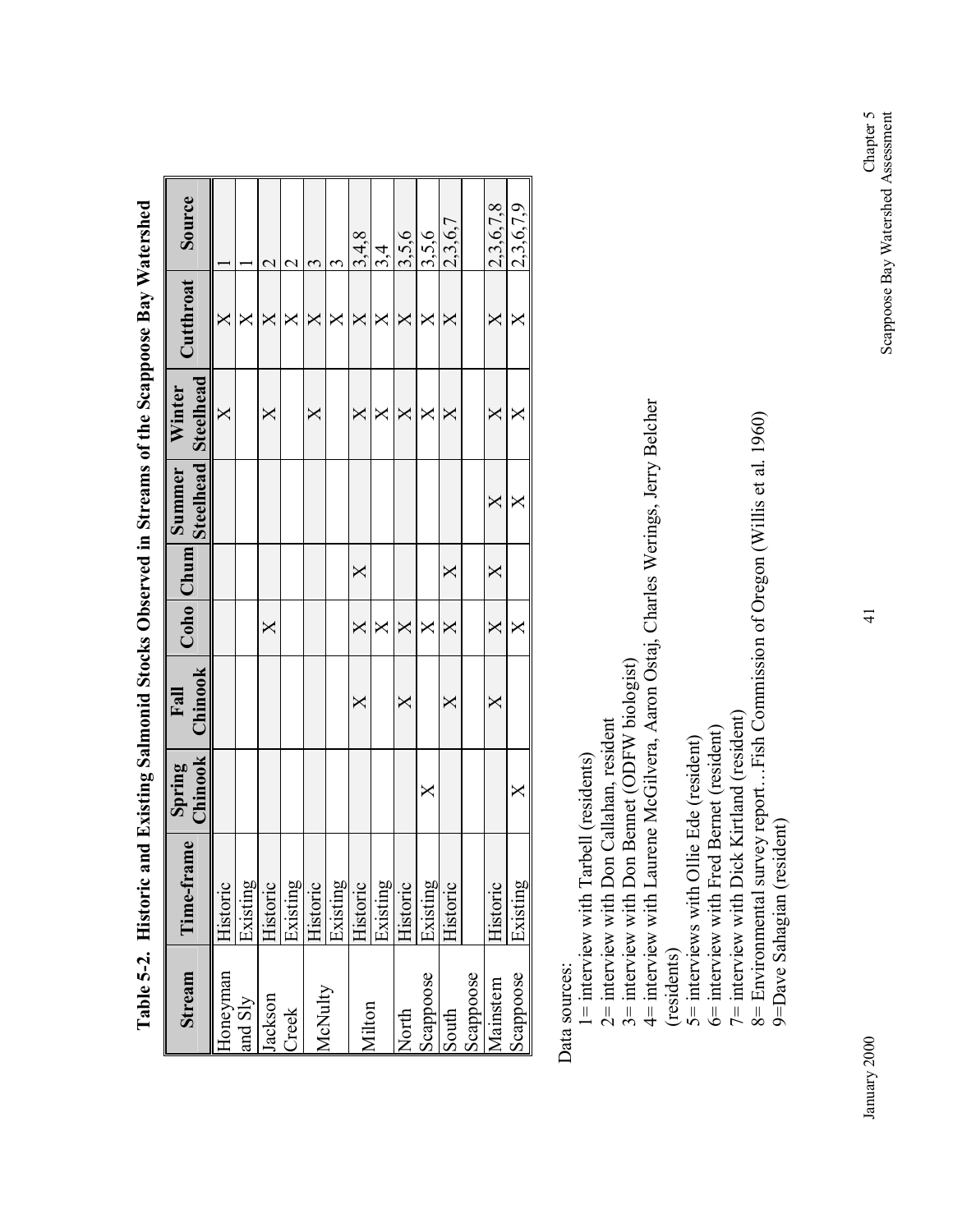# **Table 5-3 - Summary of Hatchery Stocking History in the Scappoose Bay Watershed**

|                          |      | <b>Brood Stock</b>       |                   | Life         | <b>Release</b> | Est. Fish | No. of  |
|--------------------------|------|--------------------------|-------------------|--------------|----------------|-----------|---------|
| <b>Release Location</b>  | Year | Location                 | Hatchery          | <b>Stage</b> | <b>Date</b>    | per lb.   | Fish    |
| Honeyman Creek           | 81   | <b>Sandy River</b>       | Bonneville        | fingerling   | 06/08/82       | 217.0     | 6,944   |
| Honeyman Creek           | 82   | <b>Sandy River</b>       | Cascade           | fingerling   | 05/17/83       | 202.0     | 11,312  |
| Honeyman Creek           | 86   | <b>Tanner Creek</b>      | Bonneville        | fingerling   | 05/28/87       | 221.0     | 9,945   |
| <b>Milton Creek</b>      | 79   | <b>Sandy River</b>       | Bonneville        | fingerling   | 06/03/80       | 235.0     | 45,600  |
| <b>Milton Creek</b>      | 81   | <b>Sandy River</b>       | Bonneville        | fingerling   | 06/08/82       | 217.0     | 56,203  |
| <b>Milton Creek</b>      | 82   | <b>Sandy River</b>       | Cascade           | fingerling   | 05/20/83       | 209.0     | 131,670 |
| <b>Milton Creek</b>      | 83   | <b>Cowlitz River</b>     | Oxbow<br>(Herman) | fry          | 06/28/84       | 362.5     | 55,463  |
| <b>Milton Creek</b>      | 86   | <b>Tanner Creek</b>      | Bonneville        | fingerling   | 05/28/87       | 221.0     | 49,725  |
| <b>Milton Creek</b>      | 80   | <b>Sandy River</b>       | Sandy             | fry          | 3/11/81        | 1,120.0   | 70,668  |
| North Scappoose<br>Creek | 79   | <b>Sandy River</b>       | Bonneville        | fingerling   | 06/03/80       | 235.0     | 100,000 |
| North Scappoose<br>Creek | 80   | <b>Sandy River</b>       | Sandy             | fry          | 03/11/81       | 1,120.0   | 97,037  |
| North Scappoose<br>Creek | 81   | <b>Sandy River</b>       | Bonneville        | fingerling   | 06/08/82       | 217.0     | 69,540  |
| North Scappoose<br>Creek | 82   | Klatskanine<br>River     | <b>STEP</b>       | fry          | 03/15/83       | 1,100.0   | 24,000  |
| North Scappoose<br>Creek | 82   | <b>Sandy River</b>       | Cascade           | fingerling   | 05/17/83       | 202.0     | 70,094  |
| <b>Scappoose Creek</b>   | 79   | <b>Sandy River</b>       | Bonneville        | fingerling   | 06/03/80       | 235.0     | 40,000  |
| South Scappoose<br>Creek | 80   | <b>Sandy River</b>       | Sandy             | fry          | 03/11/81       | 1,120.0   | 70,668  |
| South Scappoose<br>Creek | 81   | <b>Sandy River</b>       | Bonneville        | fingerling   | 06/08/82       | 217.0     | 39,928  |
| South Scappoose<br>Creek | 82   | <b>Sandy River</b>       | <b>STEP</b>       | fry          | 02/06/83       | 1,100.0   | 52,730  |
| South Scappoose<br>Creek | 82   | <b>Sandy River</b>       | Cascade           | fingerling   | 05/17/83       | 202.0     | 71,104  |
| South Scappoose<br>Creek | 83   | Cowlitz River Oxbow      | (Herman)          | fry          | 06/28/84       | 362.5     | 55,100  |
| South Scappoose<br>Creek | 86   | Tanner Creek  Bonneville |                   | fingerling   | 05/28/87       | 221.0     | 48,630  |

# **Hatchery Release: Coho**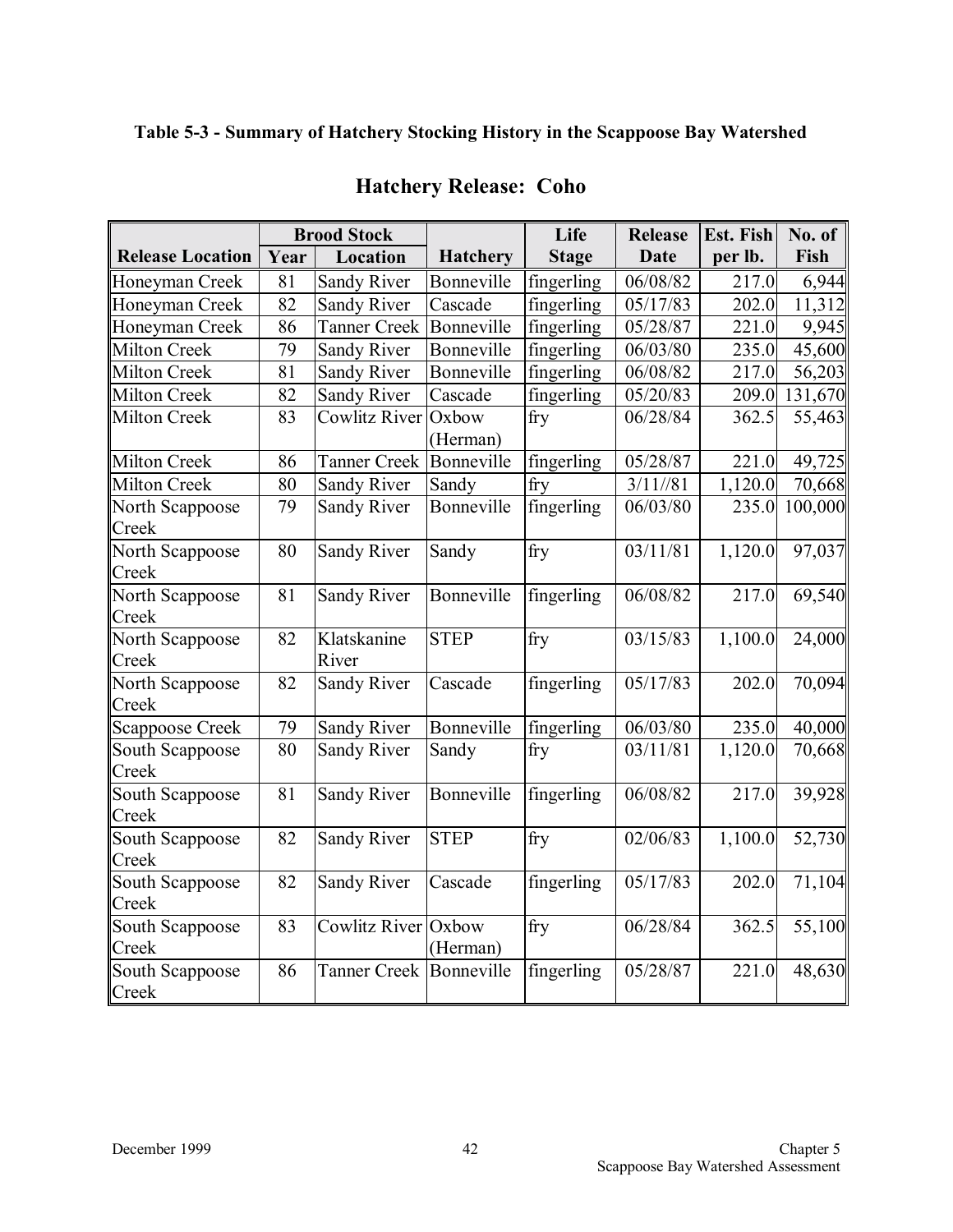## **Table 5-3 - Summary of Hatchery Stocking History in the Scappoose Bay Watershed (continued)**

|                          |      | <b>Brood Stock</b> |                    | Life         | <b>Release</b> | Est. Fish | No. of |
|--------------------------|------|--------------------|--------------------|--------------|----------------|-----------|--------|
| <b>Release Location</b>  | Year | Location           | <b>Hatchery</b>    | <b>Stage</b> | Date           | per lb.   | Fish   |
| <b>Milton Creek</b>      | 75   | <b>Big Creek</b>   | Gnat Creek         | yearling     | 12/15/75       | 30        | 14,854 |
| <b>Milton Creek</b>      | 76   | <b>Big Creek</b>   | <b>Gnat Creek</b>  | yearling     | 11/15/76       | 16.6      | 19,755 |
| North Scappoose          | 82   | <b>Big Creek</b>   | <b>Gnat Creek</b>  | smolt        | 05/09/83       | 6.0       | 4,277  |
| Creek                    |      |                    |                    |              |                |           |        |
| North Scappoose          | 82   | <b>Big Creek</b>   | Gnat Creek  smolt  |              | 05/10/83       | 5.7       | 5,899  |
| Creek                    |      |                    |                    |              |                |           |        |
| North Scappoose<br>Creek | 85   | <b>Big Creek</b>   | Gnat Creek  smolt  |              | 04/14/86       | 5.1       | 4,998  |
| North Scappoose          | 85   | <b>Big Creek</b>   | Gnat Creek  smolt  |              | 04/14/86       | 5.2       | 5,000  |
| Creek                    |      |                    |                    |              |                |           |        |
| North Scappoose          | 86   | <b>Big Creek</b>   | Trojan Pond smolt  |              | 05/14/87       | 4.5       | 9,864  |
| Creek                    |      |                    |                    |              |                |           |        |
| North Scappoose          | 87   | <b>Big Creek</b>   | Trojan Pond smolt  |              | 04/25/88       | 5.9       | 5,012  |
| Creek                    |      |                    |                    |              |                |           |        |
| North Scappoose          | 88   | <b>Big Creek</b>   | Trojan Pond smolt  |              | 04/17/89       | 4.2       | 5,067  |
| Creek                    |      |                    |                    |              |                |           |        |
| North Scappoose          | 89   | <b>Big Creek</b>   | Trojan Pond smolt  |              | 04/12/90       | 4.7       | 10,006 |
| Creek                    |      |                    |                    |              |                |           |        |
| North Scappoose          | 90   | <b>Big Creek</b>   | Gnat Creek  smolt  |              | 04/15/91       | 6.0       | 10,018 |
| Creek                    |      |                    |                    |              |                |           |        |
| Spacious Creek           | 75   | <b>Big Creek</b>   | <b>Gnat Creek</b>  | smolt        | 05/15/76       | 7.7       | 10,002 |
| <b>Scappoose Creek</b>   | 76   | <b>Big Creek</b>   | <b>Gnat Creek</b>  | smolt        | 04/15/77       | 6.4       | 10,240 |
| <b>Scappoose Creek</b>   | 77   | <b>Big Creek</b>   | <b>Gnat Creek</b>  | smolt        | 04/15/78       | 6.1       | 11,143 |
| <b>Scappoose Creek</b>   | 78   | <b>Big Creek</b>   | <b>Gnat Creek</b>  | smolt        | 04/15/79       | 6.5       | 10,205 |
| <b>Scappoose Creek</b>   | 79   | <b>Big Creek</b>   | <b>Gnat Creek</b>  | smolt        | 04/08/80       | 6.0       | 5,100  |
| <b>Scappoose Creek</b>   | 79   | <b>Big Creek</b>   | <b>Gnat Creek</b>  | smolt        | 04/08/80       | 6.1       | 5,246  |
| Scappoose Creek          | 83   | <b>Big Creek</b>   | <b>Gnat Creek</b>  | smolt        | 05/04/84       | 6.4       | 4,863  |
| <b>Scappoose Creek</b>   | 83   | <b>Big Creek</b>   | <b>Gnat Creek</b>  | smolt        | 05/04/84       | 6.6       | 5,279  |
| Scappoose Creek          | 84   | <b>Big Creek</b>   | Trojan Pond smolt  |              | 05/01/85       | 4.8       | 9,994  |
| South Scappoose          | 80   | <b>Big Creek</b>   | Gnat Creek  smolt  |              | 04/13/81       | 5.4       | 5,184  |
| Creek                    |      |                    |                    |              |                |           |        |
| South Scappoose          | 80   | <b>Big Creek</b>   | Gnat Creek   smolt |              | 04/13/81       | 5.5       | 4,840  |
| Creek                    |      |                    |                    |              |                |           |        |
| South Scappoose          | 81   | <b>Big Creek</b>   | Gnat Creek  smolt  |              | 04/30/82       | 6.0       | 5,096  |
| Creek                    |      |                    |                    |              |                |           |        |
| South Scappoose          | 83   | <b>USFWS</b>       | <b>STEP</b>        | fry          | 04/20/83       | 1,700.0   | 24,000 |
| Creek                    |      |                    |                    |              |                |           |        |

# **Hatchery Release: Winter Steelhead**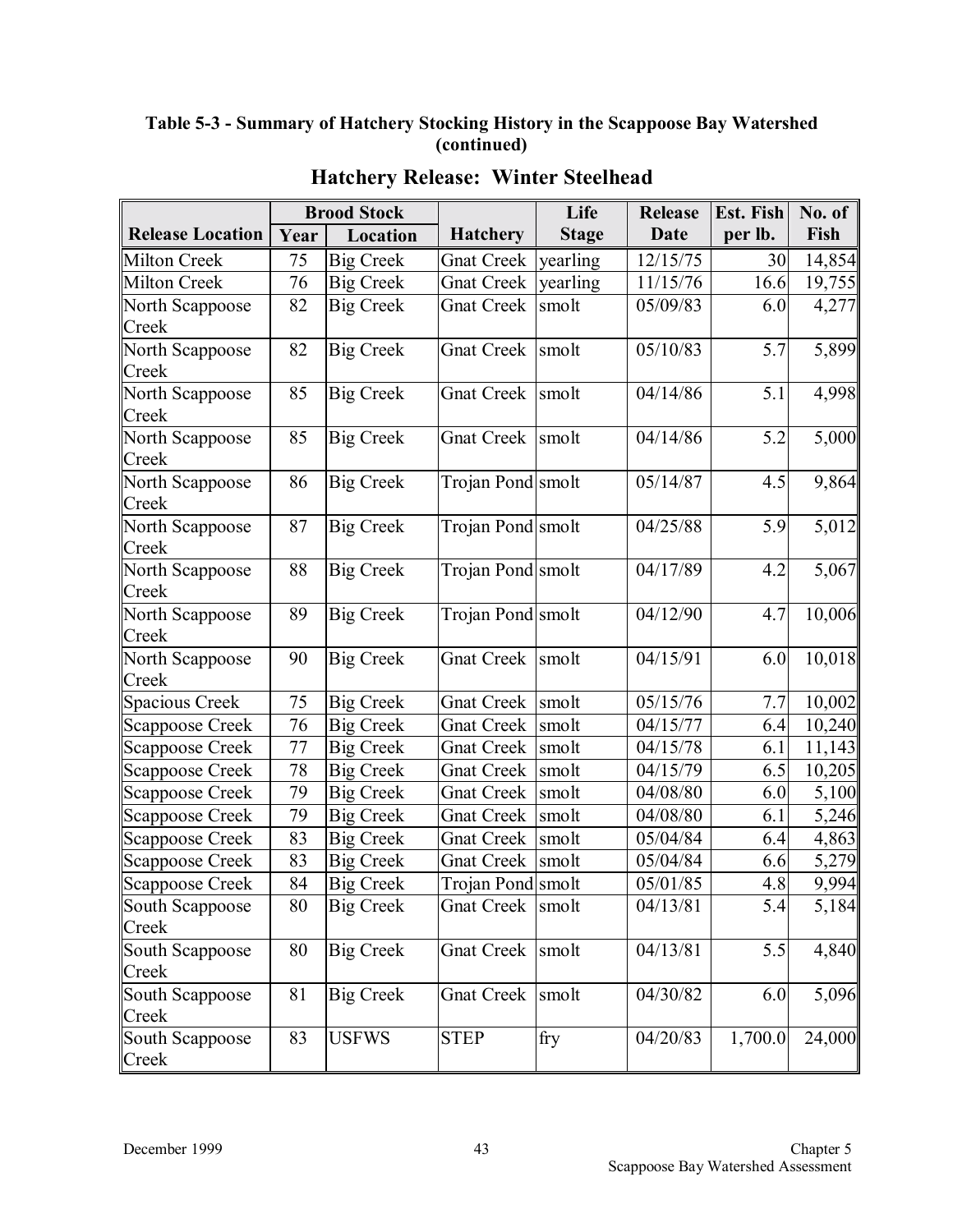|                  |               |                                  |                                    |                                  |                             |                               | for the Scappoose Bay Watershed         |                  |                                         |                                                   |                    |                            |
|------------------|---------------|----------------------------------|------------------------------------|----------------------------------|-----------------------------|-------------------------------|-----------------------------------------|------------------|-----------------------------------------|---------------------------------------------------|--------------------|----------------------------|
|                  |               |                                  |                                    |                                  |                             |                               | <b>Culvert barrier specifications</b>   |                  |                                         |                                                   |                    |                            |
| Road             | River<br>Mile | Stream                           | Subbasin                           | Length<br>$\widehat{\mathbf{t}}$ | <b>Diameter</b><br>(inches) | Drop at<br>(inches)<br>Outlet | <b>Outlet Pool</b><br>(inches)<br>Depth | Percent<br>Slope | Present and<br>(Suspected)<br>* Species | <b>Miles of Fish</b><br>Upstream<br>Habitat       | Quality<br>Habitat | Priority for<br>Correction |
| $\overline{5}$   |               | 0.50 Alder Cr                    | N Scappoose Cr                     | 55                               | $\infty$                    | O                             | $\circ$                                 |                  | $\mathbf{c}$                            | 3.8                                               | Good               | Moderate                   |
| 3069             |               | 0.00 Mollenhour Cr               | N Scappoose Cr                     | 200                              | 8+                          | $\circ$                       | $\sim$                                  | Ó                | $\vec{c}$                               | 0.3                                               | ${\rm Fair}$       | Moderate                   |
| Hwy30            | 18.27         | Joy Cr                           | Multnomah Channel                  |                                  |                             |                               |                                         |                  |                                         |                                                   |                    |                            |
| 136              |               | $0.05$ Dart Cr                   | Milton Cr                          | $\rm 80$                         | $\infty$                    | $\frac{8}{1}$                 | $\frac{2}{3}$                           |                  | 5                                       | 4.5                                               | Fair               | High                       |
| 1050             |               | 3.65 Wolf Cr                     | S Scappoose Cr                     | Q <sub>b</sub>                   | $\mbox{ }_{\!\!\!6}$        | $\overline{24}$               |                                         |                  | đ                                       |                                                   | Fair               | $\sum_{i=1}^{\infty}$      |
| 1159             |               | $0.45$ Coal Cr                   | S Scappoose Cr                     | $rac{50}{35}$                    | $\mbox{60}$                 | $\circ$                       | 4                                       | Ù                | đ                                       |                                                   | Fair               | $_{\text{Low}}$            |
| 020              |               | $2.70$ Cox Cr                    | Milton Cr                          |                                  | 48                          | 15                            | $\overline{\phantom{0}}$                | Ù                | ಕ                                       | 1.3                                               | ${\rm Fair}$       | Moderate                   |
| 1020             |               | $0.60$ Cox Cr                    | Milton Cr                          | 60                               |                             | $\circ$                       | $\overline{10}$                         | ς.               | $\frac{1}{2}$<br>$\mathbf{a}$           | $\frac{6}{1}$                                     | Good               | High                       |
| 1601             |               | $0.55$ Cedar Cr                  | N Scappoose Cr                     | 05                               | 8R                          | $\circ$                       | $\overline{5}$                          |                  | ಕ                                       | 0.4                                               | Good               | Moderate                   |
| 1030             |               | $0.10$ Un Cr                     | Alder Cr                           | 45                               |                             | $\overline{4}$                | $\mathfrak{S}$                          | 3                | ಕ                                       | 0.7                                               | Fair               | Moderate                   |
| 1001             |               | $0.10$ Alder Cr                  | N Scappoose CR                     | 45                               | 60                          | 4                             | $\overline{c}$                          |                  | $st (co)$ ct                            | 0.2                                               | Good               | High                       |
| Hwy30            |               | 19.16 Jackson Cr                 | Multnomah Chnl                     |                                  |                             |                               |                                         |                  |                                         |                                                   |                    |                            |
| 1010             |               | 0.07 SF Scappoose Cr             | Scappoose Cr                       |                                  |                             |                               |                                         |                  |                                         |                                                   |                    |                            |
| 1001             |               | $0.72$ Alder Cr                  | NF Scappoose Cr.                   |                                  |                             |                               |                                         |                  |                                         |                                                   |                    |                            |
| 1001             |               | 1.04 Alder Cr                    | NF Scappoose Cr.                   |                                  |                             |                               |                                         |                  |                                         |                                                   |                    |                            |
| $\overline{001}$ |               | $0.04$ Alder Cr                  | NF Scappoose Cr.                   |                                  |                             |                               |                                         |                  |                                         | No Data Available for These Streams               |                    |                            |
| 1030             |               | $\overline{0.19 \text{Alder C}}$ | NF Scappoose Cr.                   |                                  |                             |                               |                                         |                  |                                         |                                                   |                    |                            |
| 1031             |               | 0.90 Cedar Cr                    | NF Scappoose Cr.                   |                                  |                             |                               |                                         |                  |                                         |                                                   |                    |                            |
| 3069             |               | $12.79$ Cedar Cr                 | NF Scappoose Cr.                   |                                  |                             |                               |                                         |                  |                                         |                                                   |                    |                            |
| 1040             |               | $0.44$ Salmon Cr                 | Milton Cr                          |                                  |                             |                               |                                         |                  |                                         |                                                   |                    |                            |
| 040              |               | $\overline{0.53}$ Salmon Cr      | Milton Cr                          |                                  |                             |                               |                                         |                  |                                         |                                                   |                    |                            |
| 1040             |               | $\overline{0.82}$ Salmon Cr      | Milton Cr                          |                                  |                             |                               |                                         |                  |                                         |                                                   |                    |                            |
| 1075             |               | $1.28$ Un Cr                     | McNulty Cr                         |                                  |                             |                               |                                         |                  |                                         |                                                   |                    |                            |
| 143              |               | $6.61$ Alder C                   | SF Scappoose Cr.                   |                                  |                             |                               |                                         |                  |                                         |                                                   |                    |                            |
| 1014             |               | $1.69$ Un Cr                     | McNulty Cr                         |                                  |                             |                               |                                         |                  |                                         |                                                   |                    |                            |
| 1014             |               | $\overline{1.74}$ Un Cr          | McNulty Cr                         |                                  |                             |                               |                                         |                  |                                         |                                                   |                    |                            |
| 102              |               | ö<br>1.31 McNulty                | Scappoose Bay                      |                                  |                             |                               |                                         |                  |                                         |                                                   |                    |                            |
| 1047             |               | $0.05$ Un Cr                     | Jackson Cr                         |                                  |                             |                               |                                         |                  |                                         |                                                   |                    |                            |
| 1011             |               | $0.01$ Dart Cr                   | Milton Cr                          |                                  |                             |                               |                                         |                  |                                         |                                                   |                    |                            |
| 1064             |               | $1.74$ Dart Cr                   | Milton Cr                          |                                  |                             |                               |                                         |                  |                                         |                                                   |                    |                            |
| 128              |               | $5.75$ Un Cr                     | Milton Cr                          |                                  |                             |                               |                                         |                  |                                         |                                                   |                    |                            |
| 128              |               | 10.68 Un Cr                      | Milton Cr                          |                                  |                             |                               |                                         |                  |                                         |                                                   |                    |                            |
| 1029             |               | 0.50 Milton Cr                   | Scappoose Bay                      |                                  |                             |                               |                                         |                  |                                         |                                                   |                    |                            |
| 029              |               | 2.40 Milton Cr                   | Scappoose Bay<br>Multnomah Channel |                                  |                             |                               |                                         |                  |                                         |                                                   |                    |                            |
| Hwy30            |               | 19.16 Jackson Cr                 |                                    |                                  |                             |                               |                                         |                  |                                         |                                                   |                    |                            |
|                  |               |                                  |                                    |                                  |                             |                               |                                         |                  |                                         | $*$ co = coho; ct = cutthroat trout; st=steelhead |                    |                            |

Table 5-4 - County and State Road Culverts Identified as Fish Passage Barriers by Oregon Department of Fish and Wildlife **Table 5-4 - County and State Road Culverts Identified as Fish Passage Barriers by Oregon Department of Fish and Wildlife** 

January  $2000$ 

Chapter 5<br>Scappoose Bay Watershed Assessment January 20000 Chapter 5 Scappoose Bay Watershed Assessment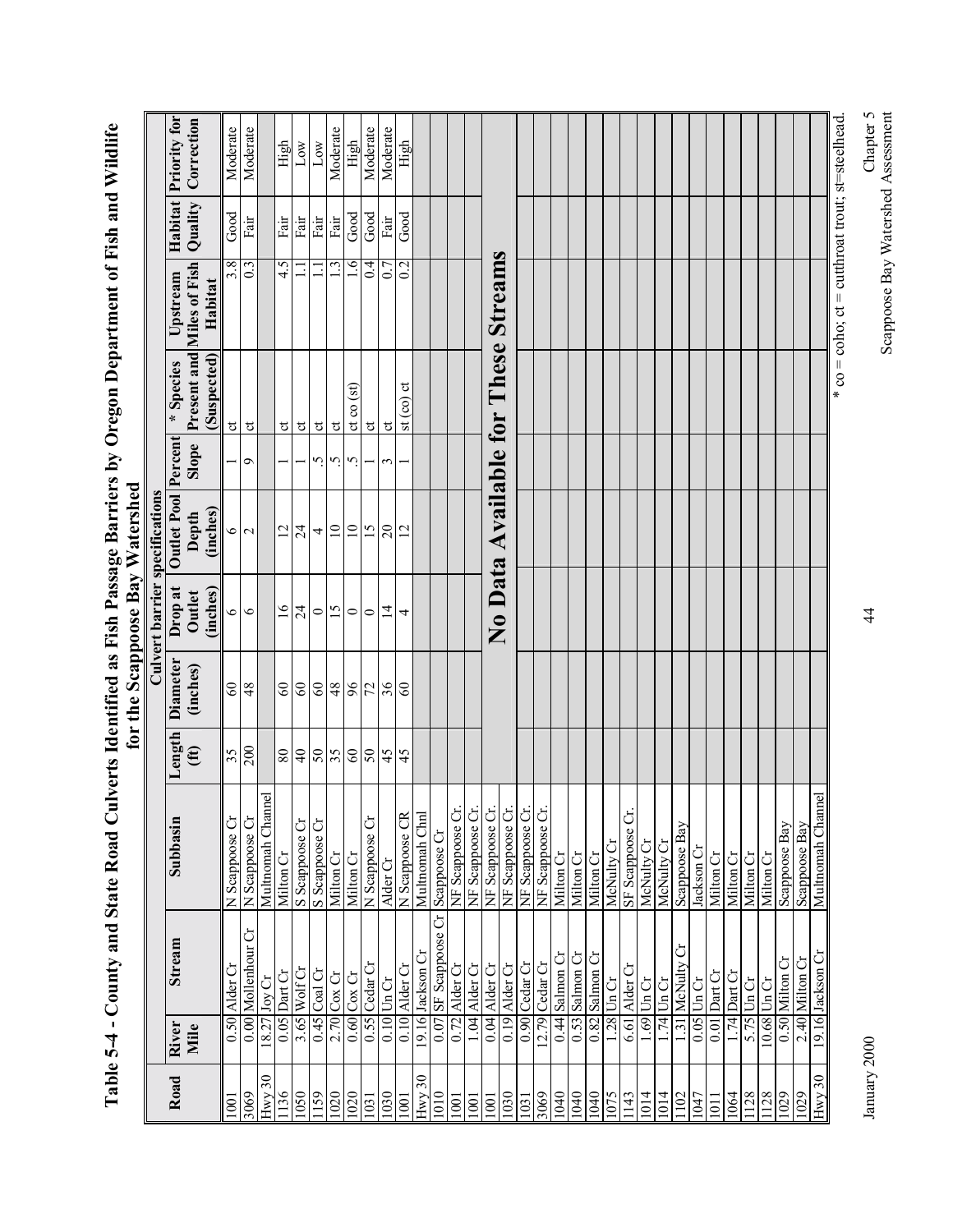| j<br>No.                 | Stream                 | <b>Barrier</b>                   | Type             | Height (ft) C/P* |                  | Source of Information        |
|--------------------------|------------------------|----------------------------------|------------------|------------------|------------------|------------------------------|
|                          | Sierkes                | Jascades                         | Natural Barrier  |                  | $\overline{C}$   | 1960 Fish Commission Report  |
|                          | $_{\rm{E4}}$           | Cascades                         | Natural Barrier  |                  | Ō                | 1960 Fish Commission Report  |
|                          | Cedar                  | ible-Unknown<br>Possi            | Natural Barrier  |                  |                  | 1960 Fish Commission Report  |
|                          | Milton                 | Concrete Dam                     | Dam              |                  | $\mathbf{r}$     | 1960 Fish Commission Report  |
| n                        | Milton                 | Concrete Dam                     | Dam              |                  | ≏                | 1960 Fish Commission Report  |
| ء                        | Salmon                 | Waterfall                        | Natural Barrier  |                  |                  | 1960 Fish Commission Report  |
|                          | Milton                 | Woody Debris                     | Natural Barrier  |                  |                  | 1960 Fish Commission Report  |
| $\infty$                 | Honeyman               | Dam                              | Dam              |                  | $\cup$           | 1960 Fish Commission Report  |
| σ                        | Gourlay                | Water Supply Dam                 | Dam              |                  | Ċ                | City of Scappoose            |
|                          | Lazy                   | Water Supply Dam                 | Dam              |                  | $\mathfrak{c}$ ) | City of Scappoose            |
| $\overline{\phantom{0}}$ |                        | South Scappoose Water Supply Dam | Dam              |                  |                  | City of Scappoose            |
| $\overline{2}$           | Yor                    | Gate<br>ride                     | <b>Tide Gate</b> |                  | $\mathbf{a}$     | Dave Sahagian                |
| $\overline{\mathcal{C}}$ | Perry (Milton)         | culvert                          | Culvert          |                  |                  | ODF Water Classification Map |
| 3                        | λOΛ                    | đ<br>barri                       |                  |                  |                  | ODF Water Classification Map |
| $\overline{4}$           | North Scappoose barrio | ដ                                | Culvert          |                  |                  | ODF Water Classification Map |

Table 5-5 - Dams, Culverts and Other Potential Fish Passage Barriers Identified by Oregon Department of Forestry<br>and Other Data Sources \*\* **Table 5-5 - Dams, Culverts and Other Potential Fish Passage Barriers Identified by Oregon Department of Forestry and Other Data Sources \*\*** 

\*  $C/P =$  Complete (C) or Partial (P) barrier to fish \*  $C/P =$  Complete  $(C)$  or Partial  $(P)$  barrier to fish

\*\* NOTE: Nine potential natural barriers and 19 additional potential culvert barriers identified in the ODF survey forms are \*\* NOTE: Nine potential natural barriers and 19 additional potential culvert barriers identified in the ODF survey forms are not shown here. not shown here.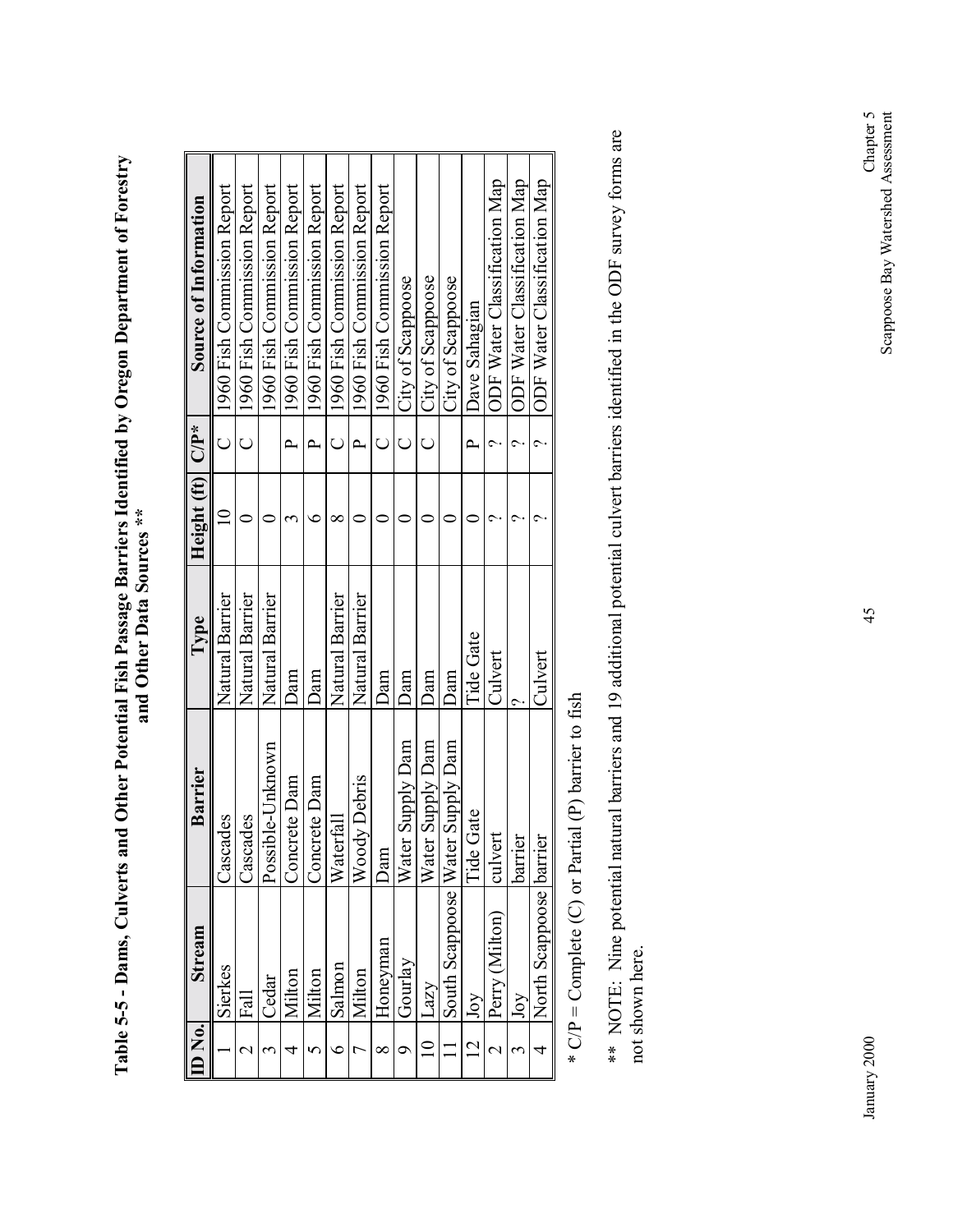**Table 5-6 - In-Stream Habitat Parameters and Condition Ratings for Stream Reaches Surveyed by**  Table 5-6 - In-Stream Habitat Parameters and Condition Ratings for Stream Reaches Surveyed by<br>Oregon Department of Fish and Wildlife in the Scappoose Bay Watershed **Oregon Department of Fish and Wildlife in the Scappoose Bay Watershed** 

| Stream                | <b>Stream</b> | Length   | Survey  | Percent | Rating         | Complex            | Rating       | Percent | Rating        |
|-----------------------|---------------|----------|---------|---------|----------------|--------------------|--------------|---------|---------------|
|                       | Reach         | (meters) | Date    | Pool    |                | Pools <sup>*</sup> |              | Gravel  |               |
| Salmon Creek          |               | 1,520    | 8/30/90 |         | 29.2  Moderate | 0.0                | Low          | 51.0    | High          |
| Sierkes Creek         |               | 575      | 9/4/90  | 33.8    | Moderate       | 0.0                | Low          | 70.0    | High          |
| Sierkes Creek         |               | 22       | 9/4/90  |         | 18.9 Moderate  | 0.0                | Low          | 64.0    | High          |
| North Scappoose Creek |               | 2,885    | 9/1/98  | 25.2    | Moderate       |                    | 1.7 Moderate | 16.0    | Moderate      |
| North Scappoose Creek |               | 1,877    | 9/3/98  | 26.2    | Moderate       | <u>.:</u>          | High         |         | 17.0 Moderate |
| North Scappoose Creek |               | 1,493    | 9/9/98  | 44.3    | High           | 3.6                | High         | 15.0    | Moderate      |
| North Scappoose Creek |               | 1,880    | 9/15/98 | 73.8    | High           | 1.5                | High         | 30.0    | Moderate      |
| North Scappoose Creek |               | 1,823    | 9/17/98 | 76.2    | High           | 9.0                | High         | 36.0    | High          |
| North Scappoose Creek |               | 1,307    | 9/22/98 | 54.7    | High           | 13.0               | High         | 35.0    | High          |
| Raymond Creek         |               | 2,440    | 9/5/90  | 29.8    | Moderate       | $0.0\,$            | Low          | 70.0    | High          |
| Raymond Creek         |               | 1,117    | 9/5/90  | 10.1    | Moderate       | $\overline{0.0}$   | Low          | 41.0    | High          |
| Raymond Creek         |               | 1,054    | 9/13/90 | 20.2    | Moderate       | $0.0\,$            | Low          | 51.0    | High          |
|                       |               |          |         |         |                |                    |              |         |               |

\* Pools associated with three or more pieces of wood per kilometer of stream channel length. \* Pools associated with three or more pieces of wood per kilometer of stream channel length.

Source: ODFW 1999 habitat survey data Source: ODFW 1999 habitat survey data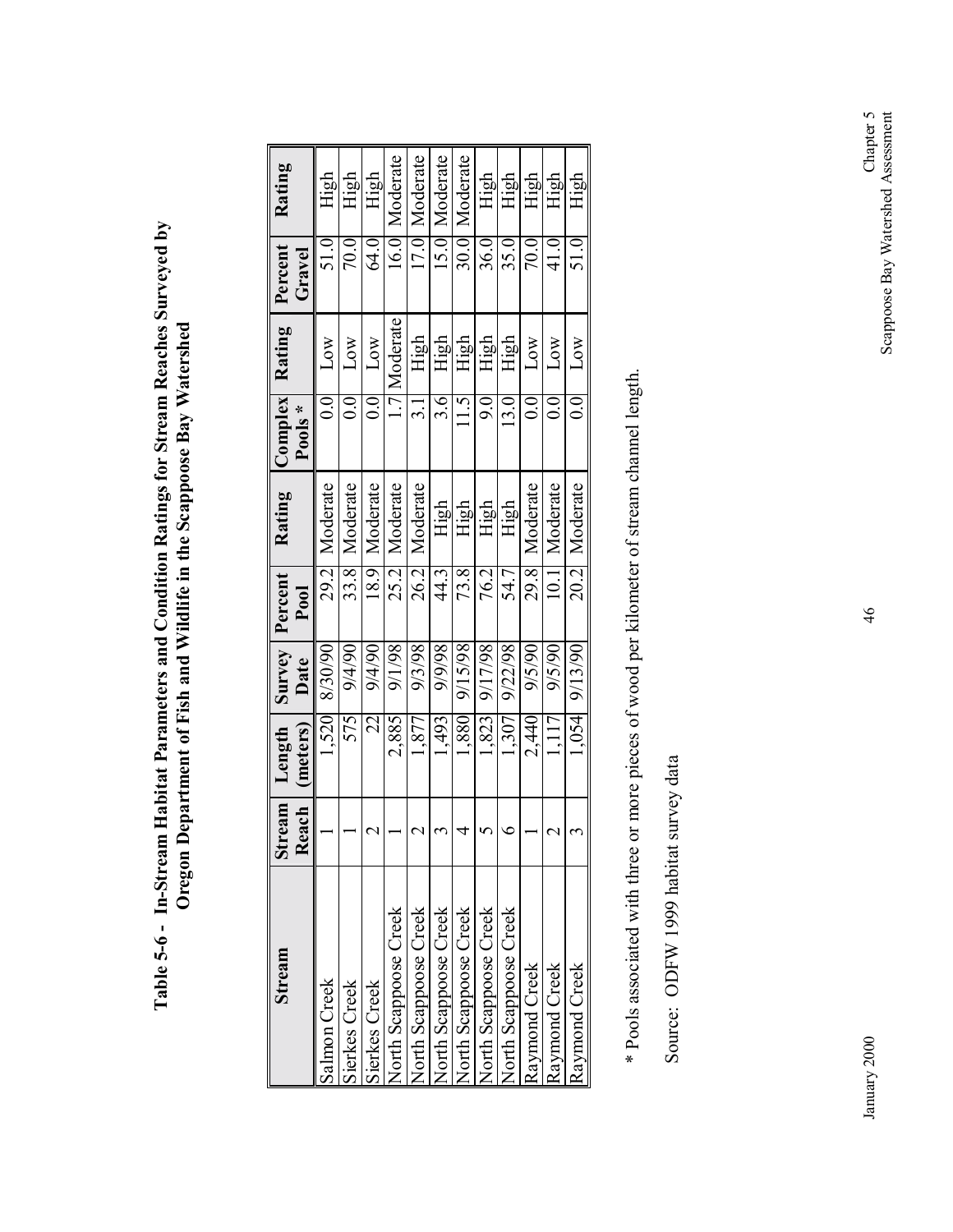#### **DISCUSSION/CONCLUSIONS**

#### **Fish distribution**

Salmonid species that occur in the Scappoose Bay watershed include coho salmon, winter and summer steelhead, resident and sea-run cutthroat, fall chum salmon, and spring and fall chinook salmon. Four of the five species are listed or proposed for listing as threatened species under the federal ESA (Table 5-1). Coho salmon are a candidate for federal listing.

Salmonid distribution data from ODFW and BLM are consistent with written reports, interview data, and survey data dating back to 1948, with the exception of chum salmon, which are not included in the agency GIS database, but are known to have occurred in Milton Creek (Willis et al, 1960). The current status of chum salmon is unknown. "Current" salmonid distribution as presented by agency data is probably more a reflection of historic conditions and anecdotal information. Interviews with local residents suggest that, in the past several decades, species diversity has been greatly reduced in most sub-basins (Table 5-2).

Potential distribution of each species gives a rough approximation of habitat areas, but does not account for potential natural barriers. Fish presence/absence distribution based on survey data from ODF shows that fish occur throughout most of the watershed. In most cases, these fish are cutthroat trout, which generally can inhabit the headwaters of stream systems.

The record of hatchery stocking obtained from ODFW indicates that hatchery coho and steelhead were planted extensively in the major streams in the watershed (Table 5-3). Coho fry and fingerlings and steelhead fry, fingerling, and smolts were released into the North Scappoose Creek, South Scappoose Creek, Honeyman Creek, and Milton Creek between 1975 and 1990. The brood stock for coho included Sandy River, Cowlitz River, Klatskanine and Tanner Creek stock. The brood stock for steelhead was from Big Creek. The Salmon Trout Enhancement Program (STEP), organized by ODFW, released hatchbox steelhead into Scappoose Creek from 1983 to 1990. Hatchery stocking was discontinued by ODFW in 1990 due to their concern regarding the adverse effects of hatchery fish stocks on native stocks.

#### **Fish abundance**

Written reports and oral histories indicate that all fish species have declined dramatically in the watershed (see Willis et al. 1960 and Morgan et al. 1998 in database for the best available information on fish abundance). A summary of the juvenile and adult salmonid monitoring project initiated in 1998 at Bonnie Falls on North Scappoose Creek is provided in Appendix C.

**Coho:** Historically, coho was one of the most abundant anadromous fish species in the Scappoose Bay watershed. Coho has shown a drastic decline since the 1970s, with very few or no juvenile fish found in recent surveys (Figure 5-10, graph of coho abundance from Morgan et al. 1998). In contrast, an electronic counter used at the fish ladder installed in 1951 at Bonnie Falls on North Scappoose Creek recorded 152 coho and 376 steelhead in the winter of 1956-57, and 432 coho and 264 steelhead in the winter of 1957-58 (Willis et al. 1960). In 1999, juvenile and adult fish trapping was initiated at Bonnie Falls: 706 coho smolts were caught between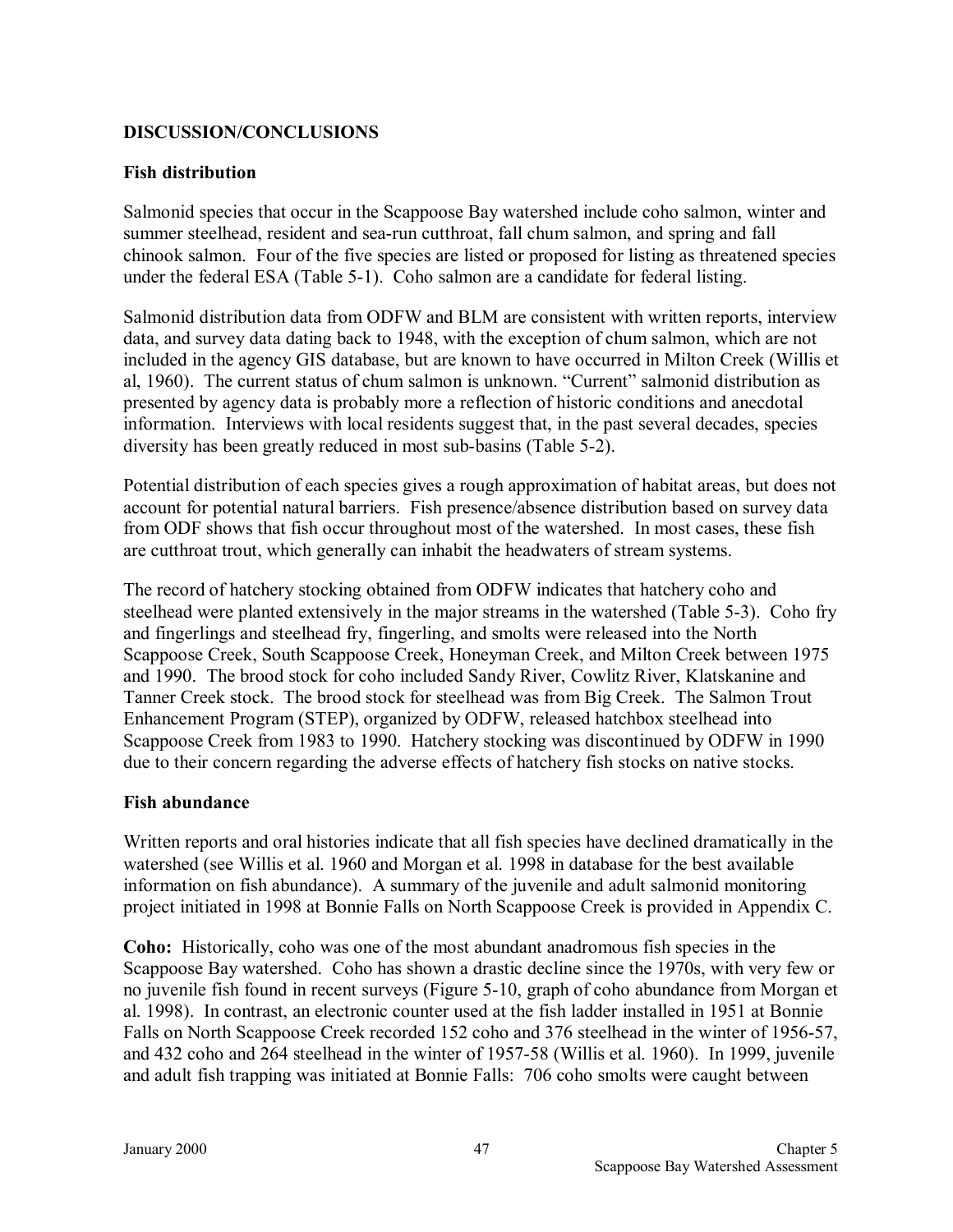March 2 and June 21, with an estimated total migration of 1,317 individuals based on an overall mark/recapture trap efficiency of 54 percent (Appendix C).

**Steelhead:** According to local residents, winter steelhead was also abundant in the watershed until recent decades, with a drastic decline in recent years. In 1999, 33 adult steelhead were recorded at the adult fish trap installed at Bonnie Falls. Twenty-two of the 33 fish (66 percent) were estimated to be of hatchery origin based on presence of a clipped adipose fin (Appendix C). Ninety-five steelhead smolts were caught, with an estimated total out-migration of 409 smolts, based on an overall mark/recapture trap efficiency of 23 percent (Appendix C). Very litle is known about summer steelhead use of the watershed. ODFW's GIS shows summer steelhead occurring in the mainstem of Scappoose Creek.

**Chinook:** According to Willis et al. (1960), several hundred fall chinook spawned in the two-mile reach below the north and south forks of Scappoose Creek in the 1950s. Current status is unknown. Fall chinook have probably also occurred in small numbers in Milton Creek, although no data has been collected concerning them. According to residents, at least a few spring chinook also occur in the watershed. Spring chinook were observed spawning in lower North Scappoose Creek in 1997. An angler was observed catching a spring chinook in the mainstem of Scappoose Creek in 1998. Spring chinook may also be native to the watershed, although no historic references were found. The recent occurrences may be hatchery or native strays from the Willamette River stock.

**Chum:** Milton Creek was the largest producer of chum salmon in the watershed, with a total spawning run estimated to be about 200 fish per year according to Willis et al. (1960). However, the location of spawning grounds within Milton Creek is unknown.

**Cutthroat:** Sea-run cutthroat trout were historically abundant in the watershed but are currently scarce, according to oral history reports. Resident cutthroat occur throughout the watershed and can occupy higher gradient, smaller streams than those used by other species. The ODF fish presence map does not indicate what species were observed in field sampling, but fish observation data from field survey forms shows that in most cases cutthroat are the only species found at the upper limits of fish use in the watershed.

# **Fish habitat data**

Several stream reaches were surveyed by ODFW. Physical habitat information for these reaches, such as large woody debris abundance, pool size, and canopy cover, are available (ODFW and BLM, 1998). However, these reaches cover only a small portion of the watershed. Condition ratings for selected habitat factors using ODFW's habitat benchmarks shows that most surveyed streams have variable in-stream habitat condition, ranging from low (undesirable) to high (desirable) (Table 5-6).

Numerous artificial and natural barriers are recorded in the watershed. Most of the barriers are for state and county roads surveyed by ODFW (Table 5-4). However, limited information exists for most of these barriers. Additional barriers were identified through a range of data sources (Table 5-5). Two water supply dams owned by the City of Scappoose, located on Lazy Creek and South Scappoose Creek, probably block fish. A third dam on Gourley Creek has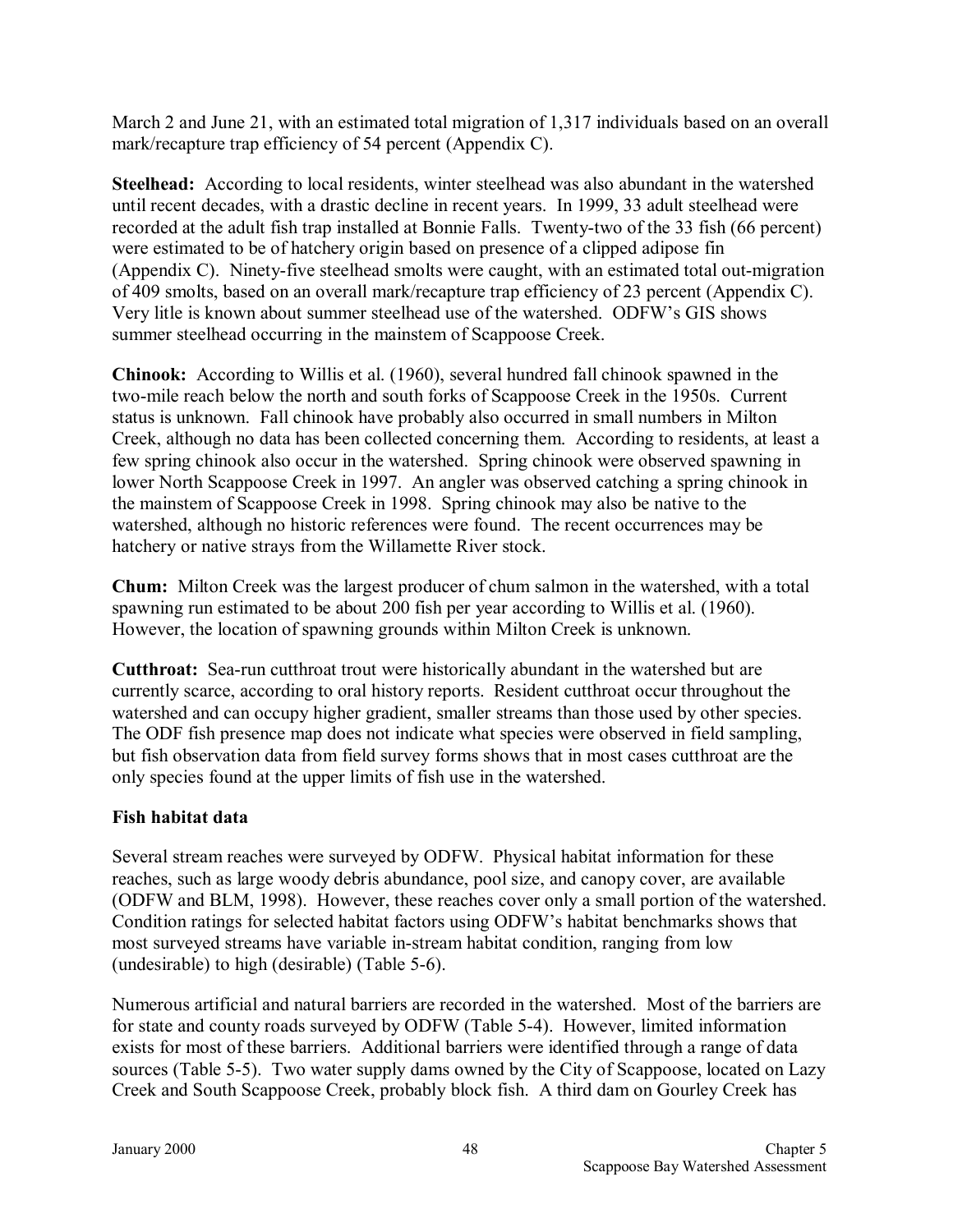long been recognized as a blockage to about two miles of upstream habitat (Willis et al. 1960). At least two additional old dams on Milton Creek may potentially block access by some fish species. Little information exists for barriers on private land. The tide-gate at the mouth of Joy Creek potentially blocks fish access during high flows when most species tend to migrate. The ODF maps located only a few barriers, but many additional potential barriers were located by referring back to field survey data forms used in fish verification surveys. Given the high road density and large number of road crossings on private lands in the watershed, it is highly likely that numerous additional barriers occur.

*Watershed Assessment Confidence Evaluation:* Moderate due to a professional fish biologist evaluating available data. However, the available fish distribution data from ODFW and BLM is based primarily on anecdotal and historic information. Only a few stream reaches in the watershed have been recently surveyed for fish or habitat conditions.

#### **RECOMMENDATIONS**

- 1. Recent field data on fish distribution and abundance is generally lacking in the watershed. The adult and juvenile fish counting program on North Scappoose Creek and the spawning surveys should be continued. Additional spawning surveys for adult salmon and a snorkel survey for juvenile salmon should be conducted throughout the watershed.
- 2. Physical habitat surveys exists for only a small fraction of the streams in the watershed. DEA recommends that agencies continue these surveys to obtain comprehensive coverage in the watershed.
- 3. Fish and habitat surveys should be conducted concurrently if possible to maximize the value of the data for analysis and restoration planning. If limited funding restricts the scope of the survey effort, the fish and habitat surveys should be focused in high priority subwatersheds (identified in Chapter 11, Refugia).
- 4. A comprehensive fish passage barrier field survey in the watershed is recommended. DEA recommends that the field survey be done by DEA and the Watershed Council in cooperation with major timber land owners, private land owners, Cities of Scappoose and St. Helens, and BLM.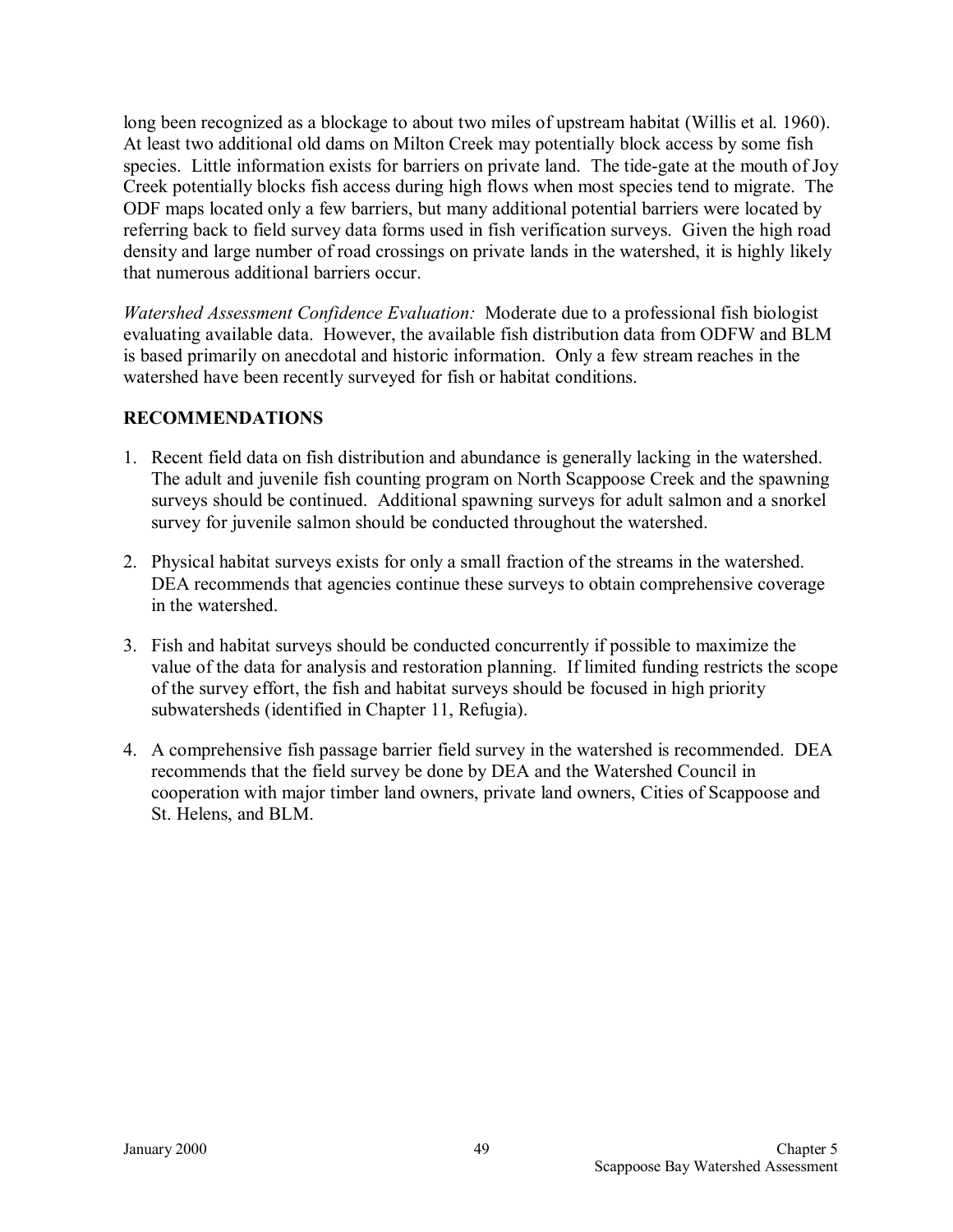**Figure 5-10 - Coho Abundance from Morgan et al. 1998.** Figure 5-10 - Coho Abundance from Morgan et al. 1998.

January  $2000$ 

Chapter 5<br>Scappoose Bay Watershed Assessment January 20000 Chapter 5 Scappoose Bay Watershed Assessment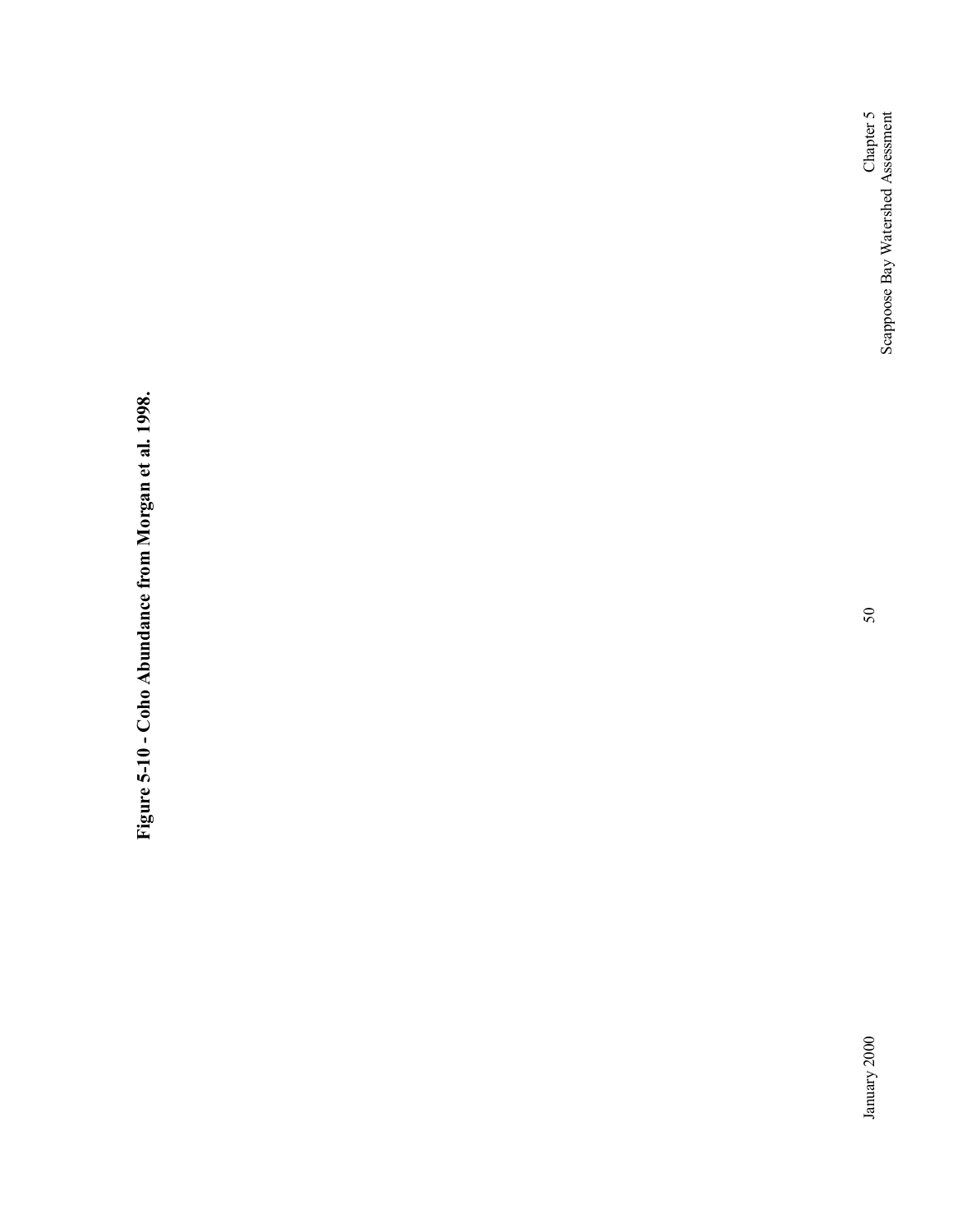**Figures 5-11 and 5-12 - Photographs**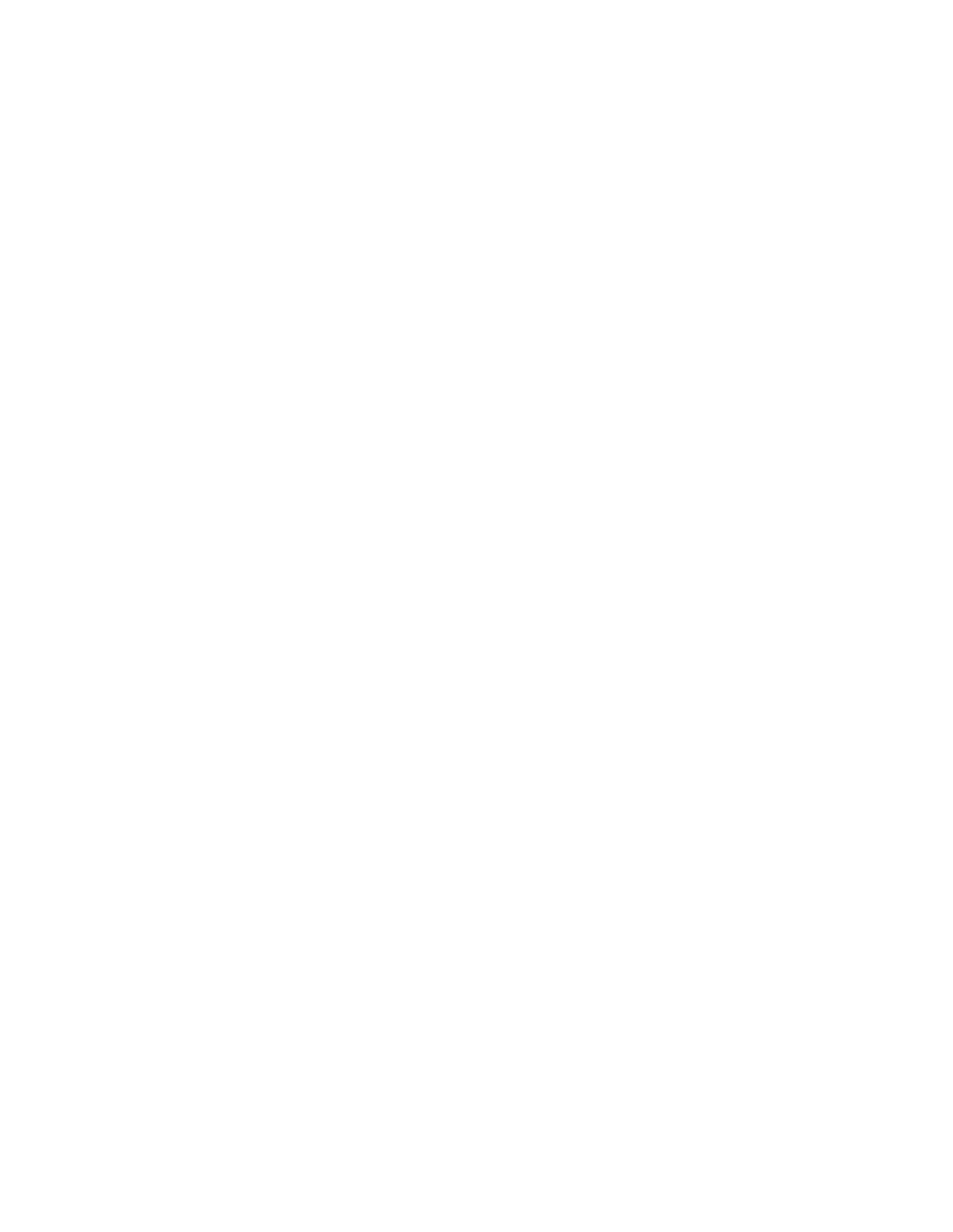**Figure 5-1 - Coho Distribution Map**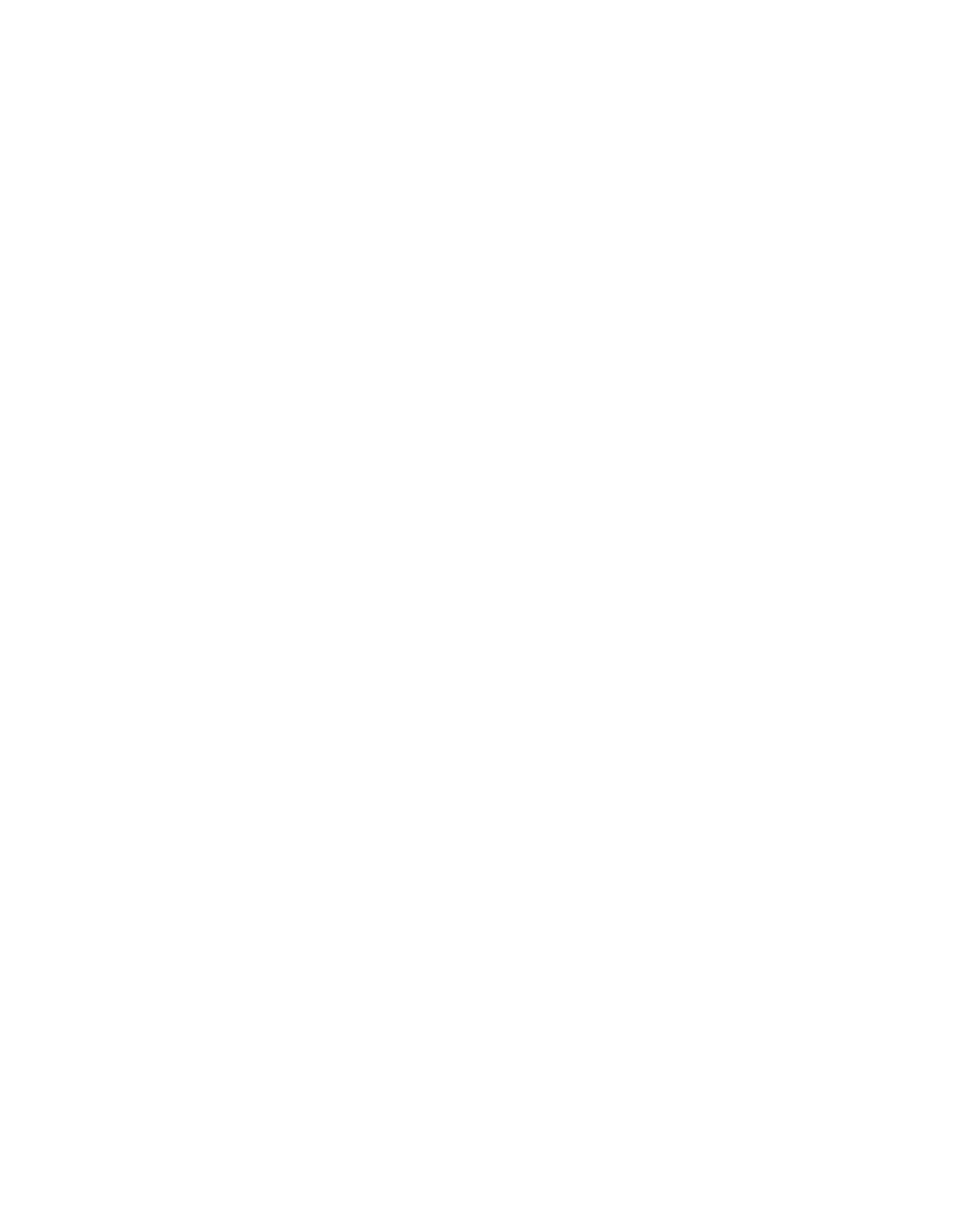# **Figure 5-2- Chum Distribution Map**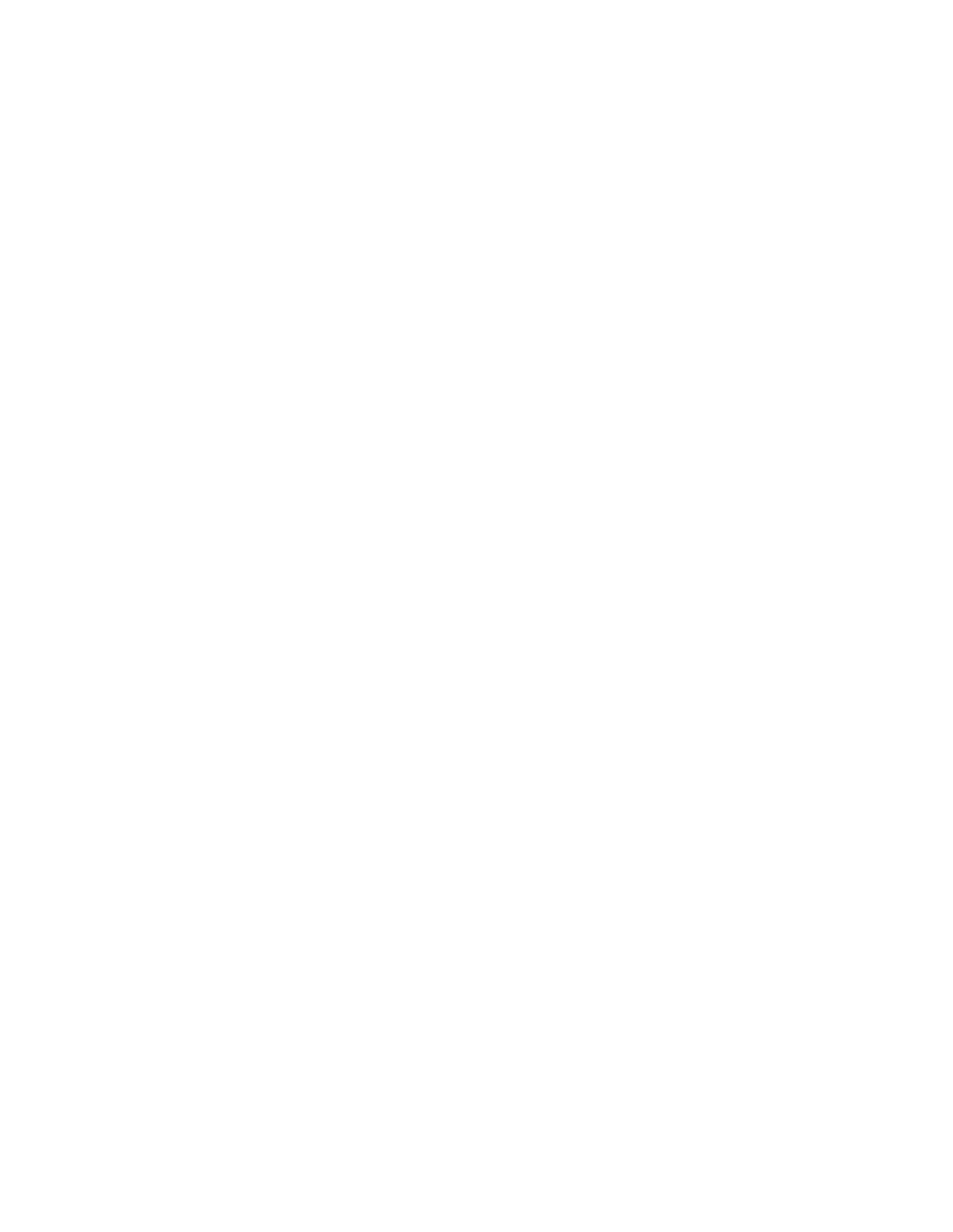# **Figure 5-3 - Chinook Distribution Map**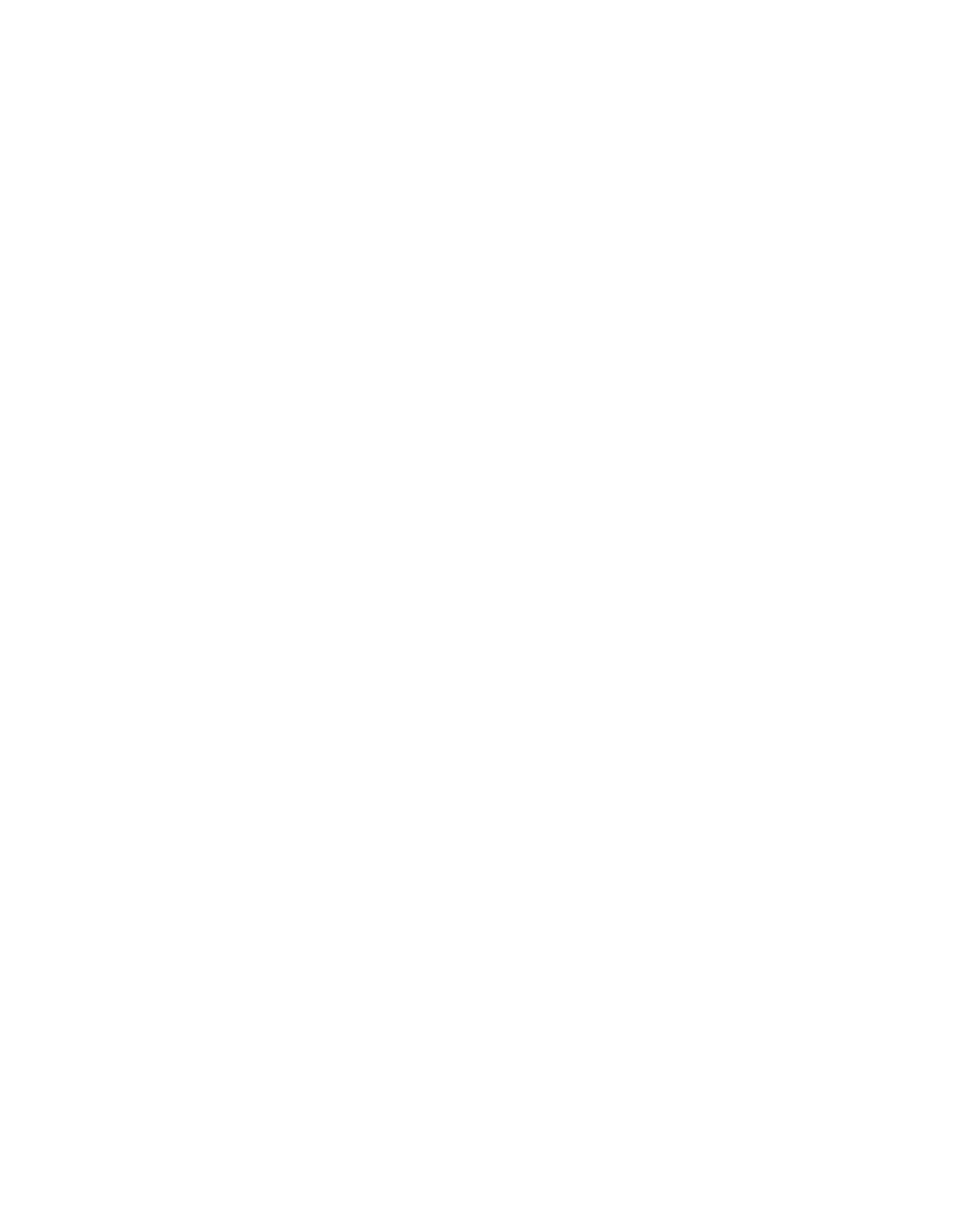# **Figure 5-4 - Steelhead Distribution Map**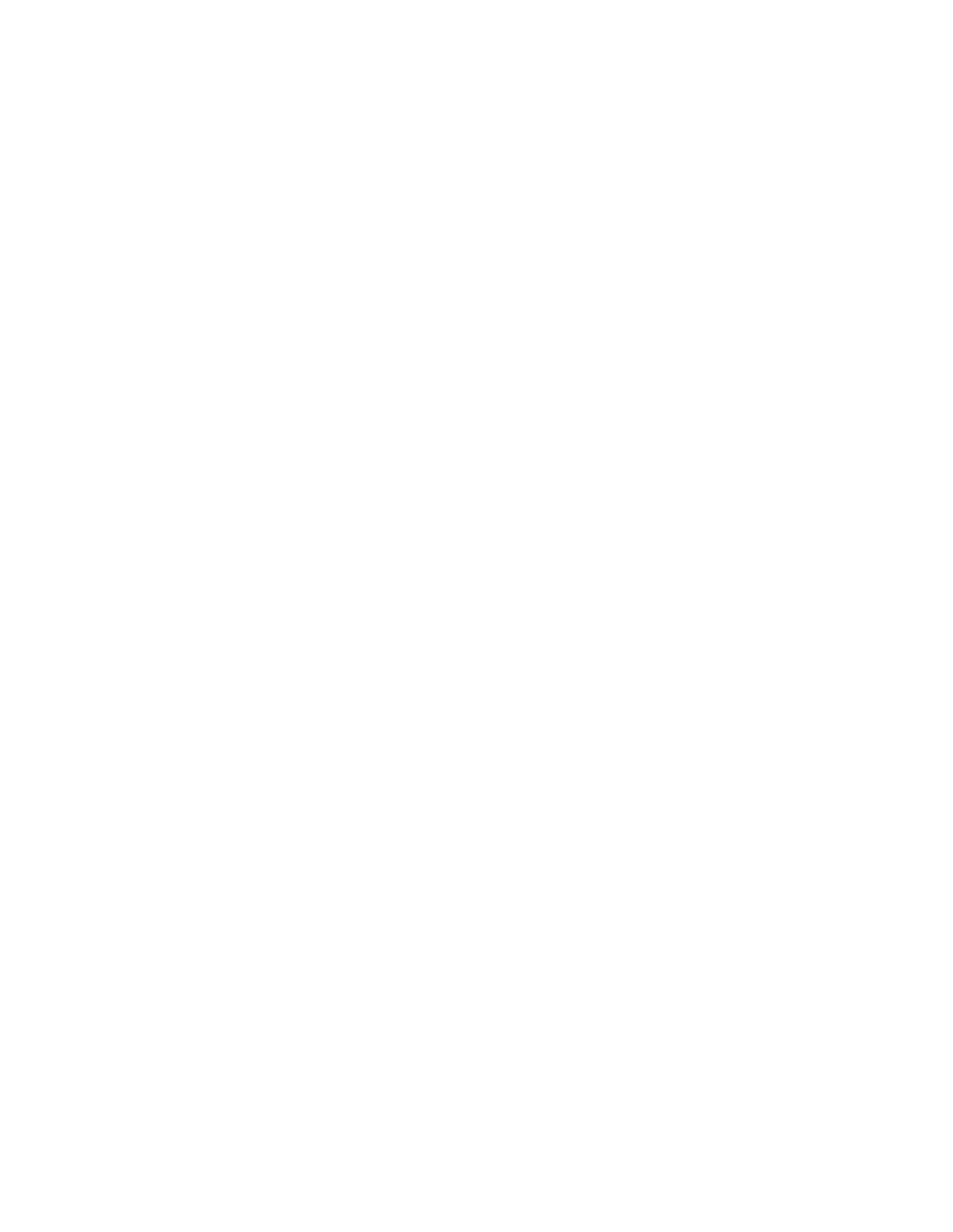# **Figure 5-5 - Cutthroat Distribution Map**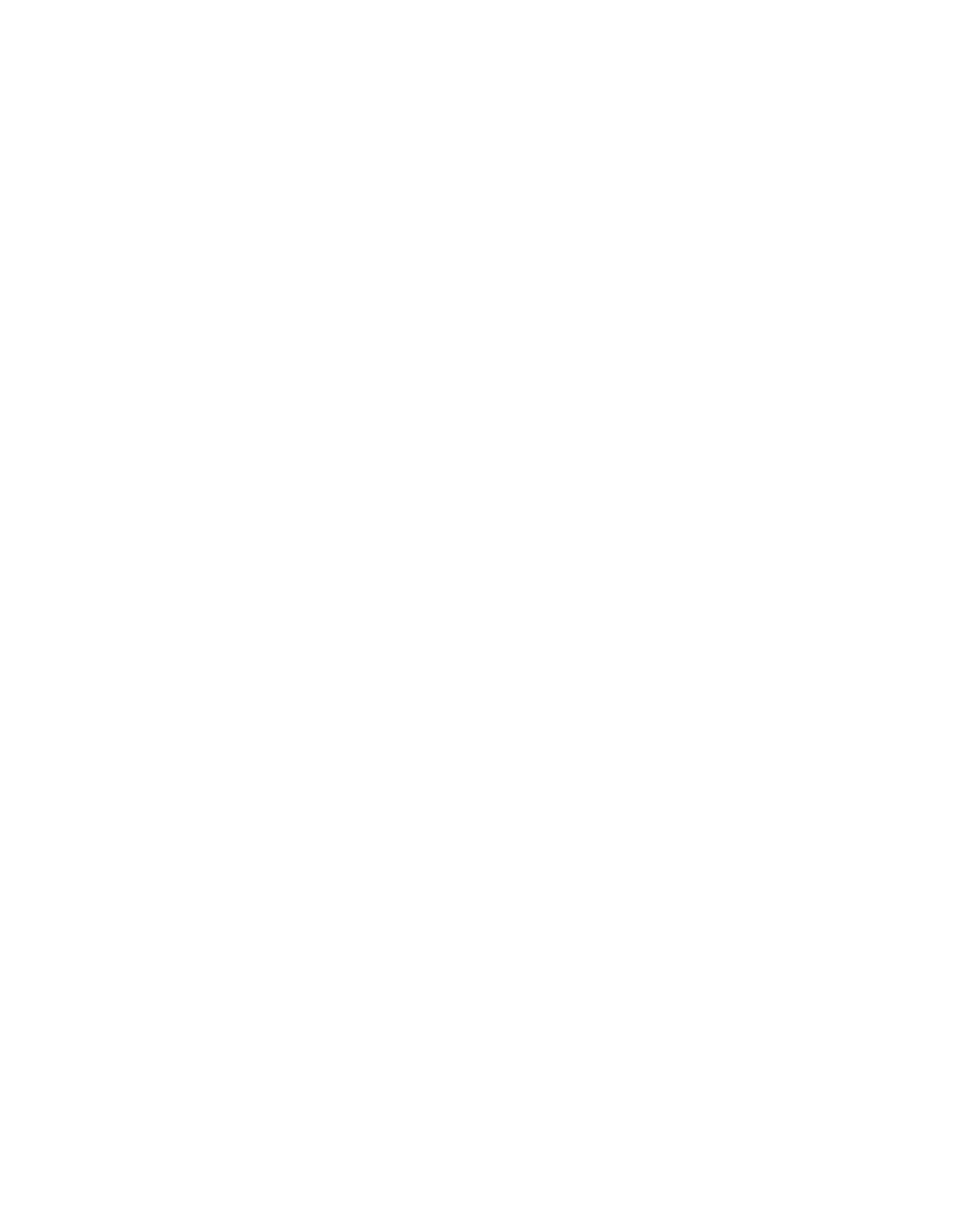**Figure 5-6 - Fish Passage Barriers Map**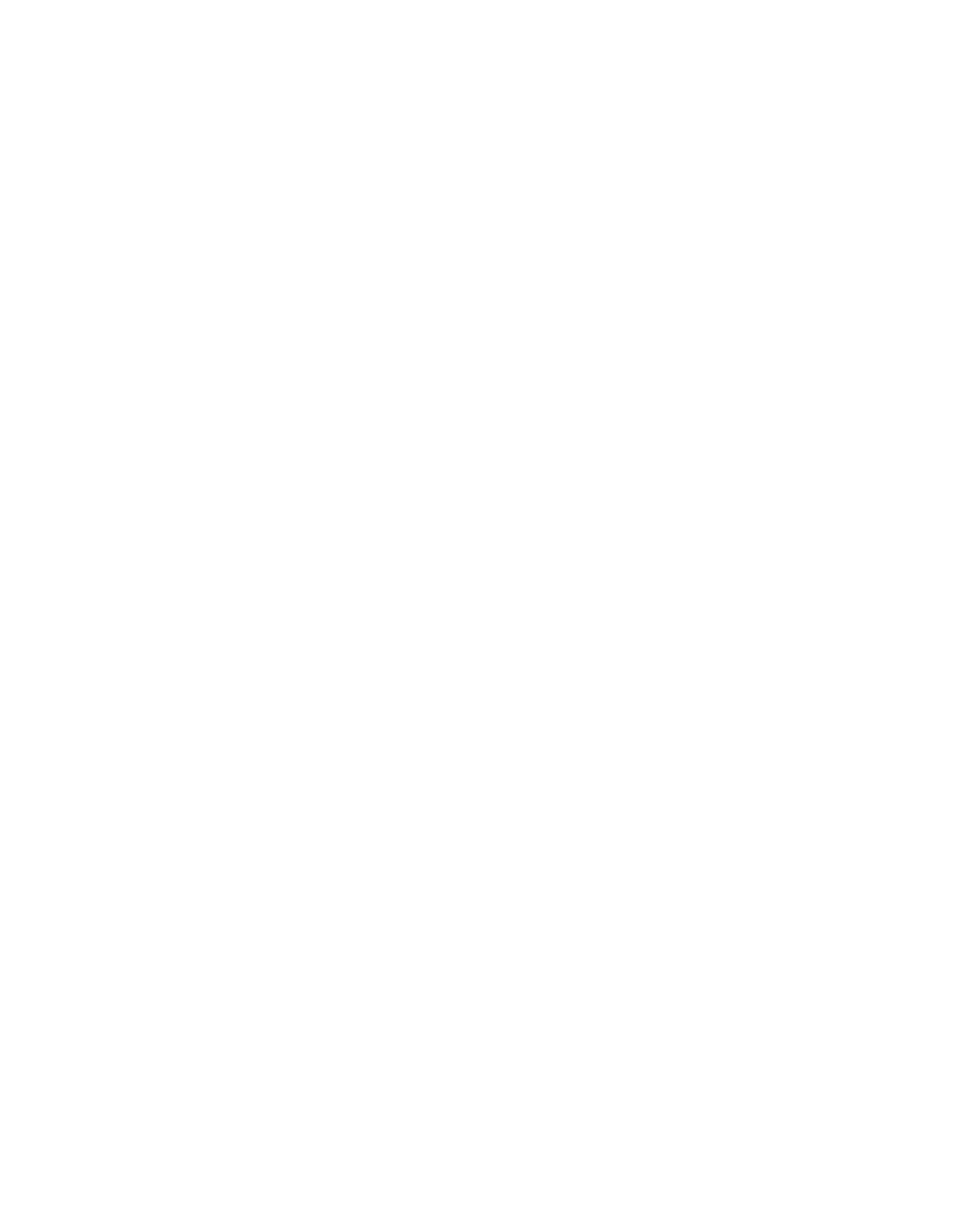**Figure 5-7 - Residual Pool Depth Map**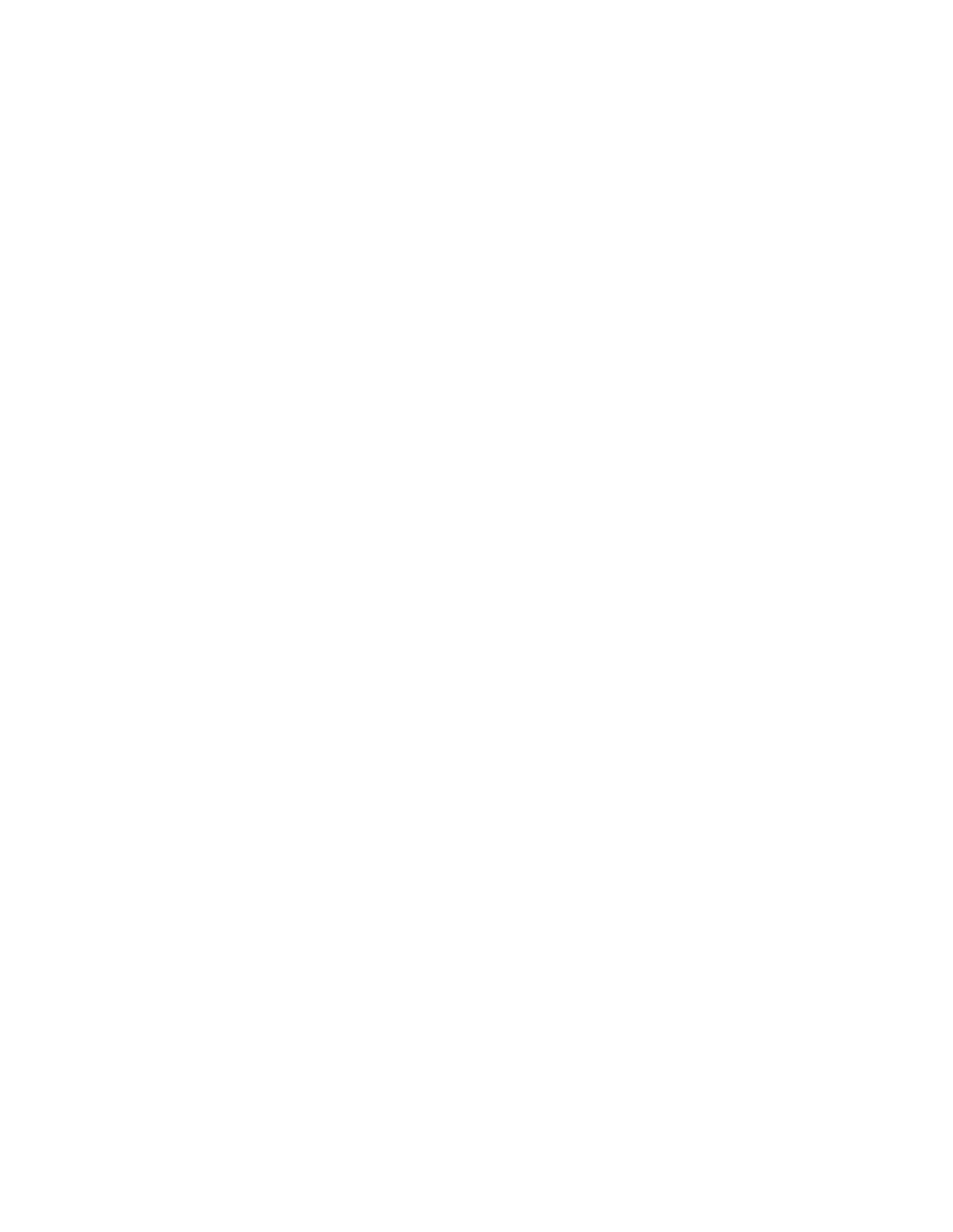**Figure 5-8 - Essential Fish Habitat (DSL) Map**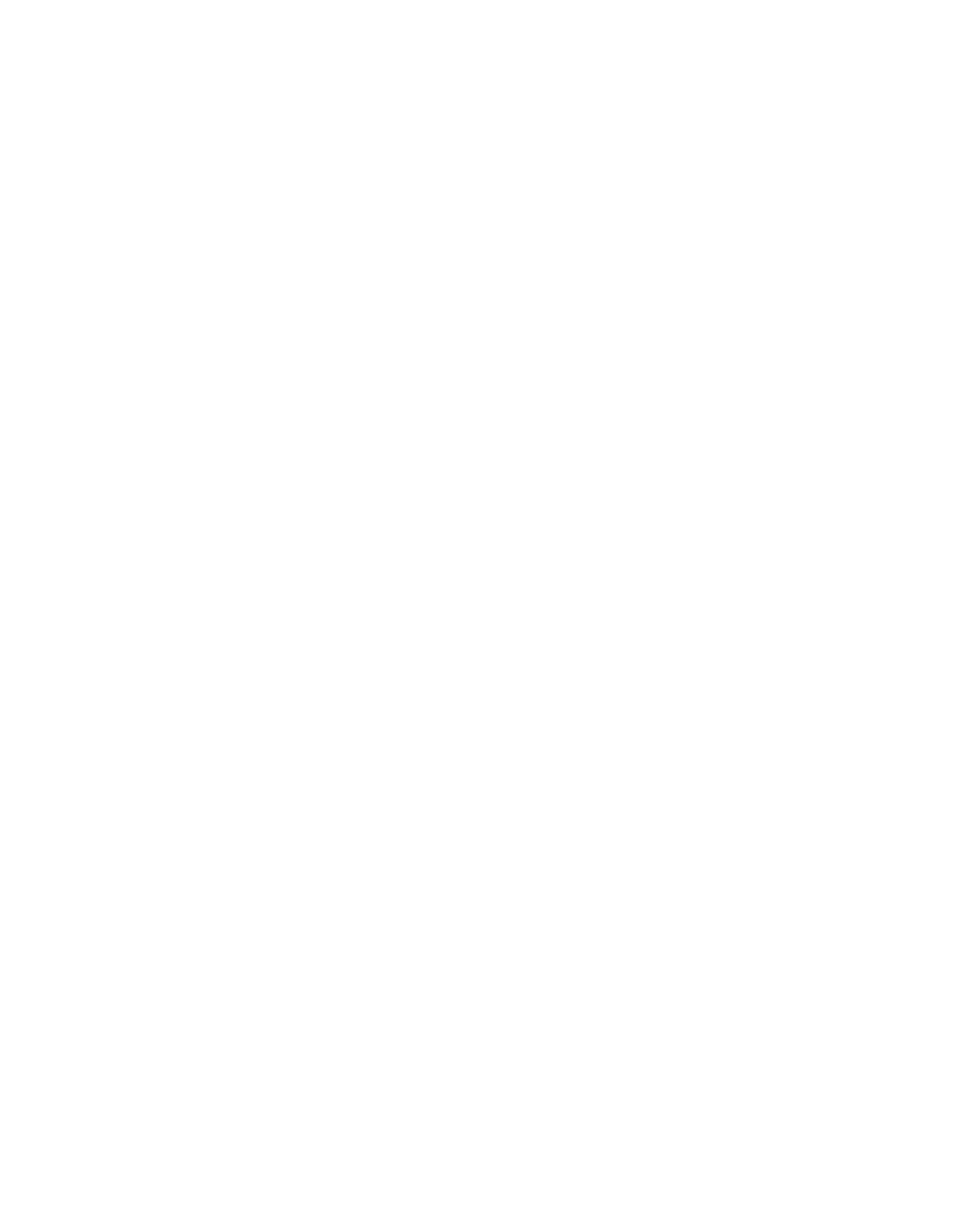**Figure 5-9 - ODF Water Classification Map**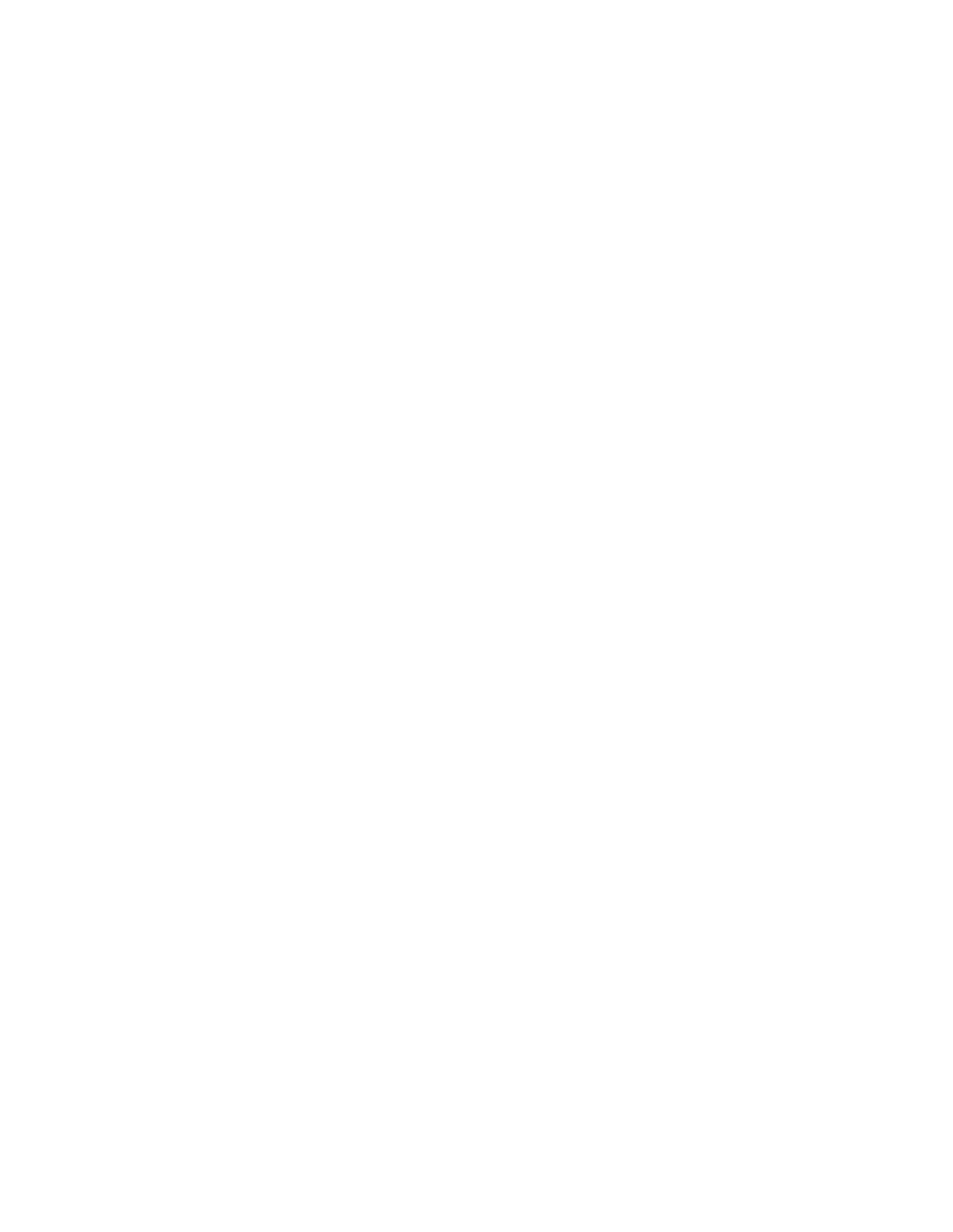## **CHAPTER 6. CHANNEL MODIFICATIONS**

### **INTRODUCTION**

This chapter summarizes the work required to produce GIS channel modification maps that include the following features:

- Tidal diking areas based on National Wetlands Inventory (NWI) maps that identify diked tidelands and historical data, as available
- Historic splash dams, referenced to the base map, based on interviews conducted by the community outreach team with ODFW biologists and local residents
- Historic stream clean-outs, referenced to the base map, based on interviews conducted by the community outreach team with ODFW biologists and local residents
- Existing tidegates, based on interviews conducted by the community outreach team with ODFW biologists and local residents as referenced to the base map, as well as surveys conducted by the community outreach team and volunteers, as feasible
- Channelized streams, referenced to the base map, based on aerial photo interpretation and field surveys conducted by the community outreach team and volunteers, as feasible
- Fill removal records and 404 permits based on DSL and USCOE records.

### **METHODS**

#### **Tidal diking areas:**

Tidal diking areas were mapped using Natural Resources Conservation Service (NRCS) GIS soil survey map coverage. Soils identified as "protected" by dikes were mapped. Actual dikes were not shown on the GIS coverage. NWI maps did not contain information on diking areas.

#### **Historic splash dams and stream clean-outs**

Splash dams and log drives on Milton Creek were identified based on a navigability study by Farnell (1980).

#### **Existing tidegates**

One existing tidegate was digitized on-screen based on interviews conducted by the community outreach team with ODFW biologists and local residents.

#### **Channelized streams**

Channelized streams were digitized on-screen based on aerial photo interpretation and information on Milton Creek in a navigability study by Farnell (1980). Straightened channels and ditches were obvious on the base map and were added as a new column in the streams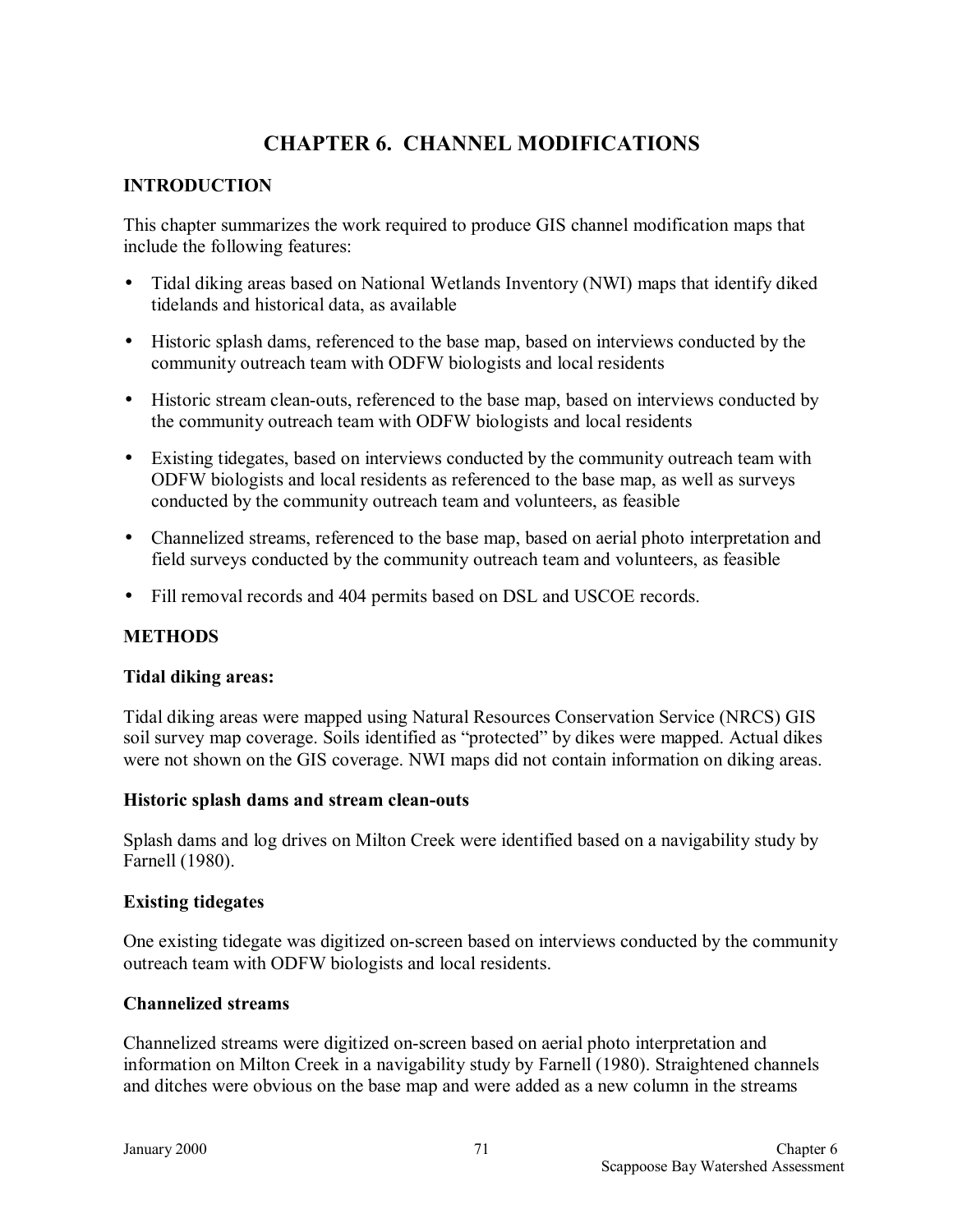database. Time did not permit field surveys, but one area identified by local residents was digitized on-screen and saved as line data.

#### **Fill removal records and 404 permits**

The community outreach team interviewed both DSL and USCOE representatives.

#### **RESULTS**

The following GIS map layers were produced for the watershed:

- 1. Channelized streams and dikelands (Figure  $6-1$  Channel Modifications Map)
- 2. Point and line data digitized on-screen from various information sources for flooding areas, dams and tidegates. The dams and tidegate locations are included on the barriers map. Only one flooding area was identified in interviews and was not mapped, but has been saved in a unique line database.

#### **DISCUSSION/CONCLUSIONS**

The lowland floodplain adjacent to Multnomah Channel has been extensively modified by channelization and diking. This area historically flooded 12 to 20 feet on an annual basis and is within the 100-year floodplain (also see Chapters 3 and 10). Within the lowland floodplain, the south end of Scappoose Bay appears to be the only area relatively free of channelization and may serve as an important refugium habitat for salmon.

A navigability study by Farnell (1980) presents a thorough historical summary of log drives in the Clatskanie area, including Milton Creek. At least two splash dams were used on Milton Creek, one at Yankton (River Mile 6) and the other possibly upstream near Trenholm. Annual log drives of as much as 3 million board feet of timber occurred on Milton Creek been 1846 and 1915. The upper head of log navigation with natural stream flow was upstream of Yankton at River Mile 8. Logs were also driven down Cox Creek, a tributary of Milton Creek. A holding dam at Yankton was also built to direct water and logs into a flume through which logs and cord wood ran six miles directly to St. Helens. In Farnell's (1980) report, he quotes A.H. Blakesly's description of the effects of 1889 log transport activities on his property:

For the past six years the defendants have been continually and now are putting large quantities of large sawlogs into said stream above plaintiff's said lands, aggregating many millions of feet and have by means of dams and other contrivances in and along said stream willfully stopped and prohibited the water from flowing naturally down said stream... about once every month during the last six years they remove said obstructions to the flow of said stream and thus...cause a large and extraordinary body of water to flow down said stream, to carelessly...float the said saw logs down through and upon the said lands by means of which the banks of plaintiff's said lands have been overflowed and the fencing carried away and the said logs drifted on said lands and many left thereon from time to time and the banks of said stream cut out and widened and plaintiff's lands washed away and the orchard thereon ruined.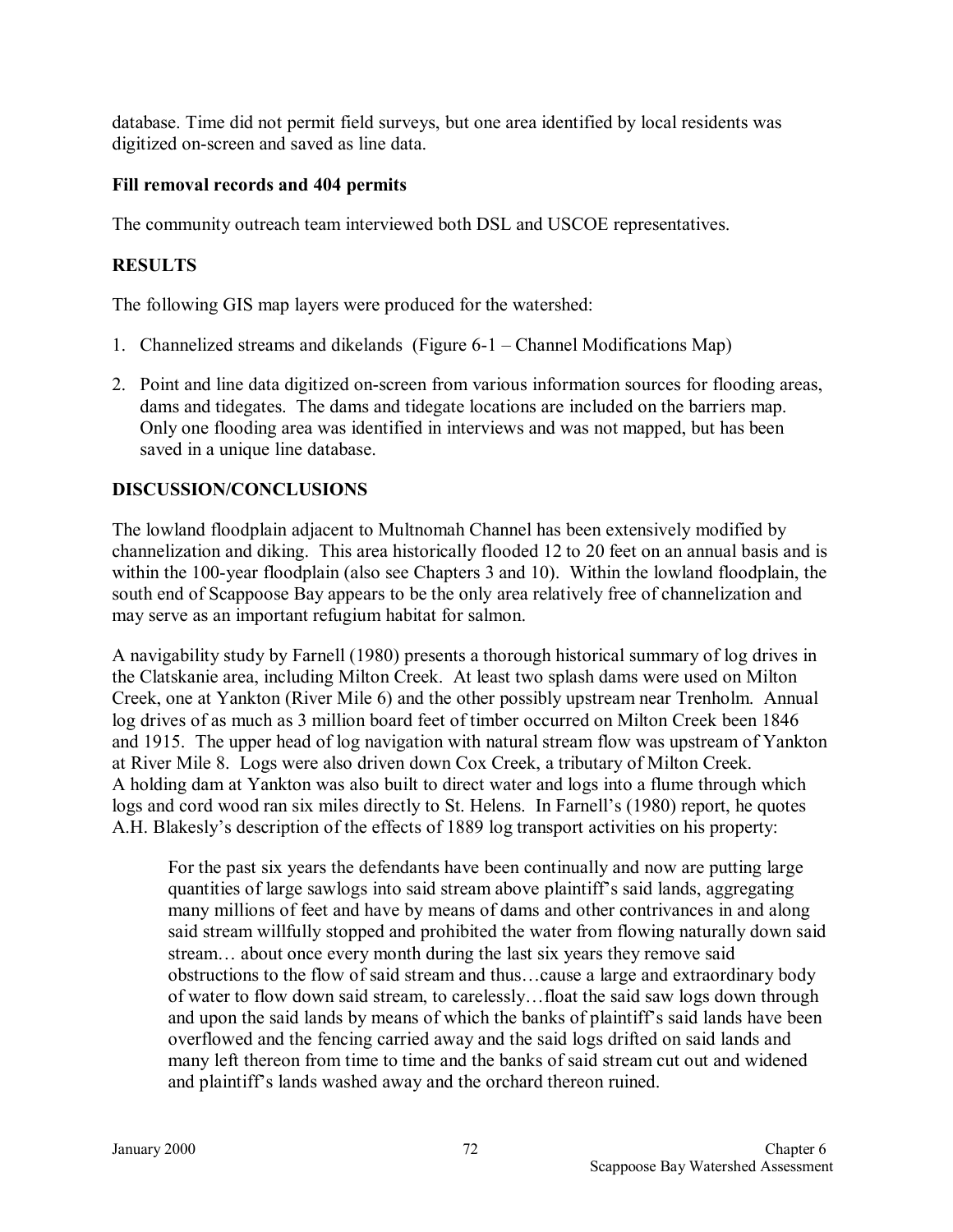It is difficult to underestimate the potentially damaging effect of 69 years of log drives on fish habitat in lower Milton Creek. It is likely that log drives and splash dams also occurred on Scappoose Creek, especially in the more confined ravines similar to Milton Creek. According to Farnell (1980), all of the streams in Columbia County were "brought into service" to bring down timber because they were located on the major artery of early Oregon commerce between Portland and Astoria. As *The West*, a local newspaper, described the situation in June 1883:

Every stream of any size has been cleared of obstructions, so that logs can be run down them in high waters season. Logs are also hauled to the bottom lands and when they are floated by the freshets are made up into rafts and towed to the mills on the river, to Portland and even to Astoria.....

Farnell's report also suggests that the lower two miles of Milton Creek were re-located from Jackass Canyon through the City of St. Helens: "In May 1861, there was a plan to divert the flow of the creek into St. Helens to power mills at that town when it was engaged in its struggle for metropolitan supremacy with Portland." However, inspection of the General Land Office township survey map from 1854 shows the location of the Milton Creek stream channel to be close to its current location in St. Helens. Thus, there is no indication that the creek was located in Jackass Canyon or was diverted from its historic and current location in St. Helens.

The largest channel modification in the watershed appears to be the routing of Jackson Creek into Joy Creek with a diversion dam. This dam eliminates flow to about five stream miles of lower Jackson Creek most of the time. During floods, the stream level in lower Joy Creek can back up over the diversion dam level. Three water supply dams operated by the City of Scappoose and at least one old dam owned by the City of St. Helens and one by a private landowner are also major channel modifications. The major impact of these dams may be to warm stream temperatures, flood potential habitat, and partially or fully block fish passage.

Although the upper valleys of most of the stream systems are at least partially within the 100-year floodplain, little channelization or diking has occurred in these areas. This is rather unusual, as most floodplain stream valleys in the Pacific Northwest dominated by agricultural uses have been extensively channelized for drainage control. However, in the Scappoose Bay watershed, clearing the valley floodplains and channels of large wood jams has probably greatly reduced the habitat functions of these areas. Streams are deeper in incised channels, resulting in less frequent flooding of the adjacent floodplains. Less connectivity between the stream and its floodplain probably reduced numerous side-channels and isolated the stream in a single main channel. However, the meander patterns of the main channel remain relatively intact throughout most of the upper watershed.

*Watershed Assessment Confidence Evaluation:* Moderate-high due to a variety of sources used by an experienced professional assessor and obvious location of channelized streams from aerial photographs. However, incomplete information is available on possible Milton Creek channel re-location, and for splash dam and log drive activity on streams other than Milton Creek.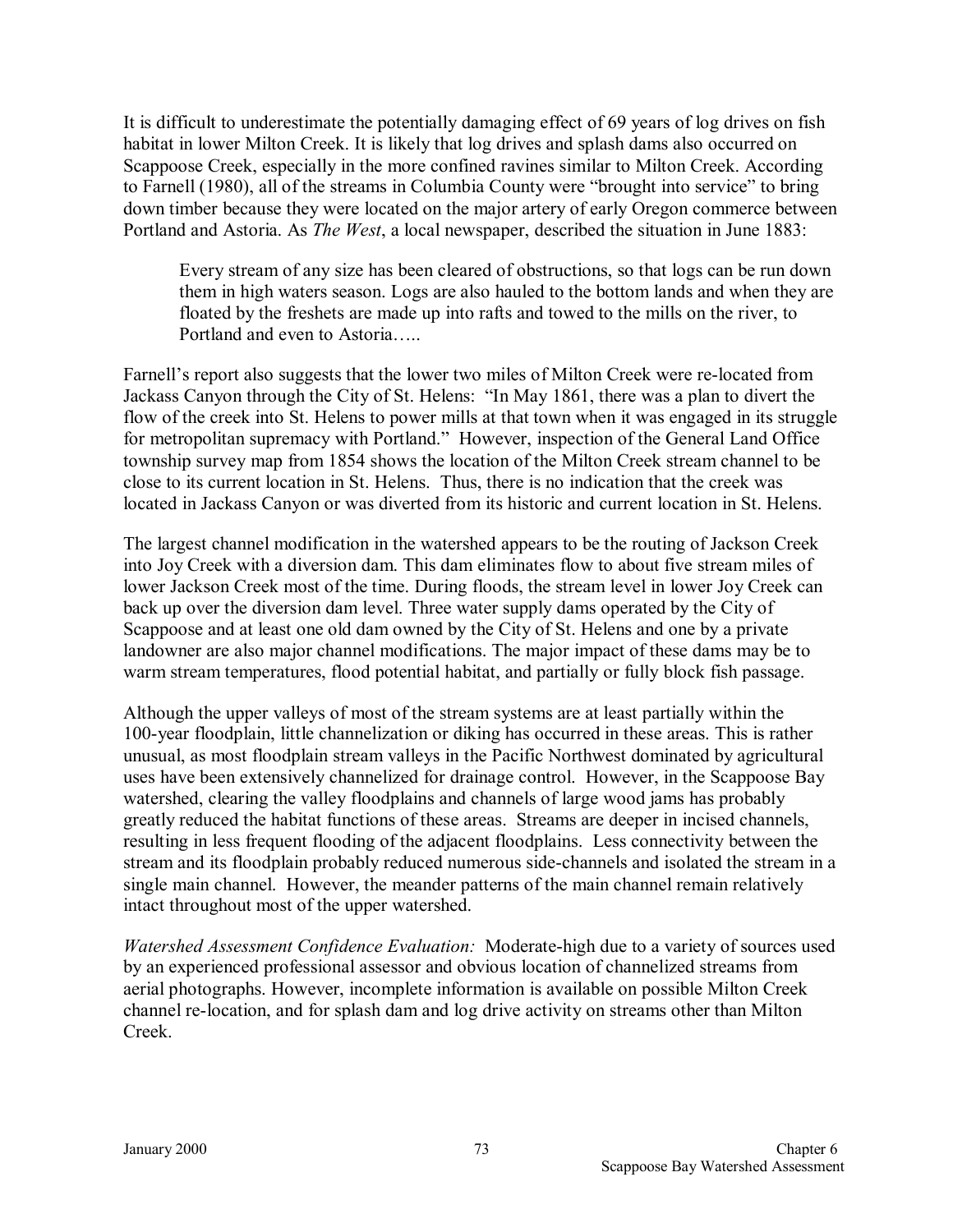#### **RECOMMENDATIONS**

- 1. Further investigation of the Jackson Creek-Joy Creek diversion is recommended to determine potential restoration opportunities.
- 2. The south end of Scappoose Bay appears to be one of the few remaining relatively intact portions of the lowland floodplain portion of the watershed. Protection of this area as important fish and wildlife habitat should be further explored.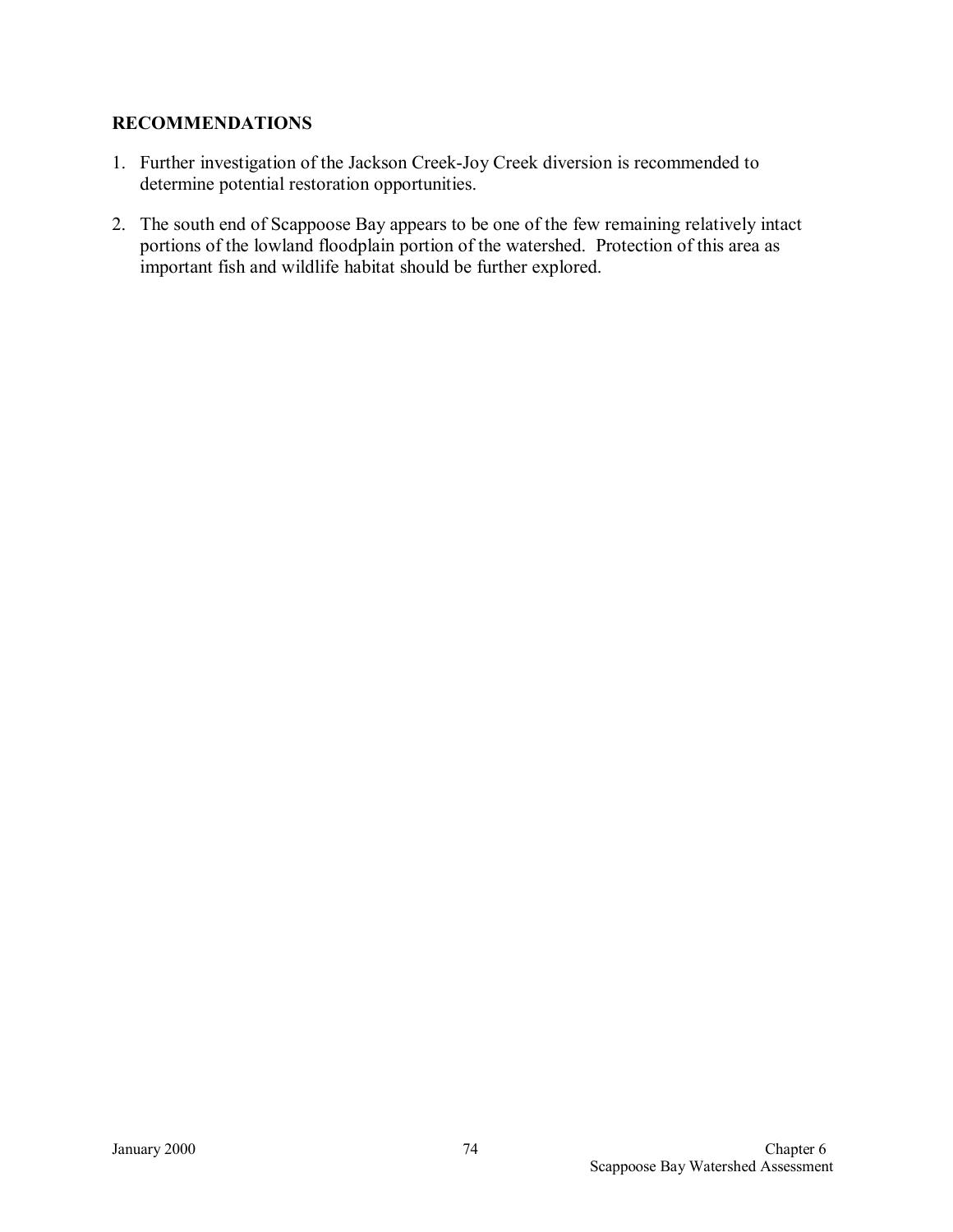**Figures 6-2 and 6-3 - Photographs**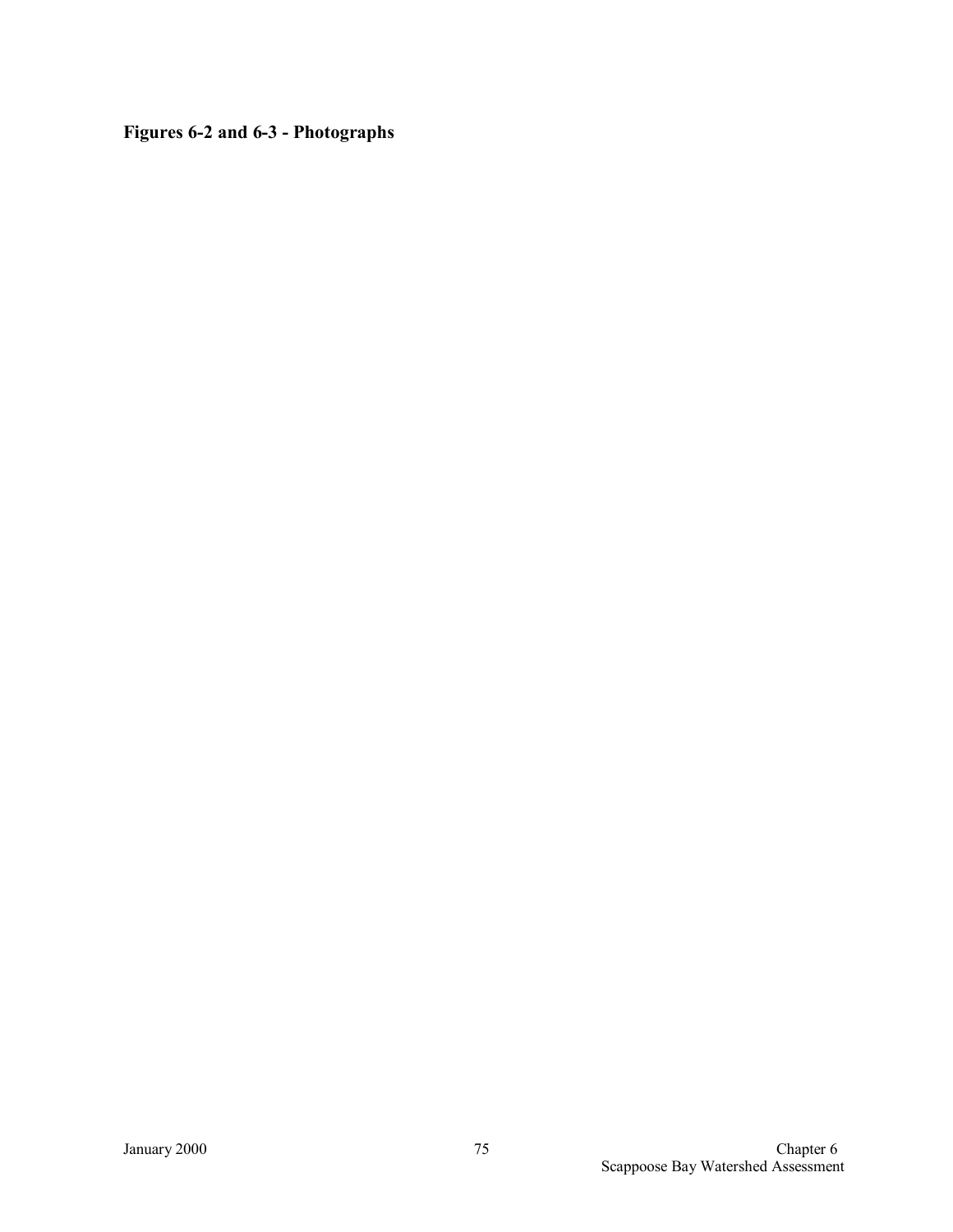This page left blank intentionally.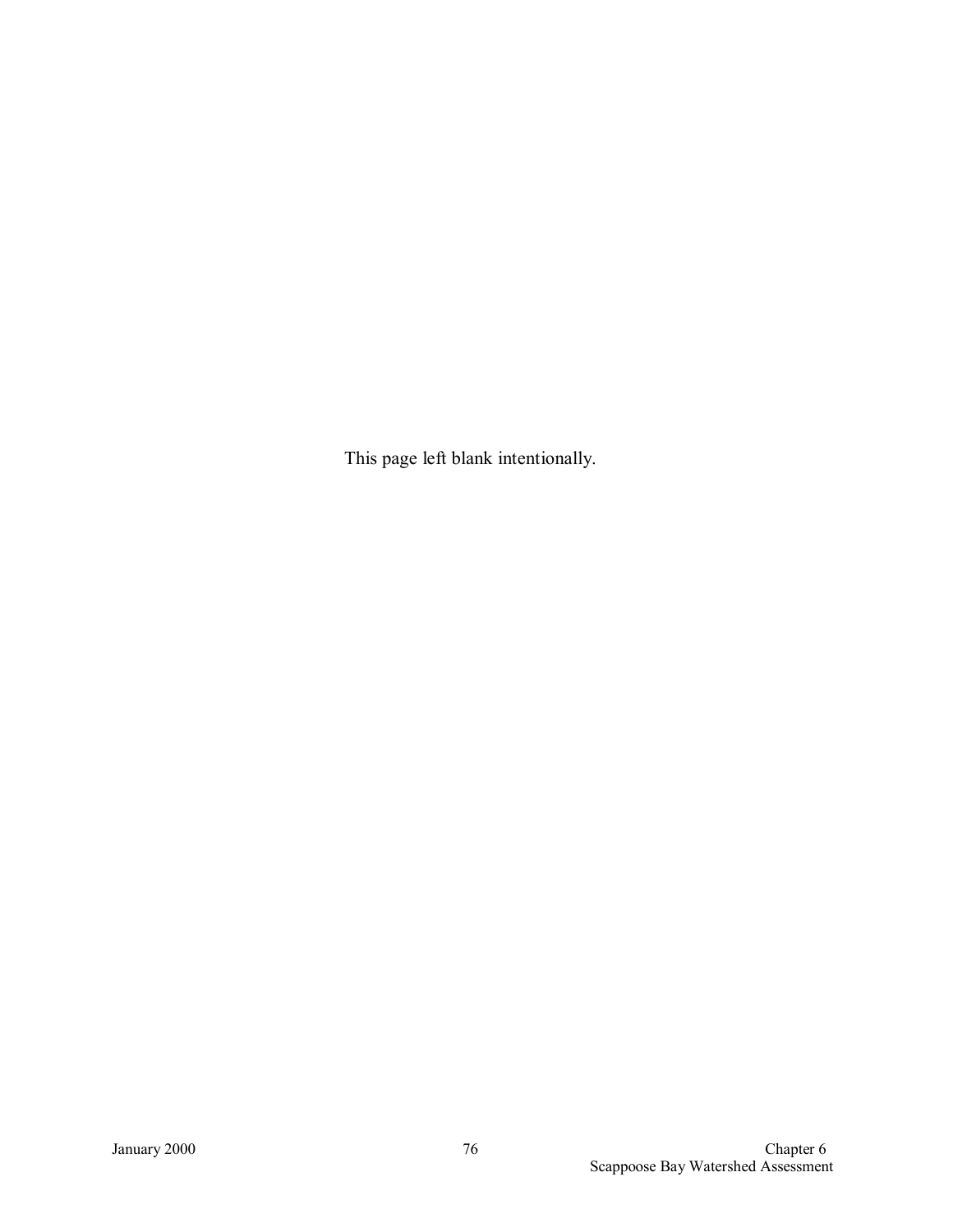**Figure 6-1 - Channel Modifications Map**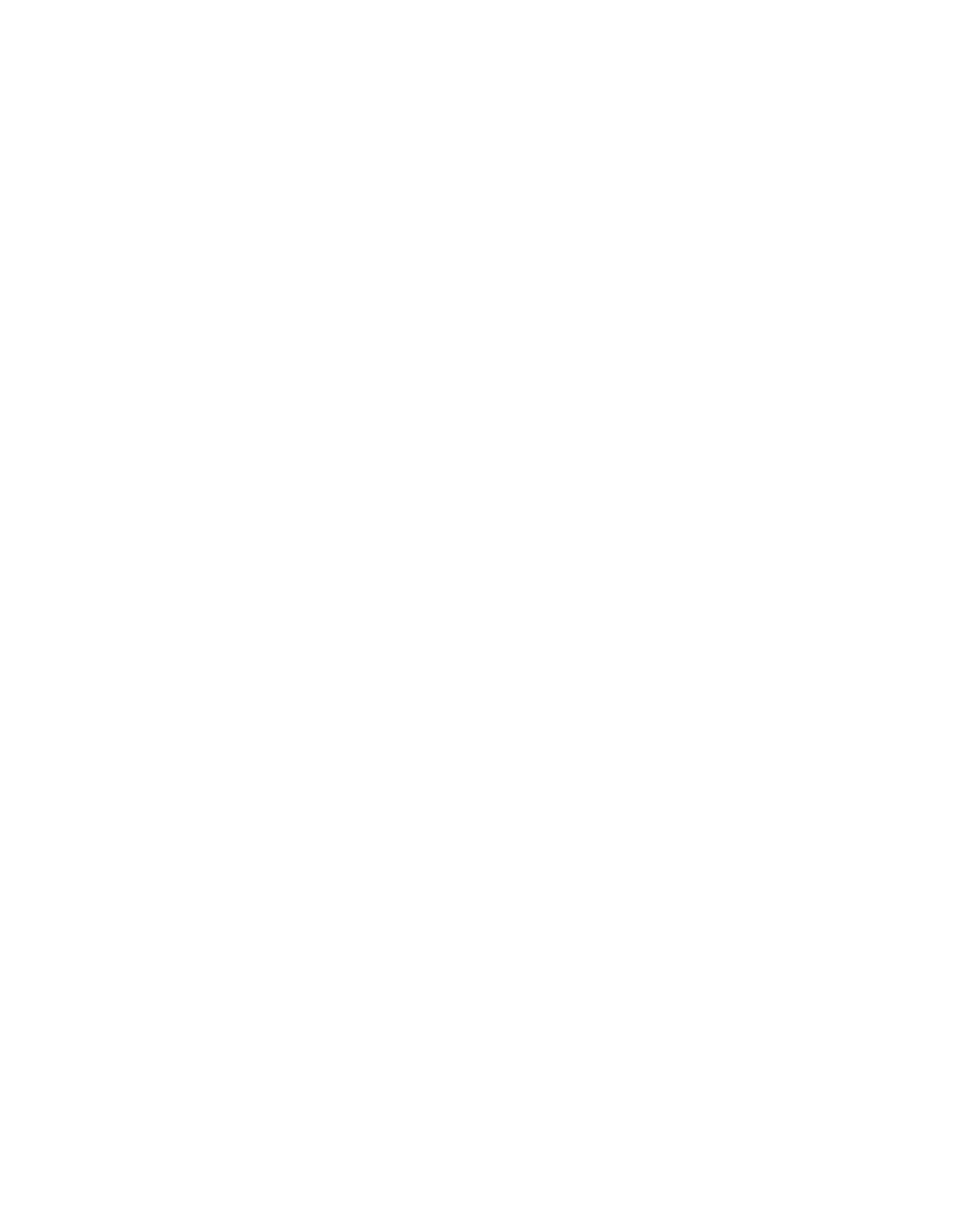## **CHAPTER 7. SEDIMENT SOURCES**

### **INTRODUCTION**

This chapter summarizes the work required to produce GIS sediment source maps that include the following features:

- Potential surface erosion areas classified by hazard rating (high, moderate, low) based on an analysis of GIS soils maps and slope maps (digital elevation maps)
- Potential unstable slopes classified by hazard rating (high, moderate, low) based on an analysis of GIS soils maps and slope maps (digital elevation maps) cross-checked with the Columbia County hazard mitigation report
- Potential bank erosion areas based on riparian vegetation types observed from available aerial photography
- Actual bank erosion areas, referenced to the base map, identified through interviews by the community outreach team with ODFW biologists and local residents
- Current active and permitted aggregate mining operations as available
- Locations of stormwater and point-source discharge permits as available

#### **METHODS**

#### **Potential surface erosion areas**

These areas were classified by a water erosion hazard rating (high, moderate/high, moderate, moderate/low, or low) based on the text description of soils in the Columbia County, Multnomah County, and Washington County Soil Surveys (Green 1983, 1982; Smythe 1986) (Table 7-1). The code columns in the table indicate the soil code and indicate in which county the soil occurs. Erosion hazard ratings refer to the probability of excessive erosion occurring as a result of soil exposure by farming, ranging, forestry practices, or wildfire. This rating is based on the soil erodibility factor, "K," which is a measure of how susceptible soil particles are to detachment and transport by rainfall and runoff, slopes, and local climate. Slight or low hazard ratings indicate no particular erosion control measures are needed under ordinary conditions; moderate indicates that some erosion control measures are needed; and severe or high ratings indicate that extra precautions are needed to control erosion in most activities.

To illustrate potential surface erosion related to roads, DEA also mapped a GIS layer obtained from the BLM showing roads in the watershed.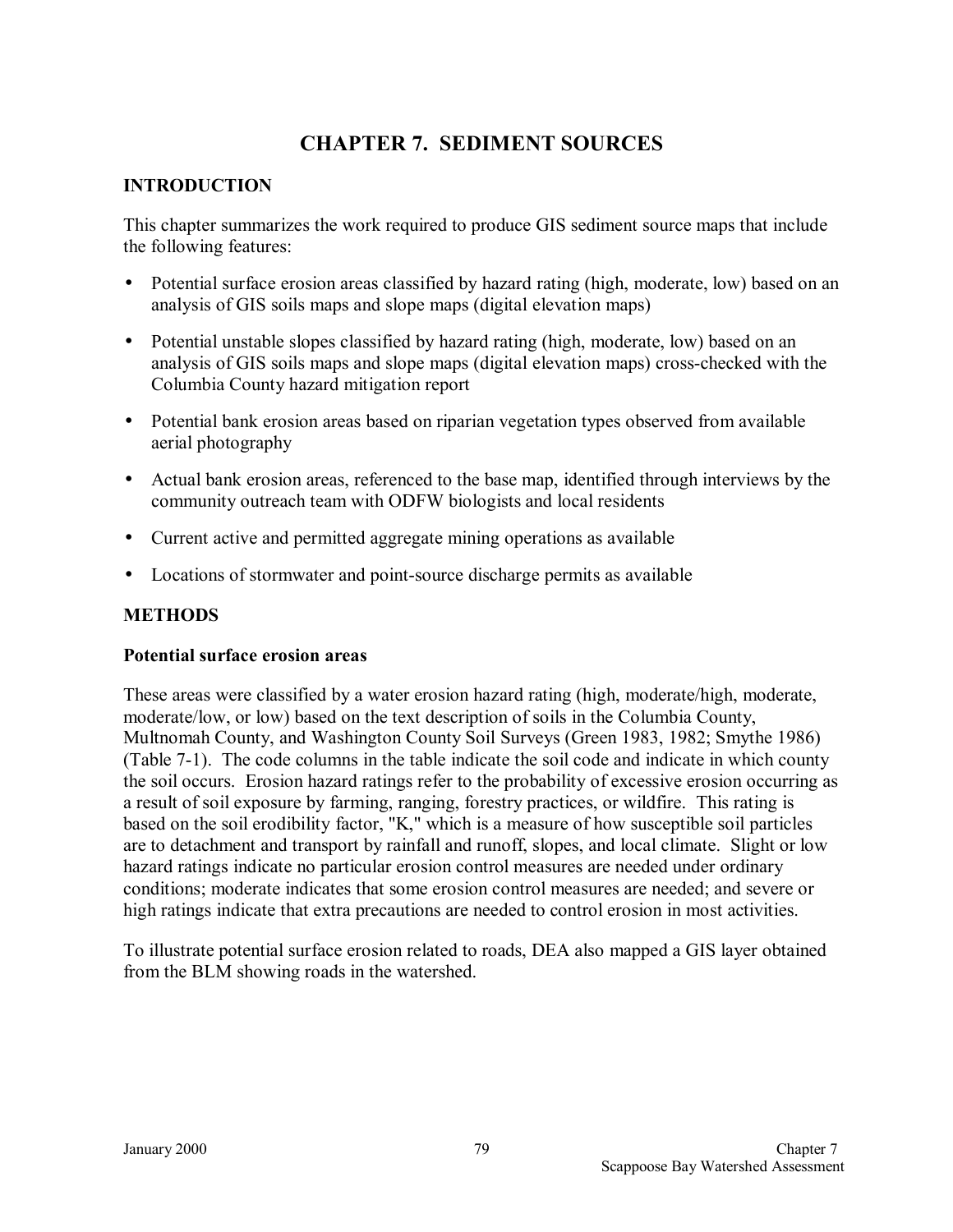|            |              |                      |                 |                                                | High                 | Erosion        |      |                |
|------------|--------------|----------------------|-----------------|------------------------------------------------|----------------------|----------------|------|----------------|
| Soil Codes |              |                      |                 | Percent                                        | Seasonal             | Factor         |      |                |
| Multn      |              | Wash Colum           | Code            | Soil Name                                      | Slope                | Water Table    | "K"  | <b>RATING</b>  |
| na         | na           | 1A                   | colu1A          | Aloha silt loam                                | $0$ to $3$           | Yes            | 0.43 | L              |
| na         | na           | 1B                   | $\text{colu1B}$ | Aloha silt loam                                | $3$ to $8$           | Yes            | 0.43 | $\mathbf L$    |
| na         | $\mathbf{1}$ | na                   | wash1           | Aloha silt loam                                | ---                  | Yes            | 0.43 | $\overline{L}$ |
| na         | na           | $\overline{2}$       | colu2           | Aloha Variant silt loam                        | ---                  | Yes            | 0.43 | $\mathbf L$    |
| na         | na           | 3E                   | colu3E          | Alstony gravelly loam, north slopes            | 30 to 60             | No             | 0.28 | $\overline{H}$ |
| na         | na           | $\overline{3F}$      | colu3F          | Alstony gravelly loam, north slopes            | 60 to 90             | No             | 0.28 | H              |
| na         | na           | 4E                   | colu4E          | Alstony gravelly loam, south slopes            | 30 to 60             | N <sub>o</sub> | 0.28 | H              |
| na         | na           | 4F                   | colu4F          | Alstony gravelly loam, south slopes            | 60 to 90             | N <sub>o</sub> | 0.28 | $\overline{H}$ |
| na         | na           | 6 <sub>D</sub>       | colu6D          | Bacona silt loam                               | 3 to 30              | N <sub>o</sub> | 0.28 | MH             |
| na         | na           | 9F                   | colu9F          | Braun-Scaponia silt loams, south slopes        | 60 to 90             | No             | 0.28 | H              |
| 7B         | na           | na                   | mult7B          | Cascade silt loam                              | $\overline{3}$ to 8  | Yes            | 0.24 | $\mathbf L$    |
| na         | na           | 10B                  | colu10B         | Cascade silt loam                              | $3$ to $8$           | Yes            | 0.24 | $\mathbf L$    |
| na         | na           | 10C                  | colu10C         | Cascade silt loam                              | $\overline{8}$ to 15 | Yes            | 0.24 | $\mathbf M$    |
| na         | na           | 10D                  | colu10D         | Cascade silt loam                              | 15 to 30             | Yes            | 0.24 | H              |
| na         | 7B           | na                   | wash7B          | Cascade silt loam                              | 3 to 7               | Yes            | 0.24 | $\mathbf{L}$   |
| na         | 7C           | na                   | wash7C          | Cascade silt loam                              | 7 to 12              | Yes            | 0.24 | $\overline{M}$ |
| na         | 7D           | na                   | wash7D          | Cascade silt loam                              | 12 to 20             | Yes            | 0.24 | $\mathbf M$    |
| na         | 7E           | na                   | wash7E          | Cascade silt loam                              | 20 to 30             | Yes            | 0.24 | MH             |
| na         | na           | 11E                  | colu11E         | Caterl gravelly silt loam, north slopes        | 30 to 60             | No             | 0.15 | H              |
| na         | na           | 12E                  | colu12E         | Caterl gravelly silt loam, south slopes        | 30 to 60             | No             | 0.15 | $\overline{H}$ |
| na         | na           | 13                   | colu13          | Cloquato silt loam                             | $0$ to $3$           | No             | 0.32 | $\overline{M}$ |
| na         | na           | 14B                  | colu14B         | Cornelius silt loam                            | $3\overline{$ to $8$ | Yes            | 0.37 | L              |
| 10C        | na           | na                   | mult10C         | Cornelius silt loam                            | 8 to 15              | Yes            | 0.37 | $\mathbf M$    |
| na         | na           | 14C                  | colu14C         | Cornelius silt loam                            | 8 to 15              | Yes            | 0.37 | $\mathbf M$    |
| na         | na           | 14D                  | colu14D         | Cornelius silt loam                            | 15 to 30             | Yes            | 0.37 | $\overline{H}$ |
| na         | na           | 15                   | colu15          | Crims silt loam, protected                     | $0$ to $3$           | Yes            | 0.37 | $\mathbf L$    |
| na         | na           | 16                   | colu16          | Dayton silt loam                               | $0$ to $3$           | Yes            | 0.43 | $\overline{L}$ |
| na         | na           | 17C                  | colu17C         | Delena silt loam                               | 3 to 12              | Yes            | 0.43 | $\overline{L}$ |
| na         | na           | <b>18E</b>           | colu18E         | Dowde silt loam, north slopes                  | 30 to 60             | No             | 0.37 | $\overline{H}$ |
| na         | na           | 19E                  | colu19E         | Dowde silt loam, south slopes                  | 30 to 60             | No             | 0.37 | $\overline{H}$ |
| na         | na           | 20                   | colu20          | Eilertsen silt loam                            | $0$ to $3$           | N <sub>o</sub> | 0.37 | L              |
| 17C        | na           | na                   | mult17C         | Goble silt loam                                | $\overline{3}$ to 15 | Yes            | 0.28 | ${\rm LM}$     |
| na         | na           | 22C                  | colu22C         | Goble silt loam                                | 3 to 15              | Yes            | 0.28 | LM             |
| 17D        | na           | na                   |                 | mult17D Goble silt loam                        | 15 to 30             | Yes            | 0.28 | H              |
| na         | na           | 22D                  | colu22D         | Goble silt loam                                | 15 to 30             | Yes            | 0.28 | H              |
| 17E        | na           | na                   | mult17E         | Goble silt loam                                | 30 to 60             | Yes            | 0.28 | H              |
| na         | 17B          | na                   |                 | wash17B Goble silt loam                        | 2 to 7               | Yes            | 0.28 | L              |
| na         | 17C          | na                   |                 | wash17C Goble silt loam                        | 7 to 12              | Yes            | 0.28 | $\mathbf M$    |
| na         | 17D          | na                   | wash17D         | Goble silt loam                                | 12 to 20             | Yes            | 0.28 | M              |
| na         | 17E          | na                   | wash17E         | Goble silt loam                                | 20 to 30             | Yes            | 0.28 | H              |
| na         | 18E          | na                   |                 | wash18E Goble silt loam (broadly defined unit) | 2 to 30              | Yes            | 0.28 | MH             |
| na         | 18F          | na                   | wash18F         | Goble silt loam                                | 30 to 60             | Yes            | 0.28 | H              |
| na         | na           | 23C                  | colu23C         | Goble silt loam, warm                          | 3 to 15              | Yes            | 0.28 | LM             |
| na         | na           | 23D                  | colu23D         | Goble silt loam, warm                          | 15 to 30             | Yes            | 0.28 | H              |
| Rating: H  |              | $=$ high             |                 | $M$ =moderate                                  | $L =$ low            |                |      |                |
|            |              | $MH = moderate/high$ |                 | $ML = moderate/low$                            |                      |                |      |                |

#### **Table 7-1 - Soil Types in the Scappoose Bay Watershed and Associated Surface Erosion Factor (K) and Rating**

 $MH = moderate/high$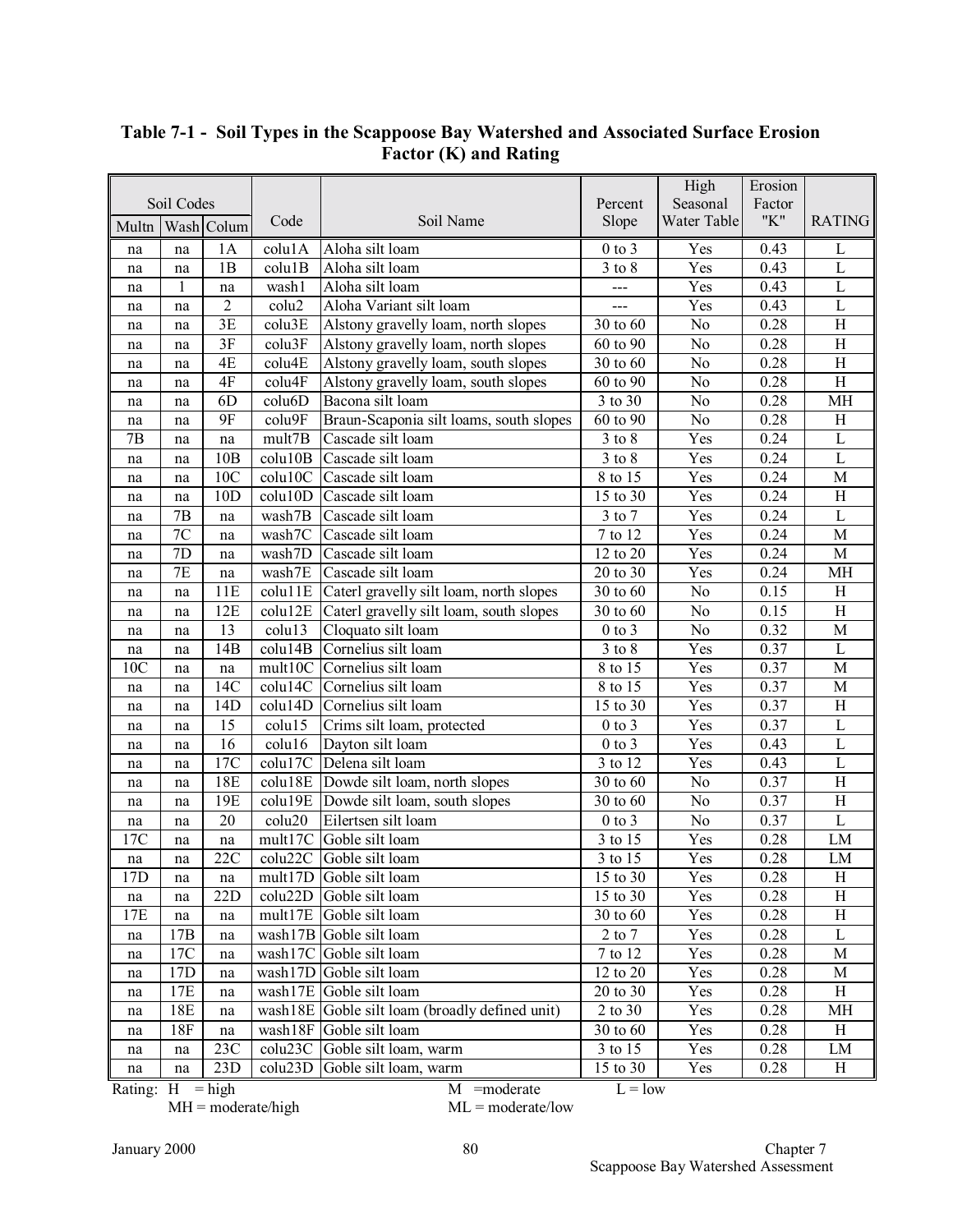| Soil Codes |     |                 |                   | Percent                                                          | High<br>Seasonal      | Erosion<br>Factor |      |                                  |
|------------|-----|-----------------|-------------------|------------------------------------------------------------------|-----------------------|-------------------|------|----------------------------------|
| Multn      |     | Wash Colum      | Code<br>Soil Name |                                                                  | Slope                 | Water Table       | "K"  | <b>RATING</b>                    |
| na         | na  | 24              | colu24            | Hapludalfs-Udifluvents complex                                   | $\overline{0}$ to 3   | No                | na   | LM                               |
| 19E        | na  | na              | mult19E           | Haploxerolls (broadly defined unit)                              | 20 to $\overline{50}$ | No                | na   | MH                               |
| na         | na  | 27A             | colu27A           | Latourell silt loam                                              | $0$ to $3$            | No                | 0.37 | $\mathbf{L}$                     |
| na         | na  | 27B             | colu27B           | Latourell silt loam                                              | $3$ to $8$            | No                | 0.37 | LM                               |
| na         | na  | $\overline{31}$ | colu31            | McBee silt loam                                                  | $0$ to $3$            | Yes               | 0.32 | $\mathbf M$                      |
| na         | na  | 32              | colu32            | McNulty silt loam                                                | $0$ to $3$            | No                | 0.43 | $\mathbf M$                      |
| na         | na  | $\overline{33}$ | colu33            | Moag silty clay loam                                             | $0$ to $2\,$          | Yes               | 0.28 | $\mathbf M$                      |
| na         | na  | 36D             | colu36D           | Murnen silt loam                                                 | 3 to 30               | No                | 0.28 | MH                               |
| na         | 33F | na              | wash33F           | Melby silt loam                                                  | 30 to 60              | No                | 0.32 | H                                |
| na         | 35E | na              | wash35E           | Olyic silt loam                                                  | 5 to 30               | No                | 0.32 | MH                               |
| na         | 35F | na              | wash35F           | Olyic silt loam                                                  | 30 to 60              | No                | 0.32 | $\boldsymbol{\mathrm{H}}$        |
| na         | na  | 39A             | colu39A           | Quafeno loam                                                     | $0 \text{ to } 3$     | Yes               | 0.32 | $\mathbf L$                      |
| 36B        | na  | na              |                   | mult36B Quafeno loam                                             | $3 \text{ to } 8$     | Yes               | 0.32 | $\mathbf L$                      |
| na         | na  | 39B             | colu39B           | Quafeno loam                                                     | $3$ to $8$            | Yes               | 0.32 | $\mathbf L$                      |
| 36C        | na  | na              | mult36C           | <b>Ouafeno</b> loam                                              | 8 to 15               | No                | 0.32 | M                                |
| na         | na  | 40A             | colu40A           | Quatama silt loam                                                | $0$ to $3$            | Yes               | 0.32 | $\mathbf{L}$                     |
| na         | na  | 40 <sub>B</sub> | colu40B           | Quatama silt loam                                                | $\overline{3}$ to 8   | Yes               | 0.32 | $\mathbf L$                      |
| 37C        | na  | na              | mult37C           | Quatama silt loam                                                | 8 to 15               | Yes               | 0.32 | M                                |
| na         | na  | 40C             | colu40C           | Quatama silt loam                                                | 8 to 15               | Yes               | 0.32 | $\overline{M}$                   |
| 37D        | na  | na              | mult37D           | Quatama silt loam                                                | 15 to 30              | Yes               | 0.32 | $\overline{H}$                   |
| 39         | na  | na              | mult39            | Rafton silt loam                                                 | $0$ to $2$            | Yes               | 0.37 | M                                |
| na         | na  | 41              | colu41            | Rafton silt loam                                                 | $0$ to $2$            | Yes               | 0.37 | $\overline{M}$                   |
| na         | na  | 42              | colu42            | Rafton silt loam, protected                                      | $0$ to $2\,$          | Yes               | 0.37 | $\mathbf L$                      |
| na         | na  | 43              | colu43            | Rafton-Sauvie-Moag complex                                       | $0$ to $\overline{2}$ | Yes               | 0.37 | $\overline{L}$                   |
| na         | na  | $\overline{45}$ | colu45            | Rock outcrop-Xerumbrepts complex,<br>undulating                  | $0$ to $10$           | No                | na   | $\overline{M}$                   |
| 44         |     |                 |                   | Sauvie silt loam                                                 | $0$ to $2\,$          | Yes               | 0.32 | MH                               |
|            | na  | na<br>46        | mult44<br>colu46  | Sauvie silt loam                                                 | $0 \text{ to } 2$     | Yes               | 0.32 | MH                               |
| na         | na  | 47              | colu47            |                                                                  | $0$ to $2\,$          | No                | 0.32 |                                  |
| na         | na  | 48              | colu48            | Sauvie silt loam, protected<br>Sauvie silty clay loam, protected | $0$ to $2$            | No                | 0.32 | $\mathbf L$<br>$\overline{L}$    |
| na         | na  | 49E             | colu49E           | Scaponia-Braun silt loams, north slopes                          | 30 to 60              | No                | 0.32 | $\rm H$                          |
| na         | na  | 50E             | colu50E           | Scaponia-Braun silt loams, south slopes                          | 30 to 60              | No                | 0.32 | $\rm H$                          |
| na         | na  | $\overline{51}$ | colu51            | Sifton loam                                                      | $0$ to $3$            | No                | 0.32 | $\mathbf L$                      |
| na         | na  |                 |                   |                                                                  |                       |                   |      |                                  |
| na         | na  | 53D<br>54E      | colu53D           | Tolany loam                                                      | 3 to 30               | No                | 0.37 | МH                               |
| na         | na  | 55E             | colu54E           | Tolany loam, north slopes                                        | 30 to 60              | No                | 0.37 | MH<br>$\mathop{\rm MH}\nolimits$ |
| na         | na  |                 | colu55E           | Tolany loam, south slopes                                        | 30 to 60              | No                | 0.37 |                                  |
| na         | 39E | na              | wash39E           | Tolke silt loam                                                  | 5 to 30               | No                | 0.28 | MH                               |
| na         | na  | 62D             | colu62D           | Vernonia silt loam,                                              | 3 to 30               | No                | 0.28 | $\mathop{\rm MH}\nolimits$       |
| na         | na  | 63              | colu63            | Wapato silt loam                                                 | $0$ to $3$            | Yes               | 0.32 | M                                |
| 56E        | na  | na              | mult56E           | Wauld very gravelley loam, (broadly<br>defined unit)             | 30 to 70              | No                | 0.24 | MH                               |
| na         | na  | 64E             | colu64E           | Wauld very gravelley loam, (broadly<br>defined unit)             | 30 to 70              | $\overline{No}$   | 0.24 | MH                               |

### **Table 7-1 - Soil Types in the Scappoose Bay Watershed and Associated Surface Erosion Factor (K) and Rating (continued)**

Rating:  $H = high$ <br>MH = moderate/high ML = moderate/low L = low

 $MH = moderate/high$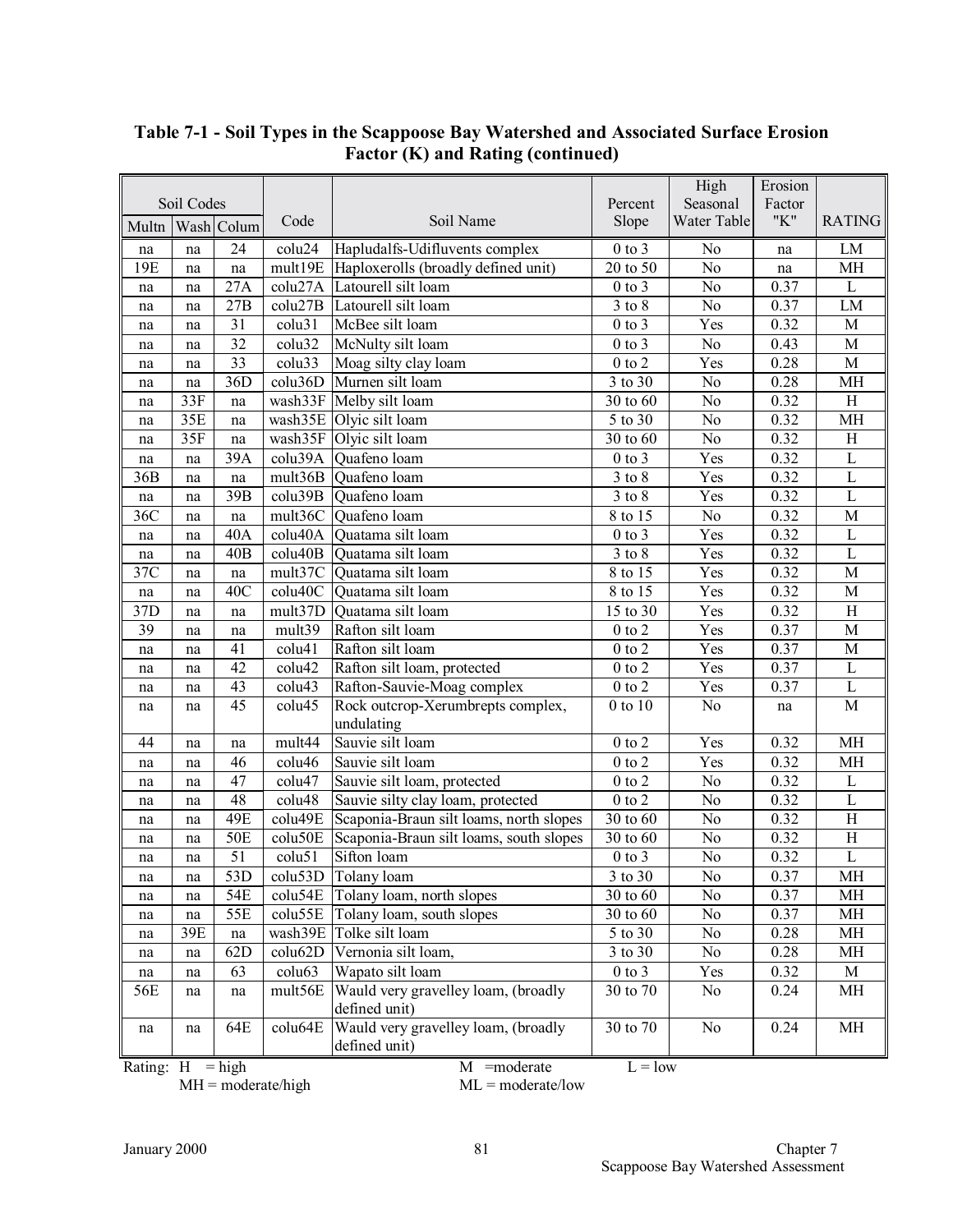### **Table 7-1 - Soil Types in the Scappoose Bay Watershed and Associated Surface Erosion Factor (K) and Rating (continued)**

|            |                              |            |        |                                          |            | High           | Erosion |               |
|------------|------------------------------|------------|--------|------------------------------------------|------------|----------------|---------|---------------|
| Soil Codes |                              |            |        |                                          | Percent    | Seasonal       | Factor  |               |
|            | Code<br>Multn   Wash   Colum |            |        | Soil Name                                | Slope      | Water Table    | "K"     | <b>RATING</b> |
| na         | na                           | 69         | colu69 | Wollent silt loam                        | $0$ to $3$ | Yes            | 0.43    |               |
| na         | na                           | <b>70E</b> |        | colu70E Xerochrepts                      | 20 to 50   | N <sub>0</sub> | na      | Н             |
| W          | na                           | na         | multW  | lakes, ponds, and reservoirs --perennial |            | No             | na      | na            |
| na         | na                           | W          | coluW  | lakes, ponds, and reservoirs --perennial |            | No             | na      | na            |
| Rating:    | H                            | $=$ high   |        | $=$ moderate<br>М                        | $L = low$  |                |         |               |

 $MH = moderate/high$   $ML = moderate/low$ 

Sources: Green (1983, 1982), and Smythe (1986)

#### **Potential unstable slopes**

Slopes were classified by hazard rating (high, moderate, low) based on intersecting GIS soils maps and slope maps (digital elevation maps).

The Scappoose Bay Watershed is underlain by the following geologic formations:

- Quaternary (recent) alluvium (Qal)
- Sand-sized and fine-grained flood deposits (Qs, Qlc, and Qc)
- Loess (Qes)
- Troutdale Formation (QTtd)
- Columbia River basalt group: Grande Ronde basalt (Tcr, Tgr)
- Scappoose Formation (Tso)
- Pittsburg Bluff Formation (Tpb)

Assessments of geologic hazards in areas adjacent to the watershed have shown that the following three geologic formations are prone to mass wasting at slopes between 15 and 25 percent under saturated soil conditions (Shannon and Wilson, Inc. 1978). Saturated soil conditions commonly occur in the winter.

- 1) loess deposits and deep colluvial soils on the Columbia River Basalt Group
- 2) older volcanic/sedimentary rocks (Scappoose and Pittsburg formations)
- 3) landslide deposits

Relative mass wasting hazards in the watershed were estimated by correlating soils in the soil surveys of Columbia, Multnomah, and Washington counties with geology. This was done by examining descriptions of parent materials and comparing soil and geology map units. Estimates of low, moderate, and high relative mass wasting hazards were then assigned to the soil mapping units using the matrix developed by Shannon and Wilson, Inc. (1978). Soil map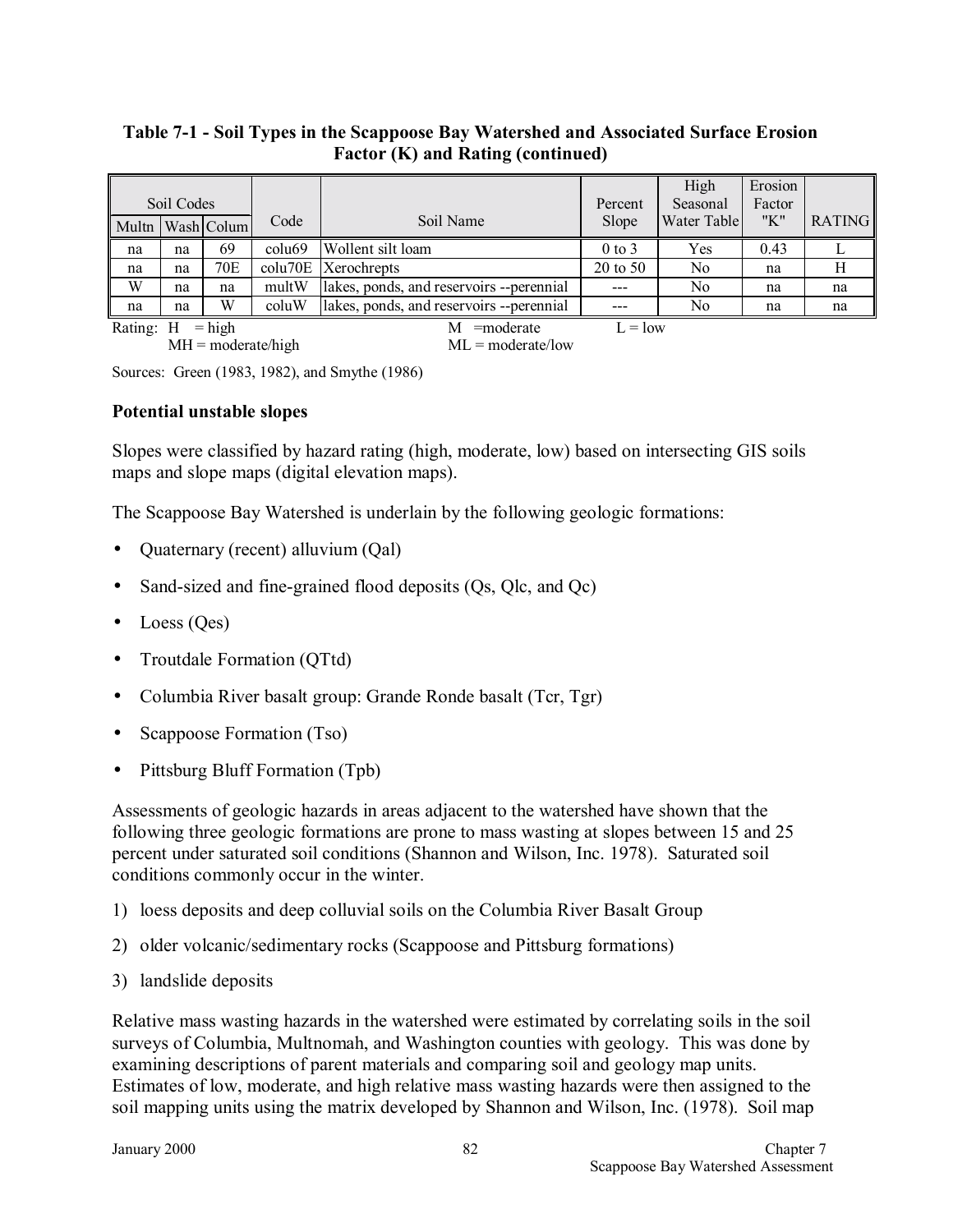units differentiate soil series by slope categories. For example, Aloha Silt loam 1A and 1B are considered to have a low hazard of mass wasting at slopes less than or equal to 25 percent. The results are summarized in Table 7-2.

| <b>Soil Name</b>          | <b>Parent Material from</b> | <b>Estimated Equivalent</b>    | <b>Relative Mass Wasting</b> |  |
|---------------------------|-----------------------------|--------------------------------|------------------------------|--|
|                           | <b>Soil Survey</b>          | <b>Geologic Formation</b>      | Hazard                       |  |
| Aloha silt loam           | Older alluvium on           | Qal, recent alluvium           | Low $\leq$ 25%               |  |
| 1A, B                     | terraces                    | Qlc, lacustrine silt/clay      | Mod to High: 26-49%          |  |
|                           |                             | Qs, sand-sized flood materials | High: $\geq 50\%$            |  |
| Alstony gravelly loam     | Colluvium from igneous      | Tso, Scappoose Formation       | Low: $\leq 15\%$             |  |
| 3E, F                     | rock and volcanic ash       | Tpb, Pittsburg Bluff Formation | Mod to High: 16-24%          |  |
| 4E, F                     |                             |                                | High: $\geq$ 25%             |  |
| Bacona silt loam          | Colluvium from              | Tso, Scappoose Formation       | Low: $\leq 15\%$             |  |
| 6D                        | siltstone, shale,           | Tpb, Pittsburg Bluff Formation | Mod to High: 16-24%          |  |
|                           | sandstone with loess and    |                                | High: $\geq$ 25%             |  |
|                           | volcanic ash                |                                |                              |  |
| Braun-Scaponia silt       | Colluvium derived from      | Tso, Scappoose Formation       | Low: $\leq 15\%$             |  |
| loam                      | siltstone                   | Tpb, Pittsburg Bluff Formation | Mod to High: 16-24%          |  |
| 9F                        |                             |                                | High: $\geq$ 25%             |  |
| Cascade silt loam         | Silt, loess                 | Qes (Portland Hills loess)     | Low $\leq$ 25%               |  |
| 10B, C, D                 |                             |                                | Mod to High: 26-49%          |  |
| 7B, C, D, E               |                             |                                | High: $\geq 50\%$            |  |
| Caterl gravelly silt loam | Colluvium from igneous      | Ter Columbia River basalt      | Low: $\overline{50\%}$       |  |
| 12E, 11E                  | rock and volcanic ash       | (includes Grande Ronde)        | Mod to High: 50-100%         |  |
|                           |                             |                                | High: $>100\%$               |  |
| Cloquato silt loam        | Recent alluvium             | Qal, recent alluvium           | Low $\leq 25\%$              |  |
| 13                        |                             |                                | Mod to High: 26-49%          |  |
|                           |                             |                                | High: $\geq 50\%$            |  |
| Cornelius silt loam       | Silty material, loess       | Qes (Portland Hills Loess)     | Low $\leq$ 25%               |  |
| 14B, C, D                 |                             |                                | Mod to High: 26-49%          |  |
| 10C                       |                             |                                | High: $\geq 50\%$            |  |
| Crims silt loam           | Organic material in         | Qal, recent alluvium           | Low $\leq$ 25%               |  |
| 15                        | recent alluvium             |                                | Mod to High: 26-49%          |  |
|                           |                             |                                | High: $\geq 50\%$            |  |
| Dayton silt loam          | Older alluvium on           | Qlc, lacustrine silt/clay      | Low $\leq$ 25%               |  |
| 16                        | terraces                    |                                | Mod to High: 26-49%          |  |
|                           |                             |                                | High: $\geq 50\%$            |  |
| Delena silt loam          | Silty material, loess       | Qes (Portland Hills Loess)     | Low $\leq$ 25%               |  |
| 17C                       |                             |                                | Mod to High: 26-49%          |  |
|                           |                             |                                | High: $\geq 50\%$            |  |
| Dowde silt loam           | Colluvium derived from      | Tgr Columbia River Basalts     | Low: $<$ 50%                 |  |
| 18E, 19E                  | igneous rock                |                                | Mod to High: 50-100%         |  |
|                           |                             |                                | High: $>100\%$               |  |
| Eilertsen silt loam       | Alluvium on terraces        | Qal, recent alluvium           | Low $\leq$ 25%               |  |
| 20                        |                             |                                | Mod to High: 26-49%          |  |
|                           |                             |                                | High: $\geq 50\%$            |  |
| Goble silt loam           | Silty material and          | Tso, Scappoose Formation       | Low: $\leq 15\%$             |  |
| 23C, D<br>22C, D          | volcanic ash                | Tpb, Pittsburg Bluff Formation | Mod to High: 16-24%          |  |
| 17B, C, D, E<br>18E, F    |                             |                                | High: ≥25%                   |  |

**Table 7-2 - Estimating Relative Mass Wasting Hazard from Soils Maps**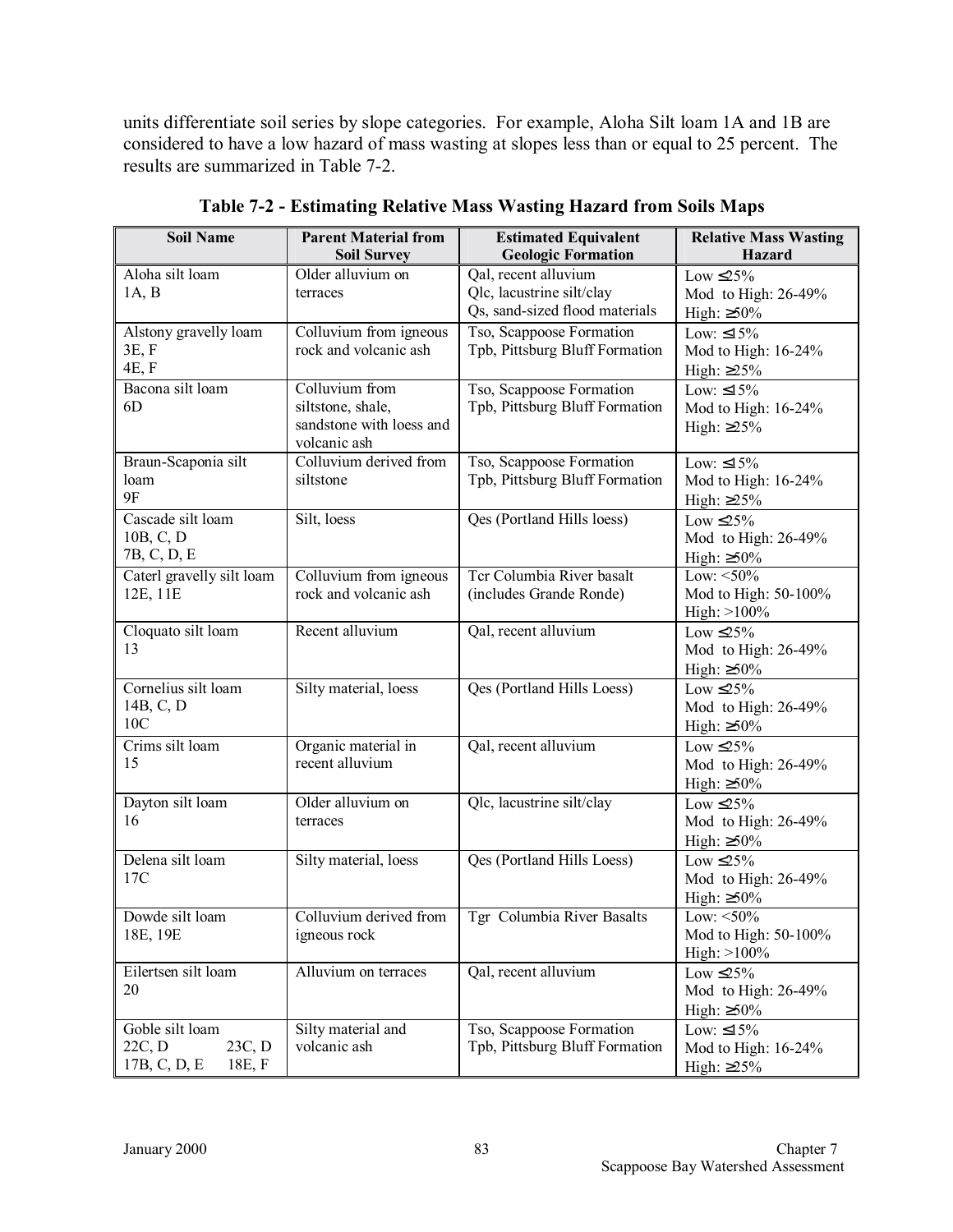| <b>Soil Name</b>                            | <b>Parent Material from</b><br><b>Soil Survey</b>               | <b>Estimated Equivalent</b><br><b>Geologic Formation</b>                               | <b>Relative Mass Wasting</b><br><b>Hazard</b>               |
|---------------------------------------------|-----------------------------------------------------------------|----------------------------------------------------------------------------------------|-------------------------------------------------------------|
| Hapludalfs-Udifluvents<br>complex           | Alluvium                                                        | Qal, recent alluvium                                                                   | Low $\leq$ 25%<br>Mod to High: 26-49%<br>High: $\geq 50\%$  |
| Latourell silt loam<br>27A, B               | Alluvium on broad<br>terraces                                   | Qal, recent alluvium                                                                   | Low $\leq$ 25%<br>Mod to High: 26-49%<br>High: $\geq 50\%$  |
| McBee silt loam<br>31                       | Silty alluvium on<br>terraces                                   | Qal, recent alluvium                                                                   | Low $\leq$ 25%<br>Mod to High: 26-49%<br>High: $\geq 50\%$  |
| McNulty silt loam<br>32                     | Recent alluvium                                                 | Qal, recent alluvium                                                                   | Low $\leq$ 25%<br>Mod to High: 26-49%<br>High: $\geq 50\%$  |
| Moag silty clay loam<br>33                  | Recent clayey alluvium                                          | Qal, recent alluvium                                                                   | Low $\leq$ 25%<br>Mod to High: 26-49%<br>High: $\geq 50\%$  |
| Murnen silt loam<br>36D, E                  | Colluvium and residuum<br>from basalt with some<br>volcanic ash | Tgr, Columbia River Basalts                                                            | Low: $<$ 50%<br>Mod to High: 50-100%<br>High: $>100\%$      |
| Melby silt loam<br>33F                      | Colluvium and residuum<br>from sedimentary rock<br>in uplands   | Tso, Scappoose Formation<br>Pittsburg Bluff Formation                                  | Low: $\leq 15\%$<br>Mod to High: 16-24%<br>High: $\geq$ 25% |
| Olyic silt loam<br>35E, F                   | Colluvium and residuum<br>from basalt in uplands                | Tgr, Columbia River Basalts                                                            | Low: $\leq 50\%$<br>Mod to High: 50-100%<br>High: $>100\%$  |
| Quafeno silt loam<br>39A, B                 | Silty alluvium on<br>terraces                                   | Qal, recent alluvium                                                                   | Low $\leq$ 25%<br>Mod to High: 26-49%<br>High: $\geq 50\%$  |
| Quatama silt loam<br>40A, B, C              | Silty alluvium on<br>terraces                                   | $\overline{Qs}$ , $\overline{Qc}$ , fine-grained to sand-<br>sized floodplain deposits | Low $\leq$ 25%<br>Mod to High: 26-49%<br>High: $\geq 50\%$  |
| Rafton silt loam<br>41, 42                  | Recent silty alluvium                                           | Qal, recent alluvium                                                                   | Low $\leq$ 25%<br>Mod to High: 26-49%<br>High: $\geq 50\%$  |
| Rafton-Souvie-Moag<br>complex<br>43         | Recent alluvium                                                 | Qal, recent alluvium                                                                   | Low $\leq$ 25%<br>Mod to High: 26-49%<br>High: $\geq 50\%$  |
| Rock<br>Outcrop/xerumbrept<br>complex<br>45 | Basalt rock exposure                                            | Tcr, Columbia River basalt<br>(includes Grande Ronde)                                  | Low: $\leq 50\%$<br>Mod to High: 50-100%<br>High: $>100\%$  |
| Sauvie silt loam<br>47                      | Recent silty alluvium                                           | Qal, recent alluvium                                                                   | Low $\leq$ 25%<br>Mod to High: 26-49%<br>High: $\geq 50\%$  |
| Sauvie silty clay loam<br>48                | Recent silty alluvium                                           | Qal, recent alluvium                                                                   | Low $\leq$ 25%<br>Mod to High: 26-49%<br>High: $\geq 50\%$  |

# **Table 7-2 - Estimating Relative Mass Wasting Hazard From Soils Maps (continued)**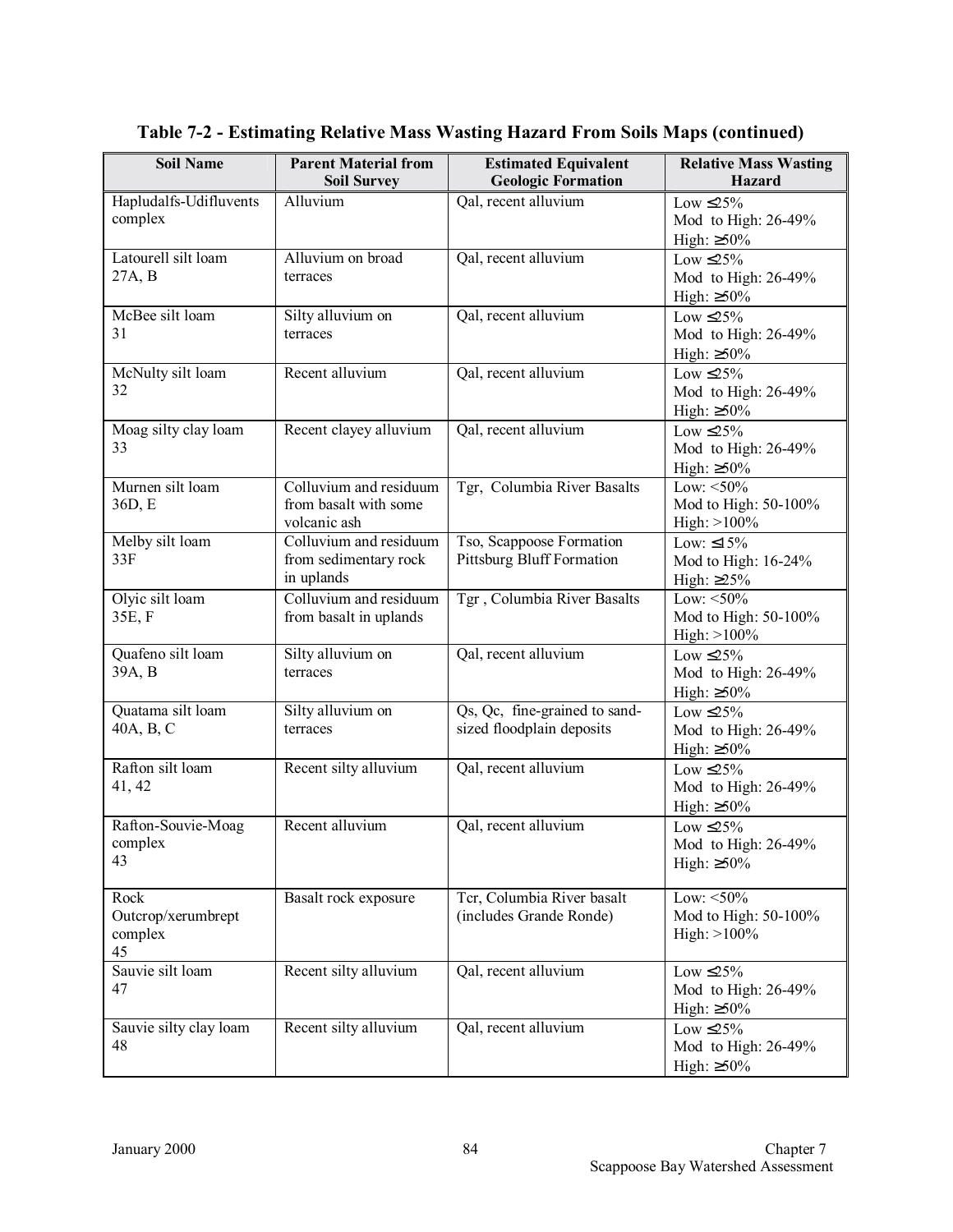| <b>Soil Name</b>    | <b>Parent Material from</b> | <b>Estimated Equivalent</b>    | <b>Relative Mass Wasting</b><br><b>Hazard</b> |
|---------------------|-----------------------------|--------------------------------|-----------------------------------------------|
|                     | <b>Soil Survey</b>          | <b>Geologic Formation</b>      |                                               |
| Scaponia-Braun silt | Colluvium derived from      | Tso, Scappoose Formation       | Low: $\leq 15\%$                              |
| loams               | siltstone                   | Tpb, Pittsburg Bluff Formation | Mod to High: 16-24%                           |
| 49E                 |                             |                                | High: $\geq$ 25%                              |
| 50E                 |                             |                                |                                               |
| Sifton loam         | Gravelly alluvium,          | Qs, sand-sized flood deposits  | Low: $0-65%$                                  |
| 51                  | volcanic ash                |                                | Mod to High: 66-100%                          |
|                     |                             |                                | High: $>100\%$                                |
| Tolany loam         | Colluvium from mixed        | Tso, Scappoose Formation       | Low: $\leq 15\%$                              |
| 53D, 54E, 55E       | sources                     | Tpb, Pittsburg Bluff Formation | Mod to High: 16-24%                           |
|                     |                             |                                | High: $\geq$ 25%                              |
| Tolke silt loam     | Colluvium from              | Tso, Scappoose Formation       | Low: $\leq 15\%$                              |
| 39E                 | siltstone and shale,        | Tpb, Pittsburg Bluff Formation | Mod to High: 16-24%                           |
|                     | volcanic ash                |                                | High: $\geq$ 25%                              |
| Vernonia silt loam  | Colluvium from              | Tso, Scappoose Formation       | Low: $\leq 15\%$                              |
| 62D                 | siltstone and shale         | Pittsburg Bluff Formation      | Mod to High: 16-24%                           |
|                     |                             |                                | High: $\geq$ 25%                              |
| Wapato silt loam    | Silty recent alluvium       | Qal, recent alluvium           | Low $\leq 25\%$                               |
| 63                  |                             |                                | Mod to High: 26-49%                           |
|                     |                             |                                | High: $\geq$ 50%                              |
| Wauld very gravelly | Colluvium derived from      | Tcr ,Columbia River basalt     | Low: $\leq 50\%$                              |
| loam                | basalt                      | (includes Grande Ronde)        | Mod to High: 50-100%                          |
| 64E, 56E            |                             |                                | High: $>100\%$                                |
| Wollent silt loam   | Silty alluvium              | Qal, recent alluvium           | Low $\leq$ 25%                                |
| 69                  |                             | Qlc, lacustrine sile/clay      | Mod to High: 26-49%                           |
|                     |                             |                                | High: $\geq 50\%$                             |

|  |  |  | Table 7-2 - Estimating Relative Mass Wasting Hazard From Soils Maps (continued) |
|--|--|--|---------------------------------------------------------------------------------|
|  |  |  |                                                                                 |

Sources: Shannon and Wilson, Inc. (1978), Green (1983, 1982), and Smythe (1986)

#### **Potential bank erosion areas**

These areas were identified by visual comparison of the surface erosion hazard map and riparian condition map (Figure 8-1 – Riparian Vegetation Map). Stream lengths dominated by grass/forb or shrub/partial forest and with moderate or high surface erosion were considered potential bank erosion areas.

#### **Actual bank erosion areas**

These areas were identified through interviews by the community outreach team with ODFW biologists and local residents and then digitized on-screen as line data saved in a separate "outreach" file for line data

#### **Current active and permitted aggregate mining operations**

These areas were identified through interviews by the community outreach team with ODFW biologists and local residents. Locations were digitized on-screen and saved in a separate "outreach" file for point data.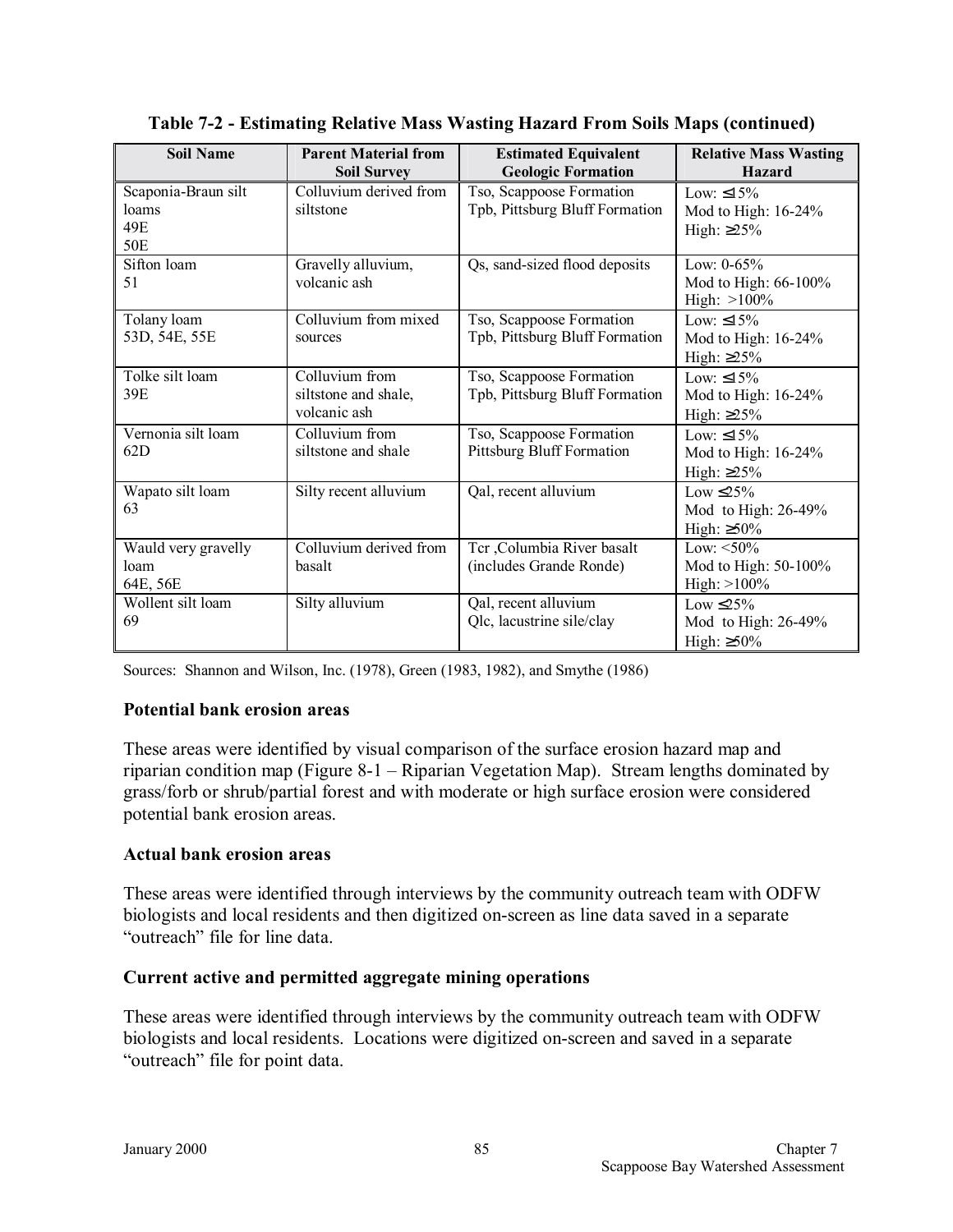#### **Locations of stormwater and point-source discharge permits**

This information was unavailable in a form that could be used in GIS.

### **RESULTS**

The following GIS map layers were produced:

- 1) Potential surface erosion hazard ratings for all soils (Figure 7-1 Surface Erosion Map)
- 2) Roads in the watershed (from BLM) (Figure  $7-2$  Roads Map)
- 3) Potential mass wasting hazard ratings for all soils (Figure  $7-3$  –Unstable Slopes Map)
- 4) Digitized location map of actual bank erosion areas and mines (Figure  $7-4$  Potential Sediment Sources Map)

### **DISCUSSION/CONCLUSIONS**

Most of the watershed contains slopes with a moderate or high potential for surface erosion when disturbed. These soil types are concentrated in the western two-thirds of the watershed in the hills. Roads are considered one of the largest potential sources of fine sediment from surface erosion in forested watersheds (WPN 1999). The BLM road data includes private and "undefined" roads. Although the BLM data is probably not a complete survey of roads in the watershed, the map indicates a high density of roads throughout the watershed. These roads may be a significant source of sediment; particularly roads located in the hills of Scappoose, where surface erosion hazards are higher.

A small percentage of the watershed contains slopes rated as moderate or high hazard for mass wasting. These areas are usually on steep slopes, although soils underlain by certain geologic types and generally with high water tables can be unstable at fairly low slope angles. This preliminary estimate of relative mass wasting hazards in the watershed should be refined by future studies of the risk. These studies should be based on more accurate slope maps, a GIS coverage of existing geologic maps, and mass wasting inventories that correlate events with underlying geology, slope, aspect, elevation, soils, previous disturbance, roadways, and vegetative cover.

Visual comparison of the riparian condition map and surface erosion hazard map shows overlapping areas that have both moderate and high surface erosion and grass/forb or shrub/partial forest riparian zones. These areas are potential areas of high bank erosion. However, the method is highly theoretical and needs substantial field verification to determine its validity. Instead of making a unique map for this topic, effort was put into digitizing outreach data. One area of actual bank erosion was digitized as line data.

Mining areas can be potential sources of fine sediment. Mine locations obtained from the City of Scappoose and interviews of outreach coordinators were digitized as point data. Scappoose Sand and Gravel owns and operates a gravel pit in Scappoose that borders Scappoose Creek (Figure 7-5). According to local residents, during the 1996 flood, the creek breached the dike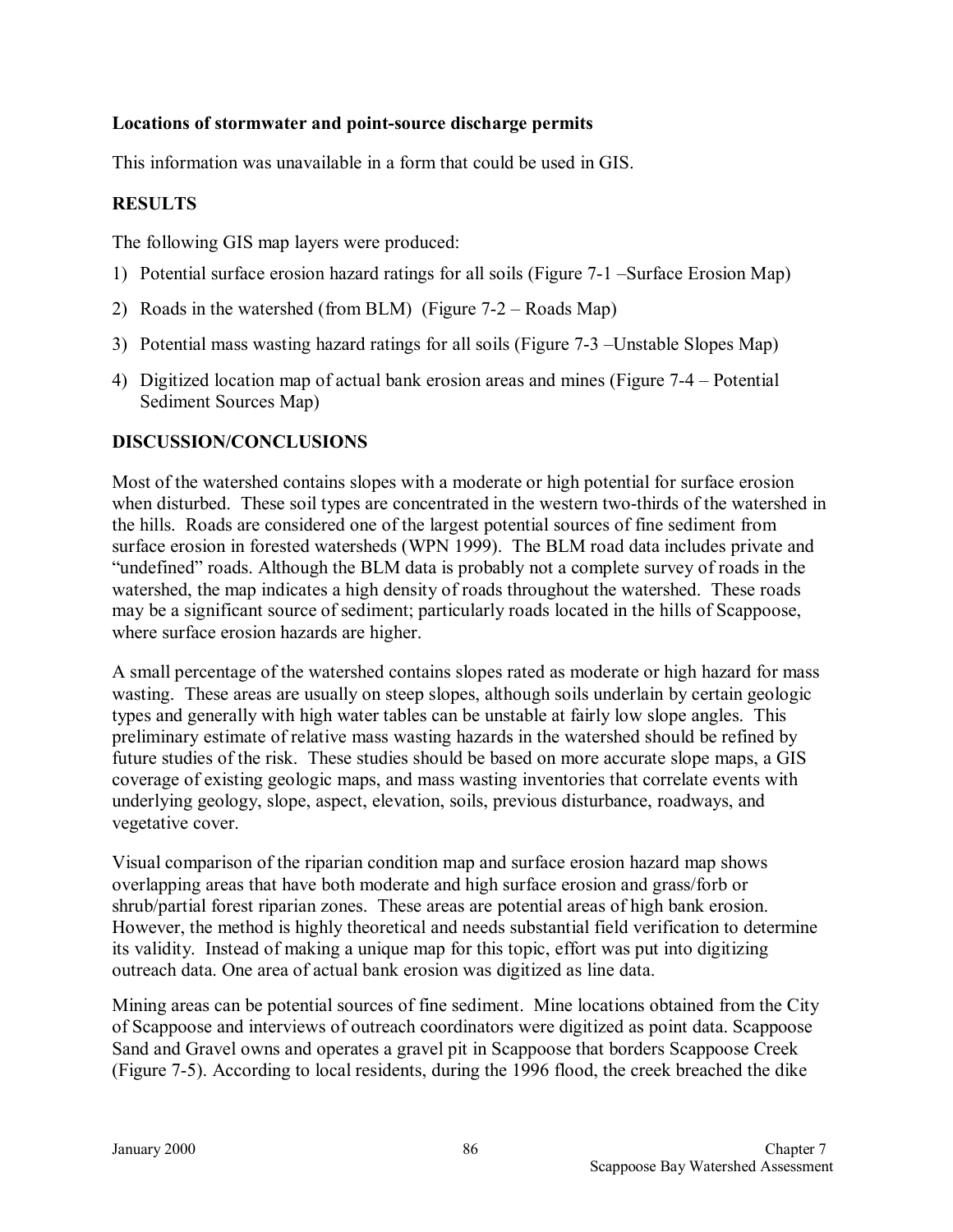and flooded the gravel pit. Scappoose Sand and Gravel also owns and operates a pit in St. Helens, near Milton Creek (Figure 7-6).

*Watershed Assessment Confidence Evaluation:* Moderate due to a professional experienced geologist conducting the surface and mass wasting assessment. However, no field verification of hazard calls was conducted and much additional information is needed as detailed below.

## **RECOMMENDATIONS**

- 1. The preliminary estimate of relative mass wasting hazards should be refined by future studies of the risk. These studies should be based on more accurate slope maps, a GIS coverage of existing geologic maps, and mass wasting inventories that correlate events with underlying geology, slope, aspect, elevation, soils, previous disturbance, roadways, and vegetative cover.
- 2. A comprehensive road survey should be conducted. The road survey should identify existing and potential surface erosion and mass wasting hazards.
- 3. All mining areas should be assessed in the field to determine if they present a risk of fine sediment delivery to streams in the watershed.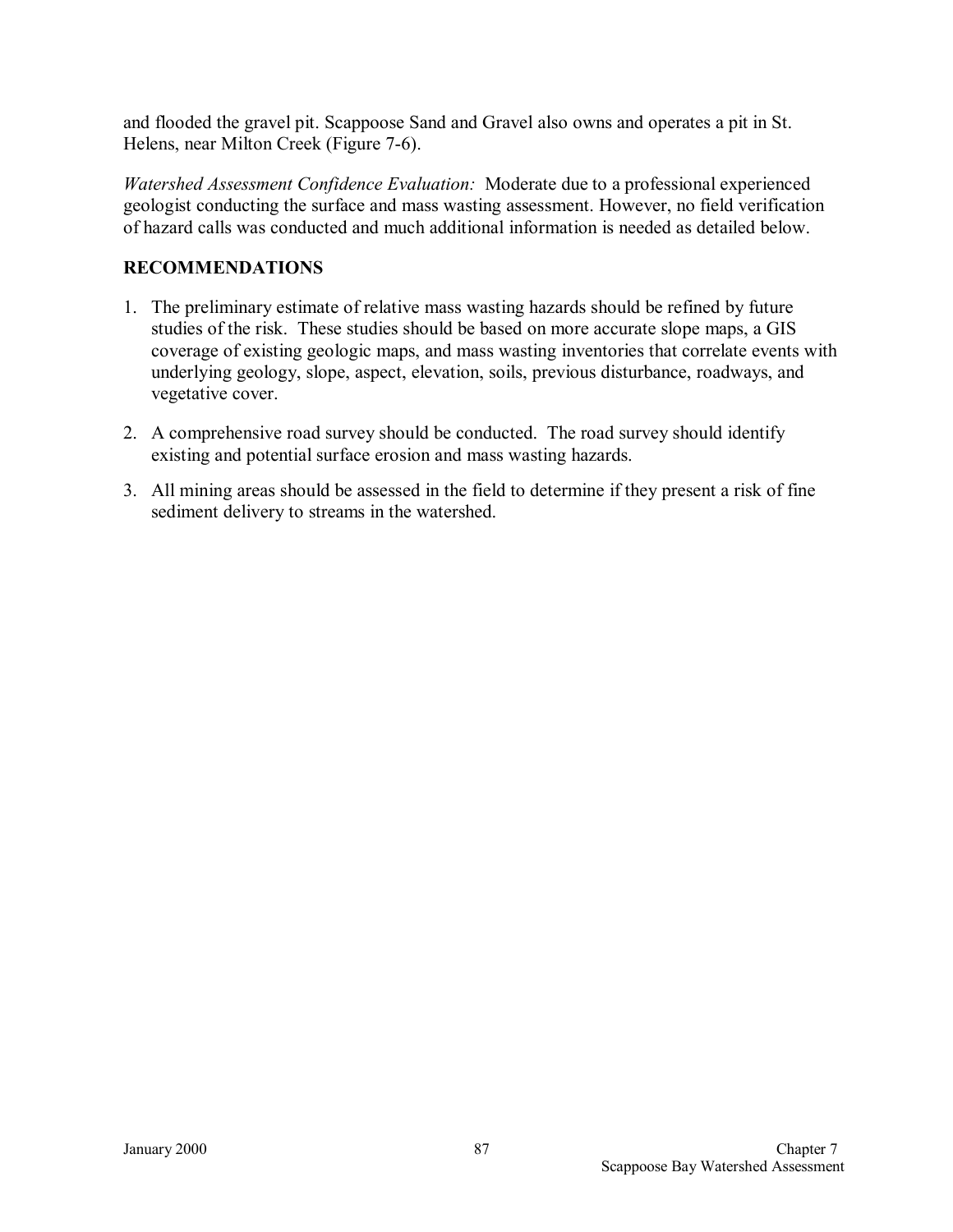This page left blank intentionally.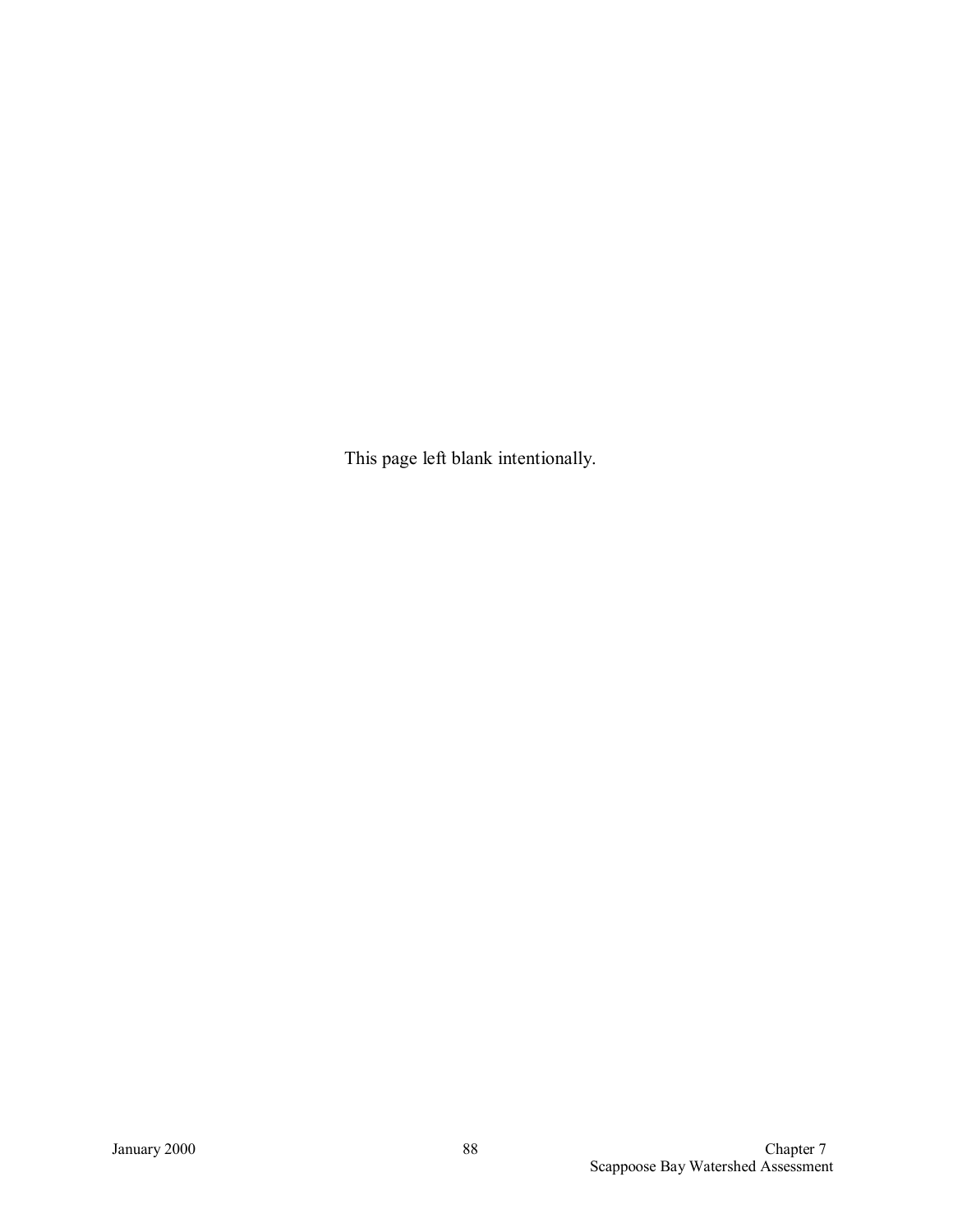Figure 7-5 – Gravel Pit Owned by Scappoose Sand and Gravel, Bordering Scappoose **Creek**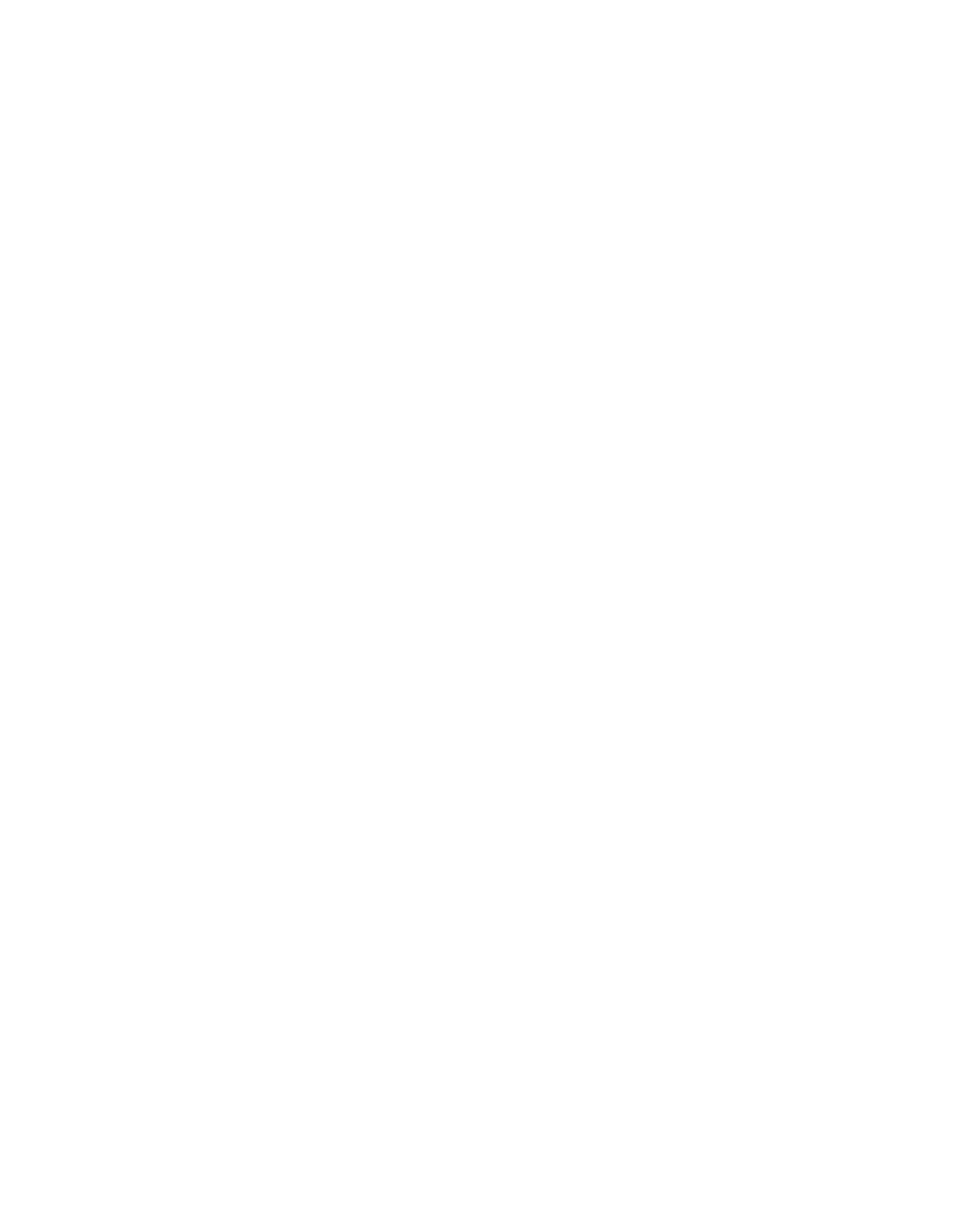Figure 7-6 – Gravel Pit Owned by Scappoose Sand and Gravel, near Milton Creek Figure **7-1 -Surface Erosion Map**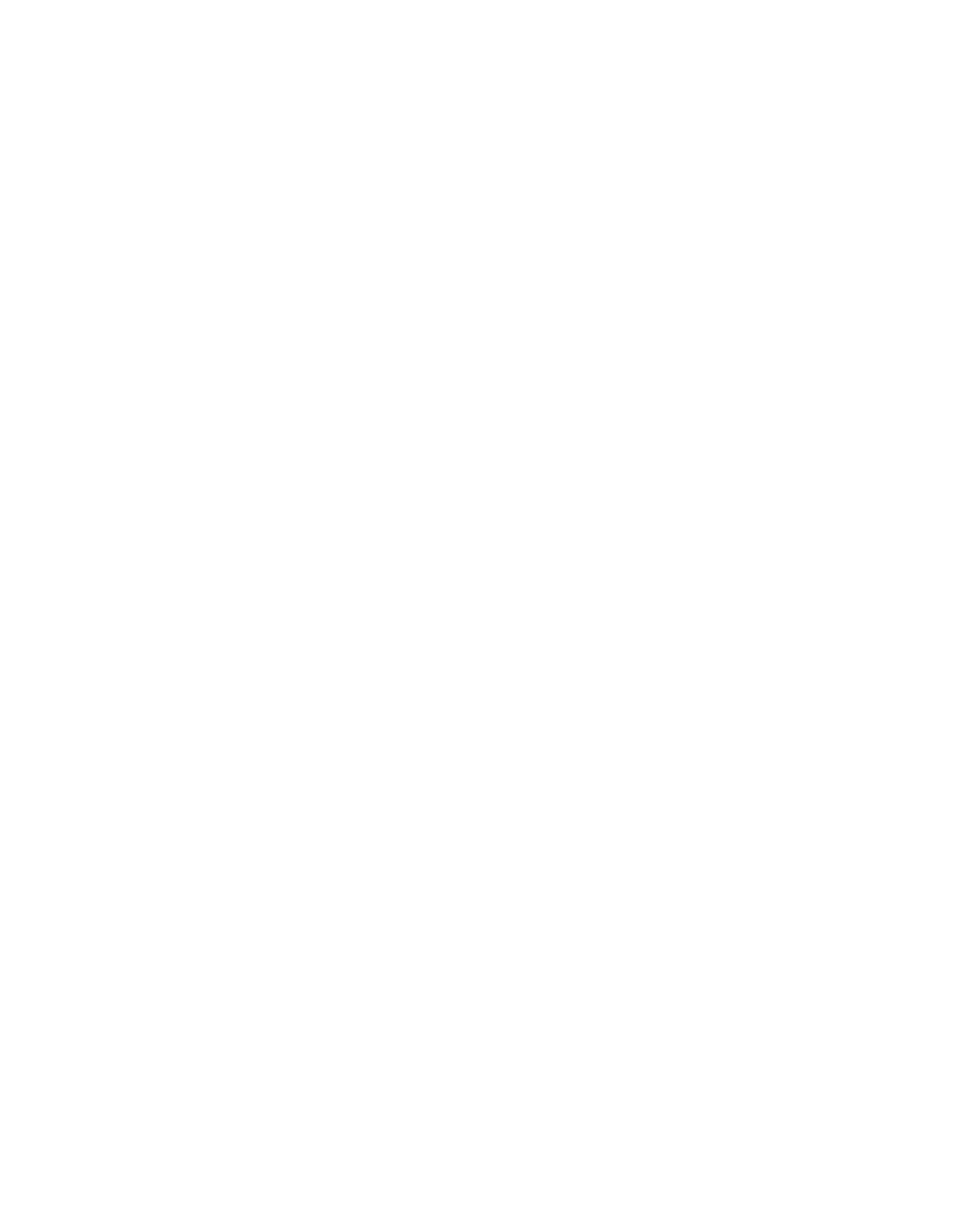**Figure 7-2 - Roads Map**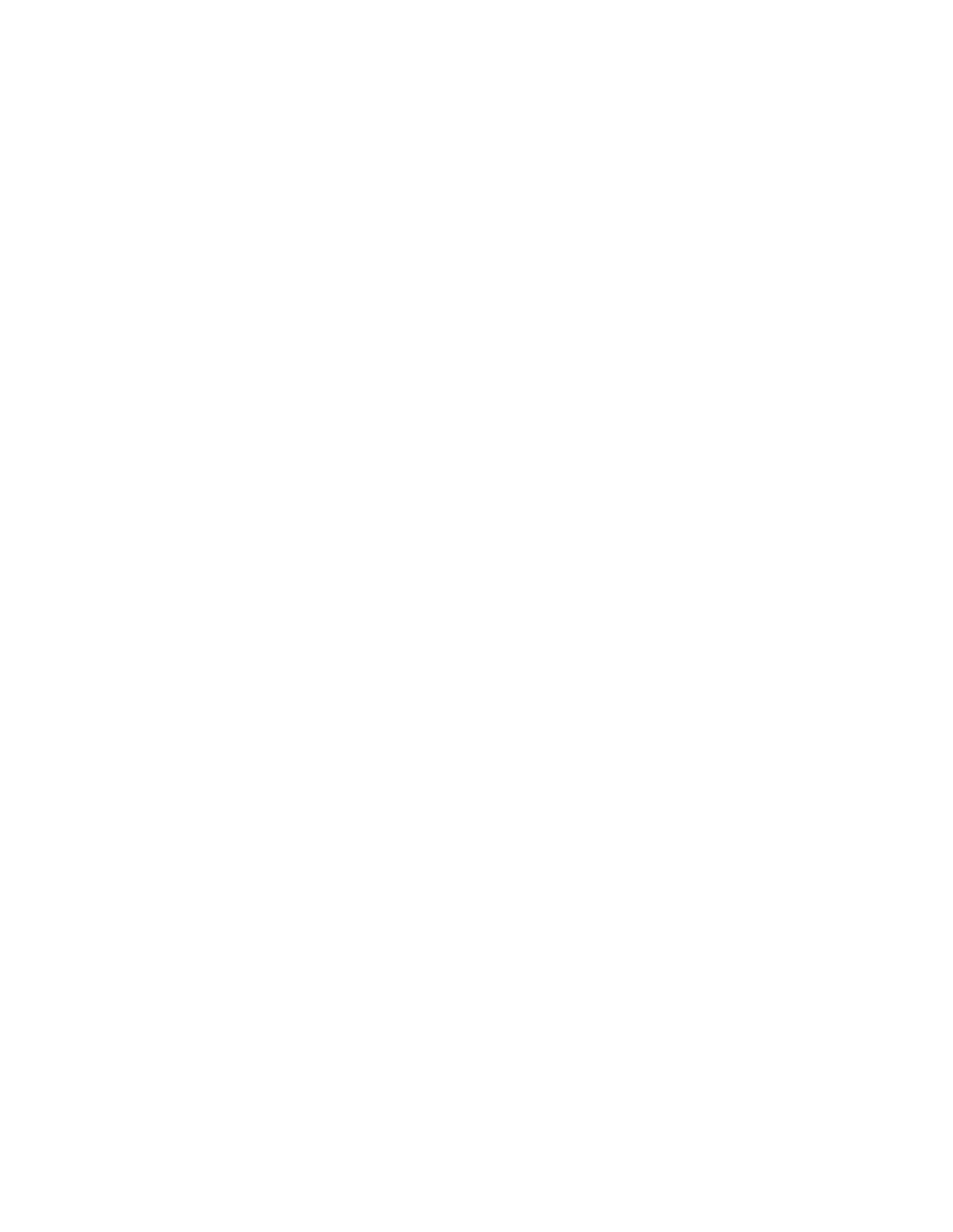**Figure 7-3 – Unstable Slopes Map**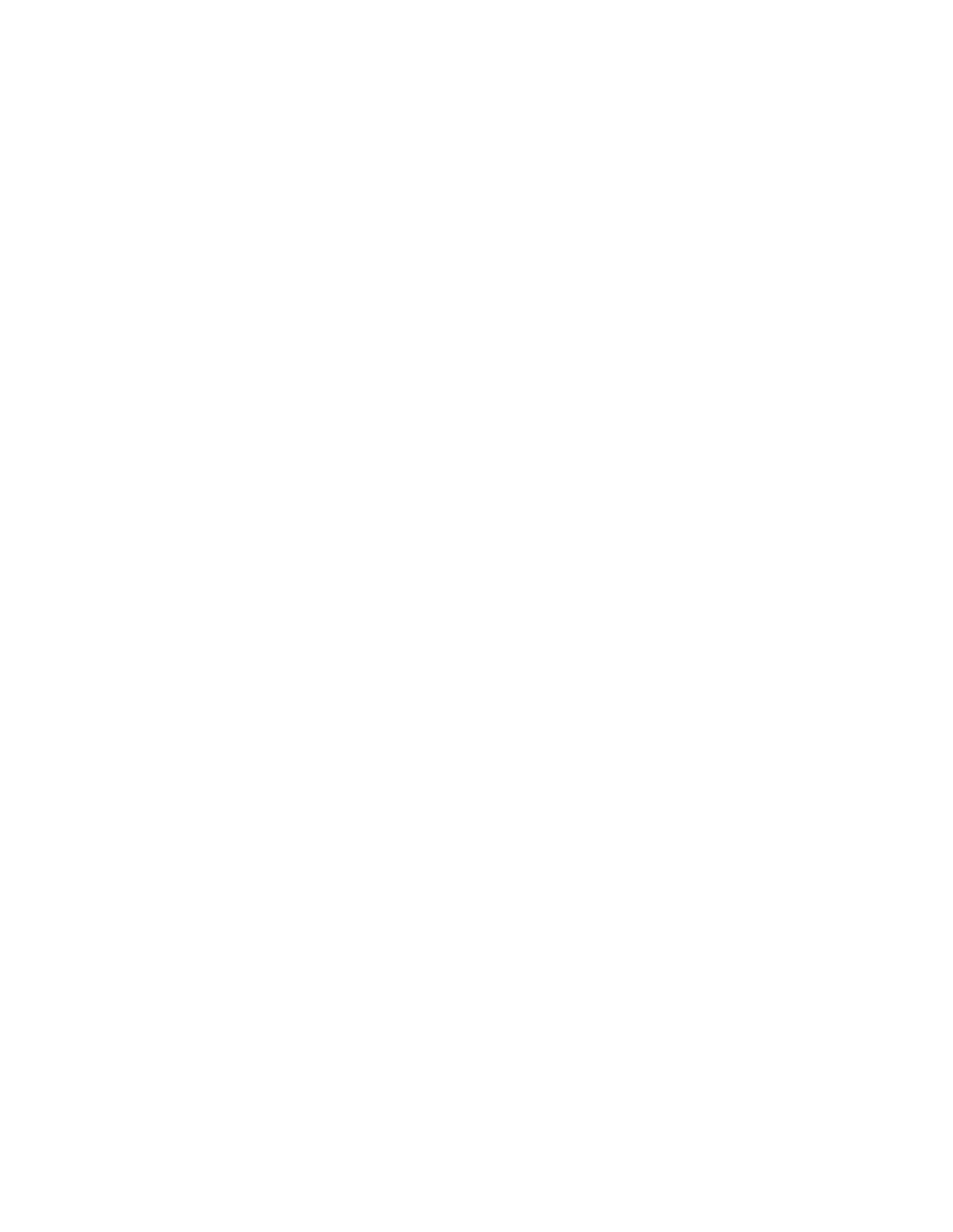Figure 7-4 -Potential Sediment Sources Map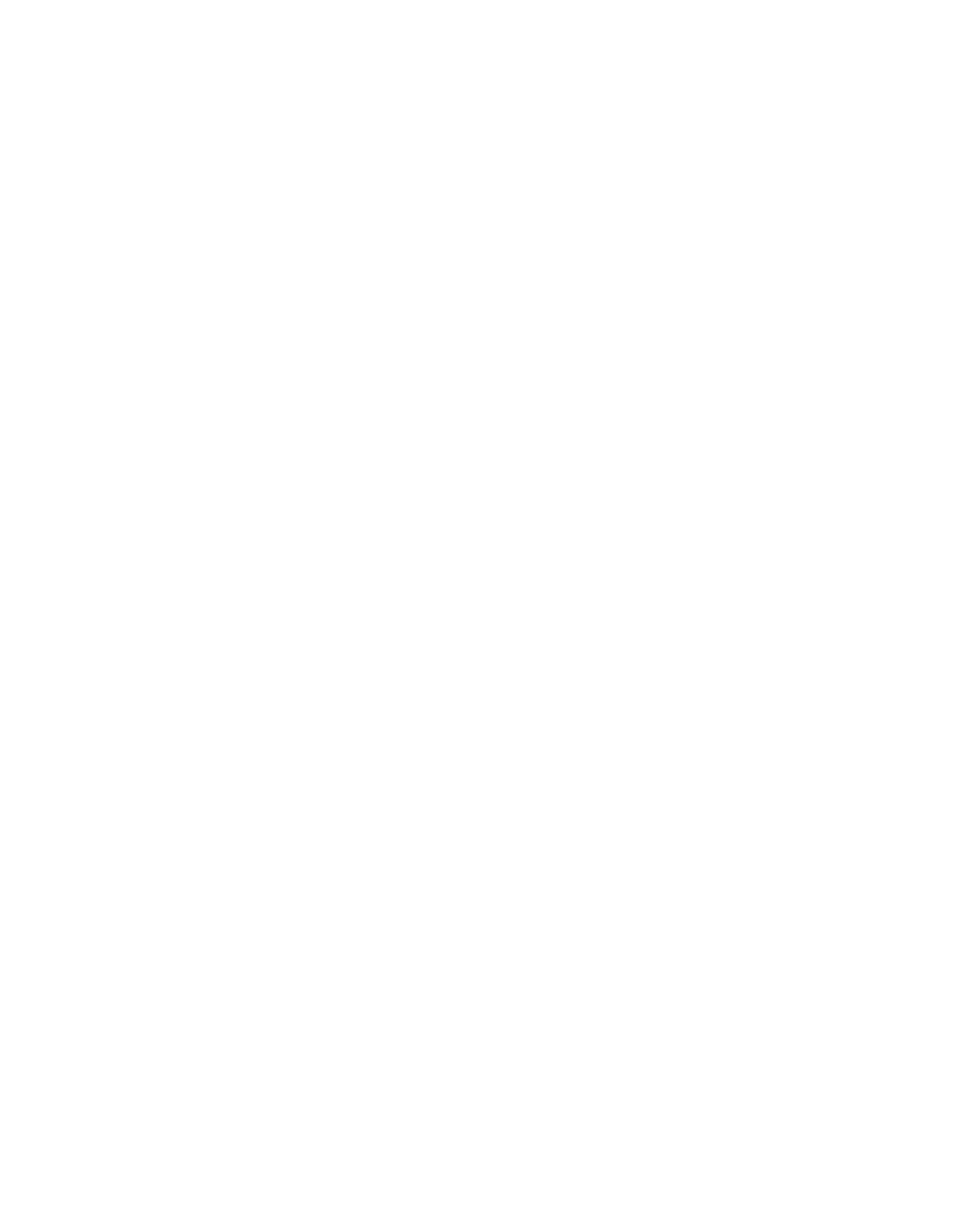# **CHAPTER 8. RIPARIAN AND WETLAND CONDITIONS**

## **INTRODUCTION**

This chapter summarizes the work required to produce GIS riparian condition maps that include the following features:

- Riparian condition (poor, fair, good, unknown) of all GIS mapped streams, based on dominant vegetation types. ODFW habitat data was evaluated for streams that have been surveyed.
- Large woody debris (LWD) conditions were mapped based on ODFW physical habitat survey data available in GIS format.
- Wetlands were mapped based on NWI maps and local riparian wetland inventories (including those prepared by Scappoose and St. Helens) available in GIS format.

# **METHODS**

## **Riparian condition**

The condition of the riparian zone for each mapped stream in the watershed was assessed using 1998 aerial photographs (1 inch:1,000 foot scale) provided by Olympic Resources Management, Inc. These photographs cover all but the northwest corner of the watershed in upper Milton Creek. The condition was assessed for a width of 100 feet of the riparian zone on each side of the stream by inspection of the aerial photographs. Riparian condition along each stream was estimated to fall in one of three categories:

- 1. *Grass/Forb* The stream reach is comprised of more than 50 percent grass/forb cover (non-woody vegetation) (less than 50 percent shrub or tree cover). This category includes pasturelands, crop lands and recent clear-cuts, usually less than five years old.
- 2. *Shrub/Partial Forest* The stream reach is comprised of more than 50 percent shrubs or forest, but less than 90 percent coverage by forest. Forest is defined in this assessment as a stand of trees whose leaf canopy is dominated by trees greater than 30 years old. The shrub/partial forest category includes farm or residential lands with a higher percentage of shrubs or trees in the riparian zone, older clear-cuts that have regained shrub or young tree cover, and clear-cuts or partial cuts that retain a strip of forest along the riparian buffer.
- 3. *Forest* The stream reach is comprised of more than 90 percent forest (conifer or deciduous) within the 100-foot wide assessment zone on each side of the creek. This category includes uncut forest with very few incursions and riparian forested buffers that are more than 100 feet wide on each side of the stream.

Each riparian type was color-coded on the digital orthophoto map by hand. The riparian vegetation types were then digitized on-screen from the orthophoto map. The GIS map product was re-checked for errors against the orthophoto map.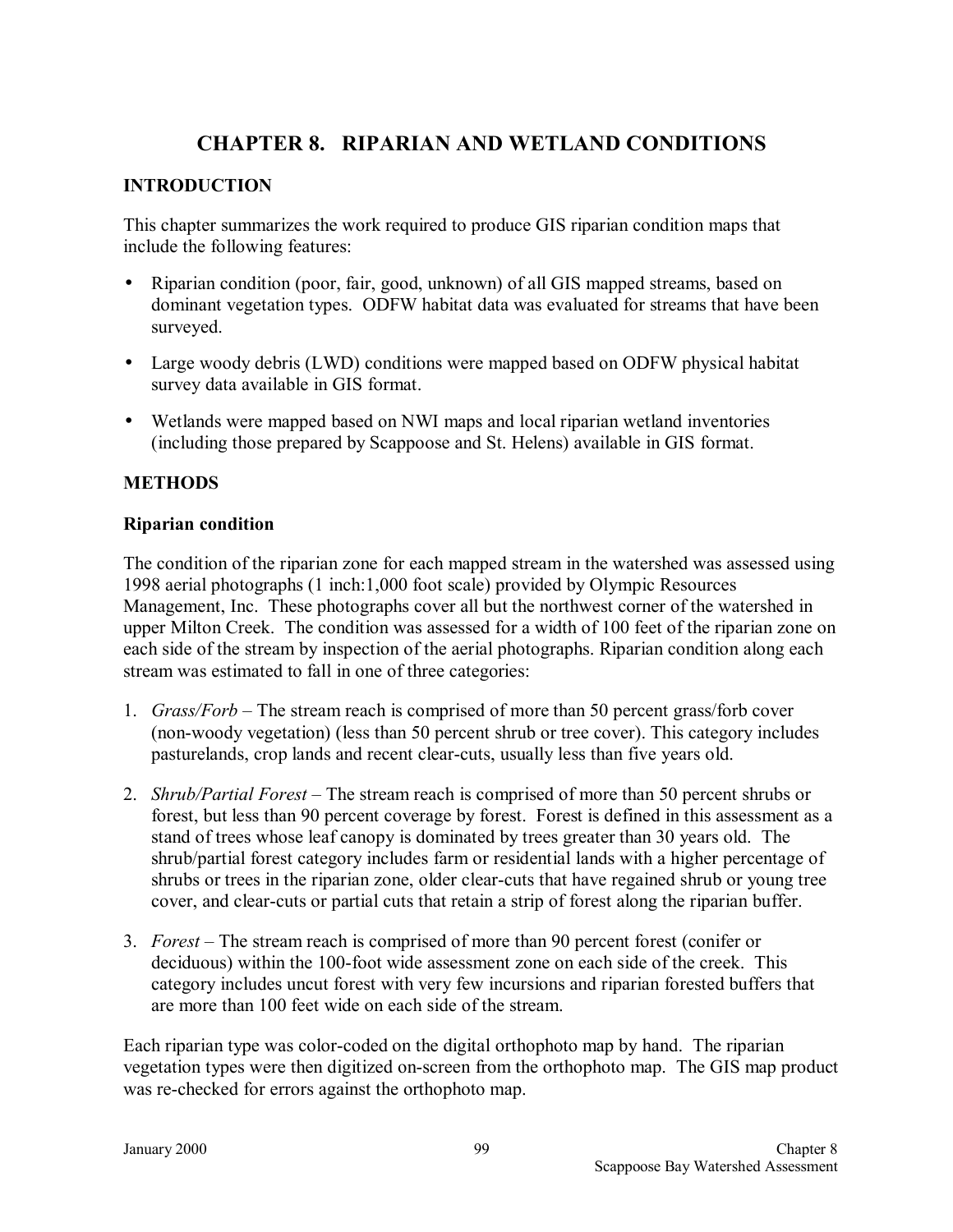# **LWD condition**

LWD condition comprises one element of the in-stream habitat conditions included in ODFW physical habitat surveys conducted on parts of three streams: South Scappoose Creek, North Scappoose Creek, and Milton Creek. DEA mapped condition ratings for two of the instream habitat factors— residual pool depth (presented in Chapter 5) and large woody debris pieces. DEA used ODFW habitat condition "benchmarks" to rate these habitat factors as low (undesirable), moderate, and high (desirable) for each stream reach surveyed (WPN 1999). To obtain an overview of physical habitat conditions, DEA developed a summary data table that rates selected habitat factors by reach.

# **Wetlands**

DEA mapped wetlands using NWI maps as a basis. The City of Scappoose has completed a local riparian and wetland inventory, but it is not in GIS format and was not included. The City of St. Helens has its wetland and riparian inventory in GIS format for land within its urban growth boundary, but its GIS data is not ortho-rectified or geo-referenced, and thus is not suitable for use in this assessment.

# **RESULTS**

The following GIS map layers were produced:

- Riparian condition (Figure 8-1 Riparian Vegetation Map)
- LWD condition ratings for ODFW surveyed stream reaches (Figure 8-2 Large Woody Debris Map)
- Wetlands as shown by NWI GIS coverage. This data was also mapped on a large scale map  $(1:24,000 \text{ scale})$  to show the detail of individual wetlands. (Figure 8-3 – National Wetlands Inventory Map)

A summary of physical habitat condition ratings for riparian and LWD parameters for each reach surveyed by ODFW is included in Table 8-1.

# **DISCUSSION/CONCLUSIONS**

Most of the Scappoose Bay watershed's riparian zones are in grass/forb or shrub/partial forest classification. Relatively little of the riparian zones is in the forest classification. Agricultural uses account for the high percentage of grass/forb riparian zones in the lowland floodplain (dikelands) on the east side of the watershed. Higher in the watershed, most of the riparian zones along the stream valleys are dominated by pasture land or residential development. Most of these riparian areas are composed of shrubs along the streambanks or scattered trees and are classified as shrub/partial forest. Riparian zones along most of the tributaries have been converted from old growth forested riparian zones to clear-cuts with and without riparian buffers by decades of timber harvest. Most of the tributaries in the upper watershed that are classified as grass/forb were clear-cut within the past five years and are not yet dominated by shrubs or young trees.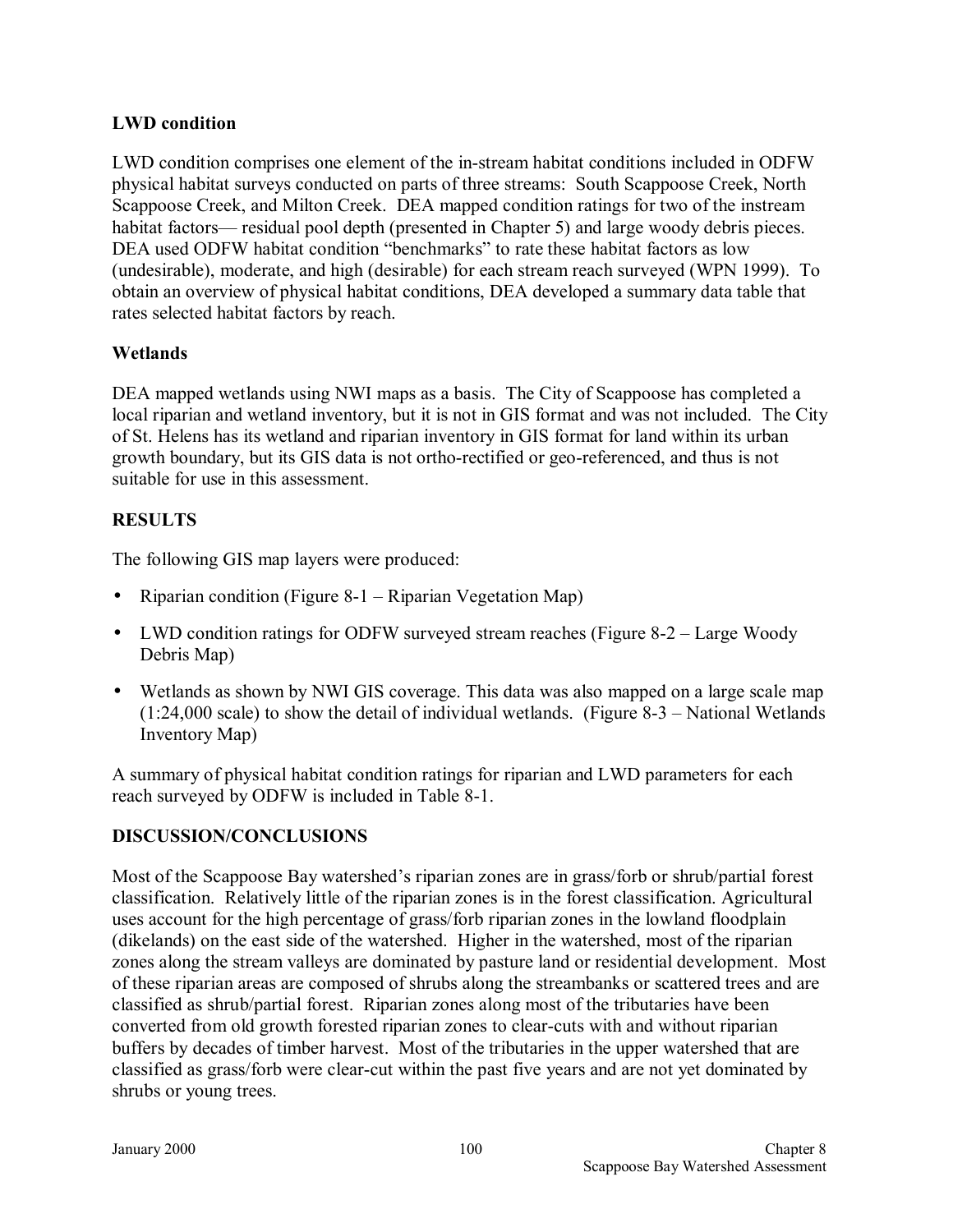**Table 8-1 –Physical Habitat Condition Ratings for Selected Riparian and LWD Habitat Parameters Surveyed by** Table 8-1-Physical Habitat Condition Ratings for Selected Riparian and LWD Habitat Parameters Surveyed by Oregon Department of Fish and Wildlife **Oregon Department of Fish and Wildlife** 

| <b>Stream Name</b>    | Stream Length Su | rvey                                             |               |                                            |                                                                       | Rating | <b>Key LWD</b>               | Rating                                                    |                                   |  |
|-----------------------|------------------|--------------------------------------------------|---------------|--------------------------------------------|-----------------------------------------------------------------------|--------|------------------------------|-----------------------------------------------------------|-----------------------------------|--|
|                       | Reach (meters) D | ate                                              | Shade         |                                            | $LWD$<br>Pieces/<br>100 m*                                            |        | $00 \text{ m}$ **<br>Pieces/ |                                                           | No. Conifers<br>>20 cm dbh<br>*** |  |
| Salmon Creek          | 520 8/3          | 0,00                                             |               |                                            | O O O U U N N O O O O<br>O O O U U N N O O O O<br>O O O U W N O O O O |        |                              |                                                           |                                   |  |
| Sierkes Creek         | $575$ 9/         |                                                  |               |                                            |                                                                       |        |                              |                                                           |                                   |  |
| <b>Sierkes Creek</b>  | 22               |                                                  |               |                                            |                                                                       |        |                              |                                                           |                                   |  |
| North Scappoose Creek | 2,885            | 44776928888690<br>200888888888900<br>20088888888 | 8282627235800 | ក្នុងមួយមានមានមាន<br>មិនមិនមិនមិនមិនមិនមិន |                                                                       |        |                              | Low<br>Low<br>Low<br>Lodd Low<br>Low<br>Low<br>Low<br>Low |                                   |  |
| North Scappoose Creek | 1,877            |                                                  |               |                                            |                                                                       |        |                              |                                                           |                                   |  |
| North Scappoose Creek | $1,493$ 9        |                                                  |               |                                            |                                                                       |        |                              |                                                           |                                   |  |
| North Scappoose Creek | .880 9/1         |                                                  |               |                                            |                                                                       |        |                              |                                                           |                                   |  |
| North Scappoose Creek | .8239/1          |                                                  |               |                                            |                                                                       |        |                              |                                                           |                                   |  |
| North Scappoose Creek | $-3079/2$        |                                                  |               |                                            |                                                                       |        |                              |                                                           |                                   |  |
| Raymond Creek         | $2,440$ 9        |                                                  |               |                                            |                                                                       |        |                              |                                                           |                                   |  |
| Raymond Creek         | 1,117            |                                                  |               |                                            |                                                                       |        |                              |                                                           |                                   |  |
| Raymond Creek         | .0549/1          | 3/90                                             |               |                                            |                                                                       |        |                              |                                                           |                                   |  |

- LWD pieces counted were  $> 15$  cm in diameter and more than 3 m in length **\*** LWD pieces counted were > 15 cm in diameter and more than 3 m in length  $\star$
- **\*\*** Key LWD were > 60 cm in diameter and > 10 m in length Key LWD were  $> 60$  cm in diameter and  $> 10$  m in length  $*$

**\*\*\*** Number of conifers > 20 cm in diameter per 1,000 feet by 200 feet wide riparian zone, based on plot samples. Number of conifers > 20 cm in diameter per 1,000 feet by 200 feet wide riparian zone, based on plot samples. \*\*\*

Source: ODFW 1999 habitat survey data Source: ODFW 1999 habitat survey data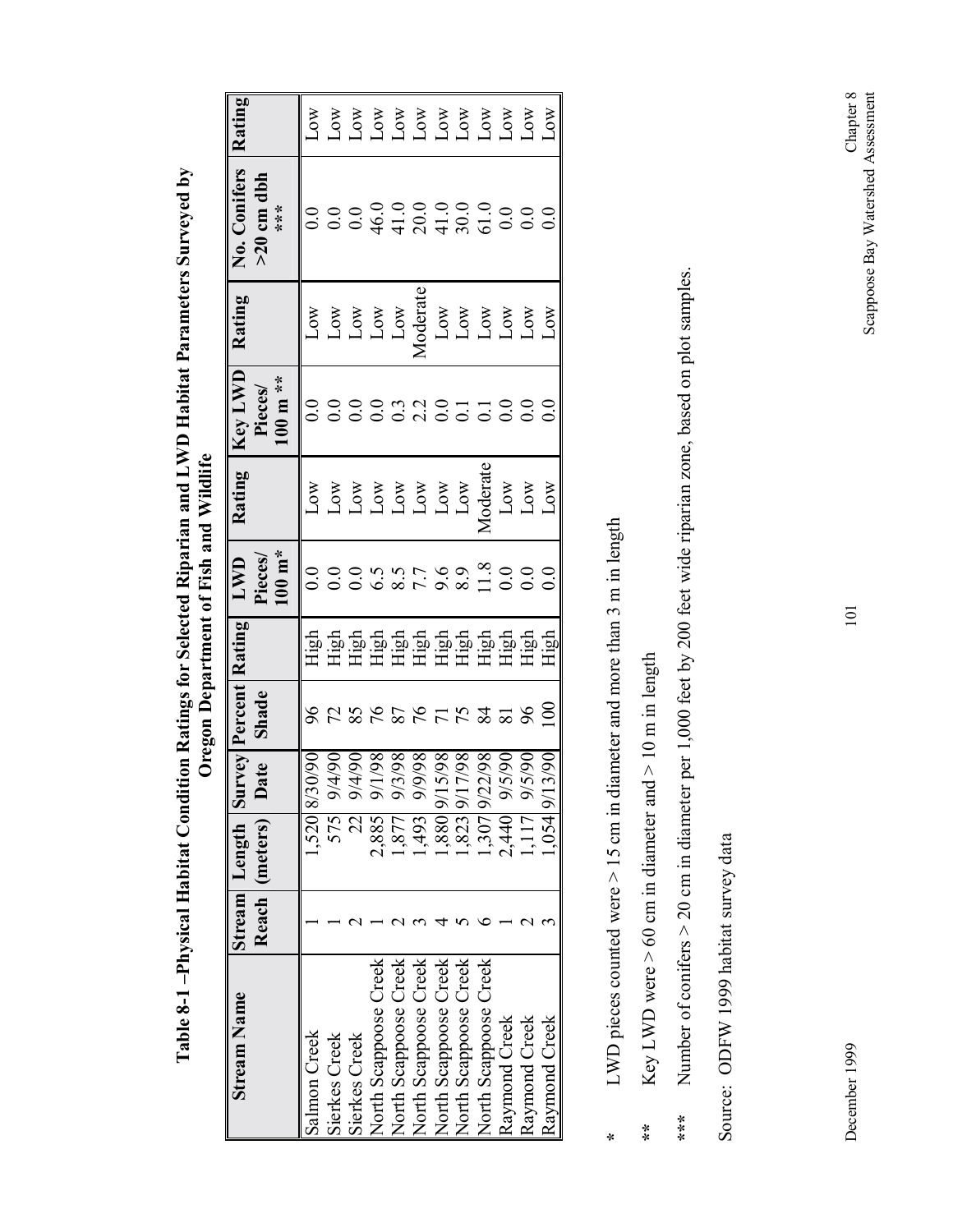The current riparian conditions represent a major shift from historical conditions under which salmon evolved in the watershed. Historically, most of the watershed was dominated by mature and old growth coniferous forest in the hills to the west, by oak savanna in the prairie, and by a variety of shrub, deciduous forested and open-water wetlands in the Columbia River floodplain. Most of the riparian zones in the watershed are now in relatively poor condition.

On the east side of the watershed, most of the floodplain is still mapped as wetland in the NWI GIS data. However, most has been converted to agricultural uses. The south end of Scappoose Bay is one location where historic wetlands and channels appear to remain relatively intact.

On the west side of the watershed, detailed physical habitat surveys conducted on several stream reaches in the upper watershed by ODFW suggest that riparian zones are not functioning to provide adequate fish habitat. The surveyed reaches generally have low levels of LWD and relatively low shade cover and few pools (Table 8-1). Much of the large wood recruitment, shade, bank protection, and other functions historically provided by old growth forest riparian zones have been reduced by agricultural, residential, and forestry uses.

*Watershed Assessment Confidence Evaluation:* Moderate-high due to a professional assessor using 1998 aerial photos for riparian vegetation classification. However, little field verification of riparian vegetation types was conducted. Also, NWI maps cover only the east side of the watershed and are considered inaccurate by the local Soil Conservation District staff.

#### **RECOMMENDATIONS**

- 1. Protect the highest quality riparian zones classified as forest within the watershed due to their rarity and importance to fish habitat. Field assessment is needed to verify GIS mapping and better identify potential high-quality riparian areas.
- 2. Protect remaining high quality wetlands in the lowland floodplain, such as at the south end of Scappoose Bay. Field assessment is needed to verify GIS mapping and better identify high-quality wetland areas.
- 3. Restore forested riparian zones to agricultural and rural residential lands that have been converted to grass/forb or shrub/partial forest classes. Field assessment is needed to verify GIS mapping and better identify restoration areas.
- 4. Translate local wetland inventory hard copy maps conducted for the cities of Scappoose and St. Helens to ortho-rectified GIS format.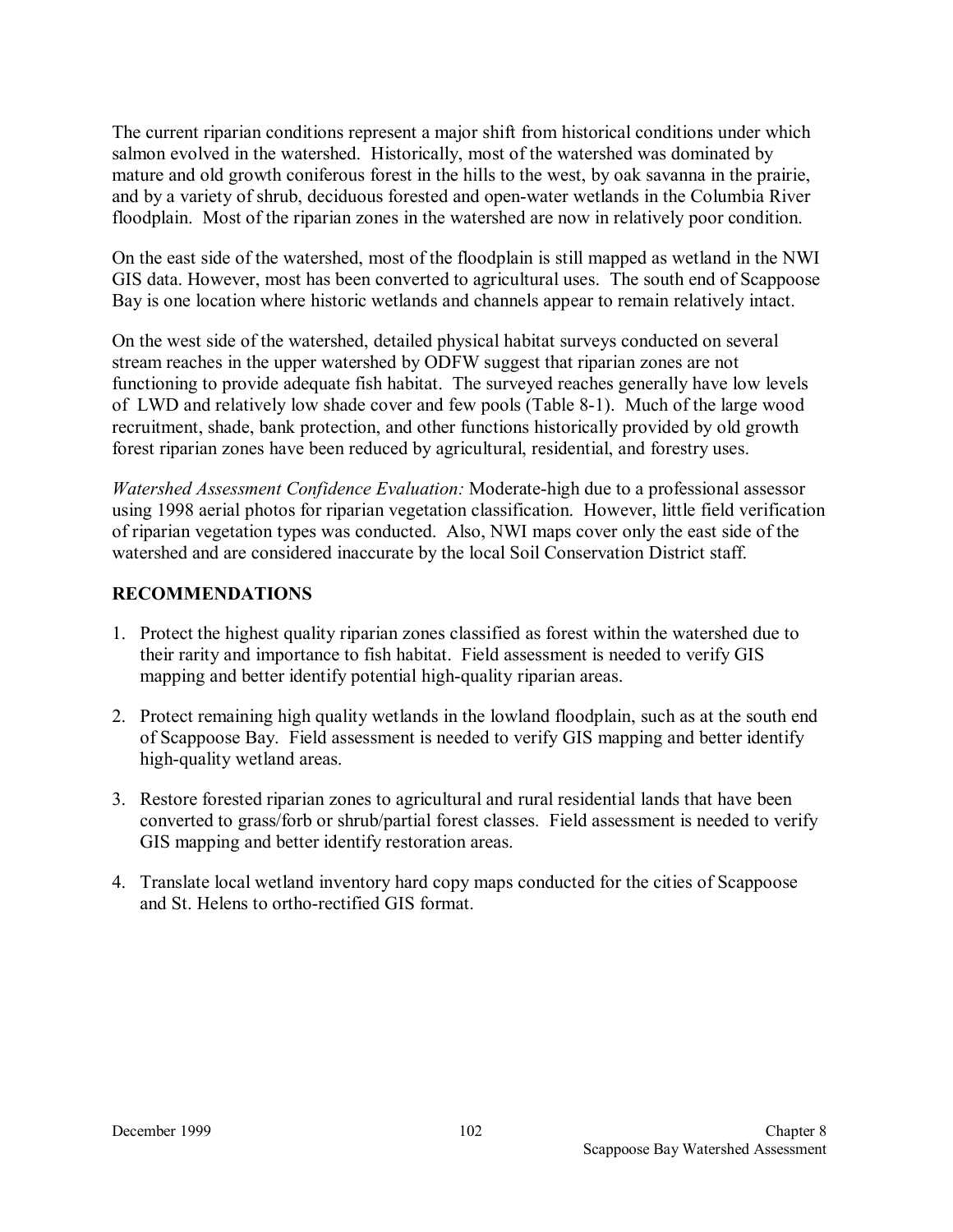**Figures 8-4 and 8-5 - Photographs**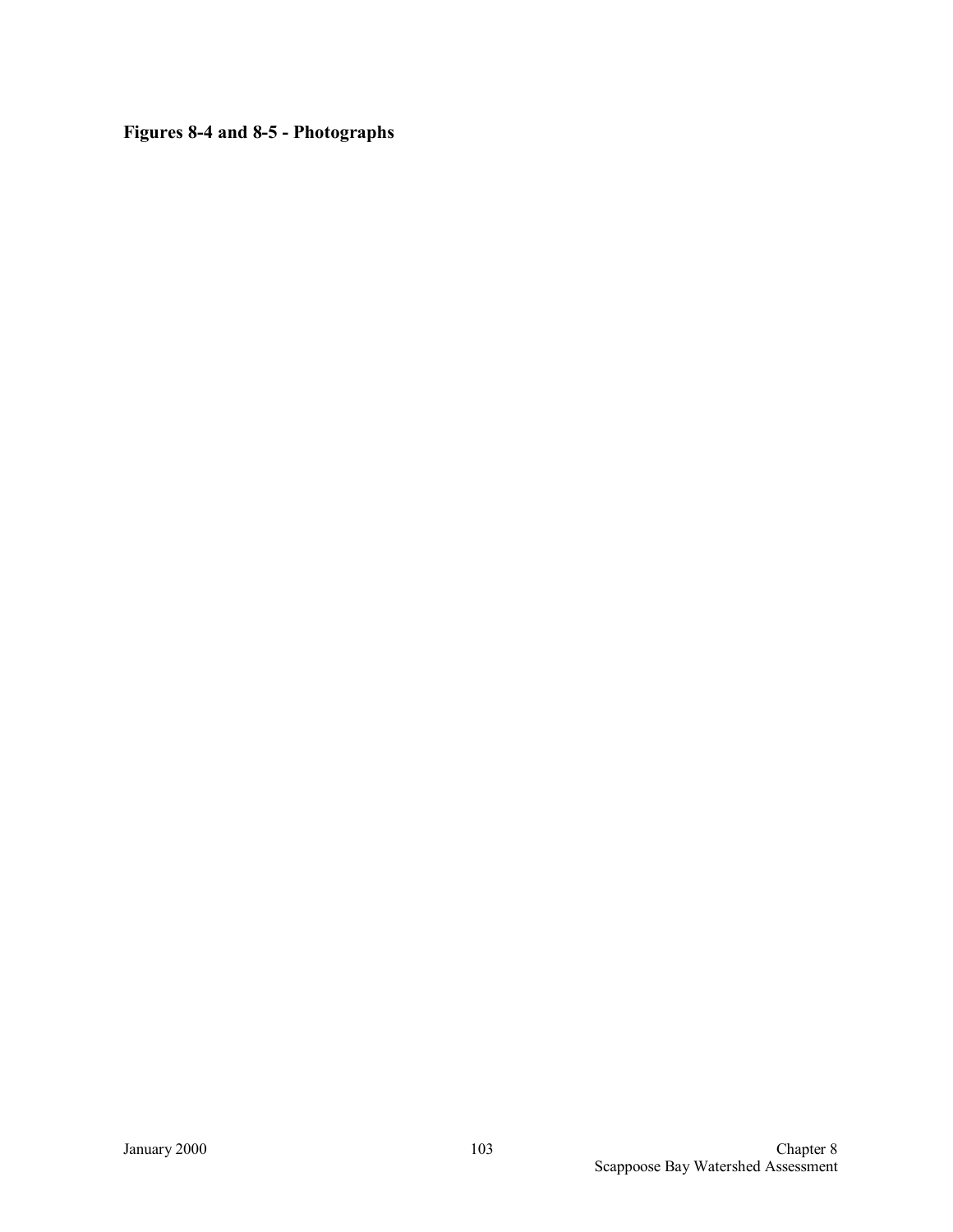Figures 8-6 and 8-7 – Photographs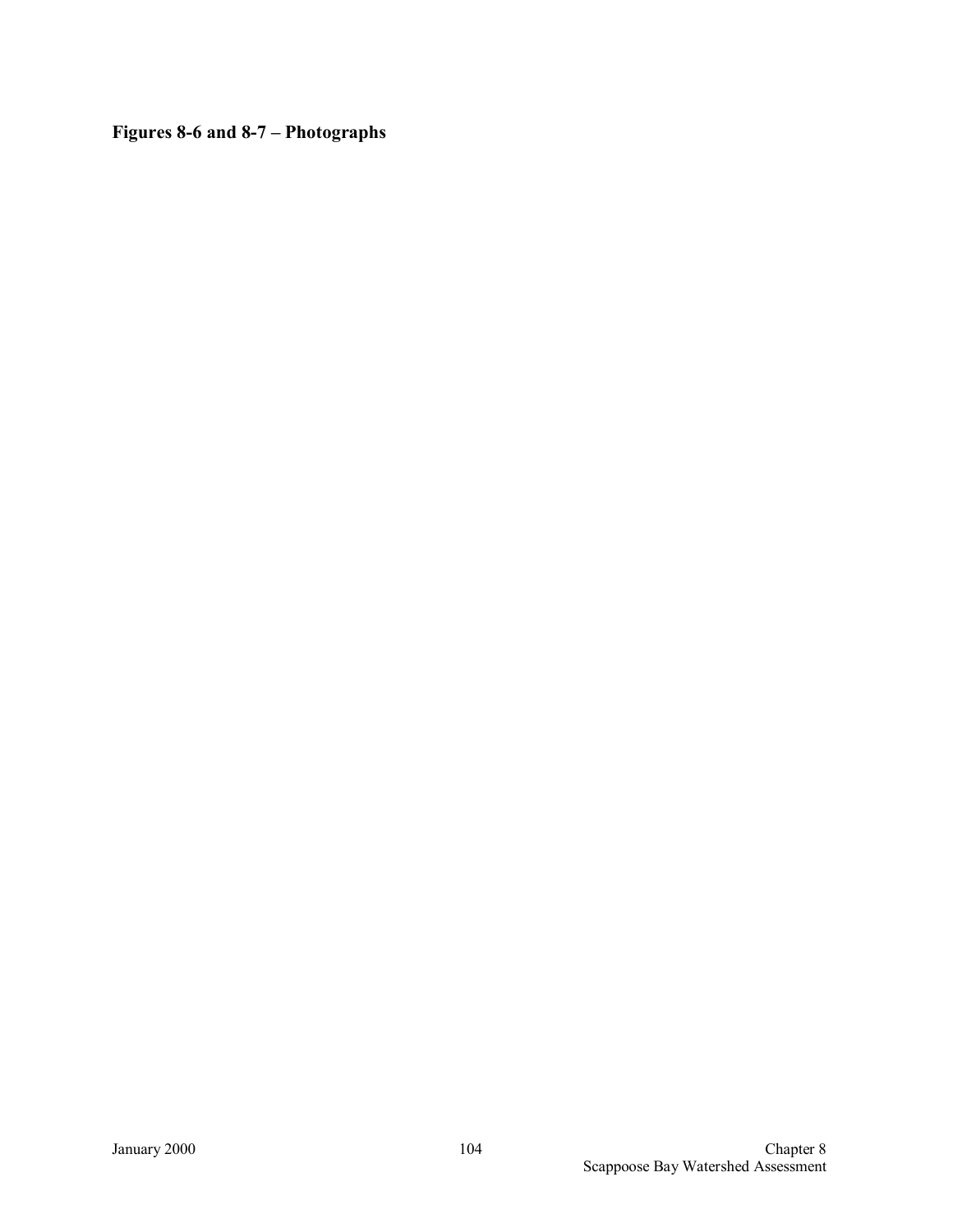Figure 8-1 – Riparian Vegetation Map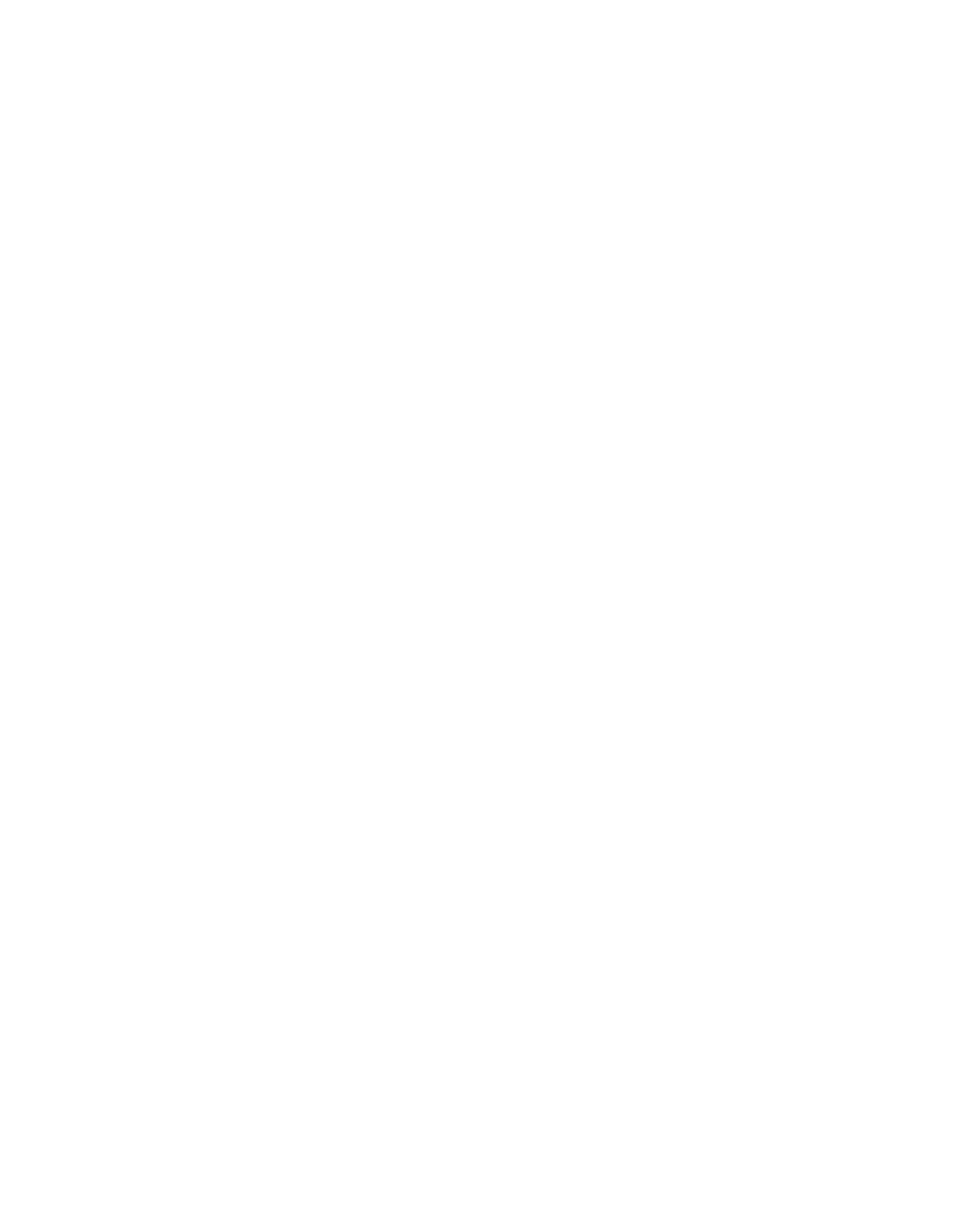Figure 8-2 – Large Woody Debris Map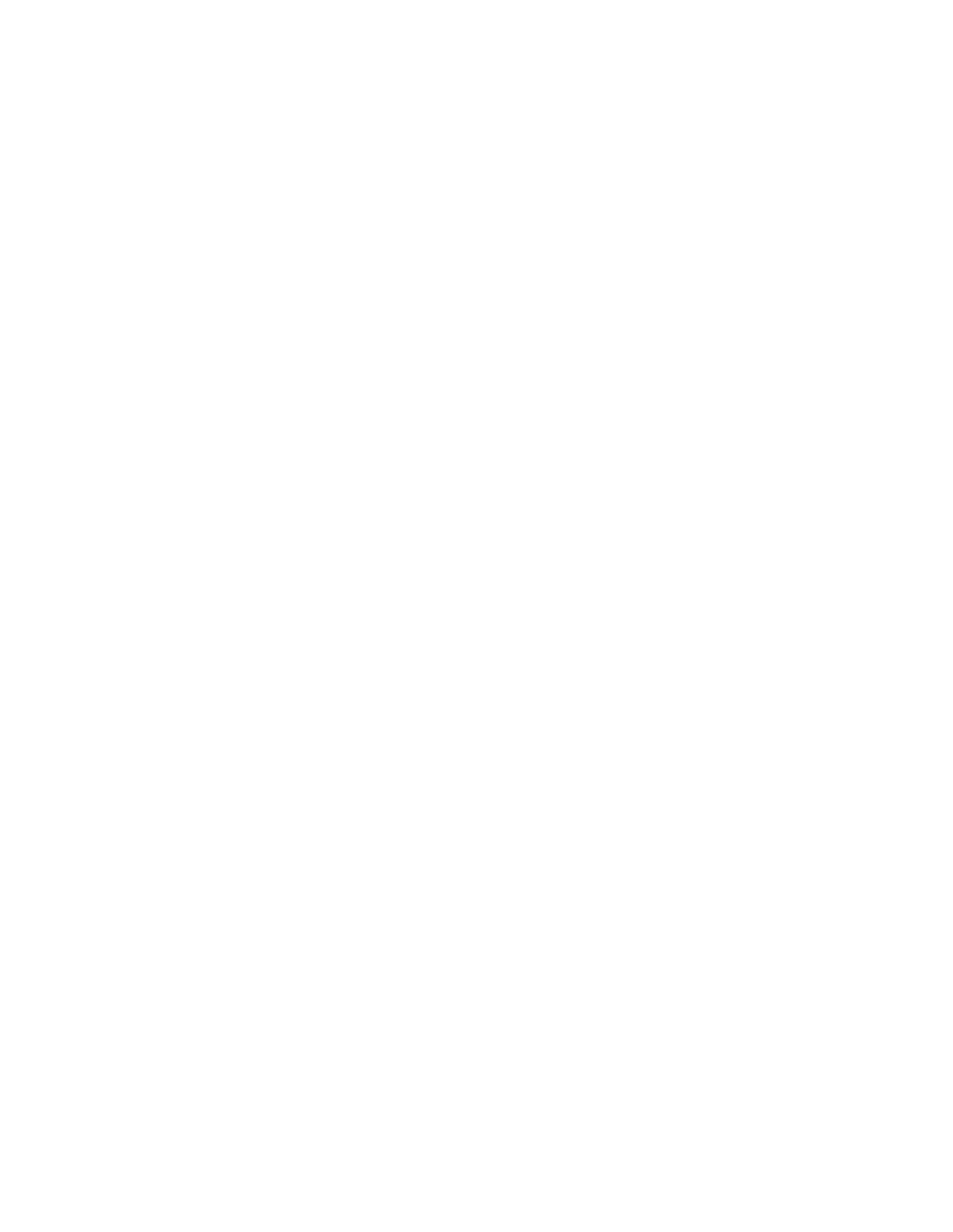Figure 8-3 – National Wetlands Inventory Map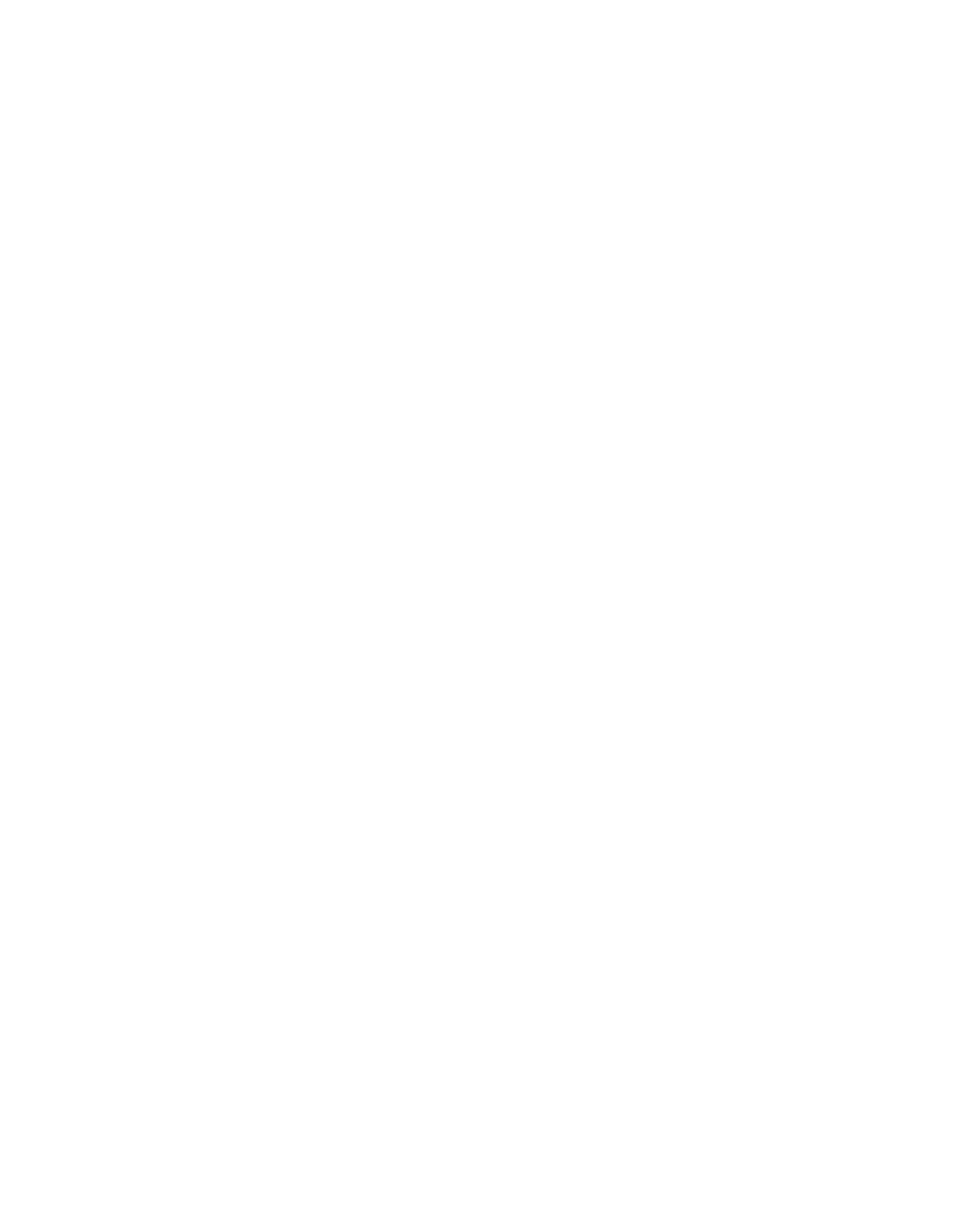# **CHAPTER 9. WATER QUALITY**

This chapter summarizes the work required to produce GIS water quality maps based on available studies, such as the Lower Columbia River Bi-State Water Quality Report (1996). These maps were to include the following features:

- Water quality impaired stream segments based on 303(d) GIS data from the US Environmental Protection Agency (EPA)
- Maximum summer stream temperature recorded at each sampling station, based on data in available studies and compiled and referenced to a base map by the community outreach team
- Minimum dissolved oxygen recorded at each sampling station, based on data in available studies and compiled and referenced to a base map by the community outreach team
- Highest fecal coliform counts obtained at each sampling station, based on data in available studies and compiled and referenced to a base map by the community outreach team
- Hazardous waste sites and Superfund sites
- Land fills (active and inactive)
- Stormwater outfall locations
- Point source outfall locations under the National Pollution Discharge Elimination System (NPDES)

## **METHODS**

## **Water quality impaired stream segments**

EPA's  $303(d)$  GIS data was searched and no  $303(d)$  listed streams were found in the Scappoose Bay watershed.

## **Maximum summer stream temperature**

Continuous reading thermometer data was collected at nine locations in the watershed by the Watershed Council during the summer of 1998. The Watershed Council provided DEA with Global Positioning System (GPS) locations for each site and a summary of the data. DEA mapped the seven-day running average maximum temperatures in two categories (greater than 59 degrees to less than 70 degrees F, greater than 70 degrees F) and attached the reference data to the points. A category of 55 degrees to less than 70 degrees F, corresponding to state water quality standards, was not used because no maximum average temperatures fell below 59.1 degrees F.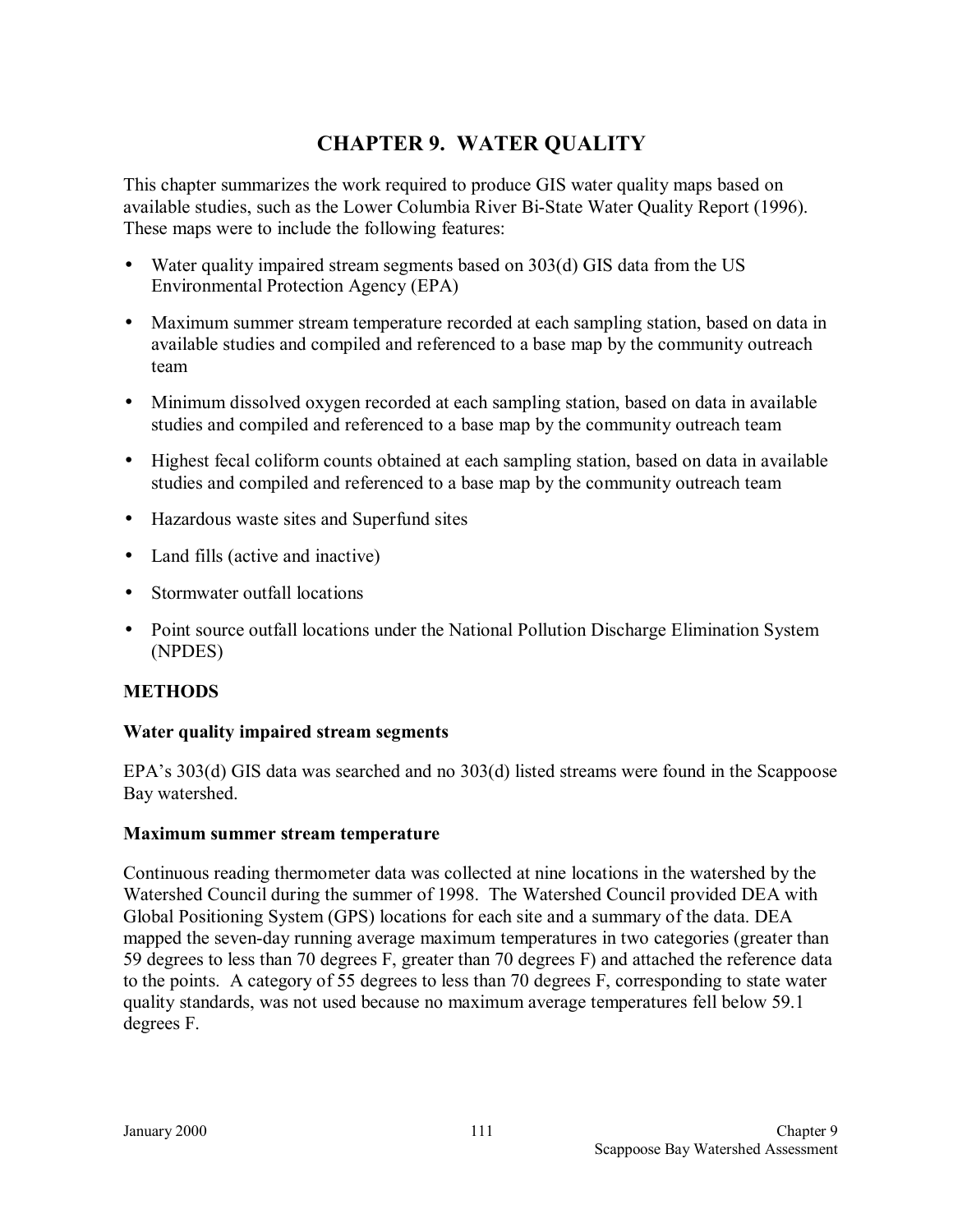#### **Minimum dissolved oxygen**

The only data on oxygen that DEA found was collected by the Oregon Department of Environmental Quality (DEQ) at two sampling stations in Scappoose Bay (River Miles 1.0 and 2.0) in the 1960s and 1970s. Because sampling was discontinued at these stations, they have not been included on the water quality monitoring map.

## **Highest fecal coliform**

Limited sampling was conducted in Scappoose Bay as part of the Bi-State Water Quality Sampling Program. In addition, the Watershed Council members conducted limited sampling in South Scappoose Creek in 1998.

## **Other water quality contaminants**

Other water quality contaminants were also sampled in Scappoose Bay as part of the Bi-State Water Quality Sampling Program. The approximate location of the single sampling point within the watershed was digitized on-screen. Sampling results are summarized in the text.

## **Hazardous waste sites and Superfund sites**

The community outreach team located two potential hazardous waste sites, an abandoned battery recycling plant and a former Pope and Talbot wood tratment plant, both located in St. Helens. DEA digitized the approximate locations on-screen.

## **Land fills (active and inactive)**

The community outreach team located four inactive landfills in the watershed. DEA digitized the approximate locations on screen.

# **Stormwater outfall locations and point source permits (NPDES)**

Stormwater outfall locations and point source permits (NPDES) were obtained from the City of Scappoose and DEQ respectively, but were not available in GIS format.

# **RESULTS**

The following GIS maps were produced:

- 1. Water quality monitoring (1998 temperature monitoring and Bi-State monitoring) ( $9-1$  Water Quality Monitoring Map)
- 2. Potential water quality contaminant sources (landfills and hazardous waste sites) (Figure 9-2 – Potential Water Quality contaminant Sources Map)

DEQ oxygen and temperature data is summarized in Figures 9-3 and 9-4 and in Tables 9-1 and 9-2. Bi-state water quality monitoring data is summarized in the text.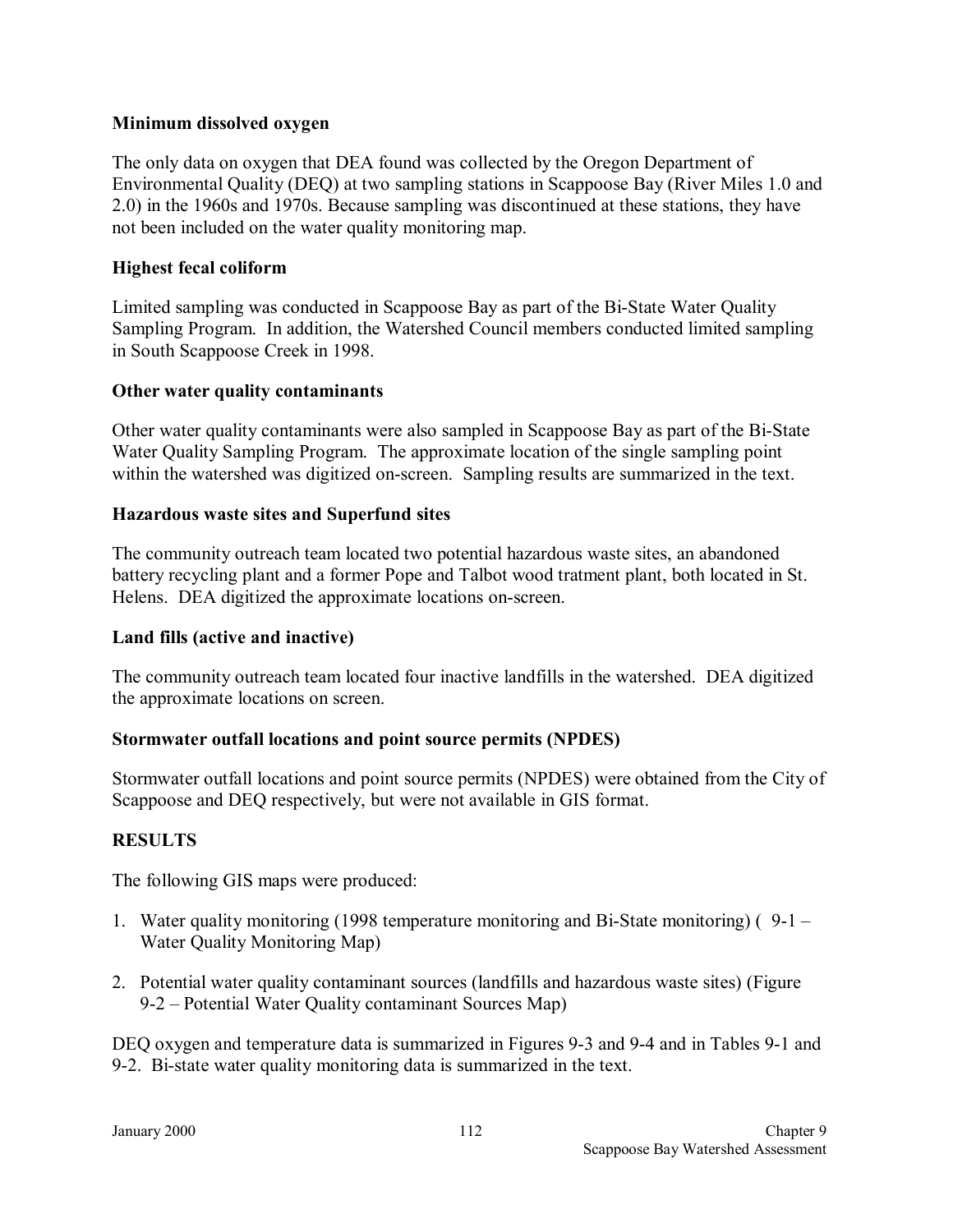**Figures 9-3 and 9-4 - Dissolved Oxygen and Biochemical Oxygen Demand Measured by DEQ at River Miles One (Upper) and Two (Lower) in Scappoose Bay Between 1966 and 1970** 



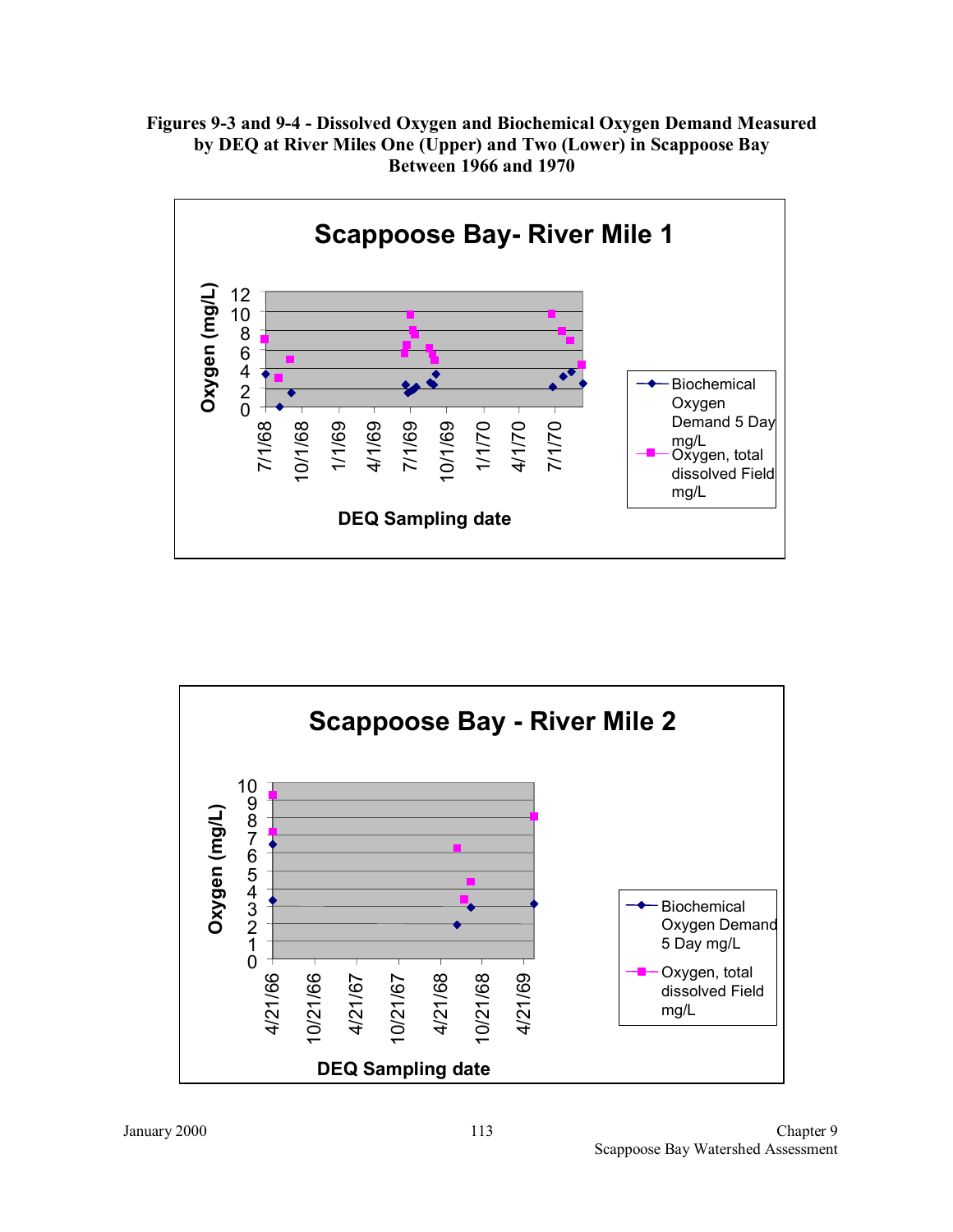| <b>River Mile 1</b><br><b>Date</b> | <b>Water Temp.</b><br>$\rm ^{0}F$ |
|------------------------------------|-----------------------------------|
| 7/1/68                             | 69.3                              |
| 7/1/68                             | 69.3                              |
| 8/5/68                             | 70.7                              |
| 8/5/68                             | 70.7                              |
| 9/3/68                             | 65.3                              |
| 9/3/68                             | 65.3                              |
| 6/18/69                            | 73.4                              |
| 6/18/69                            | 73.4                              |
| 6/25/69                            | 64.4                              |
| 6/25/69                            | 64.4                              |
| 7/2/69                             | 62.6                              |
| 7/2/69                             | 62.6                              |
| 7/9/69                             | 66.2                              |
| 7/9/69                             | 66.2                              |
| 7/15/69                            | 68                                |
| 7/15/69                            | 68                                |
| 8/19/69                            | 68                                |
| 8/19/69                            | 68                                |
| 8/27/69                            | 86                                |
| 9/3/69                             | 66.2                              |
| 9/3/69                             | 66.2                              |
| 7/20/70                            | 74.3                              |
| 7/20/70                            | 74.3                              |
| 8/10/70                            | 69.8                              |

#### **Table 9-1. Water Temperature Measurements Recorded by DEQ at Two Sampling Stations in Scappoose Bay (River Miles 1 and 2)**

| <b>Iile 1</b><br>e | <b>Water Temp.</b><br>$\rm ^{o}F$ | <b>River Mile 2</b><br>Date | Water temp.<br>$\mathbf{P}$ |
|--------------------|-----------------------------------|-----------------------------|-----------------------------|
| 7/1/68             | 69.3                              | 4/21/66                     | 53.6                        |
| 7/1/68             | 69.3                              | 4/21/66                     | 53.6                        |
| 8/5/68             | 70.7                              | 4/21/66                     | 53.6                        |
| 8/5/68             | 70.7                              | 4/21/66                     | 53.6                        |
| 9/3/68             | 65.3                              | 7/1/68                      | 70.5                        |
| 9/3/68             | 65.3                              | 7/1/68                      | 70.5                        |
| 6/18/69            | 73.4                              | 8/5/68                      | 69.8                        |
| 6/18/69            | 73.4                              | 8/5/68                      | 69.8                        |
| 6/25/69            | 64.4                              | 9/3/68                      | 66.2                        |
| 6/25/69            | 64.4                              | 9/3/68                      | 66.2                        |
| 7/2/69             | 62.6                              | 6/4/69                      | 66.2                        |
| 7/2/69             | 62.6                              | 6/4/69                      | 66.2                        |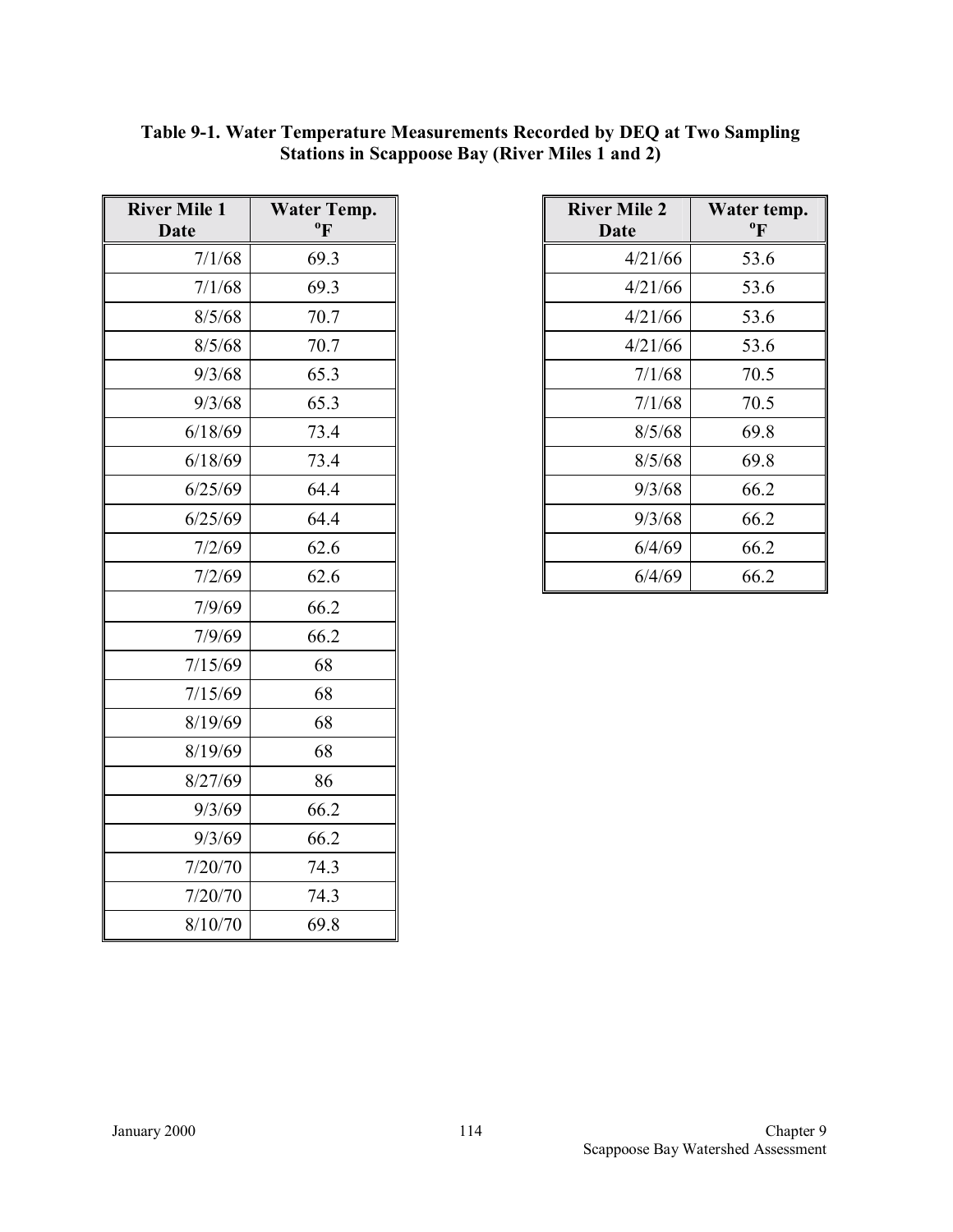#### **DISCUSSION**

Very little water quality monitoring has been conducted in the watershed. The monitoring that has been done suggests water quality problems exist in the watershed. The 1998 temperature monitoring shows that all stream reaches monitored exceeded the 55-degree F maximum average temperature standard. This 55-degree F standard is used as a state water quality standard for rearing and spawning of salmonids. The lower stream reaches exceeded 70 degrees F—near lethal thresholds for salmonids. These streams are potential summer rearing habitat for juvenile coho, chinook, steelhead, and cutthroat.

Historical information suggests that carp had a deleterious effect on the water quality of the sloughs and lakes of the lowland floodplain that would have provided rearing habitat for salmonids. In *The History of Scappoose* (1984), J. L. Watts writes:

Ö.In about 1880, carp were introduced into the lower Columbia. They multiplied rapidly and devoured the roots and grasses of freshet time. Soon the wild hay became a thing of the past....A creek named after an early land claimer, Mr. Jackson, entered this bottom land near the south end, flowed north as a slough, connected with all the permanent lakes, and finally turned to the east into the Multnomah Channel. The Indians called the slough Santosh. Before the carp were introduced, many of these lakes were fairly clear and grew large amounts of wapato, the Indian potato relished not only by the Indians, but also by the thousands of wild fowl that wintered here.

In more recent years, the water quality of Scappoose Bay appears to have been heavily impacted by industrial sources of pollution. In 1960, the Fish Commission of Oregon (Willis et al. 1960) reported on a fish kill and the suspected cause:

A serious pollution problem has existed in Scappoose Bay. The Crown Zellerbach paper mill in St. Helens and other plants discharge their effluents into Multnomah Channel, but tidal action occasionally backs up the discharge into the bay. The Kaiser Gypsum wallboard plant and the Pope and Talbot wood preserving plant empty their effluents directly into Scappoose Bay. Low stream flows coincident with high tides are believed to result in high concentration of waste materials in the bay. Evidences of severe pollution in Scappoose Bay occurred in December 1956....sporadic rains have attracted fall-run salmon into Scappoose Bay, but subsequent dry periods caused lethal conditions to occur when materials from polluting effluents became concentrated. Attempts to establish responsibility for the mortality of salmon in Scappoose Bay during December 1956 failed because the bay was flushed by rains during the time between the mortality occurrence and the appearance of the dead fish. The Scappoose Bay pollution situation is recommended for further investigation.

DEQ records contain only one water quality sampling study in the watershed. Oxygen and temperature data was collected between 1966 and 1970 by DEQ at two sampling stations in Scappoose Bay (River Miles 1 and 2). The data suggest that in late summer and early fall, oxygen and temperature approached lethal limits for salmonids. Dissolved oxygen regularly measured below 5.0 mg/L (Figures 9-3 and 9-4). However, biochemical oxygen demand was fairly low, and does not indicate a problem with excessive organic materials or effluents in the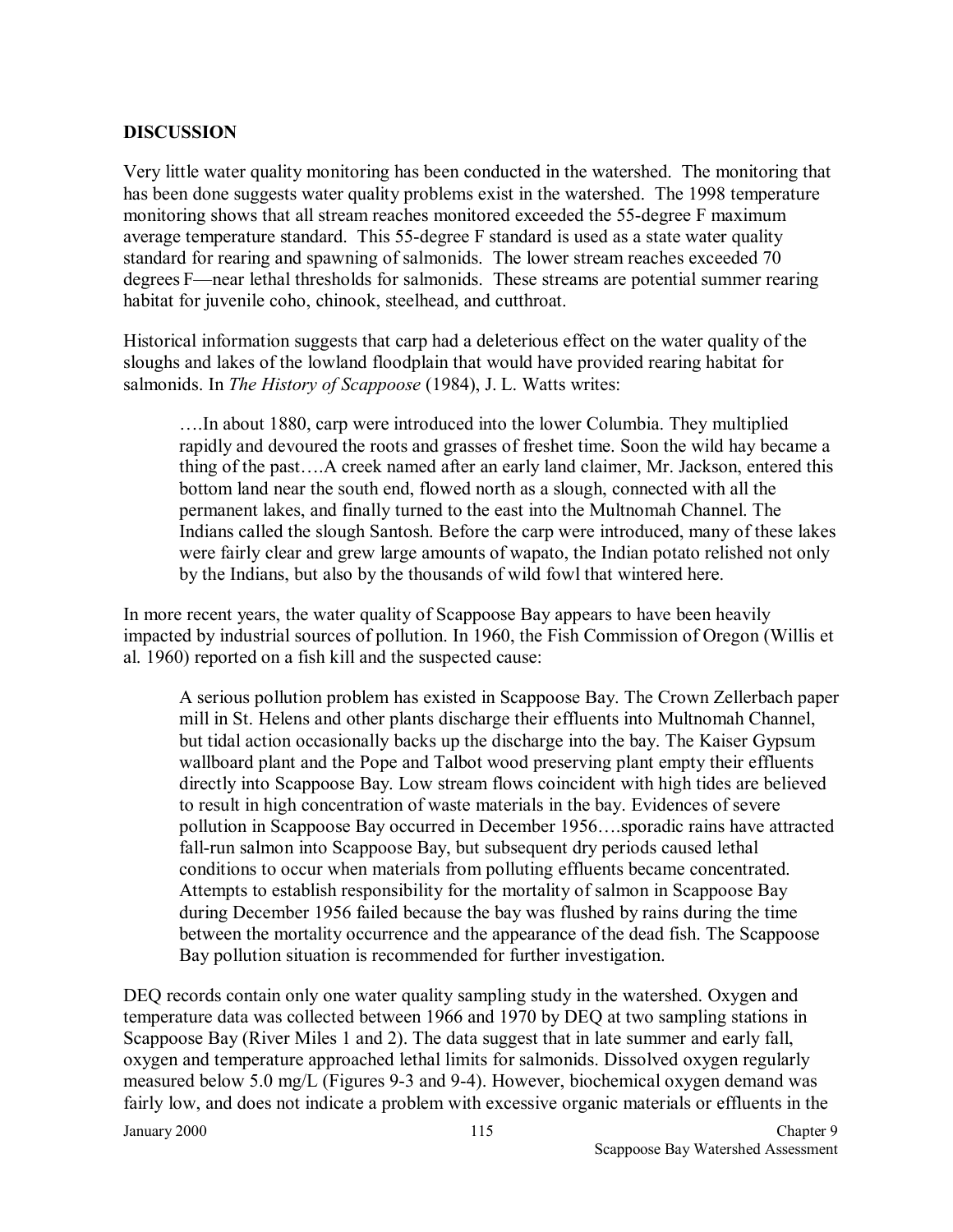water. Rather, high temperatures and/or organic matter in sediments may have caused low dissolved oxygen. Water temperatures regularly exceeded 64 degrees F (Table 9-1). However, DEQ did not have information on how this data was collected or at what depths. Surface measurements may not reflect water quality conditions at lower depths, where oxygen and temperature may be at more tolerable levels for salmonids.

Seven NPDES permits have been issued for operations in the watershed, including permits issued to the City of Scappoose and City of St. Helens for sewage treatment plants and for the Boise Cascade veneer plant and pulp mill. In general, it appears that water quality impacts from industrial discharges have been greatly reduced since the fish kills in Scappoose Bay in the 1950s. Stormwater outfall information was available only from the City of Scappoose. In the City of Scappoose, 134 of 211 storm drains flow directly from the streets into Scappoose Creek. Outfall locations were not mapped since information is not available in GIS format.

The Lower Columbia River Bi-State Program included one sampling station in Scappoose Bay. Sediment, water, and fish tissue was sampled at the Scappoose Bay station in 1993. Summary results of this sampling are provided in *Health of the River 1990-1996* (Tetra Tech 1996). Results show that Scappoose Bay samples exceeded state, federal, or recommended threshold levels for the contaminants listed below:

# **Water sampling**

- Fecal coliform
- Temperature
- Chlorophyll A
- Total recoverable iron
- Total recoverable lead
- Total recoverable aluminum

# **Sediment sampling**

- Arsenic
- Cadmium
- Chromium
- Copper
- Iron
- Nickel
- p,p.-DDD (pesticide)

# **Tissue sampling (large scale sucker)**

• total polychlorinated biphenols (PCBs)

Sampling for fecal coliform bacteria in South Scappoose Creek (Dutch Canyon area) showed elevated total coliform and e-coli levels. In addition, the results indicate that Scappoose Bay has been polluted by a range of industrial and agricultural contaminants.

Four landfills and two potential hazardous waste sites were located by the community outreach team. The landfills are all inactive, as garbage from the region is currently shipped to eastern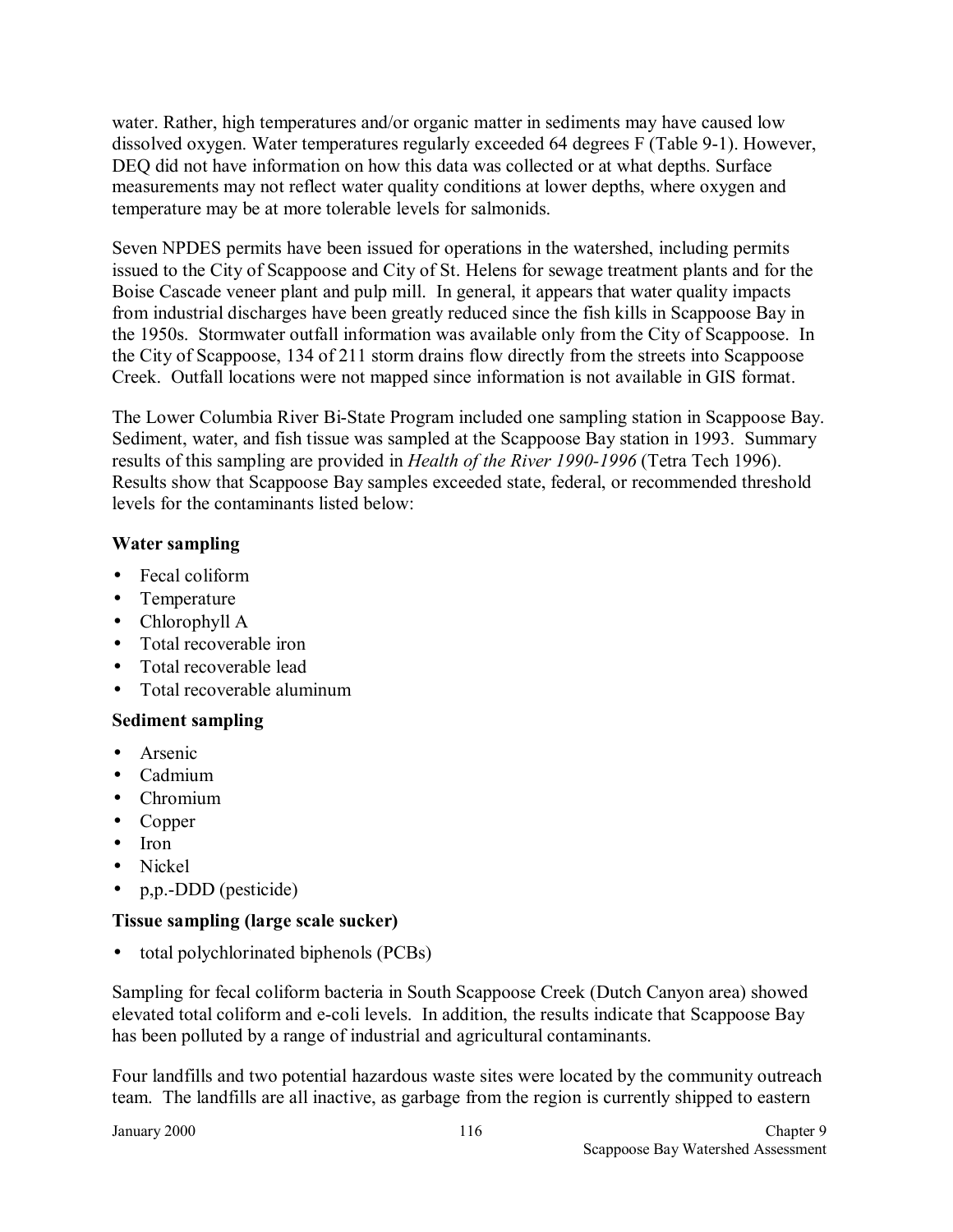Oregon. The potential hazardous waste sites include the former Bledsoe battery recycling facility in St. Helens and the former Pope and Talbot wood treatment plant in St. Helens. According to a study conducted by GeoEngineers, Inc. for the Port of St. Helens and Pope and Talbot, contamination from wood treatment chemicals and PCBs at the former Pope and Talbot plant is limited solely to the property and is not a threat to groundwater or to the Multnomah Channel. The Port and Pope and Talbot are jointly developing a cleanup plan for that site (*The Chronicle* and *Sentinel Mist*, Oct. 6, 1999). Little is known about the potential surface or groundwater contamination that may have resulted from the landfills or the Bledsoe site.

*Watershed Assessment Confidence Evaluation:* Moderate due to a professional assessor working with a relatively small amount of water quality monitoring data.

## **RECOMMENDATIONS**

- 1. Temperature monitoring should be continued and expanded in streams of the watershed to obtain a solid baseline of data and a better understanding of potential problems and needs for restoration.
- 2. Water column, sediment and tissue sampling should be continued and expanded in Scappoose Bay to gain a better understanding of current conditions, historic and current sources of pollution, and needs for remediation.
- 3. Data on stormwater and industrial outfalls in the watershed should be entered into the GIS database.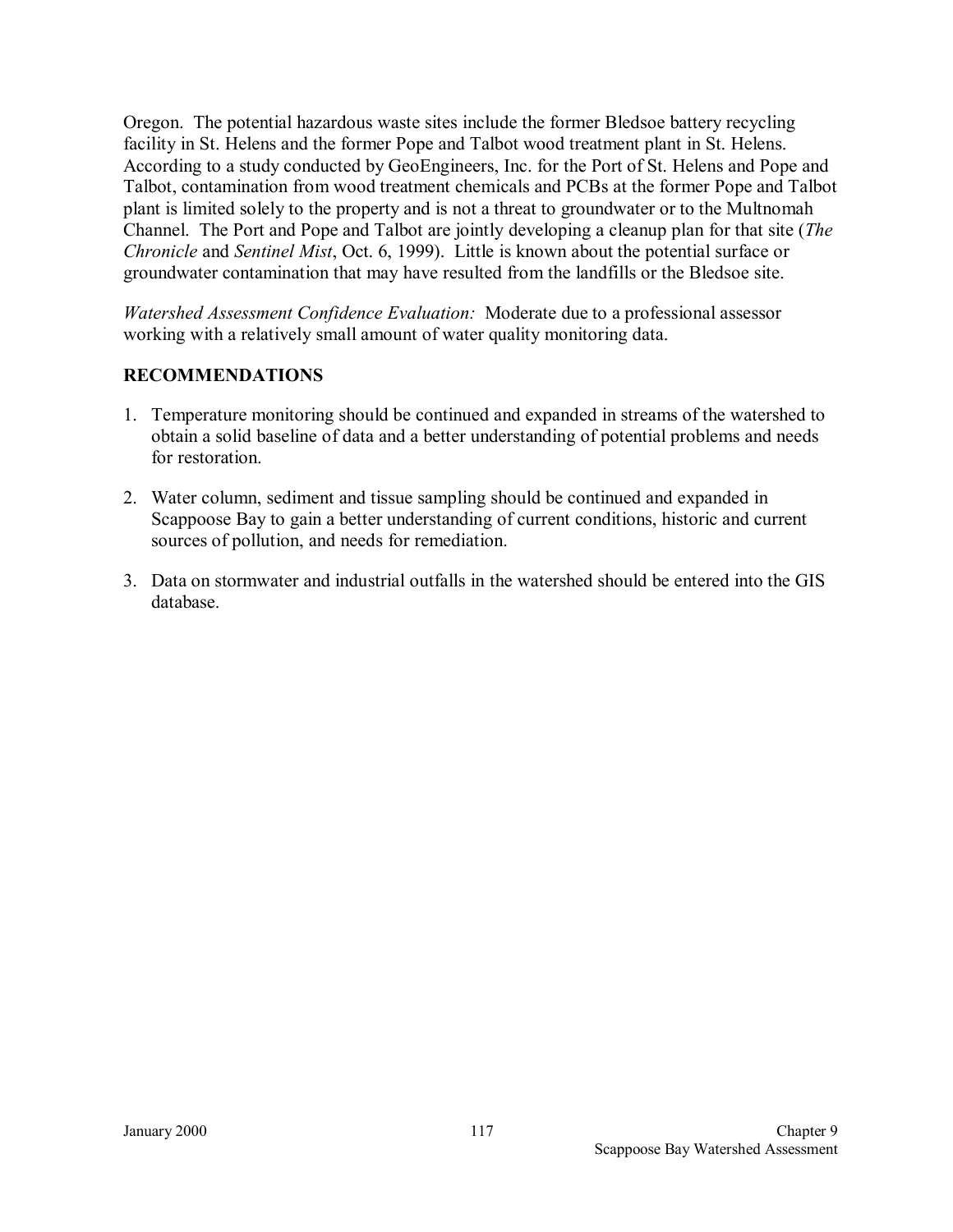This page has been left blank intentionally.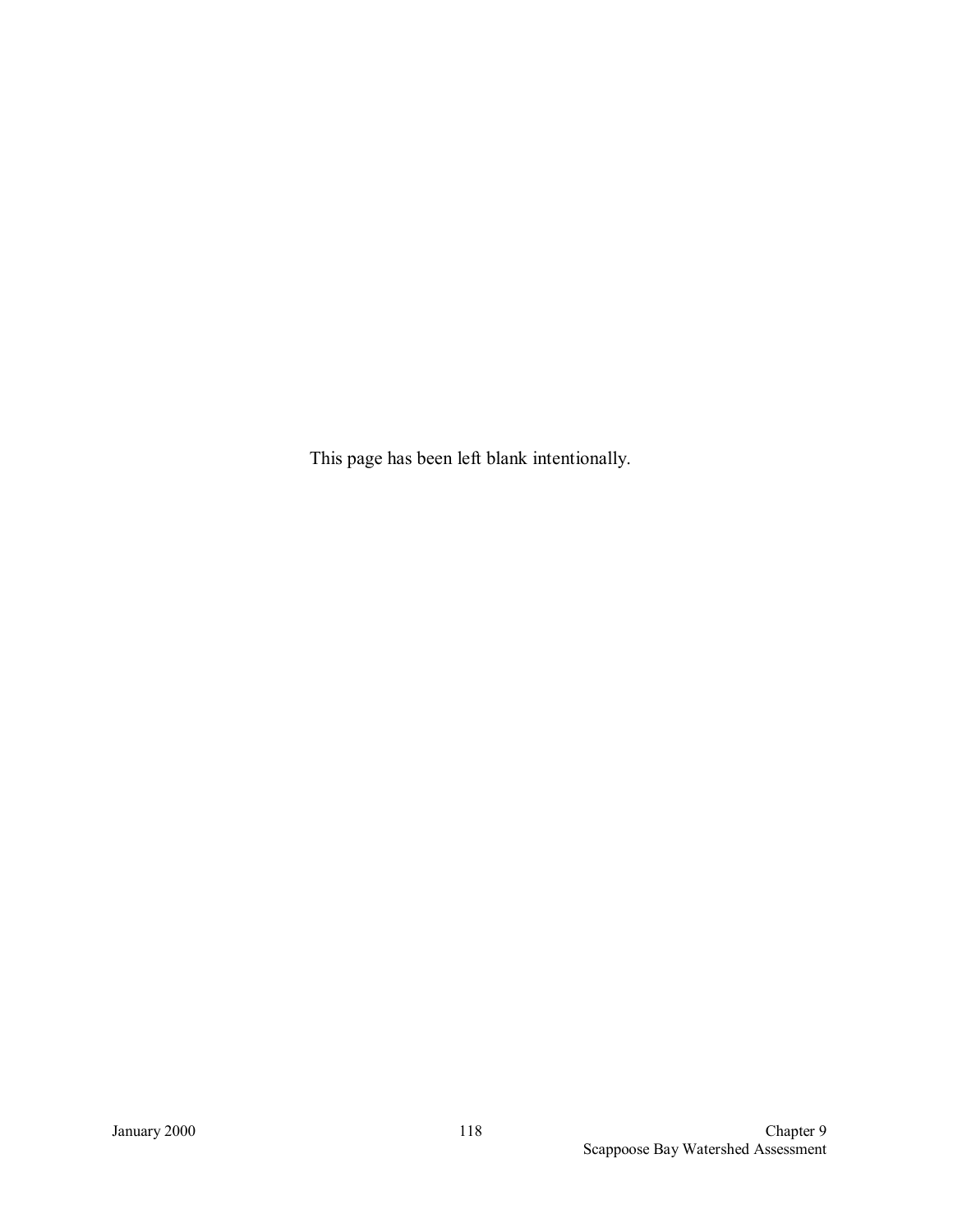Figures 9-5 and 9-6 – Photographs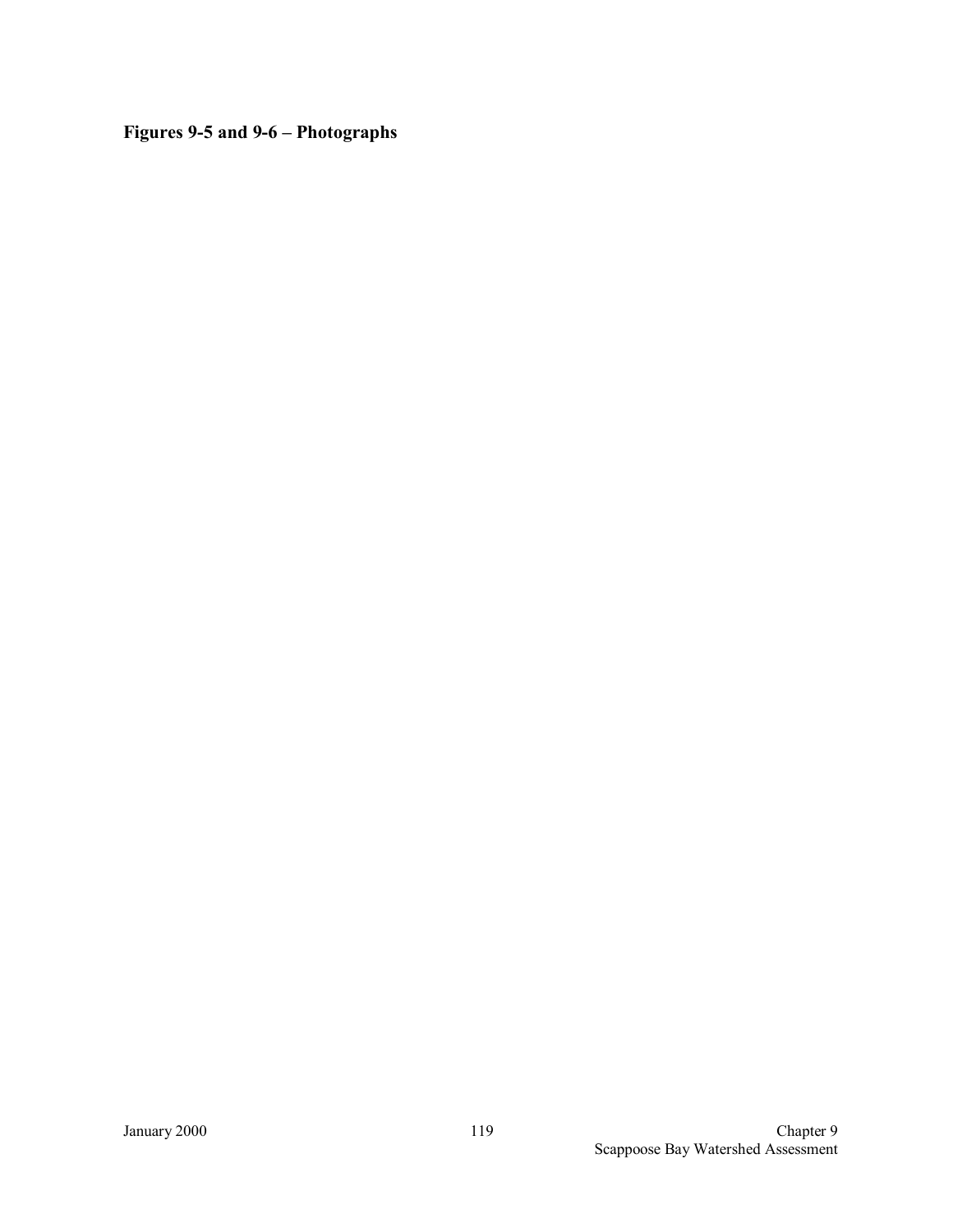This page has been left blank intentionally.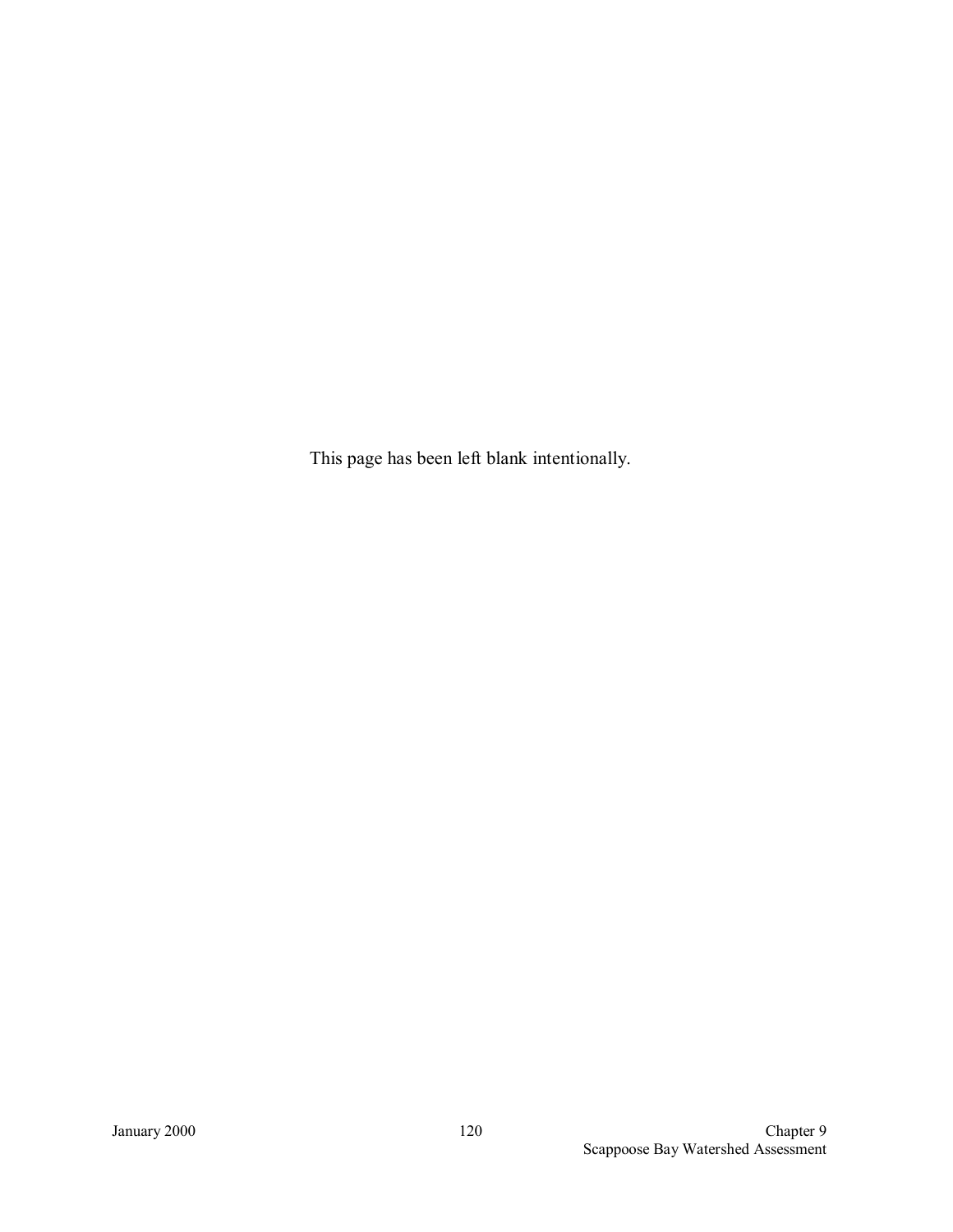Figure 9-1 - Water Quality Monitoring Map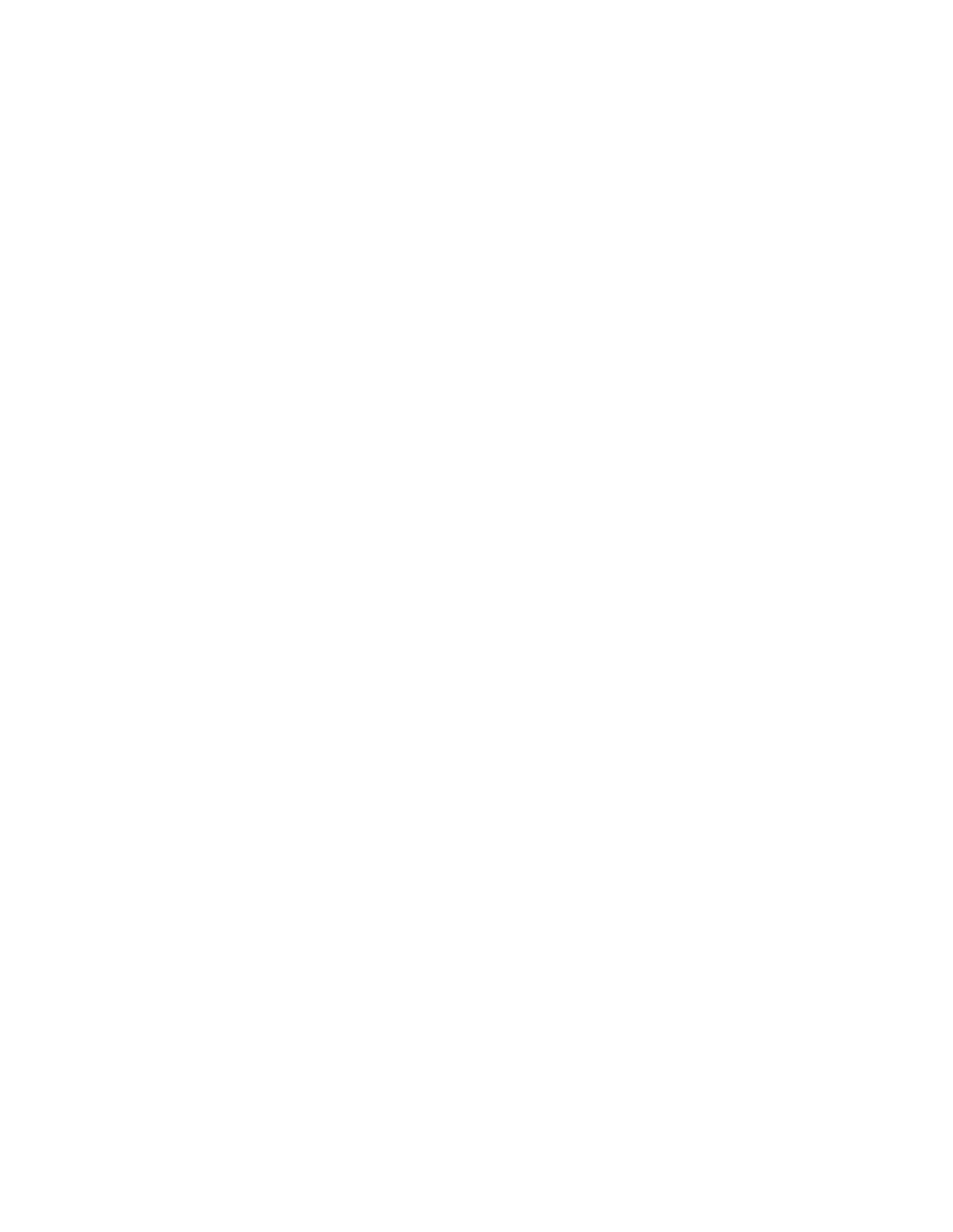Figure 9-2 -Potential Water Quality Contaminant Sources Map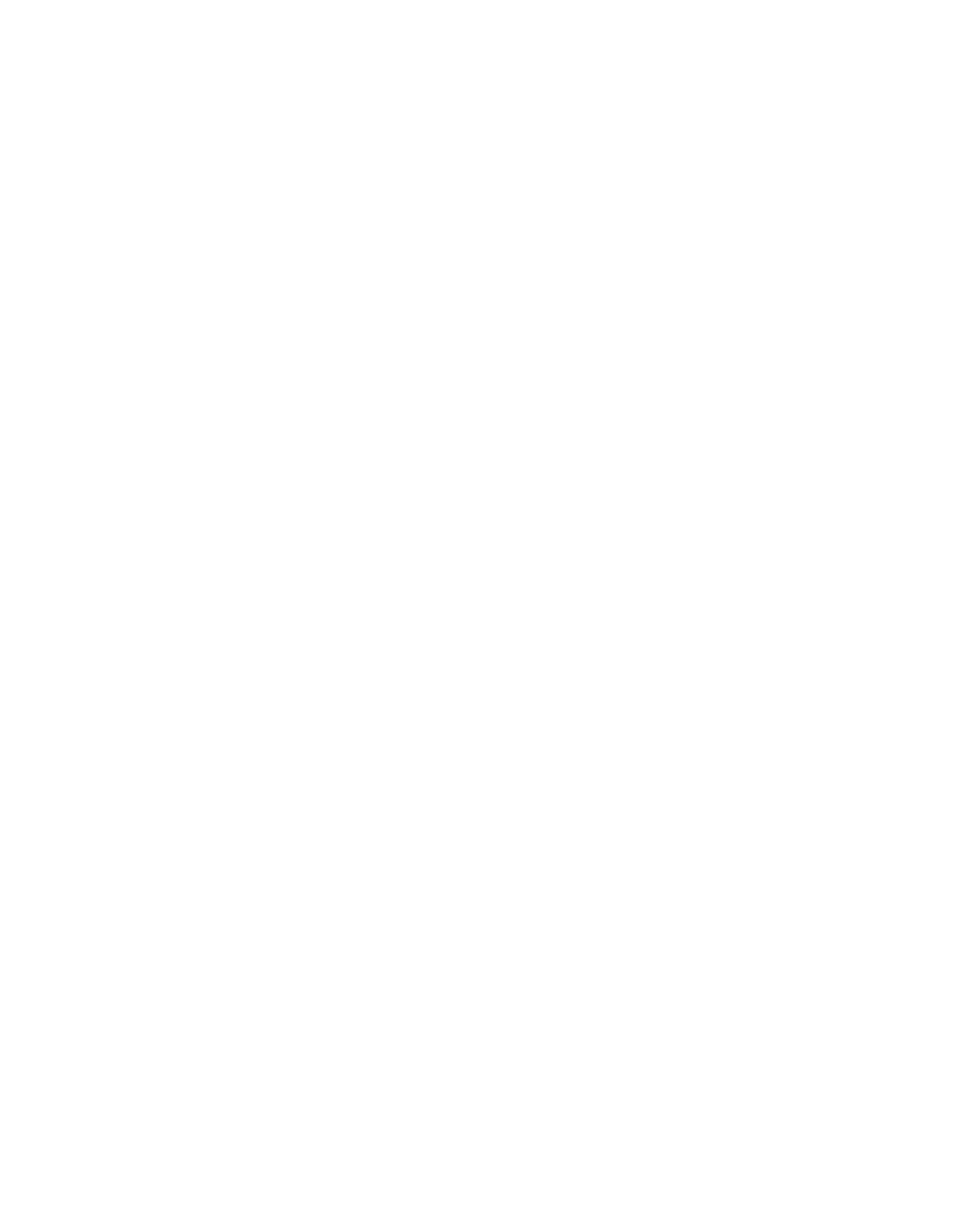# **CHAPTER 10. WATER USE AND HYDROLOGY**

This chapter summarizes the work required to produce GIS water use and hydrology maps that include the following features:

- Surface and groundwater rights based on available Water Resources GIS data and water master data, if available
- Existing stream flows based on available data collected and referenced to base maps by the community outreach team
- Potential flow-limited streams, referenced to the base map, based on a comparison of surface water rights to existing stream flows or estimated yields, and interviews conducted by the community outreach team with ODFW biologists, the Oregon Department of Water Resources (OWRD) staff, and local residents
- Drinking water sources (surface and ground), as available
- Potential and known flood areas, referenced to the base map, based on FEMA floodplain maps and interviews conducted by the community outreach team with ODFW biologists and local residents
- USCOE and Columbia and Willamette rivers flow data as available

#### **METHODS**

#### **Surface and groundwater rights**

The OWRD GIS data and databases were used to produce a GIS map that shows the location of all existing surface and ground water rights, the type of water right (agriculture, municipal...) and the amount (cubic feet/second). This necessitated linking three separate databases according to protocol provided by OWRD. A second map was produced that shows in-stream water rights reserved for fish and wildlife by ODFW, irrigated acres, and all surface and groundwater points of diversion.

#### **Existing stream flows**

In interviews with the local Water Master for OWRD and other agencies, the community outreach team could not find any data sources on existing stream flows.

#### **Potential flow-limited streams**

These streams were not mapped due to insufficient data on existing stream flows.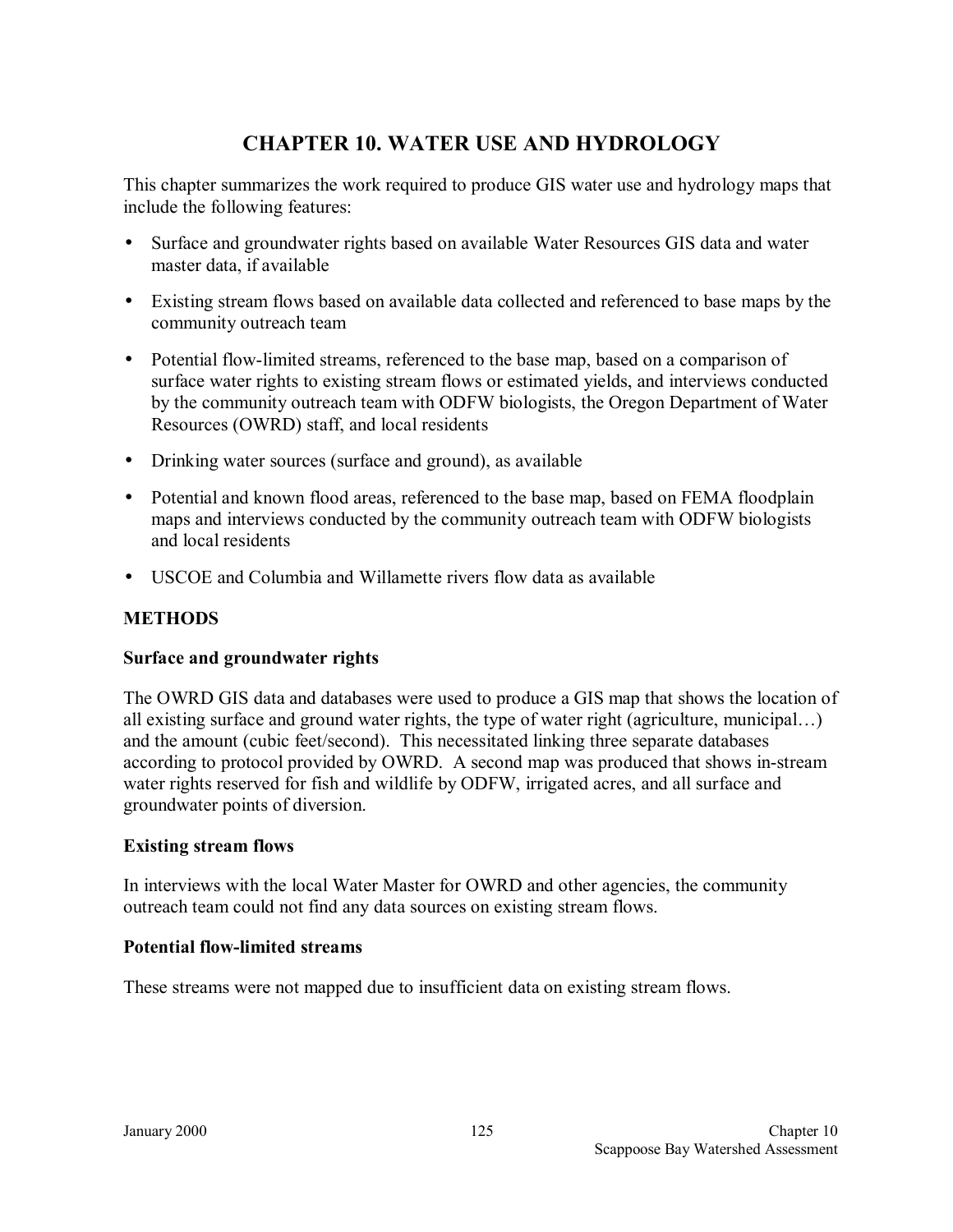### **Drinking water sources (surface and ground)**

These water sources are included in the OWRD GIS database as municipal or multiple use and were included on the map of water rights. City dams that serve as surface water impoundments are also mapped as potential barriers on the fish passage map (Chapter 5, Figure 5-6).

### **Potential and known flooding areas**

The 100- and 500-year floodplains were mapped using FEMA GIS data. Interviews conducted by the community outreach team with ODFW biologists and local residents yielded little additional information on flooding. One area identified by local residents was digitized onscreen and saved as line data.

## **USCOE Columbia and Willamette rivers flow data**

This flow data was not available in a GIS accessible format.

## **RESULTS**

The following GIS maps were produced:

- 1. Water rights surface and groundwater rights by type of use and amount (Figure  $10-1$  Water Rights Map)
- 2. Water rights instream rights (ODFW), diversion points and irrigated acres (Figure  $10-2$  Water Rights [Instream Use and Diversion Points] Map)
- 3. Floodplain map showing 100- and 500-year floodplains (Figure  $10-3$  Floodplains Map)

The data for water rights is contained in three large data tables that are linked together. These are saved in an electronic version for future reference.

### **DISCUSSION**

A large number of surface water withdrawals occur in the watershed. The City of Scappoose operates three storage dams on Gourlay Creek, Lazy Creek, and South Scappoose Creek as the City's municipal water supply. The City of St. Helens owns an inactive dam on Milton Creek (Salmonberry Reservoir) and currently obtains water from two groundwater wells and a Ranby collector. The Ranby collector consists of drainage pipe located about 20 feet under the bed of the Columbia River that collects groundwater. Numerous smaller water rights for agriculture and domestic uses exist along most of the streams in the watershed. Irrigation water rights and irrigated acres are concentrated in the lowland floodplain (dikelands) and Scappoose prairie. The Scappoose Drainage District maintains a series of water pumps that pump water out of the canals and streams of the dikelands for flood control.

No stream flow data has been collected in the watershed other than some miscellaneous measurements taken in the early 1950s (Willis et al. 1960). In some streams, the total amount of water rights granted is probably larger than the natural summer stream flow. Analysis of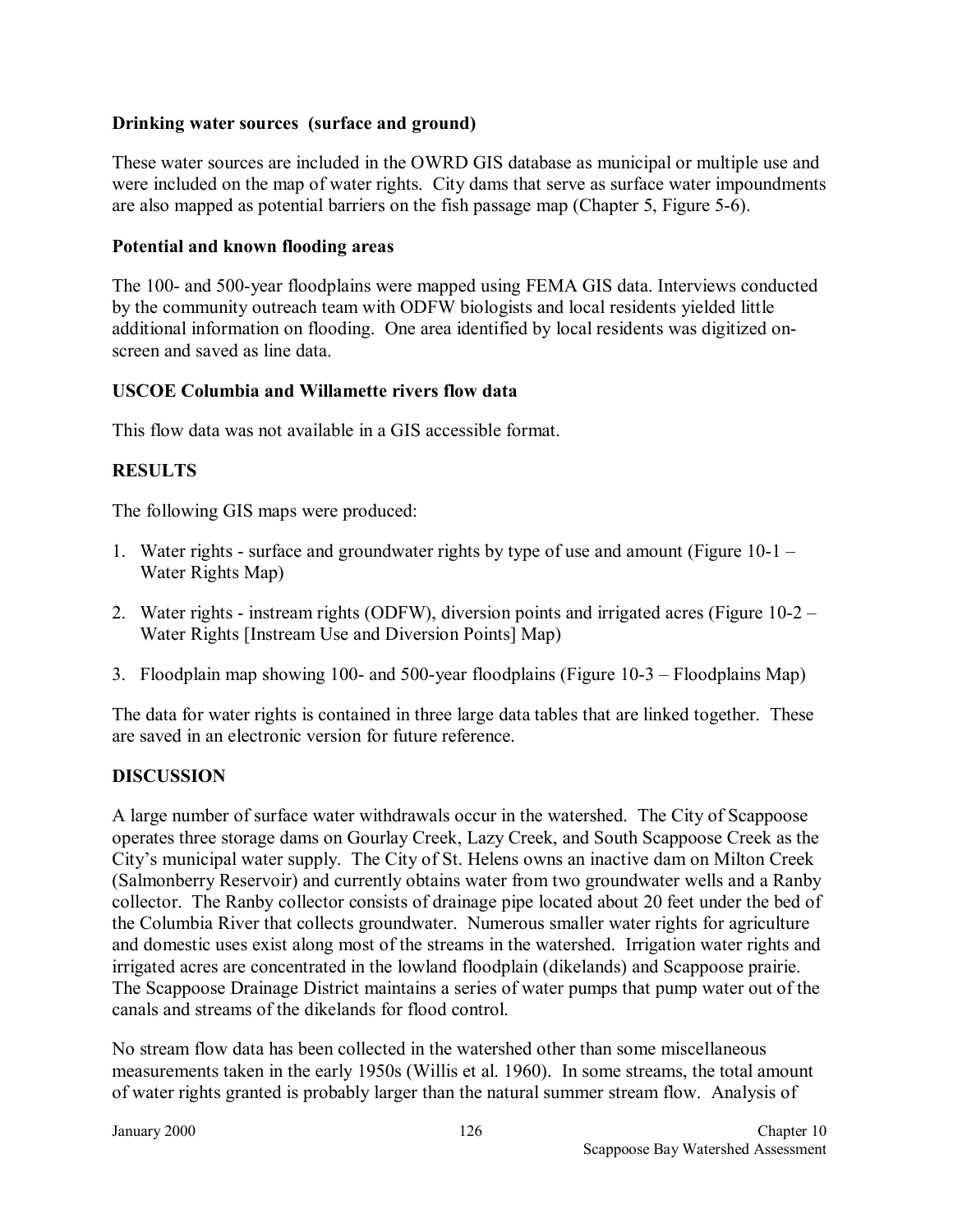water use is complicated by existing water rights that are not being used or are being used only for a small portion of the year. Other water withdrawals may be occurring without water rights.

FEMA floodplain data shows that floodplains cover most of the area east of Highway 30. Much of the historic floodplain is protected by the Multnomah Channel dike, which has shifted the flood frequency from a 100-year to a 500-year floodplain, or 0.2 percent chance of occurring. Historically, the lowland floodplain flooded 12 to 20 feet every year (see Chapter 3, GLO township notes). The 100-year floodplain extends upstream along most of the stream valleys. Floodplains in the lowlands and the stream valleys were probably very productive fish habitat, with numerous side-channels, sloughs and wetlands. In the Scappoose Bay watershed, historical information suggests that most floodplains and their habitats were converted to agricultural uses in the late 1800s and early 1900s. Dams constructed in the Willamette and Columbia Rivers further reduced flooding. Formation of the Scappoose Drainage District in 1922 and construction of drainage ditches, pumping stations, and the Multnomah Channel dikes over the next several years had the largest effect on reducing flood frequency in the lowlands.

*Watershed Assessment Confidence Evaluation:* Moderate due to professional assessor working with a detailed water rights data base, but an almost complete absence of stream flow data for the watershed. In addition, the reliability of water rights as a depiction of actual use is difficult to determine due to the lack of monitoring of water rights by the OWRD.

## **RECOMMENDATIONS**

Instream flow information is one of the largest data-gaps in the watershed assessment. DEA recommends that the Watershed Council initiate a monitoring program for instream flows in major streams in the watershed in cooperation with OWRD. The project would probably entail installing and monitoring gauging stations.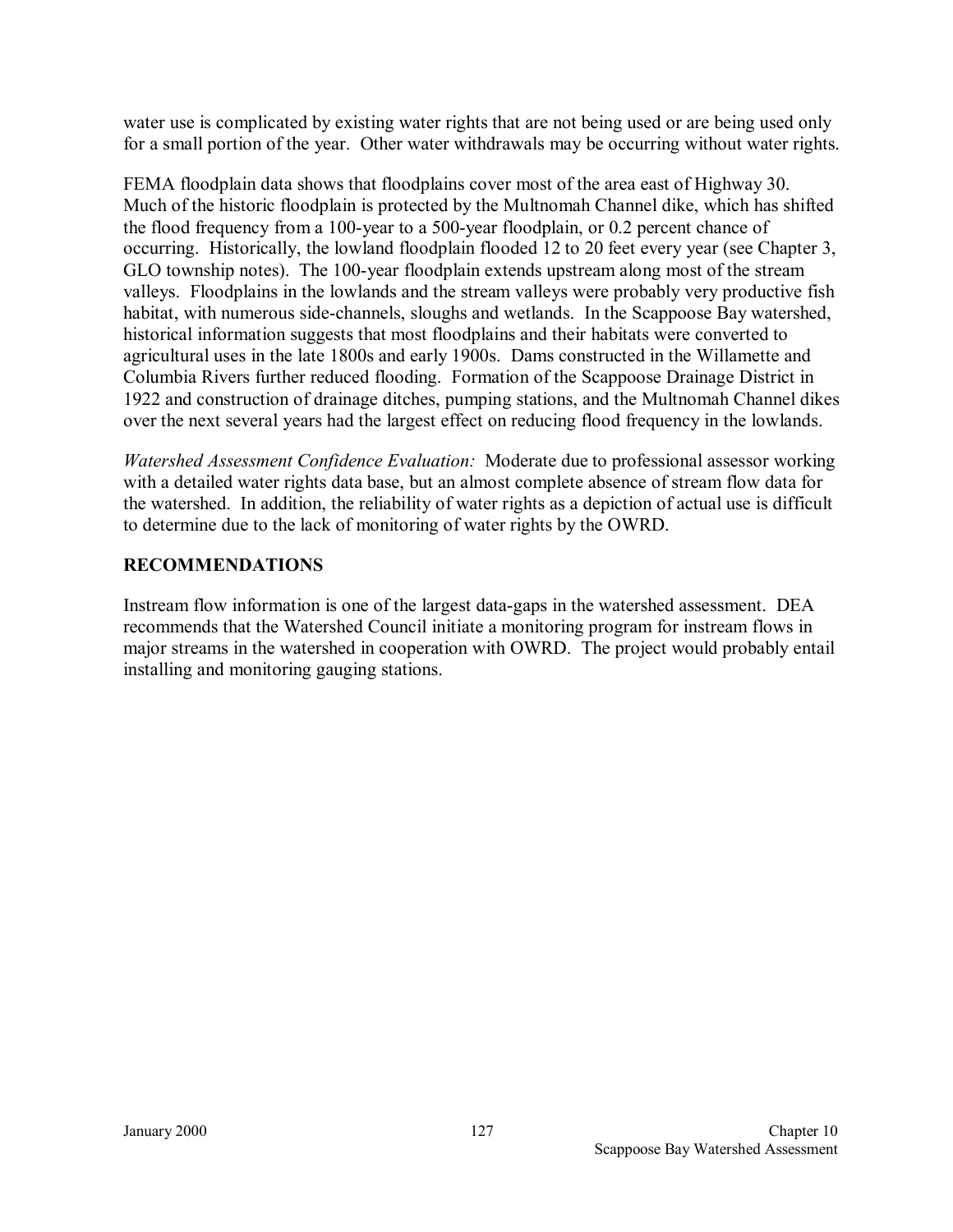This page left blank intentionally.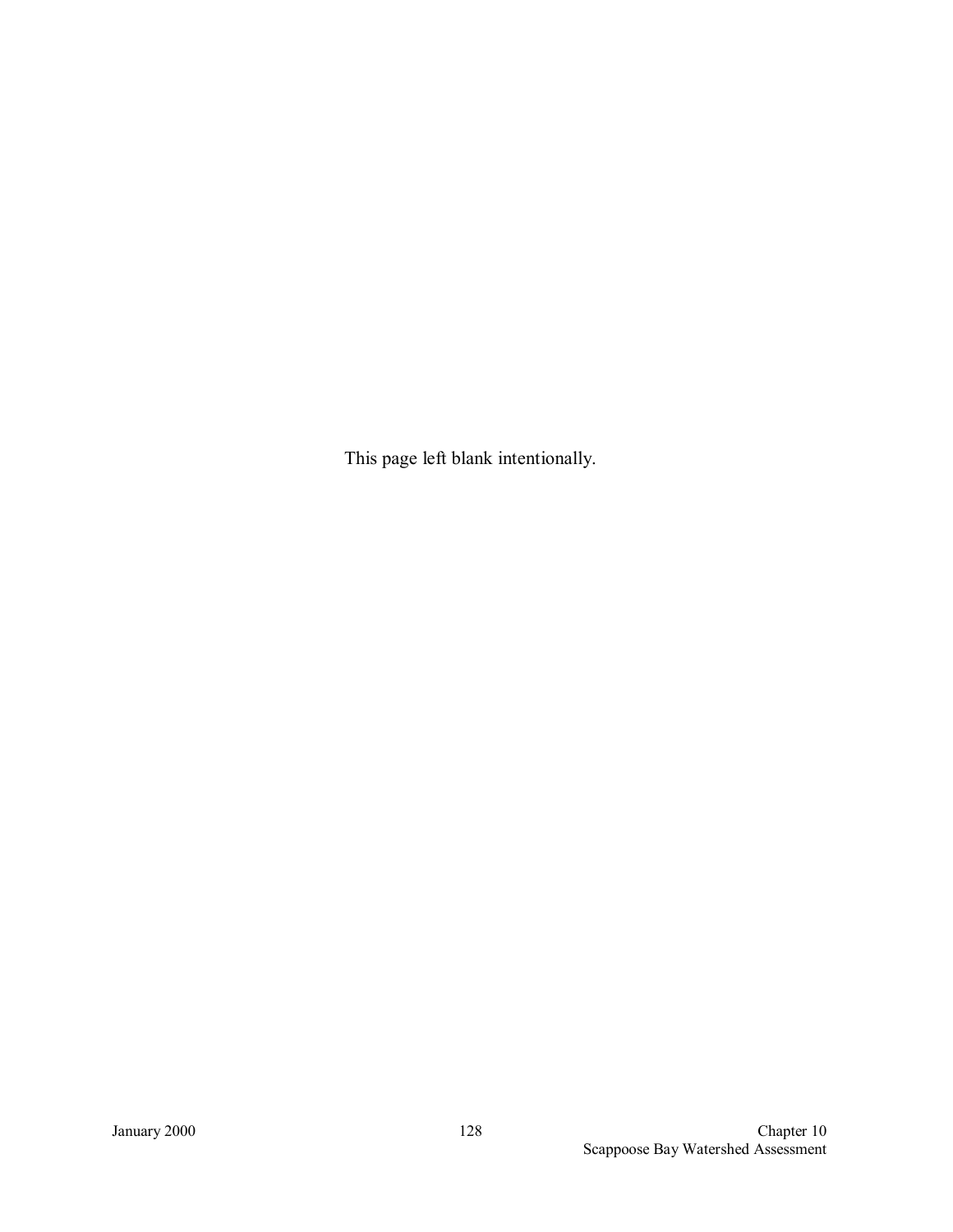Figure 10-1 - Water Rights Map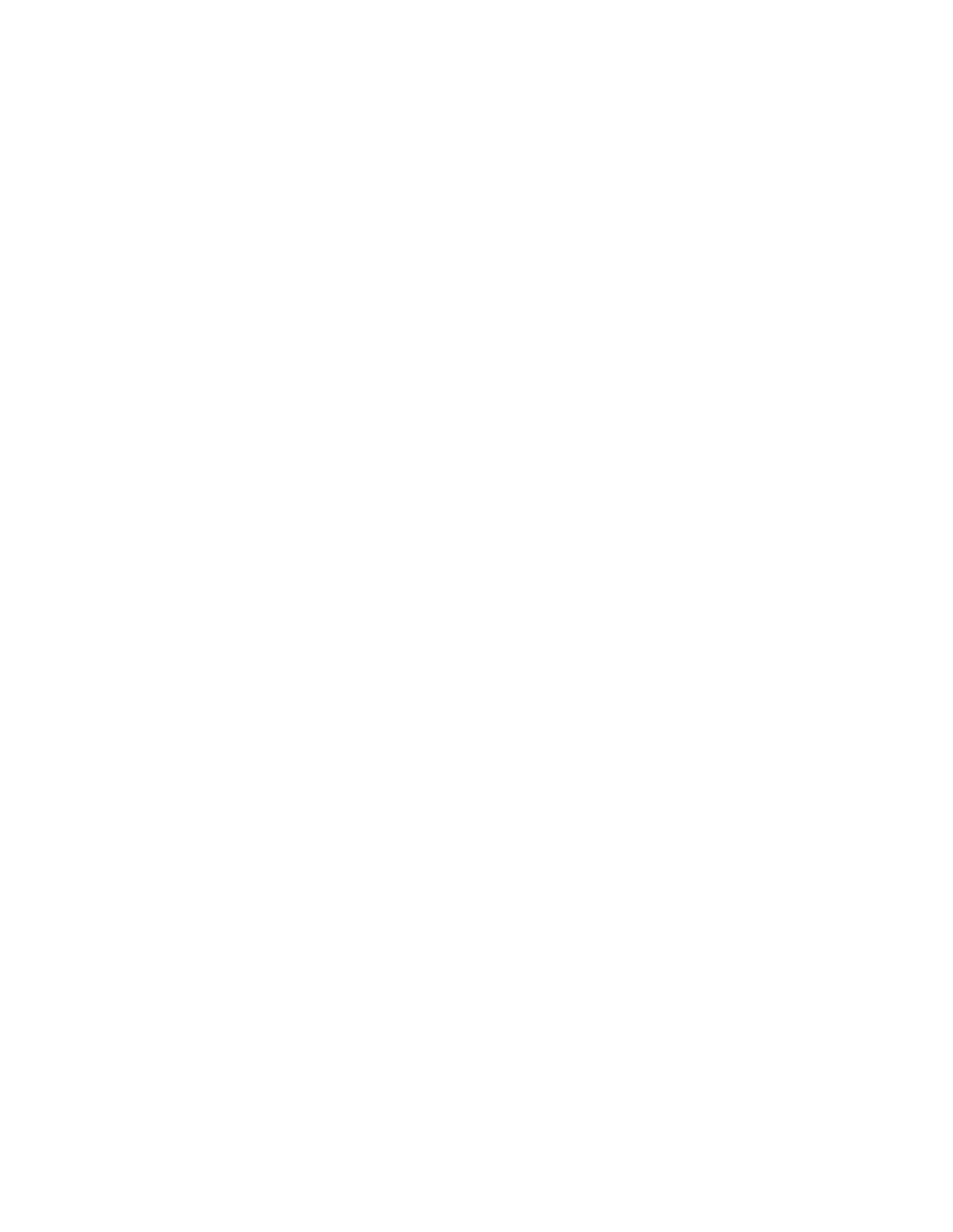Figure 10-2 - Water Rights (Instream Use and Diversion Points) Map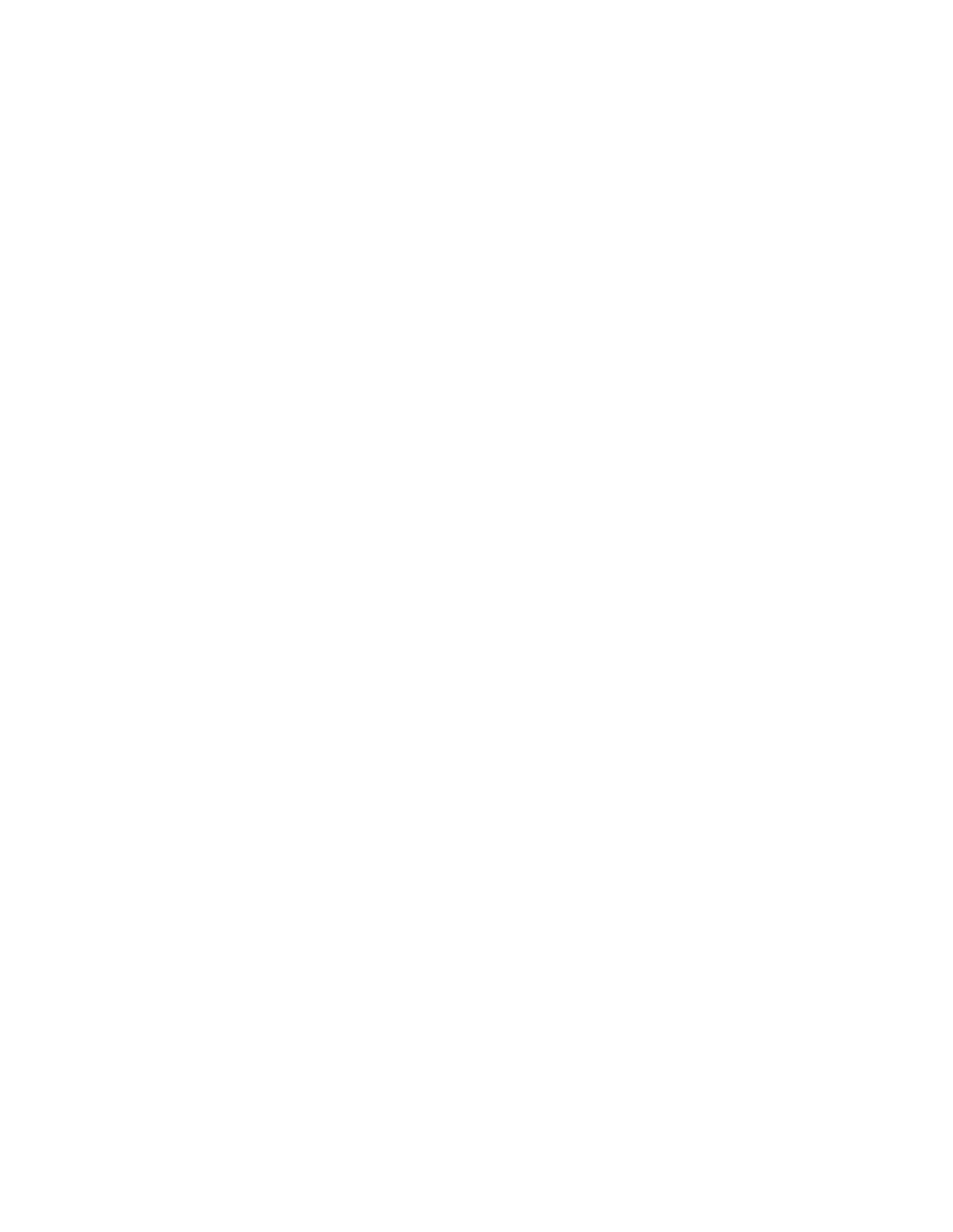Figure 10-3 - Floodplains Map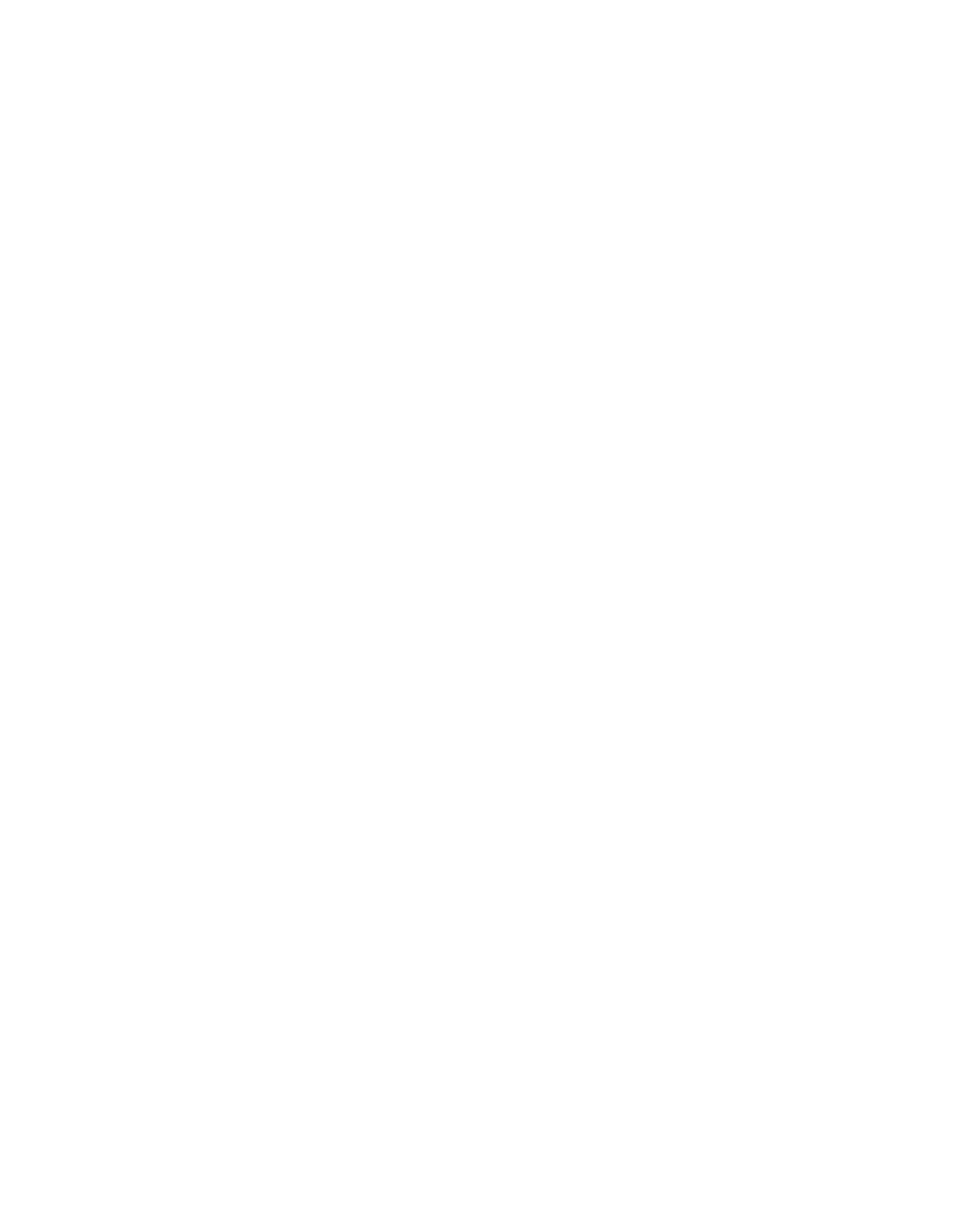# **CHAPTER 11. REFUGIA**

### **INTRODUCTION**

Many scientists have argued that functional ecological refugia, especially those perceptible at the scale of tributary watersheds or major valley segments within a river drainage, should be protected as key elements of a salmon restoration program. The term "core area" was used by ODFW in identifying specific areas critically important to the recovery of coho in the original Oregon Plan for Salmon. In a recent report to the Oregon Governor's Natural Resources Office, the Independent Multidisciplinary Science Team (IMST) recommended that ODFW should "complete 'core area' designation for all wild salmonids in Oregon and identify high priority protection/restoration areas that are not covered by current 'core area' designations" (recommendation 17, IMST 1999). The IMST also recommended increasing protection for core areas and adjacent stream reaches up and downstream (recommendations 7 and 18). Refugia represent habitats that presently function to provide a disproportionately large share of salmon production, and they can be critical for persistence of the population during major floods, drought, or other periods of adversity (Frissell 1998). Lands outside mapped refugia are not unimportant, they simply may be used less intensively and their relative conservation value for salmonids is less clear and imminent. The purpose of this chapter is to identify, classify, and prioritize potential refugia for salmonids in the Scappoose Bay watershed.

## **METHODS**

Identification of salmonid refugia should be based primarily on the actual distribution and abundance of each salmonid stock in the watershed (Frissell 1998). In the Scappoose Bay watershed, little information exists on fish abundance, or "hot spots" for fish production at their various life history stages. For this analysis, DEA used salmonid distribution data and habitat data derived from earlier chapters of the watershed analysis to identify and classify potential refugia, using the classification scheme developed by Frissell (1998). The following GIS data layers were compiled onto a USGS topographic base map as the basic tools of analysis:

- Coho salmon distribution
- Riparian vegetation types
- Unstable slopes
- Intact habitat areas
- Potential high priority spawning areas (from Willis et al. 1960)
- Two channel classification types with high spawning and rearing habitat potential: 1) low gradient (less than 4 percent ) and 2) moderate gradient (4-16 percent) streams, both types with moderate to high flow and low to moderate confinement and non-estuarine channels.
- Artificial fish passage barriers

In addition, other data layers developed as part of the watershed assessment, such as distribution of other salmonid species (chinook, steelhead, chum, and cutthroat salmon), water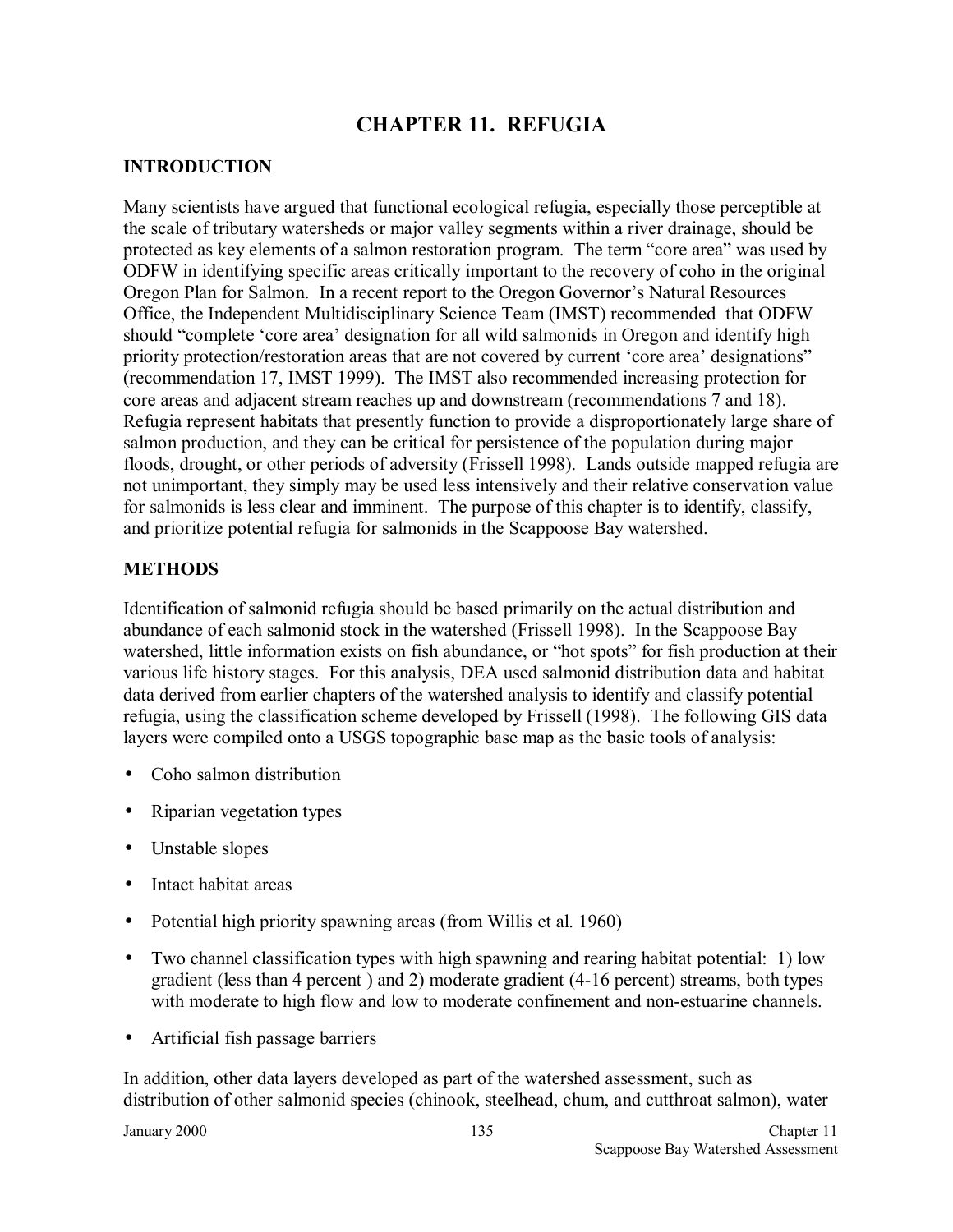rights data, and stream temperature monitoring results, were also considered, but were not included on the working map.

The "intact habitat area" data is a new data layer that was produced specifically for the refugia analysis. Intact habitat areas are defined as areas of approximately 40 acres or larger that either contain forest greater than approximately 30 years old or wetlands that have not been drained or channelized. The map was developed by inspecting 1998 color aerial photographs and drawing the outline of identified intact habitat areas onto the hard copy orthophoto base map. The intact habitat areas were then digitized with a tablet into Auto-CAD and the data converted to GIS ARC/VIEW format.

ìPotential high priority salmon habitatî refers to areas mentioned in a field survey report of the watershed by Willis et al. (1960) as important salmon habitat; in particular, spawning grounds. These areas were usually identified during field surveys based on suitable sized spawning gravels, low gradients, and lack of natural fish passage barriers below the reach. The written descriptions from Willis et al. (1960) were transcribed to a hardcopy topographic base map by hand. Although the report is almost thirty years old and contains qualitative descriptions of habitat, it is useful as the only comprehensive field survey of salmon use and habitat that is available for the watershed.

Based on an evaluation of the combined data layers and our accumulated knowledge of the watershed, salmonid refugia were identified and classified consistent with the classification scheme developed by Frissell (1998) (see Table 11-1). A summary of the refugia types used in this assessment is provided below:

- *Key sub-watershed* This category is a new addition, not described by Frissell (1998). Key sub-watersheds are on a larger scale than focal watersheds and are intended to indicate the one or two major sub-watersheds that currently produce most of the fish and contain the highest diversity of salmonids in the larger watershed.
- *Focal watershed* These are headwater watersheds that are known to contain salmon species and that contain a high percent of intact habitat areas. Historically, these areas generally did not support the diversity or abundance of salmonid populations that occurred in larger, lower gradient habitats downstream. However, these headwater areas are more resilient to catastrophic events, such as floods, and are expected to maintain remnant populations.
- *Potential focal watershed* Same habitat considerations as for focal watersheds, but potential salmon access is blocked by a barrier. Comprehensive fish passage barrier surveys conducted in the future may indicate that some areas currently classified as part of focal watersheds or secondary focal watersheds should actually be considered *potential* focal watersheds due to existing barriers.
- *Secondary focal watershed*—This category is another new addition not described by Frissell (1998). Secondary focal watersheds are more degraded than focal watersheds, with a lower percent of intact habitat and generally fair to poor riparian conditions. However, secondary focal watersheds are considered to be disproportionately important for salmonid production in the larger watershed, generally due to their size and location (tributaries to the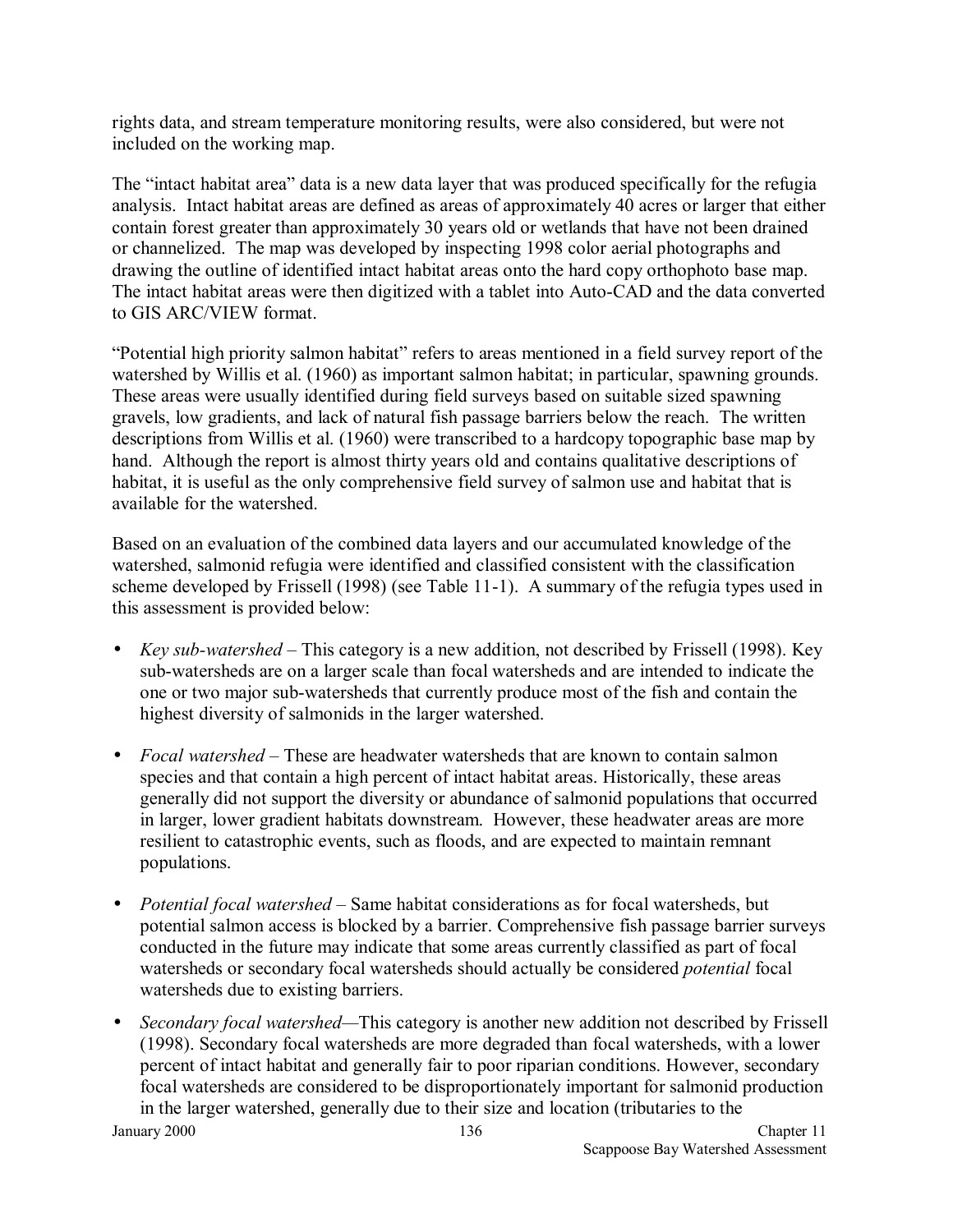mainstem), underlying geomorphology, and history of salmon use, which indicates that they are relatively more productive and resilient salmonid habitat than other areas, even under degraded conditions. These watersheds would be a high priority for protection and restoration, although not as high as focal watersheds.

- *Nodal habitat* An intact patch of stream habitat along the valley floor that is expected to be disproportionately important for salmonid production due to the high quality of the riparian habitat, occurrence of springs, or connection to intact floodplain or wetland.
- *Critical contributing area* Areas with strong topographic or hydrologic linkages to nodal habitats, such as unstable slopes. These areas are critical for maintaining the integrity of adjacent nodal habitats, but do not themselves contain fish habitat. DEA did not include critical contributing areas because they are best identified in the field at the time that nodal habitats are field-identified.
- *Adjunct habitat* Degraded reaches adjacent to focal watersheds and nodal habitats. These areas are considered to have been historically important and productive habitats that are most likely to be recolonized after being restored.

Refugia described above are listed in order of priority, from highest to lowest, based on their ecological importance in maintaining and restoring salmon to the watershed. This prioritization is based on the underlying philosophy that the preferred strategy for salmonid restoration is to protect the best habitats and use protected strongholds as the base upon which to restore adjacent habitats. Thus, focal watersheds are the highest priority, followed by secondary focal watersheds, followed by nodal habitats and associated critical contributing areas, and finally by adjunct habitats.

Within each classification, identified refugia areas are further prioritized based on an assessment of their distribution within key watersheds, habitat quality and quantity, extent of fish use, and other ecological factors, as discussed below. In Chapter 15, Protection and Restoration Recommendations, refugia are again prioritized for protection purposes (land acquisition, conservation easement) based on additional considerations, such as public support, cost effectiveness, and other factors.

## **RESULTS**

The following GIS map layers were produced for the watershed:

- 1. Intact habitat areas map (Figure  $11-1$  Intact Habitat Areas Map)
- 2. Potential salmonid refugia map (Figure  $11-2$  –Potential Salmonid Refugia Map)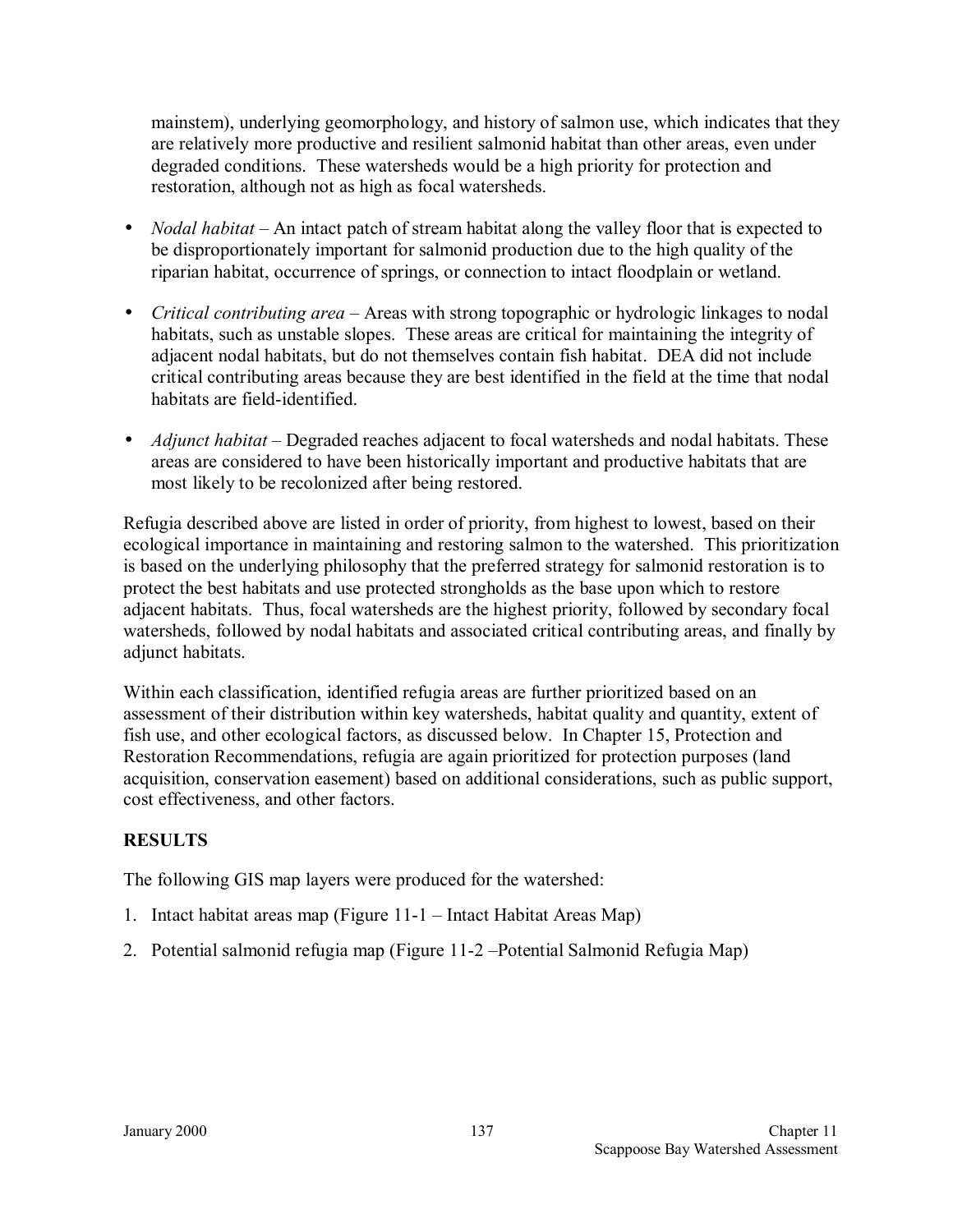| <b>Refuge</b>                              | <b>Examples</b>                                                                                            | <b>Salmonid Diversity/Productivity</b>                                              |                                                                                      | <b>Biotic</b>                                                                     | <b>Restoration</b>                                                                                                             |  |
|--------------------------------------------|------------------------------------------------------------------------------------------------------------|-------------------------------------------------------------------------------------|--------------------------------------------------------------------------------------|-----------------------------------------------------------------------------------|--------------------------------------------------------------------------------------------------------------------------------|--|
| <b>Type</b>                                |                                                                                                            | <b>Historical</b>                                                                   | Present                                                                              | Objectives                                                                        | <b>Tactics</b>                                                                                                                 |  |
| <b>Key Sub-</b><br>watershed               | Major sub-<br>basin within<br>the watershed                                                                | High                                                                                | High                                                                                 | Maintain and<br>restore integrity                                                 | Focus protection<br>and restoration<br>efforts on refugia<br>located within the<br>subwatershed                                |  |
| Focal<br>Watershed                         | Intact<br>headwater<br>tributary                                                                           | Moderate to<br>low                                                                  | High; sustains<br>remnant<br>populations of<br>sensitive taxa                        | Maintain<br>existing<br>populations and<br>high-quality<br>habitats               | Prevent human<br>disturbance of<br>slopes or<br>vegetation and<br>"storm proof"<br>problem roads                               |  |
| Secondary<br>Focal<br>Watershed            | More impacted<br>headwater or<br>low elevation<br>tributary                                                | Moderate to<br>high                                                                 | Moderate                                                                             | Maintain and<br>restore integrity                                                 | Prevent human<br>disturbance of<br>slopes or<br>vegetation and<br>"storm proof"<br>problem roads                               |  |
| <b>Potential</b><br>Focal<br>Watershed     | Low elevation<br>tributary with<br>intact habitat &<br>watershed but<br>fish migration<br>blocked          | Moderate to<br>high                                                                 | None                                                                                 | Allow<br>recolonization                                                           | Remove biotic<br>barrier(s) $\&$<br>prevent habitat<br>deterioration                                                           |  |
| <b>Nodal</b><br><b>Habitat</b><br>Corridor | Forested<br>floodplain<br>reach with<br>spring-fed<br>channels; intact<br>estuarine delta                  | High                                                                                | High-critical for<br>migratory and<br>low-elevation or<br>near-coastal taxa          | Maintain<br>integrity $\&$<br>existing<br>connections to<br>focal<br>watersheds   | Maintain<br>unrestricted<br>channel migration<br>zone, protect<br>floodplain forest,<br>protect critical<br>contributing areas |  |
| <b>Critical</b><br>Contribut-<br>ing Area  | Steep or<br>unstable slopes<br>adjacent to<br>nodal habitat &<br>tributaries that<br>feed nodal<br>habitat | None<br>(indirect<br>contribution)<br>since no fish<br>habitat<br>occurs in<br>area | None (indirect<br>contribution)                                                      | Protect<br>watershed of<br>nodal habitat                                          | Prevent human<br>disturbance of<br>slopes or<br>vegetation $\&$<br>remove or "storm<br>proof" problem<br>roads                 |  |
| <b>Adjunct</b><br>Habitat                  | Degraded<br>reaches<br>downstream of<br>focal<br>watershed $(s)$ or<br>nodal habitat                       | Moderate to<br>high                                                                 | Moderate to low;<br>used in some<br>seasons or years<br>but not highly<br>productive | Restore<br>integrity so<br>adjacent<br>populations can<br>colonize<br>effectively | Restore riparian<br>and floodplain<br>processes once<br>headwaters<br>secured                                                  |  |

**Table 11-1. Categories of Habitat Refugia Described in This Report** 

Modified from Frisell (1998)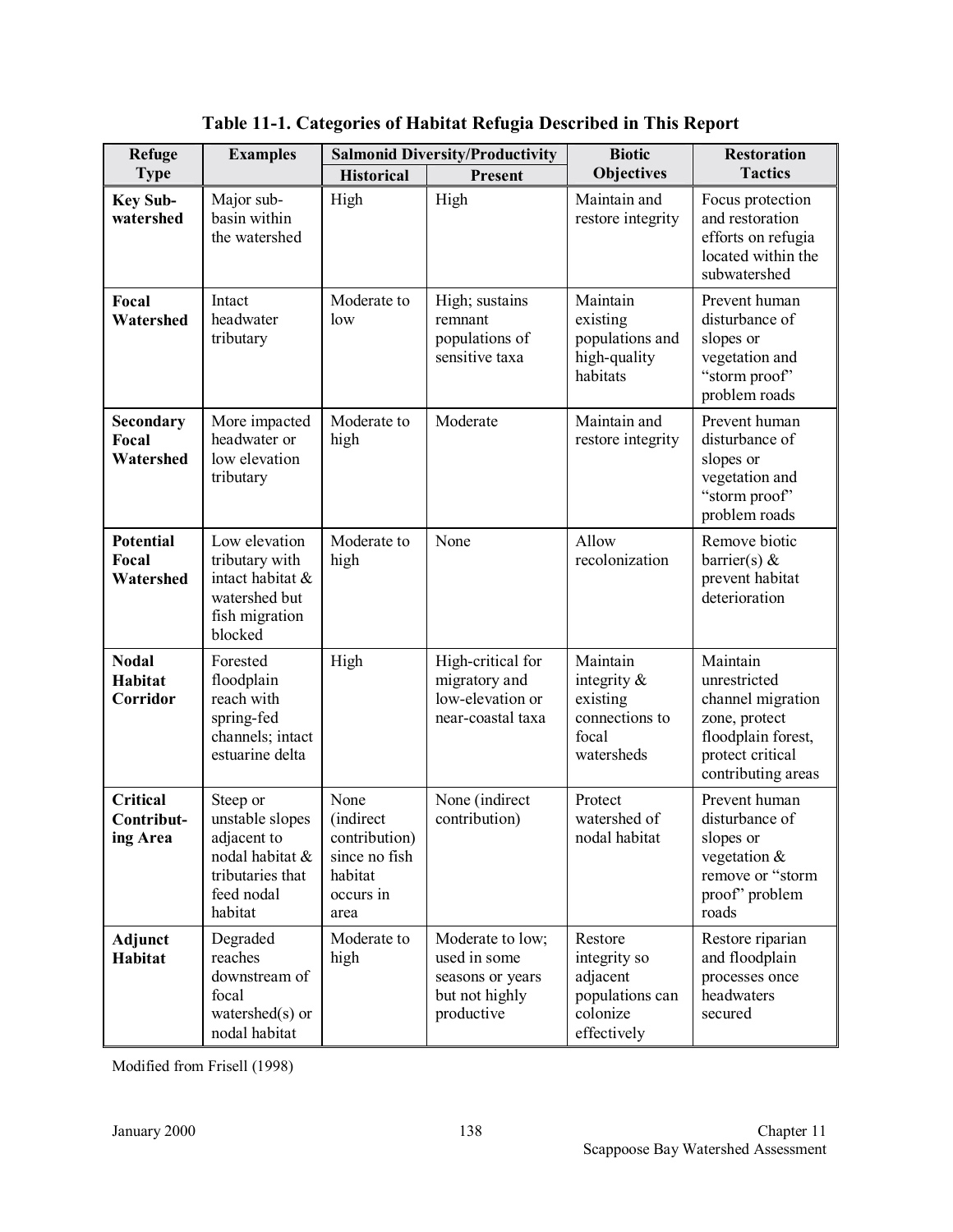Table 11-2 provides a prioritized list of each potential refugium area in the watershed and associated descriptive data.

| <b>Priority</b>         | Refugia<br>Identification<br>Code        | <b>Refugia Name</b>                      | <b>Salmon Refugia</b><br><b>Classification</b> |
|-------------------------|------------------------------------------|------------------------------------------|------------------------------------------------|
| 1                       |                                          | <b>Scappoose Creek Watershed</b>         | Key sub-watershed                              |
| $\boldsymbol{2}$        |                                          | Milton Creek Watershed                   | Key sub-watershed                              |
| $\overline{\mathbf{3}}$ | 18SC, 19JA,<br>20JA,21JA                 | <b>Scappoose Estuary</b>                 | Nodal habitat                                  |
| $\overline{\mathbf{4}}$ | 9SC                                      | South Scappoose Creek Headwaters         | Focal watershed                                |
| 5                       | 11SC                                     | Gourlay Creek (South Scappoose<br>Creek) | Potential focal watershed                      |
| 6                       | 8SC                                      | North Scappoose Creek Headwaters         | Secondary focal watershed                      |
| 7                       | 2MI                                      | Cox Creek (Milton Creek)                 | Secondary focal watershed                      |
| 8                       | 10SC                                     | Raymond Creek (South Scappoose<br>Creek) | Secondary focal watershed                      |
| 9                       | 1MI                                      | Salmon Creek (Milton Creek)              | Secondary focal watershed                      |
| 10                      | 6MI                                      | 3MI, 4MI, 5MI, Milton Creek areas        | Nodal habitats                                 |
| 11                      | 14MC, 15MC,<br>16HO, 17HO,<br>22JA, 23JA | Others                                   | Nodal habitats                                 |
| 12                      | 12SC, 13SC                               | Scappoose Creek                          | Adjunct areas                                  |
| 13                      | 7MI                                      | <b>Milton Creek</b>                      | Adjunct areas                                  |

Table 11-2 – Salmon Refugia Classification

### **DISCUSSION**

Very few areas remain in the Scappoose Bay watershed that would appear to qualify as high quality habitat, or refugia, for salmonids. Fish habitats have been extensively degraded by over 150 years of forestry, agricultural, and residential and commercial development activities. Most of the watershed is in private ownership, with valleys extensively used for agriculture and residential and commercial development, and hills used for industrial forestry. Less than two acres of old growth forest remain in the 85,000-acre watershed (BLM 1996). Road density is also high throughout the watershed. Nevertheless, the analysis did identify some outstanding and other less than obvious potential refugia as summarized below.

### **Key sub-watersheds: Milton Creek and Scappoose Creek**

January 2000 Chapter 11 139 These two streams are the largest in the watershed and historically had the highest diversity and largest populations of salmonids. They provided habitat for all five species of salmonids that occurred in the watershed. Numerous smaller independent tributaries to Scappoose Bay and Multnomah Channel also provided salmonid habitat, but did not have the species diversity or productive potential of Milton Creek and Scappoose Creek. Because most salmonid species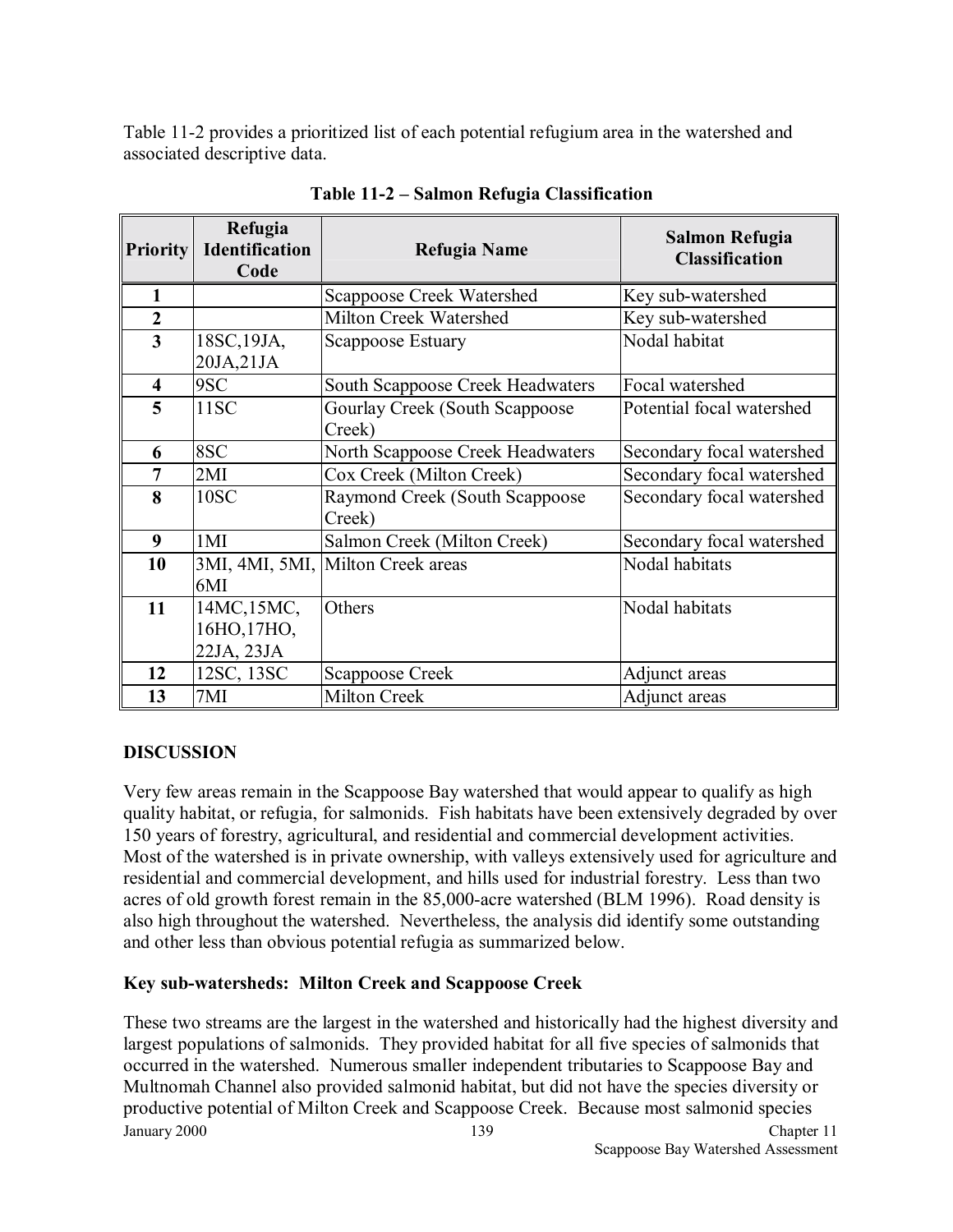still inhabit these two sub-watersheds, they are considered the highest priority areas for focusing protection and restoration activities.

## **Focal watershed: The headwaters of South Scappoose Creek**

This area contains the greatest amount of intact habitat remaining in the entire watershed, representing forested land that has not been recently harvested. Most of this land is owned by Hancock and other private timber companies and is currently being logged or probably will be logged in the near future. The area contains a large percentage of steep and potentially unstable slopes. The area is used by coho, steelhead, and cutthroat trout and appears to provide the best remaining focal watershed refugium in the Scappoose Bay watershed.

## **Potential focal watershed: Gourlay Creek**

The watershed contains a high proportion of intact forest habitat. Fish passage to at least two miles of high quality coho and steelhead habitat is blocked by a water supply dam owned by the City of Scappoose (Willis et al. 1960). Much of the watershed is owned by the City of Scappoose, which is planning to log the area.

## **Secondary focal watersheds: Raymond Creek, North Scappoose Creek headwaters, Cox Creek, Salmon Creek**

Secondary focal watersheds identified include the headwaters of the North Scappoose Creek, a major tributary of South Scappoose Creek (Raymond Creek), and two major tributaries of Milton Creek (Cox and Salmon creeks). These watersheds are more heavily impacted, with little intact forest remaining and some agricultural clearing of riparian zones in the lower reaches. Nevertheless, the streams are probably of disproportionate importance as salmon refugia due to the amount of lower gradient tributary habitat available for coho, steelhead, and cutthroat.

## **Nodal habitats: Scappoose Estuary, Milton Creek, others**

The highest priority refugium identified in the Scappoose Bay watershed is the large area of estuarine channels and wetlands at the south end of Scappoose Bay. This area represents the only remaining large tract of Columbia River floodplain habitat that was not drained, diked, and converted to farmland in the lower watershed. The area contains the mainstem of Scappoose Creek, numerous tidal sloughs and ponds, and extensive beds of wapato plants. The area provides critical habitat for a diversity of fish and wildlife, including long-legged wading birds, migratory waterfowl, and critical rearing habitat for salmonids. Beaver and otter also inhabit the area. The two-mile reach of Scappoose Creek downstream of the junction of North and South Scappoose creeks is known to have been spawning grounds for a chinook population (Willis et al. 1960) and was probably used by chum salmon as well. Most of the area is part of the Malarkey Ranch property. Other nodal habitats also occur on the lowland floodplain, comprising several smaller scattered pieces of remnant wetlands adjacent to Jackson Creek. Nodal habitats of Milton Creek are considered higher priority than those that occur on several independent tributaries to Scappoose Bay because Milton Creek is a key sub-watershed.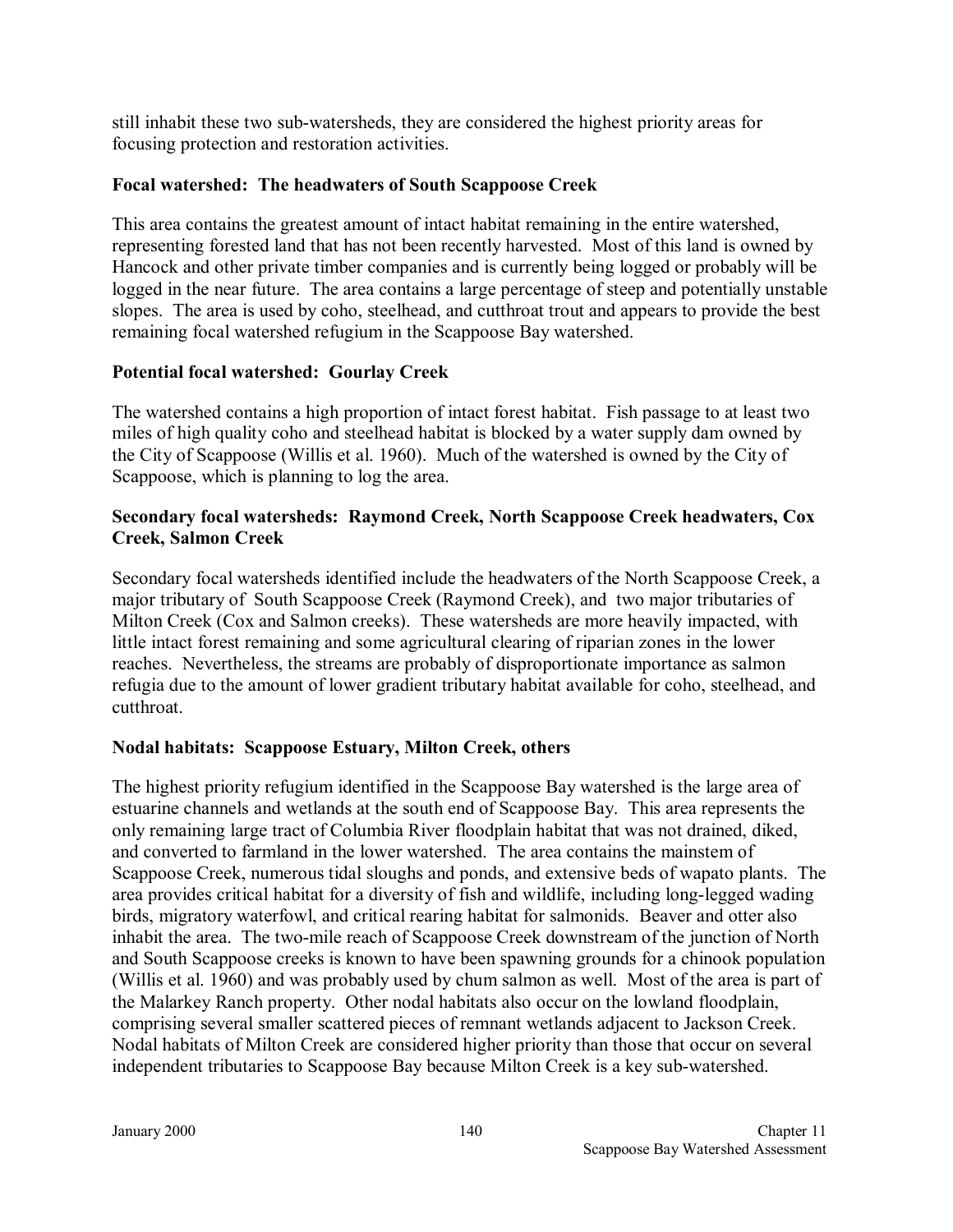### **Adjunct areas: Milton Creek, Scappoose Creek**

Adjunct areas were identified based on proximity to focal watersheds and nodal habitats, and on potential for salmon restoration in the stream reach. The channel classification system (see Chapters 4 and 12) was used as a tool to help identify potentially productive salmon habitats based on gradient, flow, and confinement. Streams classified as having low to moderate gradients, with moderate to high flows, low to moderate confinement, and upstream from the estuarine floodplain were identified on the Salmon Refugia Map (Figure 11-2). These stream reaches mainly occurred in the mainstem valleys of Scappoose and Milton creeks, and have been converted to pastureland and rural residential properties. Historically, these valleys were probably among the most productive salmon habitats in the watershed and important for the greatest diversity of species and life stages of salmonids. These reaches probably were highly connected with adjacent forested floodplains and contained numerous off-channel rearing areas, an abundance of side channels, large wood, deep holding pools, and spawning riffles. Restoring these adjunct areas would allow re-colonization of fish from nearby focal watersheds and nodal habitats.

*Watershed Assessment Confidence Evaluation:* Moderate due to lack of field verification and comprehensive data on fish populations and habitat conditions in the watershed. However, a professional fish biologist experienced in refugia identification conducted the assessment.

### **RECOMMENDATIONS**

This analysis should be considered an identification of *potential* refugia. Existing data was not sufficient to provide more than a provisional identification and prioritization of refugia. However, in general, DEA considers the findings of this assessment adequate to use as a working foundation for guiding protection and restoration efforts. DEA does recommend field verification of all identified refugia by means of: 1) detailed field reconnaissance to assess habitat conditions in each refugium and specifically identify boundaries and critical contributing areas, and 2) comprehensive survey of salmon distribution and abundance in the watershed by snorkel and spawning surveys for juvenile and adult salmon.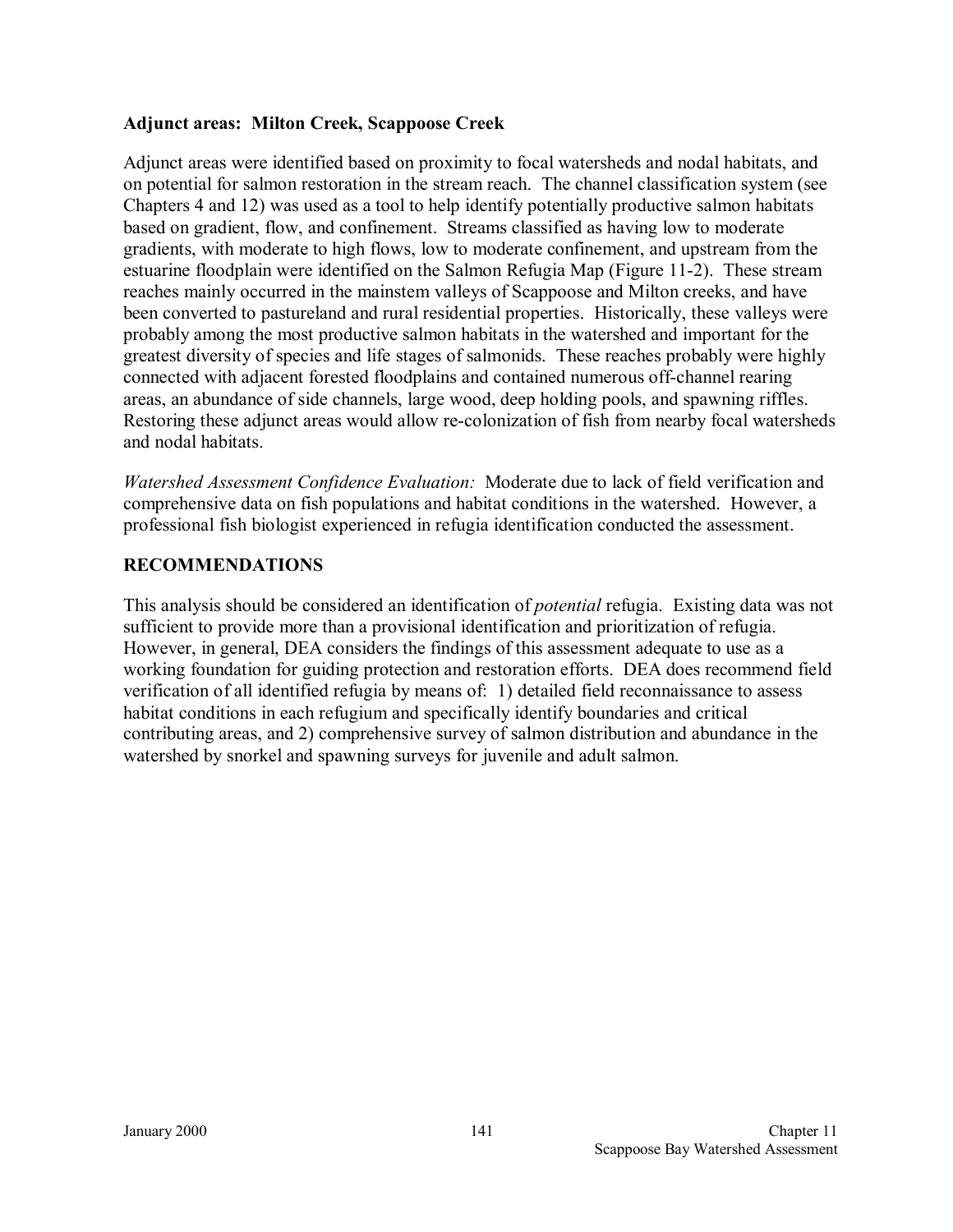This page left blank intentionally.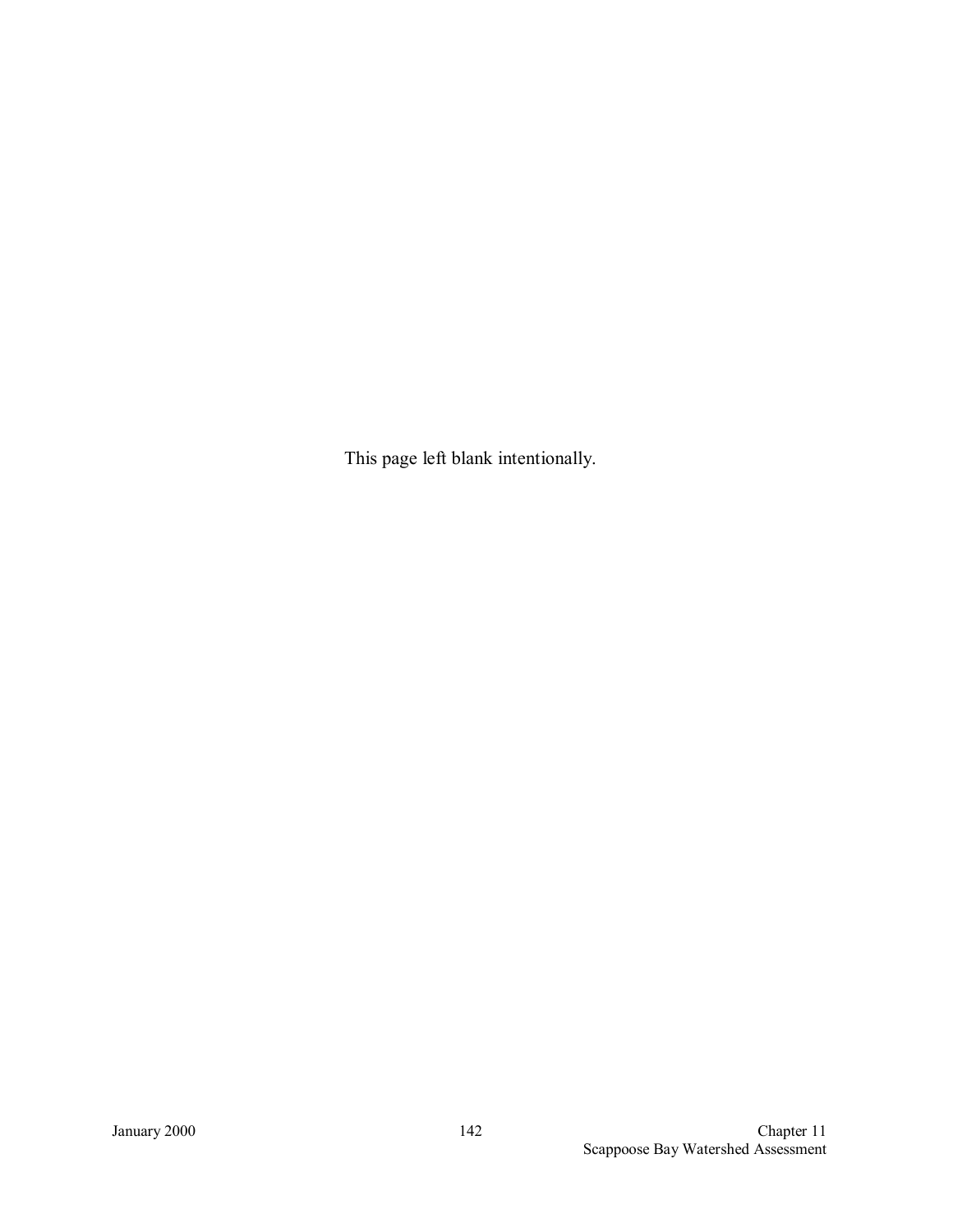Figures 11-3 and 11-4 – Photographs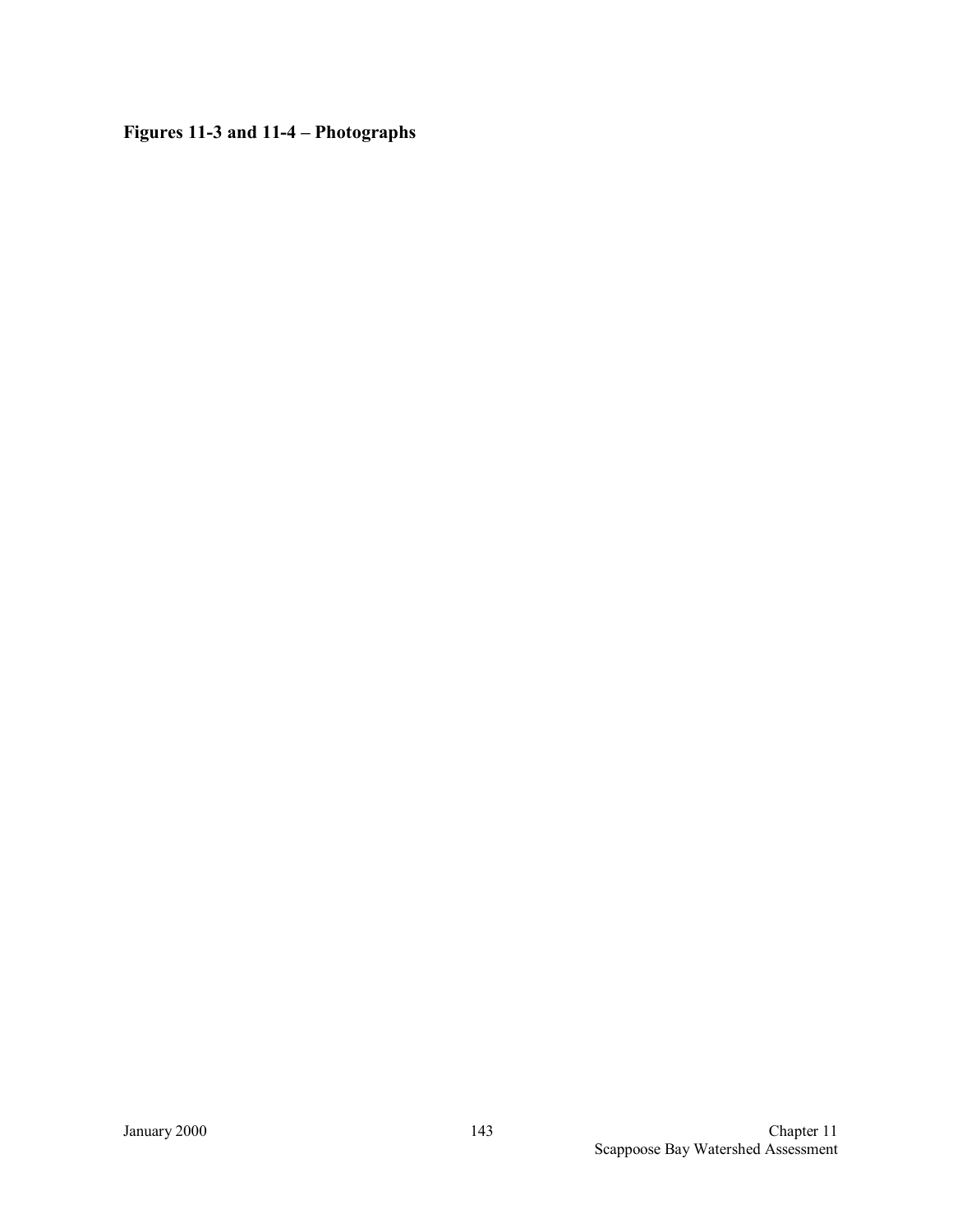Figures 11-5 and 11-6 – Photographs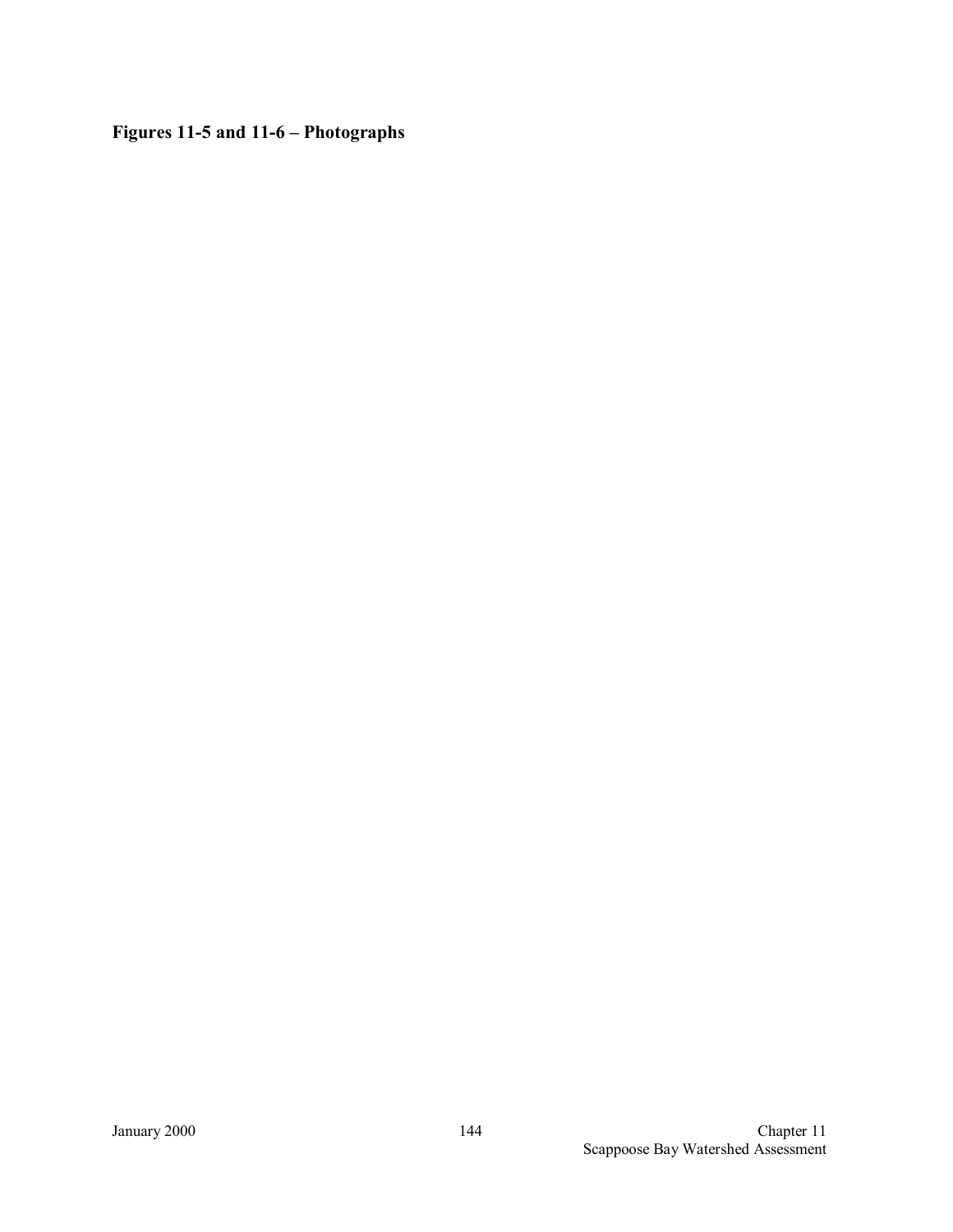Figure 11-1 – Intact Habitat Areas Map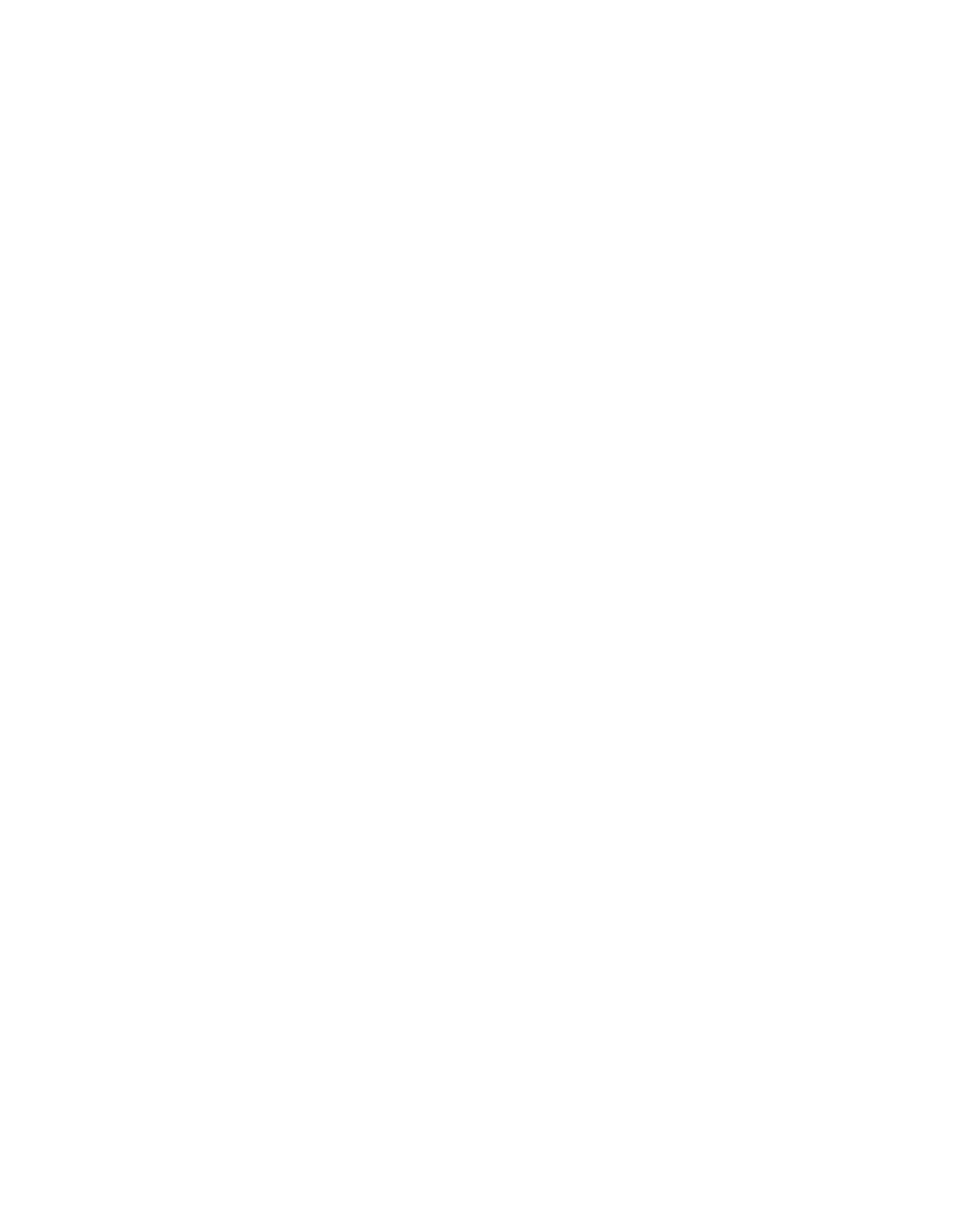Figure 11-2 - Potential Salmonid Refugia Map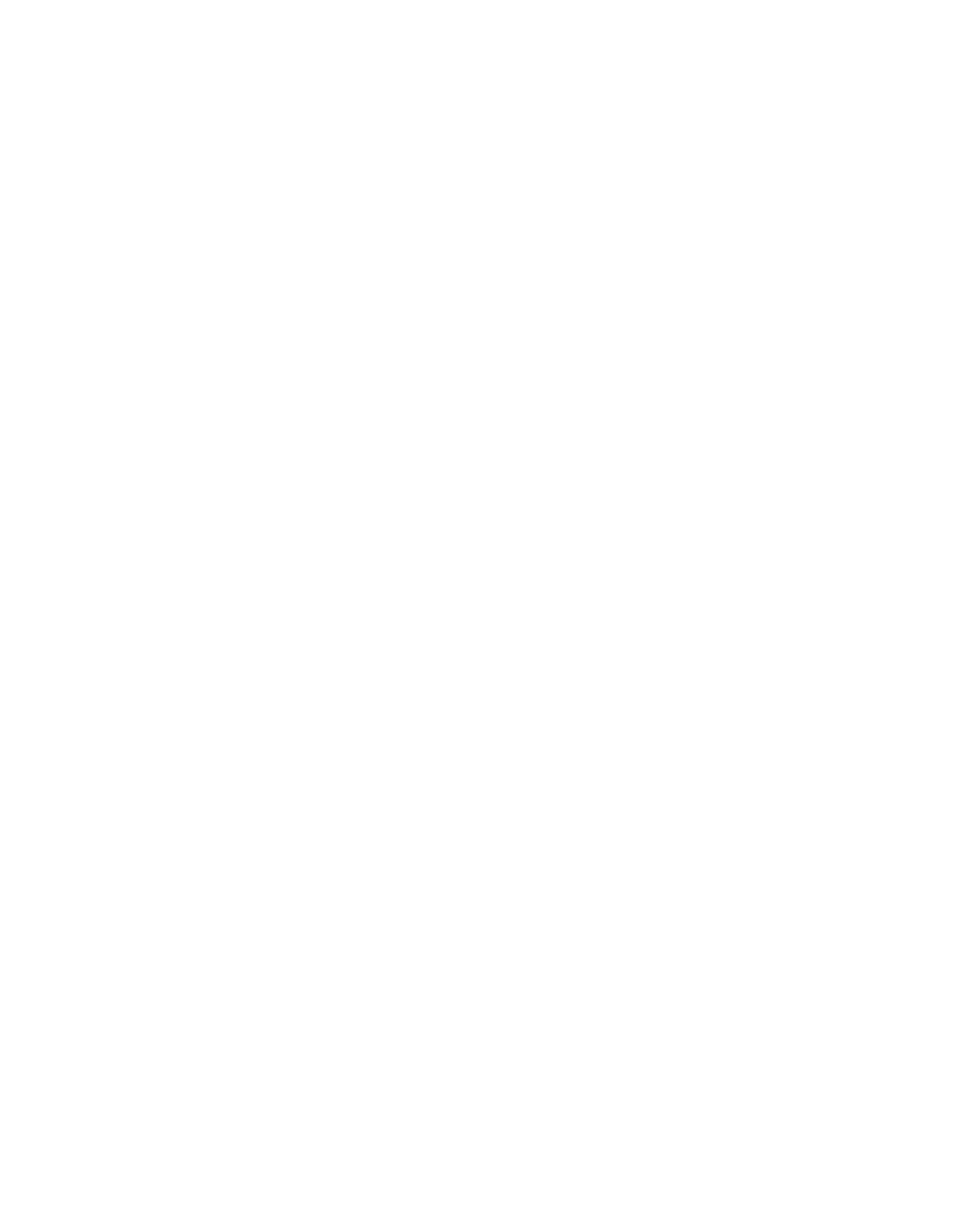# **CHAPTER 12. WATERSHED CONDITION**

## **INTRODUCTION**

This chapter determines habitat limiting factors for major life history stages of each salmonid species. The evaluation is based on a comparison of historic and current conditions in major stream habitat types that occur in the watershed.

## **METHODS**

## **Summary of watershed conditions**

In this section, DEA summarizes habitat conditions by first classifying stream habitat into four major types based on geomorphic channel types and potential fish use characteristics as described in the Oregon Watershed Assessment Manual (WPN 1999). Channel classifications developed in Chapter 3 are condensed to stream types based on fish habitat considerations. Historic and current habitat conditions for each stream habitat type are discussed; then the general habitat changes are related to the potential loss of fish use for each species and each life stage. Watershed conditions are also summarized by providing answers to critical questions listed in the Oregon Aquatic Habitat: Restoration and Enhancement Guide (Oregon Plan Team 1999). (See Appendix D.)

## **RESULTS**

- 1. The four major stream habitat types that occur in the Scappoose Bay Watershed and their defining channel characteristics are presented in Table 12-1.
- 2. The location of the major stream habitat types is presented in Figure  $12-1$  Stream Habitat Type Map.
- 3. An assessment of the change in habitat parameters for each stream habitat type is presented in Table 12-2.
- 4. Change in potential fish habitat for major life history stages of each salmonid species is presented in Table 12-3.

## **Table 12-1. Four Major Stream Habitat Types in the Scappoose Bay Watershed and Their Channel Characteristics**

| <b>Stream Habitat</b>   | <b>Gradient</b> | <b>Flow</b>            | Confinement           | Lowland        |
|-------------------------|-----------------|------------------------|-----------------------|----------------|
| <b>Type</b>             |                 |                        |                       | Floodplain     |
| Minor tributary         | Low-high        | Low                    | Unconfined-confined   | No             |
| Confined tributary/Low- |                 | Moderate-high Confined |                       | N <sub>o</sub> |
| mainstem                | moderate        |                        |                       |                |
| Valley floodplain       | Low             | Moderate-high          | Unconfined-moderately | N <sub>0</sub> |
|                         |                 |                        | confined              |                |
| Estuarine               | Low             | Low-high               | Unconfined-moderately | Yes            |
|                         |                 |                        | confined              |                |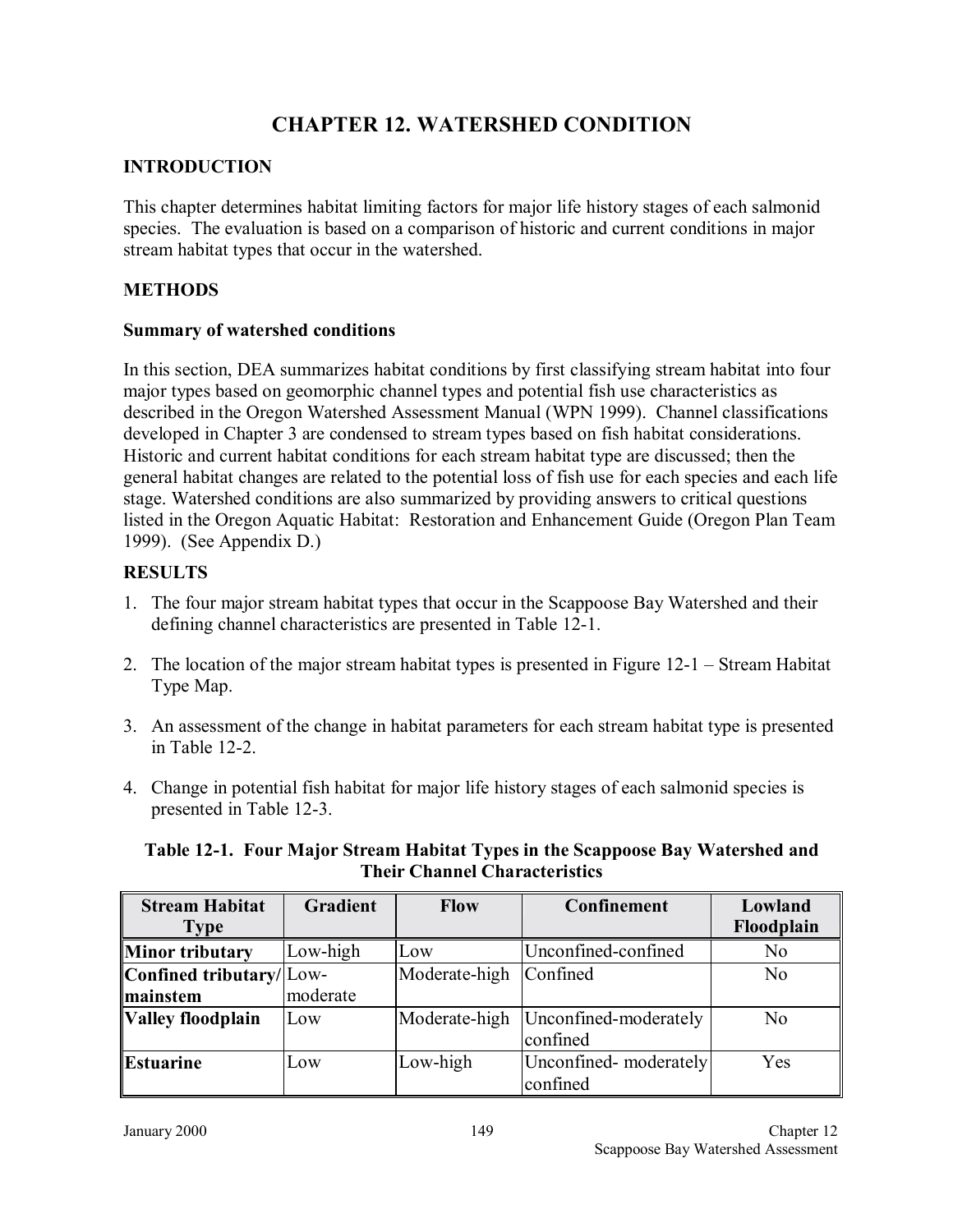### Table 12-2 - An Assessment of the Amount of Change from Historic to Existing **Conditions for Selected Habitat Parameters for Each Stream Habitat Type in the Scappoose Bay Watershed**

| <b>Habitat Parameter</b>        | <b>Stream Habitat Types</b>      |                                       |                             |                  |  |
|---------------------------------|----------------------------------|---------------------------------------|-----------------------------|------------------|--|
|                                 | <b>Minor</b><br><b>Tributary</b> | Confined<br><b>Tributary/Mainstem</b> | <b>Valley</b><br>Floodplain | <b>Estuarine</b> |  |
| Fish passage barriers Moderate  |                                  | High                                  | Moderate                    | High             |  |
| <b>Channel</b><br>modifications | Low                              | Low                                   | Moderate                    | High             |  |
| Large woody debris              | High                             | High                                  | High                        | High             |  |
| Sediment                        | Low                              | Moderate                              | High                        | Moderate         |  |
| Riparian conditions             | High                             | High                                  | High                        | Moderate         |  |
| Floodplain/wetland              | Low                              | Low                                   | High                        | High             |  |
| Water temperature               | Low                              | Moderate                              | Moderate                    | High             |  |
| Dissolved oxygen                | Low                              | Low                                   | Low                         | High             |  |
| Peak flow                       | Low                              | Moderate                              | High                        | High             |  |
| Low flow                        | Low                              | Moderate                              | High                        | High             |  |

Darker shaded ratings indicate a greater change from historic to current conditions and potential limiting habitats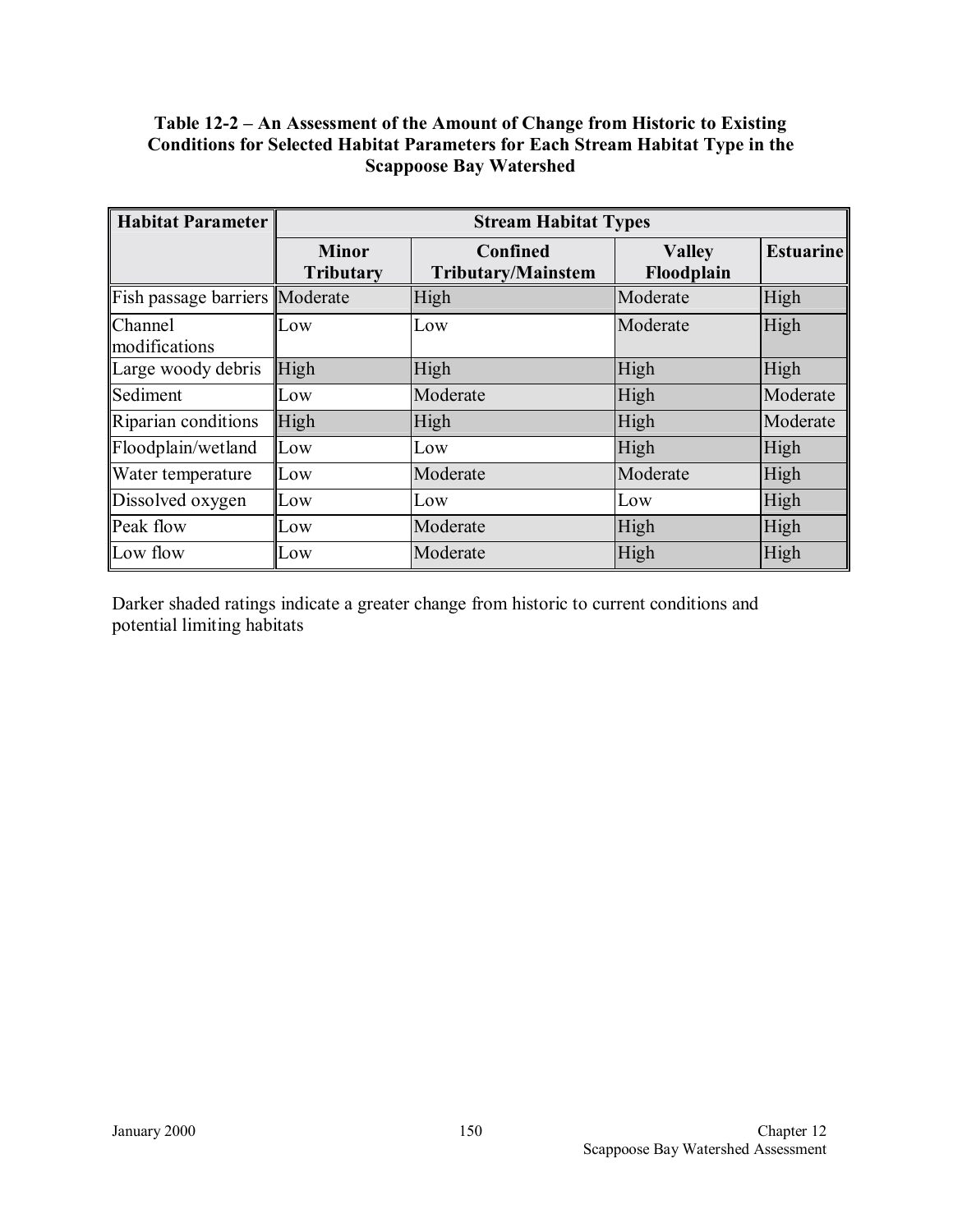### Table 12-3 – An Assessment of the Change in Relative Habitat Productivity from Historic **to Existing Conditions (Historic Productivity/Current Productivity) for Each Speciesí Life History Stages and for Each Stream Type**

|                 | <b>Life Stage</b> | <b>Stream Habitat Types</b> |               |               |                  |  |
|-----------------|-------------------|-----------------------------|---------------|---------------|------------------|--|
| <b>Species</b>  |                   | <b>Minor</b>                | Confined      | <b>Valley</b> | <b>Estuarine</b> |  |
|                 |                   | <b>Tributary</b>            | Trib/Mainstem | Floodplain    |                  |  |
| Coho            | Spawn             | Mod/low                     | Mod/low       | High/low      | Mod/low          |  |
|                 | Summer<br>rear    | Low/low                     | Mod/low       | High/low      | Mod/low          |  |
|                 | Winter rear       | Mod/low                     | Mod/low       | High/low      | Mod/low          |  |
| Steelhead Spawn |                   | Mod/low                     | Mod/low       | High/low      | Low/low          |  |
|                 | Summer<br>rear    | Low/low                     | Mod/low       | High/low      | Low/low          |  |
|                 | Winter rear       | Mod/low                     | Mod/low       | High/low      | Low/low          |  |
| Chinook         | Spawn             | None/none                   | Mod/low       | High/low      | High/low         |  |
|                 | Summer<br>rear    | None/none                   | Mod/low       | High/low      | High/low         |  |
|                 | Winter rear       | None/none                   | Mod/low       | High/low      | High/low         |  |
| <b>Chum</b>     | Spawn             | None/none                   | Mod/low       | High/low      | High/low         |  |
|                 | Summer<br>rear    | None/none                   | Mod/low       | High/low      | High/low         |  |
|                 | Winter rear       | None/none                   | Mod/low       | High/low      | High/low         |  |
| Cutthroat Spawn |                   | Mod/low                     | Mod/low       | High/low      | High/low         |  |
|                 | Summer<br>rear    | Mod/low                     | Mod/low       | High/low      | High/low         |  |
|                 | Winter rear       | Mod/low                     | Mod/low       | High/low      | High/low         |  |

Darker shaded ratings indicate a greater change from historic to current conditions and potential limiting habitats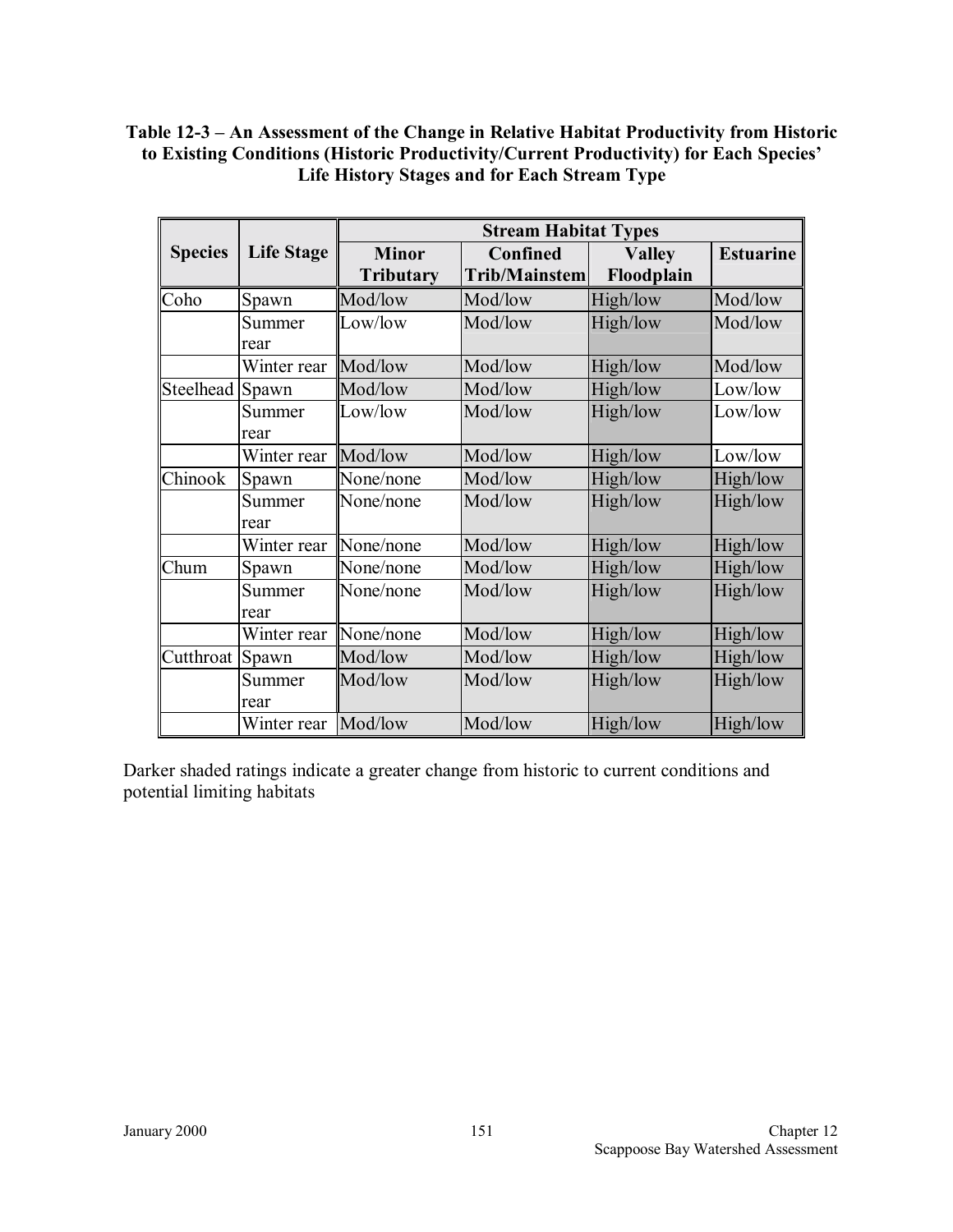### **DISCUSSION**

Although relatively small in size, the Scappoose Bay watershed historically supported five salmonid species found in the Pacific Northwest and contained a broad diversity of habitats, from small, steep mountain streams to extended low-gradient stream valleys to the lowland floodplain of the Columbia River estuary. Over the past 150 years, the watershed has been impacted by the full range of uses—agriculture, forestry, and residential and industrial development. The dramatic decline in all species of salmonids in the watershed is not a simple result of one or several habitat factors at work, but the complex interplay of numerous sources of degradation that have affected specific habitats used at particular times in the fishes' life histories. Added to this complexity is the role of introduced hatchery fish and fishery management policies in further impacting the viability of salmon populations in Scappoose Bay. Impacts to salmon stocks caused by loss of habitat, hatchery introductions, and harvest were probably further compounded by a shift to poor ocean conditions along the Oregon and Washington coasts that dramatically affected marine survival throughout the 1980s.

To address habitat factors for decline, streams in the watershed were grouped into four stream habitat types based on their channel types, location in the watershed, geomorphology, and historic fish habitat characteristics (Table 12-1). Stream habitat types vary in their sensitivity to disturbance and were also subjected to different land management practices. Table 12-2 summarizes the degree of disturbance as gauged by selected habitat parameters for each stream habitat type. Stream habitat types also vary in the types and amounts of fish habitats used by certain species at various stages in their life history. Based on a consideration of Table 12-2, the relative loss of specific habitats for each stream habitat type can be assessed using best professional judgement (Table 12-3). The following provides a brief discussion of each stream habitat type, its historic value as fish habitat, dominant impacts, and loss of habitat.

### **Tributaries**

Most of the streams in this classification are small headwater tributaries in the hills that probably provided little salmon habitat due to low summer flows and high gradients. However, cutthroat trout probably occupied most of the streams with perennial flow. Major impacts are the loss of LWD and forested riparian zones due to forestry activities and the subsequent delivery of fine sediment to downstream areas. Many of these streams have culverts that block fish passage. A low to moderate amount of cutthroat, coho, and steelhead spawning and rearing habitats has probably been lost in these areas.

### **Confined larger tributaries/ mainstem streams**

Most of the streams in this classification are larger tributaries or mainstem reaches that are confined within ravines and of low or moderate gradient. In many cases, these are tributary reaches immediately downstream of headwater tributaries. Steelhead, coho, and cutthroat use these areas for spawning and rearing, but the lack of floodplain development probably limited potential habitat, especially for over-wintering by coho. Chinook probably spawned in some of the larger mainstem reaches. These types of channels are generally considered "transport" reaches and are moderately sensitive to changes in wood, water, and sediment supply. Major impacts are the loss of LWD caused by historic log drives and splash damming along the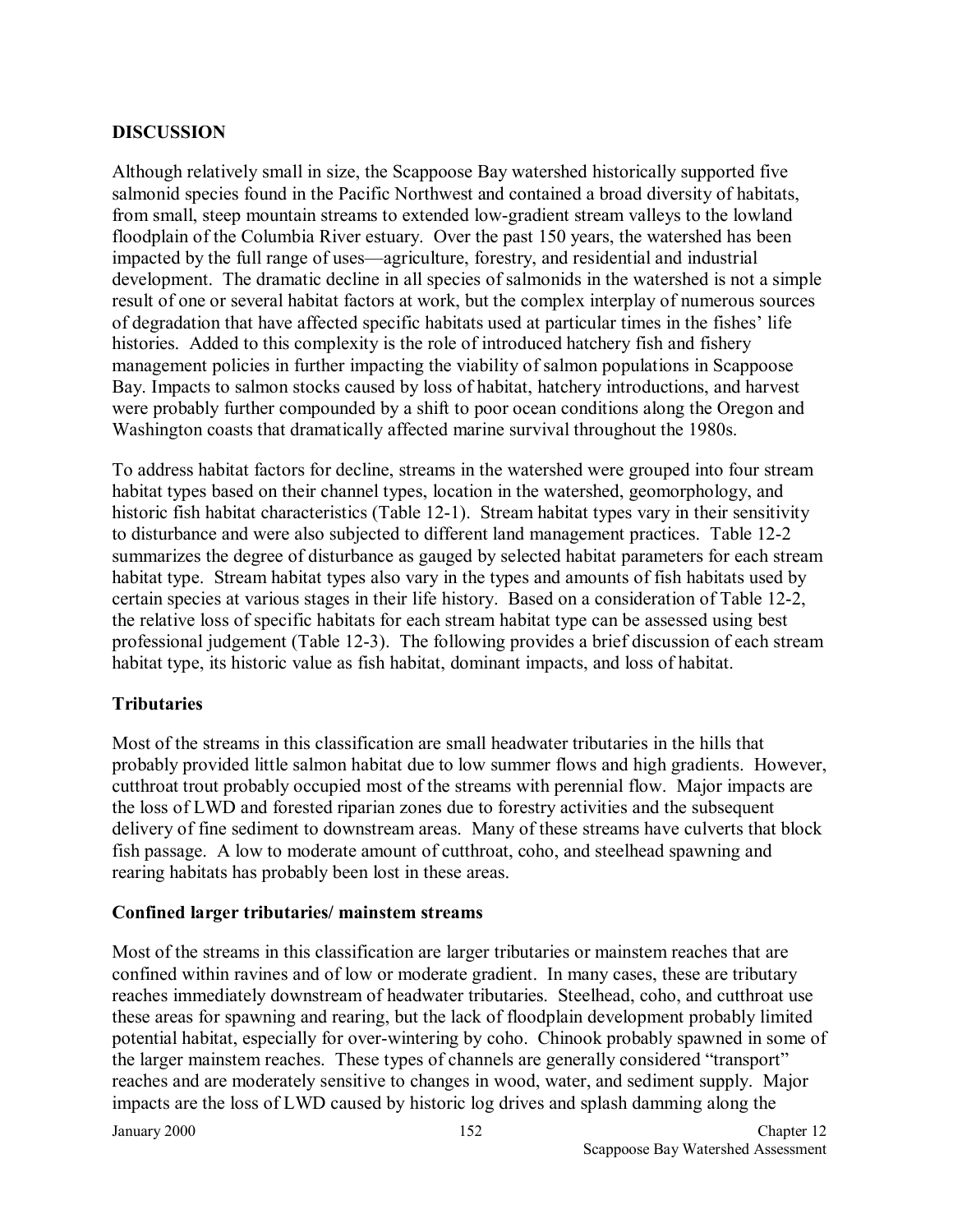mainstem streams, loss of forested riparian zones, and water withdrawals. A moderate amount of cutthroat, coho, and steelhead spawning and rearing habitats has probably been lost.

## **Valley floodplain streams**

Most of the streams in this classification are larger tributaries or mainstem reaches of low gradient that are in broader valleys. Historically, these areas probably had extensive forested floodplains, with beaver ponds, complex channels and deep pools and channels rich in large wood. Lower in the watershed, the main streams ran through the Scappoose prairie, although large wood and active floodplains were still important components. Typically, these low gradient, larger streams provided the bulk of salmon habitat in the watershed for coho, steelhead, chum, cutthroat, and chinook. These types of channels are generally considered "depositional" reaches where sediment is deposited due to the low gradient of the stream channels. They are highly sensitive to changes in wood, water, and sediment supply (WPN 1999). The major impacts to these areas were the disconnection of the stream from its floodplain through early logging, log drives, LWD jam clean-outs, and clearing of valleys for agricultural uses. However, a surprisingly small number of these streams have been channelized, and most retain their basic meandering form. Additional impacts include water diversions, loss of coniferous riparian zones and large wood, increased peak flows that destabilized channels and caused bed scour and bank erosion, and increased sediment that filled pools and clogged spawning gravels. A large amount of habitat for sea-run cutthroat, coho, steelhead chum, and chinook has probably been lost in these areas.

## **Estuarine channels**

All of the streams in this classification are within the lowland floodplain of the watershed. These streams are located less than 20 feet above sea level and historically were heavily influenced by the annual flooding of the Columbia River. The streams include large mainstem streams and small estuarine channels. Historically, these lowland floodplain channels were sinuous, with very low gradients and mud substrates. Riparian zones were dominated by shrubs, hardwood trees, and grasslands. Historically, these areas probably provided very productive rearing habitats for adult and juvenile sea-run cutthroat, and outmigrating coho, chinook and chum salmon. Chinook and chum salmon spawned in the lower reaches of the larger streams. Chinook and chum typically migrate to estuaries several weeks or several months after hatching, respectively, and lowland floodplains were probably most critical for rearing and habitat for these species. In addition, Scappoose Bay and the lower system reaches were probably critical as holding areas for returning adult salmon awaiting high flows. Typically, these channels are considered "depositional" reaches. However, historically, channel processes were dominated by the annual flooding from the Columbia River. Major impacts included conversion of most of the lowland floodplain from wetlands to agricultural fields. Major drainage projects, including the Multnomah slough dike, channelization, and diversion and pumping of Jackson Creek, greatly reduced fish habitats.

*Watershed Assessment Confidence Evaluation:* Moderate due to a professional assessor working with a lack of recent or historical field data on fish distribution, abundance and habitat conditions. The assessment is general and based on best professional judgement by necessity and is believed to provide a moderately robust interpretation of habitat changes.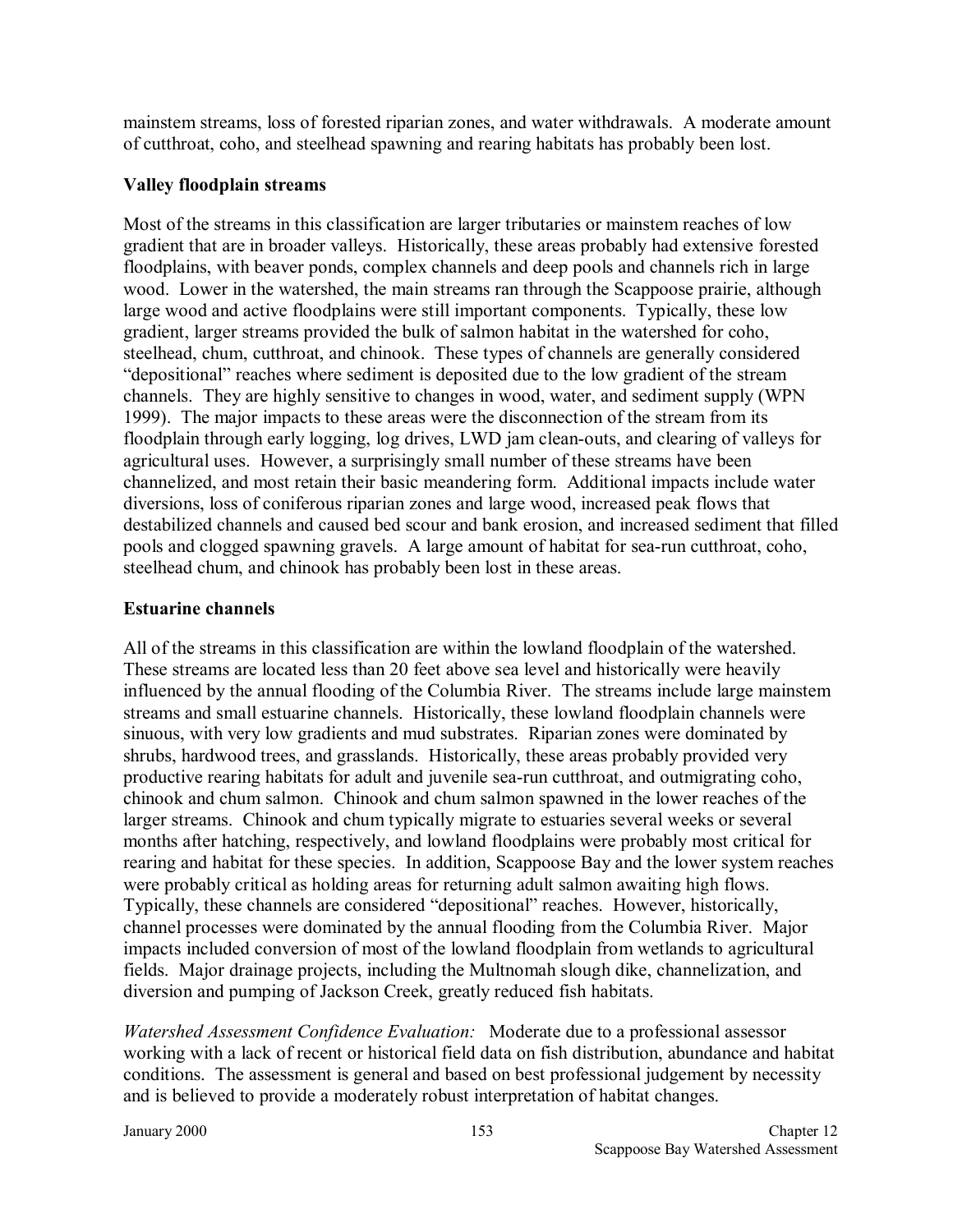### **RECOMMENDATIONS**

The above interpretation of habitat conditions and losses in each habitat type provides a theoretical framework to address habitat protection and restoration in the watershed. However, more fish and habitat data is needed to confirm how the fish are using various habitats at each stage in their life cycle.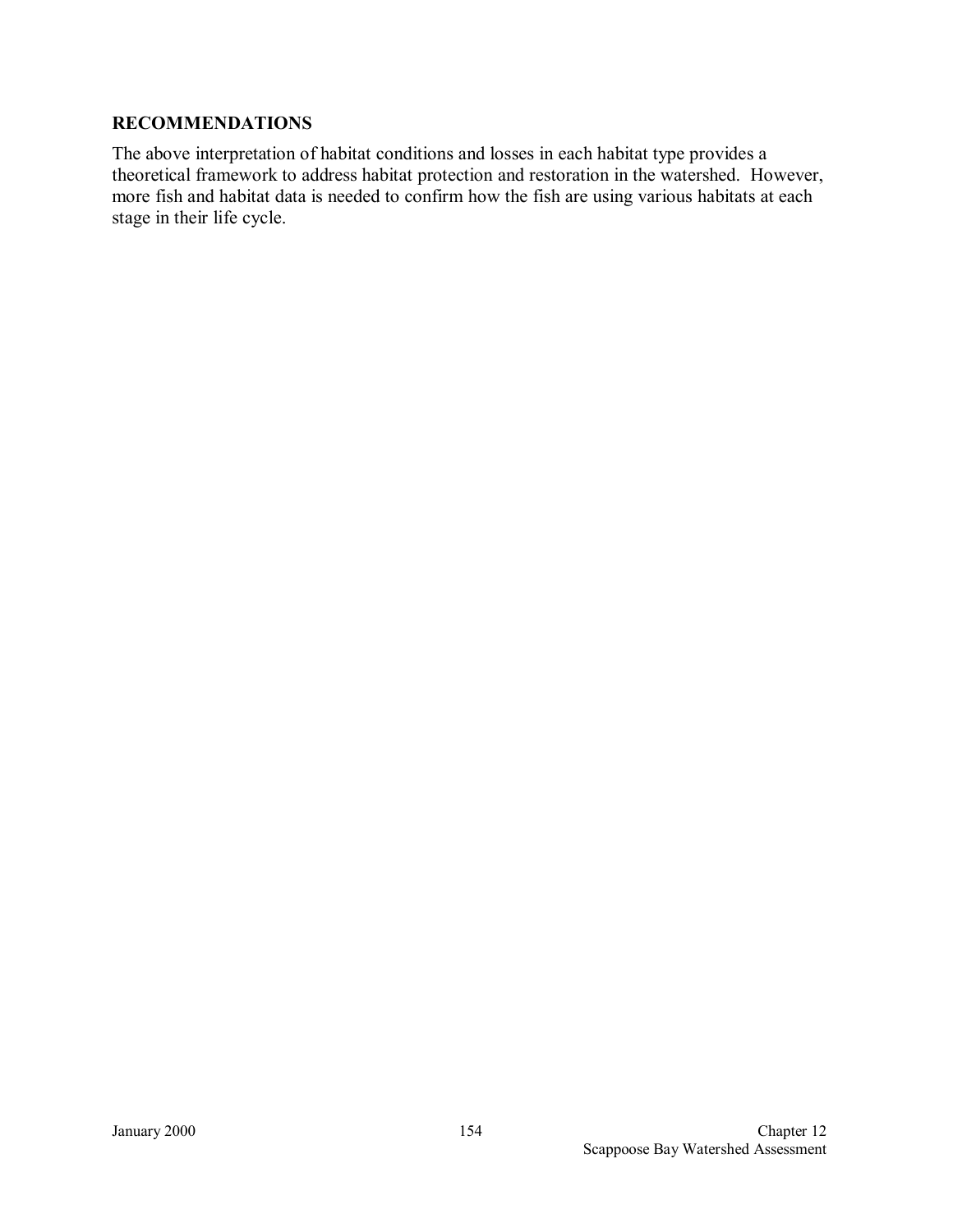Figures 12-2 and 12-3 – Photographs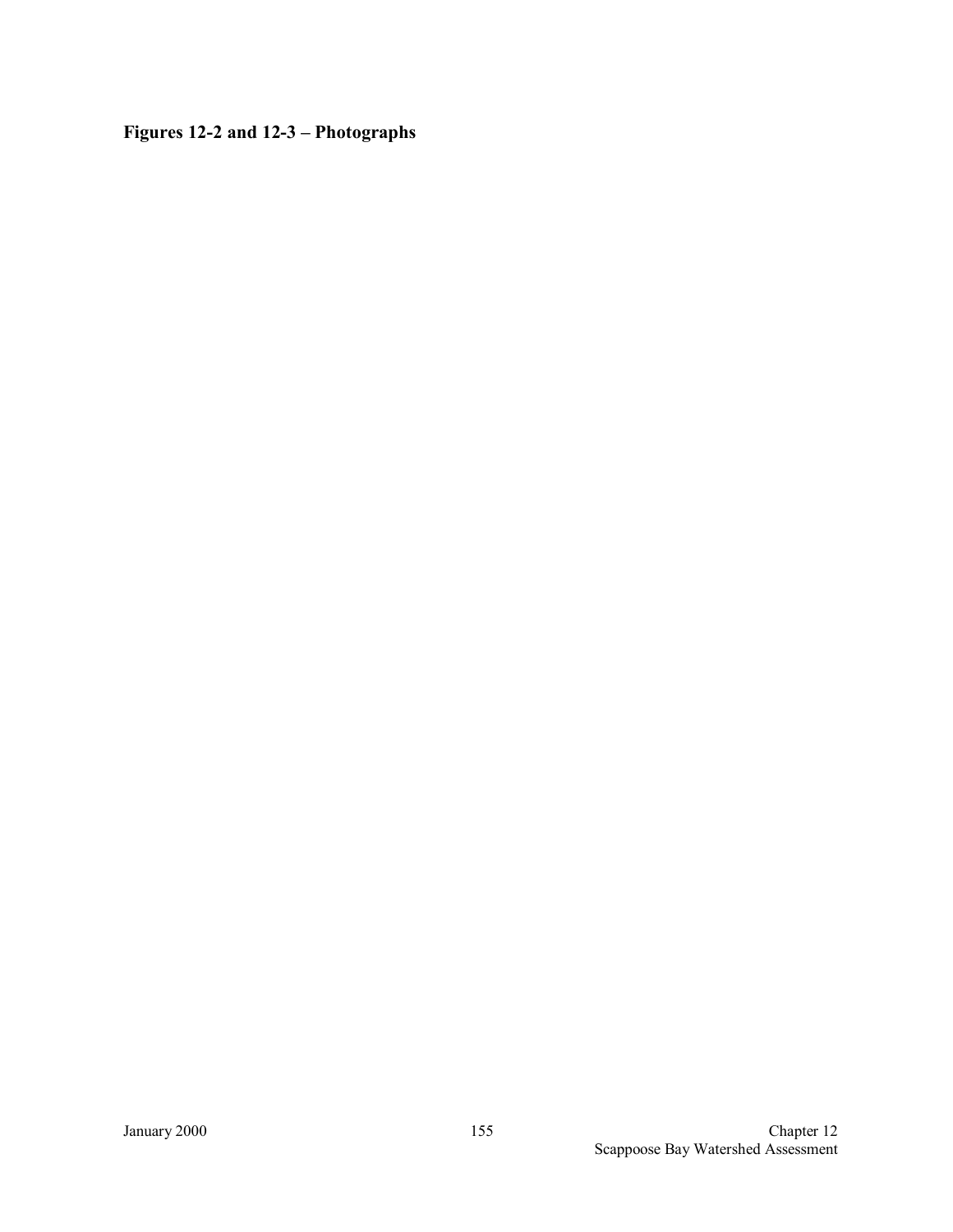Figures 12-4 and 12-5 – Photographs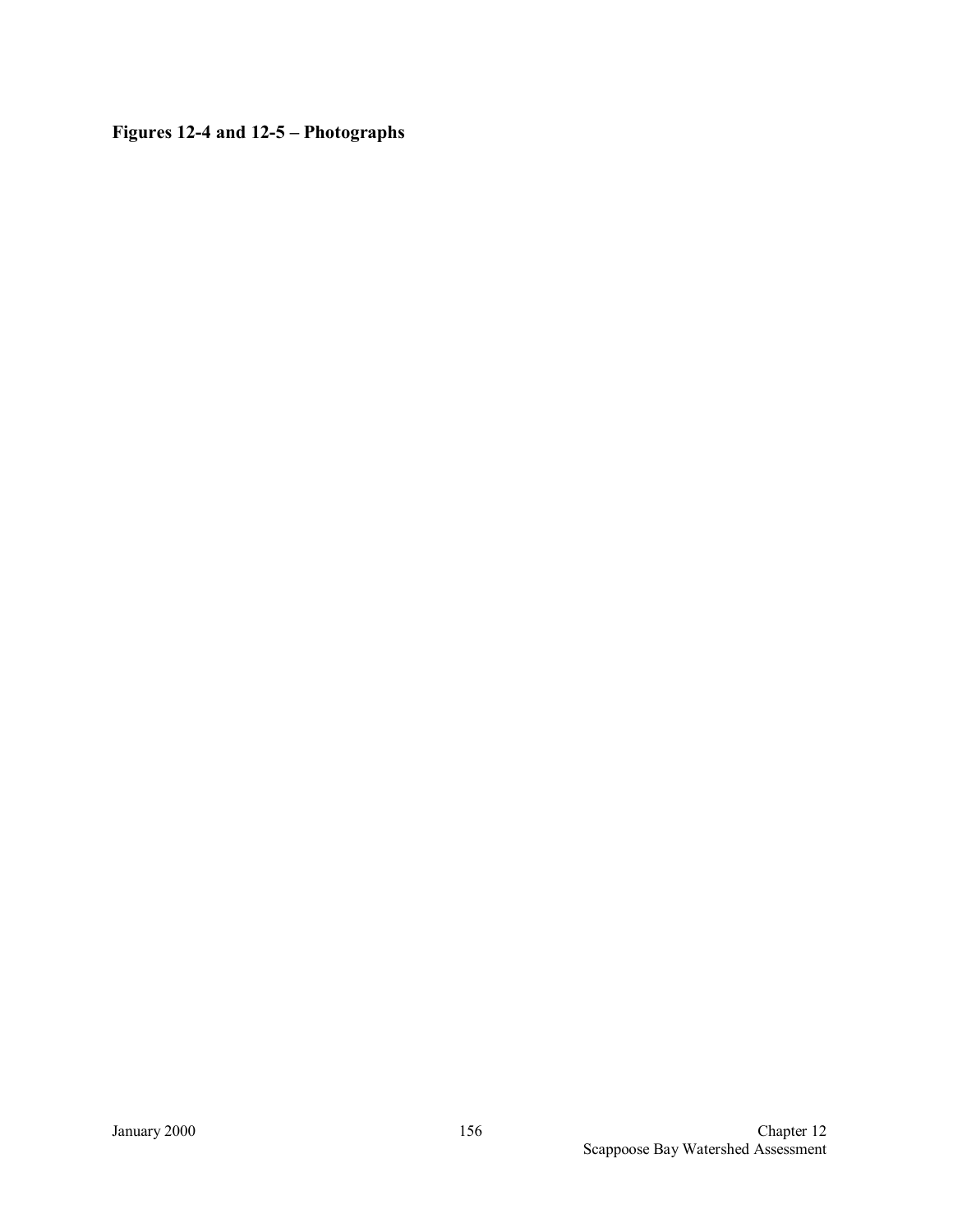Figure 12-1 – Stream Habitat Type Map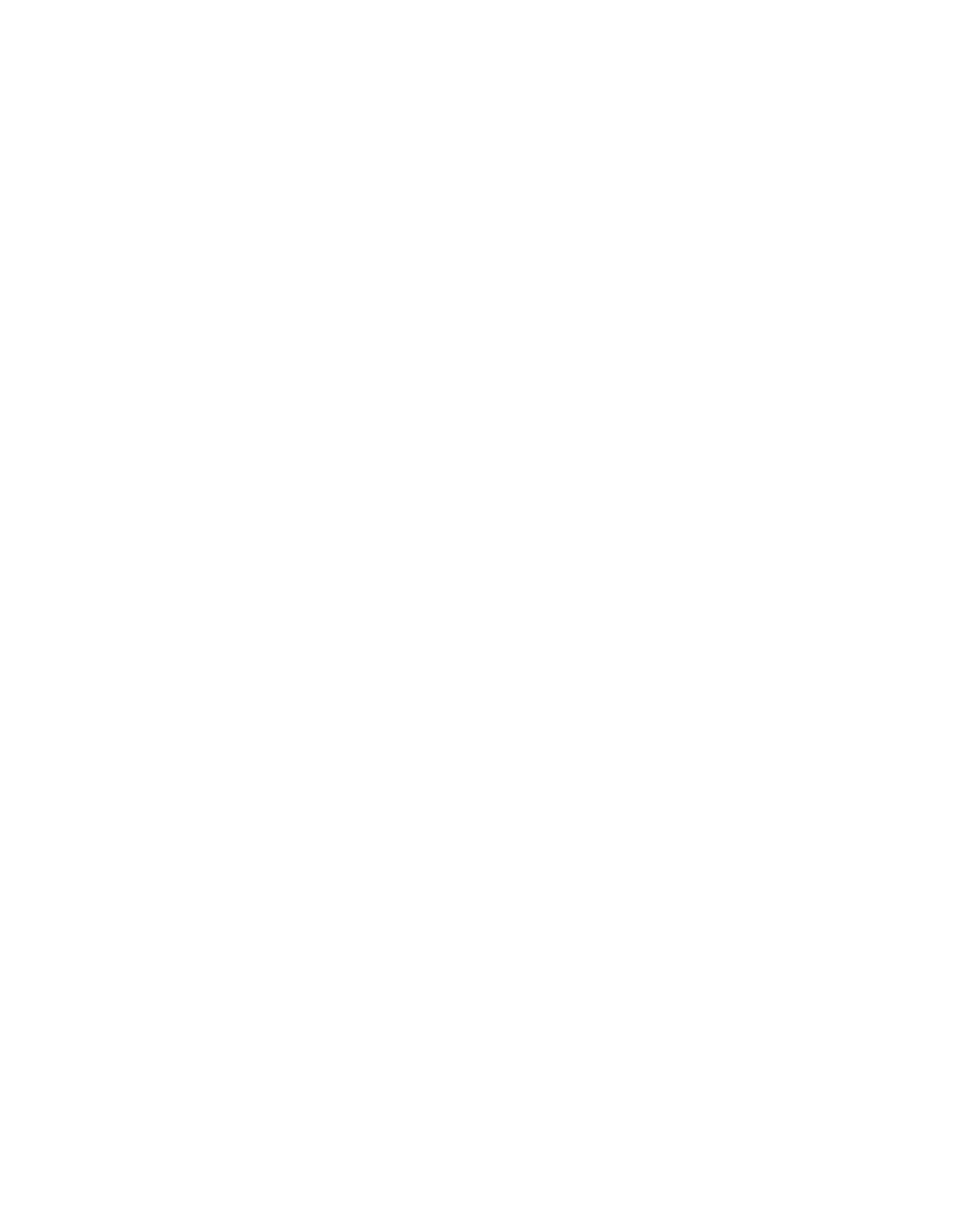# **CHAPTER 13. DATA GAPS**

#### **INTRODUCTION**

This chapter identifies and prioritizes data gaps that were encountered in each step in the assessment and provides recommendations for how to obtain the missing information.

#### **METHODS**

Data gaps include a wide range of information that was not available while conducting this Phase I assessment and that is important in identifying the most effective protection and restoration opportunities. Data gaps were initially identified in each section of the assessment in the recommendations sections. In this chapter, all major data gaps are summarized.

The priority of each data gap was determined by evaluating the data gap in terms of the following question: How essential is it for the Watershed Council to obtain this information in order to conduct the most effective actions to restore salmon in the watershed? Rationale for each data gap priority ranking is given in the discussion.

Data gaps can be considered opportunities for further research. In the discussion of each data gap, the recommended approach and methods needed to gain the necessary information is summarized.

#### **RESULTS**

The following is a list of major data gaps, in order of priority, for the watershed:

- 1. Comprehensive data on juvenile and adult salmonid distribution and abundance
- 2. Comprehensive data on fish passage barriers
- 3. In-stream flow and water use monitoring data
- 4. Comprehensive aquatic habitat survey data
- 5. Comprehensive road condition survey for surface erosion and mass wasting
- 6. Unstable slope hazard assessment
- 7. Feasibility of Jackson Creek diversion
- 8. Field assessment of mining areas for sediment risk
- 9. Digital ownership map
- 10. High resolution digital aerial photographs
- 11. GIS data for City of Scappoose Local Wetland Inventory, zoning, and other data
- 12. GIS data for City of St. Helens road, zoning, wetland, and other data
- 13. Refugia field verification
- 14. Stream temperature monitoring
- 15. Scappoose Bay toxic contamination monitoring
- 16. ONHP historic vegetation type maps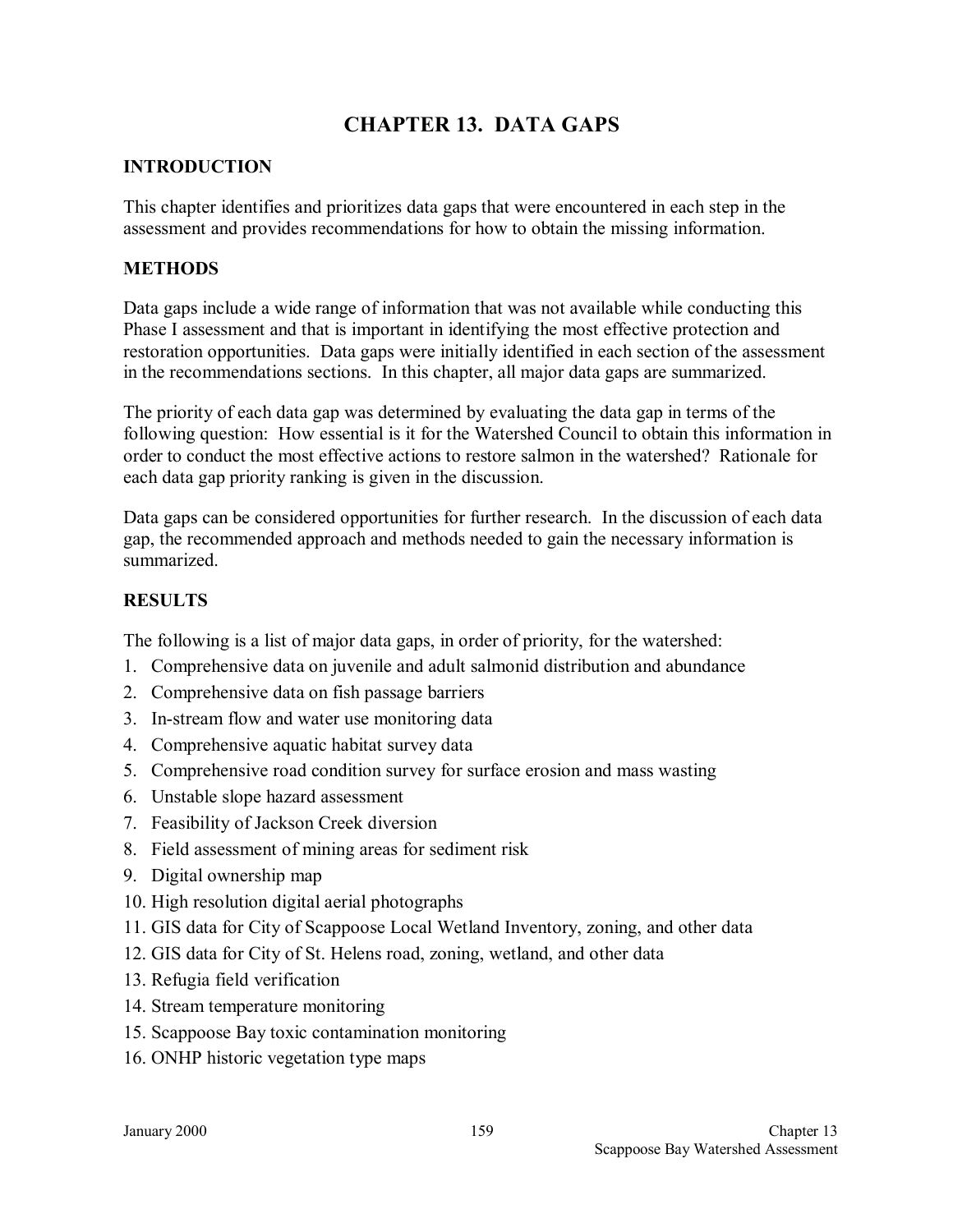# **DISCUSSION**

Each major data gap, rationale for prioritization, and recommended approach for further study is discussed below.

### **1. Comprehensive data on juvenile and adult salmonid distribution and abundance**

Existing salmonid information includes only distribution data, not abundance data, and is not based on recent field surveys. Comprehensive data on distribution and abundance of each species is needed to prioritize potential protection and restoration projects and for long-term monitoring purposes. Spawning surveys for adult fish and snorkel surveys for juvenile fish in the Scappoose Bay watershed are recommended. Fish surveys should be conducted together with habitat surveys to maximize the value of the data for analysis and restoration purposes.

# **2. Comprehensive data on fish passage barriers**

Many potential barriers have been identified, but given the high cost of correction of a single barrier, more information is needed on each barrier to prioritize them for correction. A survey of all potential fish passage barriers in the watershed is recommended. The survey should identify all human-caused fish passage barriers, identify the type of barrier, provide preliminary designs and cost estimates for correction of each barrier, determine the amount of potential upstream habitat available, and prioritize them for correction.

# **3. In-stream flow and water use monitoring data**

There has been virtually no monitoring of flow in the streams of the Scappoose Bay watershed. Water rights records and other information in the assessment suggest that both decreased summer stream flows and increased magnitude and frequency of peak flows may be major impacts to salmon in the watershed. DEA recommends establishing and monitoring stream gauges throughout the watershed to measure summer low and winter peak flows. A detailed analysis of water use and flow should then be conducted.

#### **4. Comprehensive aquatic habitat survey**

Physical habitat surveys have been conducted by ODFW for only a small percentage of stream reaches in the watershed. DEA recommends that the survey effort be expanded to include all potential fish habitat in the watershed. Although not directly useful for planning restoration projects, it is critical as a baseline for habitat data.

#### **5. Road survey for surface erosion and mass wasting**

Roads are known to be a major source of sediment that can impact salmon habitat and this watershed has a high road density. However, no information is available that identifies roads with surface erosion and mass wasting hazards that need correction. A road condition survey, using the Global Positioning System and GIS, is recommended. Under the Oregon Plan, timber companies agreed to conduct such surveys, so this is not recommended as a high priority for the Watershed Council.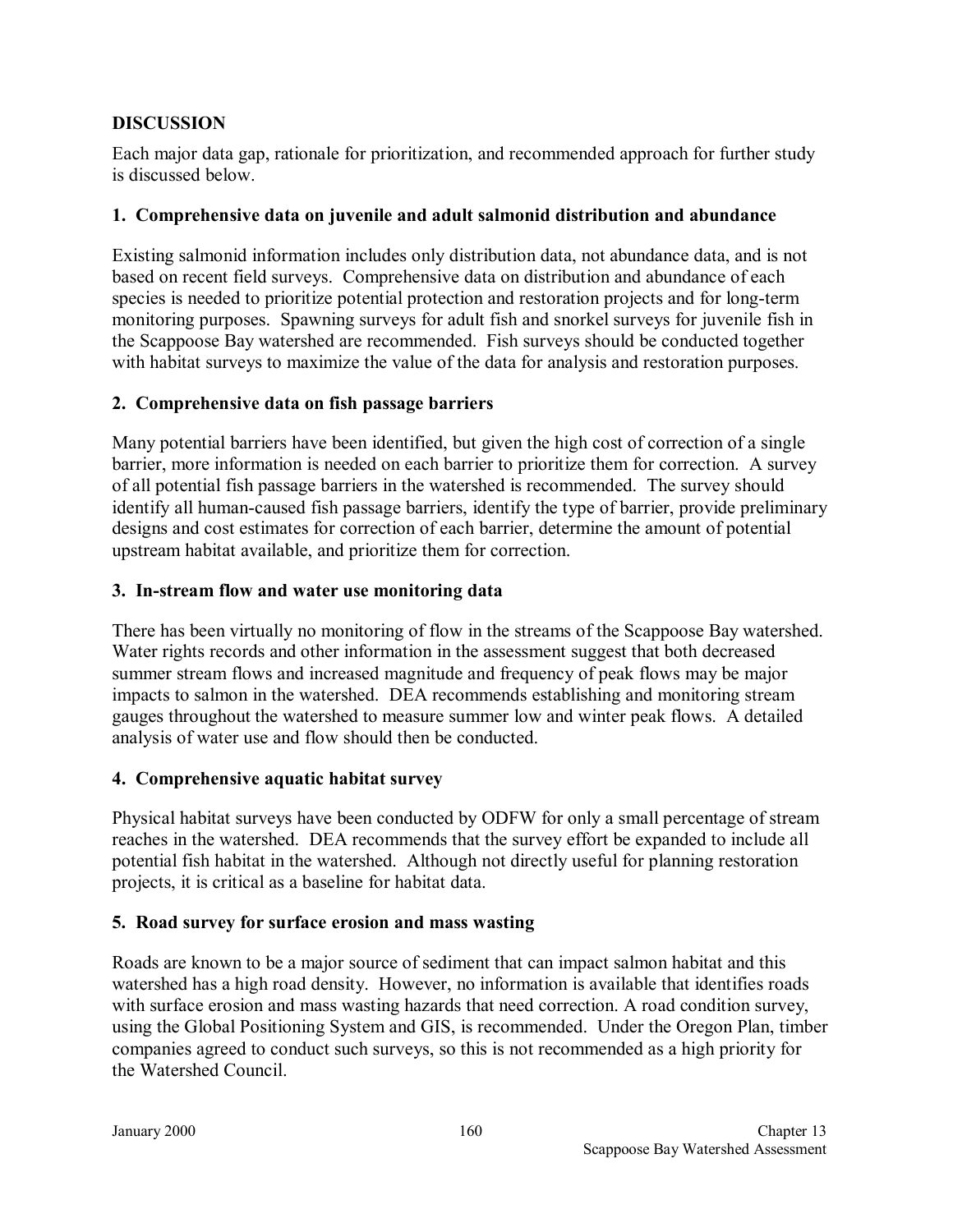#### **6. Unstable slope hazard assessment**

A significant percentage of the watershed was identified as containing slopes with moderate and high potential for mass wasting. By conducting a landslide inventory and correlating landslides with slopes, soils, and types of activity, a more detailed map could be developed that would provide a useful tool for planning forestry and development projects to avoid unstable slopes.

# **7. Feasibility of Jackson Creek diversion**

The diversion dam that diverts the entire flow of Jackson Creek into Joy Creek cuts off the lower five miles of Jackson Creek and possibly prevents fish access into the Jackson Creek and Joy Creek systems. DEA recommends conducting a more in-depth feasibility study to determine restoration alternatives, including fish passage improvements at the Joy Creek tidegate and Jackson Creek diversion and augmenting flow to Jackson Creek.

# **8. Field assessment of mining sites for sediment risk**

All surface mining sites should be assessed in the field to see if they present a risk of fine sediment delivery to streams in the watershed.

# **9. Digital ownership map**

The only accurate ownership map available is a hardcopy of the Forest Grove Fire Protection Map available from ODF. Although the map is in Auto-Cad digital form, it is a rough draft and it was not possible to transfer information into GIS format. Road layers were transferred, but found to be missing major areas. DEA highly recommends that the Watershed Council urge ODF to complete the map for use in GIS. Because most of the watershed is owned by relatively few large commercial forest landowners, a GIS ownership map will be important for planning projects such as the fish passage survey.

# **10. High resolution digital aerial photographs**

The digital orthophotos used in the assessment did not provide the high resolution needed to identify riparian condition or intact habitat areas. For these tasks it was necessary to piece together hard copies of aerial photos and transfer information to the orthophotos and GIS, a time consuming and inexact process. Digital aerial photographs that are ortho-rectified, and associated planimetric features, would be an excellent tool for further watershed analysis and project level planning. In particular, the planimetric features, which include streams and roads, would provide a more complete and accurate depiction of these features than is currently available.

#### **11. City of Scappoose Local Wetland Inventory, zoning, and other data.**

The City of Scappoose data is only available in hard copy and should be converted to GIS format. Because the wetland inventory covers only a small portion of the watershed, it is a fairly low priority.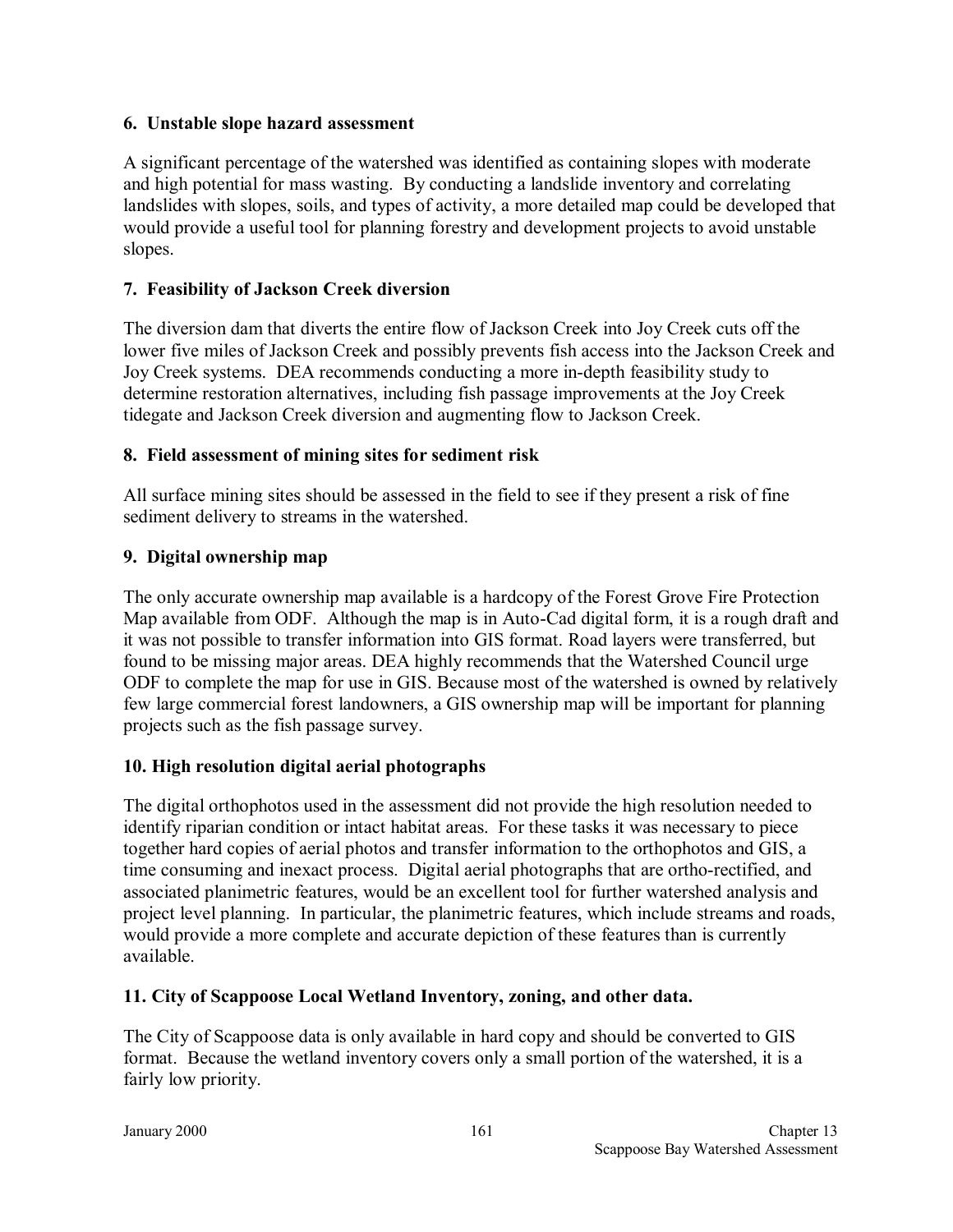# **12. City of St. Helens road, zoning, wetland and other GIS data**

The City of St. Helens data is not ortho-rectified, making it of limited utility. The data should be ortho-rectified for use as GIS layers. Because the inventory covers only a small portion of the watershed, it is a fairly low priority.

# **13. Refugia field verification**

DEA recommends field verification of all identified refugia by means of detailed field reconnaissance to assess habitat conditions in the area and specifically identify boundaries of the refugia and critical contributing areas. If funding permits, a more detailed level of assessment should be conducted by evaluating refugia in terms of comprehensive field information on salmon distribution and abundance and habitat conditions in the watershed (see  $#1$  and  $#4$ , above).

# **14. Stream temperature monitoring**

Temperature monitoring should be continued and expanded in streams of the watershed to obtain a solid baseline of data and a better understanding of potential problem areas and restoration needs.

# **15. Scappoose Bay toxic contamination monitoring**

Water column, sediment, and tissue sampling should be continued and expanded in Scappoose Bay to gain a better understanding of current conditions, historic and current sources of pollution, and remediation needs. Because the high contamination levels sampled in past years are believed to be from historic sources, this data gap is not considered a high priority.

#### **16. ONHP historic vegetation type maps**

DEA recommends that the Watershed Council obtain the historical vegetation types map (based on GLO surveys) from the ONHP when available in about spring of 2000.

This watershed analysis is a Phase I assessment that identifies major protection and restoration opportunities and points out areas most in need of further study. In general, it does not provide the detailed field reconnaissance and comprehensive field studies that are necessary for identifying and prioritizing specific protection and restoration projects. In a sense, this section of the assessment is laying the groundwork for the second phase of assessment that bridges the gap between major areas identified for action and specific project-level planning.

*Watershed Assessment Confidence Evaluation:* High due to a professional assessor who has a strong understanding of the available data and additional studies needed to conduct effective restoration projects.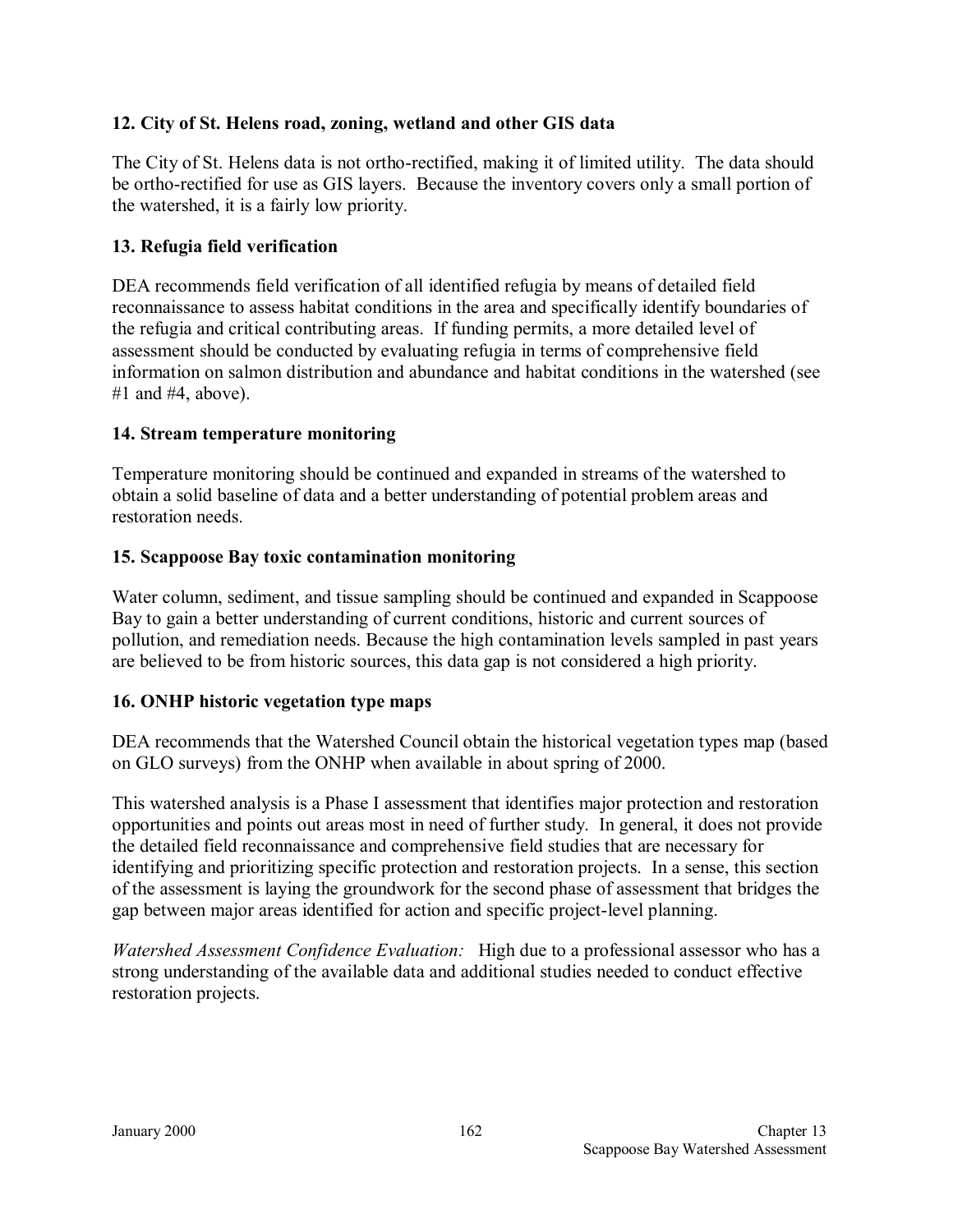#### **RECOMMENDATIONS**

DEA recommends that the Watershed Council apply for grants to address high priority data gaps as soon as possible. Because the grant for a comprehensive fish passage survey (number 2 priority), submitted to the Oregon Watershed Enhancement Board (OWEB) Watershed Council, was officially approved as of December 1999, DEA recommends that the Watershed Council also apply for funding for a comprehensive survey of salmon distribution and abundance (number 1 priority), and stream flow and water use monitoring (number 3 priority), and a comprehensive aquatic habitat survey (number 4 priority).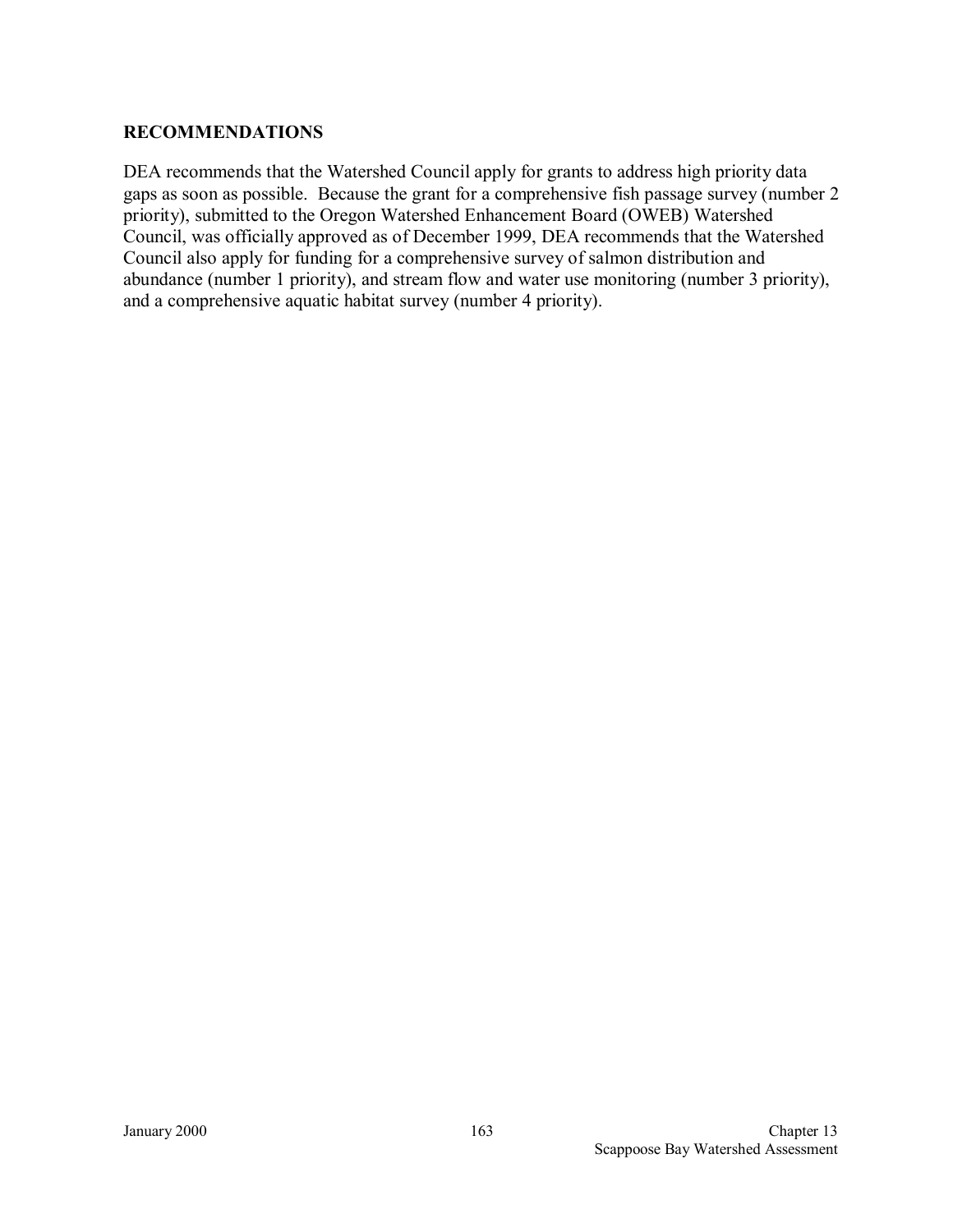This page left blank intentionally.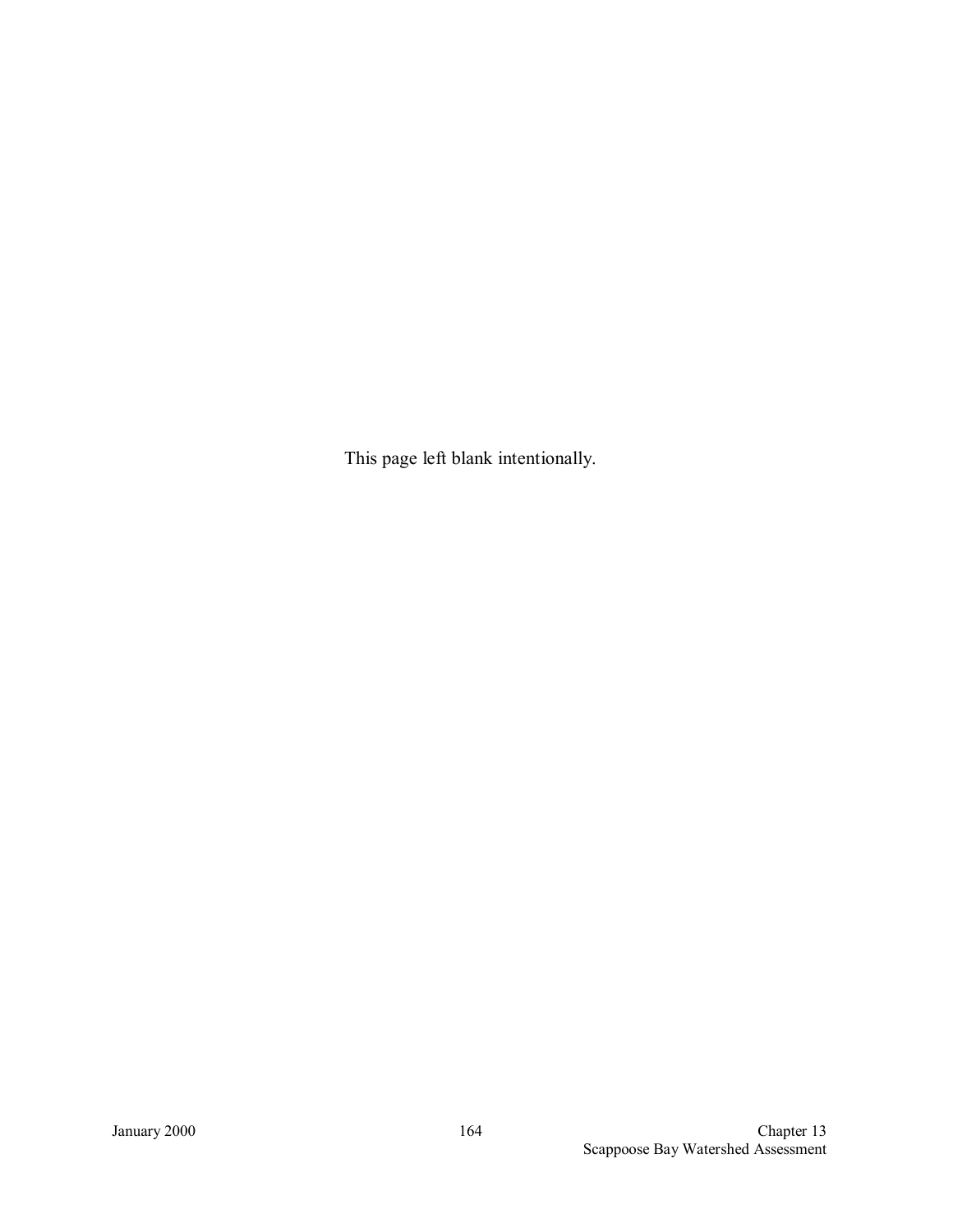# **CHAPTER 14. SIGNIFICANT LEGAL AND PUBLIC ISSUES**

### **INTRODUCTION**

Numerous human activities, including forestry, agriculture, mining, urbanization, industrial developments, and recreational and commercial fishing, have the potential to impact such public resources as salmon and water quality. Most of these activities are regulated in some manner by federal, state, and/or local governments. Watershed councils do not have regulatory authority and generally seek to protect and restore salmon habitat through non-regulatory approaches with willing landowners. However, an understanding of government policies and their effectiveness in protecting and restoring watershed conditions is essential if the Watershed Council is to work effectively in the Scappoose Bay watershed. The purpose of this chapter is to summarize major policy issues at federal, state, and local levels that affect preservation and restoration of fish habitat in the watershed.

#### **METHODS**

Land use regulations were evaluated in terms of their effectiveness in preventing a range of impacts to salmon habitat. For the analysis, land use activities were classified into five major types – forestry, agriculture, surface mining, residential/commercial development, and industrial development. Policies and regulations pertinent to each land use are listed and summarized. The effectiveness of these policies and regulations is then evaluated based on published critiques, general research, and the best professional judgement of the assessment team. An evaluation of policy issues related to commercial and recreational fishing is beyond the scope of this analysis.

#### **RESULTS**

Table 14-1 lists major policies and regulations pertinent to each land use type.

Table 14-2 rates the effectiveness of the combined regulations that cover each land use in protecting and restoring specific fish habitat parameters. Two ratings are given for each parameter and land use  $-$  one for new and proposed actions and the second for historic or on-going actions. For example, road culverts are now carefully regulated to ensure fish passage, but the restoration of fish passage at culverts installed in the past is not required under existing regulations.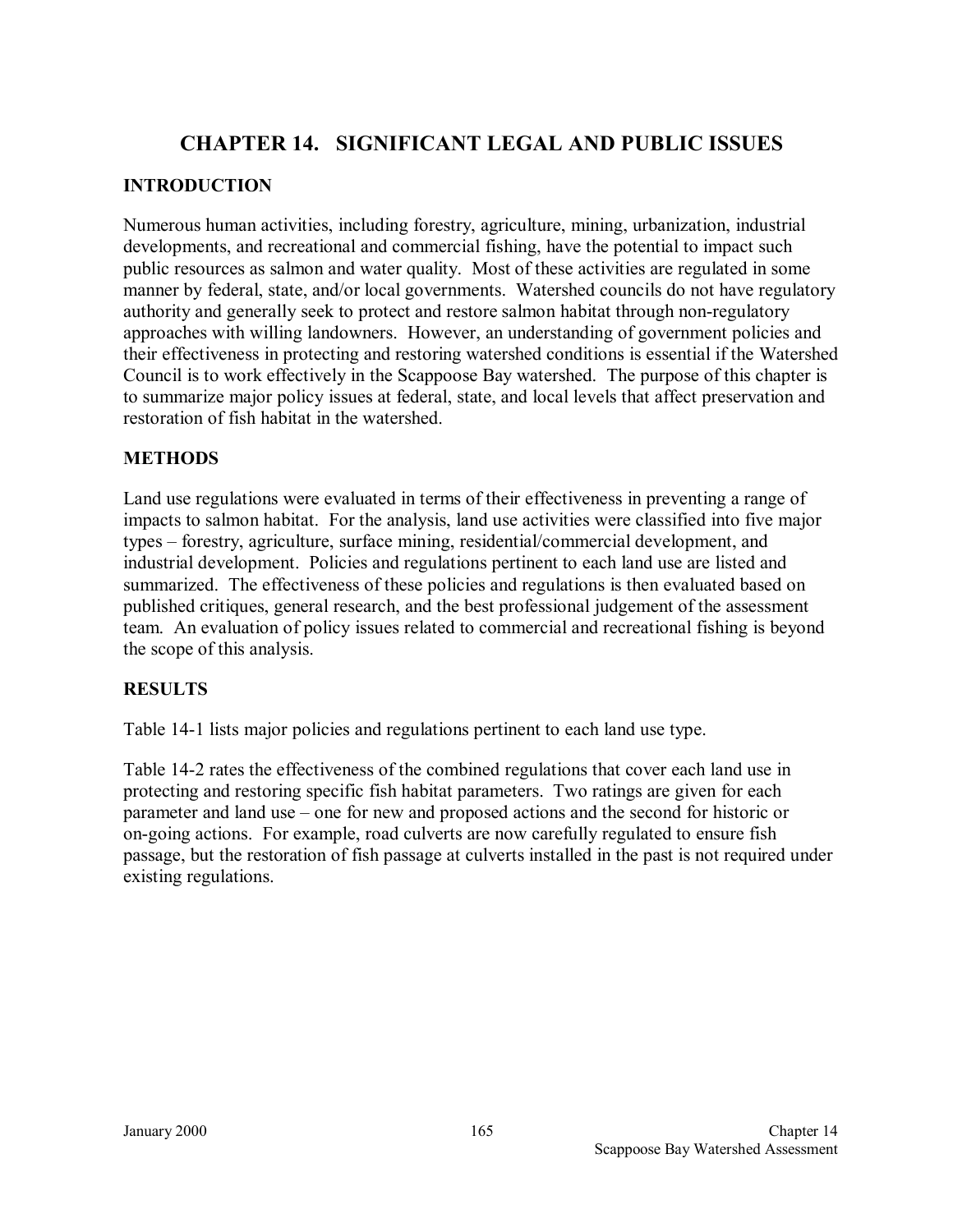Table 14-1 - Regulatory Agencies and Policies That Attempt to Protect Fish Habitat Under Various Land Uses **Table 14-1 – Regulatory Agencies and Policies That Attempt to Protect Fish Habitat Under Various Land Uses** 

| Regulatory Agency                                  | Policy/Regulation             |   | Forestry   Agriculture |                         | Surface Residential/Comm. | Industrial        |
|----------------------------------------------------|-------------------------------|---|------------------------|-------------------------|---------------------------|-------------------|
|                                                    |                               |   |                        | Mining                  | Development               | Development       |
| City of Scappoose                                  | Comp. Plan, other             |   |                        | $\mathsf{X}$            | ×                         | $\Join$           |
| City of St. Helens                                 | Comp. Plan, other             |   |                        | ×                       | ×                         | ×                 |
| Columbia County                                    | Comp. Plan, other             |   |                        | $\overline{\mathsf{X}}$ | ×                         | ×                 |
| Dregon Department of Forestry Forest Practices Act |                               | × |                        | $\bm{\times}$           |                           |                   |
| Oregon Division of State Lands Removal             | fill permit                   | × | $\bm{\mathsf{X}}$      | ×                       | $\bm{\times}$             | $\bm{\mathsf{X}}$ |
| <b>Oregon Water Resources</b>                      | Water rights permit           |   | ×                      |                         | ×                         | ×                 |
| Jepartment                                         |                               |   |                        |                         |                           |                   |
| <b>Dregon Department of</b>                        | other<br>NPDES,               |   |                        | ×                       |                           | ×                 |
| Environmental Quality                              |                               |   |                        |                         |                           |                   |
| Oregon Department of Geology Surface Mine          |                               |   |                        | $\Join$                 |                           |                   |
| and Mineral Industries                             | 1001<br>Reclamat              |   |                        |                         |                           |                   |
| J.S. Army Corps of Engineers   Clean Water Act     |                               |   | ×                      |                         | $\Join$                   | ×                 |
| National Marine Fisheries                          | <b>Endangered Species Act</b> |   |                        |                         |                           | ×                 |
| Service                                            |                               |   |                        |                         |                           |                   |
|                                                    |                               |   |                        |                         |                           |                   |

Chapter 14<br>Scappoose Bay Watershed Assessment Scappoose Bay Watershed Assessment January 20000 Chapter 14

166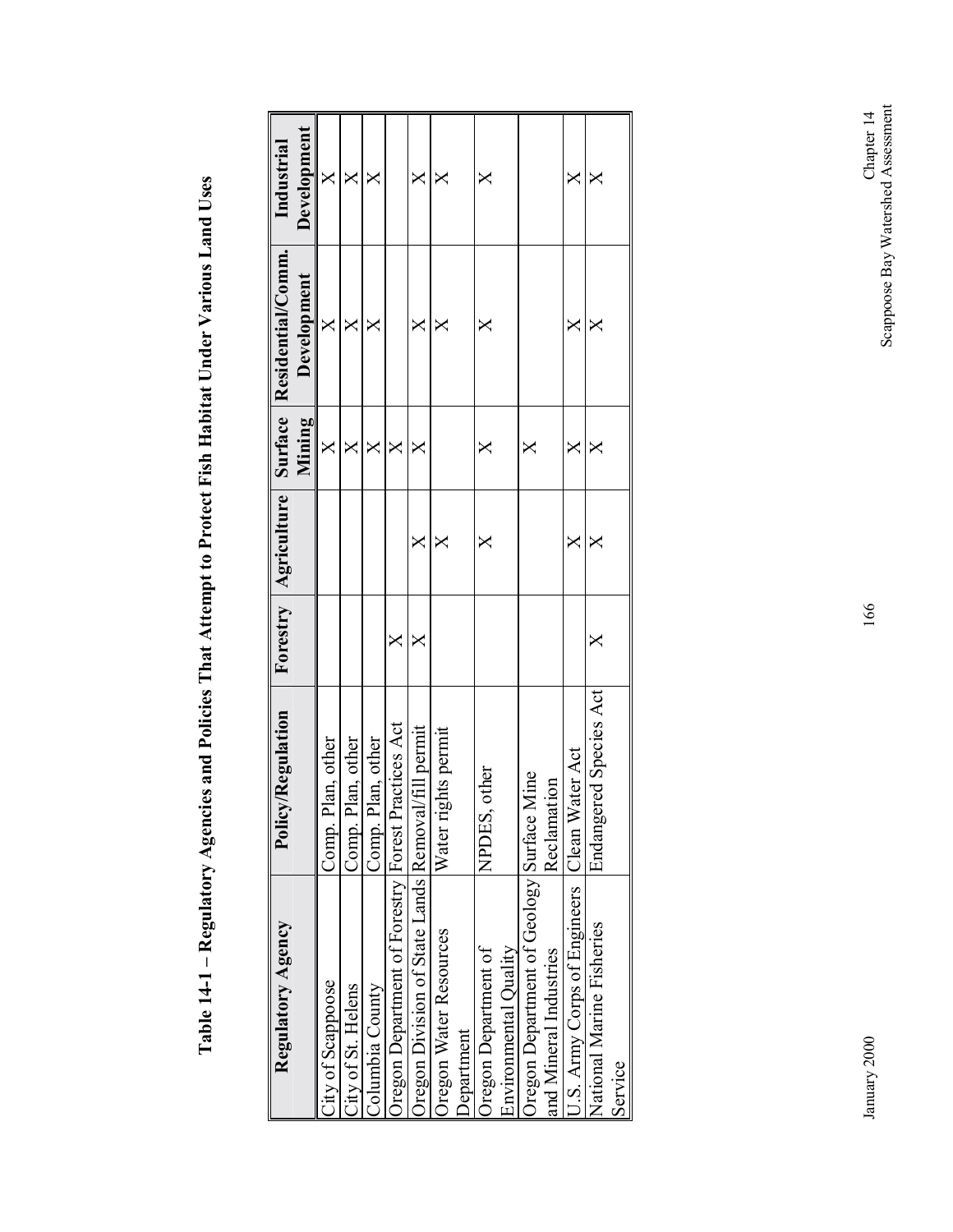### **Table 14-2. Evaluation of Habitat Parameters Protected (Yes) or Not Adequately Protected (No) under Existing Regulations for Each Land Use**

 $1<sup>st</sup>$  Yes or No = protected (or not) for new land uses

 $2<sup>nd</sup> Yes$  or No = protected or restored (or not) for historic or on-going land uses

| <b>Habitat</b><br>Parameter     | Forestry  | <b>Agriculture</b> | <b>Surface</b><br><b>Mining</b> | Residential/Comm.<br>Development | <b>Industrial</b><br>Development |
|---------------------------------|-----------|--------------------|---------------------------------|----------------------------------|----------------------------------|
| Fish passage<br>barriers        | Yes/No    | Yes/No             | Yes/No                          | Yes/No                           | Yes/No                           |
| <b>Channel</b><br>modifications | Yes/No    | Yes/No             | Yes/No                          | Yes/No                           | Yes/No                           |
| Large woody<br>debris           | No/No     | No/No              | No/No                           | No/No                            | No/No                            |
| Sediment                        | No/No     | No/No              | No/No                           | No/No                            | No/No                            |
| Riparian<br>conditions          | No/No     | No/No              | No/No                           | No/No                            | No/No                            |
| Floodplain/<br>wetland          | No/No     | No/No              | No/No                           | No/No                            | No/No                            |
| Water<br>temperature            | No/No     | No/No              | No/No                           | No/No                            | No/No                            |
| Dissolved                       | No/No     | No/No              | No/No                           | No/No                            | No/No                            |
| oxygen                          |           |                    |                                 |                                  |                                  |
| Contaminants                    | <b>NA</b> | No/No              | No/No                           | No/No                            | No/No                            |
| Peak flow                       | No/No     | No/No              | No/No                           | No/No                            | No/No                            |
| Low flow                        | <b>NA</b> | No/No              | No/No                           | No/No                            | No/No                            |

#### **DISCUSSION/CONCLUSIONS**

The effectiveness of policies and regulations pertinent to each land use is discussed below.

#### **Forestry**

Private commercial forest land covers most of the hills in the Scappoose Bay watershed, while BLM owns about five percent of the forest land in the watershed (see Figure  $14-1 - BLM$ ) Ownership Map). Timber harvest of private lands is regulated primarily by the Oregon Forest Practices Act. Activities in streams, such as construction of road crossings, is also regulated by DSL with input from ODFW. BLM lands are managed under the federal Northwest Forest Plan (US Forest Service [USFS] and BLM 1994).

January 2000 167 167 Chapter 14 167 An independent scientific team does not consider the Forest Practice Rules for private lands adequate to protect and restore salmonid habitat. In a recent report to the Governor's Natural Resources Office, the Independent Multidisciplinary Science Team concluded that the current rules for riparian protection, large wood management, sedimentation, and fish passage are not adequate to preserve depressed stocks of wild salmonids (IMST 1999). For example, agencies are not requiring removal of road culverts that may block fish passage. In addition, Forest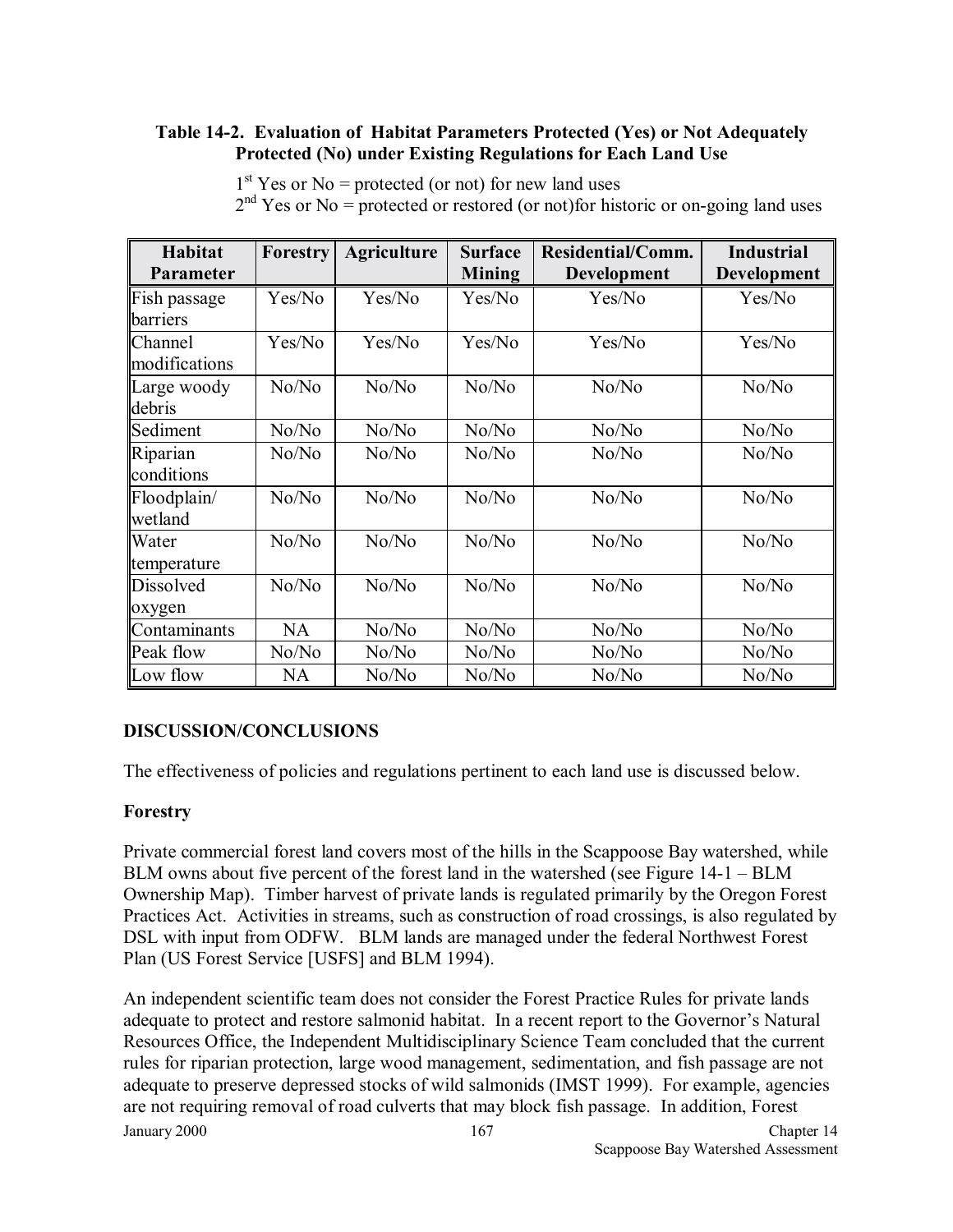Practice Rules do not protect watershed hydrology. For example, a dense network of logging roads can increase the magnitude and frequency of peak flows that cause flooding (Beschta et al. 1987). However, Forest Practice Rules do not address road density.

Under the Northwest Forest Plan, BLM is required to meet Aquatic Conservation Strategy objectives, such as maintaining and restoring habitat for native fish species on the landscape level  $(5<sup>th</sup>$  field watershed size). The objectives include standard buffer width requirements for riparian reserves (USFS and BLM 1994). The objectives are based on best available science as analyzed by top federal scientists and are generally considered adequate to protect salmonid habitat on federal lands (Federal Ecosystem Management Team [FEMAT 1993]). For example, the riparian buffer width on each side of a fish-bearing stream is 300 feet or greater, depending on slope, stability, floodplain conditions, and site potential tree height. In addition, prior to conducting timber harvest, BLM is required to carefully evaluate effects on fish habitat by conducting watershed assessments and additional project-specific environmental reviews. Under the Northwest Forest Plan, BLM has also designated some parcels in the Scappoose Bay watershed as connecting corridors and late-successional reserves (Figure  $14-1 - BLM$ Ownership Map).

# **Agriculture**

Agricultural activities that could impact fish habitat include a diverse range of activities, such as surface and groundwater withdrawals for irrigation, farm or grazing use of riparian zones and wetlands, or non-point pollution, such as manure-contaminated runoff from livestock operations. Water rights are regulated by the OWRD. Potential water quality impacts are regulated by DEQ in coordination with directives of the federal Clean Water Act, administered by EPA and Oregon Department of Agriculture (ODA). The local Soil and Water Conservation District works with willing landowners to develop voluntary farm plans that address water quality and habitat protection. DSL regulates most wetland and stream activities under the removal/fill permit program.

OWRD does not have the funding to monitor water rights or measure stream flows in the Scappoose Bay watershed. ODFW has reserved in-stream water rights for benefit of fish habitat, but it is unknown whether the reserved in-stream flows are being met. The watershed is also not closed to further surface water withdrawals. Given the large number of agricultural water rights, lack of monitoring, and sensitivity of streams to withdrawals during the low flow season, it is likely that regulation of this use is inadequate to protect fish habitat.

The Oregon State legislature has given ODA authority to develop agricultural area water quality management plans. Once the plans are completed, ODA can take enforcement action. A plan has not yet been completed for the area that covers the Scappoose Bay watershed.

DEQ does not have the funding to conduct monitoring or enforcement to address non-point agricultural pollution in the watershed. The situation is made more difficult because there are no regulations to protect riparian buffers from agricultural uses, such as livestock grazing or farming. Regulations to protect riparian zones and prevent water quality impacts do not apply to agricultural lands. DEQ generally has to have overwhelming evidence of a water quality violation before taking enforcement action. Water quality complaints are usually referred to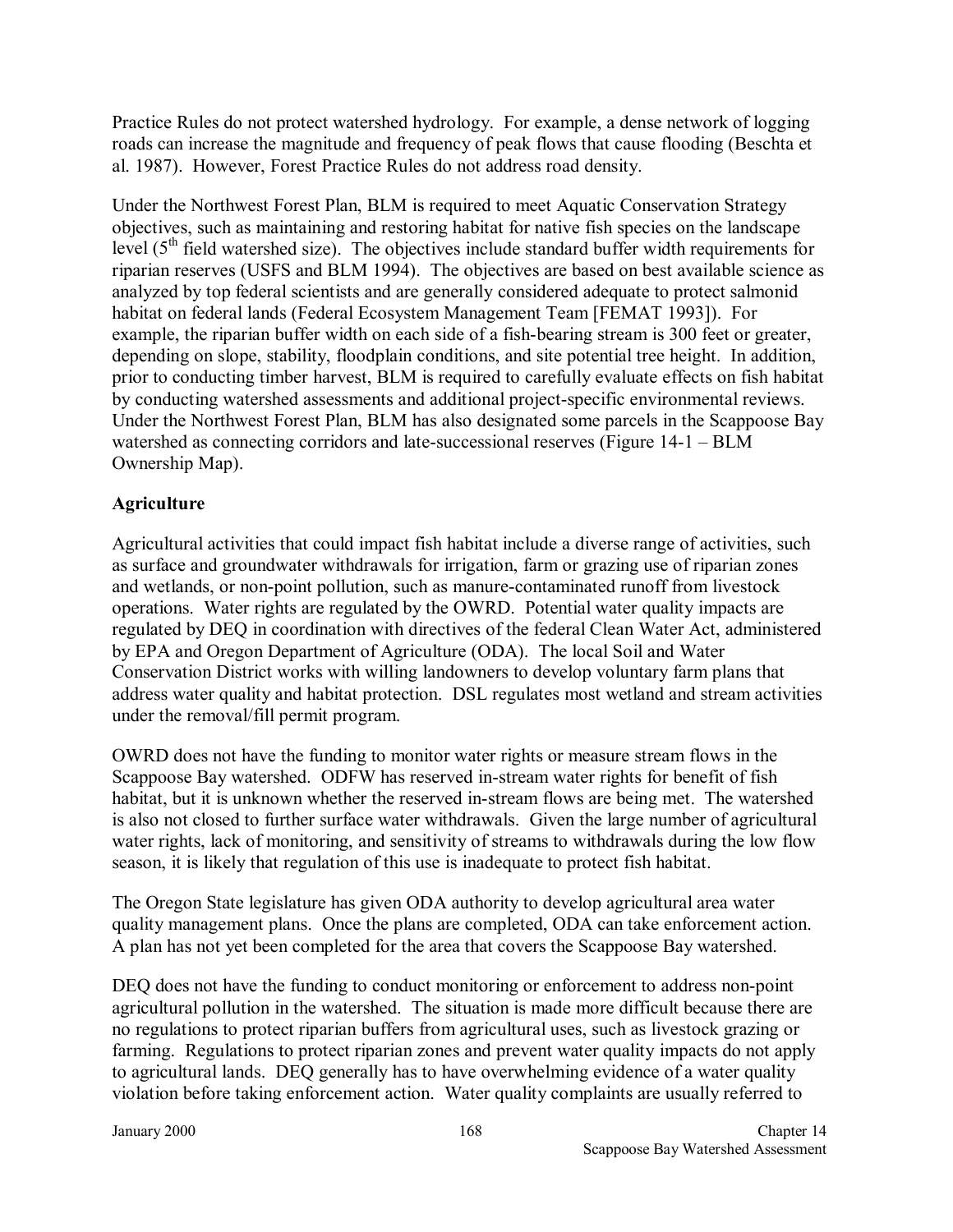the Soil and Water Conservation District which attempts to implement a voluntary farm plan with the landowner to address issues. Non-cooperation from the landowner can result in referral back to DEQ. The inadequacy of the current system to address protection of fish habitat and water quality is well known and is probably the largest on-going hole in the regulatory net.

### **Surface mining**

Surface mining is a major industry in the watershed. Large sand and gravel mines occur in the lowland floodplain of the watershed. Quarries that mine basalt rock occur in the upper watershed. Quarries can pollute surface water runoff with very fine sediment and machinery oils. Surface water runoff from sand and gravel mines is contained within the pit, but can pose a threat to nearby streams when structures used to contain the runoff are breached by flood events, such as occurred on the mainstem of Scappoose Creek in 1996. However, both types of mines can directly impact riparian zones, floodplains, and other wetlands.

Surface mining is regulated state-wide by the Mined Land Reclamation Division of the Oregon Department of Geology and Mineral Industries (DOGAMI). For the past two years, DOGAMI has also administered DEQ's requirements that all mines have NPDES stormwater permits. However, most of the watershed occurs within Columbia County; the only county in Oregon where surface mining within county boundaries is not regulated by DOGAMI, but by the County itself. Columbia County's Surface Mining Ordinance (90-11) is very similar to DOGAMI regulations. The County's ordinance states that mining operations must meet all applicable state and federal laws and has some general provisions regarding protection of stream channels and water quality. However, the County does not enforce water quality regulations, but relies upon state agencies. In Columbia County, DEQ retains responsibility for administering the NPDES stormwater permit program and for taking enforcement action for water quality violations. DSL has regulatory authority for mining if it occurs within the bed or banks (below ordinary high water) of a stream or wetland.

Mines that were operating before 1972 are "grandfathered" and are not regulated under DOGAMI or County permits. No reclamation plans are required for these mines. However, expansion of these mines into new areas after 1972 is regulated. All mines, whether operating before or after 1972, must meet an approved NPDES stormwater permit. Surface mines that are used for forest management purposes (such as building logging roads) and that mine less than 5000 cubic yards are regulated under the Oregon Forest Practices Act. The current regulatory system for surface mining is generally inadequate to protect water quality for numerous reasons. First, stormwater regulations under NPDES require the operator to propose a "Stormwater Pollution Control Plan," but do not require specific mitigation measures to be used that have been proven effective elsewhere. Second, mine operators are required to submit monthly water quality self-inspection reports to DEQ (in Columbia County) or DOGAMI, a system that lends itself to poor reporting. In fact, according to sources at DOGAMI and the County, in recent years a significant number of mines have been operating without stormwater permits, and even many of those with permits have not been regularly reporting their testing results. Finally, DEQ has failed to conduct regular field monitoring at mines and failed to conduct enforcement action when needed to correct obvious water quality problems that have occurred.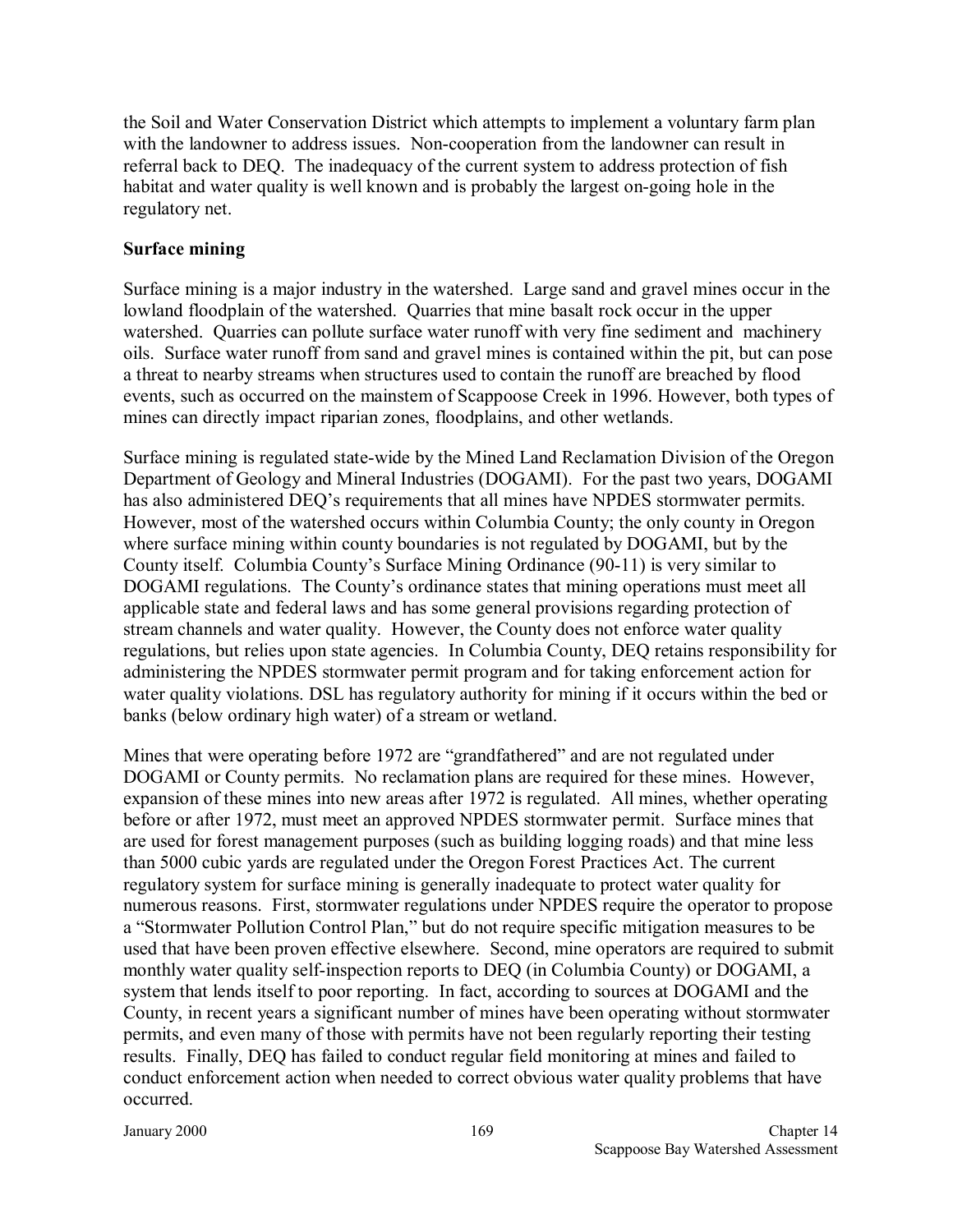Streams, wetlands, floodplains, and riparian areas are protected from new mining activity by Goal Five regulations adopted by the counties and by recommendations from other agencies. Columbia County is in the process of adopting stream protection rules under Oregon's Safe Harbor provisions. These rules require 50-foot buffers along each side of most streams, with a 75-foot wide buffer along major rivers (Columbia River, Multnomah Slough, and part of the Nehalem River). These riparian buffer widths would apply to most proposed development and new mining projects or mine expansions. These buffer widths are generally inadequate to maintain riparian functions for fish and wildlife habitat, according to the best available science (Knutsen and Naef 1997). Protection requirements can be expanded by Columbia County or DOGAMI based on comments on the proposed mining permit received from DSL, DEQ, ODFW, and NMFS. The regulatory system has improved protection of wetland and stream habitats from historic conditions, although protection standards remain inadequate. Also, because the regulatory system does not require reclamation of sites mined prior to 1972, restoration of habitats impacted by past mining is not required.

#### **Residential and commercial development**

Residential and commercial development with potential to impact fish habitat includes clearing or building in riparian zones, streams, floodplains, and wetlands, as well as the effects of increased impervious surface in increasing the magnitude and frequency of peak flows. Potential impacts also include fish passage barriers at road crossings, water withdrawals, and non-point pollution from urban run-off. The density and location of development and development standards are regulated by the cities of St. Helens and Scappoose, Columbia County, and the Oregon Land Conservation and Development Commission (LCDC). Specific development projects trigger review by these same local jurisdictions, and in some cases, other state and federal agencies.

The location and density of development is the major regulatory tool that can regulate the amount of impervious surface area in a watershed. Scientists have found that when impervious surfaces exceed about ten percent of the watershed area, irreversible degradation of stream channel habitat occurs (Booth and Jackson 1994). Recent research indicates that small increases in impervious surfaces above natural levels can initiate habitat degradation (May et al. 1997). Local jurisdictions have not adequately addressed this issue in their zoning and planning efforts. Fortunately, existing urban centers in the Scappoose Bay watershed are located at the lower ends of the major stream systems, reducing the potential effects of impervious surfaces on fish habitat. Development has, however, encroached on the floodplains of the Milton and Scappoose Creeks.

Water quality impacts of new development are regulated through the stormwater management standards of local jurisdictions. Research on the effectiveness of stormwater management measures (detention ponds, filtration swales) is limited, but suggests that they are only partially successful in protecting water quality. Most existing residential and commercial development and streets do not have any stormwater treatment facilities. For example, the City of Scappoose has 211 storm drains along the street system, of which 134 flow directly into Scappoose Creek. There is no regulatory requirement for treatment of existing stormwater problems.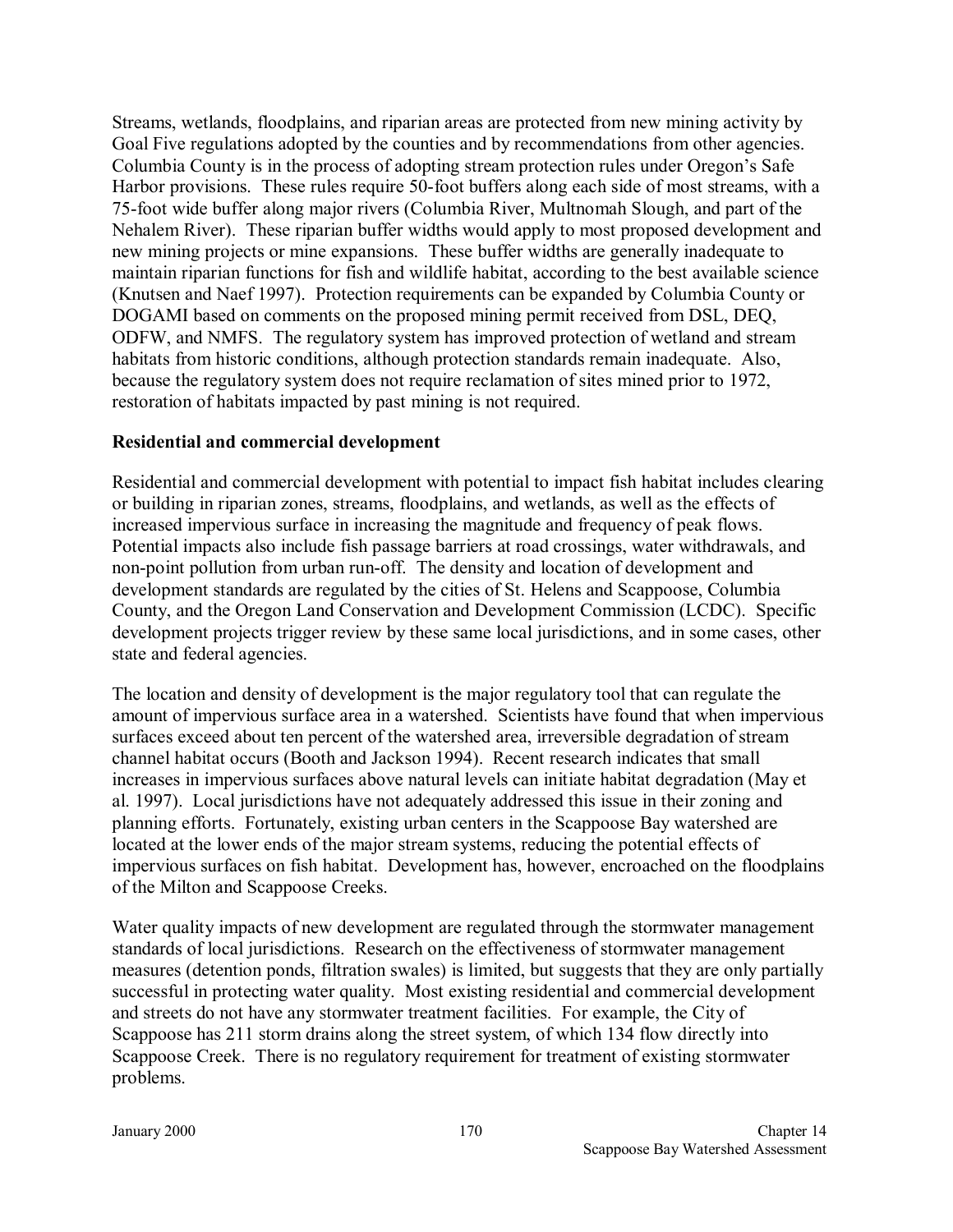Under Goal 5 of the Oregon Statewide Planning Goals, local jurisdictions are required to identify and protect critical natural resources and habitats. Both cities in the watershed have conducted local wetland inventories and the City of St. Helens is initiating a riparian habitat inventory of streams within its urban growth boundary. ODFW recommends riparian buffer widths along fish-bearing streams of 100 feet (each side). Washington Department of Fish and Wildlife conducted an extensive scientific literature review and recommends 200-foot wide buffers to adequately protect riparian functions (Knutson and Naef 1997). The National Marine Fisheries Service (NMFS) convinced several local jurisdictions to adopt, at a minimum, a 50-foot riparian buffer width. Wetland and stream impacts are regulated by DSL, which has designated certain streams in the Scappoose Bay watershed and across the state as "essential" fish habitat." Virtually any fill or other disturbance within the ordinary high water of streams so designated is regulated by DSL under the removal/fill permit program. Removal/fill permits are reviewed by USCOE and other agencies under Section 404 of the federal Clean Water Act. Variances, flexibility and lack of enforcement under local and state regulations have generally reduced the effectiveness of these regulatory actions to protect fish habitat. In addition, "essential fish habitat" mapped by DSL includes only a fraction of the significant salmon habitat in the Scappoose Bay watershed.

Any federal permitting action or federally funded project that has the potential to affect a fish species listed under the federal ESA must undergo environmental review by NMFS. For projects with any in-stream work, or riparian impacts, such as a federally funded road crossing of a stream, NMFS would probably require a biological assessment to evaluate potential effects. NMFS has the regulatory authority to deny proposed projects or require substantial mitigation to protect listed species. In addition, NMFS has the regulatory authority to conduct enforcement actions against any non-permitted degradation of salmon habitat that could be considered a "taking" under the federal ESA. The term "take" is statutorily defined as "to harass, harm, pursue, hunt, shoot, wound, kill, trap, capture, or collect or attempt to engage in any such conduct" (ESA Section  $3(19)$  (US Fish and Wildlife Service [USFWS] and NMFS 1998). Harm is further defined as an act that kills or injures a listed species. On November 8, 1999, NMFS issued its final rule defining the term "harm" (64 CFR 60.727 [1999]). (Italics in the paragraph below show additional wording in the NMFS definition as compared to the FWS definition.)

Harm in the definition of 'take' in the Act means an act which actually kills or injures *fish or* wildlife. Such an act may include significant habitat modification or degradation which actually kills or injures *fish or* wildlife by significantly impairing essential behavioral patterns, including breeding, *spawning, rearing, migrating,* feeding or sheltering.

The effectiveness of NMFS in protecting federally listed fish species and their habitat has yet to be determined.

#### **Industrial development**

Industrial development has similar potential impacts on fish habitat as residential and commercial developments, as well as the potential for unique water pollution impacts from point sources, such as pulp mill discharges. Point source pollution is regulated by DEQ under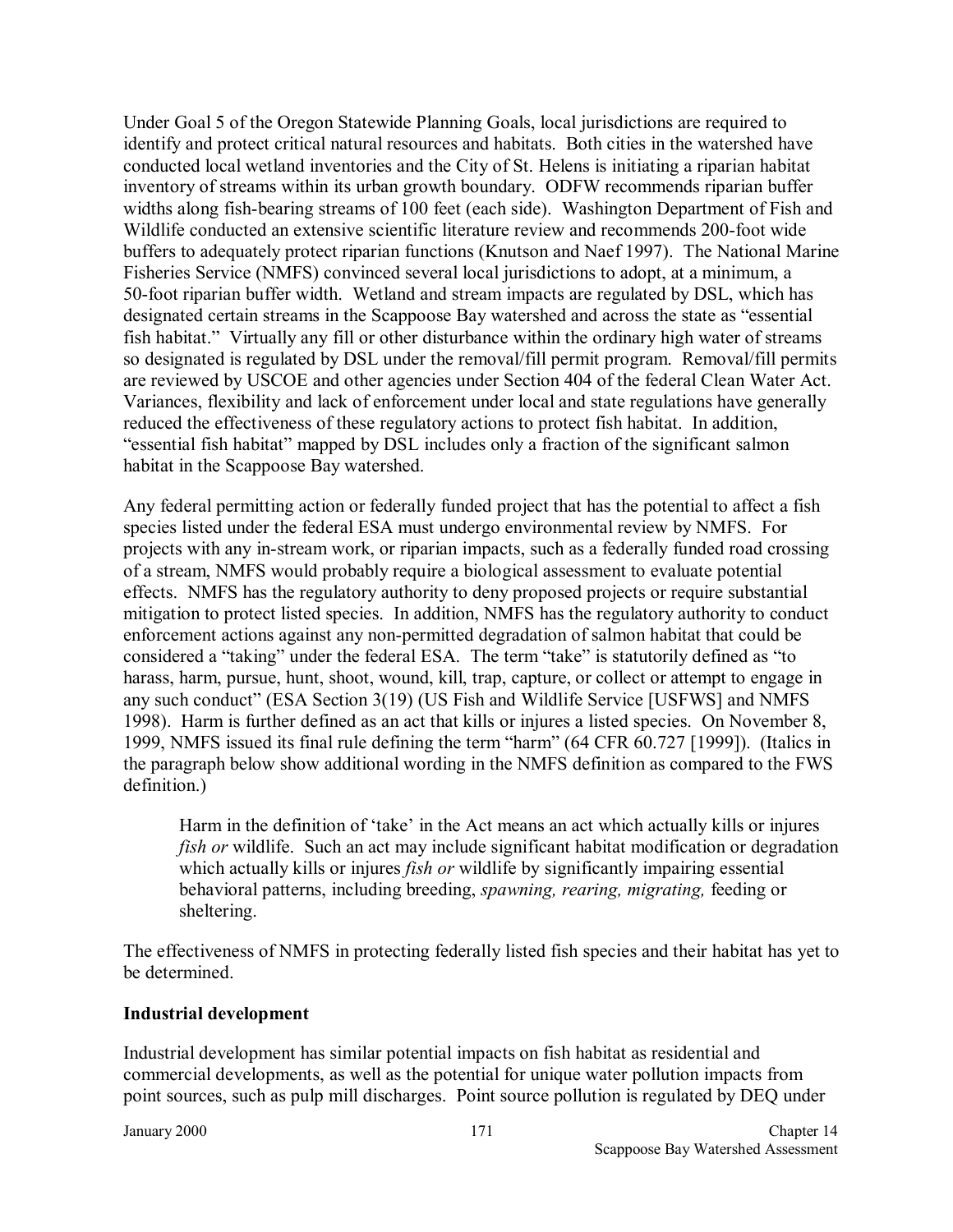the NPDES. In the Scappoose Bay watershed, at least seven NPDES waste discharge permits have been issued, including permits for Boise Cascade's veneer plant and Kraft pulp mill (joint permit with City of St. Helens sewage treatment). Although Scappoose Bay water quality is known to be much better than it was in the 1950s when fish kills were reported, little monitoring in the Bay has been done by DEQ to determine the effectiveness of the current regulations in protecting water quality. The federal Clean Water Act regulations and programs, such as NPDES, have been fairly effective in eliminating point source pollution problems; if not through agency action, then through citizen action suits against the agency.

#### **Summary**

In summary, fish habitat in the Scappoose Bay watershed continues to be poorly protected under most current government policies and regulations. The severely depleted status of all salmonid stocks in the watershed is at least partially a result of decades of intensive habitat degradation with inadequate protective regulations and poor implementation of those regulations. Although beyond the scope of this analysis, over-fishing of mixed stock fisheries managed for hatchery production and poor ocean conditions have also been linked to the drastic decline in salmonid populations, especially salmon stocks of the lower Columbia River. The listing or proposed listing of four of five species in the watershed as federally threatened species does not appear to be making noticeable on-the-ground changes in recent habitat protection and restoration practices.

*Watershed Assessment Confidence Evaluation:* Moderate-high due to a professional fish biologist conducting the assessment who has extensive experience with land use policies and regulations and understanding of the best available science regarding impacts of various land uses on fish habitat.

#### **RECOMMENDATIONS**

DEA recommends that the Watershed Council stay informed about proposed changes in habitat protection and restoration regulations. The role of the Watershed Council in advocating positions or actions on politically charged issues or new regulations should be decided issue by issue. However, DEA suggests that the main role for the Watershed Council is to continue to take the non-confrontational approach to habitat protection and restoration and continue to work with willing landowners and communities to foster a cooperative approach to salmon habitat protection and restoration. The Watershed Council can also be a scientific and technical resource for citizens and local governments.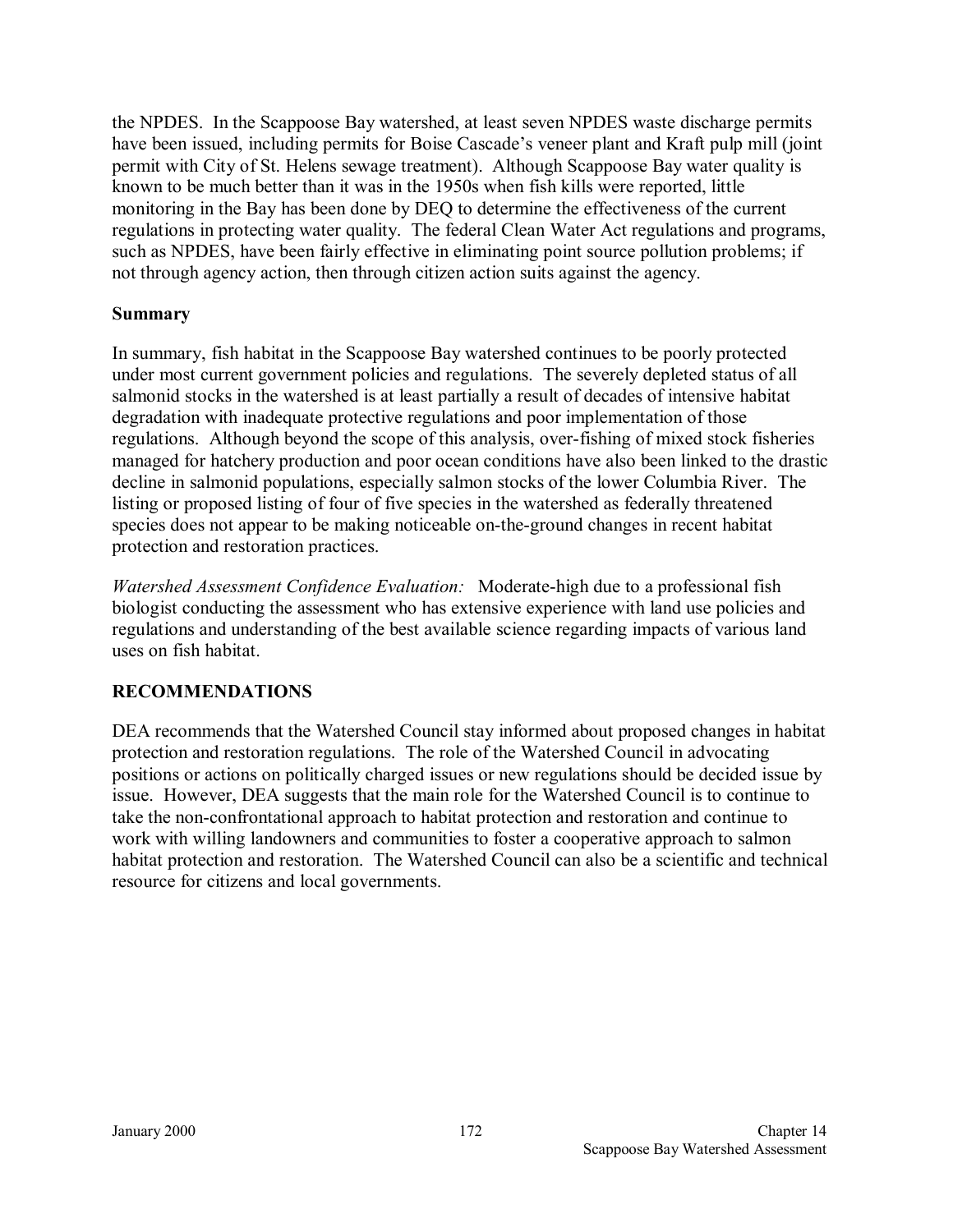Figures 14-2 and 14-3 – Photographs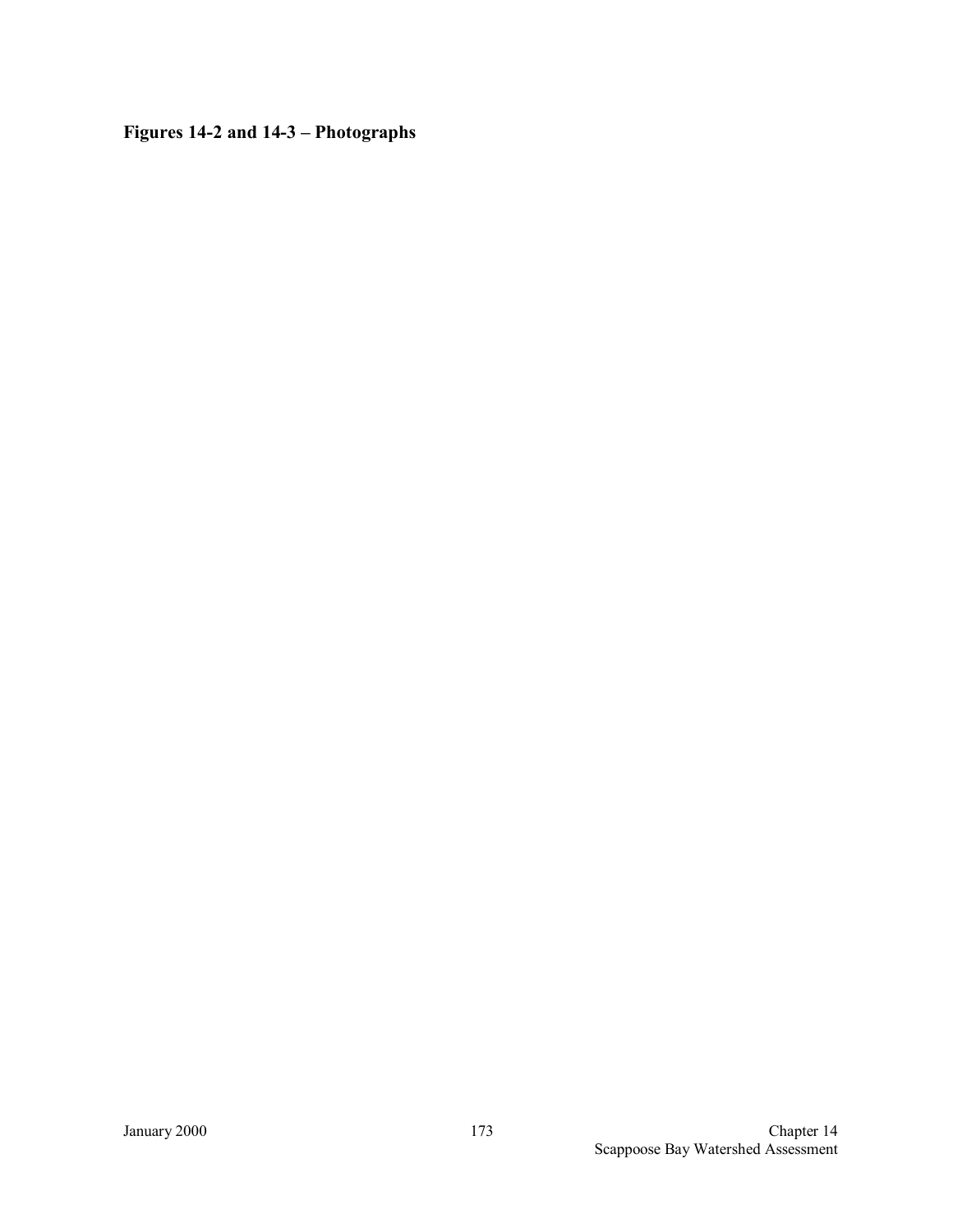Figures 14-4 and 14-5 – Photographs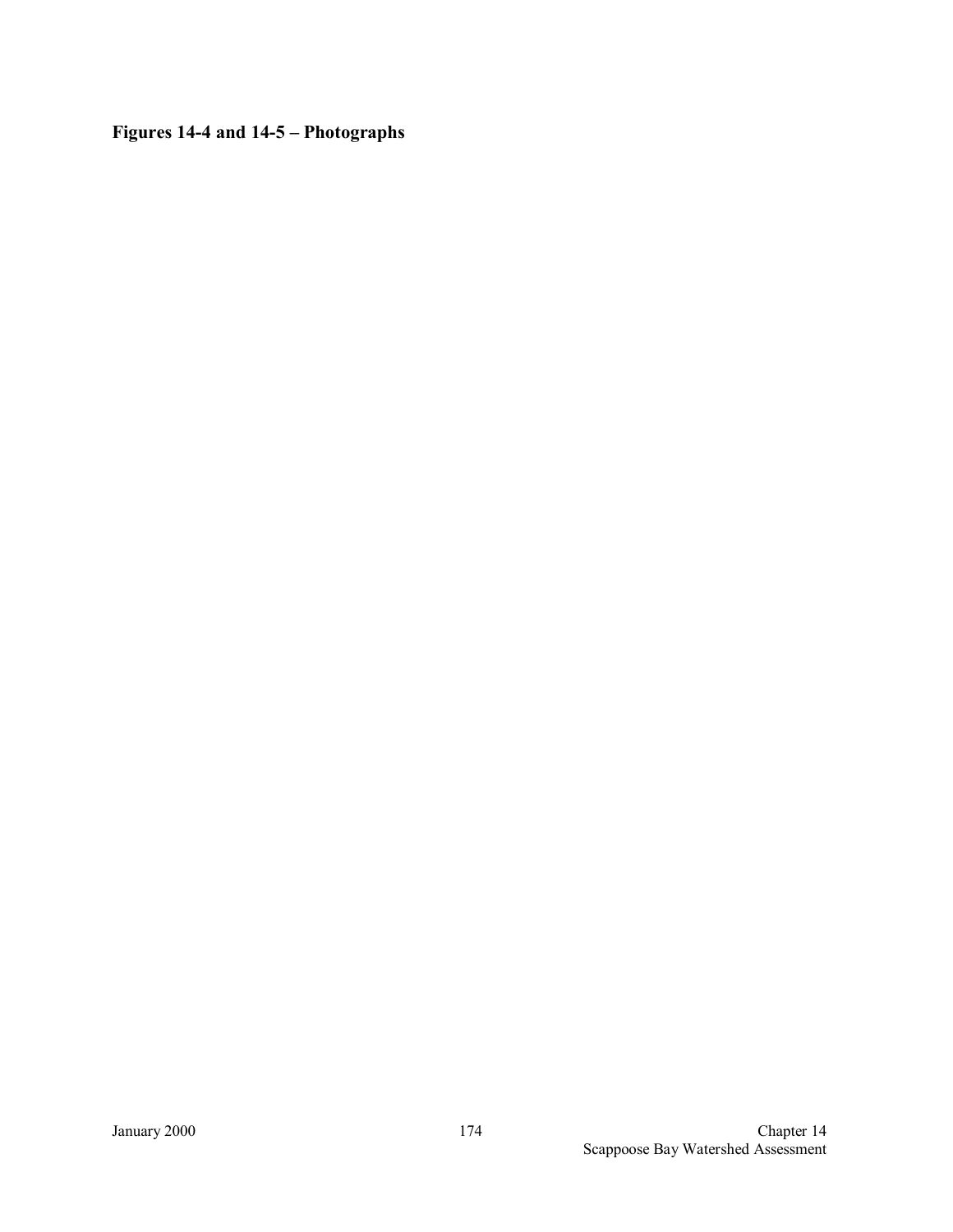Figure 14-1 – BLM Ownership Map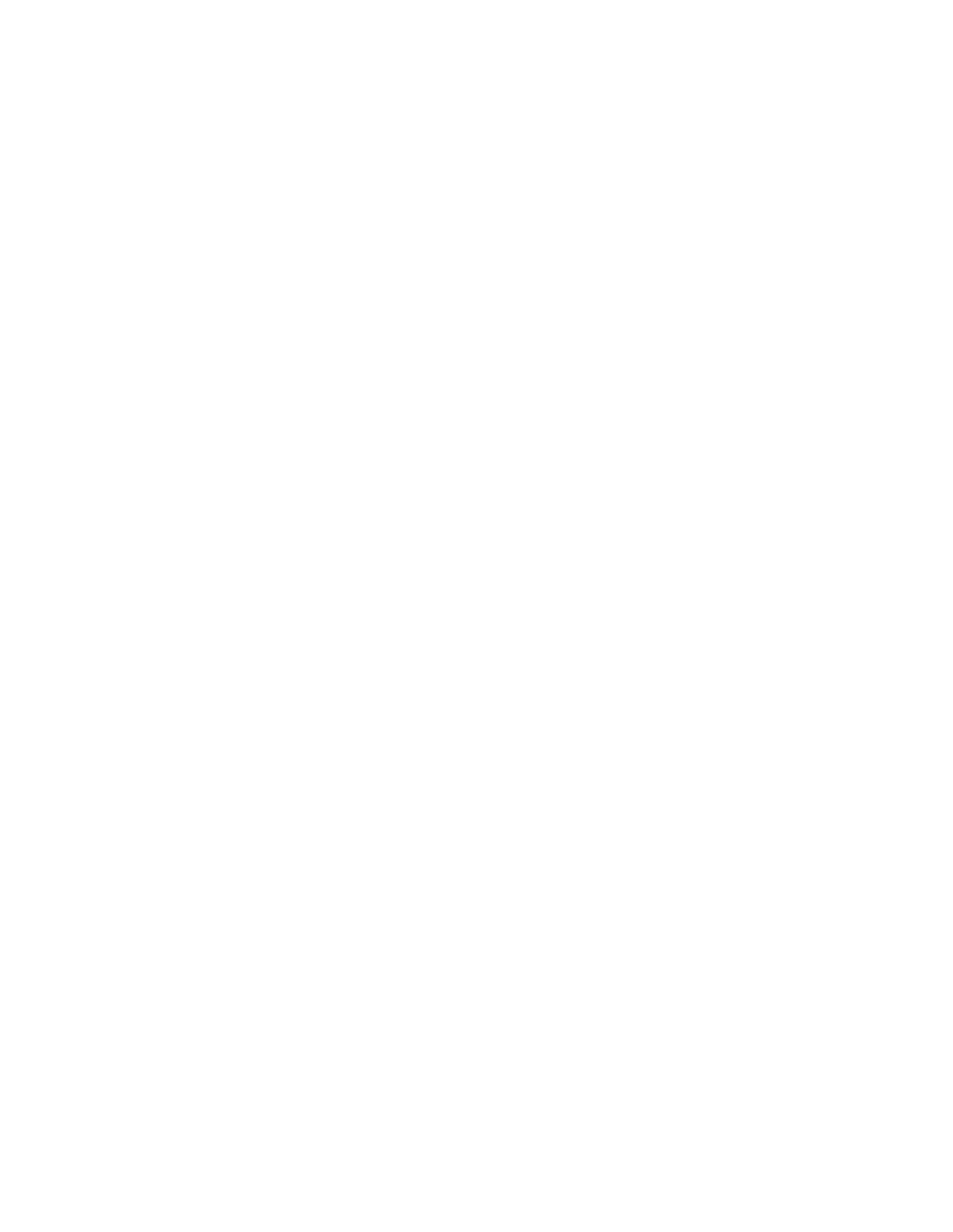# **CHAPTER 15. PRIORITIZED PRESERVATION AND RESTORATION OPPORTUNITIES**

### **INTRODUCTION**

For the purposes of developing priorities for restoration in the watershed, DEA recommends the general approach advocated in the Oregon Aquatic Habitat Restoration and Enhancement Guide (Oregon Plan Team 1999) as modified to encompass the refugia assessment:

- Protection projects are a higher priority than restoration projects. Protecting habitat is generally much more cost-effective and successful than trying to restore it after it is degraded. Salmon refugia areas, especially high priority focal watersheds and nodal habitats, are the most important areas in which to focus protection efforts.
- Salmon refugia areas should also be the focus for restoration efforts. Restoration is more critical in refugia areas that are strongholds for salmon production in the basin. For example, a higher priority would be placed on removing an unstable road that threatens habitat in a focal watershed than in a highly degraded watershed. Restoration projects should focus on identified high priority focal watershed and nodal salmon refugia areas and then expand to adjunct habitats.
- Finally, DEA recommends that initially the Watershed Council conduct projects with a low risk of potential environmental impacts and a high probability of success. For example, in most cases, a riparian planting project or fish passage barrier removal project would be of higher priority than a large wood placement project. As more is learned about the watershed, higher risk and more experimental projects can be pursued with more confidence and greater chance of success.

DEA assumes that the Watershed Council intends to use non-regulatory approaches for habitat protection and restoration. The projects proposed here are intended as cooperative projects with willing landowners. Regulatory means of protecting and restoring habitat are a critical tool for protecting habitat, but are not discussed here.

This chapter presents a prioritized list of protection and restoration opportunities following this general strategy.

#### **METHODS**

#### **Protection**

Refugia were evaluated for the purpose of identifying the highest priority areas for protection through land acquisition or conservation easement from willing land owners. Key criteria used to prioritize areas are based on the Washington Inter-Agency Committee for Outdoor Recreation's (IAC) criteria for evaluating critical habitat proposals for state funding, as listed below: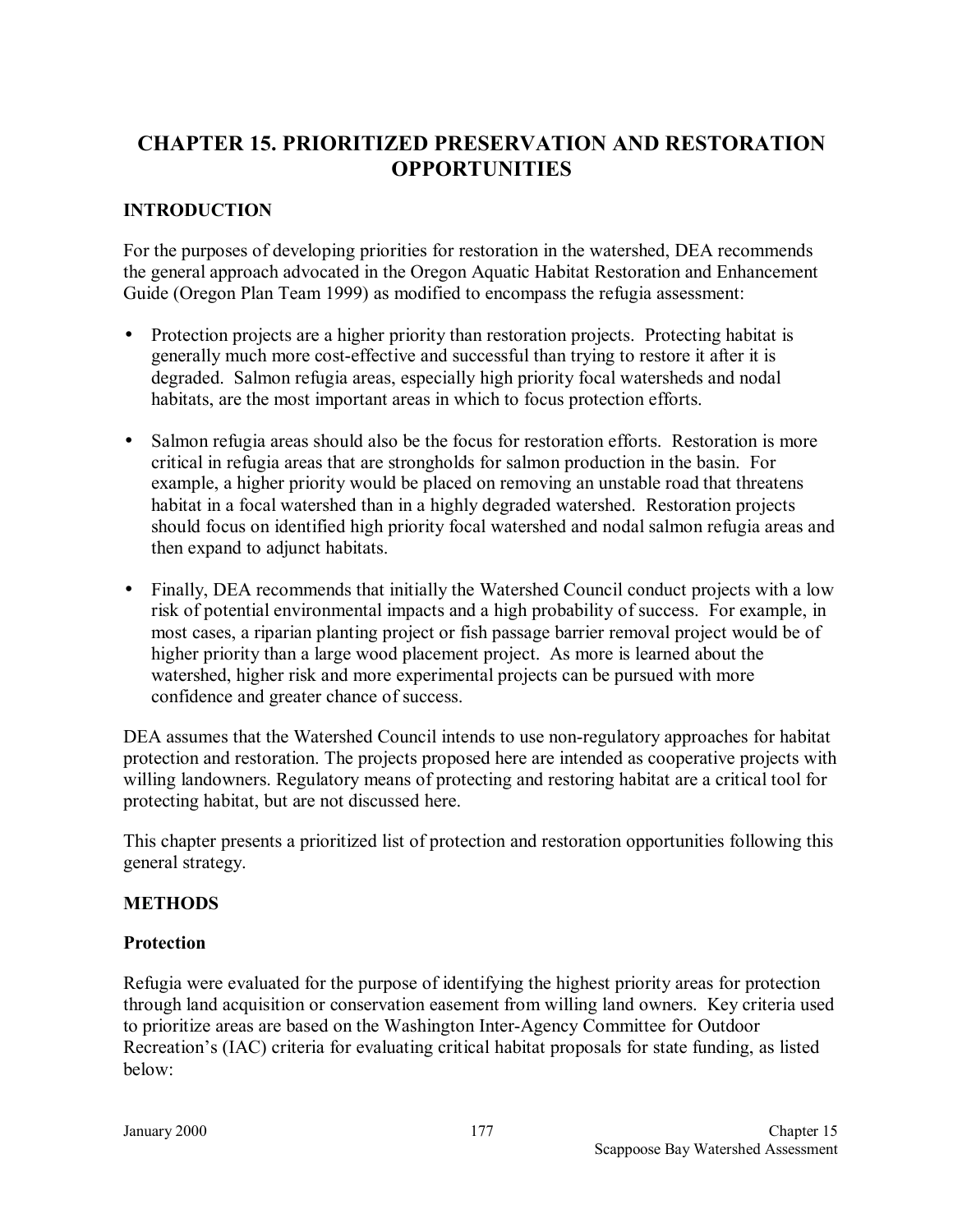- Ecological quality
	- Salmonid species diversity
	- Other fish and wildlife species diversity
	- Rarity of habitat type in watershed and region
- Connectivity Ecological importance to surrounding areas
- Long-term manageability Agency or Land Trust for long term management
	- Risk of adjoining land uses impacting the area
- Public support Likely support from the Watershed Council, county, agencies Landowner support
- Cost efficiency

Opportunity for funding partners, cost-share Cost per acre of habitat

• Threats Likelihood of adverse impact if not protected

# **Restoration**

A list of general restoration projects was developed and prioritized based on the following considerations.

- Addresses key habitat problem or limiting factor identified in assessment
- Cost efficiency (large habitat gain for cost)
- Long-term effectiveness
- High degree of confidence in successful project
- Non-confrontational approach
- Located in identified salmon refugia area
- Enough information is available to conduct project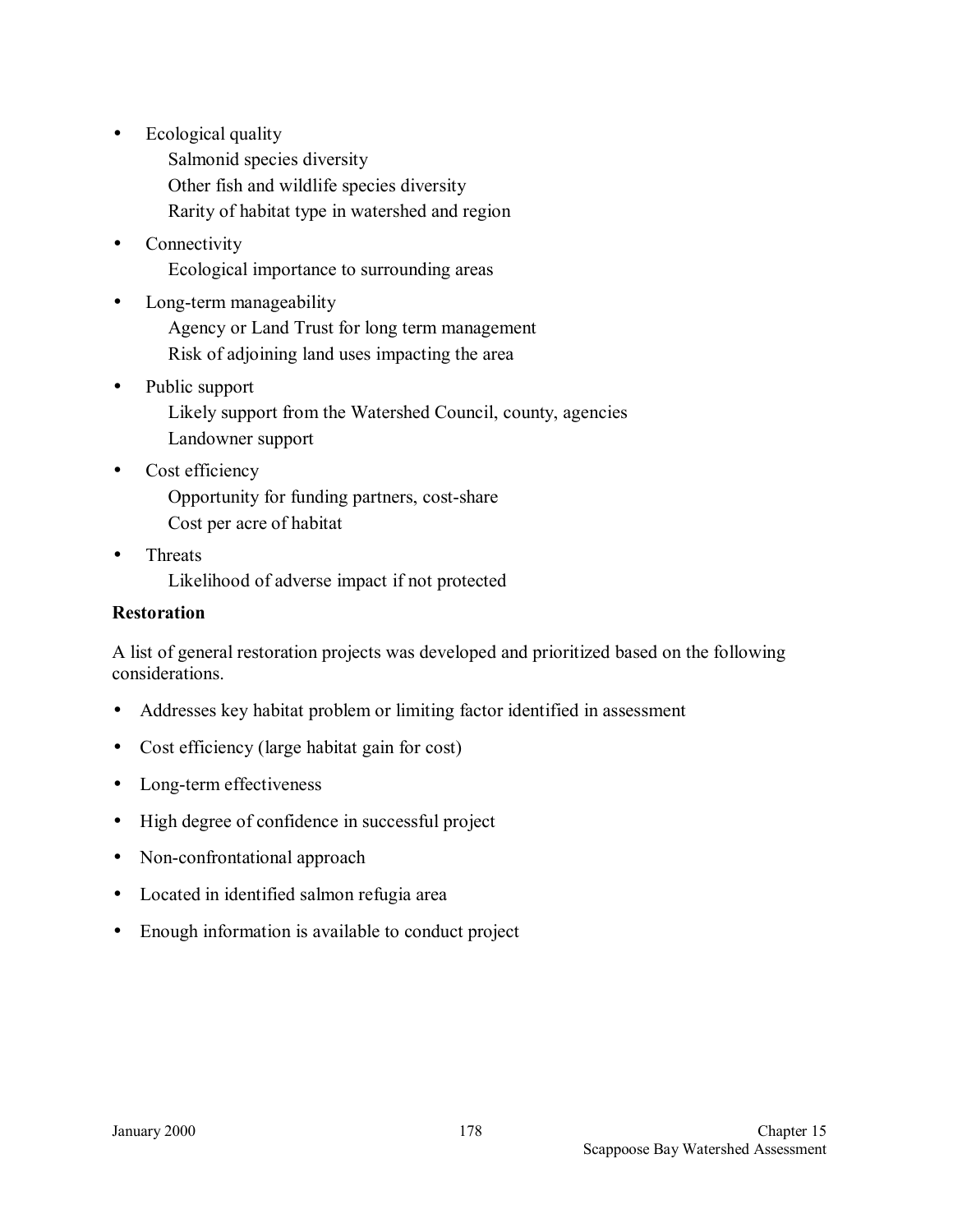# **RESULTS**

Table 15-1 provides a prioritized list of protection and restoration opportunities in the Scappoose Bay watershed.

|                | <b>Priority Protection/Restoration</b><br>Opportunity | Location               | Comprehensive<br><b>Study Needed</b> | <b>Field Recon.</b><br><b>Needed</b> |
|----------------|-------------------------------------------------------|------------------------|--------------------------------------|--------------------------------------|
|                | Protect Scappoose                                     | Nodal refugia #18SC,   |                                      |                                      |
|                | Estuary                                               | 19JA, 20JA, 21JA       |                                      | X                                    |
| $\overline{2}$ | Protect South Scappoose Headwater refugium #          |                        |                                      |                                      |
|                | <b>Creek Headwaters</b>                               | 9SC                    |                                      | X                                    |
|                | Protect North Scappoose Headwater refugium #          |                        |                                      |                                      |
| 3              | <b>Creek Headwaters</b>                               | 8SC                    |                                      | X                                    |
| $\overline{4}$ | <b>Protect Gourlay Creek</b>                          | Refugium #11SC         |                                      | X                                    |
|                | Address 5 top priority                                |                        |                                      |                                      |
| 5              | data gaps                                             |                        | X                                    |                                      |
|                | Fish passage barrier                                  | <b>Undefined</b> areas |                                      |                                      |
| 6              | correction projects                                   | throughout watershed   | X                                    |                                      |
|                | Road maintenance/                                     | <b>Undefined</b> areas |                                      |                                      |
| 7              | removal projects                                      | throughout watershed   | X                                    |                                      |
|                | Riparian planting                                     | Adjunct refugia -      |                                      |                                      |
| 8              |                                                       | grass/forb riparian    |                                      | X                                    |
|                |                                                       | vegetation type        |                                      |                                      |
|                | Large woody debris                                    | Adjunct refugia        |                                      |                                      |
| 9              | placement                                             |                        |                                      | X                                    |
| 10             | Floodplain restoration                                | Adjunct refugia        |                                      | X                                    |

#### **Table 15-1. Prioritized List of Protection and Restoration Opportunities for Scappoose Bay Watershed**

#### **DISCUSSION**

#### **Protection**

Protection is recommended for the four biologically highest priority refugia areas (Table 15-1). Acquisition or a permanent conservation easement is recommended for all the Scappoose Estuary wetland areas, with highest priority being refugium 18SC at the south end of Scappoose Bay. As a means of protecting headwater refugia, BLM, the City of Scappoose, and private timber companies may be willing to increase protection standards for riparian areas and potential unstable slopes or sell conservation easements to protect these areas or entire watersheds. BLM owns a large percentage of the remaining headwater refugia areas (see Figure 14-1). BLM's cooperation in protecting these refugia may be critical to the survival and restoration of salmon populations in the watershed.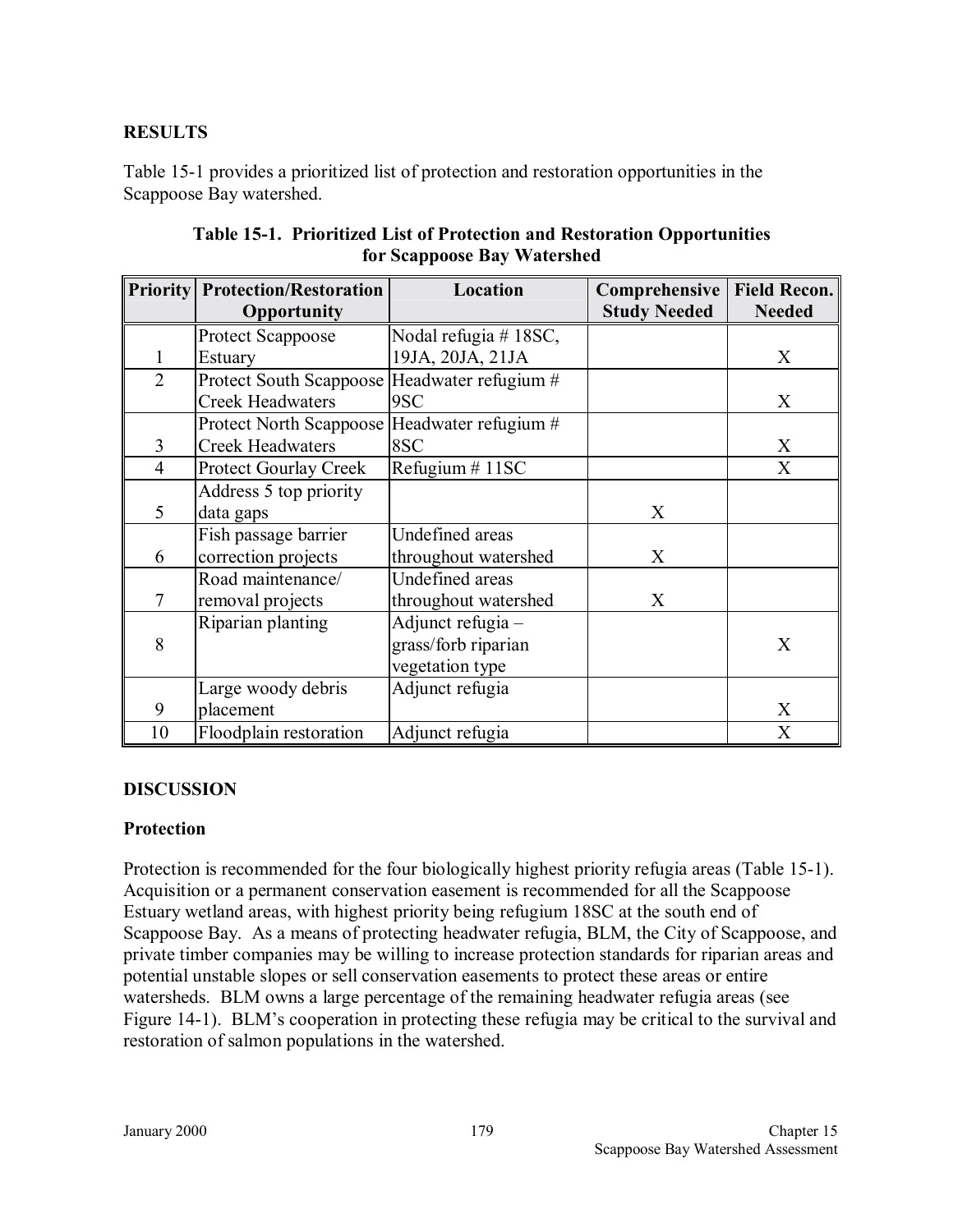#### **Restoration**

Specific restoration recommendations are premature in most cases because of the lack of comprehensive field data. Thus, a high priority should be placed on further study directed at the top five data gaps. Completion of this work will provide a solid comprehensive baseline of fish and habitat data for the watershed and allow project level planning for specific fish passage and road maintenance projects.

As an interim step, riparian planting projects in adjunct refugia areas can be done at any time. These projects pose a low risk of unanticipated environmental impacts and are very good projects for gaining volunteer involvement in watershed restoration. Areas shown on the riparian condition map as "grass/forb" and some "shrub/partial forest" areas would be highest priorities for planting. Native conifer and hardwoods should be planted.

Riparian and channel treatments need more intense evaluation. LWD placement is probably warranted in much of the adjunct habitat areas, but high flows in the lower reaches make long-term success difficult. More intensive restoration includes restoring the floodplains of adjunct habitat areas. This can be done by placement of abundant large wood in the channel, restoring historic meanders and side-channels, riparian planting, and possibly even re-introduction of beaver following several years of site planting. These projects generally require engineered designs and careful consideration of the historical and current geomorphology of the site, as well as potential impacts to adjacent property owners.

*Watershed Assessment Confidence Evaluation:* Moderate-high due to a professional assessment team developing recommendations. However, the confidence in recommendations is lessened by the lack of comprehensive fish, habitat, and other data necessary for project-level planning in most cases.

#### **RECOMMENDATIONS**

DEA recommends that the Watershed Council endorse only those restoration projects with a solid monitoring plan to document pre-project and post-project conditions.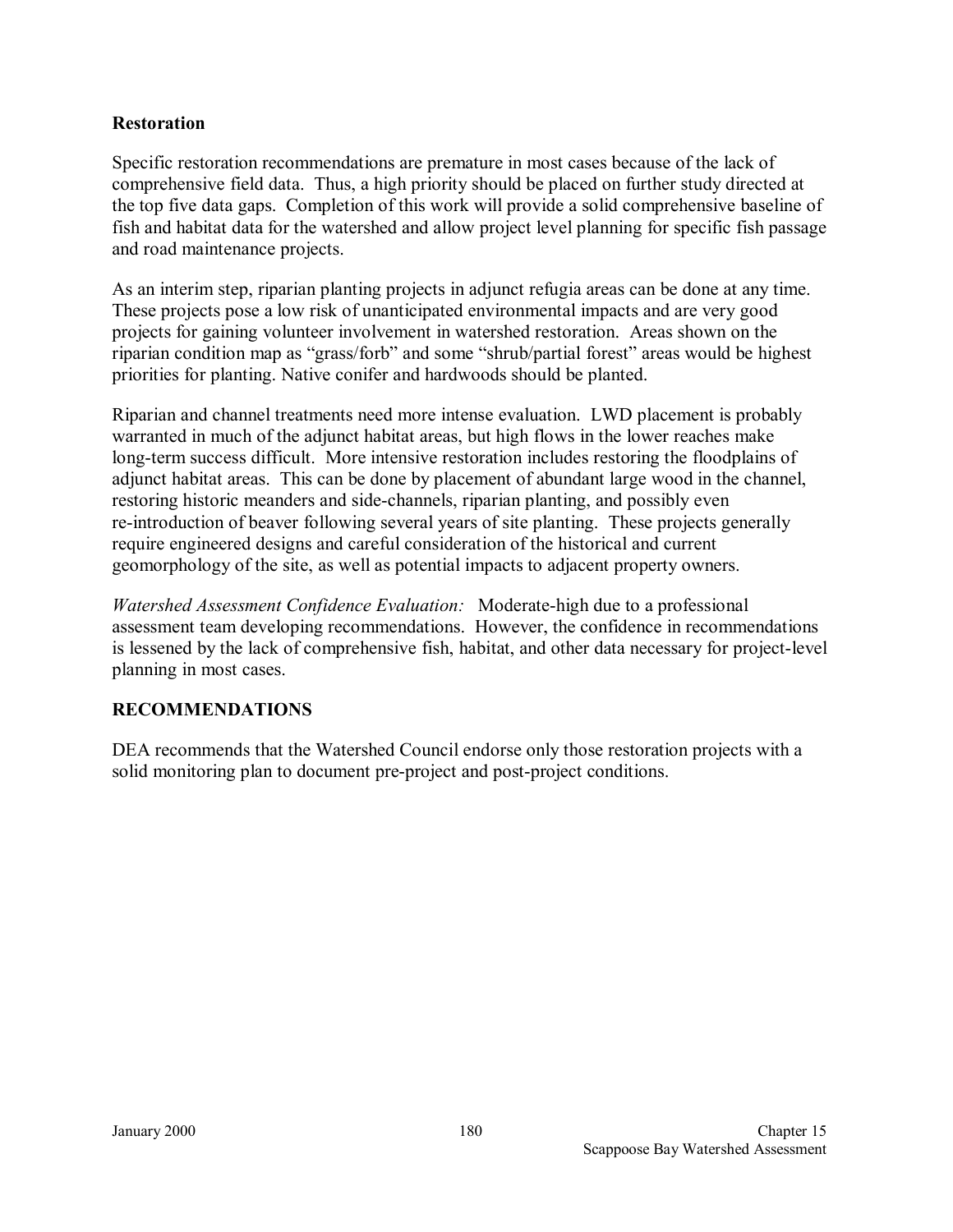Figures 15-1 and 15-2 – Photographs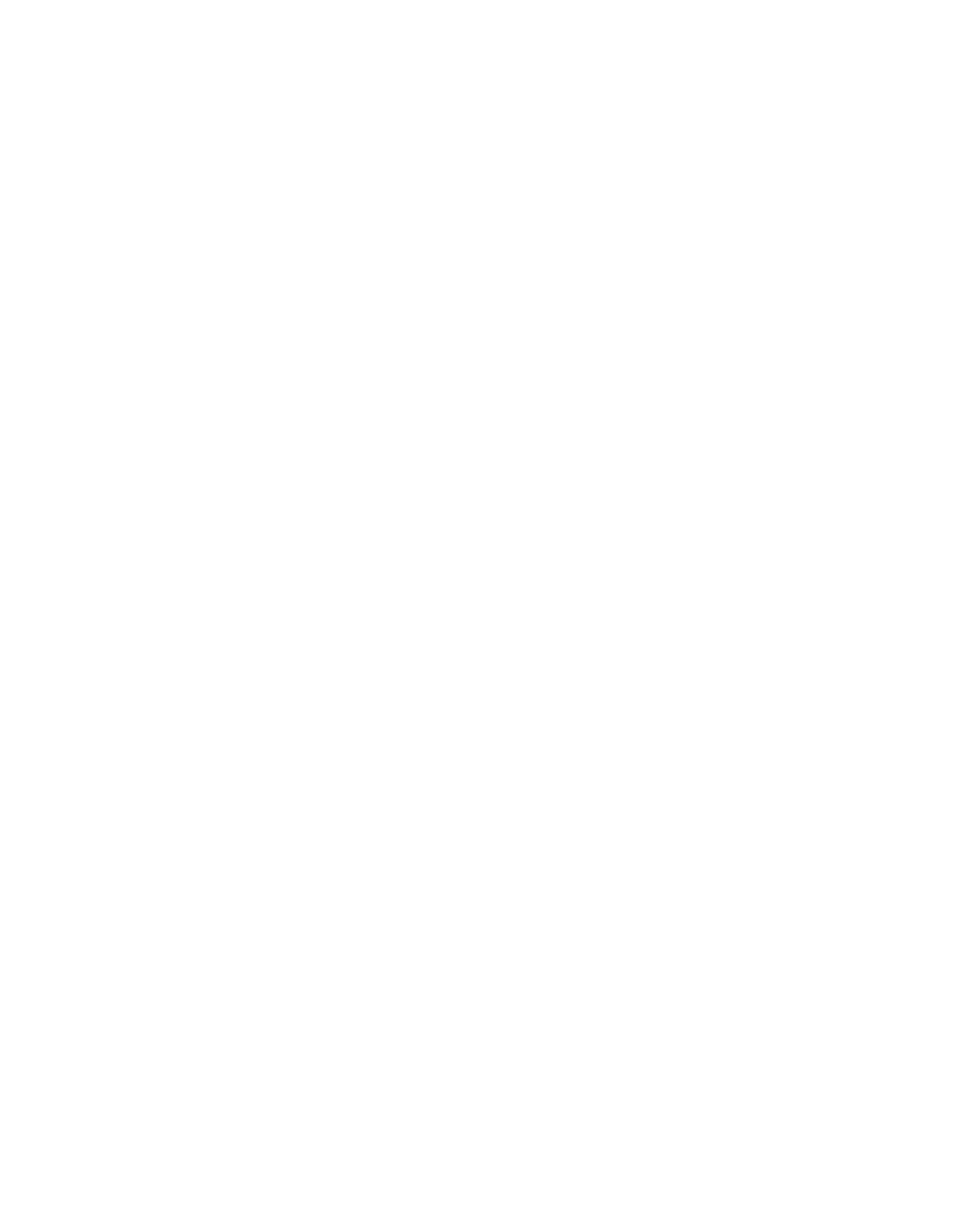# **CHAPTER 16. GIS METADATA**

This chapter provides GIS metadata as reference to the GIS data layers used in the watershed assessment (Tables 16-1 and 16-2).

Data sets are in either ARC/VIEW Shapefile format or ARC/INFO format. Coverages used in Table 16-1 are in a Lambert projection. Coverages used in Table 16-2 are in a Geographic projection. Projection details are described below.

# **Lambert Coordinate System Description (for Table 16-1)**

- Projection: Lambert
- Datum: NAD83
- Units: Feet
- Spheroid: GRS1980
- 1st Standard Parallel: 43 0 0.0000
- 2nd Standard Parallel: 45 30 0.000
- Central Meridian: -120 30 0.000
- Latitude of Projection's Origin: 41 45 0.000
- False Easting (meters): 400000.00000
- False Northing (meters): 0.00000

#### **Geographic Coordinate System Description (for Table 16-2)**

- Projection: Geographic
- Datum: NAD83
- Units: Decimal Degrees
- Spheroid: GRS1980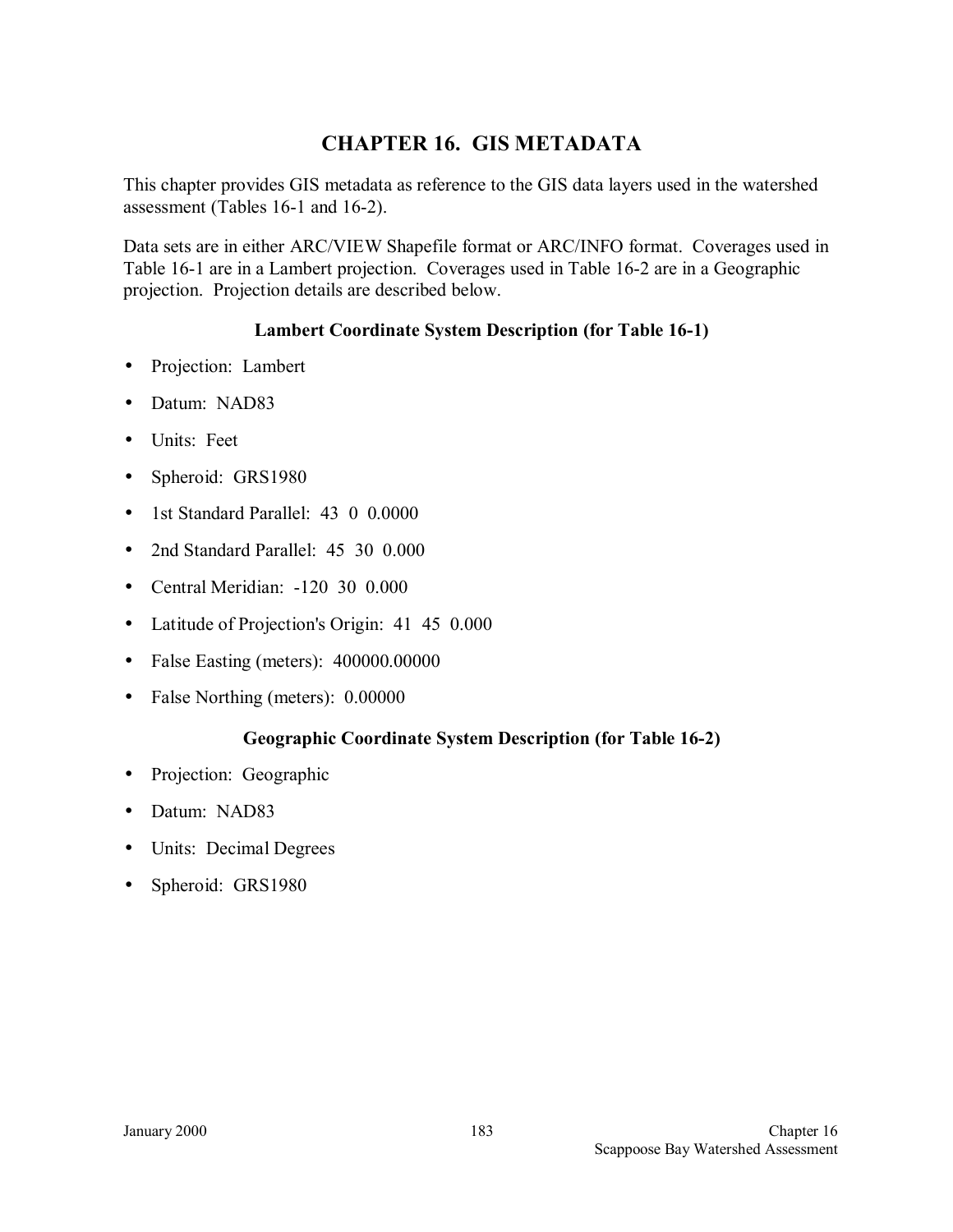This page left blank intentionally.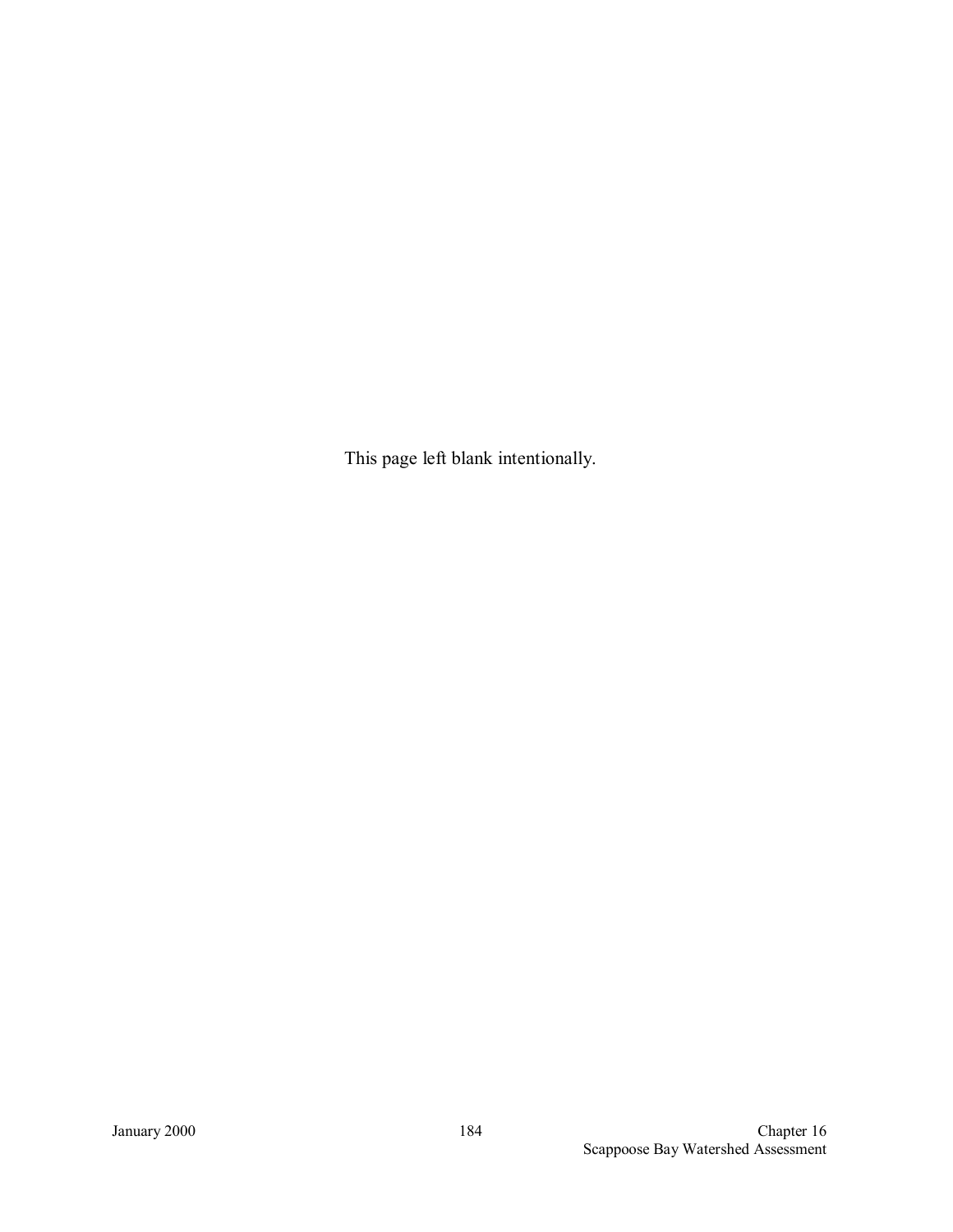| j                                    |
|--------------------------------------|
|                                      |
| I<br>l<br>l                          |
|                                      |
|                                      |
| j                                    |
|                                      |
|                                      |
|                                      |
| Ì                                    |
| l                                    |
|                                      |
| $\vdots$<br>$\mathbf{T}_\alpha$<br>Í |

| <b>Legend Name</b>                                 | Coverage Name                  | Coverage<br>Type       | Database Field for Classification                                                                       | $\mathbf{\Sigma}$<br>Legend A        | Data Source                                                                                                                                                                     |
|----------------------------------------------------|--------------------------------|------------------------|---------------------------------------------------------------------------------------------------------|--------------------------------------|---------------------------------------------------------------------------------------------------------------------------------------------------------------------------------|
| 998 Temperature Results                            | temp_loc7.shp                  | Point                  | $>70$ F<br>$\ensuremath{\mathsf{II}}$<br>≻<br>70F.<br>Y<br>$>59F$ abd<br>$\mathbf{  }$<br>$7day>70$ ) N | temp.avl                             | Scappoose Bay Watershed Council provided GPS locations and 1998 temperature data.                                                                                               |
| <b>Adjunct Habitat</b>                             | adjnct_hbt.shp                 | Line                   |                                                                                                         |                                      | DEA digitized, modified from channel typing map                                                                                                                                 |
| <b>Bank Erosion</b>                                | strndt dks.shp                 | Line                   | $= Y$ es, $N = No$<br>$(bnk_{\text{ersn}})$ Y                                                           |                                      | On screen digitizing from interviews by community outreach team with ODFW biologists and<br>local residents.                                                                    |
| Bi-State Water Quality Sampling Station            | bistatewq.shp                  | Point                  |                                                                                                         |                                      | Location digitized by DEA as per DEQ sampling station location.                                                                                                                 |
| Channelized Stream                                 | strndt dks.shp                 | Line                   | $Ditch Y = Yes: N = No$                                                                                 |                                      | USGS Streams selected by DEA GIS utilizing aerial photo interpretation and Farnell, 1980.                                                                                       |
| Chum                                               | Chum shp                       | Line                   |                                                                                                         |                                      | USGS Streams merging Willis et.al. 1960                                                                                                                                         |
| <b>City Limit</b>                                  | citylim                        | Polygon                |                                                                                                         |                                      | SSCGIS, original source ODOT using a 7.5' quad; 1:24,000                                                                                                                        |
| $City$ Limit Line                                  | citylim                        | Line                   |                                                                                                         |                                      | SSCGIS, original source ODOT using a 7.5' quad; 1:24,000                                                                                                                        |
| <b>Doho BLM</b>                                    | strmdt dks.shp                 | Line                   | $\frac{1}{2}$<br>$\vert\vert$<br>$(Coho \, blm) Y = Yes; N$                                             |                                      | USGS Streams merging BLM datalayers                                                                                                                                             |
| Coho Observed (ODFW)                               | Odfwrch                        | Line                   | $(fish) CO = Coh$                                                                                       |                                      | USGS Streams merging ODFW datalayers                                                                                                                                            |
| $\overline{Coho$ ODFW                              | strmdt_dks.shp                 | Line                   | $=No$<br>$(Cho\_odfw) Y = Yes, N$                                                                       |                                      | USGS Streams merging ODFW datalayers                                                                                                                                            |
| Columbia Co. Floodplain Area                       | covs/fema colu/fema<br>colul   | Polygon                | $(Zone)$ A = 100 yr (1%) Chance floodplain,<br>$X500 = 500$ Year (0.2%) chance floodplain               | areas.avl<br>$\overline{\mathbb{E}}$ | FEMA Floodplain GIS data                                                                                                                                                        |
| Confinement                                        | strmdt dks.shp                 | Line                   | (class)                                                                                                 | conf.avl                             | Utilizing a working topographic base map, USGS stream sections were manually identified as                                                                                      |
|                                                    |                                |                        |                                                                                                         |                                      | to confinement class and digitized.                                                                                                                                             |
| Contour (100)                                      | cntr100                        | Line                   |                                                                                                         |                                      | SSCGIS                                                                                                                                                                          |
| $Country$ Line                                     | county                         | Line                   |                                                                                                         |                                      | SSCGIS, from USGS; 1:500,000                                                                                                                                                    |
| Cutthroat BLM                                      | strmdt_dks.shp                 | Line                   | $N = N_0$<br>$=$ Yes,<br>$(CHntththolm) Y$                                                              |                                      | USGS Streams merging BLM datalayers.                                                                                                                                            |
| Elevation (ft)                                     | grids/baseft                   | Polygon (grid) (Value) |                                                                                                         |                                      | USGS Digital Elevation Model, 30 meter resolution; 1:24,000                                                                                                                     |
| Essential Fish Habitat (DSL)                       | strmdt_dks.shp                 | Line                   | $=N_0$<br>Yes, N<br>$\, \parallel$<br>(salm_dsl) $Y$                                                    |                                      | DSL data, captured on-screen by DEA using USGS Streams.                                                                                                                         |
| Estuary                                            | estuary                        | Polygon                |                                                                                                         |                                      | Utilizing the USGS Streams coverage, and the Digital Elevation Model, all streams below                                                                                         |
|                                                    |                                |                        |                                                                                                         |                                      | 20ft in elevation were classified as estuary channel type.                                                                                                                      |
| Fall Chinook (ODFW)                                | strmdt dks.shp                 | Line                   | $=$ Yes, N $=$ No<br>(Fall chino) Y                                                                     |                                      | USGS Streams merging ODFW datalayers.                                                                                                                                           |
| Fish Use                                           | strmdt_dks.shp                 | Line                   | (Odf fish)                                                                                              | odf fish.avl                         | ODF data from Columbia City maps digitized on-screen by DEA                                                                                                                     |
| Flooding                                           | strmdt_dks.shp                 | Line                   | $= Yes, N = NO$<br>$\blacktriangleright$<br>(flooding)                                                  |                                      | On-screen digitizing from interviews by community outreach team with ODFW biologists<br>and local residents.                                                                    |
| Flow Accumulation                                  | strmdt_dks.shp                 | Line                   | (flow accum)                                                                                            | facc.avl                             | The upstream contributing drainage area of each USGS stream section was calculated using<br>the Digital Elevation Model; flow accumulation area to each 100m stream section was |
|                                                    |                                |                        |                                                                                                         |                                      | calculated as $\leq 667$ acres, between 667 and 2,224 acres, or $> 2,224$ acres.                                                                                                |
| Focal Watershed                                    | wtr.shp<br>$_{\rm E}$ d        | Polygon                | (wtrshd)                                                                                                | wtrshd.avl<br>focal                  | DEA digitized, based on DEA analysis of multiple data sources.                                                                                                                  |
| Highway                                            | highway                        | Line                   |                                                                                                         |                                      | ODOT 1997 coverage.                                                                                                                                                             |
| Hillshade                                          | grids/hlshd1                   | Polygon (grid) (Value) |                                                                                                         |                                      | USGS Digital Elevation Model, 30 meter resolution; 1:24,000                                                                                                                     |
| In Stream Use                                      | Instruse.shp                   | Point                  |                                                                                                         |                                      | ODFW database capture                                                                                                                                                           |
| Intact Habitat                                     | acad/rip_lam                   | Polygon                | $(np\_lam$ -id)                                                                                         | intact hab.avl                       | DEA digitized from 1998 aerial photo interpretation                                                                                                                             |
| Known Extent of Log Drives                         | strmdt dks.shp                 | Line                   | $=$ N <sub>o</sub><br>$=$ Yes, N<br>dives<br>ခြင်္                                                      |                                      | USGS Streams, DEA GIS selected streams as per Farnell (1980).                                                                                                                   |
| arge Woody Debris ODFW Benchmarks<br>(pieces/100m) | Odfwrch                        | Line                   | (Lwdpiecel)                                                                                             | bnch debris.avl                      | DEA digitized ODFW habitat condition benchmarks.                                                                                                                                |
| Local Roads (BLM)                                  | $grtn$ <sub>_</sub> wtrshd.shp | Line                   |                                                                                                         |                                      | <b>BLM</b> Road layer.                                                                                                                                                          |
|                                                    |                                |                        |                                                                                                         |                                      |                                                                                                                                                                                 |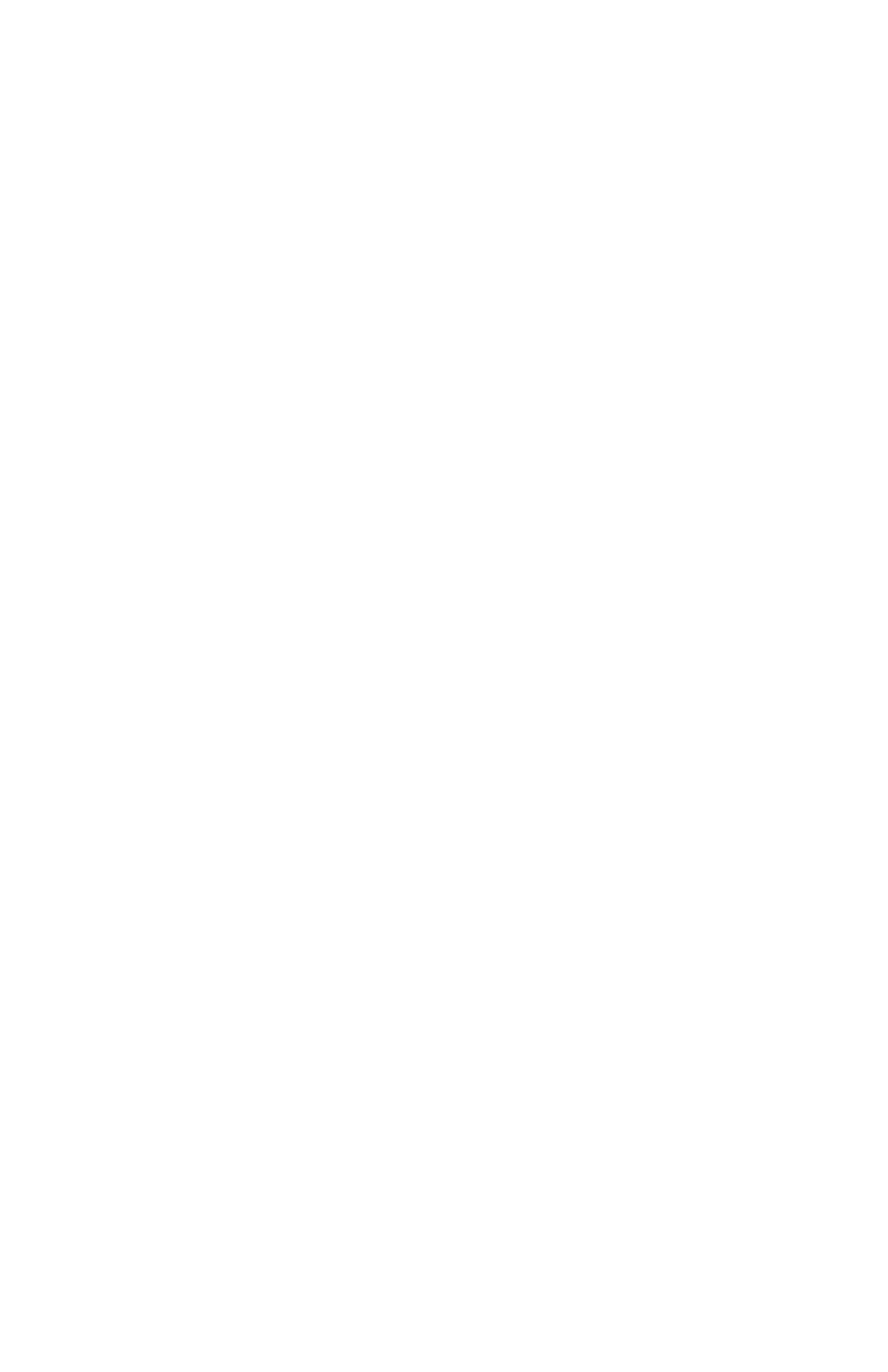|                                                         |                                          |                         | 1 apie 10-1. Lampert Frojection Metadata Used for Scappoose Bay watersned Assessment (continued) |                                             |                                                                                                                                                                        |
|---------------------------------------------------------|------------------------------------------|-------------------------|--------------------------------------------------------------------------------------------------|---------------------------------------------|------------------------------------------------------------------------------------------------------------------------------------------------------------------------|
| <b>Legend Name</b>                                      | Coverage Name                            | Coverage<br><b>Lype</b> | Database Field for Classification                                                                | $\mathbf{\Sigma}$<br>$\mathbf{A}$<br>Legend | Data Source                                                                                                                                                            |
| Multnomah Co. Floodplain Area                           | covs/fema mult/mult<br>fema <sub>1</sub> | Polygon                 | (Zone) $A = 100$ yr (1%) Chance floodplain,<br>$X500 = 500$ Year $(0.2\%)$ chance floodplain     | areas.avl<br>fld                            | FEMA Floodplain GIS data.                                                                                                                                              |
| National Wetlands Inventory                             | $n_{\rm W1}$                             | Polygon                 | (Attribute)                                                                                      | nwi.avl                                     | GIS coverages available from the State Service Center GIS<br>NaWI                                                                                                      |
| Nodal Habitat                                           | Nodal_habitat.shp                        | Polygon                 |                                                                                                  | nodal.avl                                   | DEA digitized, based on DEA analysis of multiple data sources.                                                                                                         |
| <b>ODF</b> Barriers                                     | Odf bar.shp                              | Point                   | (Type)                                                                                           | odf bar.avl                                 | Barrier location, digitized by DEA per data in ODF maps and field survey forms.                                                                                        |
| ODFW Barriers Database                                  | $bar_l$ lw2.shp                          | Point                   | Data / No Data                                                                                   |                                             | ODFW fish passage barriers database.                                                                                                                                   |
| <b>Other Barriers</b>                                   | barriers.shp                             | Point                   | (Type)                                                                                           | Other bar.avl                               | Digitized on-screen based on interviews and text from Willis et.al. (1960)                                                                                             |
| Ownership, BLM                                          | scapblua_wshd                            | Polygon                 |                                                                                                  |                                             | BLM data clipped from Ownership coverage obtained from Oregon State Services Center<br>GIS.                                                                            |
| Places of Use                                           | placeuse.shp                             | Polygon                 |                                                                                                  |                                             | OWRD database capture.                                                                                                                                                 |
| Points of Diversion                                     | ptsofd.shp                               | Point                   |                                                                                                  |                                             | OWRD database capture.                                                                                                                                                 |
| Potential Distribution                                  | strmdt dks.shp                           | Line                    | (Streamgrad)                                                                                     |                                             | USGS Streams, potential distribution was based on general knowledge of each species use of<br>stream habitat based on stream size and gradient.                        |
| Potential Fish Barriers                                 | fishbar                                  | Line                    |                                                                                                  |                                             | USGS Streams selected by GIS with a stream gradient >20%.                                                                                                              |
| Surface<br>Potential Sediment Sources,<br>Mines         | pts.shp                                  | Point                   | $\overline{\rm (Pt\_Type)}$ mine                                                                 | sed_source.avl                              | On-screen digitizing from interviews by community outreach team with Columbia County<br>and local residents.                                                           |
| Potential Water Quality Contaminant<br>Sources          | pts.shp                                  | Point                   | (Pt_type) hazardous wste site, landfill                                                          |                                             | Digitized by DEA as per community outreach team.                                                                                                                       |
| Reach Survey (ODFW)                                     | download/odfw/scaprc<br>$\overline{h}$   | Line                    |                                                                                                  |                                             | USGS Streams merging ODFW datalayers.                                                                                                                                  |
| Residual Pool Depth, ODFW Benchmarks<br>$\widehat{\Xi}$ | Odfwrch                                  | Line                    | (Residpd)                                                                                        | ュ<br>odfw bench.a                           | ODFW-conducted physical habitat surveys (GWEB, 1999) digitized by DEA.                                                                                                 |
| Riparian Vegetation Type                                | strmdt_dks.shp                           | Line                    | (Dea_veg)                                                                                        | rip_veg.avl                                 | Digitized by DEA into the GIS using 1998 aerial photographs provided by Olympic<br>Resources Management, Inc.                                                          |
| River                                                   | grids/base2                              |                         | Polygon (grid) (value) $0 =$ river                                                               |                                             | USGS DLG; Line work was selected by DEA to reflect natural stream network; 1:24,000                                                                                    |
| Section Line w/ Survey Notes                            | Pisnod                                   | Line                    | $1-18$ = Section line w/<br>$=$ Section line,<br>(Historical) 0                                  | note<br>survey                              | SSCGIS, digitized from USGS maps; 1:1,000,000                                                                                                                          |
| Slope Hazard Rating                                     | int_slp_soil.shp                         | Polygon                 | $(\text{erosn}\text{~}$ haz $)$                                                                  | slope_haz.avl                               | GIS derived slope merged<br>USGS Digital Elevation Model, 30 meter resolution; 1:24,000;<br>with NRCS GIS soil survey maps rated for hazard by DEA.                    |
| Dikes<br>Soils Protected by                             | wshed.shp<br>soil                        | Polygon                 |                                                                                                  |                                             | NRCS GIS soil survey maps of "protected" soils.                                                                                                                        |
| Spring Chinook                                          | dks.shp<br>strmdt                        | Line                    | $=N0$<br>$\mathsf{Z}$<br>Yes,<br>$\vert\vert$<br>chi) Y<br>(Spring                               |                                             | USGS Streams merging ODFW datalayers.                                                                                                                                  |
| Steelhead BLM                                           | strmdt dks.shp                           | Line                    | (Stihd blm) $Y = Yes$ , $N = No$                                                                 |                                             | USGS Streams merging BLM datalayers.                                                                                                                                   |
| Stream (USGS 1:24,000)                                  | dks.shp<br>strmdt <sub>.</sub>           | Line                    |                                                                                                  |                                             | USGS DLG; Line work was selected by DEA to reflect natural stream network; 1:24,000                                                                                    |
| Stream (USGS 1:24,000) 11/99 Added                      | strmdt dks 11.shp                        | Line                    |                                                                                                  |                                             | Line work was selected by DEA to reflect natural stream network at which point a new<br>coverage was created 11/1999; 1:24,000                                         |
| Stream Gradient                                         | strmdt dks.shp                           | Line                    | (Streamgrad)                                                                                     | gradstrmdet.avl                             | USGS Streams were segmented into 100 meter sections, with percent gradient calculated for<br>each section.                                                             |
| Stream Habitat Types                                    | dks.shp<br>strmdt                        | Polygon                 | hab)<br>(strm                                                                                    |                                             | USGS Streams merged with habitat data                                                                                                                                  |
| Subwatershed                                            | <b>SWS</b>                               | Line                    |                                                                                                  |                                             | Digitized on-screen from USGS 7.5' quadrangle, DRG; 1:24,000                                                                                                           |
| Subwatersheds                                           | grids/sws                                | Polygon (grid) (S       | value)                                                                                           |                                             | Digitized on-screen from USGS 7.5' quadrangle, DRG; 1:24,000                                                                                                           |
| Summary Channel Classification                          | strndt_dks.shp                           | Line                    | $(sum_{c}class2)$ lowg-hma-umc-N                                                                 | strm_sum_class.avl                          | Utilizing the USGS Streams coverage, the following stream designations were merged:<br>stream gradient, flow accumulation, channel confinement, and estuarine channel. |
|                                                         |                                          |                         |                                                                                                  |                                             |                                                                                                                                                                        |

ntinued) **Table 16-1. Lambert Projection Metadata Used for Scappoose Bay Watershed Assessment (continued)**   $\mathcal{L}$  $\frac{1}{2}$ se Ray Watershed A Table 16-1 Lambert Projection Metadata Used for Sc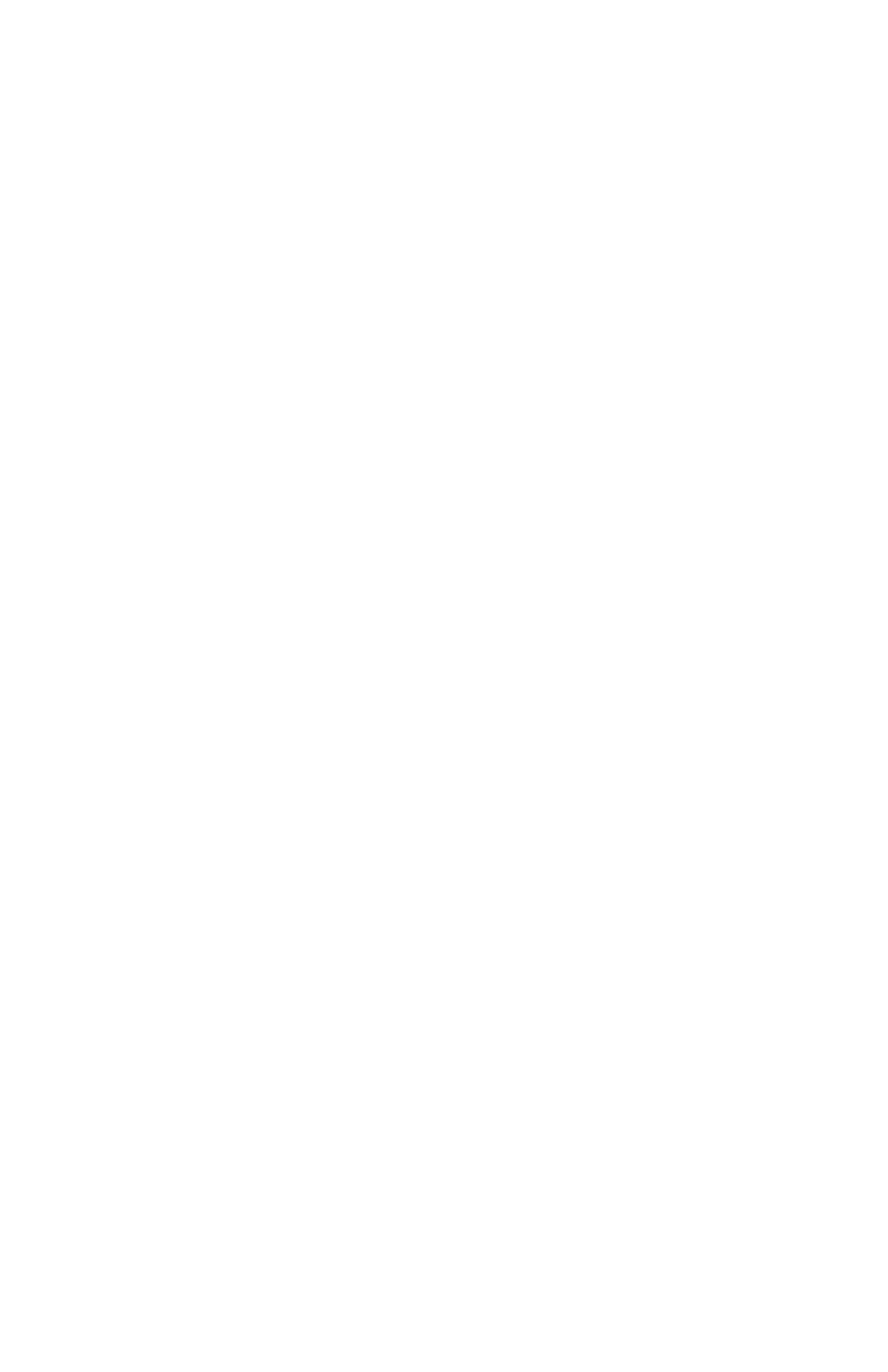Table 16-1. Lambert Projection Metadata Used for Scappoose Bay Watershed Assessment (continued) **Table 16-1. Lambert Projection Metadata Used for Scappoose Bay Watershed Assessment (continued)**

|                                |                              |          | TABLE TO THE LOT THE STATE OF THE PARTIES. THE CONFIDENCE OF THE PARTIES OF THE LOT THAT THE THE THE THE THE T |                       |                                                                  |
|--------------------------------|------------------------------|----------|----------------------------------------------------------------------------------------------------------------|-----------------------|------------------------------------------------------------------|
| <b>Legend Name</b>             | Coverage Name                | Coverage | Database Field for Classification                                                                              | Legend AVI            | Data Source                                                      |
|                                |                              | Type     |                                                                                                                |                       |                                                                  |
| Summer Steelhead (ODFW)        | strmdt dks.shp               | Line     | Summer ste) $Y = Yes$ , $N = No$                                                                               |                       | JSGS Streams merging ODFW datalayers.                            |
| Surface Erosion Hazard Rating  | int slp soil.shp             | Polygon  | (erosion)                                                                                                      | eros hazard.av        | NRCS GIS soil survey maps rated by surface erosion hazard.       |
| Topographic Gradient           | grids/slope1                 |          | Polygon (grid) (Value) $20-138$ = source, $3-20$ = transport,<br>$0-3$ = response                              |                       | USGS Digital Elevation Model, 30 meter resolution; 1:24,000      |
| Township Summary Notes         | Plsnod                       | Line     | (historical-tr) $1-4 = T$ ownship summary<br>notes                                                             |                       | Digitized from USGS maps; 1:2,000,000, based on GLO survey notes |
| wp/Rge Boundary Notes          | Plsnod                       | Line     | (hist-trbnd) $1-3 = Twp/Reg$ e Boundary notes                                                                  |                       | Digitized from USGS maps; 1:2,000,000, based on GLO survey notes |
| JSGS 7.5' quadrangles          | stream2                      | Line     | $(modn-id)$ $0 = USGS$ 7.5' quadrangle                                                                         |                       | USGS DLG: 1:24,000                                               |
| Valley Flood Plain Type        | strmdt dks.shp               | Line     | $\frac{1}{2}$ class2) $\frac{1}{2}$ lowg-hma-umc-N                                                             | l.avl<br>low mod strm | Selected channel type.                                           |
| Washington Co. Floodplain Area | covs/feam wash/wash<br>femal | Polygon  | $(Zone)$ A = 100 yr (1%) Chance floodplain,<br>$X500 = 500$ Year (0.2%) chance floodplain                      | fld areas.avl         | FEMA Floodplain GIS data.                                        |
| Water Use/ CFS; water rights   | ptsofd sws.shp               | Point    | (Ag cfs, Dom cfs, Ind cfs, Mun cfs,<br>Misc cfs, Mult cfs)                                                     | water use.avl         | OWRD GIS data.                                                   |
| Watershed Boundary             | $\mathbb{W}\mathrm{sh}1$     | Line     |                                                                                                                |                       | Digitized on-screen from USGS 7.5' quadrangle, DRG; 1:24,000     |
| Winter Steelhead (ODFW)        | strmdt dks.shp               | Line     | (Winter ste) $Y = Yes$ , $N = No$                                                                              |                       | JSGS Streams merging ODFW datalayers.                            |
|                                |                              |          |                                                                                                                |                       |                                                                  |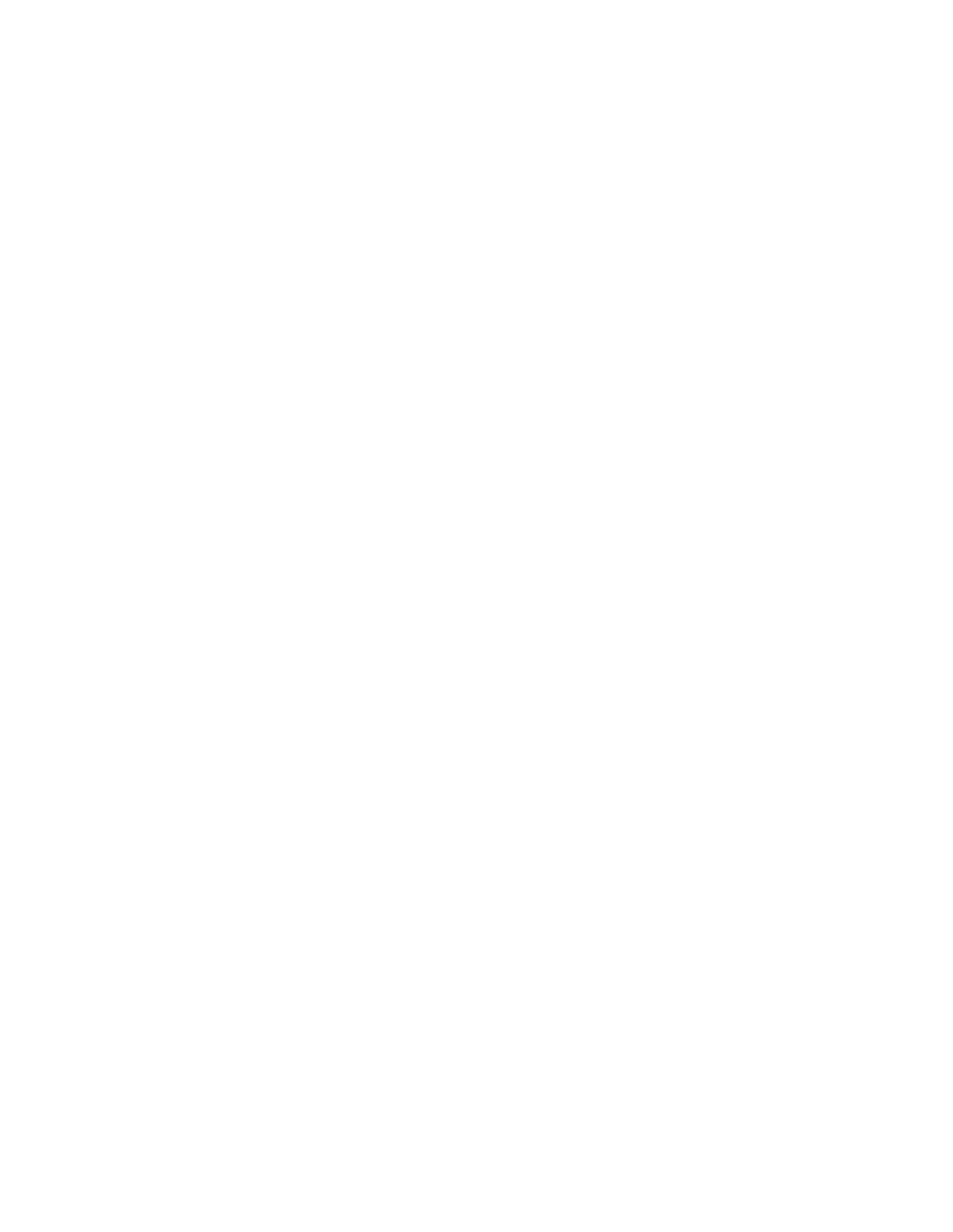| <b>Legend Name</b>        | <b>Coverage Name</b>  | <b>Coverage Type Data Source</b> |                                         |
|---------------------------|-----------------------|----------------------------------|-----------------------------------------|
| <b>Bank Erosion</b>       | int slp soil prj.shp  | polygon                          | On-screen digitizing from interviews by |
|                           |                       |                                  | community outreach team with ODFW       |
|                           |                       |                                  | biologists and local residents.         |
| <b>BLM Coho</b>           | coho blm              | line                             | USGS Streams merging BLM datalayers     |
| <b>Intact Vegetation</b>  | rip.shp               | polygon                          | DEA digitized from 1998 aerial photo    |
|                           |                       |                                  | interpretation, as per Governor's       |
|                           |                       |                                  | Watershed Enhancement Manual (1999)     |
| <b>ODF Fish Barriers</b>  | odf bar.shp           | point                            | ODF Artifical fish passage barriers     |
|                           |                       |                                  | database.                               |
| <b>ODF Fish Barriers</b>  | odf bar dd            | line                             | ODF Artificial fish passage barriers    |
|                           |                       |                                  | database.                               |
| <b>ODFW Coho</b>          | coho odfw             | line                             | <b>USGS Streams merging ODFW</b>        |
|                           |                       |                                  | datalayers                              |
| <b>ODFW Fish Barriers</b> | bar lw2 prj1.sp       | point                            | ODFW fish passage barriers database.    |
| Other Fish Barriers       | barriers prj.shp      | point                            | Digitized on screen based on interviews |
|                           |                       |                                  | and text from Willis et.al. (1960)      |
| Stream                    | stream1               | line                             | USGS DLG; Line work was selected by     |
|                           |                       |                                  | DEA to reflect natural stream network;  |
|                           |                       |                                  | 1:24,000                                |
| Stream                    | stream                | line                             | USGS DLG) Line work was selected by     |
|                           |                       |                                  | DEA to reflect natural stream network;  |
|                           |                       |                                  | 1:24,000                                |
| Stream                    | strmdt dks dd         | line                             | USGS DLG) Line work was selected by     |
|                           |                       |                                  | DEA to reflect natural stream network;  |
|                           |                       |                                  | 1:24,000                                |
| Stream                    | streamdt_dks prj1.shp | line                             | USGS DLG; Line work was selected by     |
|                           |                       |                                  | DEA to reflect natural stream network;  |
|                           |                       |                                  | 1:24,000                                |
| Subwatershed              | sws.shp               | line                             | Digitized on-screen from USGS 7.5'      |
|                           |                       |                                  | quadrangle, DRG; 1:24,000               |
| Watershed Boundary        | wsh.shp               | line                             | Digitized on-screen from USGS 7.5'      |
|                           |                       |                                  | quadrangle, DRG; 1:24,000               |

# **Table 16-2. Geographic Projection Metadata Used for Scappoose Bay Watershed Assessment**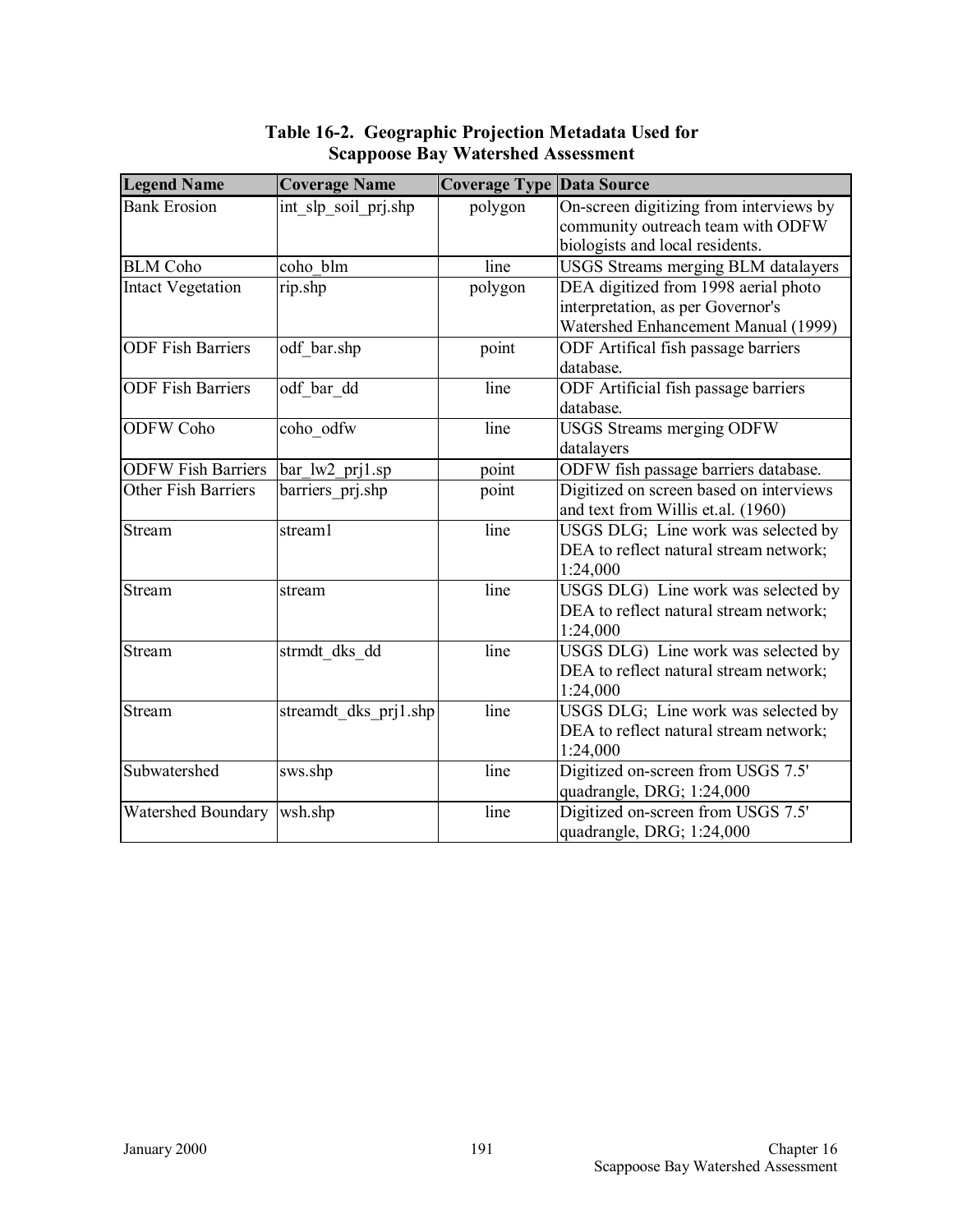Information for the digital orthophotos and digital USGS topographic maps is provided below.

Digital Orthophotos: 1 m Resolution, 1994.

- 45122h81.tif
- 45123f12.tif
- 45123g12.tif
- 45123g13.tif
- Chapman ne.tif
- Chapman nw.tif
- Chapman se.tif
- Chapman sw.tif
- Deer is sw.tif
- Dixie ne.tif
- Dixie nw.tif
- Dixie se.tif
- Sauvie ne.tif
- Sauvie nw.tif
- Sauvie sw.tif
- St hel ne.tif
- St hel nw.tif
- St hel se.tif
- St hel sw.tif
- Trenhol se.tif
- Trenhol<sup>s</sup>sw.tif

Scanned Digital USGS Topo Maps:

- 045122f7.tif
- 045122f8.tif
- 045122g7.tif
- 045122g8.tif
- 045122h7.tif
- 045122h8.tif
- 045123f1.tif
- 045123g1.tif
- 045123h1.tif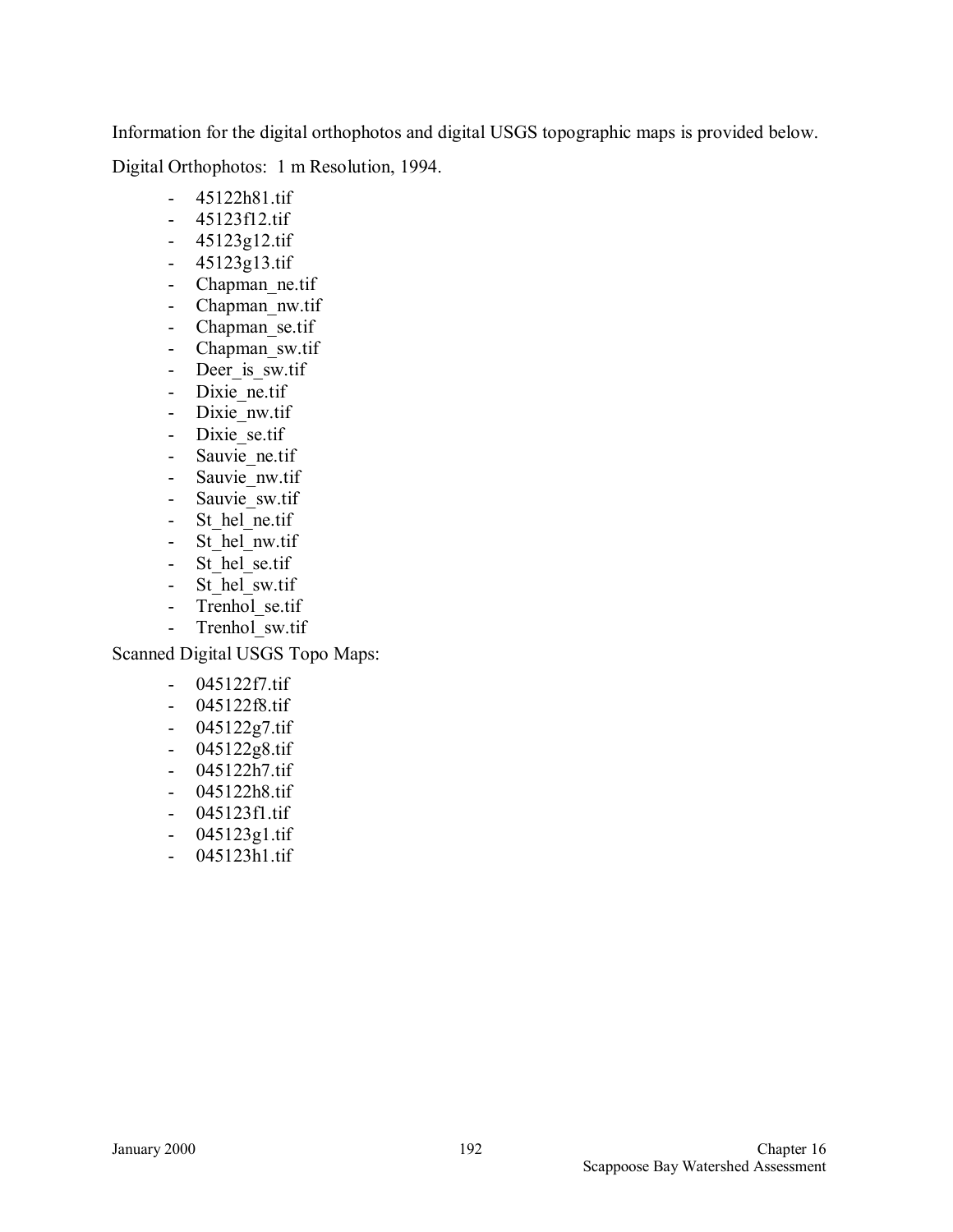#### **BIBLIOGRAPHY**

- Ames, K. M., D.F. Raetz, S. Hamilton, and C. McAfee. 1992. Household archeology of a southern northwest coast plank house. *Journal of Field Archaeology*. Boston University. Boston, Massachusetts. Vol. 19, No. 3.
- Becker, P. 1965. *Scappoose history from several sources*. Columbia County Historical Society. St. Helens, Oregon. IV.
- Beschta, R. L., J. R. Boyle, C. C. Chambers, W. P Gibson, S. V. Gregory, J. Grizzel, J. C. Hagar, J. L. Li, W. C. McComb, M. L. Reiter, G. H. Taylor, and J. E. Warila. 1995. *Cumulative effects of forest practices in Oregon*. Oregon State University, Corvallis. Prepared for the Oregon Department of Forestry, Salem, Oregon.
- Bischoff, J., D. Ek, and L. Heigh. 1999. *Draft watershed assessment bibliography*. Columbia River Estuarine Study Task Force. Astoria, Oregon.
- Booth, D. B., and C. R. Jackson. 1991. *Urbanization of aquatic systems degradation thresholds and the limits of mitigation.* Pages 425-434 in Proceedings: Annual summer symposium of the American Water Resources Association, Jackson Hole, Wyoming. June 26-29/
- Collier, T. K. 1996. *Assessment of exposure to aromatic compounds in fish from the lower Columbia River by use of appropriate biomarkers*. National Marine Fisheries Service. Seattle, Washington.
- Columbia County. 1918. *1918 Map of Columbia County*. Columbia County.
- Columbia County Historical Society. 1961. *Columbia County History*. Columbia County Historical Society. St. Helens, Oregon. Vol. 1.
- Columbia County Planning Department. 1985. *Columbia County Comprehensive Plan*. Columbia County. St. Helens, Oregon.
- Columbia County Soil and Water Conservation District. 1990. *Land evaluation of agricultural soils*. Columbia County Oregon. Columbia County, Oregon.
- Farnell, J. E. 1980. *Clatskanie river navigability study*. Oregon Division of State Lands. Salem, Oregon.
- Forest Ecosystem Management Assessment Team (FEMAT). 1993. *Forest ecosystem management: an ecological, economic, and social assessmen*t. US Department of Agriculture (Forest Service), US Department of Interior, US Bureau of Land Management, US Department of Commerce, National Ocenic Atmospheric Association, and US Environmental Protection Agency. Washington, D.C.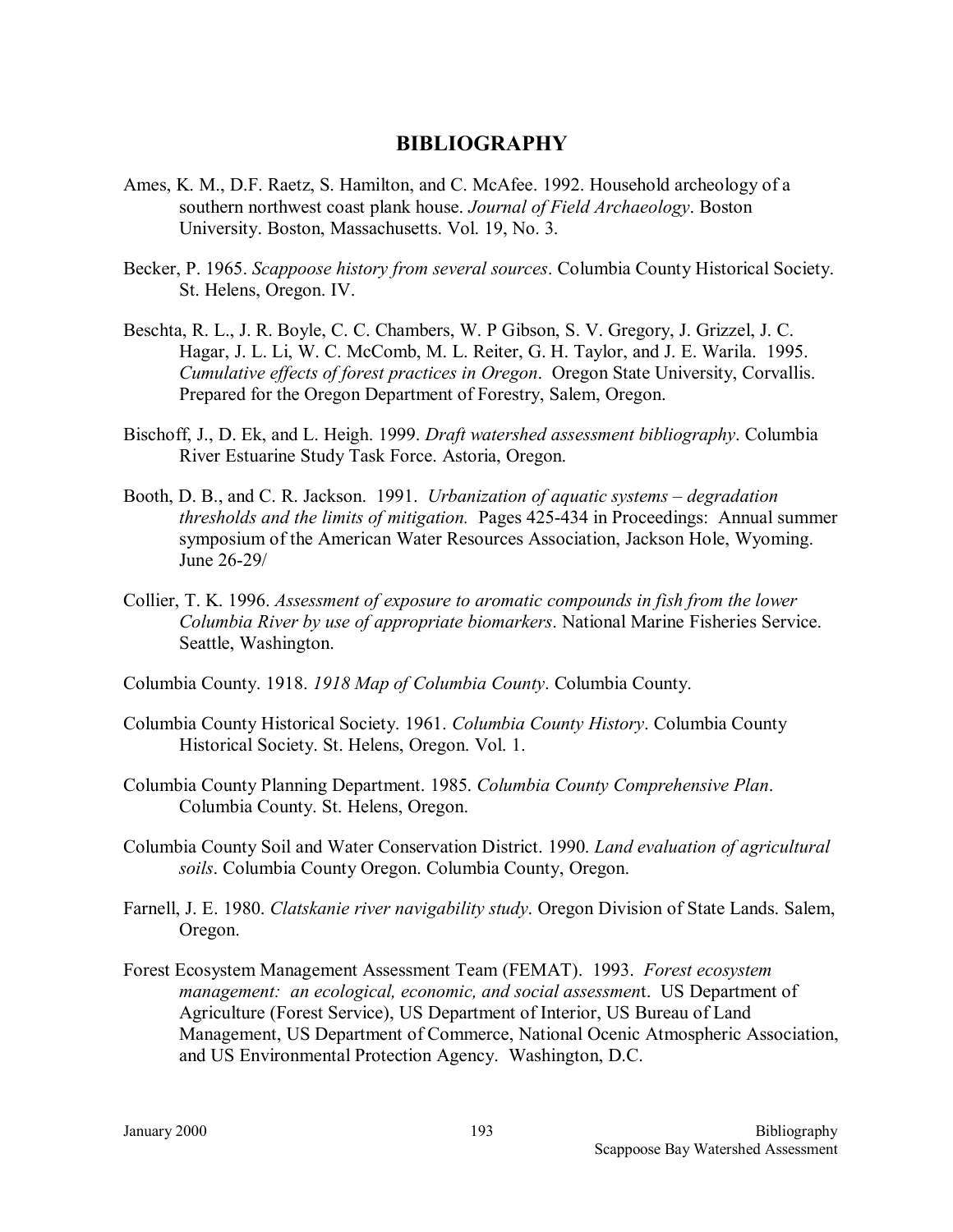- Frissell, C. A. 1998. *Landscape refugia for conservation of pacific salmon in selected river basins of the Olympic Peninsula and Hood Canal, Washington*. Flathead Lake Biological Station. Polson, Montana. Biological Station Open File Report No. 147-98.
- Fuhrer, G. J., D. Q. Tanner, J.L. Morace, S.W. McKenzie, and K. A. Skach. 1996. *Water quality of the Lower Columbia River basins: analysis of current and historical waterquality data through 1994*. US Geological Survey. Portland, Oregon. 95-4294.
- Fulop, J., J. Whisler, and B. Morgan. *1995 and 199? Oregon Lower Columbia River coho spawning ground surveys and 1996 and 1997 coho juvenile survey results*. Oregon Department of Fish and Wildlife. Portland, Oregon.
- General Land Office (GLO). 1853. *General land office surveys for selected areas within the Scappoose Bay watershed*. Bureau of Land Management. Portland, Oregon.
- Green, G. L. 1983. *Soil survey of Multnomah County*. US Soil Conservation Service. Washington, D.C.
- Green, G. L. 1982. *Soil survey of Washington County, Oregon*. US Soil Conservation Service. Washington, D.C.
- Haxton, J. 1973. *Identification of fishery resource values in Columbia County with recommendations for their protection and enhancement*. Oregon Game Commission. Portland, Oregon.
- Haxton, J. C., J. A. Hewkin, and G. A. Herb. *Fish and wildlife protection plan for Columbia County*. Oregon Department of Fish and Wildlife.
- Henny, C. J., R. A. Grove, and O. R. Hedstrom. 1996. *A field evaluation of mink and river otter on the lower Columbia River and the influence of environmental contaminants*. National Biology Service Forest and Rangeland, Ecosystem Science Center, Northwest Research Station. Corvallis, Oregon.
- Hess, S. S. 1981. *Cutthroat trout in lower Columbia River tributaries of Oregon*. Oregon Department of Fish and Wildlife.
- Huntington, C. W. and C. A. Frissell. 1997. *Aquatic conservation and salmon recovery in the north coast basin of Oregon: a crucial role for the Tillamook and Clatsop state forests*. Oregon Trout. Portland, Oregon.
- Hutchinson, J. E, , K. E. Thompson, and G. J. Hattan. 1966. *Number and distribution of steelhead trout spawning in the Willamette basin in 1966*. Oregon State Game Commission. Portland, Oregon.
- Independent Multidisciplinary Science Team (IMST). 1999. *Recovery of wild salmonids in western Oregon forests: Oregon Forest Practices Act rules and the measures in the Oregon Plan for Salmon and Watersheds*. Governor's Natural Resources Office. Salem, Oregon. Technical Report 1999-1 to the Oregon Plan for Salmon and Watersheds.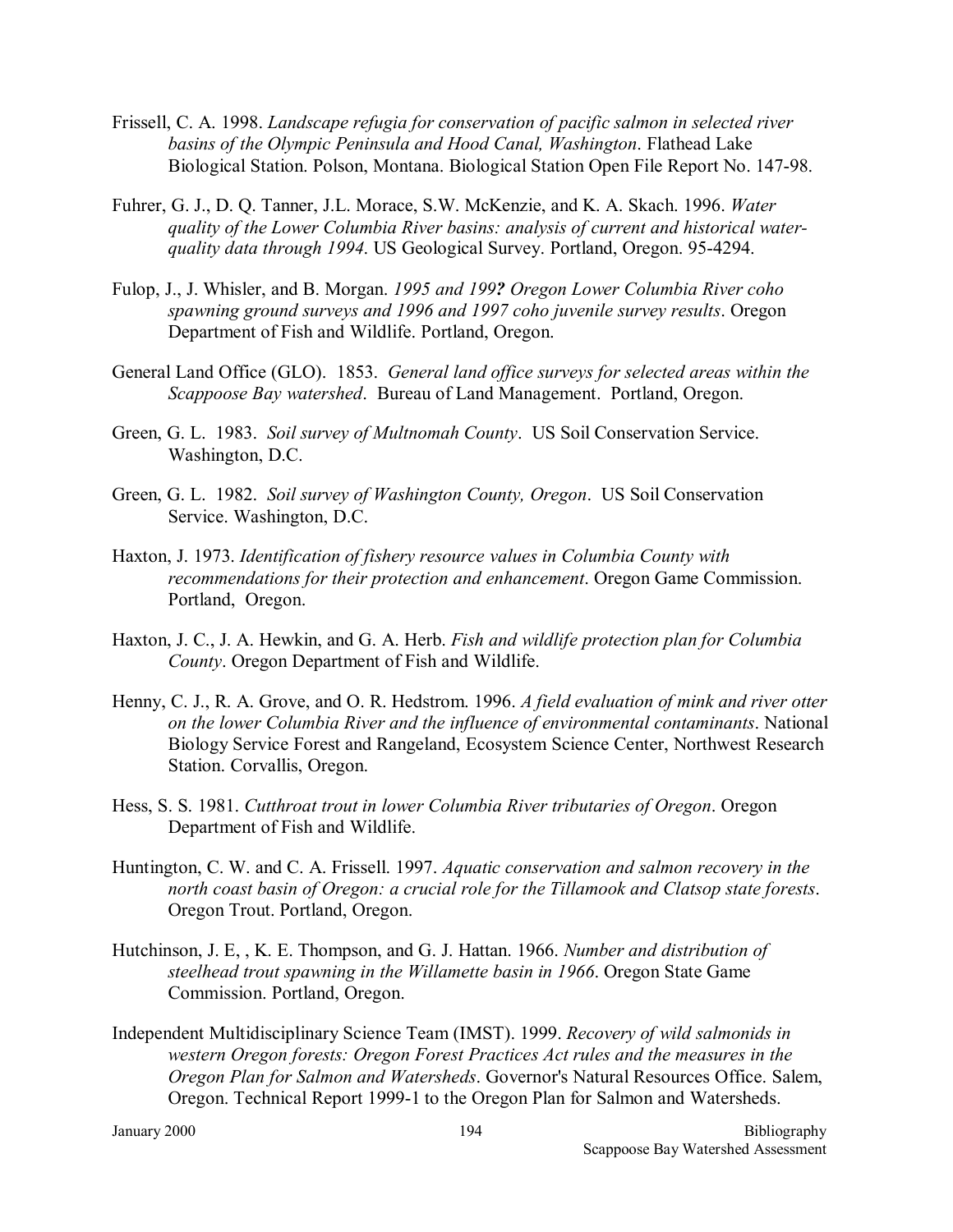Jones, R. F. 1972. *Wapato Indians*. Roy Franklin Jones (privately printed). Oregon.

- Knutson, K. L. and V.L. Naef. 1997. *Management recommendations for Washington's priority habitats - riparian*. Washington Department of Fish and Wildlife. Olympia, Washington.
- Koski, R. O. 1973. *Stocking of trout and salmon by watershed, 1972*. Oregon State Game Commission, Fishery Division. Portland, Oregon.
- Lower Columbia River Bi-State Water Quality Program. 1996. *Lower Columbia River bi-state water quality program final executive summary and steering committee recommendations*. Lower Columbia River Bi-State Water Quality Program.
- Martin, A. and Brewster, A. 1995. *1994 Oregon lower Columbia River coho spawning ground surveys and 1995 coho juvenile survey results*. Oregon Department of Fish and Wildlife. Portland, Oregon.
- May, C. W., E. B. Welch, R. R. Horner, J.R. Karr, and B. W. Mar. 1997. *Quality indices for urbanization effects in Puget Sound Lowland streams*. Washington Department of Ecology, Water Resources Series Technical Report 154.
- Minor, R. 1985. *Archaeological investigations at the Ede Site, Columbia County, Oregon*. Heritage Research Associates. Eugene, Oregon. Report No. 38.
- Morgan, B., J. Whisler, and J. Fulop. 1998. *1997 Oregon lower Columbia River coho spawning ground surveys and 1998 coho juvenile survey results*. Oregon Department of Fish and Wildlife, Columbia River Management.
- Natural Resources Conservation Service (NRCS). 1998. *Strategic plan for the north coast basin*. US Department of Agreculture.
- Natural Resources Conservation Service (NRCS) and US Department of Agriculture (USDA). 1998. *Strategic plan for Oregon, 1998*. US Deptartment of Agriculture, and Natural Resources Conservation Service.
- Olson, B. 1999. *List of references relevant to the lower Columbia River*. Lower Columbia River Estuary Program. Portland, Oregon.
- Oregon Department of Environmental Quality (DEQ). 1998. *1998 303(d) list: priorities and targets*. Oregon Department of Environmental Quality.
- Oregon Department of Environmental Quality (DEQ). 1998. *Fact sheets and information on the 1998 listing of water quality limited waterbodies*. Oregon Department of Environmental Quality. Portland, Oregon.
- Oregon Department of Environmental Quality (DEQ). 1996. *Oregon's 1994/1996 section 303(d) list of water quality limited waterbodies and Oregon's criteria used for listing waterbodies*. Oregon Department of Environmental Quality. Portland, Oregon.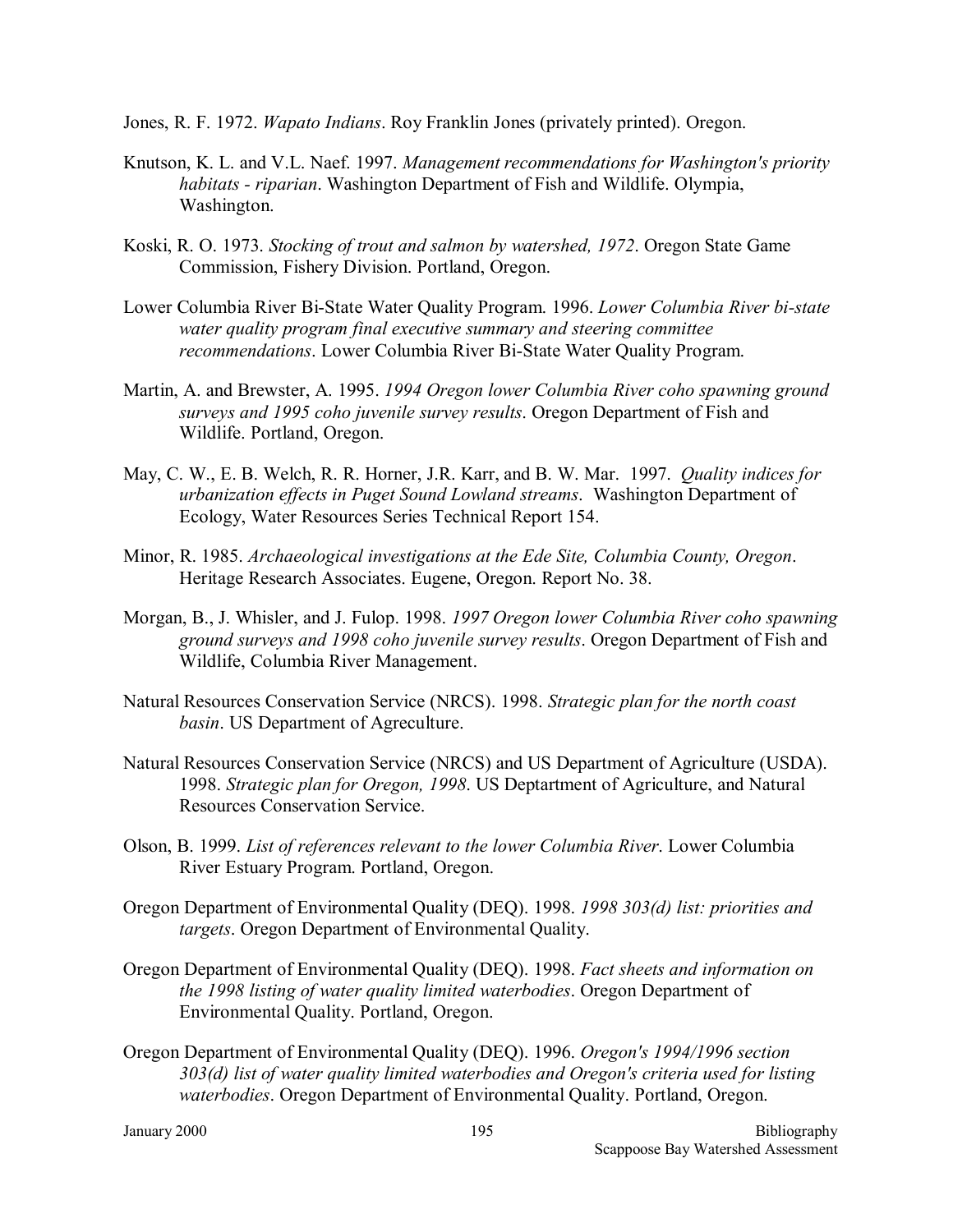- Oregon Department of Fish and Wildlife (ODFW). 1991. *Habitat inventory data for Raymond Creek, survey date 1990*. Oregon Department of Fish and Wildlife. Corvallis, Oregon.
- Oregon Department of Fish and Wildlife (ODFW). 1991. *Habitat inventory for Sierkes Creek, survey date 1990*. Oregon Department of Fish and Wildlife. Corvallis, Oregon.
- Oregon Department of Fish and Wildlife (ODFW) and US Bureau of Land Management (BLM). 1998. A*quatic inventories project physical habitat surveys, lower Columbia and Clackamas river basins*. Oregon Department of Fish and Wildlife, and US Bureau of Land Management.
- Oregon Division of State Lands (DSL). 1990. *Wetland inventory user's guide*. Oregon Division of State Lands. Salem, Oregon.
- Oregon Plan Monitoring Team. 1999. *Water quality monitoring: technical guide book*. Oregon Watershed Enhancement Board. Salem, Oregon.
- Oregon Plan Team. 1999. *Oregon aquatic habitat: restoration and enhancement guide*. Oregon Watershed Enhancement Board. Salem, Oregon.
- Oregon State Fish Commission. 1951. *Lower Columbia River fisheries development program, Scappoose Creek area, 1951*. Oregon State Fish Commission.
- Pacific Habitat Services. 1998. *City of Scappoose local wetlands inventory*. Pacific Habitat Services. Wilsonville, Oregon.
- PALSA, LLC. 1998. *Columbia County, Oregon, hazard mitigation plan*. PALSA, LLC. Portland, Oregon.
- Rosetta, T. and D. Borys. 1996. *Identification of sources of pollutants to the lower Columbia River basin*. Oregon Department of Environmental Quality. Portland, Oregon.
- Shannon and Wilson, Inc. 1978. *Geologic and engineering slope-hazard studies in unincorporated Multnomah County, Oregon*. Multnomah County Department of Environmental Services. Portland, OR.
- Smythe, R. T. 1986. *Soil survey of Columbia County, Oregon*. US Soil Conservation Service.
- Tetra Tech, Inc. 1996. *The health of the river 1990-1996, integrated technical report*. Lower Columbia River Bi-State Program. TC 0253-01.
- Tetra Tech, Inc. 1994. *Lower Columbia River backwater reconnaissance survey*. Lower Columbia River Bi-State Program. TC 9497-06.
- Tetra Tech, Inc. 1993. *Reconnaissance survey of the lower Columbia River*. Lower Columbia River Bi-State Program. 8526-07.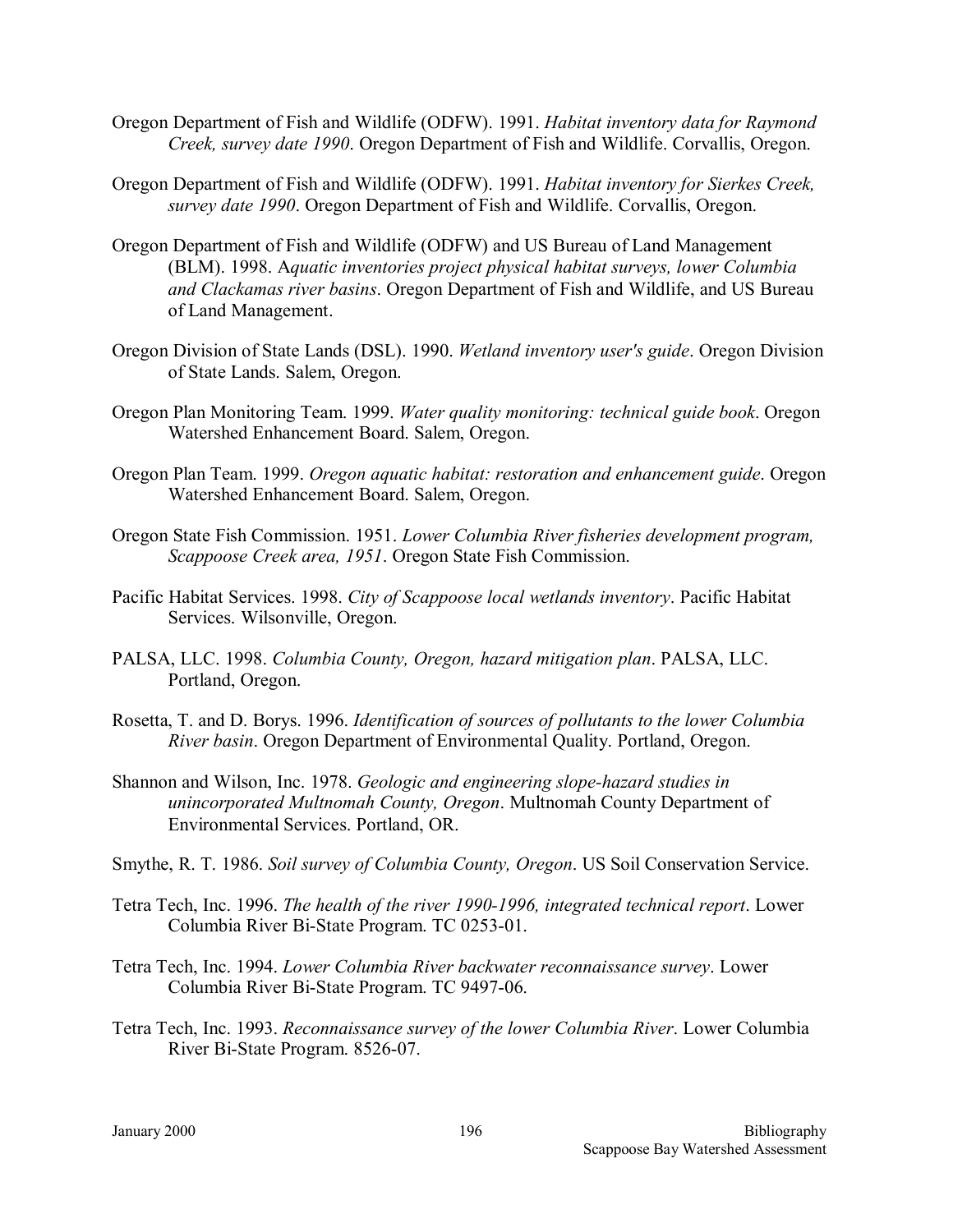- Tetra Tech, Inc. 1993. *Summary data tables and figures, 1993 lower Columbia River backwater reconnaissance survey*. Lower Columbia River Bi-State Program.
- US Bureau of Land Management (BLM). 1996. *Scappoose Creek watershed analysis*. Salem District, US Bureau of Land Management. Tillamook, Oregon.
- US Fish and Wildlife Service (USFWS) and National Marine Fisheries Service (NMFS). 1998. *Endangered species consultation handbook*. US Fish and Wildlife Service. Washington, D.C.
- US Forest Service (USFS) and US Department of Agriculture (USDA). 1994. *Record of decision for amendments to Forest Service and Bureau of Land Management planning documents within the range of the northern spotted owl*. Washington, D.C.
- US Soil Conservation Service. 1988. *Coordinated resource management plan, South Fork Scappoose Creek, Columbia County, Oregon*. US Soil Conservation Service. St. Helens, Oregon.
- Watershed Professionals Network (WPN). 1999. *Oregon watershed assessment manual*. Prepared for the Governor's Watershed Enhancement Board. Salem, Oregon.
- Watts, J. L. 1984. *The history of Scappoose. Grant Watts Parent Organization*. Scappoose, Oregon.
- Westerhom, E. and S. Turnbow. 1998. *1998 color aerial photographs of Scappoose Bay watershed at 1"=1000' scale, prepared for Olympic Resource Management*. WAC Corporation. Eugene, Oregon.
- Williams, C. D. 1997. *Chinook salmon, kings of the Pacific*. The Pacific Rivers Council.
- Willis, R. A., M. D. Collins, and R. E. Sams. 1960. *Environmental survey report pertaining to salmon and steelhead in certain rivers of eastern Oregon and the Willamette River and its tributaries, part II survey reports of the Willamette River and its tributaries*. Fish Commission of Oregon. Clackamas, Oregon.

O:\Project\SBWC0001\!docs\900\_delv\final\_02\AllFinal02.doc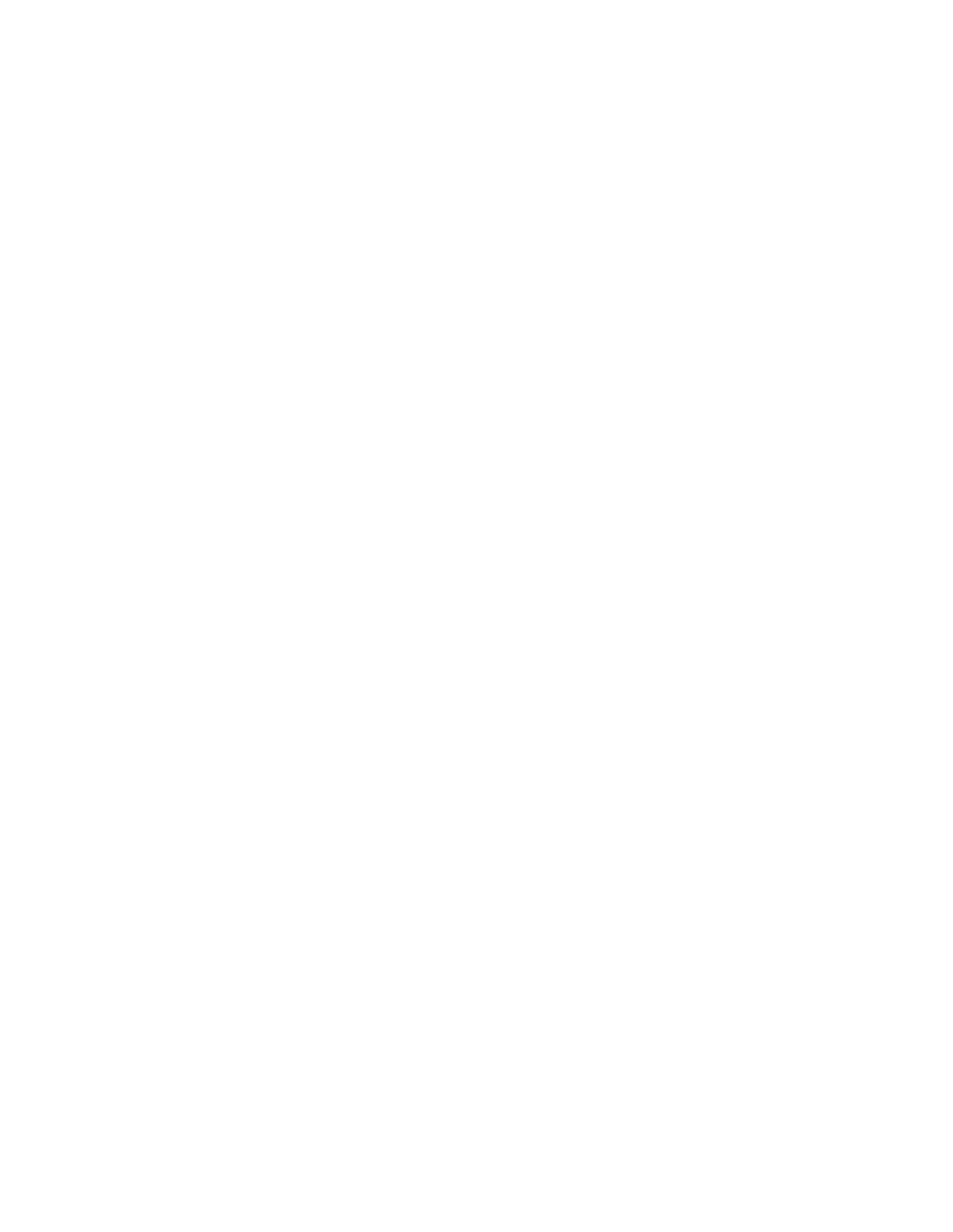# **APPENDICES**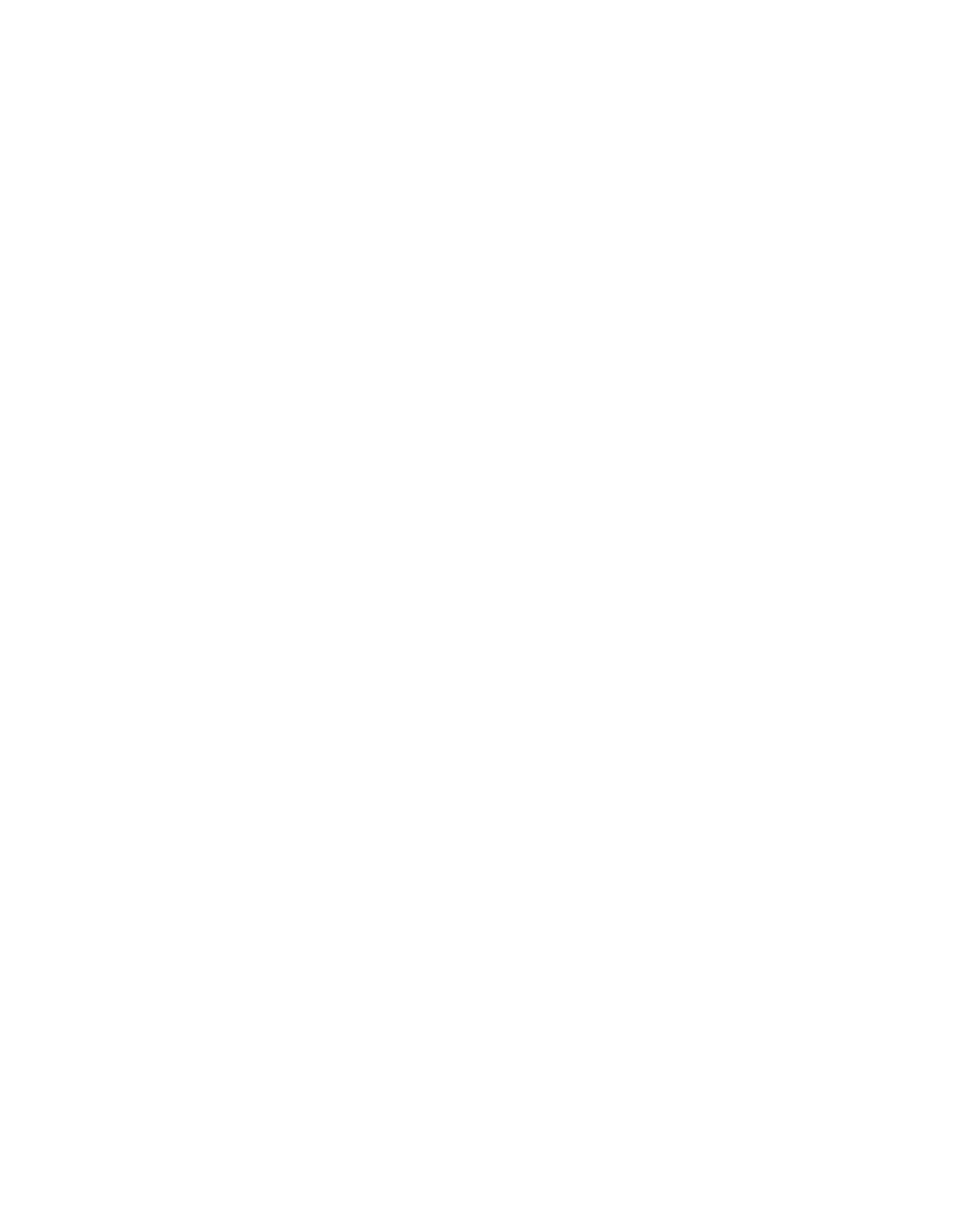# **APPENDIX A - Chapter 1, Preliminary Analysis of Existing Data**

Data collection contacts (Dave Sahagian)

Summary of contacts (Pete McHugh)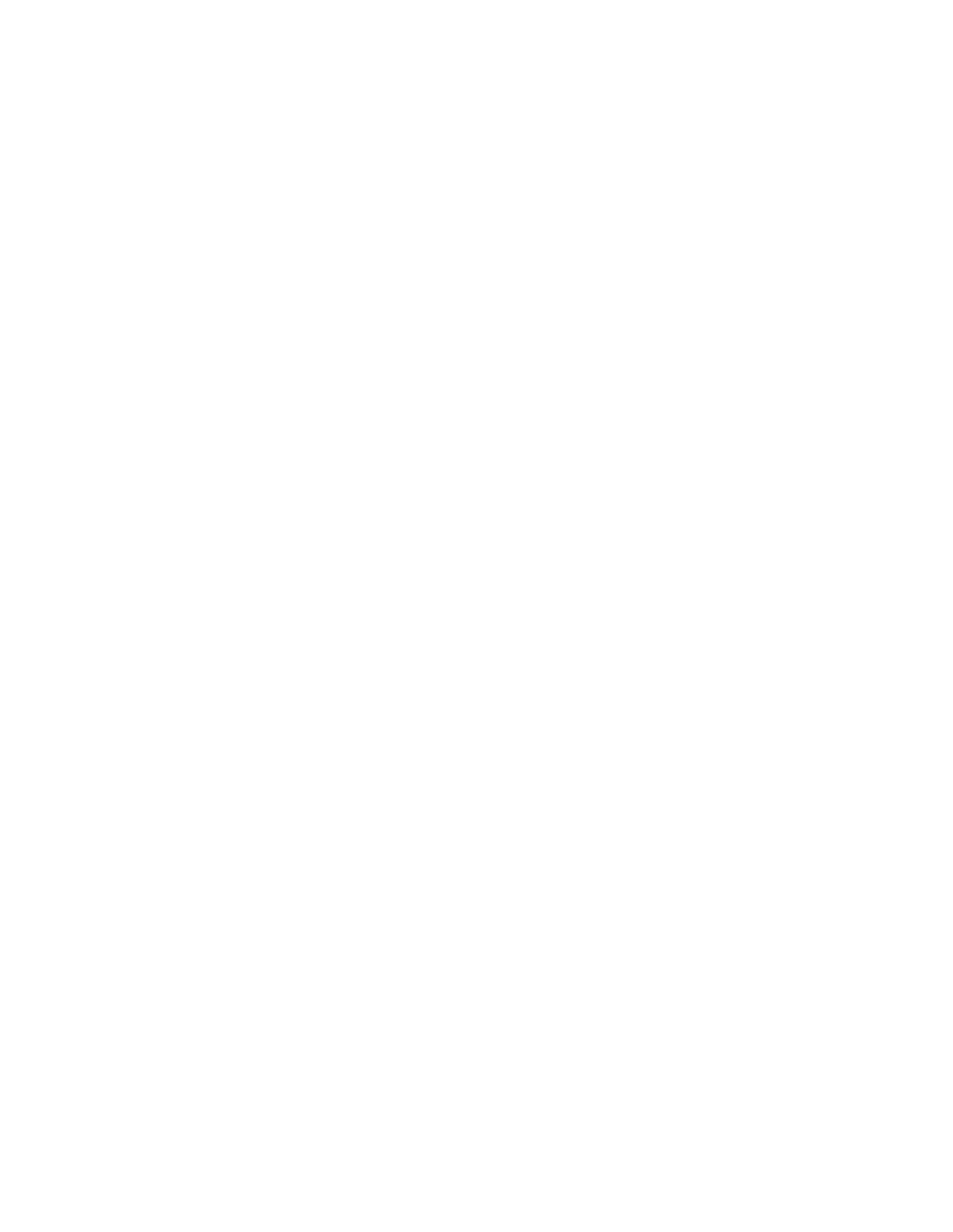## **APPENDIX B - Chapter 3, Historical Habitat Conditions**

Historical data-gathering forms for interviewed persons Township Summary Notes and Township Range Boundary Notes Section Line Survey Notes Selected photographs from Army Corps of Engineers 1929-1996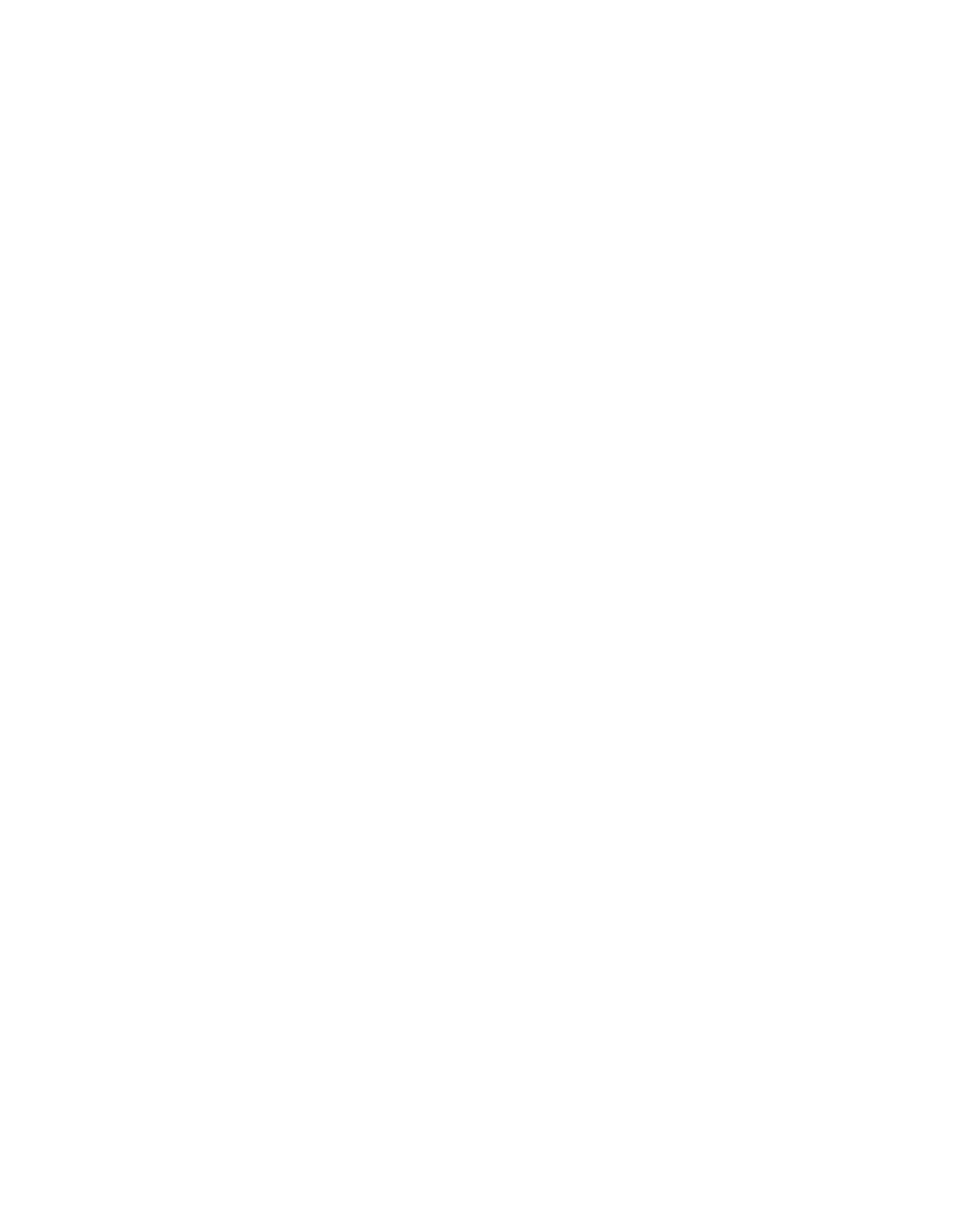# **APPENDIX C - Chapter 5, Fisheries Resource and Habitat Assessment**

1998/1999 Summary Report, Bonnie Falls Fish Monitoring Project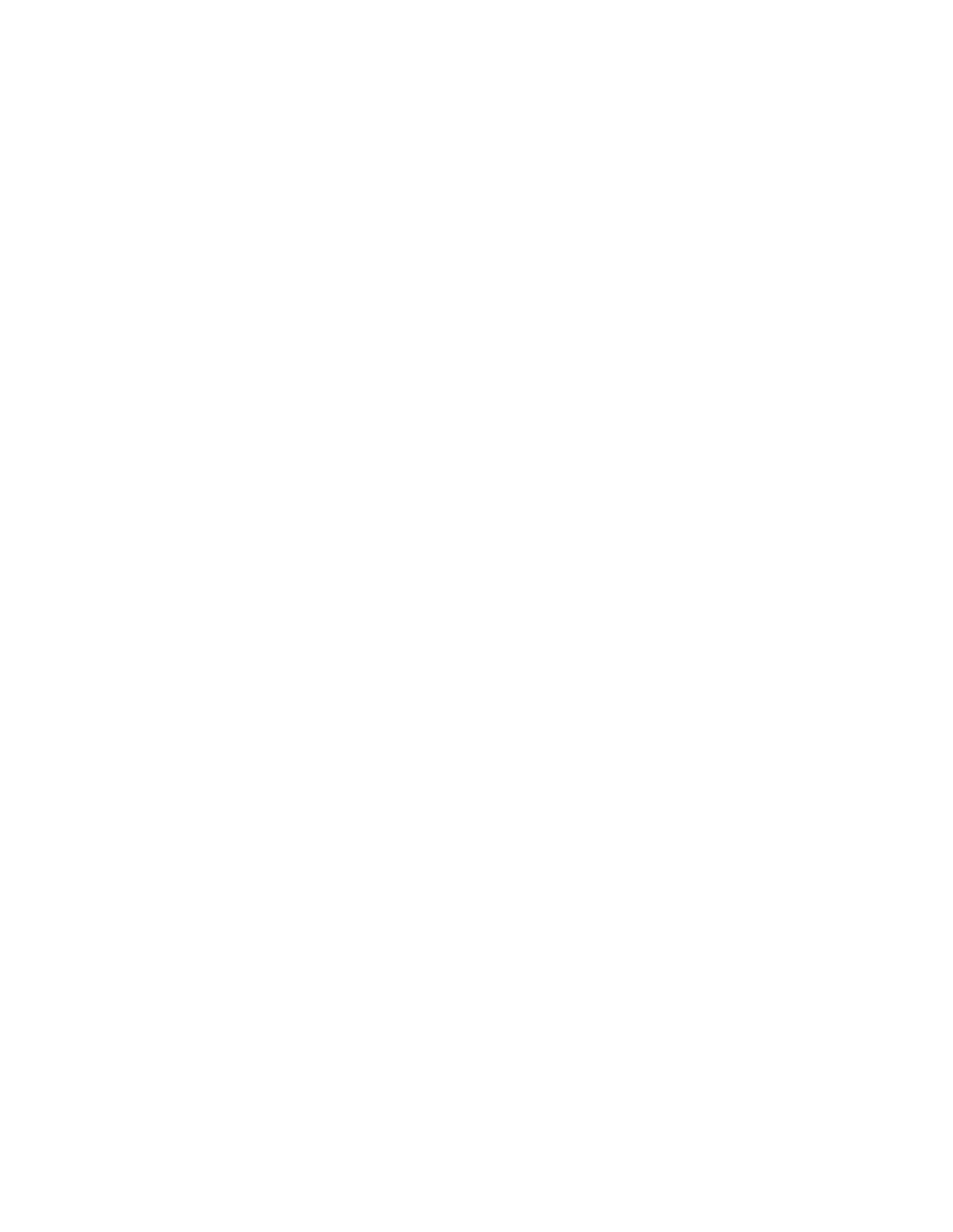# **APPENDIX D - Chapter 12, Watershed Condition**

Summary Answers to OWEB Watershed Assessment critical questions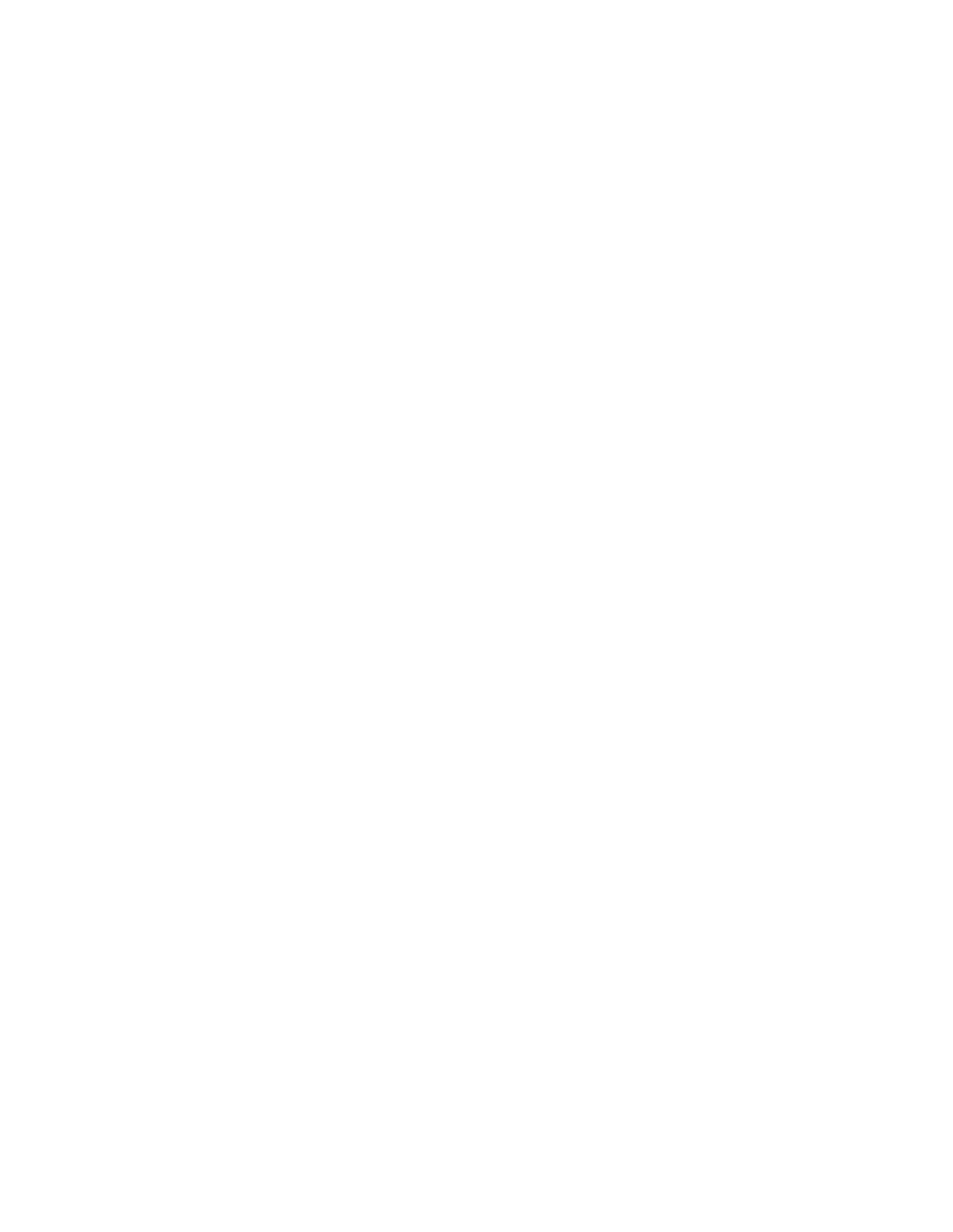#### APPENDIX D – SUMMARY ANSWERS TO WATERSHED ANALYSIS CRITICAL **QUESTIONS**

#### **Historical Conditions**

1. What were the characteristics of the watershed's resources at the time of European exploration/settlement?

Historically, there were three major ecological communities that occurred in the watershed:

- a. the lowland floodplain made-up of rich alluvial bottoms intersected with numerous lakes, ponds, marshes, and sloughs subject to annual inundation by the rise of the Columbia River in the months of May, June, and July.
- b. the Scappoose prairie which consisted of strips and patches of prairie with willow swamps, swales and brushy ridges.
- c. stream valleys and hills of the of the upper watershed covered in old growth forests and burns.

Seven archeological sites in the watershed indicate that there was a large permanent settlement of Chinook Indians living in the lowlands surrounding Scappoose Bay.

2. What are the historical trends and locations of land use and other management impacts in the watershed?

European settlement and exploitation of the watershed over the past 150 years has included fur trapping, logging, gravel mining, dairy and small farming, residential and commercial development, water withdrawal, introduction of exotic species (such as carp, Himalayan blackberry and Japanese knotweed) and major flood control efforts. Historical information suggests that most stream valley floodplains and their habitats were converted to agricultural uses in the late 1800s and early 1900s. The lowland floodplain in the lower watershed was altered by flood control measures and farming. The prairies on the gravel plain between hills and the floodplain were used for residential/commercial development and farming. The forested hills were altered by intensive logging begun in the 1840s, and associated transport of logs by splash dams, flume, railroad and roads.

3. What are the historical accounts of fish populations and distribution?

Fall chinook, coho, chum, winter steelhead, and cutthroat trout were historically present in Milton Creek and the Scappoose Creek subbasins. Coho, winter steelhead, and cutthroat were present in Jackson Creek. Winter steelhead and cutthroat were historically found in Sly Creek and Honeyman Creek.

4. Where are the locations of historic floodplain, riparian area, channel, and wetland modifications, and what was the type and extent of the disturbance?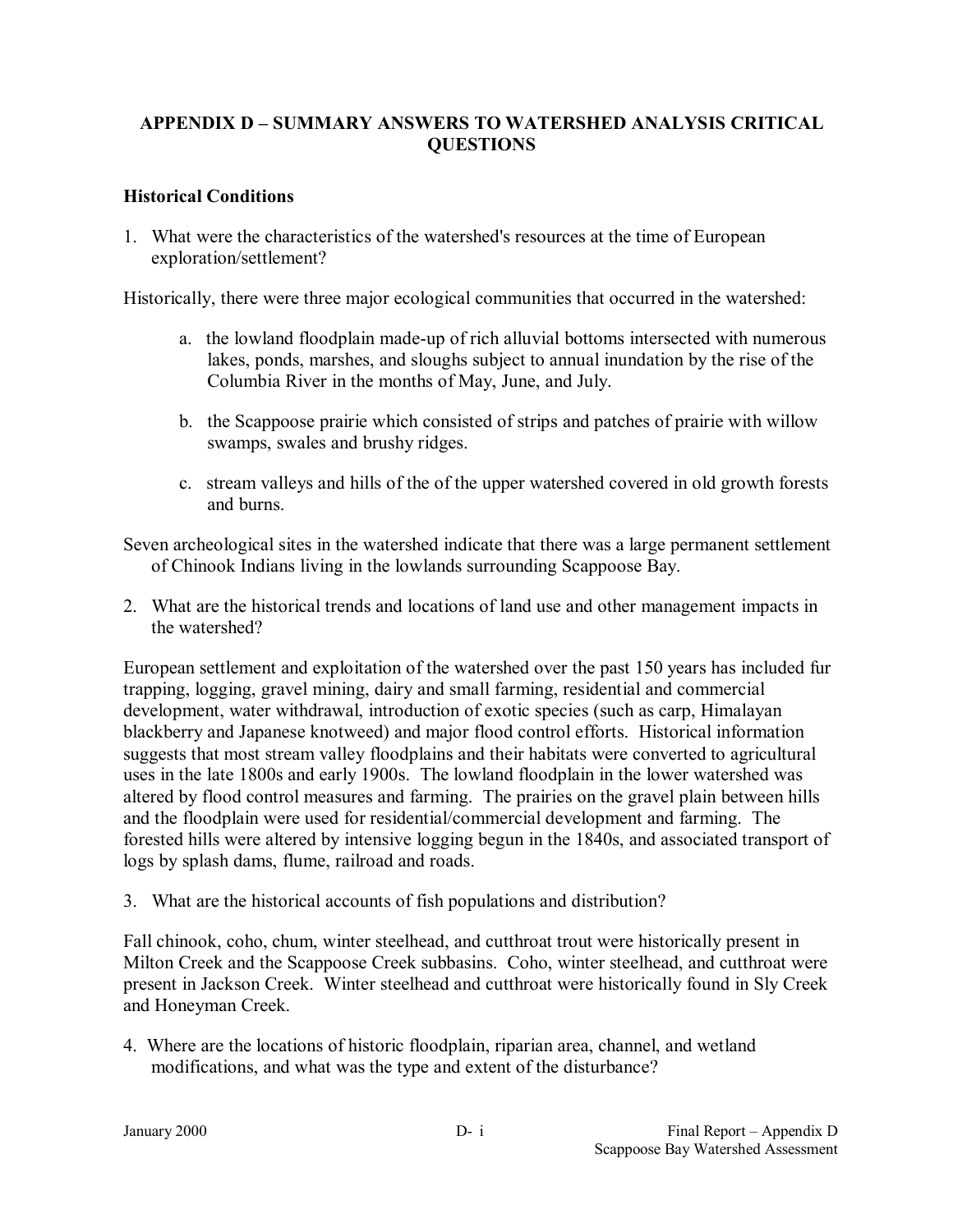The lowland floodplain adjacent to Multnomah Channel has been extensively modified by channelization and diking. The largest channel modification in the watershed appears to be the routing of Jackson Creek into Joy Creek with a diversion dam, cutting of flow from the lower five miles of Jackson Creek and blocking fish passage into the upper Jackson Creek watershed. Three water supply dams operated by the City of Scappoose and at least one old dam owned by the City of St. Helens and one by a private landowner are also major channel modifications. The major impact of these dams may be to warm stream temperatures, flood potential habitat, and partially or fully block fish passage.

Little channelization or diking has occurred in the upper valleys of most of the watershed. Major channel form and meander patterns appear to remain relatively intact throughout most of the upper watershed. However, clearing the floodplain and channels of large wood jams has probably severely reduced the fish habitat of the stream valleys by eliminating side-channels, beaver ponds, and a functioning floodplain.

#### **Channel Habitat Type Classifications**

1. What is the distribution of channel habitat types throughout the watershed?

The following table represents the stream miles and percent of channel types found in the Scappoose Bay watershed.

| <b>Channel Type</b>                            | <b>Stream</b><br><b>Miles</b> | $\frac{0}{0}$ |
|------------------------------------------------|-------------------------------|---------------|
| Small estuarine channel (ES)                   | 48                            | 18%           |
| Low gradient small floodplain channel (FP3)    | 109                           | 40%           |
| Alluvial fan channel (AF)                      | 8                             | 3%            |
| Moderately steep narrow valley channel<br>(MV) | 94                            | 34%           |
| Very steep headwater (VH)                      | 16                            |               |

2. What is the location of channel habitat types that are likely to provide specific aquatic habitat features, as well as those areas which may be the most sensitive to changes in watershed conditions?

The mainstem reaches of the major streams in the watershed and some of the major tributaries are generally FP3 channel type. These reaches are generally sediment transport and deposition channels that provide the bulk of the fish spawning and rearing habitat for most species. These channels are generally very sensitive to changes in watershed inputs of wood, flow and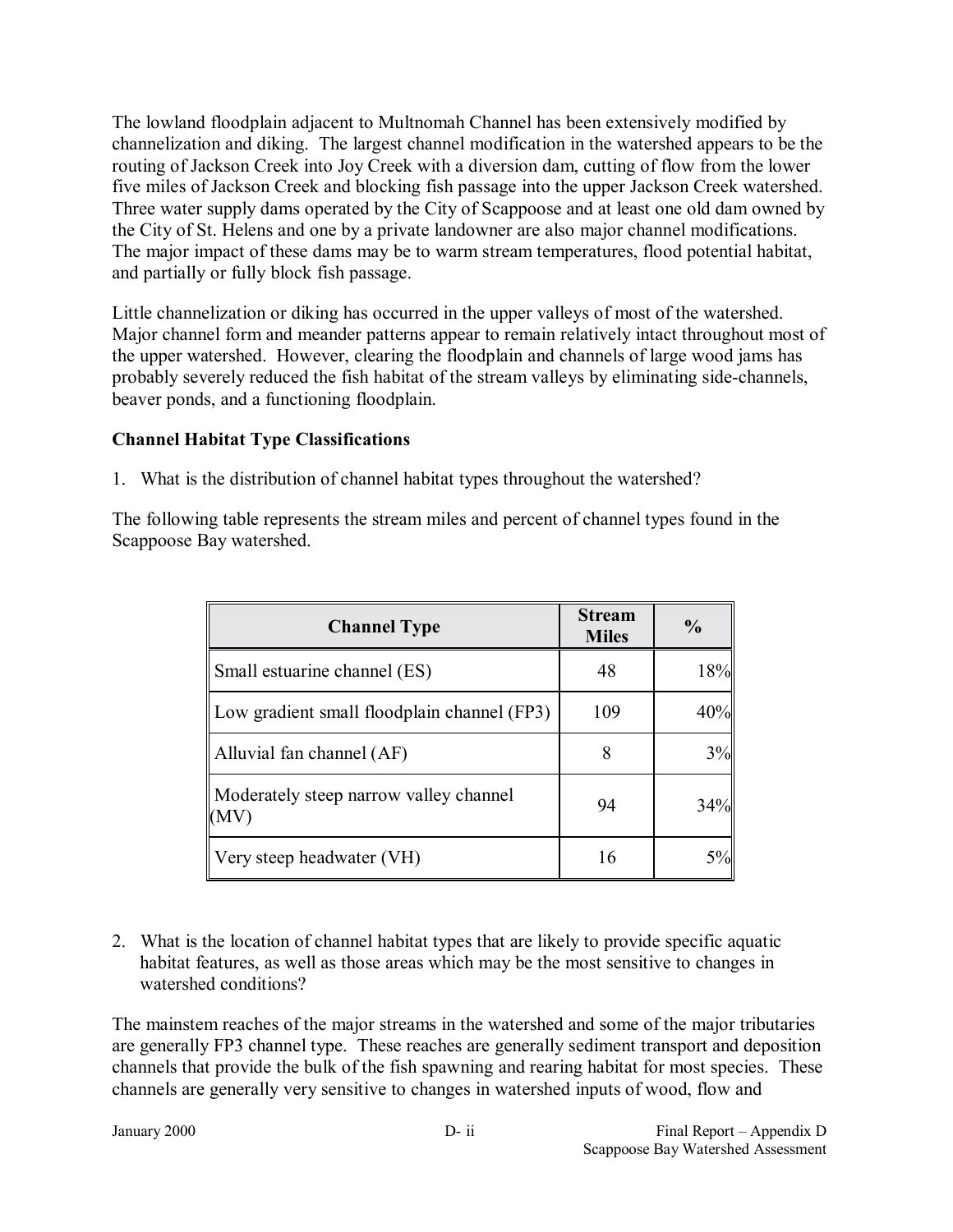sediment. The lower watershed is dominated by ES channel type and many of the streams are channelized. These channels generally provide rearing habitat for coho, cutthroat, chum and chinook.

## **Hydrology and Water Use**

1. What land uses are present in the watershed?

Farming, Logging, grazing, residential/commercial development, and gravel mining.

2. What is the flood history in the watershed?

Historically, the lowland floodplain flooded 12 to 20 feet every year. The 100-year floodplain extends upstream along most of the stream valleys. Dams constructed in the Willamette and Columbia rivers since the mid 1900s reduced flooding. Formation of the Scappoose Drainage District in 1922 and construction of drainage ditches, pumping stations and Multnomah Channel dikes over the next several years had the largest effect in reducing flood frequency in the lowlands.

3. Is there a probability that land uses in the basin have a significant effect on peak flows?

In-stream flow information is one of the largest data gaps in the watershed assessment. However, the high road density of logging roads throughout the hills of the upper watershed indicate the potential for significant increases in magnitude and frequency of peak flows. The historic loss of functional floodplains in the stream valleys by removal of large wood debris dams and beavers has probably also exacerbated flooding in the lower stream areas. Flood control measures (diking, channelization and dams) in the lowland floodplain and Willamette and Columbia River have greatly reduced the annual flooding of the lowland floodplain.

4. Is there a probability that land uses in the basin have a significant effect on low flows?

In-stream flow information is one of the largest data gaps in the watershed assessment. However, the water rights data show significant water withdrawals for municipal, domestic and agriculture purposes in the watershed. Considering that summer low flow is a natural limitation on fish habitat in this region due to a summer drought period, it is likely that the cumulative water withdrawals during this period represent a significant impact on fish habitat.

5. For what beneficial use is water primarily used in the watershed?

Water is used in the watershed for municipal water supply, salmonid spawning and rearing, industrial water supply, recreation, livestock operations, and crop irrigation

6. Is water derived from a groundwater or surface water source?

The source of water used in the Scappoose Bay watershed is derived from both surface water and groundwater. Scappooose has several surface water impondments and a groundwater well. The Warren and McNulty Water associations have groundwater wells. The City of St. Helens currently obtains water from two groundwater wells.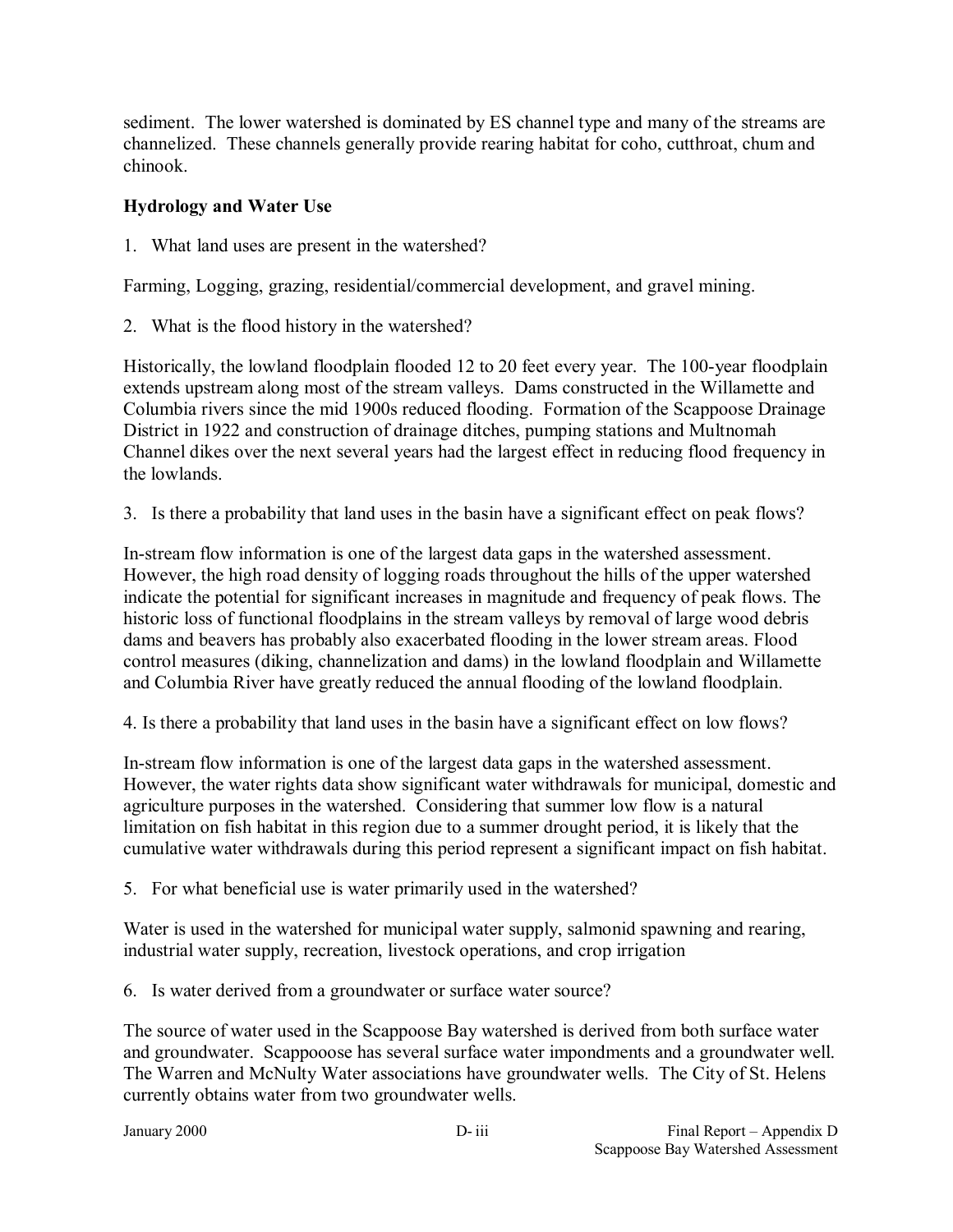7. What type of storage has been constructed in the basin?

The City of Scappoose operates three storage dams on Gourlay Creek, Lazy Creek, and South Scappoose Creek as the City's municipal water supply. The City of St. Helens owns an inactive dam on Milton Creek (Salmonberry Reservoir).

8. Are there any withdrawals of water for use in another basin (interbasin transfers)? Is any water being imported for use in the basin?

A diversion dam eliminates flow to about five stream miles of lower Jackson Creek by diverting water into Joy Creek. There is no evidence of water being imported for use in the basin other than a groundwater intake system under the Columbia River that is used by the City of St. Helens.

9. Are there any illegal uses of water occurring in the basin?

None have been identified, but water use is not well monitored.

10. Do water uses in the basin have an effect on peak flows?

In-stream flow information is one of the largest data gaps in the watershed assessment. See #3, above.

11. Do water uses in the basin have an effect on low flows?

In-stream flow information is one of the largest data gaps in the watershed assessment. See #4, above.

#### **Riparian/Wetlands**

1. What are the current conditions of riparian areas in the watershed?

Most of the riparian zones in the watershed are now in relatively poor condition based on a comparison of historic to existing conditions.

2. How do the current conditions compare to those potentially present or typically present for this eco-region?

The current riparian conditions represent a major shift from historical conditions under which salmon evolved in the watershed. Historically, mature and old growth coniferous forest occurred in the hills of the upper watershed, oak savanna prairie occurred in the gravel plain prairie of the mid watershed, and a variety of shrub, deciduous forested and open-water wetlands occurred in the lowland floodplain.

The riparian classification map and field reconnaissance shows that most riparian zones in the hills have been converted to narrow buffer strips or clear-cut completely.

January 2000 D- iv Final Report – Appendix D Scappoose Bay Watershed Assessment  $D - iy$ Riparian zones and associated forested floodplains along the stream valleys are now mostly a narrow shrub- or hardwood-dominated fringe between the stream and pasture, road, or second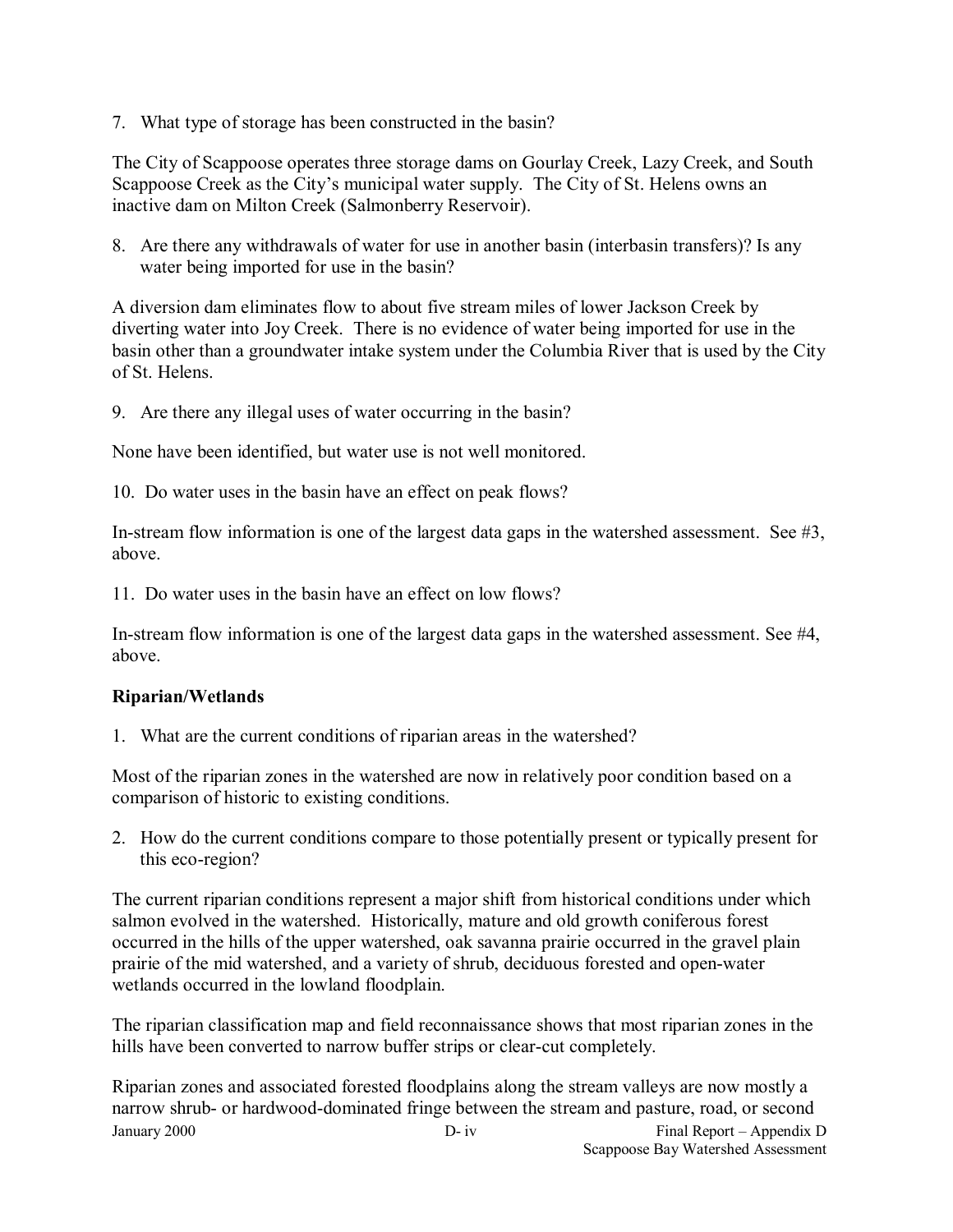growth forest. Detailed physical habitat surveys conducted on several streams by ODFW suggest that riparian zones are not functioning to provide adequate fish habitat. The surveyed reaches generally have low levels of LWD and relatively low shade cover and few pools. Much of the large wood recruitment, shade, bank protection, and other functions historically provided by old growth forest riparian zones have been reduced by agriculture, residential, and forestry uses.

Riparian zones of the historic prairie and lowland floodplain have lost much of the shrub and hardwood component and are dominated by pasture or cropland.

3. How can the current riparian areas be grouped within the watershed to increase our understanding of what areas need protection and what the appropriate restoration/enhancement opportunities might be?

Protection opportunities exist in the highest quality riparian zones classified as mature forest due to their rarity and importance to fish habitat. Agriculture and residential lands that have been converted grass/forb or shrub/partial forest classes should be restored to forested riparian zones. Protection and restoration efforts should primarily focus in highest priority salmon refugia areas, and work out to adjunct habitats that located in Scappoose and Milton Creek mainstem valleys.

4. Where are the wetlands in this watershed?

Wetlands are primarily confined to the east side of the watershed in the lowland floodplain. Most streams in the upper watershed also have pockets of wetlands along floodplains and unconfined segments.

5. What are the general characteristics of wetlands within the watershed?

Most of the wetlands have been converted to agricultural, industrial, or residential use. The largest remaining wetlands are located in the lowland floodplain of the Columbia River and are severally considered a high priority for protection.

6. Where are the priority wetlands within the watershed?

The south end of Scappoose Bay is one location where historic wetlands and channels appear to remain relatively intact. Smaller intact wetlands occur along the lower end of Jackson Creek.

7. What opportunities exist to restore wetlands in the watershed?

The highest priority is to protect the large intact wetlands at the south end of Scappoose Bay.

## **Sediment Sources**

1. What are important current sediment sources in the watershed?

In general, logging roads are considered the largest potential source of fine sediment from surface erosion. BLM road data indicates a high density of roads throughout the watershed.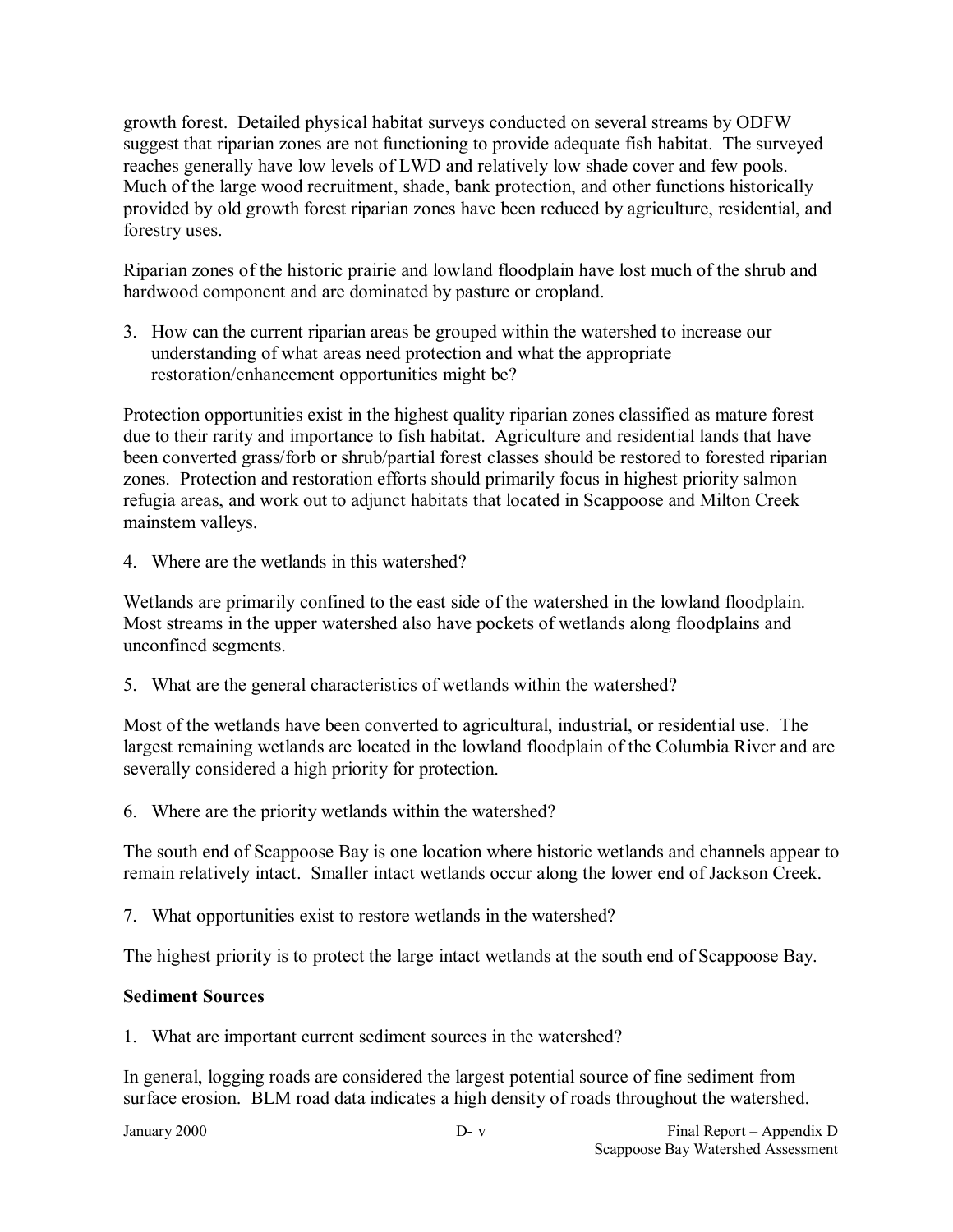Many of these roads are located in soils identified as moderate to high hazard for surface erosion or mass wasting. Aggregate mines are another potentially significant source of sediment as numerous rock quarry mines occur in the watershed close to streams. Bank erosion is another significant source of sediment. Many large areas of bank erosion were observed along the larger streams. A visual comparison of the riparian condition map and surface erosion hazard map indicates overlapping areas that are areas of potential bank erosion due to moderate or high surface erosion and grass/forb or shrub/partial forest riparian zones.

2. What are important future sources of sediment in the watershed?

Roads, agriculture and forestry practices, wildfire and mining.

3. Where are erosion problems most severe and qualify as high priority for remedying conditions in the watershed?

Along roads located in the hills on the west side of the watershed where surface erosion hazards are higher.

#### **Channel Modifications**

1. Where are channel modifications located?

The lowland floodplain adjacent to Multnomah Channel has been extensively modified by channelization and diking. The largest channel modification in the watershed appears to be the routing of Jackson Creek into Joy Creek with a diversion dam, cutting off flow from the lower five miles of Jackson Creek and blocking fish passage into the upper Jackson Creek watershed. In 1861, the lower two miles of Milton Creek was relocated from Jackass Canyon to its present location. Three water supply dams operated by the City of Scappoose and at least one old dam owned by the City of St. Helens and one by a private landowner are also major channel modifications. The major impact of these dams may be to warm stream temperatures, flood potential habitat and partially or fully block fish passage.

2. Where are historic channel disturbances, such as dam failures, splash damming, hydraulic mining, and stream cleaning, located?

Splash damming and log running occurred from 1849 to 1916 on the lower eight miles of Milton Creek. A flume was also used to transport logs to St. Helens. Logs were probably run down other streams and tributaries as well for at least 50 years.

3. What stream channel habitat types have been impacted by channel modifications?

Estuarine channel types have generally been impacted the most by channel modifications.

4. What are the types and relative magnitude of past and current channel modifications?

Most wood was probably removed from the larger streams and tributaries as part of the log driving. Historically, large log jams in the main stream valleys probably acted as dams that forced streams onto the valley floodplains. Currently, channels are downcut and relatively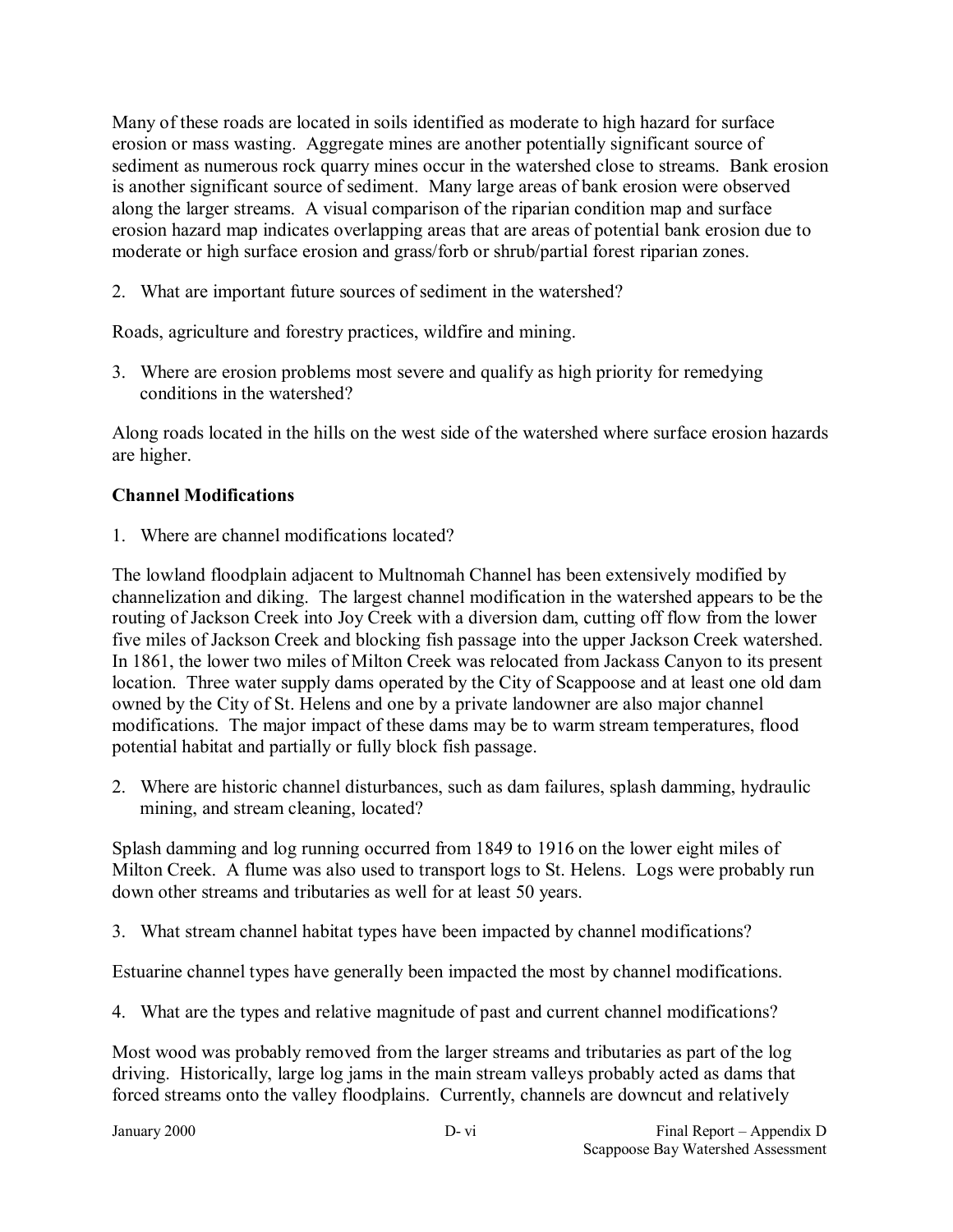disconnected from the floodplain. Extensive channelization and diking occurred in the lowland floodplain. Within the lowland floodplain, the south end of Scappoose Bay appears to be the only area relatively free of channelization and may serve as important refugia habitat for salmon.

# **Water Quality**

1. What are the designated beneficial uses of water for the stream segment?

Salmonid fish spawning, salmonid fish rearing, resident fish and aquatic life, domestic water supply, fishing, and aesthetic quality.

| <b>Water Quality Attribute</b> | Criteria                           |  |
|--------------------------------|------------------------------------|--|
|                                | Daily maximum of 64 F and 55 F for |  |
| Temperature                    | salmonid spawning and rearing      |  |
| Dissolved Oxygen               | $8.0 \text{ mg}/1$                 |  |
| pH                             | $6.5$ to $8.5$ units               |  |
| <b>Total Phosphorus</b>        | $0.05 \text{ mg/l}$                |  |
| <b>Total Nitrate</b>           | $0.30 \,\mathrm{mg}/l$             |  |
| Bacteria                       | 406 E. coli/100 ml                 |  |
| Turbidity                      | 50 NTU maximum above               |  |
|                                | background                         |  |
| Contaminates:                  |                                    |  |
| Organic                        | Above detection limits             |  |
| Metals                         | Chronic toxicity threshold         |  |

2. What are the water quality criteria that apply to the stream reaches?

3. Are the stream reaches identified as water quality limited segments on the 303(d) list by the state?

EPA's 303(d) geographic information system data was searched and no 303(d) listed streams were found in the Scappoose Bay watershed.

4. Are any stream reaches identified as high quality waters or Outstanding Resource Waters?

No stream reaches are identified as high quality waters or Outstanding Resource Waters in the Scappoose Bay watershed.

5. Do water quality studies or evaluations indicate that water quality has been degraded or is limiting the beneficial uses?

Very little water quality monitoring has been conducted in the watershed. The monitoring that has been done suggests the following problems: 1) elevated summer stream temperatures in the lower reaches of Scappoose and Milton creeks based on nine temperature recorders used in 1998; 2) toxic contamination, including heavy metals and PCBs, in the water and sediment of Scappoose Bay based on one sampling station including as part of the Lower Columbia River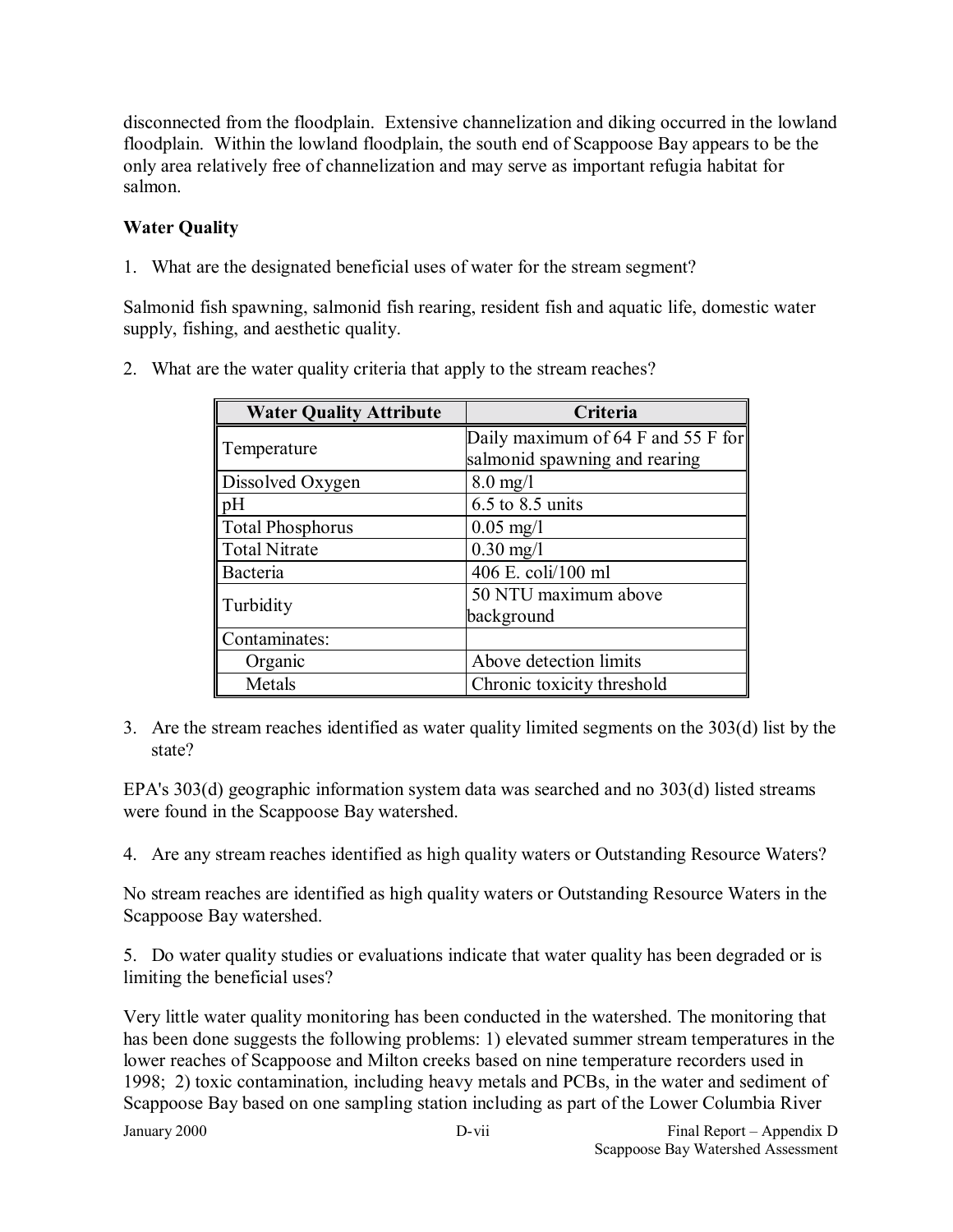Estuarine Program water quality monitoring project; and 3) fecal coliform bacteria above state standards in the Dutch Canyon reaches of South Scappoose Creek.

## **Fish and Fish Habitat**

1 What salmonid species are documented in the watershed? Are any of these currently ESA or candidate species? Are there any fish species which historically occurred in the watershed which no longer occur in the watershed?

Current salmonid species documented in the watershed include spring chinook, coho, and winter steelhead. Chinook and steelhead are threatened species and coho is a candidate species. Historically, fall chinook and chum were present but have not been observed in the watershed for many years.

2. What is the distribution, relative abundance and population status of salmonid species in the watershed?

Coho was one of the most abundant fish species in the Scappoose Bay watershed. Coho has shown a drastic decline since the 1970s. In 1999, juvenile and adult fish trappings was initiated at Bonnie Falls on North Scappoose Creek: 706 smolts were caught between March 2 and June 21, with an estimated total migration of 1317 individuals based on an overall mark/recapture trap efficiency of **.**54.

Winter steelhead were also abundant in the watershed until recent decades, with a drastic decline in recent years. In 1999, 38 adult steelhead were recorded at the adult fish trap installed at Bonnie Falls. Twenty-five of the 38 fish (66 percent) were estimated to be of hatchery origin. Ninety-five steelhead smolts were caught, with an estimated total out-migration of 409 smolts, based on an overall mark/recapture trap efficiency of **.**23.

According to Willis et al. (1960), several hundred fall chinook spawned in the two mile reach below the forks of North and South Scappoose creeks in the 1950s. Current status is unknown. Spring chinook were observed spawning in lower North Scappoose Creek in 1997. An angler was observed catching a spring chinook in the mainstem Scappoose Creek in 1998.

Milton Creek was the largest producer of chum salmon in the watershed, with a total spawning run estimated to be about 200 fish per year according to Willis et al. (1960). The location of the spawning grounds within Milton Creek is unknown.

3. Which salmonid species are native to the watershed, and which have been introduced to the watershed?

Coho, winter steelhead, fall chinook, chum, and cutthroat trout are native to the watershed. Spring chinook may also be native to the watershed, although no historic references were found.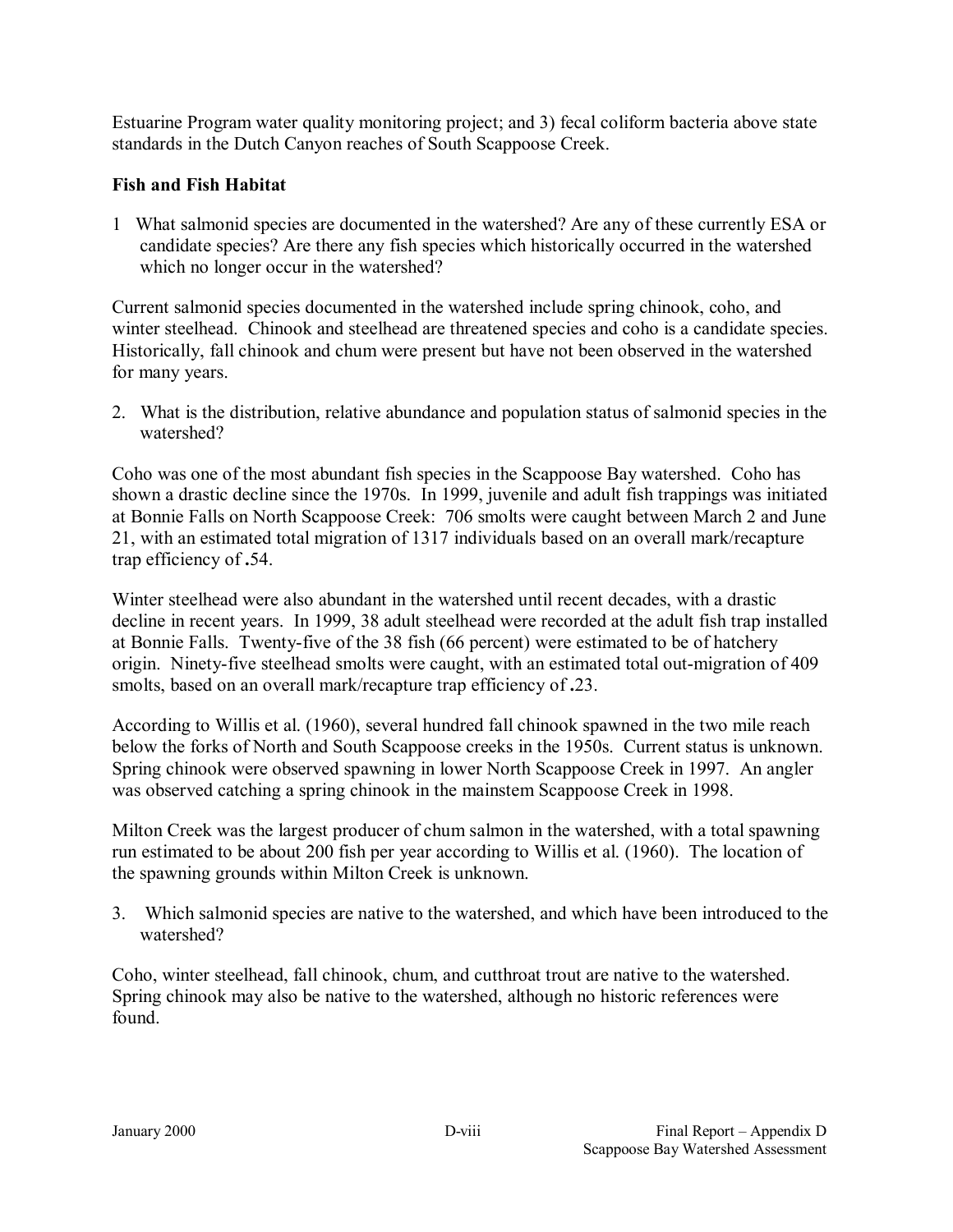4. Are there potential species interactions?

Hatchery stocking was discontinued by ODFW in 1984 due to their concern regarding the impacts of hatchery stocks on native fish stocks. Smallmouth bass, pike minnow, walleye, and other warm water fish inhabit the Columbia River, Scappoose Bay, and probably most stream channels in the lowland floodplain of the watershed. These warm water non-native species are potential predators of juvenile salmonids from the watershed.

5. What is the condition of fish habitat in the watershed (by sub-basin) where habitat data has been collected?

Several stream reaches were surveyed by ODFW. However, these reaches cover only a small portion of the watershed. Conditions of fish habitat for those subbasins are as follows:

| <b>Stream</b>                                           | <b>Percent Pool</b> | <b>Complex Pool</b> | <b>Percent Gravel</b> |
|---------------------------------------------------------|---------------------|---------------------|-----------------------|
|                                                         | Rating              | Rating              | Rating                |
| Salmon Creek                                            | Fair                | Undesirable         | Desirable             |
| Sierkes Creek                                           | Fair                | Undesirable         | Desirable             |
| North Scappoose Creek Mostly Desirable Mostly Desirable |                     |                     | <b>Mostly Fair</b>    |
| Raymond Creek                                           | Fair                | Undesirable         | Desirable             |

6. Where are potential barriers to fish migration?

Numerous artificial and natural barriers are recorded in the watershed. Given the high road density and large number of road crossings, it is highly likely that culverts are significant barriers to fish migration. Two water supply dams owned by the City of Scappoose on Lazy Creek and South Scappoose Creek may block fish. A third dam on Gourlay Creek has long been recognized as a probable blockage to about two miles of upstream habitat. At least two additional old dams on Milton Creek may potentially block some species. The tide-gate at the mouth of Joy Creek potentially blocks fish access during high flows when most species tend to migrate.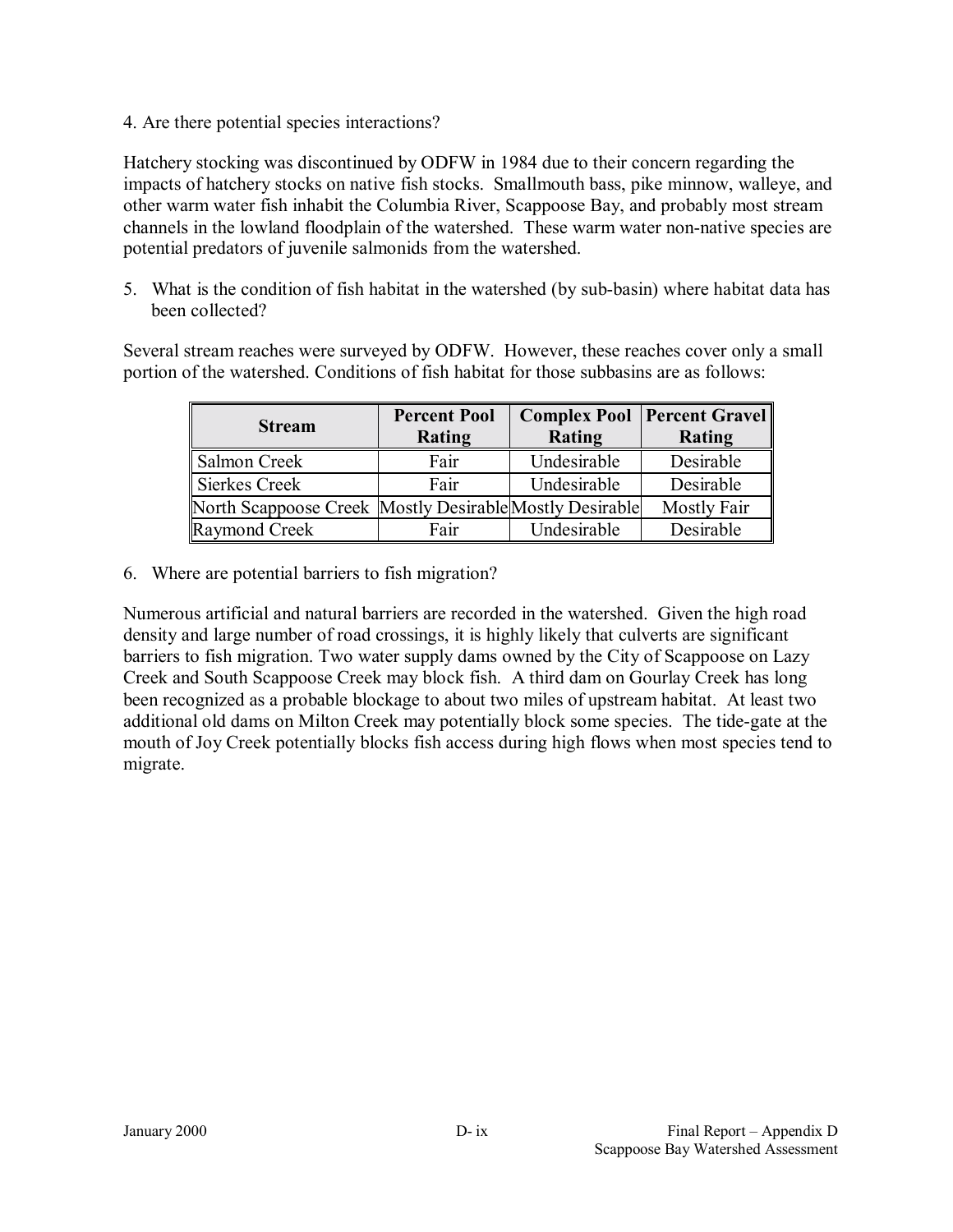#### **Watershed Condition Evaluation**

1. What are the information and data gaps identified in the assessment process?

The following is a list of major data gaps, in order of priority, for the watershed:

- 1. Comprehensive data on juvenile and adult salmonid distribution and abundance
- 2. Comprehensive data on fish passage barriers
- 3. In-stream flow and water use monitoring data
- 4. Comprehensive aquatic habitat survey data
- 5. Comprehensive road condition survey for surface erosion and mass wasting
- 6. Unstable slope hazard assessment
- 7. Feasibility of Jackson Creek diversion
- 8. Field assessment of mining areas for sediment risk
- 9. Digital ownership map
- 10. High resolution digital aerial photographs
- 11. GIS data for City of Scappoose Local Wetland Inventory, zoning, and other data
- 12. GIS data for City of St. Helens road, zoning, wetland, and other data
- 13. Refugia field verification
- 14. Stream temperature monitoring
- 15. Scappoose Bay toxic contamination monitoring
- 16. ONHP historic vegetation type maps
- 2. What were the historical conditions of the aquatic-riparian areas within the watershed?

Historically, most of the watershed was dominated by mature and old growth coniferous forest in the hills on the west and oak savanna prairie and a variety of shrub, hardwood forested and open-water wetlands in the Columbia River floodplain. According to local sources, "The Scappoose Creeks, with their virgin timber watersheds and lack of diversions, were much larger in early days. They contained many native trout, sea going trout, steelhead, and chum salmon in season." The streams had much more large wood in them historically.

3. What are the historical changes (legacies) and current activities that have contributed to impacts in habitat quality, and fish presence and abundance?

The forested hills were altered by logging and associated road building. T he major stream valleys were altered by clearing floodplains for agriculture and clearing streams for log running. The prairies on the gravel plain between hills and the floodplain was altered by farming and residential/commercial development. The lowland floodplain in the lower watershed was altered by flood control measures and farming.